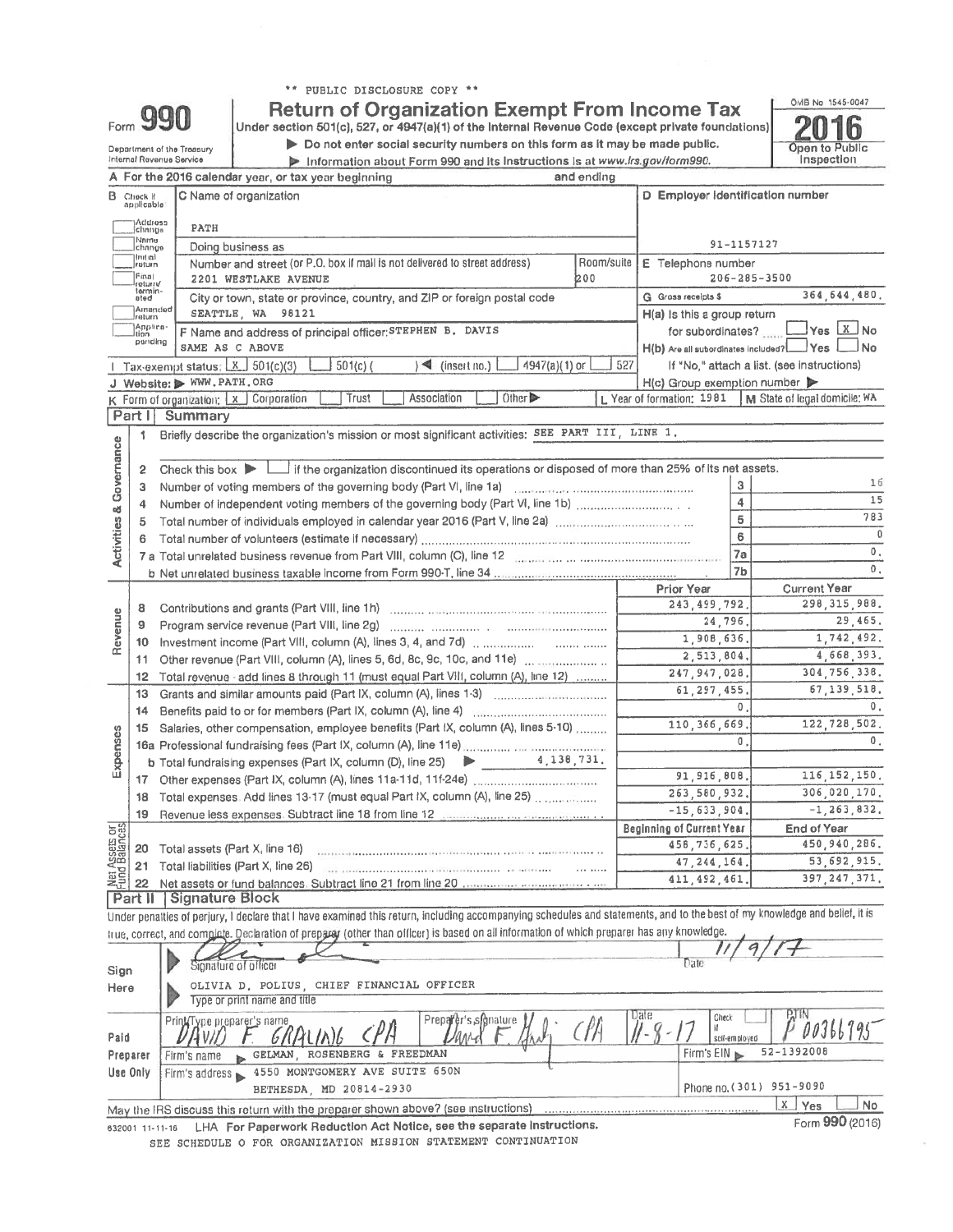|              | PATH<br>Form 990 (2016)                                                                                                                         | 91-1157127 | Page 2                              |
|--------------|-------------------------------------------------------------------------------------------------------------------------------------------------|------------|-------------------------------------|
|              | <b>Part III Statement of Program Service Accomplishments</b>                                                                                    |            |                                     |
|              |                                                                                                                                                 |            | X                                   |
| 1.           | Briefly describe the organization's mission:                                                                                                    |            |                                     |
|              | PATH'S MISSION IS TO IMPROVE THE HEALTH OF PEOPLE AROUND THE WORLD BY                                                                           |            |                                     |
|              | ADVANCING TECHNOLOGIES, STRENGTHENING SYSTEMS, AND ENCOURAGING HEALTHY                                                                          |            |                                     |
|              | BEHAVIORS. (CONTINUED ON SCHEDULE O)                                                                                                            |            |                                     |
| $\mathbf{2}$ |                                                                                                                                                 |            |                                     |
|              | Did the organization undertake any significant program services during the year which were not listed on the<br>prior Form 990 or 990-EZ?       |            | $\sqrt{}$ Yes $\boxed{\text{x}}$ No |
|              | If "Yes," describe these new services on Schedule O.                                                                                            |            |                                     |
| 3            | Did the organization cease conducting, or make significant changes in how it conducts, any program services?                                    |            | $\overline{Y}$ es $\overline{X}$ No |
|              | If "Yes," describe these changes on Schedule O.                                                                                                 |            |                                     |
| 4            | Describe the organization's program service accomplishments for each of its three largest program services, as measured by expenses.            |            |                                     |
|              | Section 501(c)(3) and 501(c)(4) organizations are required to report the amount of grants and allocations to others, the total expenses, and    |            |                                     |
|              | revenue, if any, for each program service reported.                                                                                             |            |                                     |
| 4a           | $\frac{15,050,921}{15,050,921}$ (Expenses \$ $\frac{83,226,259}{15,050,921}$ including grants of \$ $\frac{15,050,921}{15,050,921}$ (Revenue \$ |            | 5,365.                              |
|              | PUBLIC HEALTH: PATH'S PUBLIC HEALTH PORTFOLIO TOUCHES ON THREE PRIMARY                                                                          |            |                                     |
|              | AREAS. FIRST, WE WORK TO COMBAT INFECTIOUS DISEASES, WITH A FOCUS ON                                                                            |            |                                     |
|              | MALARIA, HIV/AIDS, TUBERCULOSIS (TB), AND NTDS. WE ALSO WORK TO SUPPORT                                                                         |            |                                     |
|              | THE HEALTH OF KEY POPULATIONS-INCLUDING NEWBORNS, CHILDREN,                                                                                     |            |                                     |
|              | ADOLESCENTS, AND MOTHERS-AND TO IMPROVE WOMEN'S HEALTH AND SEXUAL AND                                                                           |            |                                     |
|              | REPRODUCTIVE HEALTH (SRH). FINALLY, WE TARGET EMERGING ISSUES THROUGH                                                                           |            |                                     |
|              | OUR DIGITAL HEALTH SOLUTIONS, NONCOMMUNICABLE DISEASES (NCDS),                                                                                  |            |                                     |
|              | NUTRITION INNOVATION, AND HEALTH SYSTEMS STRENGTHENING AND EPIDEMIC                                                                             |            |                                     |
|              | PREPAREDNESS WORK.                                                                                                                              |            |                                     |
|              |                                                                                                                                                 |            |                                     |
|              | MALARIA:                                                                                                                                        |            |                                     |
|              | MORE THAN 200 PATH STAFF MEMBERS WORK ON MALARIA IN MORE THAN 30                                                                                |            |                                     |
| 4b           | 25,788,932.) (Revenue \$<br>$69,044,911.$ including grants of \$<br>(Expenses \$<br>(Code:                                                      |            |                                     |
|              | ESSENTIAL MEDICINES: PATH IS A GLOBAL LEADER IN IDENTIFYING,                                                                                    |            |                                     |
|              | DEVELOPING, AND INTRODUCING AFFORDABLE, EFFECTIVE, AND EASY-TO-USE                                                                              |            |                                     |
|              | ESSENTIAL MEDICINES, SUCH AS VACCINES AND DRUGS. WE WORK WITH                                                                                   |            |                                     |
|              | GOVERNMENTS, NONGOVERNMENTAL ORGANIZATIONS, PRIVATE COMPANIES,                                                                                  |            |                                     |
|              | EDUCATIONAL INSTITUTIONS, AND OTHER GROUPS TO SHEPHERD THESE                                                                                    |            |                                     |
|              | INNOVATIONS ALL THE WAY FROM BRIGHT IDEA TO LARGE-SCALE USE.                                                                                    |            |                                     |
|              |                                                                                                                                                 |            |                                     |
|              | CENTER FOR VACCINE INNOVATION AND ACCESS:                                                                                                       |            |                                     |
|              | PATH'S CENTER FOR VACCINE INNOVATION AND ACCESS (CVIA) ALIGNS EXPERTISE                                                                         |            |                                     |
|              | ACROSS EVERY STAGE OF VACCINE RESEARCH, DEVELOPMENT, AND INTRODUCTION                                                                           |            |                                     |
|              | TO MAKE VACCINES GLOBALLY AVAILABLE TO MORE COMMUNITIES, PARTICULARLY                                                                           |            |                                     |
|              | IN LOW- AND MIDDLE-INCOME COUNTRIES (LMIC). OUR PORTFOLIO INCLUDES MORE                                                                         |            |                                     |
|              |                                                                                                                                                 |            |                                     |
|              | INTERNATIONAL DEVELOPMENT: IN 2016, PATH'S INTERNATIONAL DEVELOPMENT                                                                            |            |                                     |
|              | PORTFOLIO SUPPORTED WORK IN MORE THAN 70 COUNTRIES, RANGING FROM                                                                                |            |                                     |
|              | SMALL-SCALE PILOTS TO LARGE MULTI-COUNTRY EFFORTS. EXAMPLES OF OUR                                                                              |            |                                     |
|              | 2016 INTERNATIONAL DEVELOPMENT WORK ARE BELOW, FOCUSING ON INDIA,                                                                               |            |                                     |
|              | VIETNAM, AND ZAMBIA.                                                                                                                            |            |                                     |
|              |                                                                                                                                                 |            |                                     |
|              | IN INDIA, PATH WORKED WITH THE MINISTRY OF HEALTH AND FAMILY WELFARE                                                                            |            |                                     |
|              | (MOHFW), THE INDIAN COUNCIL OF MEDICAL RESEARCH, REGULATORS, VACCINE                                                                            |            |                                     |
|              | MANUFACTURERS, MEDICAL RESEARCH ORGANIZATIONS, PRIVATE PHYSICIANS, AND                                                                          |            |                                     |
|              | OTHER PARTNERS TO ACHIEVE KEY HEALTH WINS. WITH THE MOHFW AND TECHNICAL                                                                         |            |                                     |
|              | LEADERS, WE GUIDED WORK TO BUILD EVIDENCE-BACKED GUIDELINES FOR HUMAN                                                                           |            |                                     |
|              | MILK BANKING. PATH ALSO SUPPORTED THE FOOD SAFETY AND STANDARDS                                                                                 |            |                                     |
|              | <b>4d</b> Other program services (Describe in Schedule O.)                                                                                      |            |                                     |
|              | (Expenses \$ 36,420,596. including grants of \$<br>$7,702,857.$ ) (Revenue \$24,100.)<br>$242,619,077$ .                                        |            |                                     |
|              | 4e Total program service expenses $\blacktriangleright$                                                                                         |            | Form 990 (2016)                     |
|              | SEE SCHEDULE O FOR CONTINUATION(S)<br>632002 11-11-16                                                                                           |            |                                     |
|              | 2                                                                                                                                               |            |                                     |

13371114 745960 25260 2016.05000 PATH 25260\_\_1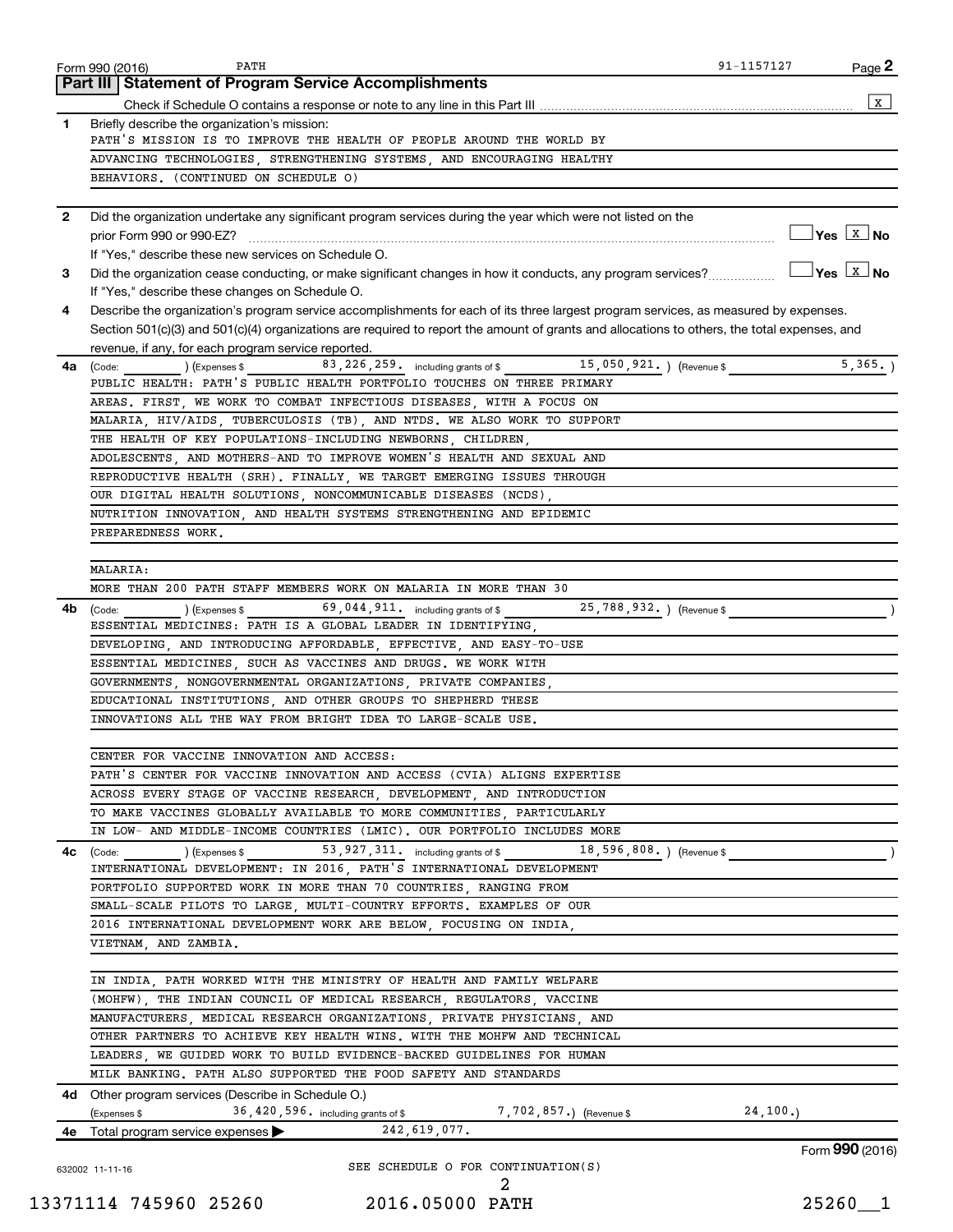|     | PATH<br>91-1157127<br>Form 990 (2016)                                                                                                              |                 |     | Page 3 |
|-----|----------------------------------------------------------------------------------------------------------------------------------------------------|-----------------|-----|--------|
|     | <b>Part IV   Checklist of Required Schedules</b>                                                                                                   |                 |     |        |
|     |                                                                                                                                                    |                 | Yes | No     |
| 1.  | Is the organization described in section 501(c)(3) or 4947(a)(1) (other than a private foundation)?                                                | 1               | х   |        |
| 2   |                                                                                                                                                    | $\mathbf{2}$    | X   |        |
| 3   | Did the organization engage in direct or indirect political campaign activities on behalf of or in opposition to candidates for                    |                 |     |        |
|     |                                                                                                                                                    | 3               |     | x      |
| 4   | Section 501(c)(3) organizations. Did the organization engage in lobbying activities, or have a section 501(h) election in effect                   |                 |     |        |
|     |                                                                                                                                                    | 4               | х   |        |
| 5   | Is the organization a section 501(c)(4), 501(c)(5), or 501(c)(6) organization that receives membership dues, assessments, or                       |                 |     |        |
|     |                                                                                                                                                    | 5               |     | x      |
| 6   | Did the organization maintain any donor advised funds or any similar funds or accounts for which donors have the right to                          |                 |     |        |
|     | provide advice on the distribution or investment of amounts in such funds or accounts? If "Yes," complete Schedule D, Part I                       | 6               |     | x      |
| 7   | Did the organization receive or hold a conservation easement, including easements to preserve open space,                                          |                 |     |        |
|     |                                                                                                                                                    | $\overline{7}$  |     | х      |
| 8   | Did the organization maintain collections of works of art, historical treasures, or other similar assets? If "Yes," complete                       |                 |     |        |
|     |                                                                                                                                                    | 8               |     | х      |
| 9   | Did the organization report an amount in Part X, line 21, for escrow or custodial account liability, serve as a custodian for                      |                 |     |        |
|     | amounts not listed in Part X; or provide credit counseling, debt management, credit repair, or debt negotiation services?                          |                 |     |        |
|     | If "Yes," complete Schedule D, Part IV                                                                                                             | 9               |     | x      |
| 10  | Did the organization, directly or through a related organization, hold assets in temporarily restricted endowments, permanent                      |                 |     |        |
|     |                                                                                                                                                    | 10              | х   |        |
| 11  | If the organization's answer to any of the following questions is "Yes," then complete Schedule D, Parts VI, VII, VIII, IX, or X<br>as applicable. |                 |     |        |
|     | a Did the organization report an amount for land, buildings, and equipment in Part X, line 10? If "Yes," complete Schedule D,                      |                 |     |        |
|     | Part VI                                                                                                                                            | 11a             | х   |        |
|     | <b>b</b> Did the organization report an amount for investments - other securities in Part X, line 12 that is 5% or more of its total               |                 |     |        |
|     |                                                                                                                                                    | 11b             |     | x      |
|     | c Did the organization report an amount for investments - program related in Part X, line 13 that is 5% or more of its total                       |                 |     |        |
|     |                                                                                                                                                    | 11c             |     | x      |
|     | d Did the organization report an amount for other assets in Part X, line 15 that is 5% or more of its total assets reported in                     |                 |     |        |
|     |                                                                                                                                                    | 11d             |     | x      |
|     |                                                                                                                                                    | 11 <sub>e</sub> |     | x      |
| f.  | Did the organization's separate or consolidated financial statements for the tax year include a footnote that addresses                            |                 |     |        |
|     | the organization's liability for uncertain tax positions under FIN 48 (ASC 740)? If "Yes," complete Schedule D, Part X                             | 11f             |     | X      |
|     | 12a Did the organization obtain separate, independent audited financial statements for the tax year? If "Yes," complete                            |                 |     | X      |
|     | Schedule D, Parts XI and XII<br>b Was the organization included in consolidated, independent audited financial statements for the tax year?        | 12a             |     |        |
|     | If "Yes," and if the organization answered "No" to line 12a, then completing Schedule D, Parts XI and XII is optional                              | <b>12b</b>      | х   |        |
| 13  | Is the organization a school described in section $170(b)(1)(A)(ii)$ ? If "Yes," complete Schedule E                                               | 13              |     | x      |
| 14a | Did the organization maintain an office, employees, or agents outside of the United States?                                                        | 14a             | Х   |        |
|     | <b>b</b> Did the organization have aggregate revenues or expenses of more than \$10,000 from grantmaking, fundraising, business,                   |                 |     |        |
|     | investment, and program service activities outside the United States, or aggregate foreign investments valued at \$100,000                         |                 |     |        |
|     |                                                                                                                                                    | 14b             | х   |        |
| 15  | Did the organization report on Part IX, column (A), line 3, more than \$5,000 of grants or other assistance to or for any                          |                 |     |        |
|     |                                                                                                                                                    | 15              | Х   |        |
| 16  | Did the organization report on Part IX, column (A), line 3, more than \$5,000 of aggregate grants or other assistance to                           |                 |     |        |
|     |                                                                                                                                                    | 16              |     | X      |
| 17  | Did the organization report a total of more than \$15,000 of expenses for professional fundraising services on Part IX,                            |                 |     |        |
|     |                                                                                                                                                    | 17              |     | X      |
| 18  | Did the organization report more than \$15,000 total of fundraising event gross income and contributions on Part VIII, lines                       |                 |     |        |
|     |                                                                                                                                                    | 18              |     | x      |
| 19  | Did the organization report more than \$15,000 of gross income from gaming activities on Part VIII, line 9a? If "Yes,"                             |                 |     |        |
|     |                                                                                                                                                    | 19              |     | х      |

Form (2016) **990**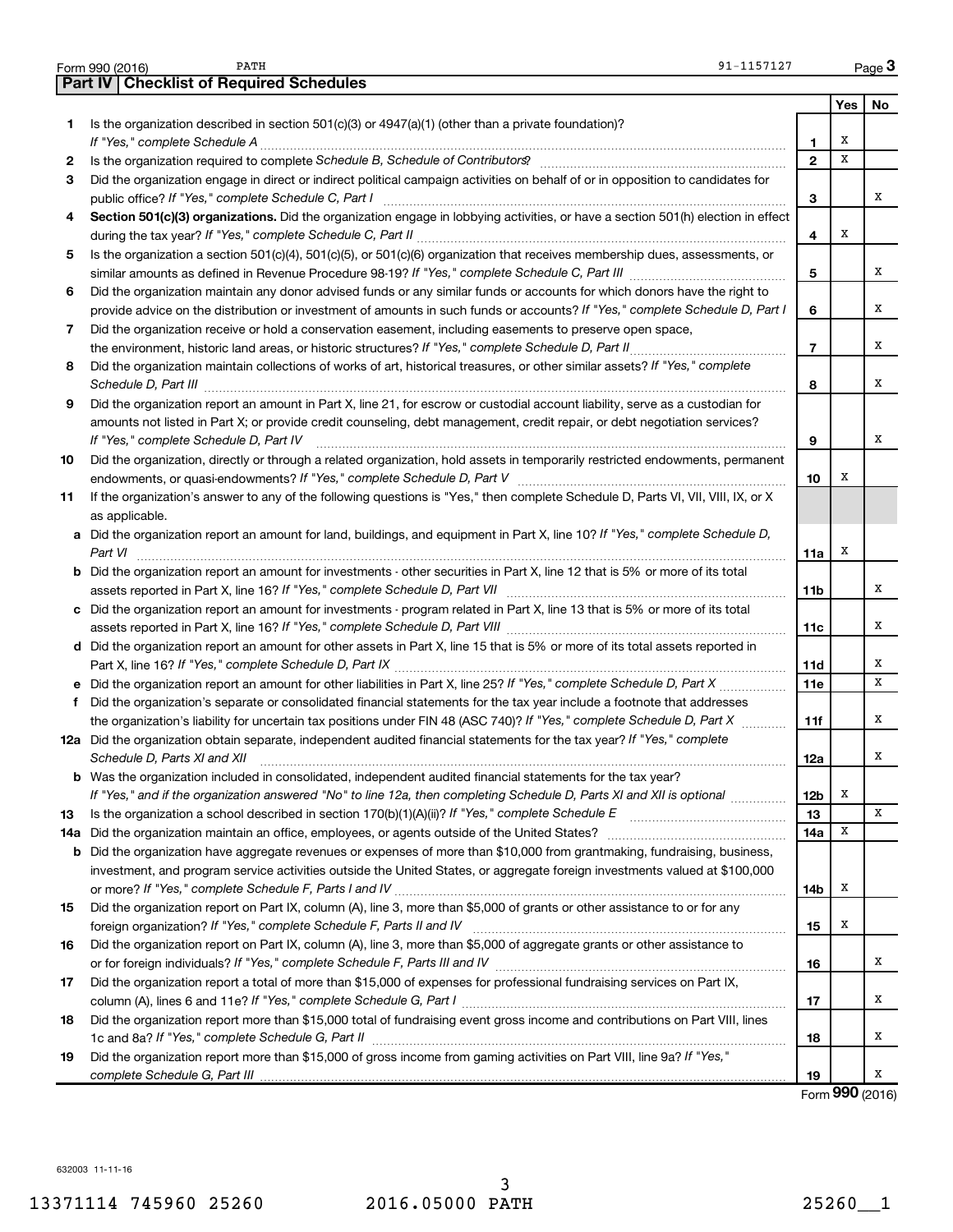|    | 91-1157127<br>PATH<br>Form 990 (2016)                                                                                                                                                                                                                                                                                                                               |                  |     | Page 4           |
|----|---------------------------------------------------------------------------------------------------------------------------------------------------------------------------------------------------------------------------------------------------------------------------------------------------------------------------------------------------------------------|------------------|-----|------------------|
|    | <b>Checklist of Required Schedules (continued)</b><br>Part IV                                                                                                                                                                                                                                                                                                       |                  |     |                  |
|    |                                                                                                                                                                                                                                                                                                                                                                     |                  | Yes | No               |
|    | 20a Did the organization operate one or more hospital facilities? If "Yes," complete Schedule H                                                                                                                                                                                                                                                                     | 20a              |     | x                |
|    |                                                                                                                                                                                                                                                                                                                                                                     | 20 <sub>b</sub>  |     |                  |
| 21 | Did the organization report more than \$5,000 of grants or other assistance to any domestic organization or                                                                                                                                                                                                                                                         |                  |     |                  |
|    |                                                                                                                                                                                                                                                                                                                                                                     | 21               | Х   |                  |
| 22 | Did the organization report more than \$5,000 of grants or other assistance to or for domestic individuals on                                                                                                                                                                                                                                                       |                  |     |                  |
|    |                                                                                                                                                                                                                                                                                                                                                                     | 22               | х   |                  |
| 23 | Did the organization answer "Yes" to Part VII, Section A, line 3, 4, or 5 about compensation of the organization's current                                                                                                                                                                                                                                          |                  |     |                  |
|    | and former officers, directors, trustees, key employees, and highest compensated employees? If "Yes," complete                                                                                                                                                                                                                                                      | 23               | х   |                  |
|    | Schedule J <b>Martin Communication Contract Contract Contract Contract Contract Contract Contract Contract Contract Contract Contract Contract Contract Contract Contract Contract Contract Contract Contract Contract Contract </b><br>24a Did the organization have a tax-exempt bond issue with an outstanding principal amount of more than \$100,000 as of the |                  |     |                  |
|    | last day of the year, that was issued after December 31, 2002? If "Yes," answer lines 24b through 24d and complete                                                                                                                                                                                                                                                  |                  |     |                  |
|    | Schedule K. If "No", go to line 25a                                                                                                                                                                                                                                                                                                                                 | 24a              |     | x                |
|    |                                                                                                                                                                                                                                                                                                                                                                     | 24b              |     |                  |
|    | c Did the organization maintain an escrow account other than a refunding escrow at any time during the year to defease                                                                                                                                                                                                                                              |                  |     |                  |
|    |                                                                                                                                                                                                                                                                                                                                                                     | 24c              |     |                  |
|    |                                                                                                                                                                                                                                                                                                                                                                     | 24d              |     |                  |
|    | 25a Section 501(c)(3), 501(c)(4), and 501(c)(29) organizations. Did the organization engage in an excess benefit                                                                                                                                                                                                                                                    |                  |     |                  |
|    |                                                                                                                                                                                                                                                                                                                                                                     | 25a              |     | x                |
|    | b Is the organization aware that it engaged in an excess benefit transaction with a disqualified person in a prior year, and                                                                                                                                                                                                                                        |                  |     |                  |
|    | that the transaction has not been reported on any of the organization's prior Forms 990 or 990-EZ? If "Yes," complete                                                                                                                                                                                                                                               |                  |     |                  |
|    | Schedule L, Part I                                                                                                                                                                                                                                                                                                                                                  | 25b              |     | X                |
| 26 | Did the organization report any amount on Part X, line 5, 6, or 22 for receivables from or payables to any current or                                                                                                                                                                                                                                               |                  |     |                  |
|    | former officers, directors, trustees, key employees, highest compensated employees, or disqualified persons? If "Yes,"                                                                                                                                                                                                                                              |                  |     |                  |
|    |                                                                                                                                                                                                                                                                                                                                                                     | 26               |     | х                |
| 27 | Did the organization provide a grant or other assistance to an officer, director, trustee, key employee, substantial                                                                                                                                                                                                                                                |                  |     |                  |
|    | contributor or employee thereof, a grant selection committee member, or to a 35% controlled entity or family member                                                                                                                                                                                                                                                 |                  |     | х                |
| 28 |                                                                                                                                                                                                                                                                                                                                                                     | 27               |     |                  |
|    | Was the organization a party to a business transaction with one of the following parties (see Schedule L, Part IV<br>instructions for applicable filing thresholds, conditions, and exceptions):                                                                                                                                                                    |                  |     |                  |
|    | a A current or former officer, director, trustee, or key employee? If "Yes," complete Schedule L, Part IV                                                                                                                                                                                                                                                           | 28a              |     | х                |
|    | <b>b</b> A family member of a current or former officer, director, trustee, or key employee? If "Yes," complete Schedule L, Part IV                                                                                                                                                                                                                                 | 28b              |     | x                |
|    | c An entity of which a current or former officer, director, trustee, or key employee (or a family member thereof) was an officer,                                                                                                                                                                                                                                   |                  |     |                  |
|    |                                                                                                                                                                                                                                                                                                                                                                     | 28c              | х   |                  |
| 29 | Did the organization receive more than \$25,000 in non-cash contributions? If "Yes," complete Schedule M                                                                                                                                                                                                                                                            | 29               | X   |                  |
| 30 | Did the organization receive contributions of art, historical treasures, or other similar assets, or qualified conservation                                                                                                                                                                                                                                         |                  |     |                  |
|    |                                                                                                                                                                                                                                                                                                                                                                     | 30               |     | Χ                |
| 31 | Did the organization liquidate, terminate, or dissolve and cease operations?                                                                                                                                                                                                                                                                                        |                  |     |                  |
|    |                                                                                                                                                                                                                                                                                                                                                                     | 31               |     | x                |
| 32 | Did the organization sell, exchange, dispose of, or transfer more than 25% of its net assets? If "Yes," complete                                                                                                                                                                                                                                                    |                  |     |                  |
|    |                                                                                                                                                                                                                                                                                                                                                                     | 32               |     | x                |
| 33 | Did the organization own 100% of an entity disregarded as separate from the organization under Regulations                                                                                                                                                                                                                                                          |                  |     | x                |
|    | Was the organization related to any tax-exempt or taxable entity? If "Yes," complete Schedule R, Part II, III, or IV, and                                                                                                                                                                                                                                           | 33               |     |                  |
| 34 | Part V, line 1                                                                                                                                                                                                                                                                                                                                                      | 34               | х   |                  |
|    |                                                                                                                                                                                                                                                                                                                                                                     | 35a              | X   |                  |
|    | b If "Yes" to line 35a, did the organization receive any payment from or engage in any transaction with a controlled entity                                                                                                                                                                                                                                         |                  |     |                  |
|    |                                                                                                                                                                                                                                                                                                                                                                     | 35b              | х   |                  |
| 36 | Section 501(c)(3) organizations. Did the organization make any transfers to an exempt non-charitable related organization?                                                                                                                                                                                                                                          |                  |     |                  |
|    |                                                                                                                                                                                                                                                                                                                                                                     | 36               |     | x                |
| 37 | Did the organization conduct more than 5% of its activities through an entity that is not a related organization                                                                                                                                                                                                                                                    |                  |     |                  |
|    |                                                                                                                                                                                                                                                                                                                                                                     | 37               |     | x                |
| 38 | Did the organization complete Schedule O and provide explanations in Schedule O for Part VI, lines 11b and 19?                                                                                                                                                                                                                                                      |                  |     |                  |
|    |                                                                                                                                                                                                                                                                                                                                                                     | 38               | х   | $000$ ( $0010$ ) |
|    |                                                                                                                                                                                                                                                                                                                                                                     | $r_{\text{max}}$ |     |                  |

Form (2016) **990**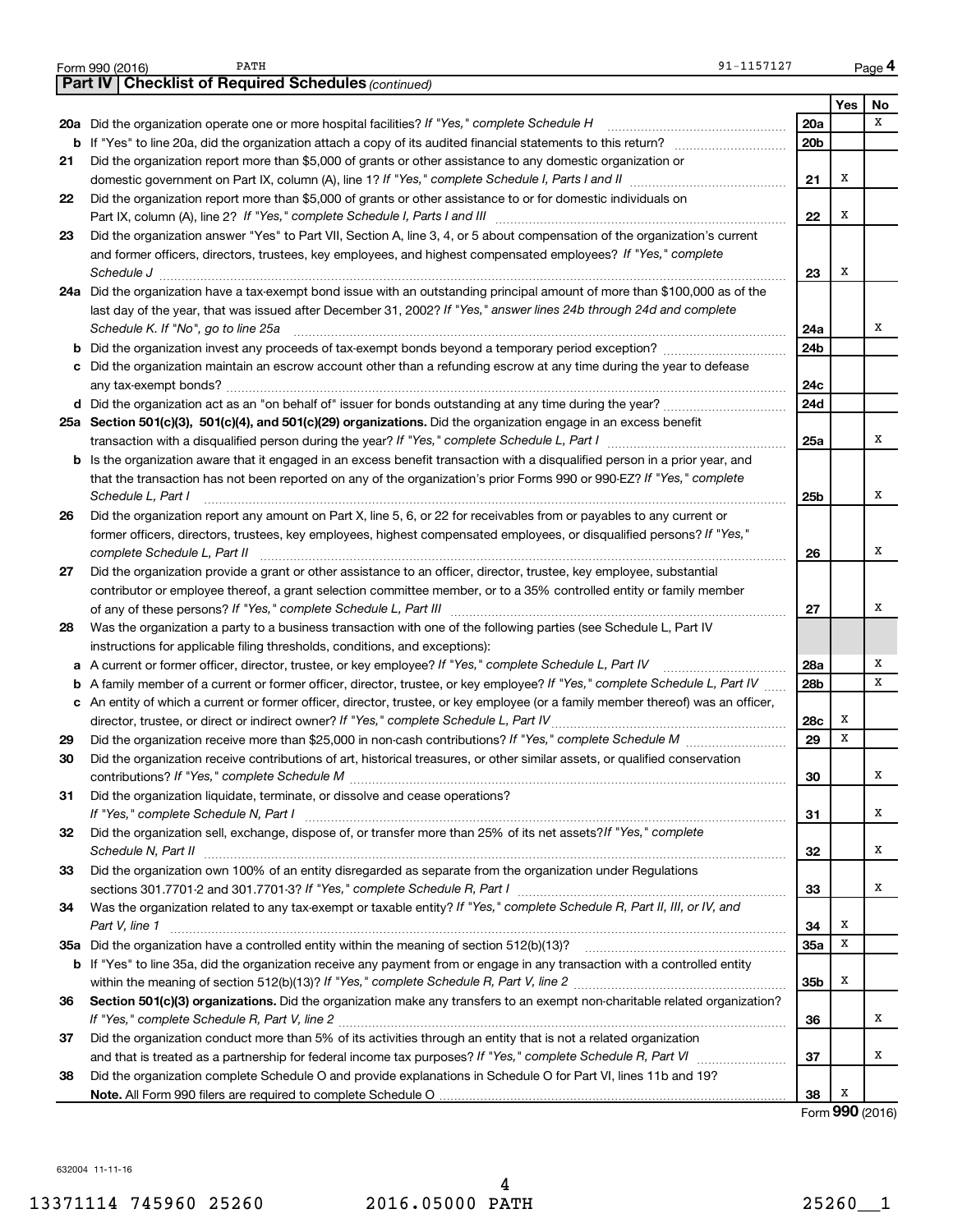|               | PATH<br>91-1157127<br>Form 990 (2016)                                                                                                           |                 |            | Page 5                 |
|---------------|-------------------------------------------------------------------------------------------------------------------------------------------------|-----------------|------------|------------------------|
| <b>Part V</b> | <b>Statements Regarding Other IRS Filings and Tax Compliance</b>                                                                                |                 |            |                        |
|               | Check if Schedule O contains a response or note to any line in this Part V                                                                      |                 |            | x                      |
|               |                                                                                                                                                 |                 | <b>Yes</b> | <b>No</b>              |
|               | 270<br>1a                                                                                                                                       |                 |            |                        |
| b             | 1 <sub>b</sub><br>Enter the number of Forms W-2G included in line 1a. Enter -0- if not applicable                                               |                 |            |                        |
| с             | Did the organization comply with backup withholding rules for reportable payments to vendors and reportable gaming                              |                 |            |                        |
|               |                                                                                                                                                 | 1c              | Х          |                        |
|               | 2a Enter the number of employees reported on Form W-3, Transmittal of Wage and Tax Statements,                                                  |                 |            |                        |
|               | 783<br>filed for the calendar year ending with or within the year covered by this return <i>[[[[[[[[[[[[[[]]]]</i> ]<br>2a                      |                 |            |                        |
|               |                                                                                                                                                 | 2 <sub>b</sub>  | Х          |                        |
|               |                                                                                                                                                 |                 |            |                        |
|               | 3a Did the organization have unrelated business gross income of \$1,000 or more during the year?                                                | За              |            | х                      |
| b             | If "Yes," has it filed a Form 990 T for this year? If "No," to line 3b, provide an explanation in Schedule O manumerrous                        | 3b              |            |                        |
|               | 4a At any time during the calendar year, did the organization have an interest in, or a signature or other authority over, a                    |                 |            |                        |
|               | financial account in a foreign country (such as a bank account, securities account, or other financial account)?                                | 4a              | х          |                        |
|               | <b>b</b> If "Yes," enter the name of the foreign country: $\triangleright$ SEE SCHEDULE O                                                       |                 |            |                        |
|               | See instructions for filing requirements for FinCEN Form 114, Report of Foreign Bank and Financial Accounts (FBAR).                             |                 |            |                        |
|               |                                                                                                                                                 | 5a              |            | х                      |
| b             |                                                                                                                                                 | 5 <sub>b</sub>  |            | x                      |
|               |                                                                                                                                                 | 5c              |            |                        |
| с             | 6a Does the organization have annual gross receipts that are normally greater than \$100,000, and did the organization solicit                  |                 |            |                        |
|               |                                                                                                                                                 |                 |            | x                      |
|               | <b>b</b> If "Yes," did the organization include with every solicitation an express statement that such contributions or gifts                   | 6а              |            |                        |
|               |                                                                                                                                                 |                 |            |                        |
|               |                                                                                                                                                 | 6b              |            |                        |
| 7             | Organizations that may receive deductible contributions under section 170(c).                                                                   |                 |            | х                      |
| а             | Did the organization receive a payment in excess of \$75 made partly as a contribution and partly for goods and services provided to the payor? | 7a              |            |                        |
| b             |                                                                                                                                                 | 7b              |            |                        |
|               | c Did the organization sell, exchange, or otherwise dispose of tangible personal property for which it was required                             |                 |            |                        |
|               |                                                                                                                                                 | 7c              |            | х                      |
|               | 7d                                                                                                                                              |                 |            |                        |
| е             |                                                                                                                                                 | 7е              |            | х                      |
| f.            | Did the organization, during the year, pay premiums, directly or indirectly, on a personal benefit contract?                                    | 7f              |            | x                      |
| g             | If the organization received a contribution of qualified intellectual property, did the organization file Form 8899 as required?                | 7g              |            |                        |
|               | h If the organization received a contribution of cars, boats, airplanes, or other vehicles, did the organization file a Form 1098-C?            | 7h              |            |                        |
| 8             | N/A<br>Sponsoring organizations maintaining donor advised funds. Did a donor advised fund maintained by the                                     |                 |            |                        |
|               | sponsoring organization have excess business holdings at any time during the year?                                                              | 8               |            |                        |
|               | Sponsoring organizations maintaining donor advised funds.                                                                                       |                 |            |                        |
| а             | N/A<br>Did the sponsoring organization make any taxable distributions under section 4966?                                                       | 9а              |            |                        |
| b             | N/A                                                                                                                                             | 9b              |            |                        |
| 10            | Section 501(c)(7) organizations. Enter:                                                                                                         |                 |            |                        |
| а             | N/A<br>10a<br>Initiation fees and capital contributions included on Part VIII, line 12                                                          |                 |            |                        |
| b             | Gross receipts, included on Form 990, Part VIII, line 12, for public use of club facilities<br>10 <sub>b</sub>                                  |                 |            |                        |
| 11            | Section 501(c)(12) organizations. Enter:                                                                                                        |                 |            |                        |
| а             | N/A<br>11a                                                                                                                                      |                 |            |                        |
| b             | Gross income from other sources (Do not net amounts due or paid to other sources against                                                        |                 |            |                        |
|               | amounts due or received from them.)<br>11b                                                                                                      |                 |            |                        |
|               | 12a Section 4947(a)(1) non-exempt charitable trusts. Is the organization filing Form 990 in lieu of Form 1041?                                  | 12a             |            |                        |
| b             | If "Yes," enter the amount of tax-exempt interest received or accrued during the year<br>12b                                                    |                 |            |                        |
| 13            | Section 501(c)(29) qualified nonprofit health insurance issuers.                                                                                |                 |            |                        |
|               | N/A<br>a Is the organization licensed to issue qualified health plans in more than one state?                                                   | 13a             |            |                        |
|               | Note. See the instructions for additional information the organization must report on Schedule O.                                               |                 |            |                        |
|               | <b>b</b> Enter the amount of reserves the organization is required to maintain by the states in which the                                       |                 |            |                        |
|               | 13 <sub>b</sub>                                                                                                                                 |                 |            |                        |
| с             | 13с                                                                                                                                             |                 |            |                        |
|               | 14a Did the organization receive any payments for indoor tanning services during the tax year?                                                  | 14a             |            | х                      |
|               |                                                                                                                                                 | 14 <sub>b</sub> |            |                        |
|               |                                                                                                                                                 |                 |            | $0.00 \times 10^{-10}$ |

| Form 990 (2016) |
|-----------------|
|-----------------|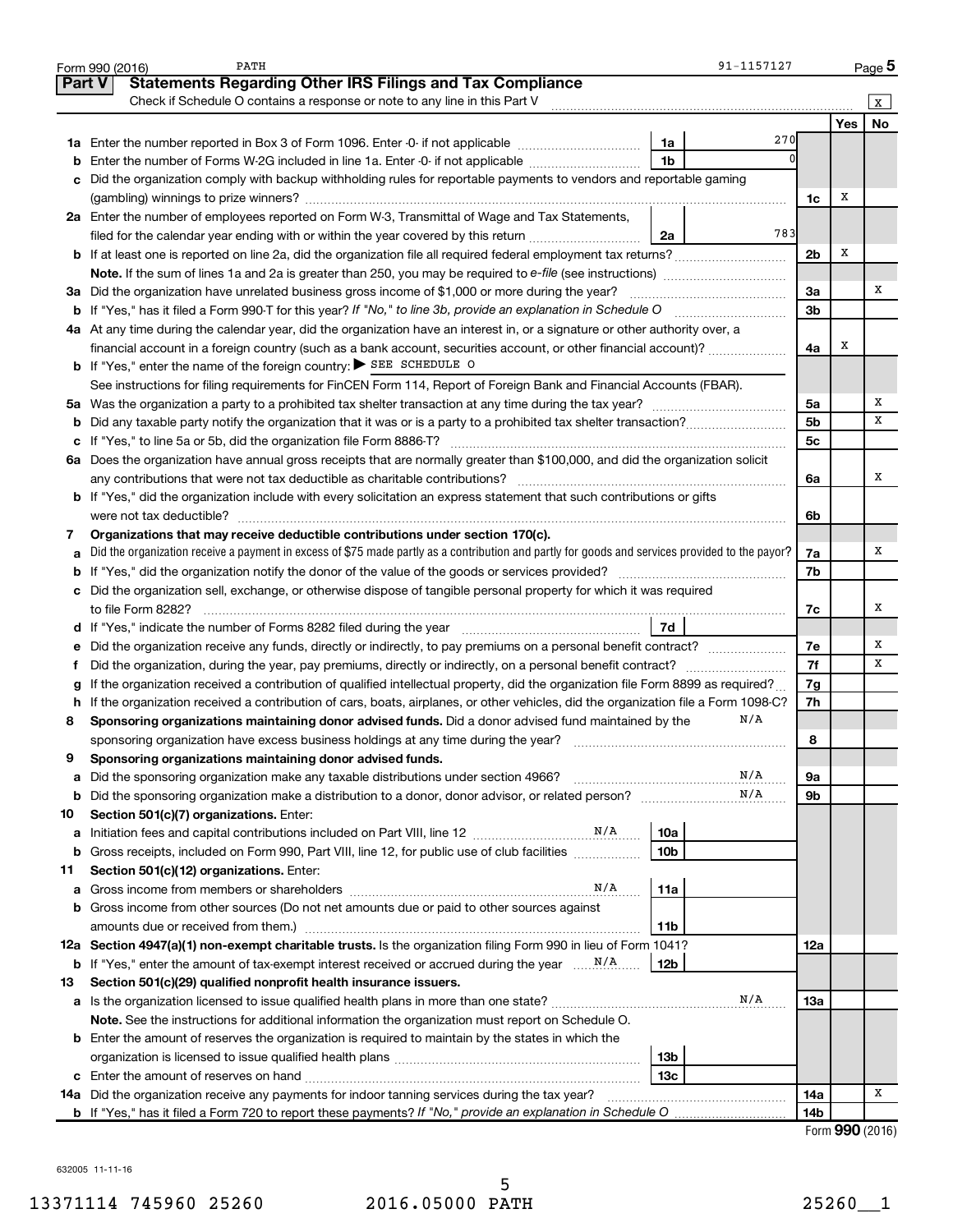|                      |                                                                                                                                                                               |    | Part VI Governance, Management, and Disclosure For each "Yes" response to lines 2 through 7b below, and for a "No" response |                 |                 |              |
|----------------------|-------------------------------------------------------------------------------------------------------------------------------------------------------------------------------|----|-----------------------------------------------------------------------------------------------------------------------------|-----------------|-----------------|--------------|
|                      | to line 8a, 8b, or 10b below, describe the circumstances, processes, or changes in Schedule O. See instructions.                                                              |    |                                                                                                                             |                 |                 |              |
|                      | <b>Section A. Governing Body and Management</b>                                                                                                                               |    |                                                                                                                             |                 |                 | $\mathbf{x}$ |
|                      |                                                                                                                                                                               |    |                                                                                                                             |                 | Yes             | No           |
|                      | 1a Enter the number of voting members of the governing body at the end of the tax year                                                                                        | 1a | 16                                                                                                                          |                 |                 |              |
|                      | If there are material differences in voting rights among members of the governing body, or if the governing                                                                   |    |                                                                                                                             |                 |                 |              |
|                      | body delegated broad authority to an executive committee or similar committee, explain in Schedule O.                                                                         |    |                                                                                                                             |                 |                 |              |
|                      | <b>b</b> Enter the number of voting members included in line 1a, above, who are independent                                                                                   | 1b | 15                                                                                                                          |                 |                 |              |
| 2                    | Did any officer, director, trustee, or key employee have a family relationship or a business relationship with any other                                                      |    |                                                                                                                             |                 |                 |              |
|                      | officer, director, trustee, or key employee?                                                                                                                                  |    |                                                                                                                             | $\mathbf{2}$    |                 |              |
| З                    | Did the organization delegate control over management duties customarily performed by or under the direct supervision                                                         |    |                                                                                                                             |                 |                 |              |
|                      |                                                                                                                                                                               |    |                                                                                                                             | 3               |                 |              |
| 4                    | Did the organization make any significant changes to its governing documents since the prior Form 990 was filed?                                                              |    |                                                                                                                             | 4               |                 |              |
| 5                    |                                                                                                                                                                               |    |                                                                                                                             | 5               |                 |              |
| 6                    |                                                                                                                                                                               |    |                                                                                                                             | 6               |                 |              |
| 7a                   | Did the organization have members, stockholders, or other persons who had the power to elect or appoint one or                                                                |    |                                                                                                                             |                 |                 |              |
|                      |                                                                                                                                                                               |    |                                                                                                                             |                 |                 |              |
|                      | more members of the governing body?                                                                                                                                           |    |                                                                                                                             | 7a              |                 |              |
|                      | <b>b</b> Are any governance decisions of the organization reserved to (or subject to approval by) members, stockholders, or                                                   |    |                                                                                                                             |                 |                 |              |
|                      | persons other than the governing body?                                                                                                                                        |    |                                                                                                                             | 7b              |                 |              |
| 8                    | Did the organization contemporaneously document the meetings held or written actions undertaken during the year by the following:                                             |    |                                                                                                                             |                 |                 |              |
| a                    |                                                                                                                                                                               |    |                                                                                                                             | 8а              | X               |              |
|                      |                                                                                                                                                                               |    |                                                                                                                             | 8b              | х               |              |
| 9                    | Is there any officer, director, trustee, or key employee listed in Part VII, Section A, who cannot be reached at the                                                          |    |                                                                                                                             |                 |                 |              |
|                      |                                                                                                                                                                               |    |                                                                                                                             | 9               |                 |              |
|                      | <b>Section B. Policies</b> (This Section B requests information about policies not required by the Internal Revenue Code.)                                                    |    |                                                                                                                             |                 |                 |              |
|                      |                                                                                                                                                                               |    |                                                                                                                             |                 | Yes             |              |
|                      |                                                                                                                                                                               |    |                                                                                                                             | 10a             |                 |              |
|                      | b If "Yes," did the organization have written policies and procedures governing the activities of such chapters, affiliates,                                                  |    |                                                                                                                             |                 |                 |              |
|                      |                                                                                                                                                                               |    |                                                                                                                             | 10 <sub>b</sub> |                 |              |
|                      | 11a Has the organization provided a complete copy of this Form 990 to all members of its governing body before filing the form?                                               |    |                                                                                                                             | 11a             | х               |              |
|                      | <b>b</b> Describe in Schedule O the process, if any, used by the organization to review this Form 990.                                                                        |    |                                                                                                                             |                 |                 |              |
|                      | 12a Did the organization have a written conflict of interest policy? If "No," go to line 13                                                                                   |    |                                                                                                                             | 12a             | х               |              |
|                      | <b>b</b> Were officers, directors, or trustees, and key employees required to disclose annually interests that could give rise to conflicts?                                  |    |                                                                                                                             | 12 <sub>b</sub> | х               |              |
|                      | Did the organization regularly and consistently monitor and enforce compliance with the policy? If "Yes," describe                                                            |    |                                                                                                                             |                 |                 |              |
|                      | in Schedule O how this was done                                                                                                                                               |    |                                                                                                                             | 12c             | х               |              |
| 13                   |                                                                                                                                                                               |    |                                                                                                                             | 13              | х               |              |
| 14                   | Did the organization have a written document retention and destruction policy? [11] manufaction in the organization have a written document retention and destruction policy? |    |                                                                                                                             | 14              | х               |              |
| 15                   | Did the process for determining compensation of the following persons include a review and approval by independent                                                            |    |                                                                                                                             |                 |                 |              |
|                      | persons, comparability data, and contemporaneous substantiation of the deliberation and decision?                                                                             |    |                                                                                                                             |                 |                 |              |
|                      |                                                                                                                                                                               |    |                                                                                                                             | 15a             | Х               |              |
| а                    |                                                                                                                                                                               |    |                                                                                                                             |                 | X               |              |
|                      |                                                                                                                                                                               |    |                                                                                                                             | 15 <sub>b</sub> |                 |              |
|                      | If "Yes" to line 15a or 15b, describe the process in Schedule O (see instructions).                                                                                           |    |                                                                                                                             |                 |                 |              |
|                      | <b>16a</b> Did the organization invest in, contribute assets to, or participate in a joint venture or similar arrangement with a                                              |    |                                                                                                                             |                 |                 |              |
|                      | taxable entity during the year?                                                                                                                                               |    |                                                                                                                             | 16a             |                 |              |
|                      | b If "Yes," did the organization follow a written policy or procedure requiring the organization to evaluate its participation                                                |    |                                                                                                                             |                 |                 |              |
|                      | in joint venture arrangements under applicable federal tax law, and take steps to safeguard the organization's                                                                |    |                                                                                                                             |                 |                 |              |
|                      |                                                                                                                                                                               |    |                                                                                                                             | 16b             |                 |              |
|                      | <b>Section C. Disclosure</b>                                                                                                                                                  |    |                                                                                                                             |                 |                 |              |
|                      | List the states with which a copy of this Form 990 is required to be filed SEE SCHEDULE O                                                                                     |    |                                                                                                                             |                 |                 |              |
|                      | Section 6104 requires an organization to make its Forms 1023 (or 1024 if applicable), 990, and 990-T (Section 501(c)(3)s only) available                                      |    |                                                                                                                             |                 |                 |              |
|                      | for public inspection. Indicate how you made these available. Check all that apply.                                                                                           |    |                                                                                                                             |                 |                 |              |
|                      | X   Own website<br>$\boxed{\texttt{X}}$ Upon request<br>Another's website                                                                                                     |    | Other (explain in Schedule O)                                                                                               |                 |                 |              |
|                      |                                                                                                                                                                               |    |                                                                                                                             |                 |                 |              |
|                      |                                                                                                                                                                               |    |                                                                                                                             |                 |                 |              |
|                      | Describe in Schedule O whether (and if so, how) the organization made its governing documents, conflict of interest policy, and financial                                     |    |                                                                                                                             |                 |                 |              |
|                      | statements available to the public during the tax year.                                                                                                                       |    |                                                                                                                             |                 |                 |              |
| 17<br>18<br>19<br>20 | State the name, address, and telephone number of the person who possesses the organization's books and records:                                                               |    |                                                                                                                             |                 |                 |              |
|                      | OLIVIA POLIUS, CHIEF FINANCIAL OFFICER - 206-285-3500                                                                                                                         |    |                                                                                                                             |                 |                 |              |
|                      | 2201 WESTLAKE AVE., SUITE 200, SEATTLE, WA 98121                                                                                                                              |    |                                                                                                                             |                 |                 |              |
|                      | 632006 11-11-16<br>6                                                                                                                                                          |    |                                                                                                                             |                 | Form 990 (2016) |              |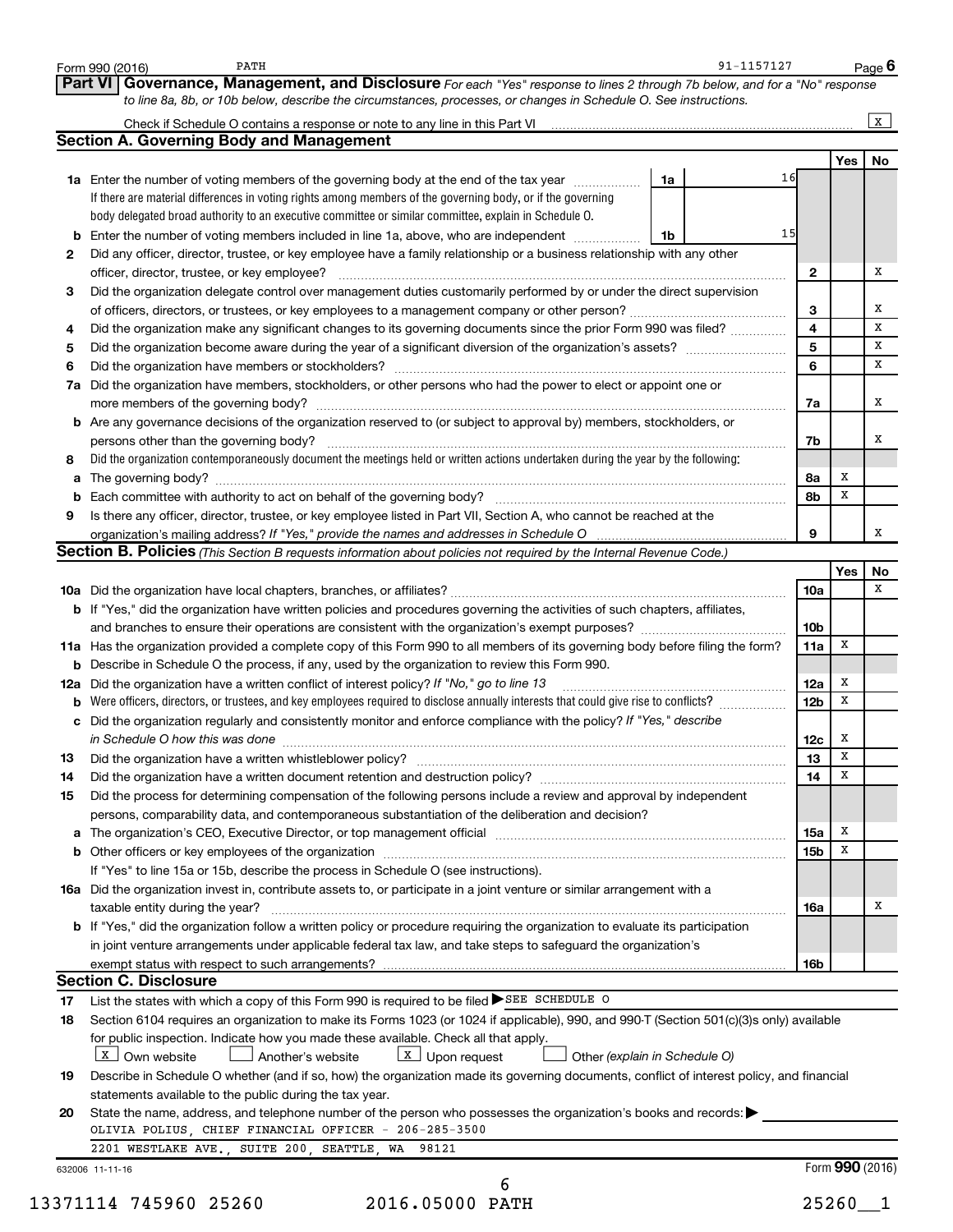$\Box$ 

| Part VII Compensation of Officers, Directors, Trustees, Key Employees, Highest Compensated |  |
|--------------------------------------------------------------------------------------------|--|
| <b>Employees, and Independent Contractors</b>                                              |  |
| Check if Schedule O contains a response or note to any line in this Part VII               |  |

**Section A. Officers, Directors, Trustees, Key Employees, and Highest Compensated Employees**

**1a**  Complete this table for all persons required to be listed. Report compensation for the calendar year ending with or within the organization's tax year.

**•** List all of the organization's current officers, directors, trustees (whether individuals or organizations), regardless of amount of compensation.

Enter -0- in columns  $(D)$ ,  $(E)$ , and  $(F)$  if no compensation was paid.

**•** List all of the organization's **current** key employees, if any. See instructions for definition of "key employee."

**•** List the organization's five current highest compensated employees (other than an officer, director, trustee, or key employee) who received reportable compensation (Box 5 of Form W-2 and/or Box 7 of Form 1099-MISC) of more than \$100,000 from the organization and any related organizations.

**•** List all of the organization's former officers, key employees, and highest compensated employees who received more than \$100,000 of reportable compensation from the organization and any related organizations.

**•** List all of the organization's former directors or trustees that received, in the capacity as a former director or trustee of the organization, more than \$10,000 of reportable compensation from the organization and any related organizations.

List persons in the following order: individual trustees or directors; institutional trustees; officers; key employees; highest compensated employees; and former such persons.

Check this box if neither the organization nor any related organization compensated any current officer, director, or trustee.  $\Box$ 

| Position<br>Name and Title<br>Reportable<br>Reportable<br>Average<br>Estimated<br>(do not check more than one<br>hours per<br>compensation<br>compensation<br>amount of<br>box, unless person is both an<br>officer and a director/trustee)<br>from related<br>other<br>week<br>from<br>Individual trustee or director<br>the<br>organizations<br>compensation<br>(list any<br>(W-2/1099-MISC)<br>hours for<br>organization<br>from the<br>Highest compensated<br>employee<br>Institutional trustee<br>related<br>(W-2/1099-MISC)<br>organization<br>Key employee<br>organizations<br>and related<br>below<br>organizations<br>Former<br>Officer<br>line)<br>(1)<br>DEAN ALLEN<br>2,00<br>$\mathbf X$<br>$\mathbf x$<br>0.00<br>CHAIR<br>0<br>0<br>$\mathbf{0}$ .<br>GEORGE GOTSADZE<br>2,00<br>(2)<br>0.00<br>0<br>VICE CHAIR (UNTIL 06/2016)<br>X<br>X<br>$\mathbf{0}$ .<br>$\mathfrak o$ .<br>FELIX OLALE<br>2,00<br>(3)<br>0.00<br><b>SECRETARY</b><br>X<br>X<br>0<br>0<br>$\mathbf{0}$ .<br>2,00<br>DAVID KING<br>(4)<br>0.00<br>TREASURER<br>X<br>X<br>$\mathbf{0}$ .<br>0<br>$\mathbf 0$ .<br>JO ADDY<br>2,00<br>(5)<br>0.00<br>$\mathbf x$<br><b>DIRECTOR</b><br>0<br>0<br>$\mathbf 0$ .<br>PHYLLIS CAMPBELL<br>2,00<br>(6)<br><b>DIRECTOR</b><br>0.00<br>$\mathbf X$<br>0<br>$\pmb{0}$<br>$\mathbf{0}$ .<br>ALEX CHIKA EZEH<br>2,00<br>(7)<br>0.00<br>0<br>DIRECTOR (UNTIL 06/2016)<br>X<br>0<br>$\mathbf{0}$ .<br>RAJENDRA VATTIKUTI<br>2,00<br>(8)<br>0.00<br>$\mathbf X$<br><b>DIRECTOR</b><br>0<br>0<br>$\mathbf{0}$ .<br>KEVIN REILLY<br>2,00<br>(9)<br>0.00<br>$\mathbf X$<br>$\mathbf{0}$ .<br><b>DIRECTOR</b><br>0<br>$\mathbf{0}$ .<br>(10) TSITSI MASIYIWA<br>2,00<br>0.00<br>$\mathbf x$<br>0<br><b>DIRECTOR</b><br>0<br>$\mathbf{0}$ .<br>2.00<br>(11) IREENA VITTAL<br>0.00<br>$\mathbf{0}$<br><b>DIRECTOR</b><br>X<br>0<br>$\mathbf{0}$ .<br>2,00<br>(12) YEHONG ZHANG<br>0.00<br>$\mathbf x$<br><b>DIRECTOR</b><br>$\mathbf 0$<br>0<br>$\mathbf{0}$ .<br>2,00<br>(13) LAURIE MICHAELS<br>0.00<br>X<br>$\mathbf{0}$<br>0<br>DIRECTOR (BEGAN 03/2016)<br>$\mathbf{0}$ .<br>(14) PEGGY JOHNSON<br>2,00<br>DIRECTOR (BEGAN 12/2016)<br>0.00<br>X<br>0<br>0<br>$\mathbf{0}$ .<br>2,00<br>(15) GARY LOCKE<br>DIRECTOR (BEGAN 06/2016)<br>0.00<br>X<br>0<br>0<br>$\mathbf{0}$ .<br>(16) BRUCE MCNAMER<br>2.00<br>0.00<br>X<br>$\mathbf{0}$ .<br>DIRECTOR (BEGAN 06/2016)<br>0<br>$\mathbf{0}$ .<br>(17) DEANNA OPPENHEIMER<br>2.00<br>0.00<br>X<br>$\mathbf{0}$<br>DIRECTOR (BEGAN 12/2016)<br>0<br>0.<br>Form 990 (2016)<br>632007 11-11-16 | (A) | (B) |  | (C) |  | (D) | (E) | (F) |
|---------------------------------------------------------------------------------------------------------------------------------------------------------------------------------------------------------------------------------------------------------------------------------------------------------------------------------------------------------------------------------------------------------------------------------------------------------------------------------------------------------------------------------------------------------------------------------------------------------------------------------------------------------------------------------------------------------------------------------------------------------------------------------------------------------------------------------------------------------------------------------------------------------------------------------------------------------------------------------------------------------------------------------------------------------------------------------------------------------------------------------------------------------------------------------------------------------------------------------------------------------------------------------------------------------------------------------------------------------------------------------------------------------------------------------------------------------------------------------------------------------------------------------------------------------------------------------------------------------------------------------------------------------------------------------------------------------------------------------------------------------------------------------------------------------------------------------------------------------------------------------------------------------------------------------------------------------------------------------------------------------------------------------------------------------------------------------------------------------------------------------------------------------------------------------------------------------------------------------------------------------------------------------------------------------------------------------------------------------------------------------------------------------------------------------------------------------------------------------------------------------------------------------------------------------------|-----|-----|--|-----|--|-----|-----|-----|
|                                                                                                                                                                                                                                                                                                                                                                                                                                                                                                                                                                                                                                                                                                                                                                                                                                                                                                                                                                                                                                                                                                                                                                                                                                                                                                                                                                                                                                                                                                                                                                                                                                                                                                                                                                                                                                                                                                                                                                                                                                                                                                                                                                                                                                                                                                                                                                                                                                                                                                                                                               |     |     |  |     |  |     |     |     |
|                                                                                                                                                                                                                                                                                                                                                                                                                                                                                                                                                                                                                                                                                                                                                                                                                                                                                                                                                                                                                                                                                                                                                                                                                                                                                                                                                                                                                                                                                                                                                                                                                                                                                                                                                                                                                                                                                                                                                                                                                                                                                                                                                                                                                                                                                                                                                                                                                                                                                                                                                               |     |     |  |     |  |     |     |     |
|                                                                                                                                                                                                                                                                                                                                                                                                                                                                                                                                                                                                                                                                                                                                                                                                                                                                                                                                                                                                                                                                                                                                                                                                                                                                                                                                                                                                                                                                                                                                                                                                                                                                                                                                                                                                                                                                                                                                                                                                                                                                                                                                                                                                                                                                                                                                                                                                                                                                                                                                                               |     |     |  |     |  |     |     |     |
|                                                                                                                                                                                                                                                                                                                                                                                                                                                                                                                                                                                                                                                                                                                                                                                                                                                                                                                                                                                                                                                                                                                                                                                                                                                                                                                                                                                                                                                                                                                                                                                                                                                                                                                                                                                                                                                                                                                                                                                                                                                                                                                                                                                                                                                                                                                                                                                                                                                                                                                                                               |     |     |  |     |  |     |     |     |
|                                                                                                                                                                                                                                                                                                                                                                                                                                                                                                                                                                                                                                                                                                                                                                                                                                                                                                                                                                                                                                                                                                                                                                                                                                                                                                                                                                                                                                                                                                                                                                                                                                                                                                                                                                                                                                                                                                                                                                                                                                                                                                                                                                                                                                                                                                                                                                                                                                                                                                                                                               |     |     |  |     |  |     |     |     |
|                                                                                                                                                                                                                                                                                                                                                                                                                                                                                                                                                                                                                                                                                                                                                                                                                                                                                                                                                                                                                                                                                                                                                                                                                                                                                                                                                                                                                                                                                                                                                                                                                                                                                                                                                                                                                                                                                                                                                                                                                                                                                                                                                                                                                                                                                                                                                                                                                                                                                                                                                               |     |     |  |     |  |     |     |     |
|                                                                                                                                                                                                                                                                                                                                                                                                                                                                                                                                                                                                                                                                                                                                                                                                                                                                                                                                                                                                                                                                                                                                                                                                                                                                                                                                                                                                                                                                                                                                                                                                                                                                                                                                                                                                                                                                                                                                                                                                                                                                                                                                                                                                                                                                                                                                                                                                                                                                                                                                                               |     |     |  |     |  |     |     |     |
|                                                                                                                                                                                                                                                                                                                                                                                                                                                                                                                                                                                                                                                                                                                                                                                                                                                                                                                                                                                                                                                                                                                                                                                                                                                                                                                                                                                                                                                                                                                                                                                                                                                                                                                                                                                                                                                                                                                                                                                                                                                                                                                                                                                                                                                                                                                                                                                                                                                                                                                                                               |     |     |  |     |  |     |     |     |
|                                                                                                                                                                                                                                                                                                                                                                                                                                                                                                                                                                                                                                                                                                                                                                                                                                                                                                                                                                                                                                                                                                                                                                                                                                                                                                                                                                                                                                                                                                                                                                                                                                                                                                                                                                                                                                                                                                                                                                                                                                                                                                                                                                                                                                                                                                                                                                                                                                                                                                                                                               |     |     |  |     |  |     |     |     |
|                                                                                                                                                                                                                                                                                                                                                                                                                                                                                                                                                                                                                                                                                                                                                                                                                                                                                                                                                                                                                                                                                                                                                                                                                                                                                                                                                                                                                                                                                                                                                                                                                                                                                                                                                                                                                                                                                                                                                                                                                                                                                                                                                                                                                                                                                                                                                                                                                                                                                                                                                               |     |     |  |     |  |     |     |     |
|                                                                                                                                                                                                                                                                                                                                                                                                                                                                                                                                                                                                                                                                                                                                                                                                                                                                                                                                                                                                                                                                                                                                                                                                                                                                                                                                                                                                                                                                                                                                                                                                                                                                                                                                                                                                                                                                                                                                                                                                                                                                                                                                                                                                                                                                                                                                                                                                                                                                                                                                                               |     |     |  |     |  |     |     |     |
|                                                                                                                                                                                                                                                                                                                                                                                                                                                                                                                                                                                                                                                                                                                                                                                                                                                                                                                                                                                                                                                                                                                                                                                                                                                                                                                                                                                                                                                                                                                                                                                                                                                                                                                                                                                                                                                                                                                                                                                                                                                                                                                                                                                                                                                                                                                                                                                                                                                                                                                                                               |     |     |  |     |  |     |     |     |
|                                                                                                                                                                                                                                                                                                                                                                                                                                                                                                                                                                                                                                                                                                                                                                                                                                                                                                                                                                                                                                                                                                                                                                                                                                                                                                                                                                                                                                                                                                                                                                                                                                                                                                                                                                                                                                                                                                                                                                                                                                                                                                                                                                                                                                                                                                                                                                                                                                                                                                                                                               |     |     |  |     |  |     |     |     |
|                                                                                                                                                                                                                                                                                                                                                                                                                                                                                                                                                                                                                                                                                                                                                                                                                                                                                                                                                                                                                                                                                                                                                                                                                                                                                                                                                                                                                                                                                                                                                                                                                                                                                                                                                                                                                                                                                                                                                                                                                                                                                                                                                                                                                                                                                                                                                                                                                                                                                                                                                               |     |     |  |     |  |     |     |     |
|                                                                                                                                                                                                                                                                                                                                                                                                                                                                                                                                                                                                                                                                                                                                                                                                                                                                                                                                                                                                                                                                                                                                                                                                                                                                                                                                                                                                                                                                                                                                                                                                                                                                                                                                                                                                                                                                                                                                                                                                                                                                                                                                                                                                                                                                                                                                                                                                                                                                                                                                                               |     |     |  |     |  |     |     |     |
|                                                                                                                                                                                                                                                                                                                                                                                                                                                                                                                                                                                                                                                                                                                                                                                                                                                                                                                                                                                                                                                                                                                                                                                                                                                                                                                                                                                                                                                                                                                                                                                                                                                                                                                                                                                                                                                                                                                                                                                                                                                                                                                                                                                                                                                                                                                                                                                                                                                                                                                                                               |     |     |  |     |  |     |     |     |
|                                                                                                                                                                                                                                                                                                                                                                                                                                                                                                                                                                                                                                                                                                                                                                                                                                                                                                                                                                                                                                                                                                                                                                                                                                                                                                                                                                                                                                                                                                                                                                                                                                                                                                                                                                                                                                                                                                                                                                                                                                                                                                                                                                                                                                                                                                                                                                                                                                                                                                                                                               |     |     |  |     |  |     |     |     |
|                                                                                                                                                                                                                                                                                                                                                                                                                                                                                                                                                                                                                                                                                                                                                                                                                                                                                                                                                                                                                                                                                                                                                                                                                                                                                                                                                                                                                                                                                                                                                                                                                                                                                                                                                                                                                                                                                                                                                                                                                                                                                                                                                                                                                                                                                                                                                                                                                                                                                                                                                               |     |     |  |     |  |     |     |     |
|                                                                                                                                                                                                                                                                                                                                                                                                                                                                                                                                                                                                                                                                                                                                                                                                                                                                                                                                                                                                                                                                                                                                                                                                                                                                                                                                                                                                                                                                                                                                                                                                                                                                                                                                                                                                                                                                                                                                                                                                                                                                                                                                                                                                                                                                                                                                                                                                                                                                                                                                                               |     |     |  |     |  |     |     |     |
|                                                                                                                                                                                                                                                                                                                                                                                                                                                                                                                                                                                                                                                                                                                                                                                                                                                                                                                                                                                                                                                                                                                                                                                                                                                                                                                                                                                                                                                                                                                                                                                                                                                                                                                                                                                                                                                                                                                                                                                                                                                                                                                                                                                                                                                                                                                                                                                                                                                                                                                                                               |     |     |  |     |  |     |     |     |
|                                                                                                                                                                                                                                                                                                                                                                                                                                                                                                                                                                                                                                                                                                                                                                                                                                                                                                                                                                                                                                                                                                                                                                                                                                                                                                                                                                                                                                                                                                                                                                                                                                                                                                                                                                                                                                                                                                                                                                                                                                                                                                                                                                                                                                                                                                                                                                                                                                                                                                                                                               |     |     |  |     |  |     |     |     |
|                                                                                                                                                                                                                                                                                                                                                                                                                                                                                                                                                                                                                                                                                                                                                                                                                                                                                                                                                                                                                                                                                                                                                                                                                                                                                                                                                                                                                                                                                                                                                                                                                                                                                                                                                                                                                                                                                                                                                                                                                                                                                                                                                                                                                                                                                                                                                                                                                                                                                                                                                               |     |     |  |     |  |     |     |     |
|                                                                                                                                                                                                                                                                                                                                                                                                                                                                                                                                                                                                                                                                                                                                                                                                                                                                                                                                                                                                                                                                                                                                                                                                                                                                                                                                                                                                                                                                                                                                                                                                                                                                                                                                                                                                                                                                                                                                                                                                                                                                                                                                                                                                                                                                                                                                                                                                                                                                                                                                                               |     |     |  |     |  |     |     |     |
|                                                                                                                                                                                                                                                                                                                                                                                                                                                                                                                                                                                                                                                                                                                                                                                                                                                                                                                                                                                                                                                                                                                                                                                                                                                                                                                                                                                                                                                                                                                                                                                                                                                                                                                                                                                                                                                                                                                                                                                                                                                                                                                                                                                                                                                                                                                                                                                                                                                                                                                                                               |     |     |  |     |  |     |     |     |
|                                                                                                                                                                                                                                                                                                                                                                                                                                                                                                                                                                                                                                                                                                                                                                                                                                                                                                                                                                                                                                                                                                                                                                                                                                                                                                                                                                                                                                                                                                                                                                                                                                                                                                                                                                                                                                                                                                                                                                                                                                                                                                                                                                                                                                                                                                                                                                                                                                                                                                                                                               |     |     |  |     |  |     |     |     |
|                                                                                                                                                                                                                                                                                                                                                                                                                                                                                                                                                                                                                                                                                                                                                                                                                                                                                                                                                                                                                                                                                                                                                                                                                                                                                                                                                                                                                                                                                                                                                                                                                                                                                                                                                                                                                                                                                                                                                                                                                                                                                                                                                                                                                                                                                                                                                                                                                                                                                                                                                               |     |     |  |     |  |     |     |     |
|                                                                                                                                                                                                                                                                                                                                                                                                                                                                                                                                                                                                                                                                                                                                                                                                                                                                                                                                                                                                                                                                                                                                                                                                                                                                                                                                                                                                                                                                                                                                                                                                                                                                                                                                                                                                                                                                                                                                                                                                                                                                                                                                                                                                                                                                                                                                                                                                                                                                                                                                                               |     |     |  |     |  |     |     |     |
|                                                                                                                                                                                                                                                                                                                                                                                                                                                                                                                                                                                                                                                                                                                                                                                                                                                                                                                                                                                                                                                                                                                                                                                                                                                                                                                                                                                                                                                                                                                                                                                                                                                                                                                                                                                                                                                                                                                                                                                                                                                                                                                                                                                                                                                                                                                                                                                                                                                                                                                                                               |     |     |  |     |  |     |     |     |
|                                                                                                                                                                                                                                                                                                                                                                                                                                                                                                                                                                                                                                                                                                                                                                                                                                                                                                                                                                                                                                                                                                                                                                                                                                                                                                                                                                                                                                                                                                                                                                                                                                                                                                                                                                                                                                                                                                                                                                                                                                                                                                                                                                                                                                                                                                                                                                                                                                                                                                                                                               |     |     |  |     |  |     |     |     |
|                                                                                                                                                                                                                                                                                                                                                                                                                                                                                                                                                                                                                                                                                                                                                                                                                                                                                                                                                                                                                                                                                                                                                                                                                                                                                                                                                                                                                                                                                                                                                                                                                                                                                                                                                                                                                                                                                                                                                                                                                                                                                                                                                                                                                                                                                                                                                                                                                                                                                                                                                               |     |     |  |     |  |     |     |     |
|                                                                                                                                                                                                                                                                                                                                                                                                                                                                                                                                                                                                                                                                                                                                                                                                                                                                                                                                                                                                                                                                                                                                                                                                                                                                                                                                                                                                                                                                                                                                                                                                                                                                                                                                                                                                                                                                                                                                                                                                                                                                                                                                                                                                                                                                                                                                                                                                                                                                                                                                                               |     |     |  |     |  |     |     |     |
|                                                                                                                                                                                                                                                                                                                                                                                                                                                                                                                                                                                                                                                                                                                                                                                                                                                                                                                                                                                                                                                                                                                                                                                                                                                                                                                                                                                                                                                                                                                                                                                                                                                                                                                                                                                                                                                                                                                                                                                                                                                                                                                                                                                                                                                                                                                                                                                                                                                                                                                                                               |     |     |  |     |  |     |     |     |
|                                                                                                                                                                                                                                                                                                                                                                                                                                                                                                                                                                                                                                                                                                                                                                                                                                                                                                                                                                                                                                                                                                                                                                                                                                                                                                                                                                                                                                                                                                                                                                                                                                                                                                                                                                                                                                                                                                                                                                                                                                                                                                                                                                                                                                                                                                                                                                                                                                                                                                                                                               |     |     |  |     |  |     |     |     |
|                                                                                                                                                                                                                                                                                                                                                                                                                                                                                                                                                                                                                                                                                                                                                                                                                                                                                                                                                                                                                                                                                                                                                                                                                                                                                                                                                                                                                                                                                                                                                                                                                                                                                                                                                                                                                                                                                                                                                                                                                                                                                                                                                                                                                                                                                                                                                                                                                                                                                                                                                               |     |     |  |     |  |     |     |     |
|                                                                                                                                                                                                                                                                                                                                                                                                                                                                                                                                                                                                                                                                                                                                                                                                                                                                                                                                                                                                                                                                                                                                                                                                                                                                                                                                                                                                                                                                                                                                                                                                                                                                                                                                                                                                                                                                                                                                                                                                                                                                                                                                                                                                                                                                                                                                                                                                                                                                                                                                                               |     |     |  |     |  |     |     |     |
|                                                                                                                                                                                                                                                                                                                                                                                                                                                                                                                                                                                                                                                                                                                                                                                                                                                                                                                                                                                                                                                                                                                                                                                                                                                                                                                                                                                                                                                                                                                                                                                                                                                                                                                                                                                                                                                                                                                                                                                                                                                                                                                                                                                                                                                                                                                                                                                                                                                                                                                                                               |     |     |  |     |  |     |     |     |
|                                                                                                                                                                                                                                                                                                                                                                                                                                                                                                                                                                                                                                                                                                                                                                                                                                                                                                                                                                                                                                                                                                                                                                                                                                                                                                                                                                                                                                                                                                                                                                                                                                                                                                                                                                                                                                                                                                                                                                                                                                                                                                                                                                                                                                                                                                                                                                                                                                                                                                                                                               |     |     |  |     |  |     |     |     |
|                                                                                                                                                                                                                                                                                                                                                                                                                                                                                                                                                                                                                                                                                                                                                                                                                                                                                                                                                                                                                                                                                                                                                                                                                                                                                                                                                                                                                                                                                                                                                                                                                                                                                                                                                                                                                                                                                                                                                                                                                                                                                                                                                                                                                                                                                                                                                                                                                                                                                                                                                               |     |     |  |     |  |     |     |     |
|                                                                                                                                                                                                                                                                                                                                                                                                                                                                                                                                                                                                                                                                                                                                                                                                                                                                                                                                                                                                                                                                                                                                                                                                                                                                                                                                                                                                                                                                                                                                                                                                                                                                                                                                                                                                                                                                                                                                                                                                                                                                                                                                                                                                                                                                                                                                                                                                                                                                                                                                                               |     |     |  |     |  |     |     |     |
|                                                                                                                                                                                                                                                                                                                                                                                                                                                                                                                                                                                                                                                                                                                                                                                                                                                                                                                                                                                                                                                                                                                                                                                                                                                                                                                                                                                                                                                                                                                                                                                                                                                                                                                                                                                                                                                                                                                                                                                                                                                                                                                                                                                                                                                                                                                                                                                                                                                                                                                                                               |     |     |  |     |  |     |     |     |
|                                                                                                                                                                                                                                                                                                                                                                                                                                                                                                                                                                                                                                                                                                                                                                                                                                                                                                                                                                                                                                                                                                                                                                                                                                                                                                                                                                                                                                                                                                                                                                                                                                                                                                                                                                                                                                                                                                                                                                                                                                                                                                                                                                                                                                                                                                                                                                                                                                                                                                                                                               |     |     |  |     |  |     |     |     |
|                                                                                                                                                                                                                                                                                                                                                                                                                                                                                                                                                                                                                                                                                                                                                                                                                                                                                                                                                                                                                                                                                                                                                                                                                                                                                                                                                                                                                                                                                                                                                                                                                                                                                                                                                                                                                                                                                                                                                                                                                                                                                                                                                                                                                                                                                                                                                                                                                                                                                                                                                               |     |     |  |     |  |     |     |     |
|                                                                                                                                                                                                                                                                                                                                                                                                                                                                                                                                                                                                                                                                                                                                                                                                                                                                                                                                                                                                                                                                                                                                                                                                                                                                                                                                                                                                                                                                                                                                                                                                                                                                                                                                                                                                                                                                                                                                                                                                                                                                                                                                                                                                                                                                                                                                                                                                                                                                                                                                                               |     |     |  |     |  |     |     |     |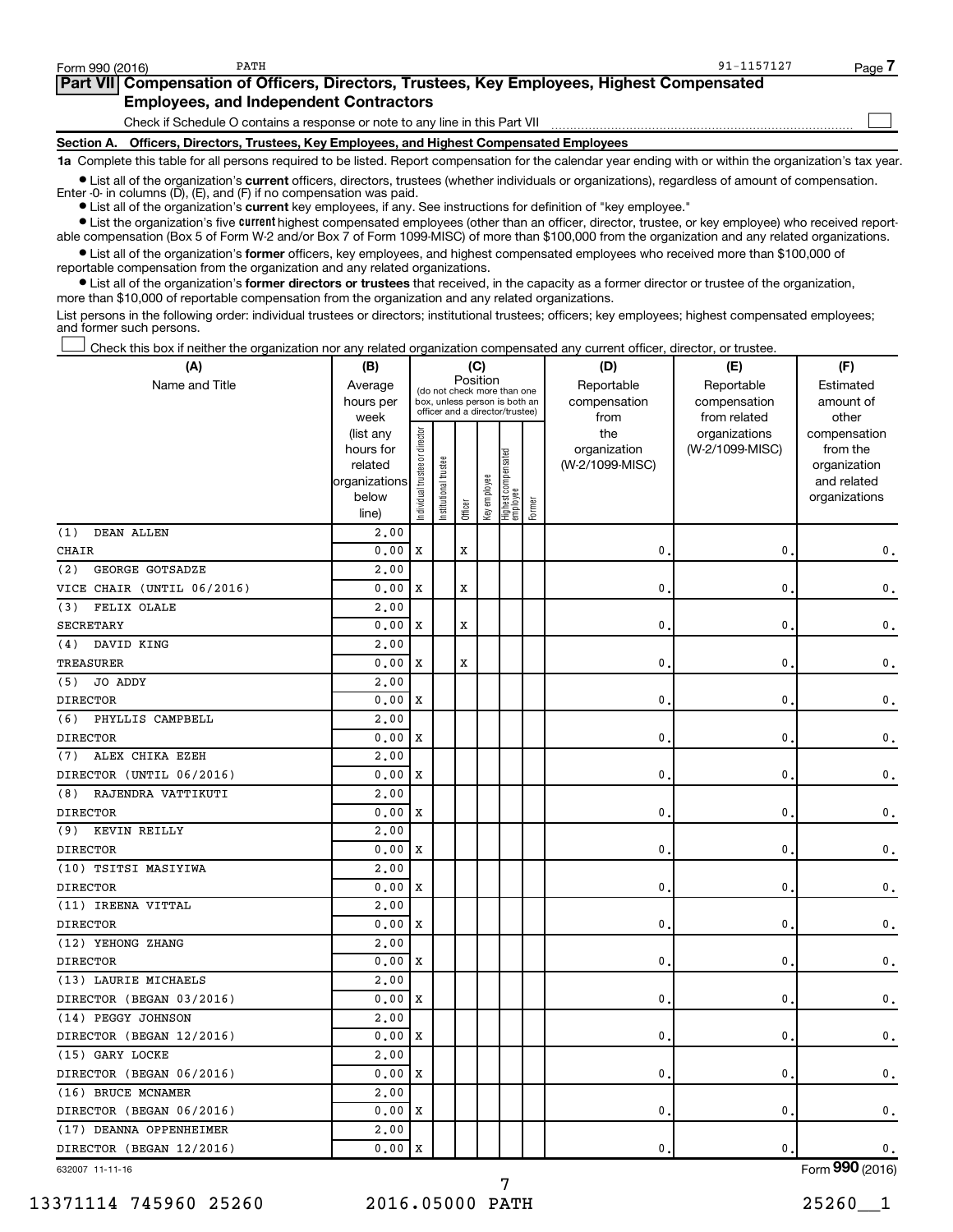| PATH<br>Form 990 (2016)                                                                                                                      |               |                               |                                                              |         |              |                                   |        |                         | 91-1157127      |           |                 | Page 8   |
|----------------------------------------------------------------------------------------------------------------------------------------------|---------------|-------------------------------|--------------------------------------------------------------|---------|--------------|-----------------------------------|--------|-------------------------|-----------------|-----------|-----------------|----------|
| Part VII Section A. Officers, Directors, Trustees, Key Employees, and Highest Compensated Employees (continued)                              |               |                               |                                                              |         |              |                                   |        |                         |                 |           |                 |          |
| (B)<br>(A)<br>(C)<br>(D)<br>(E)                                                                                                              |               |                               |                                                              |         |              |                                   |        |                         |                 |           | (F)             |          |
| Name and title                                                                                                                               | Average       | Position                      |                                                              |         |              |                                   |        | Reportable              | Reportable      | Estimated |                 |          |
|                                                                                                                                              | hours per     |                               | (do not check more than one<br>box, unless person is both an |         |              |                                   |        | compensation            | compensation    |           | amount of       |          |
|                                                                                                                                              | week          |                               |                                                              |         |              | officer and a director/trustee)   |        | from                    | from related    |           | other           |          |
|                                                                                                                                              | (list any     |                               |                                                              |         |              |                                   |        | the                     | organizations   |           | compensation    |          |
|                                                                                                                                              | hours for     |                               |                                                              |         |              |                                   |        | organization            | (W-2/1099-MISC) |           | from the        |          |
|                                                                                                                                              | related       |                               |                                                              |         |              |                                   |        | (W-2/1099-MISC)         |                 |           | organization    |          |
|                                                                                                                                              | organizations |                               |                                                              |         |              |                                   |        |                         |                 |           | and related     |          |
|                                                                                                                                              | below         | ndividual trustee or director | Institutional trustee                                        |         | Key employee | Highest compensated<br>  employee | Former |                         |                 |           | organizations   |          |
|                                                                                                                                              | line)         |                               |                                                              | Officer |              |                                   |        |                         |                 |           |                 |          |
| (18) DENNIS SCHMATZ                                                                                                                          | 2,00          |                               |                                                              |         |              |                                   |        |                         |                 |           |                 |          |
| DIRECTOR (BEGAN 06/2016)                                                                                                                     | 0.00          | X                             |                                                              |         |              |                                   |        | $\mathbf 0$ .           | 0.              |           |                 | 0.       |
| (19) PETER SMITH                                                                                                                             | 2,00          |                               |                                                              |         |              |                                   |        |                         |                 |           |                 |          |
| DIRECTOR (06/2016-12/2016)                                                                                                                   | 0.00          | X                             |                                                              |         |              |                                   |        | $\mathbf 0$ .           | $\mathbf{0}$    |           |                 | 0.       |
| (20) STEPHEN B. DAVIS                                                                                                                        | 38.00         |                               |                                                              |         |              |                                   |        |                         |                 |           |                 |          |
| PRESIDENT AND CEO                                                                                                                            | 2,00          |                               |                                                              | x       |              |                                   |        | 623, 273.               | 0.              |           |                 | 62,041.  |
| (21) OLIVIA D. POLIUS                                                                                                                        | 38.00         |                               |                                                              |         |              |                                   |        |                         |                 |           |                 |          |
| CHIEF FINANCIAL OFFICER                                                                                                                      | 2,00          |                               |                                                              | x       |              |                                   |        | 303,385.                | 0.              |           |                 | 48,805.  |
| (22) DANIEL LASTER                                                                                                                           | 38.00         |                               |                                                              |         |              |                                   |        |                         |                 |           |                 |          |
| COO AND GENERAL COUNSEL                                                                                                                      | 2,00          |                               |                                                              | x       |              |                                   |        | 304,582.                | 0.              |           |                 | 42,894.  |
| (23) DAVID C. KASLOW                                                                                                                         | 38.00         |                               |                                                              |         |              |                                   |        |                         |                 |           |                 |          |
| VP - PRODUCT DEVELOPMENT                                                                                                                     | 2,00          |                               |                                                              |         | x            |                                   |        | 354,854.                | 0.              |           |                 | 63,492.  |
| (24) AMIE E. BATSON                                                                                                                          | 39.00         |                               |                                                              |         |              |                                   |        |                         |                 |           |                 |          |
|                                                                                                                                              |               |                               |                                                              |         |              |                                   |        |                         |                 |           |                 |          |
| CHIEF STRATEGY OFFICER                                                                                                                       | 1,00          |                               |                                                              |         | x            |                                   |        | 293,566.                | 0.              |           |                 | 26,850.  |
| (25) KATHY CAHILL                                                                                                                            | 40.00         |                               |                                                              |         |              |                                   |        |                         |                 |           |                 |          |
| VP - INTERNATIONAL DEVELOPMENT                                                                                                               | 0.00          |                               |                                                              |         | x            |                                   |        | 272, 175.               | 0.              |           |                 | 36,605.  |
| (26) DAVID W. FLEMING                                                                                                                        | 40.00         |                               |                                                              |         |              |                                   |        |                         |                 |           |                 |          |
| VP - PUBLIC HEALTH                                                                                                                           | 0.00          |                               |                                                              |         | X            |                                   |        | 267,868.                | 0.              |           |                 | 47,992.  |
|                                                                                                                                              |               |                               |                                                              |         |              |                                   |        | 2,419,703.              | $\mathbf{0}$ .  |           |                 | 328,679. |
|                                                                                                                                              |               |                               |                                                              |         |              |                                   |        | 2,206,571.              | $\mathbf{0}$ .  |           |                 | 362,193. |
|                                                                                                                                              |               |                               |                                                              |         |              |                                   |        | 4,626,274.              | $\mathbf{0}$ .  |           |                 | 690,872. |
| Total number of individuals (including but not limited to those listed above) who received more than \$100,000 of reportable<br>$\mathbf{2}$ |               |                               |                                                              |         |              |                                   |        |                         |                 |           |                 |          |
| compensation from the organization $\blacktriangleright$                                                                                     |               |                               |                                                              |         |              |                                   |        |                         |                 |           |                 | 285      |
|                                                                                                                                              |               |                               |                                                              |         |              |                                   |        |                         |                 |           | Yes             | No       |
| 3<br>Did the organization list any former officer, director, or trustee, key employee, or highest compensated employee on                    |               |                               |                                                              |         |              |                                   |        |                         |                 |           |                 |          |
|                                                                                                                                              |               |                               |                                                              |         |              |                                   |        |                         |                 | 3         |                 | х        |
| For any individual listed on line 1a, is the sum of reportable compensation and other compensation from the organization                     |               |                               |                                                              |         |              |                                   |        |                         |                 |           |                 |          |
| and related organizations greater than \$150,000? If "Yes," complete Schedule J for such individual                                          |               |                               |                                                              |         |              |                                   |        |                         |                 | 4         | X               |          |
| Did any person listed on line 1a receive or accrue compensation from any unrelated organization or individual for services<br>5              |               |                               |                                                              |         |              |                                   |        |                         |                 |           |                 |          |
|                                                                                                                                              |               |                               |                                                              |         |              |                                   |        |                         |                 | 5         |                 | х        |
| <b>Section B. Independent Contractors</b>                                                                                                    |               |                               |                                                              |         |              |                                   |        |                         |                 |           |                 |          |
| Complete this table for your five highest compensated independent contractors that received more than \$100,000 of compensation from<br>1    |               |                               |                                                              |         |              |                                   |        |                         |                 |           |                 |          |
| the organization. Report compensation for the calendar year ending with or within the organization's tax year.                               |               |                               |                                                              |         |              |                                   |        |                         |                 |           |                 |          |
| (A)                                                                                                                                          |               |                               |                                                              |         |              |                                   |        | (B)                     |                 |           | (C)             |          |
| Name and business address                                                                                                                    |               |                               |                                                              |         |              |                                   |        | Description of services |                 |           | Compensation    |          |
| WIDENET CONSULTING GROUP, LLC                                                                                                                |               |                               |                                                              |         |              |                                   |        |                         |                 |           |                 |          |
| 11400 SE 6TH ST #130, BELLEVUE, WA 98004                                                                                                     |               |                               |                                                              |         |              |                                   |        | CONSULTING              |                 |           | 1, 263, 147.    |          |
|                                                                                                                                              |               |                               |                                                              |         |              |                                   |        |                         |                 |           |                 |          |
| TARGET CW                                                                                                                                    |               |                               |                                                              |         |              |                                   |        |                         |                 |           |                 |          |
| 9475 CHESAPEAKE DRIVE, SAN DIEGO, CA 92123                                                                                                   |               |                               |                                                              |         |              |                                   |        | GENERAL CONTRACTOR      |                 |           |                 | 530,652. |
| SLALOM, LLC                                                                                                                                  |               |                               |                                                              |         |              |                                   |        |                         |                 |           |                 |          |
| 821 2ND AVE #1900, SEATTLE, WA 98124<br>CONSULTING                                                                                           |               |                               |                                                              |         |              |                                   |        |                         |                 | 496,257.  |                 |          |
| AEROTEK, INC.                                                                                                                                |               |                               |                                                              |         |              |                                   |        |                         |                 |           |                 |          |
| 7301 PARKWAY DRIVE S, HANOVER, MD 21076<br>STAFFING SERVICES                                                                                 |               |                               |                                                              |         |              |                                   |        |                         |                 |           | 310,568.        |          |
| NORTHERN TRUST                                                                                                                               |               |                               |                                                              |         |              |                                   |        |                         |                 |           |                 |          |
| 50 S. LASALLE ST, CHICAGO, IL 60675                                                                                                          |               |                               |                                                              |         |              |                                   |        | <b>ASSET MANAGEMENT</b> |                 |           |                 | 295,241. |
| Total number of independent contractors (including but not limited to those listed above) who received more than<br>$\mathbf{2}$             |               |                               |                                                              |         |              |                                   |        |                         |                 |           |                 |          |
| \$100,000 of compensation from the organization                                                                                              |               |                               |                                                              |         |              | 32                                |        |                         |                 |           |                 |          |
| SEE PART VII, SECTION A CONTINUATION SHEETS                                                                                                  |               |                               |                                                              |         |              |                                   |        |                         |                 |           | Form 990 (2016) |          |
| 632008 11-11-16                                                                                                                              |               |                               |                                                              |         |              |                                   |        |                         |                 |           |                 |          |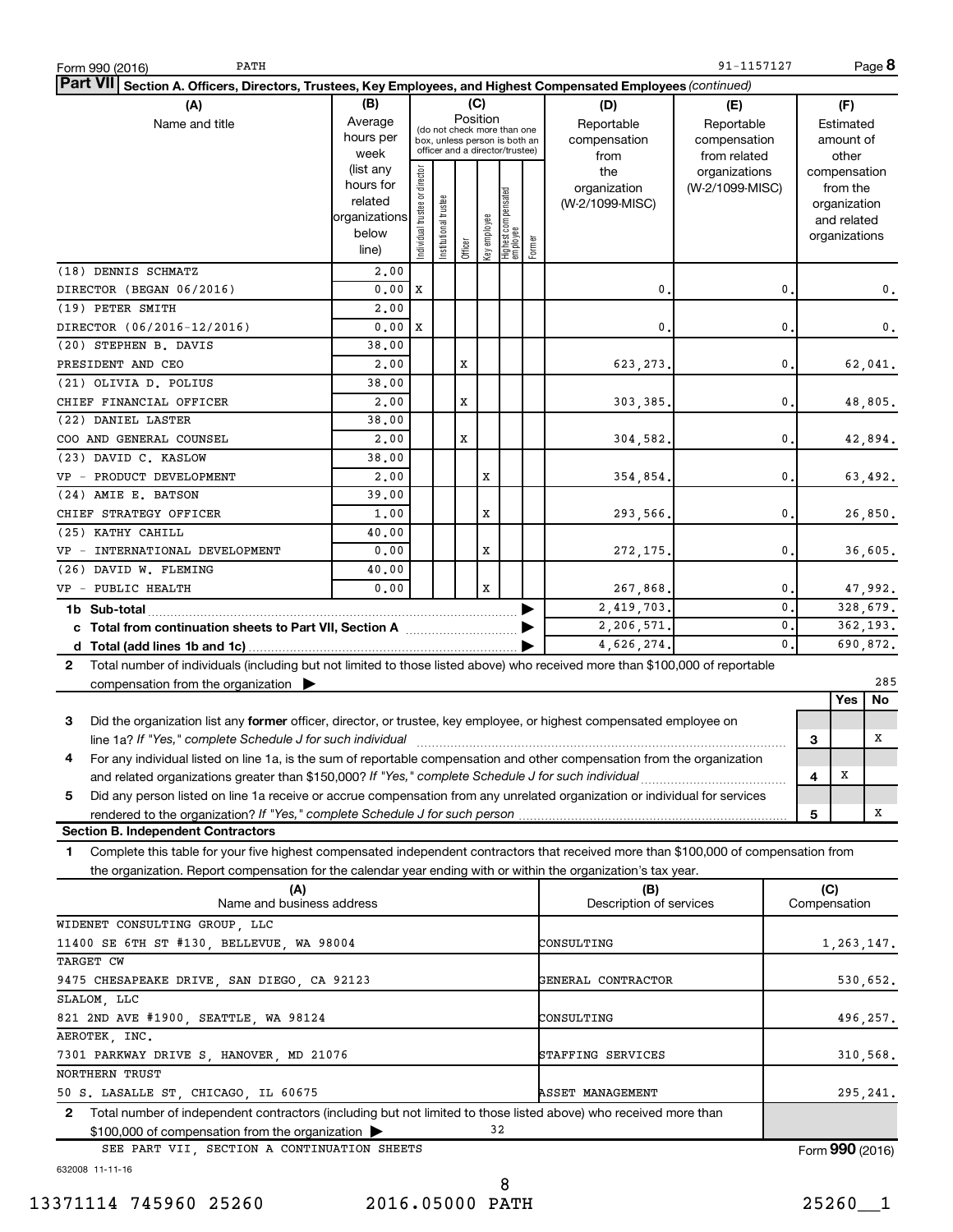| PATH<br>Form 990                                                                                                |                      |                                |                       |         |                        | 91-1157127                   |        |                 |                   |                             |
|-----------------------------------------------------------------------------------------------------------------|----------------------|--------------------------------|-----------------------|---------|------------------------|------------------------------|--------|-----------------|-------------------|-----------------------------|
| Part VII Section A. Officers, Directors, Trustees, Key Employees, and Highest Compensated Employees (continued) |                      |                                |                       |         |                        |                              |        |                 |                   |                             |
| (A)                                                                                                             | (B)                  |                                |                       |         | (C)                    |                              |        | (D)             | (F)               |                             |
| Name and title                                                                                                  | Average              |                                |                       |         | Position               |                              |        | Reportable      | (E)<br>Reportable | Estimated                   |
|                                                                                                                 | hours                |                                |                       |         | (check all that apply) |                              |        | compensation    | compensation      | amount of                   |
|                                                                                                                 | per                  |                                |                       |         |                        |                              |        | from            | from related      | other                       |
|                                                                                                                 | week                 |                                |                       |         |                        |                              |        | the             | organizations     | compensation                |
|                                                                                                                 | (list any            |                                |                       |         |                        |                              |        | organization    | (W-2/1099-MISC)   | from the                    |
|                                                                                                                 | hours for<br>related |                                |                       |         |                        |                              |        | (W-2/1099-MISC) |                   | organization<br>and related |
|                                                                                                                 | organizations        | Individual trustee or director | Institutional trustee |         |                        | Highest compensated employee |        |                 |                   | organizations               |
|                                                                                                                 | below                |                                |                       |         | Key employee           |                              |        |                 |                   |                             |
|                                                                                                                 | line)                |                                |                       | Officer |                        |                              | Former |                 |                   |                             |
| (27) KATHRYN A. O'DRISCOLL                                                                                      | 40.00                |                                |                       |         |                        |                              |        |                 |                   |                             |
| CHIEF HUMAN RESOURCES OFFICER                                                                                   | 0.00                 |                                |                       |         | $\mathbf x$            |                              |        | 237,269.        | $\mathbf 0$ .     | 43,559.                     |
| (28) MARK D. MURRAY                                                                                             | 40.00                |                                |                       |         |                        |                              |        |                 |                   |                             |
| VP - GLOBAL ENGAGEMENT                                                                                          | 0.00                 |                                |                       |         | X                      |                              |        | 253,331.        | $\mathbf 0$ .     | 55,597.                     |
| (29) JOHN SKIBIAK                                                                                               | 40.00                |                                |                       |         |                        |                              |        |                 |                   |                             |
| ASSOCIATE DIRECTOR                                                                                              | 0.00                 |                                |                       |         |                        | X                            |        | 449,670.        | $\mathbf{0}$ .    | 71,527.                     |
| (30) JAMES B. MCKENNA                                                                                           | 40.00                |                                |                       |         |                        |                              |        |                 |                   |                             |
| ASSOCIATE DIRECTOR                                                                                              | 0.00                 |                                |                       |         |                        | X                            |        | 375,756.        | $\mathbf{0}$ .    | 59,808.                     |
| (31) TRAD M. HATTON                                                                                             | 40.00                |                                |                       |         |                        |                              |        |                 |                   |                             |
| CHIEF OF PARTY                                                                                                  | 0.00                 |                                |                       |         |                        | X                            |        | 314,245.        | $\mathbf{0}$ .    | 39,211.                     |
| (32) RIKKA E. TRANGSRUD                                                                                         | 40.00                |                                |                       |         |                        |                              |        |                 |                   |                             |
| COUNTRY PROGRAM LEADER                                                                                          | 0.00                 |                                |                       |         |                        | X                            |        | 292,872.        | $\mathbf{0}$ .    | 35,718.                     |
| (33) DAVID A. SHOULTZ                                                                                           | 40.00                |                                |                       |         |                        |                              |        |                 |                   |                             |
| GLOBAL PROGRAM LEADER                                                                                           | 0.00                 |                                |                       |         |                        | X                            |        | 283,428.        | 0.                | 56,773.                     |
|                                                                                                                 |                      |                                |                       |         |                        |                              |        |                 |                   |                             |
|                                                                                                                 |                      |                                |                       |         |                        |                              |        |                 |                   |                             |
|                                                                                                                 |                      |                                |                       |         |                        |                              |        |                 |                   |                             |
|                                                                                                                 |                      |                                |                       |         |                        |                              |        |                 |                   |                             |
|                                                                                                                 |                      |                                |                       |         |                        |                              |        |                 |                   |                             |
|                                                                                                                 |                      |                                |                       |         |                        |                              |        |                 |                   |                             |
|                                                                                                                 |                      |                                |                       |         |                        |                              |        |                 |                   |                             |
|                                                                                                                 |                      |                                |                       |         |                        |                              |        |                 |                   |                             |
|                                                                                                                 |                      |                                |                       |         |                        |                              |        |                 |                   |                             |
|                                                                                                                 |                      |                                |                       |         |                        |                              |        |                 |                   |                             |
|                                                                                                                 |                      |                                |                       |         |                        |                              |        |                 |                   |                             |
|                                                                                                                 |                      |                                |                       |         |                        |                              |        |                 |                   |                             |
|                                                                                                                 |                      |                                |                       |         |                        |                              |        |                 |                   |                             |
|                                                                                                                 |                      |                                |                       |         |                        |                              |        |                 |                   |                             |
|                                                                                                                 |                      |                                |                       |         |                        |                              |        |                 |                   |                             |
|                                                                                                                 |                      |                                |                       |         |                        |                              |        |                 |                   |                             |
|                                                                                                                 |                      |                                |                       |         |                        |                              |        |                 |                   |                             |
|                                                                                                                 |                      |                                |                       |         |                        |                              |        |                 |                   |                             |
|                                                                                                                 |                      |                                |                       |         |                        |                              |        |                 |                   |                             |
|                                                                                                                 |                      |                                |                       |         |                        |                              |        |                 |                   |                             |
|                                                                                                                 |                      |                                |                       |         |                        |                              |        |                 |                   |                             |
|                                                                                                                 |                      |                                |                       |         |                        |                              |        |                 |                   |                             |
|                                                                                                                 |                      |                                |                       |         |                        |                              |        |                 |                   |                             |
|                                                                                                                 |                      |                                |                       |         |                        |                              |        |                 |                   |                             |
|                                                                                                                 |                      |                                |                       |         |                        |                              |        |                 |                   |                             |
|                                                                                                                 |                      |                                |                       |         |                        |                              |        |                 |                   |                             |
|                                                                                                                 |                      |                                |                       |         |                        |                              |        | 2,206,571.      |                   | 362,193.                    |

632201 04-01-16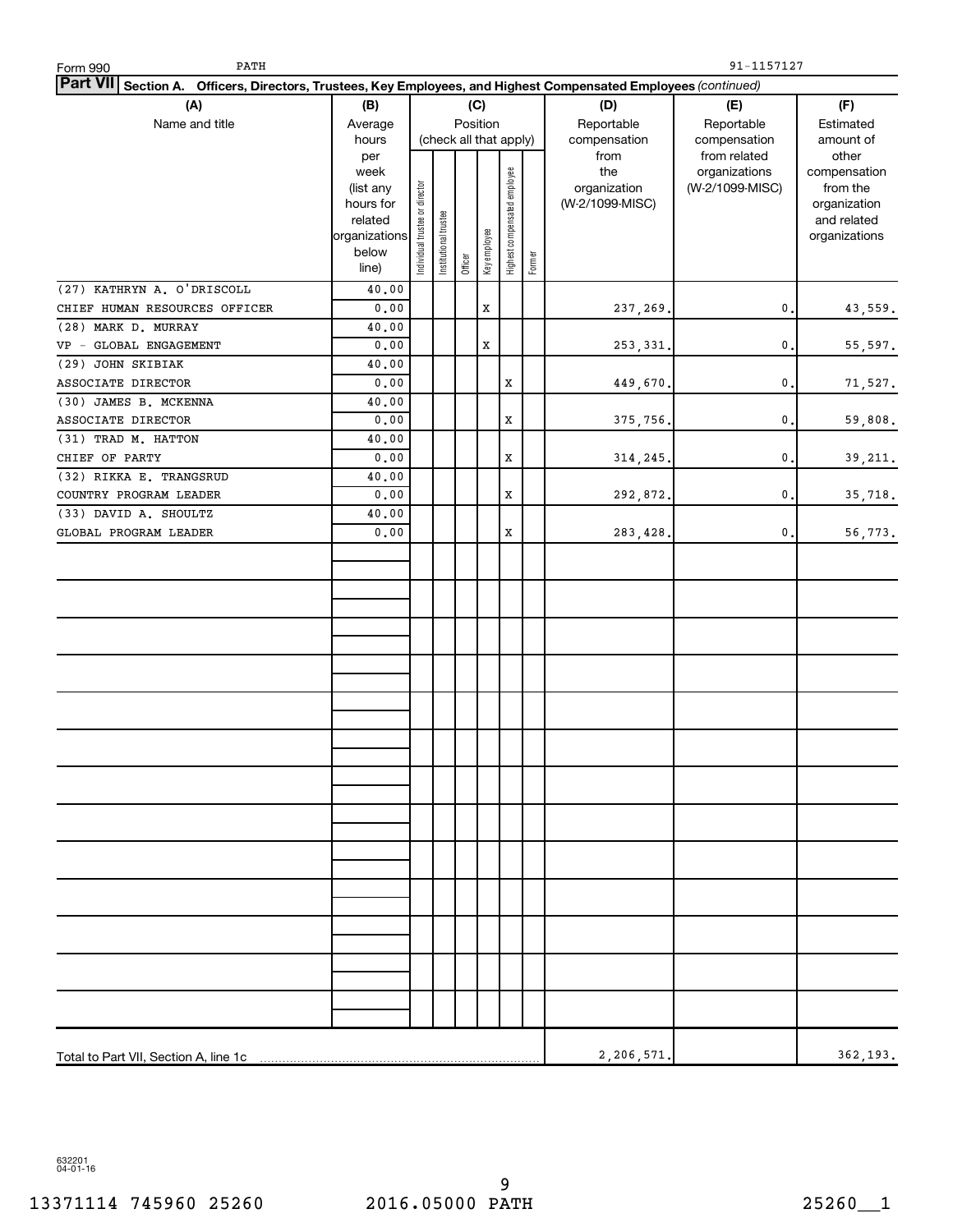|                                                           |      |    | PATH<br>Form 990 (2016)                                                 |                               |                       |                |                                          | 91-1157127                       | Page 9                                                                     |
|-----------------------------------------------------------|------|----|-------------------------------------------------------------------------|-------------------------------|-----------------------|----------------|------------------------------------------|----------------------------------|----------------------------------------------------------------------------|
| <b>Part VIII</b>                                          |      |    | <b>Statement of Revenue</b>                                             |                               |                       |                |                                          |                                  |                                                                            |
|                                                           |      |    |                                                                         |                               |                       | (A)            | (B)                                      | (C)                              |                                                                            |
|                                                           |      |    |                                                                         |                               |                       | Total revenue  | Related or<br>exempt function<br>revenue | Unrelated<br>business<br>revenue | ( <b>D)</b><br>Revenue excluded<br>from tax under<br>sections<br>512 - 514 |
|                                                           |      |    | 1 a Federated campaigns                                                 | 1a                            |                       |                |                                          |                                  |                                                                            |
| Contributions, Gifts, Grants<br>and Other Similar Amounts |      |    | <b>b</b> Membership dues                                                | 1 <sub>b</sub>                |                       |                |                                          |                                  |                                                                            |
|                                                           |      |    | c Fundraising events                                                    | 1 <sub>c</sub>                |                       |                |                                          |                                  |                                                                            |
|                                                           |      |    | d Related organizations                                                 | 1d                            | 19, 363, 854.         |                |                                          |                                  |                                                                            |
|                                                           |      |    | e Government grants (contributions)                                     | 1e                            | 128, 353, 466.        |                |                                          |                                  |                                                                            |
|                                                           |      |    | f All other contributions, gifts, grants, and                           |                               |                       |                |                                          |                                  |                                                                            |
|                                                           |      |    | similar amounts not included above                                      | l 1f                          | 150,598,668.          |                |                                          |                                  |                                                                            |
|                                                           |      |    | <b>g</b> Noncash contributions included in lines 1a-1f: \$              |                               | 1, 158, 273.          | 298, 315, 988. |                                          |                                  |                                                                            |
|                                                           |      |    |                                                                         |                               | <b>Business Code</b>  |                |                                          |                                  |                                                                            |
|                                                           |      |    | 2 a HONORARIUM                                                          |                               | 900099                | 26, 250.       | 26,250.                                  |                                  |                                                                            |
|                                                           |      | b  | SALES                                                                   |                               | 900099                | 3,215.         | 3,215.                                   |                                  |                                                                            |
|                                                           |      | с  |                                                                         |                               |                       |                |                                          |                                  |                                                                            |
| Program Service<br>Revenue                                |      | d  |                                                                         |                               |                       |                |                                          |                                  |                                                                            |
|                                                           |      | е  |                                                                         |                               |                       |                |                                          |                                  |                                                                            |
|                                                           |      | f. | All other program service revenue                                       |                               |                       |                |                                          |                                  |                                                                            |
|                                                           |      |    |                                                                         |                               |                       | 29,465.        |                                          |                                  |                                                                            |
|                                                           | 3    |    | Investment income (including dividends, interest, and                   |                               |                       |                |                                          |                                  |                                                                            |
|                                                           |      |    |                                                                         |                               |                       | 1,797,794.     |                                          |                                  | 1,797,794.                                                                 |
|                                                           | 4    |    | Income from investment of tax-exempt bond proceeds                      |                               |                       |                |                                          |                                  |                                                                            |
|                                                           | 5    |    |                                                                         |                               |                       |                |                                          |                                  |                                                                            |
|                                                           |      |    |                                                                         | (i) Real                      | (ii) Personal         |                |                                          |                                  |                                                                            |
|                                                           |      |    | 6 a Gross rents                                                         |                               |                       |                |                                          |                                  |                                                                            |
|                                                           |      |    | <b>b</b> Less: rental expenses                                          |                               |                       |                |                                          |                                  |                                                                            |
|                                                           |      |    | c Rental income or (loss)                                               |                               |                       |                |                                          |                                  |                                                                            |
|                                                           |      |    |                                                                         |                               |                       |                |                                          |                                  |                                                                            |
|                                                           |      |    | 7 a Gross amount from sales of                                          | (i) Securities<br>59,787,840. | (ii) Other<br>45,000. |                |                                          |                                  |                                                                            |
|                                                           |      |    | assets other than inventory<br><b>b</b> Less: cost or other basis       |                               |                       |                |                                          |                                  |                                                                            |
|                                                           |      |    | and sales expenses                                                      | 59,762,566.                   | 125,576.              |                |                                          |                                  |                                                                            |
|                                                           |      |    | c Gain or (loss)                                                        | 25,274.                       | $-80,576.$            |                |                                          |                                  |                                                                            |
|                                                           |      |    |                                                                         |                               |                       | $-55,302.$     |                                          |                                  | $-55,302.$                                                                 |
|                                                           |      |    | 8 a Gross income from fundraising events (not                           |                               |                       |                |                                          |                                  |                                                                            |
|                                                           |      |    | including \$                                                            |                               |                       |                |                                          |                                  |                                                                            |
|                                                           |      |    | contributions reported on line 1c). See                                 |                               |                       |                |                                          |                                  |                                                                            |
|                                                           |      |    |                                                                         |                               |                       |                |                                          |                                  |                                                                            |
| <b>Other Revenue</b>                                      |      |    |                                                                         | b                             |                       |                |                                          |                                  |                                                                            |
|                                                           |      |    | c Net income or (loss) from fundraising events                          |                               | .                     |                |                                          |                                  |                                                                            |
|                                                           |      |    | 9 a Gross income from gaming activities. See                            |                               |                       |                |                                          |                                  |                                                                            |
|                                                           |      |    |                                                                         |                               |                       |                |                                          |                                  |                                                                            |
|                                                           |      |    |                                                                         | $\mathbf b$                   |                       |                |                                          |                                  |                                                                            |
|                                                           |      |    | c Net income or (loss) from gaming activities                           |                               |                       |                |                                          |                                  |                                                                            |
|                                                           |      |    | 10 a Gross sales of inventory, less returns                             |                               |                       |                |                                          |                                  |                                                                            |
|                                                           |      |    |                                                                         |                               |                       |                |                                          |                                  |                                                                            |
|                                                           |      |    |                                                                         | b                             |                       |                |                                          |                                  |                                                                            |
|                                                           |      |    | c Net income or (loss) from sales of inventory<br>Miscellaneous Revenue |                               | <b>Business Code</b>  |                |                                          |                                  |                                                                            |
|                                                           | 11 a |    | GAIN-FOREIGN EXCH.                                                      |                               | 900099                | 4,330,195.     |                                          |                                  | 4,330,195.                                                                 |
|                                                           |      | b  | REIMBURSEMENTS                                                          |                               | 900099                | 174,639.       |                                          |                                  | 174,639.                                                                   |
|                                                           |      | c  | OTHER                                                                   |                               | 900099                | 163,559.       |                                          |                                  | 163,559.                                                                   |
|                                                           |      |    |                                                                         |                               |                       |                |                                          |                                  |                                                                            |
|                                                           |      |    |                                                                         |                               |                       | 4,668,393.     |                                          |                                  |                                                                            |
|                                                           | 12   |    |                                                                         |                               |                       | 304, 756, 338. | 29,465.                                  | 0.                               | 6,410,885.                                                                 |
| 632009 11-11-16                                           |      |    |                                                                         |                               |                       |                |                                          |                                  | Form 990 (2016)                                                            |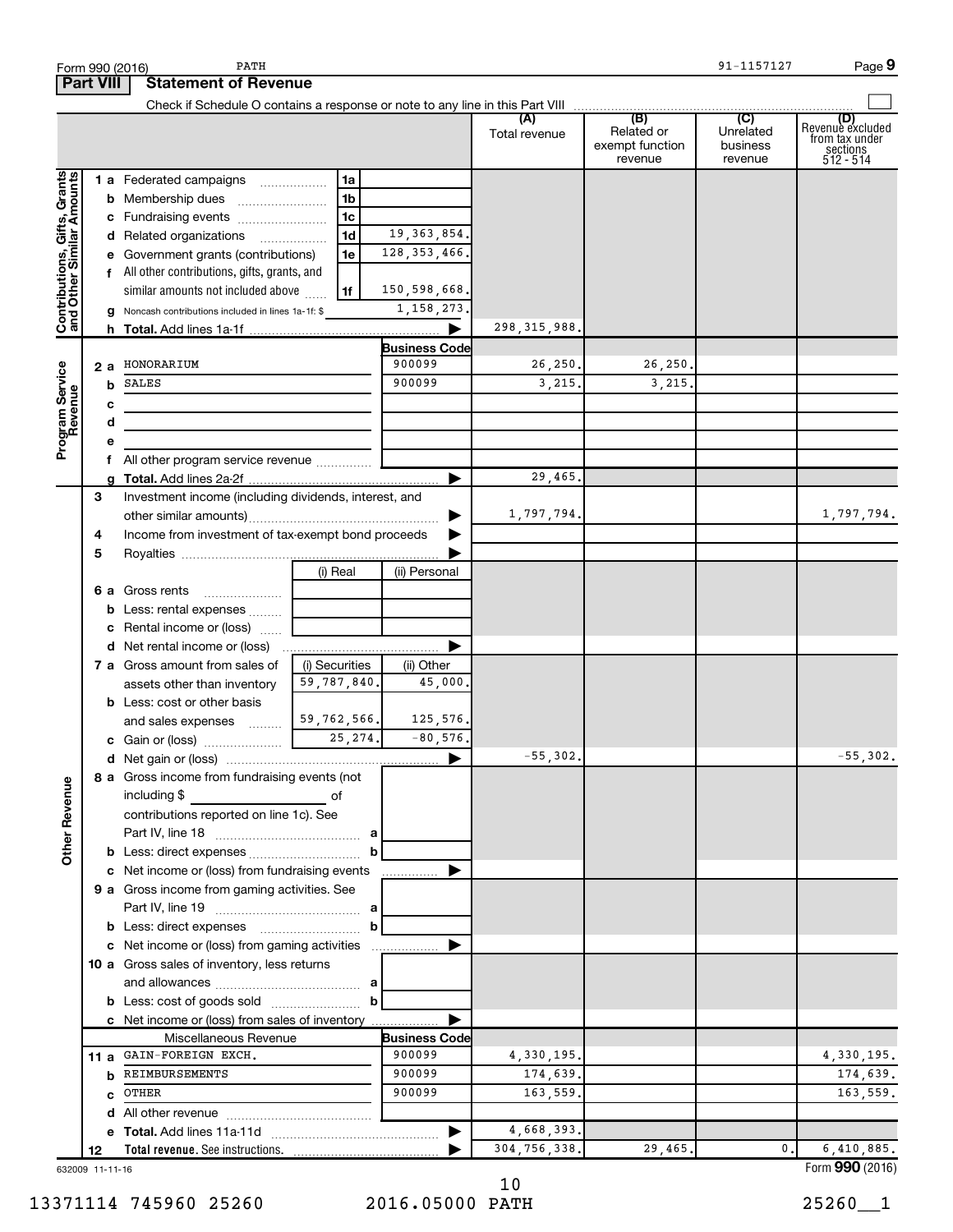**10**

## **Part IX Statement of Functional Expenses**

*Section 501(c)(3) and 501(c)(4) organizations must complete all columns. All other organizations must complete column (A).*

|              | Do not include amounts reported on lines 6b,<br>7b, 8b, 9b, and 10b of Part VIII.                                                                                                                           | (A)<br>Total expenses | (B)<br>Program service<br>expenses | (C)<br>Management and<br>general expenses | (D)<br>Fundraising<br>expenses |
|--------------|-------------------------------------------------------------------------------------------------------------------------------------------------------------------------------------------------------------|-----------------------|------------------------------------|-------------------------------------------|--------------------------------|
| 1.           | Grants and other assistance to domestic organizations                                                                                                                                                       |                       |                                    |                                           |                                |
|              | and domestic governments. See Part IV, line 21                                                                                                                                                              | 30,538,380.           | 30,538,380.                        |                                           |                                |
| $\mathbf{2}$ | Grants and other assistance to domestic                                                                                                                                                                     |                       |                                    |                                           |                                |
|              | individuals. See Part IV, line 22                                                                                                                                                                           | 29,000.               | 29,000.                            |                                           |                                |
| 3            | Grants and other assistance to foreign                                                                                                                                                                      |                       |                                    |                                           |                                |
|              | organizations, foreign governments, and foreign                                                                                                                                                             |                       |                                    |                                           |                                |
|              | individuals. See Part IV, lines 15 and 16                                                                                                                                                                   | 36, 572, 138.         | 36, 572, 138.                      |                                           |                                |
| 4            | Benefits paid to or for members                                                                                                                                                                             |                       |                                    |                                           |                                |
| 5            | Compensation of current officers, directors,                                                                                                                                                                |                       |                                    |                                           |                                |
|              | trustees, and key employees                                                                                                                                                                                 | 3, 338, 138.          | 917,083.                           | 2, 343, 772.                              | 77,283.                        |
| 6            | Compensation not included above, to disqualified                                                                                                                                                            |                       |                                    |                                           |                                |
|              | persons (as defined under section 4958(f)(1)) and                                                                                                                                                           |                       |                                    |                                           |                                |
|              | persons described in section 4958(c)(3)(B)                                                                                                                                                                  |                       |                                    |                                           |                                |
| 7            |                                                                                                                                                                                                             | 90, 959, 712.         | 54,707,206.                        | 34,725,934.                               | 1,526,572.                     |
| 8            | Pension plan accruals and contributions (include                                                                                                                                                            |                       |                                    |                                           |                                |
|              | section 401(k) and 403(b) employer contributions)                                                                                                                                                           | 9,104,500.            |                                    | 9,104,500.                                |                                |
| 9            |                                                                                                                                                                                                             | 12,846,115.           | 848,514.                           | 11,997,601.                               |                                |
| 10           |                                                                                                                                                                                                             | 6,480,037.            | 458,381.                           | 6,021,656.                                |                                |
| 11           | Fees for services (non-employees):                                                                                                                                                                          |                       |                                    |                                           |                                |
| a            |                                                                                                                                                                                                             |                       |                                    |                                           |                                |
| b            |                                                                                                                                                                                                             | 536,989.              | 295,764.                           | 241,170.                                  | 55.                            |
| c            |                                                                                                                                                                                                             | 502,506.              | 65,678.                            | 436,828.                                  |                                |
| d            |                                                                                                                                                                                                             | 45,041.               | 21,000.                            | 24,041.                                   |                                |
| е            | Professional fundraising services. See Part IV, line 17                                                                                                                                                     |                       |                                    |                                           |                                |
| f            | Investment management fees                                                                                                                                                                                  | 295, 241.             |                                    | 295,241                                   |                                |
| g            | Other. (If line 11g amount exceeds 10% of line 25,                                                                                                                                                          |                       |                                    |                                           |                                |
|              | column (A) amount, list line 11g expenses on Sch O.)                                                                                                                                                        | 16, 394, 283.         | 11,420,324.                        | 4,856,181.                                | 117,778.                       |
| 12           |                                                                                                                                                                                                             | 377,868.              | 237,973.                           | 95,492.                                   | 44,403.                        |
| 13           |                                                                                                                                                                                                             | 5,996,638.            | 4,795,807.                         | 1, 119, 412.                              | 81,419.                        |
| 14           |                                                                                                                                                                                                             | 1,184,901.            | 265,468.                           | 867,086.                                  | 52,347.                        |
| 15           |                                                                                                                                                                                                             | 70,856.               | 70,856.                            |                                           |                                |
| 16           |                                                                                                                                                                                                             | 10,989,044.           | 213, 218.                          | 10,775,826.                               |                                |
| 17           |                                                                                                                                                                                                             | 22, 206, 798.         | 19, 432, 713.                      | 2,682,213.                                | 91,872.                        |
| 18           | Payments of travel or entertainment expenses                                                                                                                                                                |                       |                                    |                                           |                                |
|              | for any federal, state, or local public officials                                                                                                                                                           |                       |                                    |                                           |                                |
| 19           | Conferences, conventions, and meetings                                                                                                                                                                      | 10,664,330.           | 9,651,771                          | 658,934                                   | 353,625.                       |
| 20           | Interest                                                                                                                                                                                                    | 41,156.               |                                    | 41,156                                    |                                |
| 21           |                                                                                                                                                                                                             |                       |                                    |                                           |                                |
| 22           | Depreciation, depletion, and amortization                                                                                                                                                                   | 3,109,950.            |                                    | 3,109,950                                 |                                |
| 23           | Insurance                                                                                                                                                                                                   | 428,986.              | 53,240.                            | 375,746.                                  |                                |
| 24           | Other expenses. Itemize expenses not covered<br>above. (List miscellaneous expenses in line 24e. If line<br>24e amount exceeds 10% of line 25, column (A)<br>amount, list line 24e expenses on Schedule O.) |                       |                                    |                                           |                                |
| a            | <b>SUBCONTRACTS</b>                                                                                                                                                                                         | 20,893,797.           | 18,858,698.                        | 1,608,175.                                | 426,924.                       |
| b            | EQUIP RENT & MAINT                                                                                                                                                                                          | 5,660,882.            | 5, 120, 434.                       | 510,907.                                  | 29,541.                        |
| c            | FACILITIES ALLOC                                                                                                                                                                                            | 0.                    | 11,302,017.                        | $-11, 724, 902$                           | 422,885.                       |
| d            | LEAVE & BENS ALLOC                                                                                                                                                                                          | 0.                    | 28,978,004.                        | $-29,828,131.$                            | 850,127.                       |
|              | e All other expenses                                                                                                                                                                                        | 16,752,884.           | 7,765,410.                         | 8,923,574.                                | 63,900.                        |
| 25           | Total functional expenses. Add lines 1 through 24e                                                                                                                                                          | 306,020,170.          | 242,619,077.                       | 59, 262, 362.                             | 4, 138, 731.                   |
| 26           | <b>Joint costs.</b> Complete this line only if the organization                                                                                                                                             |                       |                                    |                                           |                                |
|              | reported in column (B) joint costs from a combined                                                                                                                                                          |                       |                                    |                                           |                                |
|              | educational campaign and fundraising solicitation.                                                                                                                                                          |                       |                                    |                                           |                                |
|              | Check here $\blacktriangleright$<br>if following SOP 98-2 (ASC 958-720)                                                                                                                                     |                       |                                    |                                           |                                |

632010 11-11-16

Form (2016) **990**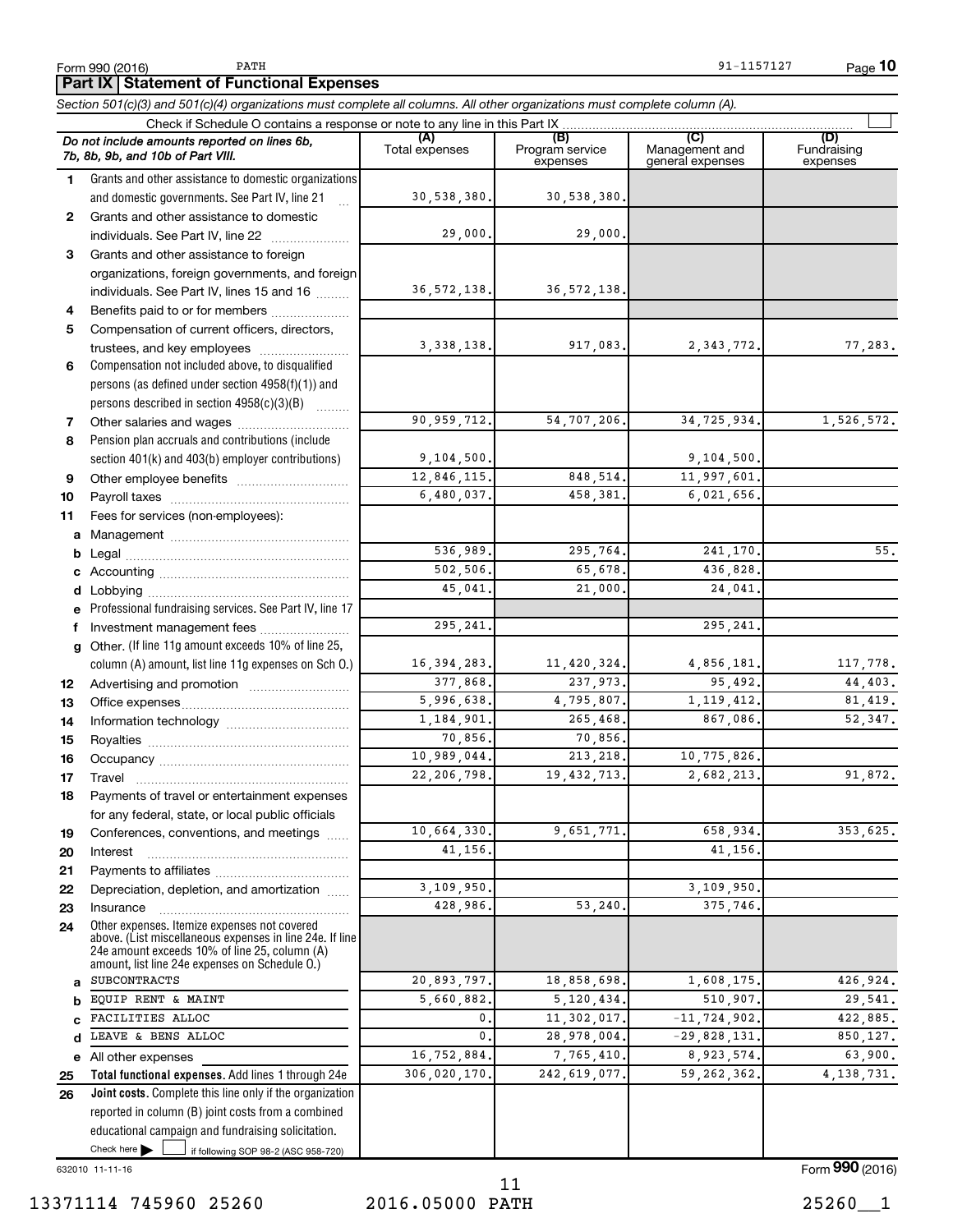632011 11-11-16

Form 990 (2016) PATH

**Part X Balance Sheet**

**11**

|                             |    |                                                                                                                |                 |                         | (A)<br>Beginning of year |                 | (B)<br>End of year |
|-----------------------------|----|----------------------------------------------------------------------------------------------------------------|-----------------|-------------------------|--------------------------|-----------------|--------------------|
|                             | 1  |                                                                                                                |                 |                         | 17, 233, 932.            | 1               | 101,995,891.       |
|                             | 2  |                                                                                                                |                 |                         | 70,140,432.              | $\mathbf{2}$    | 1,334,550.         |
|                             | З  |                                                                                                                |                 |                         | 213, 160, 918.           | 3               | 213, 222, 701.     |
|                             | 4  |                                                                                                                |                 |                         | 8,998,343.               | 4               | 7,385,621.         |
|                             | 5  | Loans and other receivables from current and former officers, directors,                                       |                 |                         |                          |                 |                    |
|                             |    | trustees, key employees, and highest compensated employees. Complete                                           |                 |                         |                          |                 |                    |
|                             |    | Part II of Schedule Latin and Communication of Schedule Latin and Communication of Schedule Latin and Schedule |                 |                         |                          | 5               |                    |
|                             | 6  | Loans and other receivables from other disqualified persons (as defined under                                  |                 |                         |                          |                 |                    |
|                             |    | section 4958(f)(1)), persons described in section 4958(c)(3)(B), and contributing                              |                 |                         |                          |                 |                    |
|                             |    | employers and sponsoring organizations of section 501(c)(9) voluntary                                          |                 |                         |                          |                 |                    |
|                             |    | employees' beneficiary organizations (see instr). Complete Part II of Sch L                                    |                 |                         |                          | 6               |                    |
| Assets                      | 7  |                                                                                                                |                 |                         |                          | 7               |                    |
|                             | 8  |                                                                                                                |                 |                         |                          | 8               |                    |
|                             | 9  | Prepaid expenses and deferred charges                                                                          |                 |                         | 8,519,638.               | 9               | 6,129,231.         |
|                             |    | 10a Land, buildings, and equipment: cost or other                                                              |                 |                         |                          |                 |                    |
|                             |    | basis. Complete Part VI of Schedule D                                                                          | 10a             | 34,897,333.             |                          |                 |                    |
|                             |    | <b>b</b> Less: accumulated depreciation                                                                        | 10 <sub>b</sub> | 21,670,106.             | 15, 205, 982.            | 10 <sub>c</sub> | 13, 227, 227.      |
|                             | 11 |                                                                                                                |                 |                         | 125, 477, 380.           | 11              | 107,031,338.       |
|                             | 12 |                                                                                                                |                 |                         |                          | 12              | 439,232.           |
|                             | 13 |                                                                                                                |                 |                         |                          | 13              |                    |
|                             | 14 |                                                                                                                |                 |                         |                          | 14              |                    |
|                             | 15 |                                                                                                                | $\mathbf{0}$    | 15                      | 174,495.                 |                 |                    |
|                             | 16 |                                                                                                                |                 |                         | 458,736,625.             | 16              | 450,940,286.       |
|                             | 17 |                                                                                                                |                 | 44,777,022.             | 17                       | 52, 167, 762.   |                    |
|                             | 18 |                                                                                                                |                 |                         |                          | 18              |                    |
|                             | 19 |                                                                                                                |                 |                         |                          | 19              |                    |
|                             | 20 |                                                                                                                |                 |                         | 20                       |                 |                    |
|                             | 21 | Escrow or custodial account liability. Complete Part IV of Schedule D                                          |                 |                         |                          | 21              |                    |
|                             | 22 | Loans and other payables to current and former officers, directors, trustees,                                  |                 |                         |                          |                 |                    |
| Liabilities                 |    | key employees, highest compensated employees, and disqualified persons.                                        |                 |                         |                          |                 |                    |
|                             |    |                                                                                                                |                 |                         |                          | 22              |                    |
|                             | 23 | Secured mortgages and notes payable to unrelated third parties                                                 |                 |                         | 2,467,142.               | 23              | 1,525,153.         |
|                             | 24 | Unsecured notes and loans payable to unrelated third parties                                                   |                 |                         |                          | 24              |                    |
|                             | 25 | Other liabilities (including federal income tax, payables to related third                                     |                 |                         |                          |                 |                    |
|                             |    | parties, and other liabilities not included on lines 17-24). Complete Part X of                                |                 |                         |                          |                 |                    |
|                             |    | Schedule D                                                                                                     |                 |                         |                          | 25              |                    |
|                             | 26 |                                                                                                                |                 |                         | 47, 244, 164             | 26              | 53,692,915.        |
|                             |    | Organizations that follow SFAS 117 (ASC 958), check here >                                                     |                 | $\lfloor x \rfloor$ and |                          |                 |                    |
|                             |    | complete lines 27 through 29, and lines 33 and 34.                                                             |                 |                         |                          |                 |                    |
|                             | 27 |                                                                                                                |                 |                         | 20,834,939.              | 27              | 25, 545, 902.      |
|                             | 28 |                                                                                                                |                 |                         | 387, 267, 912.           | 28              | 368, 307, 703.     |
|                             | 29 | Permanently restricted net assets                                                                              |                 |                         | 3,389,610.               | 29              | 3, 393, 766.       |
|                             |    | Organizations that do not follow SFAS 117 (ASC 958), check here $\blacktriangleright$                          |                 |                         |                          |                 |                    |
|                             |    | and complete lines 30 through 34.                                                                              |                 |                         |                          |                 |                    |
|                             | 30 |                                                                                                                |                 |                         | 30                       |                 |                    |
| Net Assets or Fund Balances | 31 | Paid-in or capital surplus, or land, building, or equipment fund                                               |                 |                         |                          | 31              |                    |
|                             | 32 | Retained earnings, endowment, accumulated income, or other funds                                               |                 |                         |                          | 32              |                    |
|                             | 33 |                                                                                                                |                 |                         | 411, 492, 461            | 33              | 397, 247, 371.     |
|                             | 34 |                                                                                                                |                 |                         | 458, 736, 625            | 34              | 450,940,286.       |

Form (2016) **990**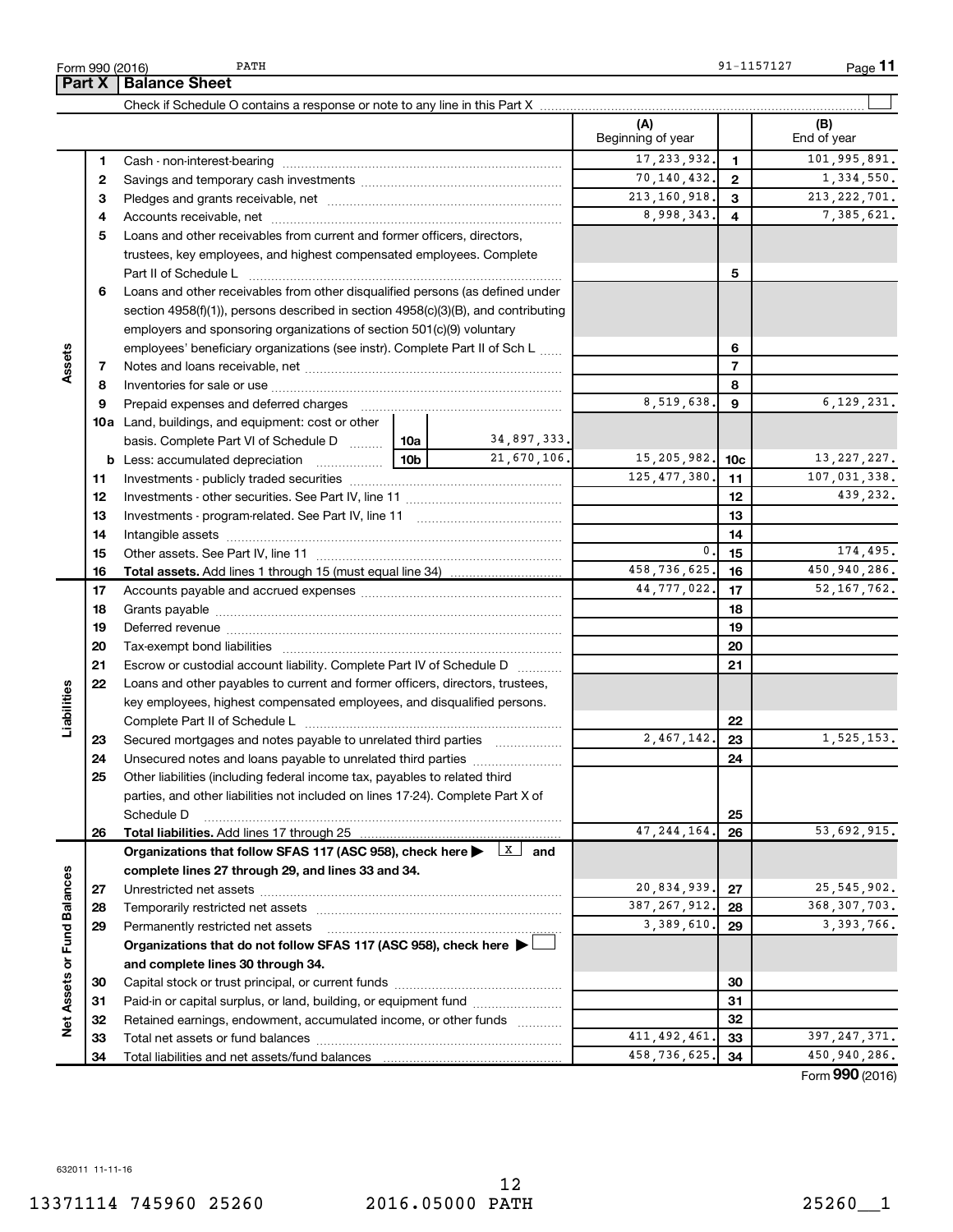|    | PATH<br>Form 990 (2016)                                                                                                                                                                                                        | 91-1157127     |    |            | Page 12          |
|----|--------------------------------------------------------------------------------------------------------------------------------------------------------------------------------------------------------------------------------|----------------|----|------------|------------------|
|    | Part XI<br><b>Reconciliation of Net Assets</b>                                                                                                                                                                                 |                |    |            |                  |
|    | Check if Schedule O contains a response or note to any line in this Part XI                                                                                                                                                    |                |    |            | $\mathbf{x}$     |
|    |                                                                                                                                                                                                                                |                |    |            |                  |
| 1  |                                                                                                                                                                                                                                | $\mathbf{1}$   |    |            | 304,756,338.     |
| 2  |                                                                                                                                                                                                                                | $\mathbf{2}$   |    |            | 306,020,170.     |
| З  | Revenue less expenses. Subtract line 2 from line 1                                                                                                                                                                             | 3              |    |            | $-1, 263, 832.$  |
| 4  |                                                                                                                                                                                                                                | $\overline{4}$ |    |            | 411, 492, 461.   |
| 5  | Net unrealized gains (losses) on investments [11] matter in the contract of the contract of the contract of the contract of the contract of the contract of the contract of the contract of the contract of the contract of th | 5              |    |            | 769,847.         |
| 6  | Donated services and use of facilities                                                                                                                                                                                         | 6              |    |            |                  |
| 7  | Investment expenses                                                                                                                                                                                                            | $\overline{7}$ |    |            |                  |
| 8  | Prior period adjustments [111] matter contracts and adjustments and account and account of the contracts and account of the contracts and account of the contracts and account of the contracts and account of the contracts a | 8              |    |            |                  |
| 9  |                                                                                                                                                                                                                                | $\mathbf{9}$   |    |            | $-13, 751, 105.$ |
| 10 | Net assets or fund balances at end of year. Combine lines 3 through 9 (must equal Part X, line 33,                                                                                                                             |                |    |            |                  |
|    | column (B))                                                                                                                                                                                                                    | 10             |    |            | 397, 247, 371.   |
|    | Part XII Financial Statements and Reporting                                                                                                                                                                                    |                |    |            |                  |
|    |                                                                                                                                                                                                                                |                |    |            |                  |
|    |                                                                                                                                                                                                                                |                |    | <b>Yes</b> | No               |
| 1. | $\lfloor x \rfloor$ Accrual<br>Accounting method used to prepare the Form 990: $\Box$ Cash<br>Other                                                                                                                            |                |    |            |                  |
|    | If the organization changed its method of accounting from a prior year or checked "Other," explain in Schedule O.                                                                                                              |                |    |            |                  |
|    | 2a Were the organization's financial statements compiled or reviewed by an independent accountant?                                                                                                                             |                | 2a |            | x                |
|    | If "Yes," check a box below to indicate whether the financial statements for the year were compiled or reviewed on a                                                                                                           |                |    |            |                  |
|    | separate basis, consolidated basis, or both:                                                                                                                                                                                   |                |    |            |                  |
|    | Separate basis<br>Consolidated basis<br>Both consolidated and separate basis                                                                                                                                                   |                |    |            |                  |
|    |                                                                                                                                                                                                                                |                |    |            |                  |
|    | If "Yes," check a box below to indicate whether the financial statements for the year were audited on a separate basis,                                                                                                        |                |    |            |                  |
|    | consolidated basis, or both:                                                                                                                                                                                                   |                |    |            |                  |
|    | $X$ Consolidated basis<br>Both consolidated and separate basis<br>Separate basis                                                                                                                                               |                |    |            |                  |
|    | c If "Yes" to line 2a or 2b, does the organization have a committee that assumes responsibility for oversight of the audit,                                                                                                    |                |    |            |                  |
|    |                                                                                                                                                                                                                                |                | 2c | x          |                  |
|    | If the organization changed either its oversight process or selection process during the tax year, explain in Schedule O.                                                                                                      |                |    |            |                  |
|    | 3a As a result of a federal award, was the organization required to undergo an audit or audits as set forth in the Single Audit                                                                                                |                |    |            |                  |
|    | Act and OMB Circular A-133?                                                                                                                                                                                                    |                | За | х          |                  |
|    | b If "Yes," did the organization undergo the required audit or audits? If the organization did not undergo the required audit                                                                                                  |                |    |            |                  |
|    |                                                                                                                                                                                                                                |                | 3b | x          |                  |
|    |                                                                                                                                                                                                                                |                |    |            | $000 \text{ m}$  |

Form (2016) **990**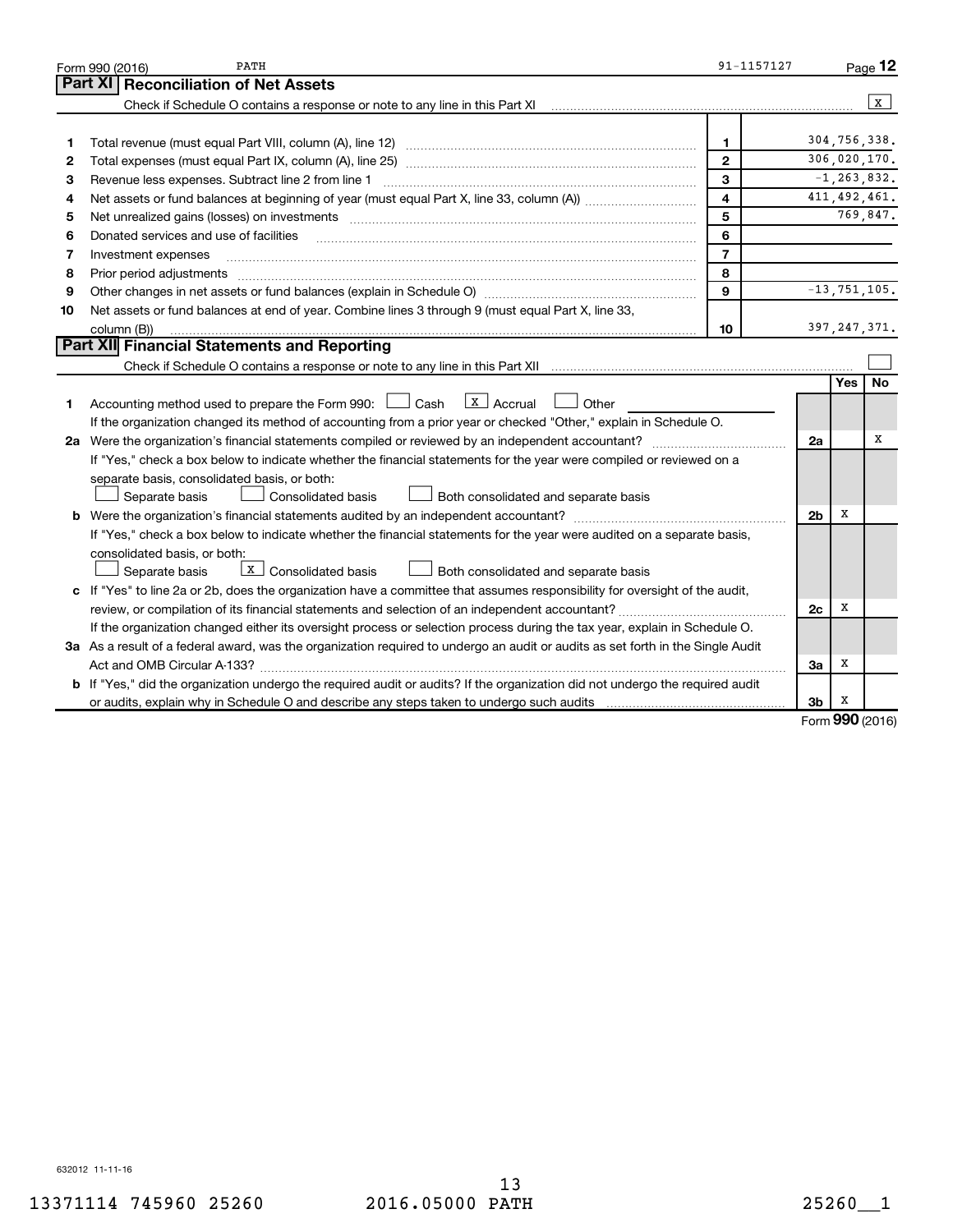Department of the Treasury Internal Revenue Service

 $\Box$  $\Box$  $\Box$  $\Box$ 

**8 9**

**a**

**d**

| (Form 990 or 990-EZ |  |  |  |  |
|---------------------|--|--|--|--|
|---------------------|--|--|--|--|

## **Public Charity Status and Public Support** 2016

Complete if the organization is a section 501(c)(3) organization or a section **4947(a)(1) nonexempt charitable trust.**

|  |  |  |  | $5 + 1$ (a) Tronckchip chanalized a ast. |  |
|--|--|--|--|------------------------------------------|--|
|  |  |  |  | Attach to Form 990 or Form 990-EZ.       |  |

| LV                    | . . |
|-----------------------|-----|
| <b>Open to Public</b> |     |
| <b>Inspection</b>     |     |

OMB No. 1545-0047

|  | Namo of the organizati. |
|--|-------------------------|

city, and state:

Information about Schedule A (Form 990 or 990-EZ) and its instructions is at WWW.irs.gov/form990. **| Attach to Form 990 or Form 990-EZ.** 

**Name of the organization Employer identification number** A church, convention of churches, or association of churches described in **section 170(b)(1)(A)(i).** A school described in **section 170(b)(1)(A)(ii).** (Attach Schedule E (Form 990 or 990-EZ).) A hospital or a cooperative hospital service organization described in section 170(b)(1)(A)(iii). A medical research organization operated in conjunction with a hospital described in **section 170(b)(1)(A)(iii).** Enter the hospital's name, **Part I** | Reason for Public Charity Status (All organizations must complete this part.) See instructions. The organization is not a private foundation because it is: (For lines 1 through 12, check only one box.) An organization operated for the benefit of a college or university owned or operated by a governmental unit described in PATH 91-1157127

| 5 L I | An organization operated for the benefit of a college or university owned or operated by a governmental unit des |
|-------|------------------------------------------------------------------------------------------------------------------|
|       | section 170(b)(1)(A)(iv). (Complete Part II.)                                                                    |

**6** A federal, state, or local government or governmental unit described in **section 170(b)(1)(A)(v).** 

|  | 7 $\boxed{X}$ An organization that normally receives a substantial part of its support from a governmental unit or from the general public described in |
|--|---------------------------------------------------------------------------------------------------------------------------------------------------------|
|  | section 170(b)(1)(A)(vi). (Complete Part II.)                                                                                                           |

A community trust described in **section 170(b)(1)(A)(vi).** (Complete Part II.)  $\Box$ 

|  | An agricultural research organization described in section 170(b)(1)(A)(ix) operated in conjunction with a land-grant college  |
|--|--------------------------------------------------------------------------------------------------------------------------------|
|  | or university or a non-land-grant college of agriculture (see instructions). Enter the name, city, and state of the college or |
|  | university:                                                                                                                    |

| 10 $\Box$ | An organization that normally receives: (1) more than 33 1/3% of its support from contributions, membership fees, and gross receipts from     |
|-----------|-----------------------------------------------------------------------------------------------------------------------------------------------|
|           | activities related to its exempt functions - subject to certain exceptions, and (2) no more than 33 1/3% of its support from gross investment |
|           | income and unrelated business taxable income (less section 511 tax) from businesses acquired by the organization after June 30, 1975.         |
|           | See section 509(a)(2). (Complete Part III.)                                                                                                   |

**11** An organization organized and operated exclusively to test for public safety. See **section 509(a)(4).**  $\Box$ 

|  | An organization organized and operated exclusively for the benefit of, to perform the functions of, or to carry out the purposes of one or |
|--|--------------------------------------------------------------------------------------------------------------------------------------------|
|  | more publicly supported organizations described in section 509(a)(1) or section 509(a)(2). See section 509(a)(3). Check the box in         |
|  | lines 12a through 12d that describes the type of supporting organization and complete lines 12e, 12f, and 12g.                             |

|  | <b>If ype I.</b> A supporting organization operated, supervised, or controlled by its supported organization(s), typically by giving |
|--|--------------------------------------------------------------------------------------------------------------------------------------|
|  | the supported organization(s) the power to regularly appoint or elect a majority of the directors or trustees of the supporting      |
|  | organization. You must complete Part IV, Sections A and B.                                                                           |

#### **b Type II.** A supporting organization supervised or controlled in connection with its supported organization(s), by having organization(s). You must complete Part IV, Sections A and C. control or management of the supporting organization vested in the same persons that control or manage the supported

|  | c <b>□ Type III functionally integrated.</b> A supporting organization operated in connection with, and functionally integrated with, |
|--|---------------------------------------------------------------------------------------------------------------------------------------|
|  | its supported organization(s) (see instructions). You must complete Part IV, Sections A, D, and E.                                    |

**Type III non-functionally integrated.** A supporting organization operated in connection with its supported organization(s) requirement (see instructions). **You must complete Part IV, Sections A and D, and Part V.** that is not functionally integrated. The organization generally must satisfy a distribution requirement and an attentiveness  $\Box$ 

|  | e □ Check this box if the organization received a written determination from the IRS that it is a Type I, Type II, Type III |
|--|-----------------------------------------------------------------------------------------------------------------------------|
|  | functionally integrated, or Type III non-functionally integrated supporting organization.                                   |

**f** Enter the number of supported organizations ~~~~~~~~~~~~~~~~~~~~~~~~~~~~~~~~~~~~~

(iv) Is the organization liste in your governing document? **(i)** Name of supported **and iii) (iii) EIN (iii)** Type of organization  $\begin{bmatrix} |W| \text{ is the originalization} \\ |W| \text{ is the original solution} \end{bmatrix}$  **(v)** Amount of monetary **(vi)** organization (described on lines 1-10 above (see instructions)) (v) Amount of monetary support (see instructions) (vi) Amount of other support (see instructions) (ii) EIN **g Yes No Total** Provide the following information about the supported organization(s).

LHA For Paperwork Reduction Act Notice, see the Instructions for Form 990 or 990-EZ. 632021 09-21-16 Schedule A (Form 990 or 990-EZ) 2016

14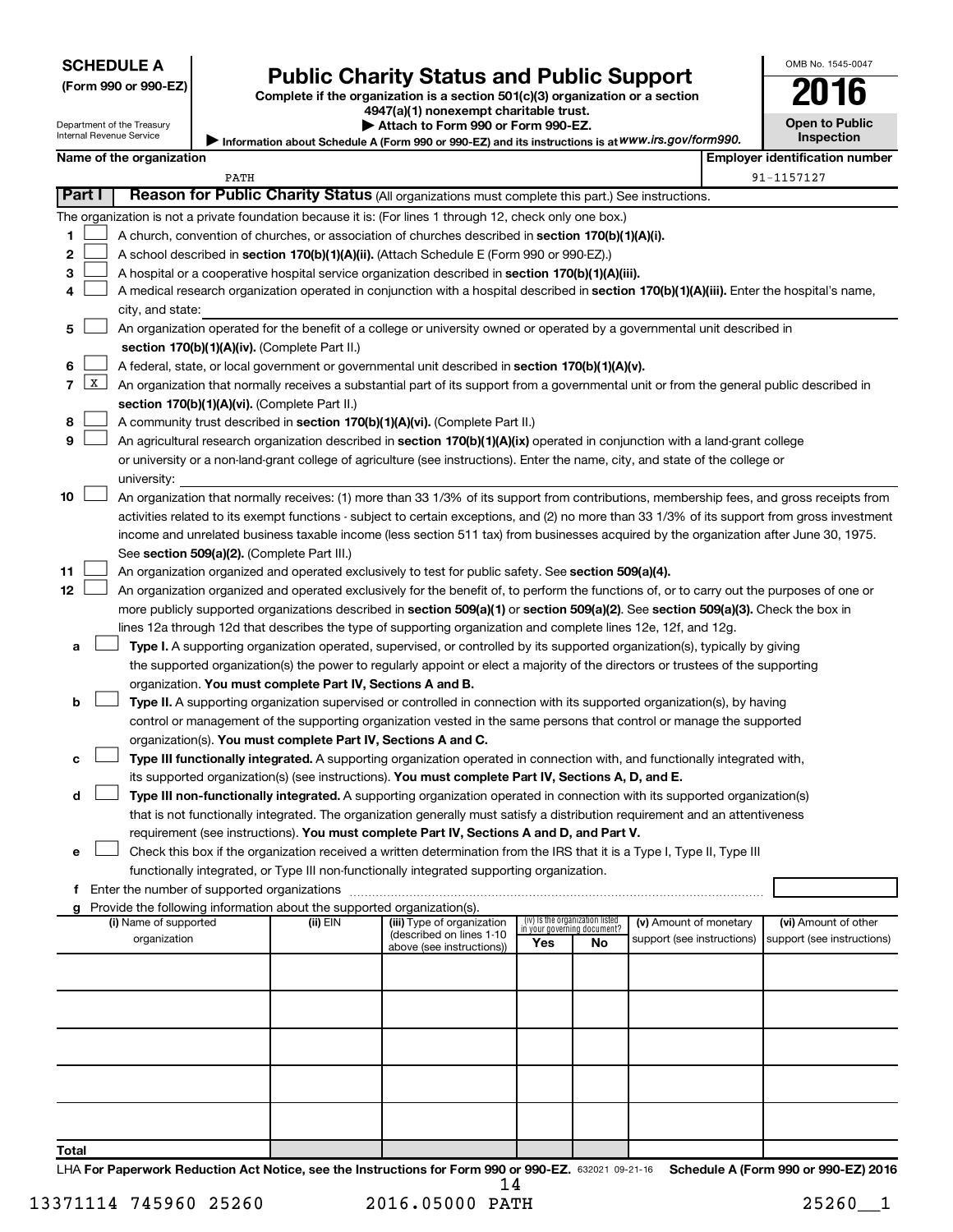|    | <b>Section A. Public Support</b>                                                                                                           |                |                |              |                                        |                                      |                              |
|----|--------------------------------------------------------------------------------------------------------------------------------------------|----------------|----------------|--------------|----------------------------------------|--------------------------------------|------------------------------|
|    | Calendar year (or fiscal year beginning in)                                                                                                | (a) 2012       | (b) 2013       | $(c)$ 2014   | $(d)$ 2015                             | (e) 2016                             | (f) Total                    |
|    | 1 Gifts, grants, contributions, and                                                                                                        |                |                |              |                                        |                                      |                              |
|    | membership fees received. (Do not                                                                                                          |                |                |              |                                        |                                      |                              |
|    | include any "unusual grants.")                                                                                                             | 171,536,869.   |                |              | 260,656,932. 286,891,535. 243,499,792. | 298, 315, 988.                       | 1260901116.                  |
|    | 2 Tax revenues levied for the organ-                                                                                                       |                |                |              |                                        |                                      |                              |
|    | ization's benefit and either paid to                                                                                                       |                |                |              |                                        |                                      |                              |
|    | or expended on its behalf                                                                                                                  |                |                |              |                                        |                                      |                              |
|    | 3 The value of services or facilities                                                                                                      |                |                |              |                                        |                                      |                              |
|    | furnished by a governmental unit to                                                                                                        |                |                |              |                                        |                                      |                              |
|    | the organization without charge                                                                                                            |                |                |              |                                        |                                      |                              |
|    | <b>Total.</b> Add lines 1 through 3                                                                                                        | 171, 536, 869. | 260, 656, 932. |              | 286,891,535. 243,499,792.              | 298, 315, 988.                       | 1260901116.                  |
|    | 5 The portion of total contributions                                                                                                       |                |                |              |                                        |                                      |                              |
|    | by each person (other than a                                                                                                               |                |                |              |                                        |                                      |                              |
|    | governmental unit or publicly                                                                                                              |                |                |              |                                        |                                      |                              |
|    | supported organization) included                                                                                                           |                |                |              |                                        |                                      |                              |
|    | on line 1 that exceeds 2% of the                                                                                                           |                |                |              |                                        |                                      |                              |
|    | amount shown on line 11,                                                                                                                   |                |                |              |                                        |                                      |                              |
|    | column (f)                                                                                                                                 |                |                |              |                                        |                                      | 455,077,614.                 |
|    | 6 Public support. Subtract line 5 from line 4.                                                                                             |                |                |              |                                        |                                      | 805, 823, 502.               |
|    | <b>Section B. Total Support</b>                                                                                                            |                |                |              |                                        |                                      |                              |
|    | Calendar year (or fiscal year beginning in)                                                                                                | (a) 2012       | (b) 2013       | $(c)$ 2014   | $(d)$ 2015                             | (e) 2016                             | (f) Total                    |
|    | 7 Amounts from line 4                                                                                                                      | 171, 536, 869. | 260,656,932.   | 286,891,535. | 243, 499, 792.                         | 298, 315, 988.                       | 1260901116.                  |
| 8  | Gross income from interest,                                                                                                                |                |                |              |                                        |                                      |                              |
|    | dividends, payments received on                                                                                                            |                |                |              |                                        |                                      |                              |
|    | securities loans, rents, royalties                                                                                                         |                |                |              |                                        |                                      |                              |
|    | and income from similar sources                                                                                                            | 2, 295, 453.   | 1,577,831.     | 1,370,599.   | 1,471,233.                             | 1,797,794.                           | 8,512,910.                   |
| 9  | Net income from unrelated business                                                                                                         |                |                |              |                                        |                                      |                              |
|    | activities, whether or not the                                                                                                             |                |                |              |                                        |                                      |                              |
|    | business is regularly carried on                                                                                                           |                |                | 38,502.      |                                        |                                      | 38,502.                      |
|    | 10 Other income. Do not include gain                                                                                                       |                |                |              |                                        |                                      |                              |
|    | or loss from the sale of capital                                                                                                           | 730,742.       | 2,432,891.     | 763,131.     | 2,551,502.                             | 4,668,393.                           |                              |
|    | assets (Explain in Part VI.)                                                                                                               |                |                |              |                                        |                                      | 11, 146, 659.<br>1280599187. |
|    | 11 Total support. Add lines 7 through 10<br>Gross receipts from related activities, etc. (see instructions)                                |                |                |              |                                        | 12                                   | 238,486.                     |
| 12 | 13 First five years. If the Form 990 is for the organization's first, second, third, fourth, or fifth tax year as a section 501(c)(3)      |                |                |              |                                        |                                      |                              |
|    | organization, check this box and stop here                                                                                                 |                |                |              |                                        |                                      |                              |
|    | <b>Section C. Computation of Public Support Percentage</b>                                                                                 |                |                |              |                                        |                                      |                              |
|    |                                                                                                                                            |                |                |              |                                        | 14                                   | 62.93<br>%                   |
| 15 |                                                                                                                                            |                |                |              |                                        | 15                                   | 65.00<br>%                   |
|    | 16a 33 1/3% support test - 2016. If the organization did not check the box on line 13, and line 14 is 33 1/3% or more, check this box and  |                |                |              |                                        |                                      |                              |
|    |                                                                                                                                            |                |                |              |                                        |                                      | $\mathbf{x}$                 |
|    | b 33 1/3% support test - 2015. If the organization did not check a box on line 13 or 16a, and line 15 is 33 1/3% or more, check this box   |                |                |              |                                        |                                      |                              |
|    |                                                                                                                                            |                |                |              |                                        |                                      |                              |
|    | 17a 10% -facts-and-circumstances test - 2016. If the organization did not check a box on line 13, 16a, or 16b, and line 14 is 10% or more, |                |                |              |                                        |                                      |                              |
|    | and if the organization meets the "facts-and-circumstances" test, check this box and stop here. Explain in Part VI how the organization    |                |                |              |                                        |                                      |                              |
|    |                                                                                                                                            |                |                |              |                                        |                                      |                              |
|    | b 10% -facts-and-circumstances test - 2015. If the organization did not check a box on line 13, 16a, 16b, or 17a, and line 15 is 10% or    |                |                |              |                                        |                                      |                              |
|    | more, and if the organization meets the "facts-and-circumstances" test, check this box and stop here. Explain in Part VI how the           |                |                |              |                                        |                                      |                              |
|    | organization meets the "facts-and-circumstances" test. The organization qualifies as a publicly supported organization                     |                |                |              |                                        |                                      |                              |
|    | 18 Private foundation. If the organization did not check a box on line 13, 16a, 16b, 17a, or 17b, check this box and see instructions      |                |                |              |                                        |                                      |                              |
|    |                                                                                                                                            |                |                |              |                                        | Schedule A (Form 990 or 990-EZ) 2016 |                              |

(Complete only if you checked the box on line 5, 7, or 8 of Part I or if the organization failed to qualify under Part III. If the organization fails to qualify under the tests listed below, please complete Part III.) **Part II Support Schedule for Organizations Described in Sections 170(b)(1)(A)(iv) and 170(b)(1)(A)(vi)**

632022 09-21-16

**2**

91-1157127

Schedule A (Form 990 or 990-EZ) 2016 PATH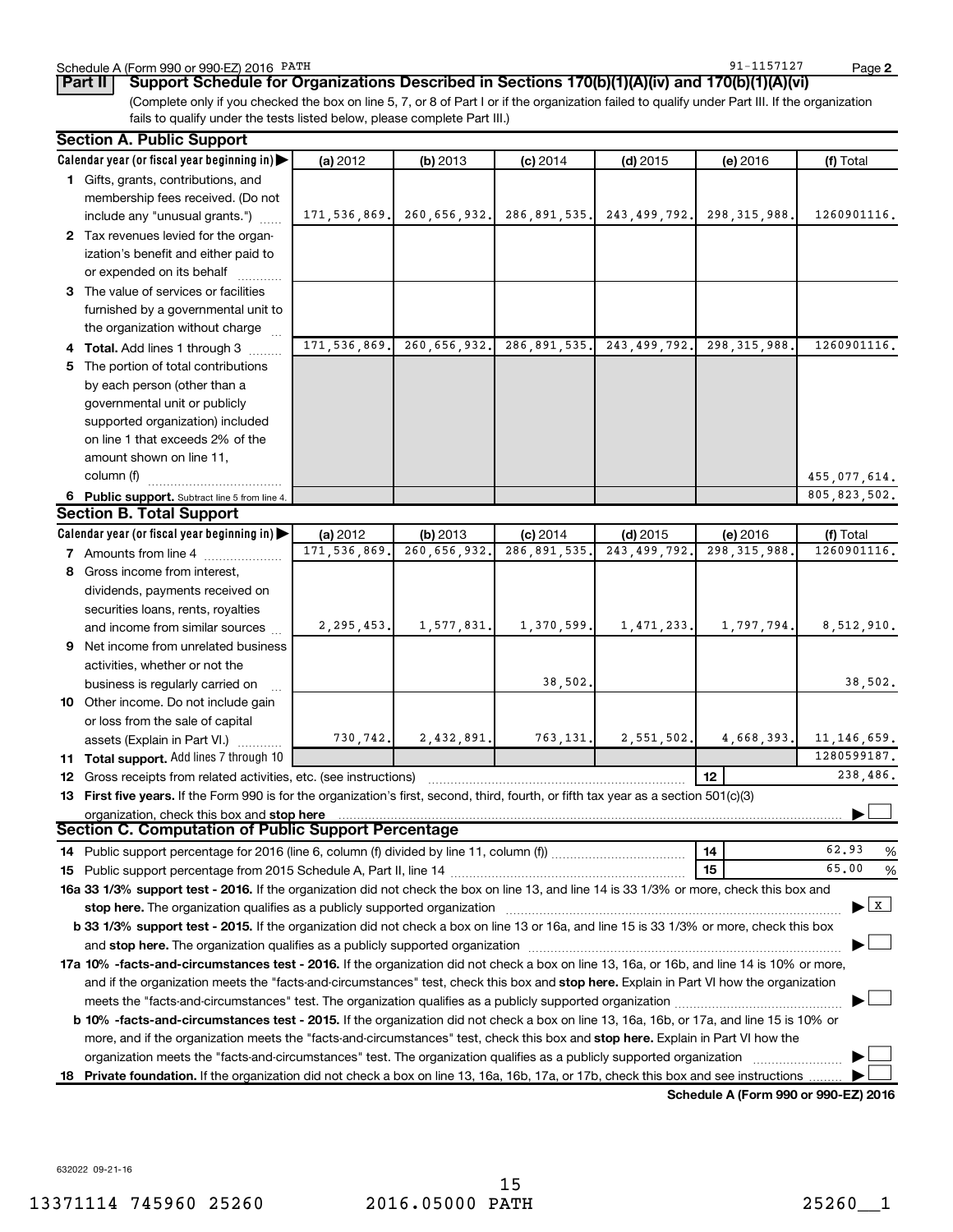## **Part III Support Schedule for Organizations Described in Section 509(a)(2)**

**Page 3** 91-1157127

(Complete only if you checked the box on line 10 of Part I or if the organization failed to qualify under Part II. If the organization fails to qualify under the tests listed below, please complete Part II.)

| <b>Section A. Public Support</b>                                                                                                                                                                                                    |          |          |            |            |          |                                              |
|-------------------------------------------------------------------------------------------------------------------------------------------------------------------------------------------------------------------------------------|----------|----------|------------|------------|----------|----------------------------------------------|
| Calendar year (or fiscal year beginning in)                                                                                                                                                                                         | (a) 2012 | (b) 2013 | $(c)$ 2014 | $(d)$ 2015 | (e) 2016 | (f) Total                                    |
| 1 Gifts, grants, contributions, and                                                                                                                                                                                                 |          |          |            |            |          |                                              |
| membership fees received. (Do not                                                                                                                                                                                                   |          |          |            |            |          |                                              |
| include any "unusual grants.")                                                                                                                                                                                                      |          |          |            |            |          |                                              |
| 2 Gross receipts from admissions,<br>merchandise sold or services per-<br>formed, or facilities furnished in<br>any activity that is related to the                                                                                 |          |          |            |            |          |                                              |
| organization's tax-exempt purpose                                                                                                                                                                                                   |          |          |            |            |          |                                              |
| <b>3</b> Gross receipts from activities that                                                                                                                                                                                        |          |          |            |            |          |                                              |
| are not an unrelated trade or bus-                                                                                                                                                                                                  |          |          |            |            |          |                                              |
| iness under section 513                                                                                                                                                                                                             |          |          |            |            |          |                                              |
| 4 Tax revenues levied for the organ-<br>ization's benefit and either paid to                                                                                                                                                        |          |          |            |            |          |                                              |
| or expended on its behalf                                                                                                                                                                                                           |          |          |            |            |          |                                              |
| 5 The value of services or facilities                                                                                                                                                                                               |          |          |            |            |          |                                              |
| furnished by a governmental unit to                                                                                                                                                                                                 |          |          |            |            |          |                                              |
| the organization without charge                                                                                                                                                                                                     |          |          |            |            |          |                                              |
| <b>6 Total.</b> Add lines 1 through 5                                                                                                                                                                                               |          |          |            |            |          |                                              |
| 7a Amounts included on lines 1, 2, and                                                                                                                                                                                              |          |          |            |            |          |                                              |
| 3 received from disqualified persons                                                                                                                                                                                                |          |          |            |            |          |                                              |
| <b>b</b> Amounts included on lines 2 and 3 received<br>from other than disqualified persons that<br>exceed the greater of \$5,000 or 1% of the<br>amount on line 13 for the year                                                    |          |          |            |            |          |                                              |
| c Add lines 7a and 7b                                                                                                                                                                                                               |          |          |            |            |          |                                              |
| 8 Public support. (Subtract line 7c from line 6.)                                                                                                                                                                                   |          |          |            |            |          |                                              |
| <b>Section B. Total Support</b>                                                                                                                                                                                                     |          |          |            |            |          |                                              |
| Calendar year (or fiscal year beginning in)                                                                                                                                                                                         | (a) 2012 | (b) 2013 | $(c)$ 2014 | $(d)$ 2015 | (e) 2016 | (f) Total                                    |
| <b>9</b> Amounts from line 6                                                                                                                                                                                                        |          |          |            |            |          |                                              |
| <b>10a</b> Gross income from interest,<br>dividends, payments received on<br>securities loans, rents, royalties<br>and income from similar sources                                                                                  |          |          |            |            |          |                                              |
| <b>b</b> Unrelated business taxable income                                                                                                                                                                                          |          |          |            |            |          |                                              |
| (less section 511 taxes) from businesses<br>acquired after June 30, 1975                                                                                                                                                            |          |          |            |            |          |                                              |
| c Add lines 10a and 10b                                                                                                                                                                                                             |          |          |            |            |          |                                              |
| <b>11</b> Net income from unrelated business<br>activities not included in line 10b.<br>whether or not the business is<br>regularly carried on                                                                                      |          |          |            |            |          |                                              |
| <b>12</b> Other income. Do not include gain<br>or loss from the sale of capital<br>assets (Explain in Part VI.)                                                                                                                     |          |          |            |            |          |                                              |
| <b>13</b> Total support. (Add lines 9, 10c, 11, and 12.)                                                                                                                                                                            |          |          |            |            |          |                                              |
| 14 First five years. If the Form 990 is for the organization's first, second, third, fourth, or fifth tax year as a section 501(c)(3) organization,                                                                                 |          |          |            |            |          |                                              |
| check this box and stop here <i>manufacture and content to the state of the state and</i> stop here and stop here and stop here and stop here and stop the state of the state of the state of the state of the state of the state o |          |          |            |            |          |                                              |
| <b>Section C. Computation of Public Support Percentage</b>                                                                                                                                                                          |          |          |            |            |          |                                              |
|                                                                                                                                                                                                                                     |          |          |            |            | 15       | ℅                                            |
| 16 Public support percentage from 2015 Schedule A, Part III, line 15                                                                                                                                                                |          |          |            |            | 16       | %                                            |
| Section D. Computation of Investment Income Percentage                                                                                                                                                                              |          |          |            |            |          |                                              |
|                                                                                                                                                                                                                                     |          |          |            |            | 17       | %                                            |
| 18 Investment income percentage from 2015 Schedule A, Part III, line 17                                                                                                                                                             |          |          |            |            | 18       | %                                            |
| 19a 33 1/3% support tests - 2016. If the organization did not check the box on line 14, and line 15 is more than 33 1/3%, and line 17 is not                                                                                        |          |          |            |            |          |                                              |
| more than 33 1/3%, check this box and stop here. The organization qualifies as a publicly supported organization                                                                                                                    |          |          |            |            |          | <u> 1986 - John Bernstein, skriuwer en s</u> |
| b 33 1/3% support tests - 2015. If the organization did not check a box on line 14 or line 19a, and line 16 is more than 33 1/3%, and                                                                                               |          |          |            |            |          |                                              |
| line 18 is not more than 33 1/3%, check this box and stop here. The organization qualifies as a publicly supported organization                                                                                                     |          |          |            |            |          |                                              |
|                                                                                                                                                                                                                                     |          |          |            |            |          |                                              |
| 632023 09-21-16                                                                                                                                                                                                                     |          |          |            |            |          | Schedule A (Form 990 or 990-EZ) 2016         |
|                                                                                                                                                                                                                                     |          |          | 16         |            |          |                                              |

13371114 745960 25260 2016.05000 PATH 25260\_\_1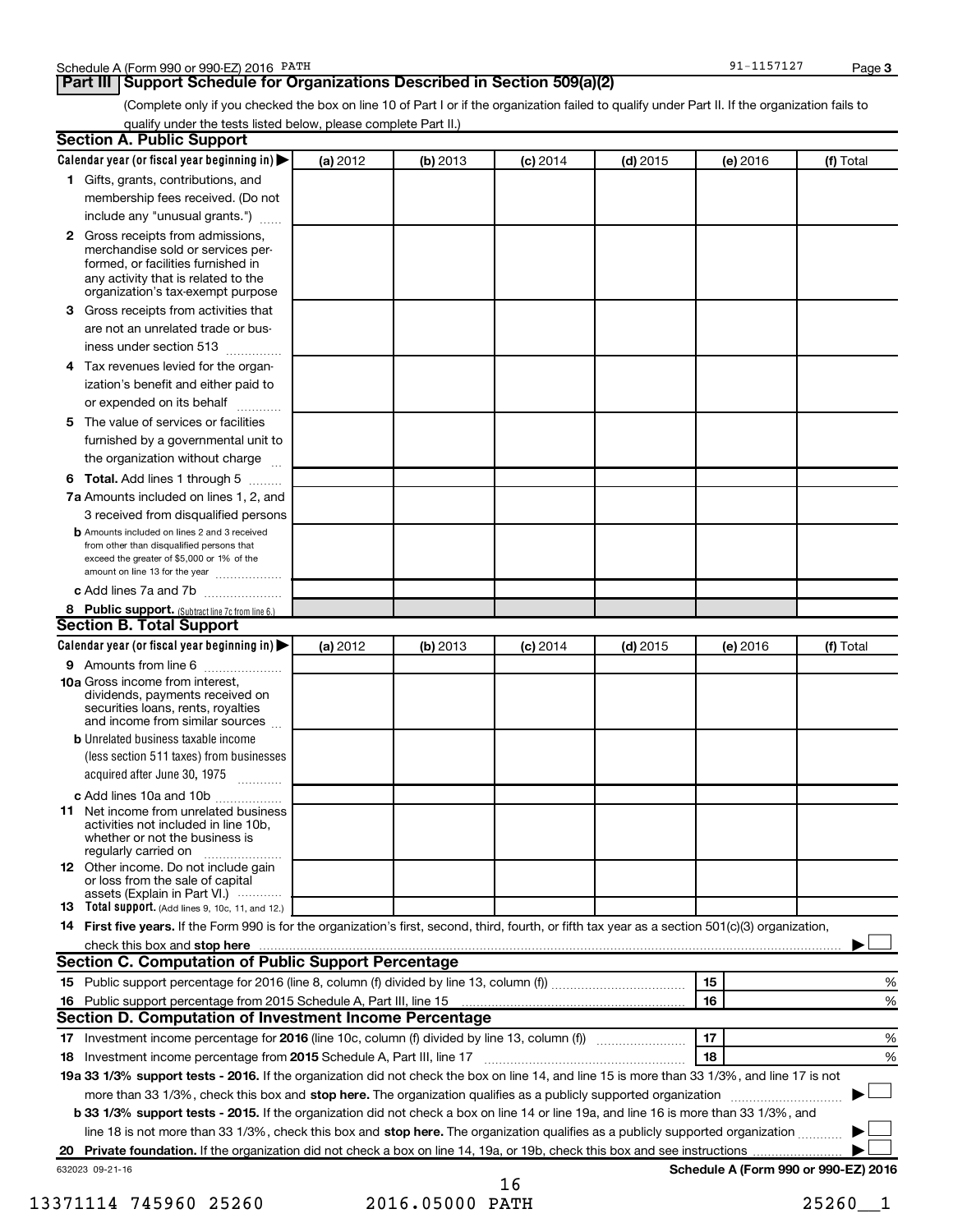## **Part IV Supporting Organizations**

(Complete only if you checked a box in line 12 on Part I. If you checked 12a of Part I, complete Sections A and B. If you checked 12b of Part I, complete Sections A and C. If you checked 12c of Part I, complete Sections A, D, and E. If you checked 12d of Part I, complete Sections A and D, and complete Part V.)

## **Section A. All Supporting Organizations**

- **1** Are all of the organization's supported organizations listed by name in the organization's governing documents? If "No," describe in Part VI how the supported organizations are designated. If designated by *class or purpose, describe the designation. If historic and continuing relationship, explain.*
- **2** Did the organization have any supported organization that does not have an IRS determination of status under section 509(a)(1) or (2)? If "Yes," explain in Part VI how the organization determined that the supported *organization was described in section 509(a)(1) or (2).*
- **3a** Did the organization have a supported organization described in section 501(c)(4), (5), or (6)? If "Yes," answer *(b) and (c) below.*
- **b** Did the organization confirm that each supported organization qualified under section 501(c)(4), (5), or (6) and satisfied the public support tests under section 509(a)(2)? If "Yes," describe in Part VI when and how the *organization made the determination.*
- **c** Did the organization ensure that all support to such organizations was used exclusively for section 170(c)(2)(B) purposes? If "Yes," explain in Part VI what controls the organization put in place to ensure such use.
- **4 a** *If* Was any supported organization not organized in the United States ("foreign supported organization")? *"Yes," and if you checked 12a or 12b in Part I, answer (b) and (c) below.*
- **b** Did the organization have ultimate control and discretion in deciding whether to make grants to the foreign supported organization? If "Yes," describe in Part VI how the organization had such control and discretion *despite being controlled or supervised by or in connection with its supported organizations.*
- **c** Did the organization support any foreign supported organization that does not have an IRS determination under sections 501(c)(3) and 509(a)(1) or (2)? If "Yes," explain in Part VI what controls the organization used *to ensure that all support to the foreign supported organization was used exclusively for section 170(c)(2)(B) purposes.*
- **5a** Did the organization add, substitute, or remove any supported organizations during the tax year? If "Yes," answer (b) and (c) below (if applicable). Also, provide detail in Part VI, including (i) the names and EIN *numbers of the supported organizations added, substituted, or removed; (ii) the reasons for each such action; (iii) the authority under the organization's organizing document authorizing such action; and (iv) how the action was accomplished (such as by amendment to the organizing document).*
- **b Type I or Type II only.** Was any added or substituted supported organization part of a class already designated in the organization's organizing document?
- **c Substitutions only.**  Was the substitution the result of an event beyond the organization's control?
- **6** Did the organization provide support (whether in the form of grants or the provision of services or facilities) to support or benefit one or more of the filing organization's supported organizations? If "Yes," provide detail in anyone other than (i) its supported organizations, (ii) individuals that are part of the charitable class benefited by one or more of its supported organizations, or (iii) other supporting organizations that also *Part VI.*
- **7** Did the organization provide a grant, loan, compensation, or other similar payment to a substantial contributor regard to a substantial contributor? If "Yes," complete Part I of Schedule L (Form 990 or 990-EZ). (defined in section 4958(c)(3)(C)), a family member of a substantial contributor, or a 35% controlled entity with
- **8** Did the organization make a loan to a disqualified person (as defined in section 4958) not described in line 7? *If "Yes," complete Part I of Schedule L (Form 990 or 990-EZ).*
- **9 a** Was the organization controlled directly or indirectly at any time during the tax year by one or more in section 509(a)(1) or (2))? If "Yes," provide detail in Part VI. disqualified persons as defined in section 4946 (other than foundation managers and organizations described
- **b** Did one or more disqualified persons (as defined in line 9a) hold a controlling interest in any entity in which the supporting organization had an interest? If "Yes," provide detail in Part VI.
- **c** Did a disqualified person (as defined in line 9a) have an ownership interest in, or derive any personal benefit from, assets in which the supporting organization also had an interest? If "Yes," provide detail in Part VI.
- **10 a** Was the organization subject to the excess business holdings rules of section 4943 because of section supporting organizations)? If "Yes," answer 10b below. 4943(f) (regarding certain Type II supporting organizations, and all Type III non-functionally integrated
	- **b** Did the organization have any excess business holdings in the tax year? (Use Schedule C, Form 4720, to *determine whether the organization had excess business holdings.)*

632024 09-21-16

17



**Yes No**

**Schedule A (Form 990 or 990-EZ) 2016**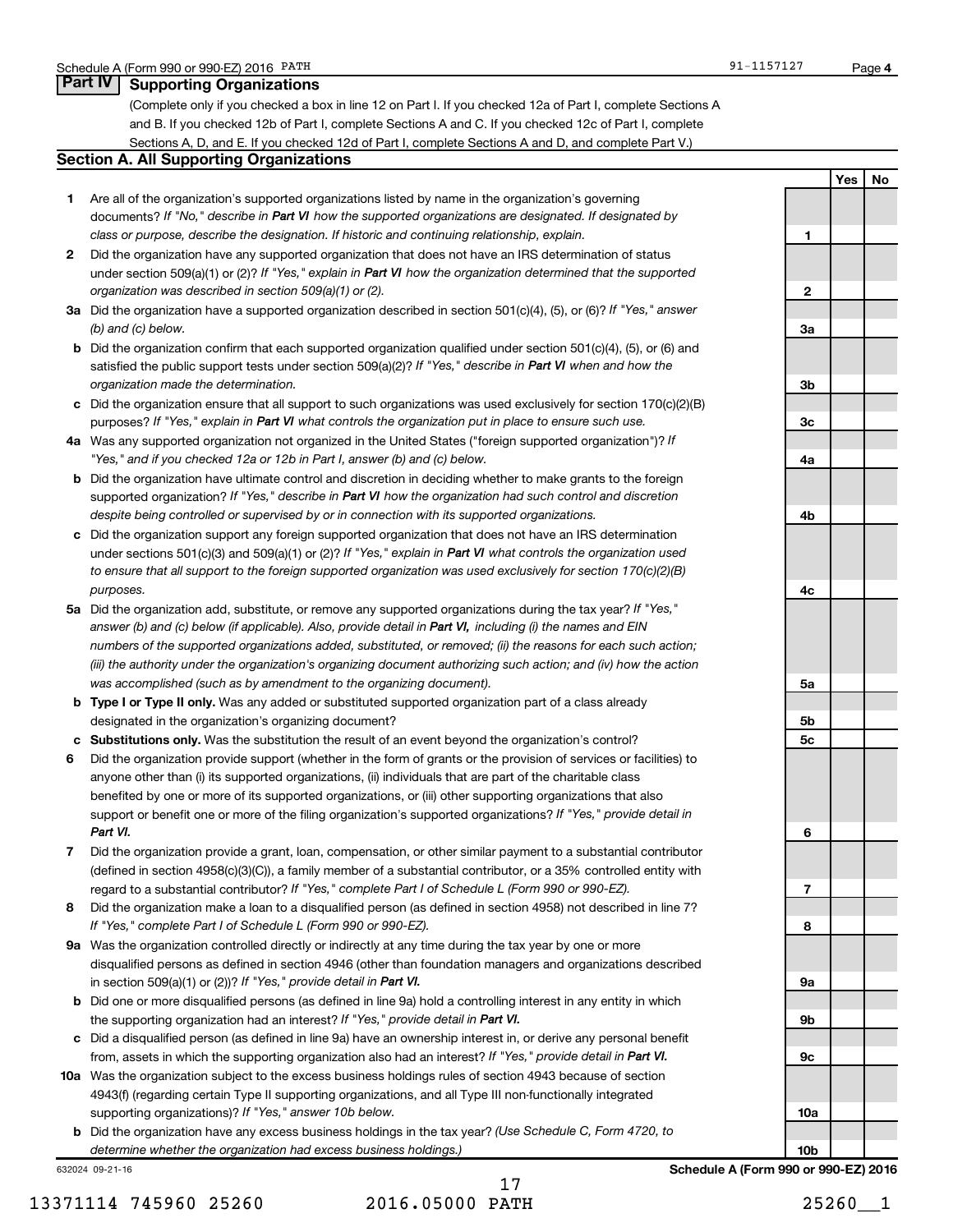|    | Schedule A (Form 990 or 990-EZ) 2016 PATH                                                                                                                                                                                               | 91-1157127                           |     | Page 5 |
|----|-----------------------------------------------------------------------------------------------------------------------------------------------------------------------------------------------------------------------------------------|--------------------------------------|-----|--------|
|    | Part IV<br><b>Supporting Organizations (continued)</b>                                                                                                                                                                                  |                                      |     |        |
|    |                                                                                                                                                                                                                                         |                                      | Yes | No     |
| 11 | Has the organization accepted a gift or contribution from any of the following persons?                                                                                                                                                 |                                      |     |        |
|    | a A person who directly or indirectly controls, either alone or together with persons described in (b) and (c)                                                                                                                          |                                      |     |        |
|    | below, the governing body of a supported organization?                                                                                                                                                                                  | 11a                                  |     |        |
|    | <b>b</b> A family member of a person described in (a) above?                                                                                                                                                                            | 11 <sub>b</sub>                      |     |        |
|    | c A 35% controlled entity of a person described in (a) or (b) above? If "Yes" to a, b, or c, provide detail in Part VI.                                                                                                                 | 11c                                  |     |        |
|    | <b>Section B. Type I Supporting Organizations</b>                                                                                                                                                                                       |                                      |     |        |
|    |                                                                                                                                                                                                                                         |                                      | Yes | No     |
| 1  | Did the directors, trustees, or membership of one or more supported organizations have the power to                                                                                                                                     |                                      |     |        |
|    | regularly appoint or elect at least a majority of the organization's directors or trustees at all times during the                                                                                                                      |                                      |     |        |
|    | tax year? If "No," describe in Part VI how the supported organization(s) effectively operated, supervised, or                                                                                                                           |                                      |     |        |
|    | controlled the organization's activities. If the organization had more than one supported organization,                                                                                                                                 |                                      |     |        |
|    | describe how the powers to appoint and/or remove directors or trustees were allocated among the supported                                                                                                                               |                                      |     |        |
|    | organizations and what conditions or restrictions, if any, applied to such powers during the tax year.                                                                                                                                  | 1                                    |     |        |
| 2  | Did the organization operate for the benefit of any supported organization other than the supported                                                                                                                                     |                                      |     |        |
|    | organization(s) that operated, supervised, or controlled the supporting organization? If "Yes," explain in                                                                                                                              |                                      |     |        |
|    | Part VI how providing such benefit carried out the purposes of the supported organization(s) that operated,                                                                                                                             |                                      |     |        |
|    | supervised, or controlled the supporting organization.                                                                                                                                                                                  | $\mathbf{2}$                         |     |        |
|    | <b>Section C. Type II Supporting Organizations</b>                                                                                                                                                                                      |                                      |     |        |
|    |                                                                                                                                                                                                                                         |                                      | Yes | No     |
| 1  | Were a majority of the organization's directors or trustees during the tax year also a majority of the directors                                                                                                                        |                                      |     |        |
|    | or trustees of each of the organization's supported organization(s)? If "No," describe in Part VI how control                                                                                                                           |                                      |     |        |
|    | or management of the supporting organization was vested in the same persons that controlled or managed                                                                                                                                  |                                      |     |        |
|    | the supported organization(s).<br><b>Section D. All Type III Supporting Organizations</b>                                                                                                                                               | 1                                    |     |        |
|    |                                                                                                                                                                                                                                         |                                      | Yes | No     |
|    |                                                                                                                                                                                                                                         |                                      |     |        |
| 1  | Did the organization provide to each of its supported organizations, by the last day of the fifth month of the<br>organization's tax year, (i) a written notice describing the type and amount of support provided during the prior tax |                                      |     |        |
|    | year, (ii) a copy of the Form 990 that was most recently filed as of the date of notification, and (iii) copies of the                                                                                                                  |                                      |     |        |
|    | organization's governing documents in effect on the date of notification, to the extent not previously provided?                                                                                                                        | 1                                    |     |        |
| 2  | Were any of the organization's officers, directors, or trustees either (i) appointed or elected by the supported                                                                                                                        |                                      |     |        |
|    | organization(s) or (ii) serving on the governing body of a supported organization? If "No," explain in Part VI how                                                                                                                      |                                      |     |        |
|    | the organization maintained a close and continuous working relationship with the supported organization(s).                                                                                                                             | 2                                    |     |        |
| 3  | By reason of the relationship described in (2), did the organization's supported organizations have a                                                                                                                                   |                                      |     |        |
|    | significant voice in the organization's investment policies and in directing the use of the organization's                                                                                                                              |                                      |     |        |
|    | income or assets at all times during the tax year? If "Yes," describe in Part VI the role the organization's                                                                                                                            |                                      |     |        |
|    | supported organizations played in this regard.                                                                                                                                                                                          | 3                                    |     |        |
|    | Section E. Type III Functionally Integrated Supporting Organizations                                                                                                                                                                    |                                      |     |        |
| 1  | Check the box next to the method that the organization used to satisfy the Integral Part Test during the yeafsee instructions).                                                                                                         |                                      |     |        |
| a  | The organization satisfied the Activities Test. Complete line 2 below.                                                                                                                                                                  |                                      |     |        |
| b  | The organization is the parent of each of its supported organizations. Complete line 3 below.                                                                                                                                           |                                      |     |        |
| c  | The organization supported a governmental entity. Describe in Part VI how you supported a government entity (see instructions).                                                                                                         |                                      |     |        |
| 2  | Activities Test. Answer (a) and (b) below.                                                                                                                                                                                              |                                      | Yes | No     |
| а  | Did substantially all of the organization's activities during the tax year directly further the exempt purposes of                                                                                                                      |                                      |     |        |
|    | the supported organization(s) to which the organization was responsive? If "Yes," then in Part VI identify                                                                                                                              |                                      |     |        |
|    | those supported organizations and explain<br>how these activities directly furthered their exempt purposes,                                                                                                                             |                                      |     |        |
|    | how the organization was responsive to those supported organizations, and how the organization determined                                                                                                                               |                                      |     |        |
|    | that these activities constituted substantially all of its activities.                                                                                                                                                                  | 2a                                   |     |        |
|    | <b>b</b> Did the activities described in (a) constitute activities that, but for the organization's involvement, one or more                                                                                                            |                                      |     |        |
|    | of the organization's supported organization(s) would have been engaged in? If "Yes," explain in Part VI the                                                                                                                            |                                      |     |        |
|    | reasons for the organization's position that its supported organization(s) would have engaged in these                                                                                                                                  |                                      |     |        |
|    | activities but for the organization's involvement.                                                                                                                                                                                      | 2b                                   |     |        |
| 3  | Parent of Supported Organizations. Answer (a) and (b) below.                                                                                                                                                                            |                                      |     |        |
| a  | Did the organization have the power to regularly appoint or elect a majority of the officers, directors, or                                                                                                                             |                                      |     |        |
|    | trustees of each of the supported organizations? Provide details in Part VI.                                                                                                                                                            | За                                   |     |        |
|    | <b>b</b> Did the organization exercise a substantial degree of direction over the policies, programs, and activities of each                                                                                                            |                                      |     |        |
|    | of its supported organizations? If "Yes," describe in Part VI the role played by the organization in this regard.                                                                                                                       | 3b                                   |     |        |
|    | 632025 09-21-16                                                                                                                                                                                                                         | Schedule A (Form 990 or 990-EZ) 2016 |     |        |
|    | 10                                                                                                                                                                                                                                      |                                      |     |        |

13371114 745960 25260 2016.05000 PATH 25260\_\_1

18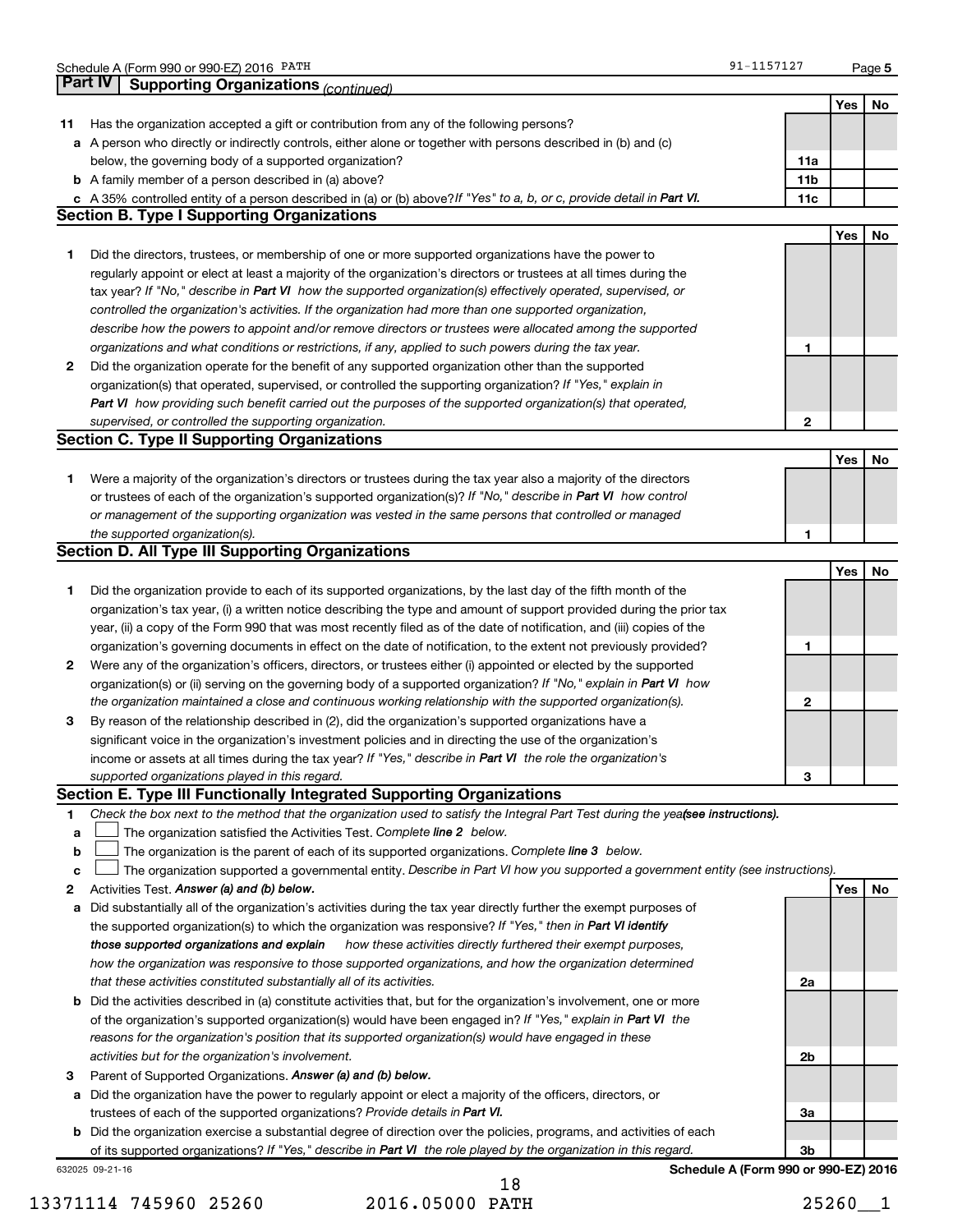**Section A - Adjusted Net Income 1 2 3 4 5 6 7 8 1 2 3 4 5 6 7 Adjusted Net Income** (subtract lines 5, 6, and 7 from line 4) **8 8 Section B - Minimum Asset Amount 1 2 3 4 5 6 7 8 a** Average monthly value of securities **b** Average monthly cash balances **c** Fair market value of other non-exempt-use assets **d Total**  (add lines 1a, 1b, and 1c) **e Discount** claimed for blockage or other **1a 1b 1c 1d 2 3 4 5 6 7 8** factors (explain in detail in Part VI): **Minimum Asset Amount**  (add line 7 to line 6) **Section C - Distributable Amount 1 2 3 4 5 6 1 2 3 4 5 6** Distributable Amount. Subtract line 5 from line 4, unless subject to other Type III non-functionally integrated supporting organizations must complete Sections A through E. (B) Current Year (A) Prior Year Net short-term capital gain Recoveries of prior-year distributions Other gross income (see instructions) Add lines 1 through 3 Depreciation and depletion Portion of operating expenses paid or incurred for production or collection of gross income or for management, conservation, or maintenance of property held for production of income (see instructions) Other expenses (see instructions) (B) Current Year  $(A)$  Prior Year  $\left\{\n\begin{array}{ccc}\n\end{array}\n\right\}$  (optional) Aggregate fair market value of all non-exempt-use assets (see instructions for short tax year or assets held for part of year): Acquisition indebtedness applicable to non-exempt-use assets Subtract line 2 from line 1d Cash deemed held for exempt use. Enter 1-1/2% of line 3 (for greater amount, see instructions) Net value of non-exempt-use assets (subtract line 4 from line 3) Multiply line 5 by .035 Recoveries of prior-year distributions Current Year Adjusted net income for prior year (from Section A, line 8, Column A) Enter 85% of line 1 Minimum asset amount for prior year (from Section B, line 8, Column A) Enter greater of line 2 or line 3 Income tax imposed in prior year emergency temporary reduction (see instructions)

**7** Check here if the current year is the organization's first as a non-functionally integrated Type III supporting organization (see † instructions).

**Schedule A (Form 990 or 990-EZ) 2016**

632026 09-21-16

## Schedule A (Form 990 or 990-EZ) 2016 PATH

**Part V Type III Non-Functionally Integrated 509(a)(3) Supporting Organizations** 

**1 Letter or if the organization satisfied the Integral Part Test as a qualifying trust on Nov. 20, 1970 (explain in Part VI.) See instructions. All**  $\Box$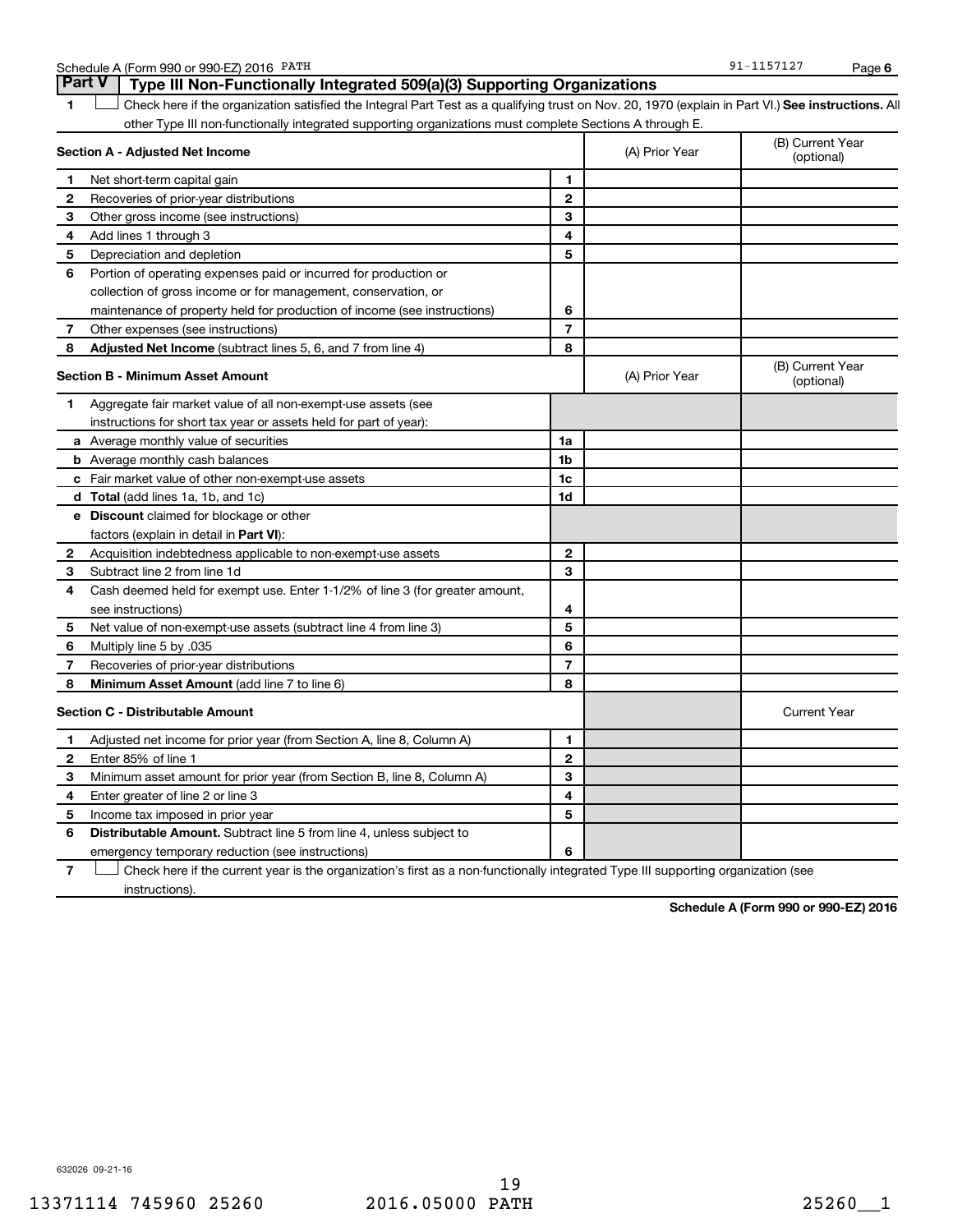| Schedule A (Form 990 or 990-EZ) 2016 PATH | 91-1157127                                                                                           | Page 7                             |                                               |                                                  |  |  |  |
|-------------------------------------------|------------------------------------------------------------------------------------------------------|------------------------------------|-----------------------------------------------|--------------------------------------------------|--|--|--|
|                                           | <b>Part V</b><br>Type III Non-Functionally Integrated 509(a)(3) Supporting Organizations (continued) |                                    |                                               |                                                  |  |  |  |
| Section D - Distributions                 | <b>Current Year</b>                                                                                  |                                    |                                               |                                                  |  |  |  |
| 1                                         | Amounts paid to supported organizations to accomplish exempt purposes                                |                                    |                                               |                                                  |  |  |  |
| 2                                         | Amounts paid to perform activity that directly furthers exempt purposes of supported                 |                                    |                                               |                                                  |  |  |  |
|                                           | organizations, in excess of income from activity                                                     |                                    |                                               |                                                  |  |  |  |
| З                                         | Administrative expenses paid to accomplish exempt purposes of supported organizations                |                                    |                                               |                                                  |  |  |  |
| 4                                         | Amounts paid to acquire exempt-use assets                                                            |                                    |                                               |                                                  |  |  |  |
| 5                                         | Qualified set-aside amounts (prior IRS approval required)                                            |                                    |                                               |                                                  |  |  |  |
| 6                                         | Other distributions (describe in Part VI). See instructions                                          |                                    |                                               |                                                  |  |  |  |
| 7                                         | Total annual distributions. Add lines 1 through 6                                                    |                                    |                                               |                                                  |  |  |  |
| 8                                         | Distributions to attentive supported organizations to which the organization is responsive           |                                    |                                               |                                                  |  |  |  |
|                                           | (provide details in Part VI). See instructions                                                       |                                    |                                               |                                                  |  |  |  |
| 9                                         | Distributable amount for 2016 from Section C, line 6                                                 |                                    |                                               |                                                  |  |  |  |
| 10                                        | Line 8 amount divided by Line 9 amount                                                               |                                    |                                               |                                                  |  |  |  |
|                                           | Section E - Distribution Allocations (see instructions)                                              | (i)<br><b>Excess Distributions</b> | (ii)<br><b>Underdistributions</b><br>Pre-2016 | (iii)<br><b>Distributable</b><br>Amount for 2016 |  |  |  |
| 1.                                        | Distributable amount for 2016 from Section C, line 6                                                 |                                    |                                               |                                                  |  |  |  |
| 2                                         | Underdistributions, if any, for years prior to 2016 (reason-                                         |                                    |                                               |                                                  |  |  |  |
|                                           | able cause required-explain in Part VI). See instructions                                            |                                    |                                               |                                                  |  |  |  |
| 3                                         | Excess distributions carryover, if any, to 2016:                                                     |                                    |                                               |                                                  |  |  |  |
| а                                         |                                                                                                      |                                    |                                               |                                                  |  |  |  |
| b                                         |                                                                                                      |                                    |                                               |                                                  |  |  |  |
|                                           | c From 2013                                                                                          |                                    |                                               |                                                  |  |  |  |
|                                           | d From 2014                                                                                          |                                    |                                               |                                                  |  |  |  |
|                                           | e From 2015                                                                                          |                                    |                                               |                                                  |  |  |  |
|                                           | f Total of lines 3a through e                                                                        |                                    |                                               |                                                  |  |  |  |
|                                           | g Applied to underdistributions of prior years                                                       |                                    |                                               |                                                  |  |  |  |
|                                           | h Applied to 2016 distributable amount                                                               |                                    |                                               |                                                  |  |  |  |
| Ť.                                        | Carryover from 2011 not applied (see instructions)                                                   |                                    |                                               |                                                  |  |  |  |
|                                           | Remainder. Subtract lines 3g, 3h, and 3i from 3f.                                                    |                                    |                                               |                                                  |  |  |  |
| 4                                         | Distributions for 2016 from Section D.                                                               |                                    |                                               |                                                  |  |  |  |
|                                           | line $7:$                                                                                            |                                    |                                               |                                                  |  |  |  |
|                                           | a Applied to underdistributions of prior years                                                       |                                    |                                               |                                                  |  |  |  |
|                                           | <b>b</b> Applied to 2016 distributable amount                                                        |                                    |                                               |                                                  |  |  |  |
|                                           | c Remainder. Subtract lines 4a and 4b from 4                                                         |                                    |                                               |                                                  |  |  |  |
|                                           | Remaining underdistributions for years prior to 2016, if                                             |                                    |                                               |                                                  |  |  |  |
|                                           | any. Subtract lines 3g and 4a from line 2. For result greater                                        |                                    |                                               |                                                  |  |  |  |
|                                           | than zero, explain in Part VI. See instructions                                                      |                                    |                                               |                                                  |  |  |  |
| 6                                         | Remaining underdistributions for 2016. Subtract lines 3h                                             |                                    |                                               |                                                  |  |  |  |
|                                           | and 4b from line 1. For result greater than zero, explain in                                         |                                    |                                               |                                                  |  |  |  |
|                                           | Part VI. See instructions                                                                            |                                    |                                               |                                                  |  |  |  |
| $\mathbf{7}$                              | Excess distributions carryover to 2017. Add lines 3j                                                 |                                    |                                               |                                                  |  |  |  |
|                                           | and 4c                                                                                               |                                    |                                               |                                                  |  |  |  |
| 8                                         | Breakdown of line 7:                                                                                 |                                    |                                               |                                                  |  |  |  |
| а                                         |                                                                                                      |                                    |                                               |                                                  |  |  |  |
|                                           | <b>b</b> Excess from 2013                                                                            |                                    |                                               |                                                  |  |  |  |
|                                           | c Excess from 2014                                                                                   |                                    |                                               |                                                  |  |  |  |
|                                           | d Excess from 2015                                                                                   |                                    |                                               |                                                  |  |  |  |
|                                           | e Excess from 2016                                                                                   |                                    |                                               |                                                  |  |  |  |

**Schedule A (Form 990 or 990-EZ) 2016**

91-1157127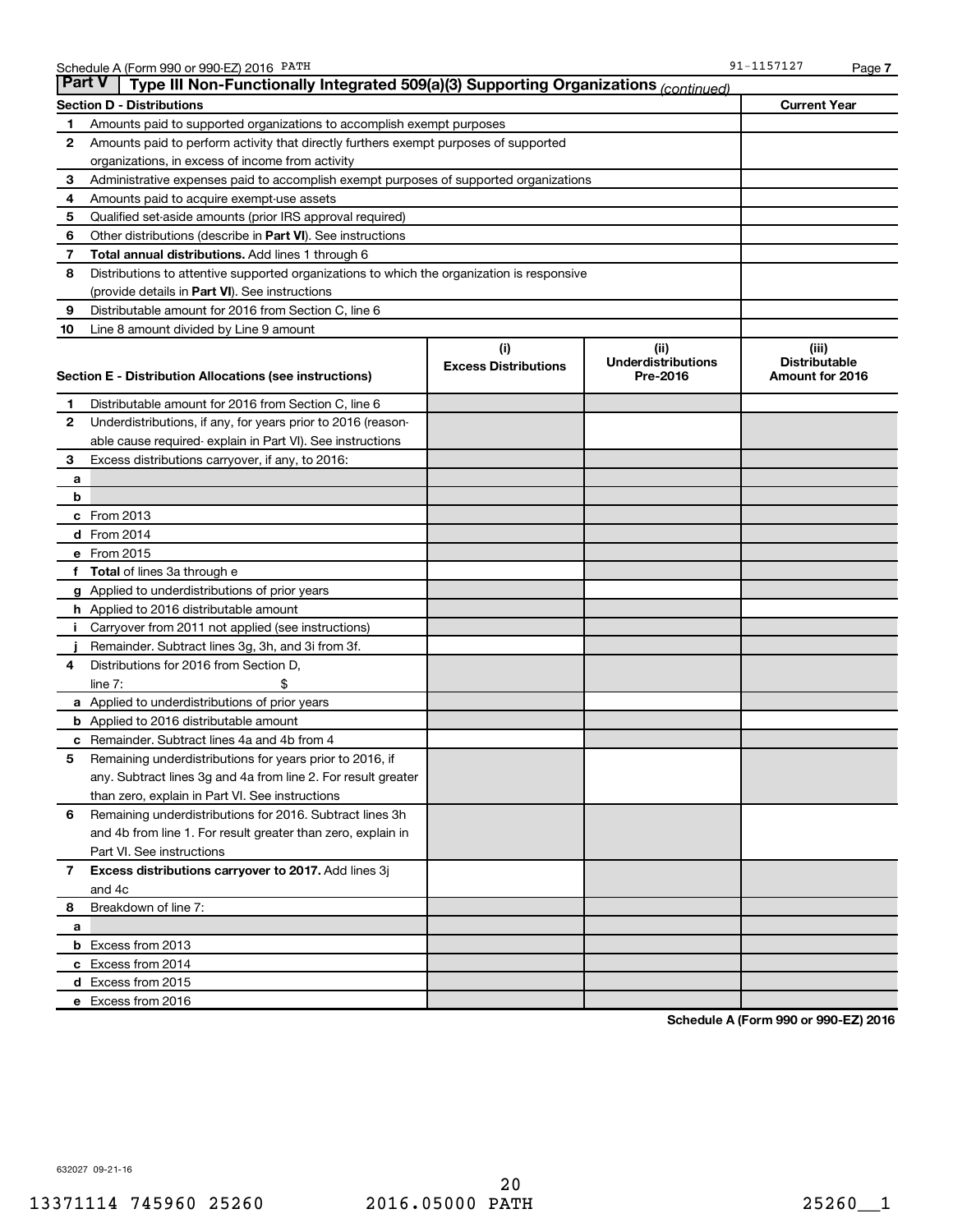|                 | Schedule A (Form 990 or 990-EZ) 2016 PATH                                                                                                                                                                                                                                                                                                                                                                                                                                                                                                                                                   | $91 - 1157127$                       | Page 8 |
|-----------------|---------------------------------------------------------------------------------------------------------------------------------------------------------------------------------------------------------------------------------------------------------------------------------------------------------------------------------------------------------------------------------------------------------------------------------------------------------------------------------------------------------------------------------------------------------------------------------------------|--------------------------------------|--------|
| <b>Part VI</b>  | Supplemental Information. Provide the explanations required by Part II, line 10; Part II, line 17a or 17b; Part III, line 12;<br>Part IV, Section A, lines 1, 2, 3b, 3c, 4b, 4c, 5a, 6, 9a, 9b, 9c, 11a, 11b, and 11c; Part IV, Section B, lines 1 and 2; Part IV, Section C,<br>line 1; Part IV, Section D, lines 2 and 3; Part IV, Section E, lines 1c, 2a, 2b, 3a, and 3b; Part V, line 1; Part V, Section B, line 1e; Part V,<br>Section D, lines 5, 6, and 8; and Part V, Section E, lines 2, 5, and 6. Also complete this part for any additional information.<br>(See instructions.) |                                      |        |
|                 |                                                                                                                                                                                                                                                                                                                                                                                                                                                                                                                                                                                             |                                      |        |
|                 |                                                                                                                                                                                                                                                                                                                                                                                                                                                                                                                                                                                             |                                      |        |
|                 |                                                                                                                                                                                                                                                                                                                                                                                                                                                                                                                                                                                             |                                      |        |
|                 |                                                                                                                                                                                                                                                                                                                                                                                                                                                                                                                                                                                             |                                      |        |
|                 |                                                                                                                                                                                                                                                                                                                                                                                                                                                                                                                                                                                             |                                      |        |
|                 |                                                                                                                                                                                                                                                                                                                                                                                                                                                                                                                                                                                             |                                      |        |
|                 |                                                                                                                                                                                                                                                                                                                                                                                                                                                                                                                                                                                             |                                      |        |
|                 |                                                                                                                                                                                                                                                                                                                                                                                                                                                                                                                                                                                             |                                      |        |
|                 |                                                                                                                                                                                                                                                                                                                                                                                                                                                                                                                                                                                             |                                      |        |
|                 |                                                                                                                                                                                                                                                                                                                                                                                                                                                                                                                                                                                             |                                      |        |
|                 |                                                                                                                                                                                                                                                                                                                                                                                                                                                                                                                                                                                             |                                      |        |
|                 |                                                                                                                                                                                                                                                                                                                                                                                                                                                                                                                                                                                             |                                      |        |
|                 |                                                                                                                                                                                                                                                                                                                                                                                                                                                                                                                                                                                             |                                      |        |
|                 |                                                                                                                                                                                                                                                                                                                                                                                                                                                                                                                                                                                             |                                      |        |
|                 |                                                                                                                                                                                                                                                                                                                                                                                                                                                                                                                                                                                             |                                      |        |
|                 |                                                                                                                                                                                                                                                                                                                                                                                                                                                                                                                                                                                             |                                      |        |
|                 |                                                                                                                                                                                                                                                                                                                                                                                                                                                                                                                                                                                             |                                      |        |
|                 |                                                                                                                                                                                                                                                                                                                                                                                                                                                                                                                                                                                             |                                      |        |
|                 |                                                                                                                                                                                                                                                                                                                                                                                                                                                                                                                                                                                             |                                      |        |
|                 |                                                                                                                                                                                                                                                                                                                                                                                                                                                                                                                                                                                             |                                      |        |
|                 |                                                                                                                                                                                                                                                                                                                                                                                                                                                                                                                                                                                             |                                      |        |
|                 |                                                                                                                                                                                                                                                                                                                                                                                                                                                                                                                                                                                             |                                      |        |
|                 |                                                                                                                                                                                                                                                                                                                                                                                                                                                                                                                                                                                             |                                      |        |
|                 |                                                                                                                                                                                                                                                                                                                                                                                                                                                                                                                                                                                             |                                      |        |
|                 |                                                                                                                                                                                                                                                                                                                                                                                                                                                                                                                                                                                             |                                      |        |
|                 |                                                                                                                                                                                                                                                                                                                                                                                                                                                                                                                                                                                             |                                      |        |
|                 |                                                                                                                                                                                                                                                                                                                                                                                                                                                                                                                                                                                             |                                      |        |
|                 |                                                                                                                                                                                                                                                                                                                                                                                                                                                                                                                                                                                             | Schedule A (Form 990 or 990-EZ) 2016 |        |
| 632028 09-21-16 | 21                                                                                                                                                                                                                                                                                                                                                                                                                                                                                                                                                                                          |                                      |        |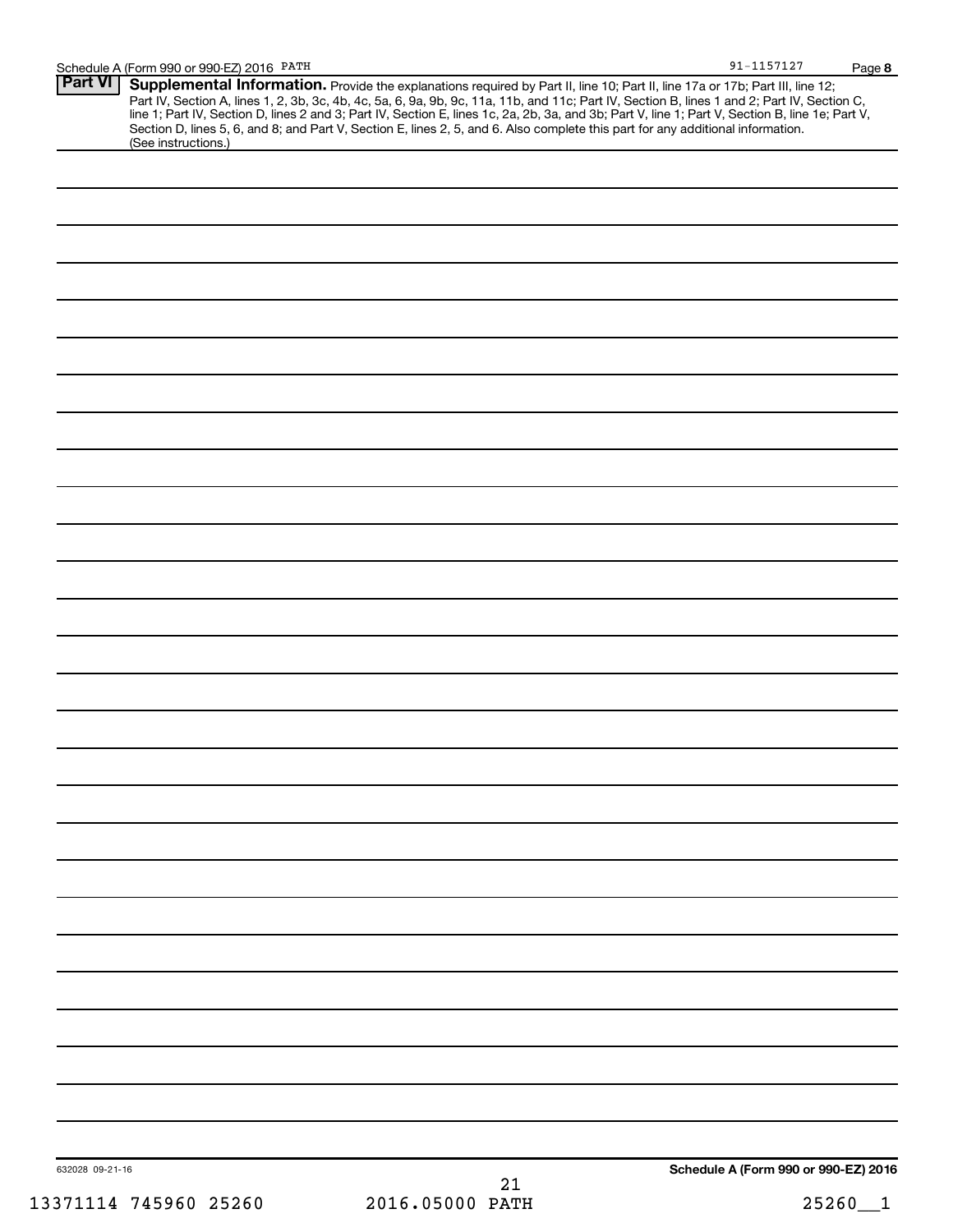\*\* PUBLIC DISCLOSURE COPY \*\*

## **Schedule of Contributors**

**or 990-PF) | Attach to Form 990, Form 990-EZ, or Form 990-PF. | Information about Schedule B (Form 990, 990-EZ, or 990-PF) and** its instructions is at www.irs.gov/form990.

OMB No. 1545-0047

**2016**

**Name of the organization Employer identification number**

| PATH | 91-1157127 |
|------|------------|
|      |            |

| Schedule B<br>(Form 990, 990-EZ,<br>or 990-PF)         |
|--------------------------------------------------------|
| Department of the Treasury<br>Internal Revenue Service |

| PAIH                           |
|--------------------------------|
| Organization type (check one): |

| Filers of:         | Section:                                                                           |
|--------------------|------------------------------------------------------------------------------------|
| Form 990 or 990-EZ | X<br>$501(c)(3)$ (enter number) organization                                       |
|                    | $4947(a)(1)$ nonexempt charitable trust <b>not</b> treated as a private foundation |
|                    | 527 political organization                                                         |
| Form 990-PF        | 501(c)(3) exempt private foundation                                                |
|                    | 4947(a)(1) nonexempt charitable trust treated as a private foundation              |
|                    | 501(c)(3) taxable private foundation                                               |

Check if your organization is covered by the General Rule or a Special Rule.

**Note:**  Only a section 501(c)(7), (8), or (10) organization can check boxes for both the General Rule and a Special Rule. See instructions.

## **General Rule**

 $\Box$ 

For an organization filing Form 990, 990-EZ, or 990-PF that received, during the year, contributions totaling \$5,000 or more (in money or property) from any one contributor. Complete Parts I and II. See instructions for determining a contributor's total contributions.

### **Special Rules**

any one contributor, during the year, total contributions of the greater of **(1)** \$5,000 or **(2)** 2% of the amount on (i) Form 990, Part VIII, line 1h, **K** For an organization described in section 501(c)(3) filing Form 990 or 990-EZ that met the 33 1/3% support test of the regulations under sections 509(a)(1) and 170(b)(1)(A)(vi), that checked Schedule A (Form 990 or 990-EZ), Part II, line 13, 16a, or 16b, and that received from or (ii) Form 990-EZ, line 1. Complete Parts I and II.

year, total contributions of more than \$1,000 *exclusively* for religious, charitable, scientific, literary, or educational purposes, or for For an organization described in section 501(c)(7), (8), or (10) filing Form 990 or 990-EZ that received from any one contributor, during the the prevention of cruelty to children or animals. Complete Parts I, II, and III.  $\Box$ 

purpose. Don't complete any of the parts unless the General Rule applies to this organization because it received nonexclusively year, contributions exclusively for religious, charitable, etc., purposes, but no such contributions totaled more than \$1,000. If this box is checked, enter here the total contributions that were received during the year for an exclusively religious, charitable, etc., For an organization described in section 501(c)(7), (8), or (10) filing Form 990 or 990-EZ that received from any one contributor, during the religious, charitable, etc., contributions totaling \$5,000 or more during the year  $\ldots$  $\ldots$  $\ldots$  $\ldots$  $\ldots$  $\ldots$  $\Box$ 

**Caution:**  An organization that isn't covered by the General Rule and/or the Special Rules doesn't file Schedule B (Form 990, 990-EZ, or 990-PF),  **must** but it answer "No" on Part IV, line 2, of its Form 990; or check the box on line H of its Form 990-EZ or on its Form 990-PF, Part I, line 2, to certify that it doesn't meet the filing requirements of Schedule B (Form 990, 990-EZ, or 990-PF).

LHA For Paperwork Reduction Act Notice, see the Instructions for Form 990, 990-EZ, or 990-PF. Schedule B (Form 990, 990-EZ, or 990-PF) (2016)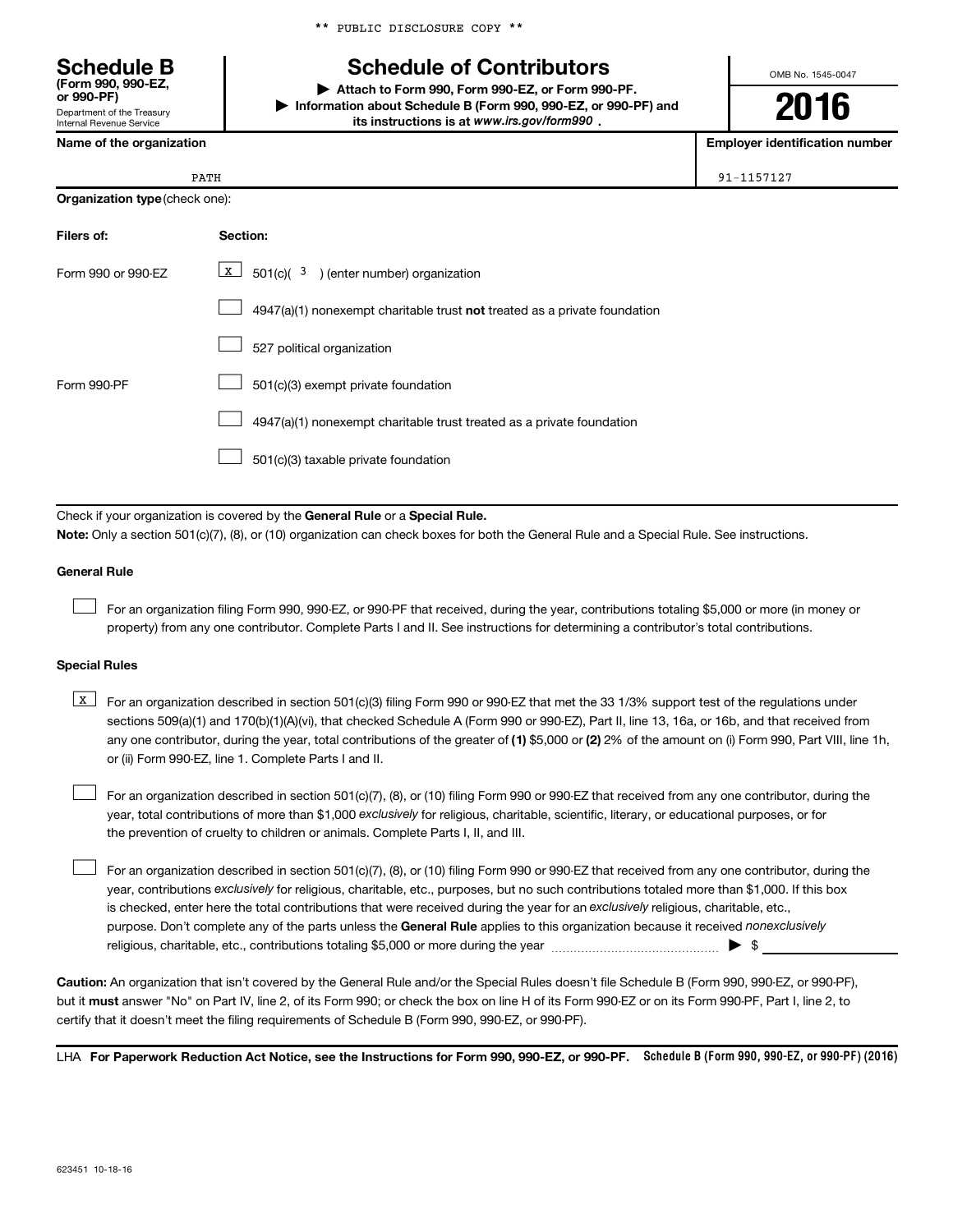|                      | Schedule B (Form 990, 990-EZ, or 990-PF) (2016)                                                       |                                       | Page 2                                                                                                  |
|----------------------|-------------------------------------------------------------------------------------------------------|---------------------------------------|---------------------------------------------------------------------------------------------------------|
| Name of organization |                                                                                                       | <b>Employer identification number</b> |                                                                                                         |
| PATH<br>Part I       | <b>Contributors</b> (See instructions). Use duplicate copies of Part I if additional space is needed. |                                       | 91-1157127                                                                                              |
| (a)<br>No.           | (b)<br>Name, address, and ZIP + 4                                                                     | (c)<br><b>Total contributions</b>     | (d)<br>Type of contribution                                                                             |
| 1                    |                                                                                                       | 101, 139, 802.<br>\$                  | $\mathbf{x}$<br>Person<br>Payroll<br><b>Noncash</b><br>(Complete Part II for<br>noncash contributions.) |
| (a)<br>No.           | (b)<br>Name, address, and ZIP + 4                                                                     | (c)<br><b>Total contributions</b>     | (d)<br>Type of contribution                                                                             |
| 2                    |                                                                                                       | 73,062,725.<br>\$                     | X<br>Person<br>Payroll<br>Noncash<br>(Complete Part II for<br>noncash contributions.)                   |
| (a)<br>No.           | (b)<br>Name, address, and ZIP + 4                                                                     | (c)<br><b>Total contributions</b>     | (d)<br>Type of contribution                                                                             |
| 3                    |                                                                                                       | 16, 119, 134.<br>\$                   | X<br>Person<br>Payroll<br><b>Noncash</b><br>(Complete Part II for<br>noncash contributions.)            |

| 3                                        |                                   | $\mathbf{x}$<br>Person<br>Payroll<br>Noncash<br>16, 119, 134.<br>\$<br>(Complete Part II for<br>noncash contributions.)       |
|------------------------------------------|-----------------------------------|-------------------------------------------------------------------------------------------------------------------------------|
| (a)<br>No.                               | (b)<br>Name, address, and ZIP + 4 | (c)<br>(d)<br><b>Total contributions</b><br>Type of contribution                                                              |
| 4                                        |                                   | X<br>Person<br>Payroll<br>Noncash<br>15,502,397.<br>\$<br>(Complete Part II for<br>noncash contributions.)                    |
| (a)<br>No.                               | (b)<br>Name, address, and ZIP + 4 | (c)<br>(d)<br><b>Total contributions</b><br>Type of contribution                                                              |
| 5                                        |                                   | $\mathbf X$<br>Person<br>Payroll<br><b>Noncash</b><br>15, 543, 745.<br>\$<br>(Complete Part II for<br>noncash contributions.) |
| (a)<br>No.                               | (b)<br>Name, address, and ZIP + 4 | (c)<br>(d)<br><b>Total contributions</b><br>Type of contribution                                                              |
| 6                                        |                                   | $\mathbf X$<br>Person<br>Payroll<br>Noncash<br>9,400,000.<br>\$<br>(Complete Part II for<br>noncash contributions.)           |
| 623452 10-18-16<br>13371114 745960 25260 | 23<br>2016.05000 PATH             | Schedule B (Form 990, 990-EZ, or 990-PF) (2016)<br>25260<br>1                                                                 |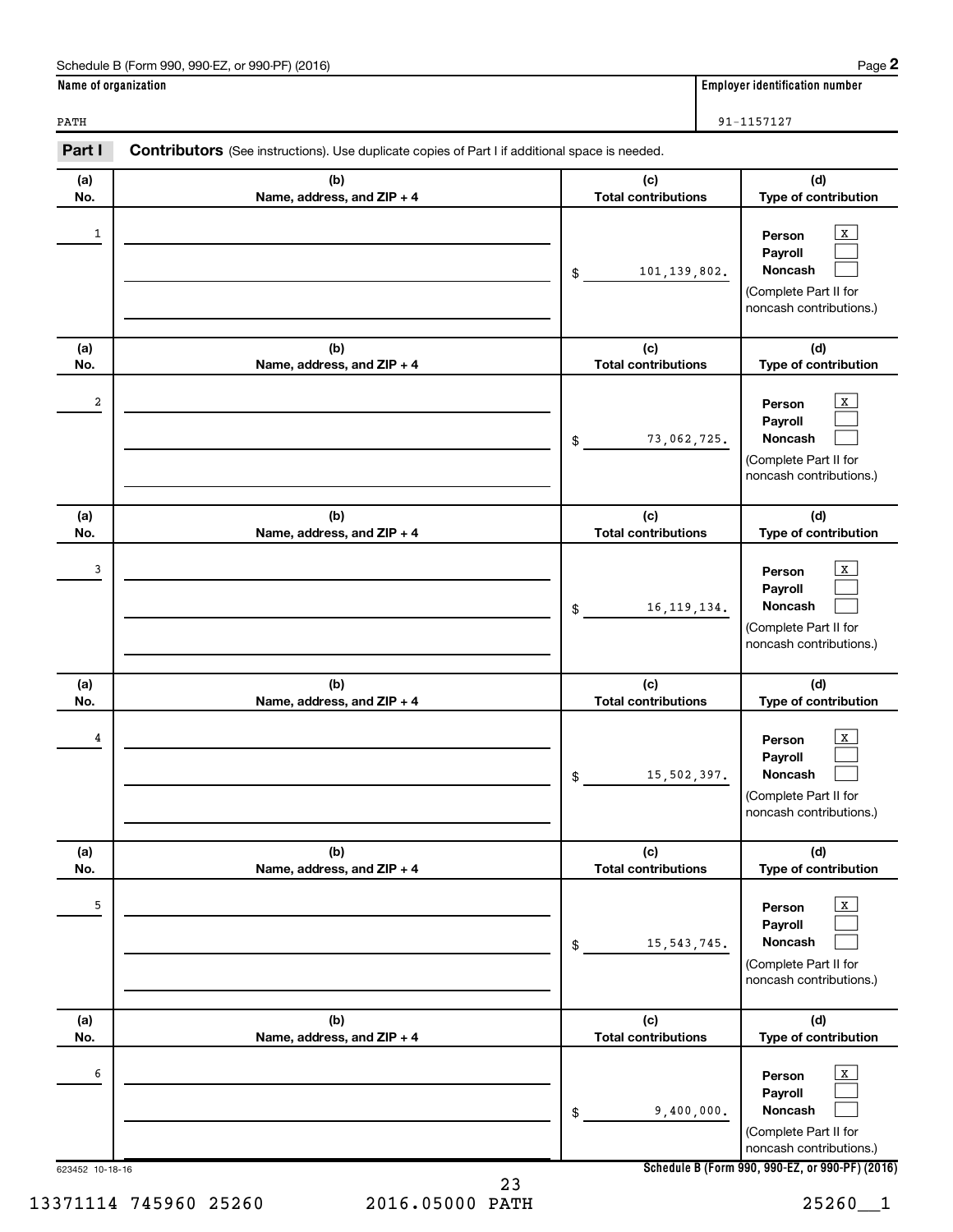|                      | Schedule B (Form 990, 990-EZ, or 990-PF) (2016)                                                       |                                   | Page 2                                                                                       |  |
|----------------------|-------------------------------------------------------------------------------------------------------|-----------------------------------|----------------------------------------------------------------------------------------------|--|
| Name of organization |                                                                                                       |                                   | <b>Employer identification number</b>                                                        |  |
| PATH                 |                                                                                                       |                                   | 91-1157127                                                                                   |  |
| Part I               | <b>Contributors</b> (See instructions). Use duplicate copies of Part I if additional space is needed. |                                   |                                                                                              |  |
| (a)<br>No.           | (b)<br>Name, address, and ZIP + 4                                                                     | (c)<br><b>Total contributions</b> | (d)<br>Type of contribution                                                                  |  |
| 7                    |                                                                                                       | 9,065,824.<br>\$                  | X<br>Person<br>Payroll<br><b>Noncash</b><br>(Complete Part II for<br>noncash contributions.) |  |
| (a)<br>No.           | (b)<br>Name, address, and ZIP + 4                                                                     | (c)<br><b>Total contributions</b> | (d)<br>Type of contribution                                                                  |  |
| 8                    |                                                                                                       | 8, 241, 107.<br>\$                | x<br>Person<br>Payroll<br><b>Noncash</b><br>(Complete Part II for<br>noncash contributions.) |  |
| (a)<br>No.           | (b)<br>Name, address, and ZIP + 4                                                                     | (c)<br><b>Total contributions</b> | (d)<br>Type of contribution                                                                  |  |
| 9                    |                                                                                                       | 7, 133, 527.<br>\$                | x<br>Person<br>Payroll<br>Noncash<br>(Complete Part II for<br>noncash contributions.)        |  |
| (a)<br>No.           | (b)<br>Name, address, and ZIP + 4                                                                     | (c)<br><b>Total contributions</b> | (d)<br>Type of contribution                                                                  |  |
|                      |                                                                                                       | \$                                | Person<br>Payroll<br><b>Noncash</b><br>(Complete Part II for<br>noncash contributions.)      |  |
| (a)<br>No.           | (b)<br>Name, address, and ZIP + 4                                                                     | (c)<br><b>Total contributions</b> | (d)<br>Type of contribution                                                                  |  |
|                      |                                                                                                       | \$                                | Person<br>Payroll<br><b>Noncash</b><br>(Complete Part II for<br>noncash contributions.)      |  |
| (a)<br>No.           | (b)<br>Name, address, and ZIP + 4                                                                     | (c)<br><b>Total contributions</b> | (d)<br>Type of contribution                                                                  |  |

|                  | \$<br>Person<br>Payroll<br><b>Noncash</b><br>(Complete Part II for<br>noncash contributions.) |
|------------------|-----------------------------------------------------------------------------------------------|
| $\sim$ $\lambda$ | Schedule B (Form 990, 990-EZ, or 990-PF) (2016)                                               |

13371114 745960 25260 2016.05000 PATH 25260\_\_1 24

623452 10-18-16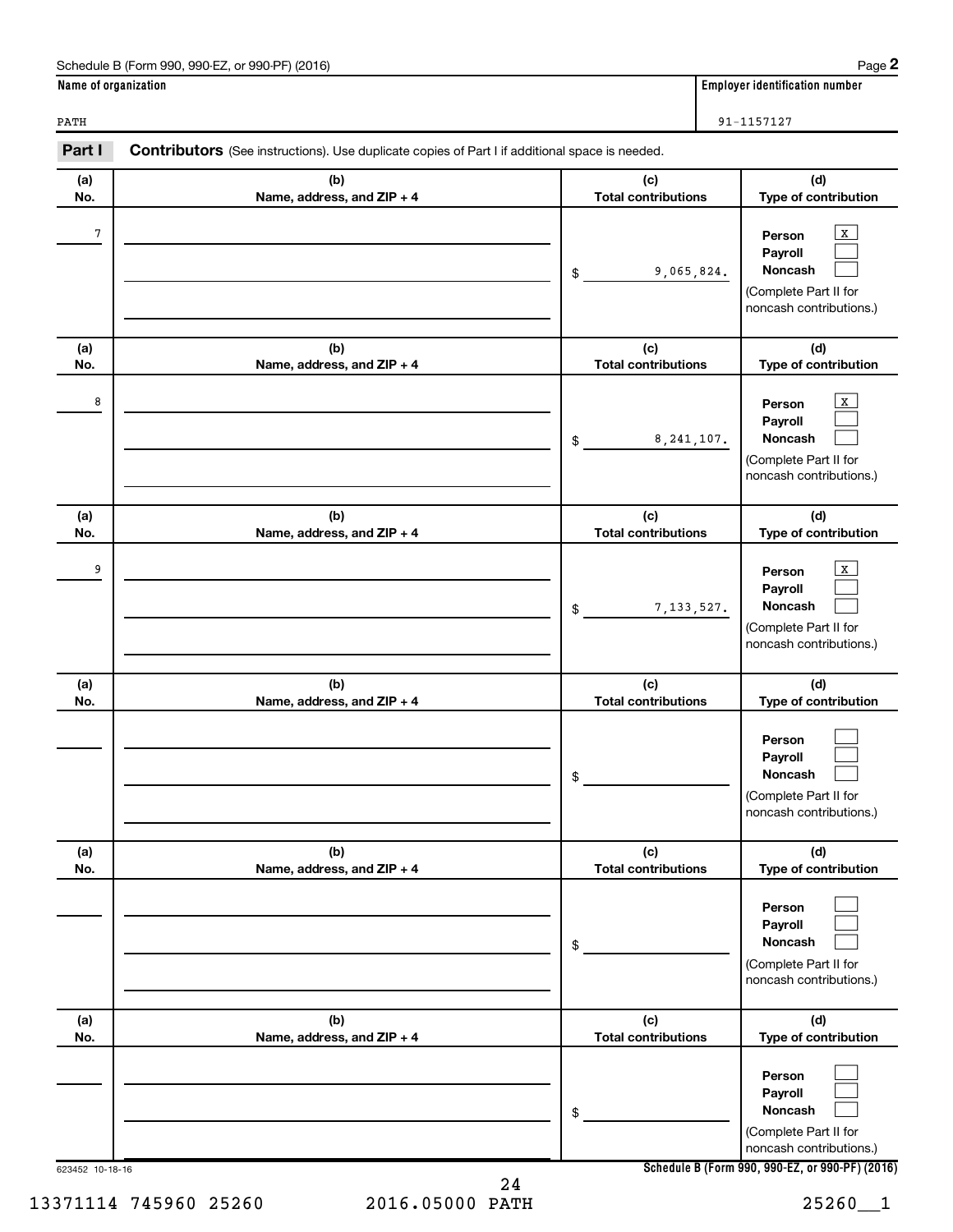| 990-EZ<br>Schedule<br>(2016)<br>or 990-PF <sup>\</sup><br><b>B</b> (Form 990 | Paɑe                                    |
|------------------------------------------------------------------------------|-----------------------------------------|
| Name of organization                                                         | <br>. identification number<br>Emplover |

PATH 91-1157127

| (a)<br>No.<br>from<br>Part I | (b)<br>Description of noncash property given | (c)<br>FMV (or estimate)<br>(See instructions) | (d)<br>Date received |
|------------------------------|----------------------------------------------|------------------------------------------------|----------------------|
|                              |                                              | $$\circ$$                                      |                      |
| (a)<br>No.<br>from<br>Part I | (b)<br>Description of noncash property given | (c)<br>FMV (or estimate)<br>(See instructions) | (d)<br>Date received |
|                              |                                              | $$\circ$$                                      |                      |
| (a)<br>No.<br>from<br>Part I | (b)<br>Description of noncash property given | (c)<br>FMV (or estimate)<br>(See instructions) | (d)<br>Date received |
|                              |                                              | $\frac{1}{2}$                                  |                      |
| (a)<br>No.<br>from<br>Part I | (b)<br>Description of noncash property given | (c)<br>FMV (or estimate)<br>(See instructions) | (d)<br>Date received |
|                              |                                              | \$                                             |                      |
| (a)<br>No.<br>from<br>Part I | (b)<br>Description of noncash property given | (c)<br>FMV (or estimate)<br>(See instructions) | (d)<br>Date received |
|                              |                                              | \$                                             |                      |
| (a)<br>No.<br>from<br>Part I | (b)<br>Description of noncash property given | (c)<br>FMV (or estimate)<br>(See instructions) | (d)<br>Date received |
|                              |                                              | \$                                             |                      |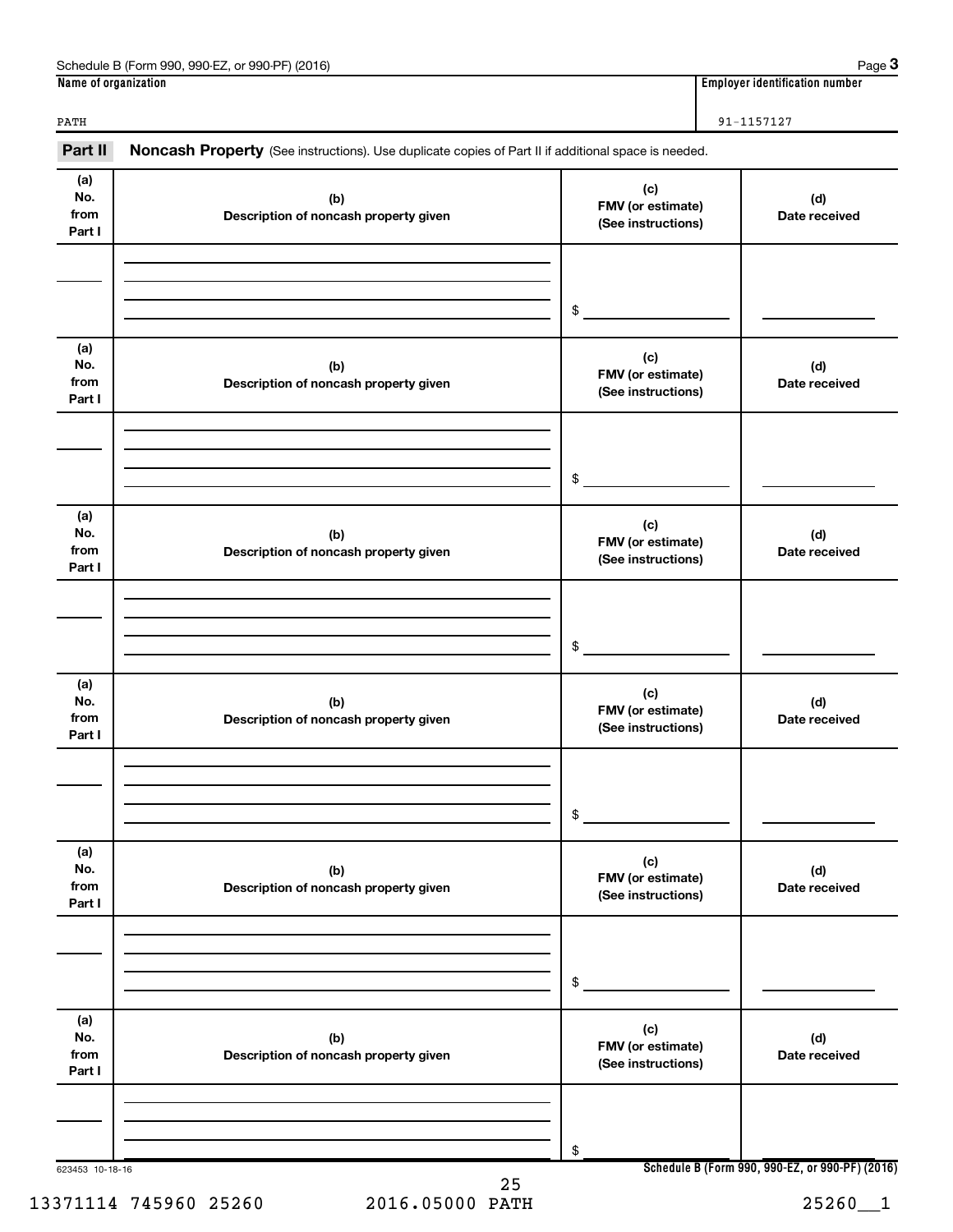| <b>Part III</b>           | the year from any one contributor. Complete columns (a) through (e) and the following line entry. For organizations                                                                                                         |                      | Exclusively religious, charitable, etc., contributions to organizations described in section 501(c)(7), (8), or (10) that total more than \$1,000 for |
|---------------------------|-----------------------------------------------------------------------------------------------------------------------------------------------------------------------------------------------------------------------------|----------------------|-------------------------------------------------------------------------------------------------------------------------------------------------------|
|                           | completing Part III, enter the total of exclusively religious, charitable, etc., contributions of \$1,000 or less for the year. (Enter this info. once.)<br>Use duplicate copies of Part III if additional space is needed. |                      |                                                                                                                                                       |
| (a) No.<br>from<br>Part I | (b) Purpose of gift                                                                                                                                                                                                         | (c) Use of gift      | (d) Description of how gift is held                                                                                                                   |
|                           |                                                                                                                                                                                                                             | (e) Transfer of gift |                                                                                                                                                       |
|                           | Transferee's name, address, and ZIP + 4                                                                                                                                                                                     |                      | Relationship of transferor to transferee                                                                                                              |
| (a) No.<br>from<br>Part I | (b) Purpose of gift                                                                                                                                                                                                         | (c) Use of gift      | (d) Description of how gift is held                                                                                                                   |
|                           | Transferee's name, address, and ZIP + 4                                                                                                                                                                                     | (e) Transfer of gift | Relationship of transferor to transferee                                                                                                              |
| (a) No.<br>from<br>Part I | (b) Purpose of gift                                                                                                                                                                                                         | (c) Use of gift      | (d) Description of how gift is held                                                                                                                   |
|                           |                                                                                                                                                                                                                             | (e) Transfer of gift |                                                                                                                                                       |
|                           | Transferee's name, address, and ZIP + 4                                                                                                                                                                                     |                      | Relationship of transferor to transferee                                                                                                              |
| (a) No.<br>from<br>Part I | (b) Purpose of gift                                                                                                                                                                                                         | (c) Use of gift      | (d) Description of how gift is held                                                                                                                   |
|                           |                                                                                                                                                                                                                             | (e) Transfer of gift |                                                                                                                                                       |
|                           | Transferee's name, address, and ZIP + 4                                                                                                                                                                                     |                      | Relationship of transferor to transferee                                                                                                              |

13371114 745960 25260 2016.05000 PATH 25260\_\_1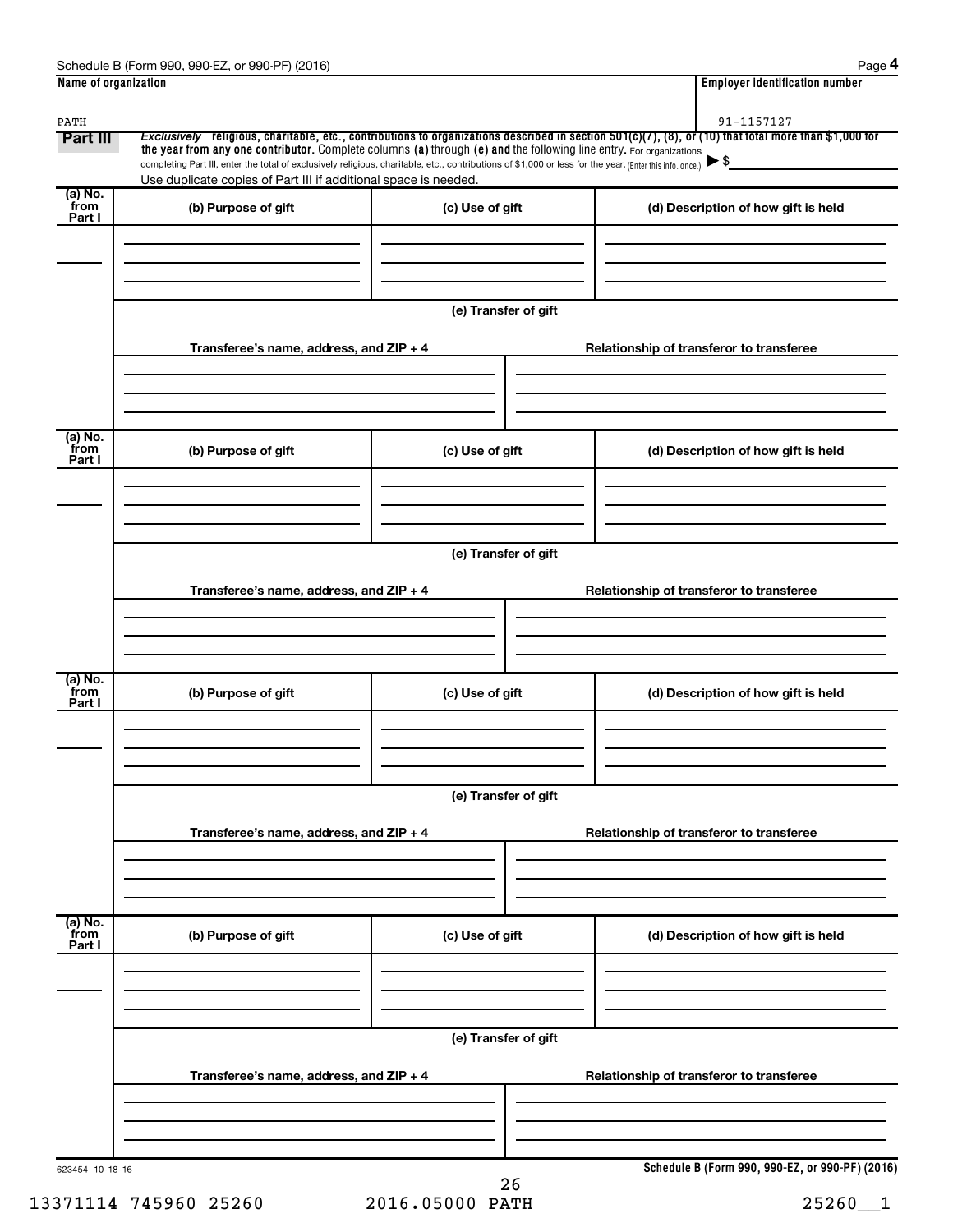## **SCHEDULE C**

# **Political Campaign and Lobbying Activities**<br>Drganizations Exempt From Income Tax Under section 501(c) and section 527 **2016**

**Information about Schedule C (Form 990 or 990-EZ) and its instructions is at |**  *www.irs.gov/form990.* **(Form 990 or 990-EZ) For Organizations Exempt From Income Tax Under section 501(c) and section 527** Complete if the organization is described below. > Attach to Form 990 or Form 990-EZ. **Open to Public Inspection**

OMB No. 1545-0047

Department of the Treasury Internal Revenue Service

## **If the organization answered "Yes," on Form 990, Part IV, line 3, or Form 990-EZ, Part V, line 46 (Political Campaign Activities), then**

- Section 501(c)(3) organizations: Complete Parts I-A and B. Do not complete Part I-C.
- Section 501(c) (other than section 501(c)(3)) organizations: Complete Parts I-A and C below. Do not complete Part I-B.
- Section 527 organizations: Complete Part I-A only.

## **If the organization answered "Yes," on Form 990, Part IV, line 4, or Form 990-EZ, Part VI, line 47 (Lobbying Activities), then**

- Section 501(c)(3) organizations that have filed Form 5768 (election under section 501(h)): Complete Part II-A. Do not complete Part II-B.
- Section 501(c)(3) organizations that have NOT filed Form 5768 (election under section 501(h)): Complete Part II-B. Do not complete Part II-A.

## **If the organization answered "Yes," on Form 990, Part IV, line 5 (Proxy Tax) (see separate instructions) or Form 990-EZ, Part V, line 35c (Proxy Tax) (see separate instructions), then**

• Section 501(c)(4), (5), or (6) organizations: Complete Part III.

| Name of organization                                                                                                                                                                                                                                                                          |                                                                                               |           |                                                     | <b>Employer identification number</b>                                                                                            |
|-----------------------------------------------------------------------------------------------------------------------------------------------------------------------------------------------------------------------------------------------------------------------------------------------|-----------------------------------------------------------------------------------------------|-----------|-----------------------------------------------------|----------------------------------------------------------------------------------------------------------------------------------|
| PATH                                                                                                                                                                                                                                                                                          |                                                                                               |           |                                                     | 91-1157127                                                                                                                       |
| <b>Part I-A</b>                                                                                                                                                                                                                                                                               | Complete if the organization is exempt under section 501(c) or is a section 527 organization. |           |                                                     |                                                                                                                                  |
| 1 Provide a description of the organization's direct and indirect political campaign activities in Part IV.<br>2 Political campaign activity expenditures material content content and activity of the summary of the summary                                                                 |                                                                                               |           |                                                     |                                                                                                                                  |
| Part I-B                                                                                                                                                                                                                                                                                      | Complete if the organization is exempt under section 501(c)(3).                               |           |                                                     |                                                                                                                                  |
|                                                                                                                                                                                                                                                                                               |                                                                                               |           |                                                     |                                                                                                                                  |
|                                                                                                                                                                                                                                                                                               |                                                                                               |           |                                                     |                                                                                                                                  |
|                                                                                                                                                                                                                                                                                               |                                                                                               |           |                                                     | Yes<br>No                                                                                                                        |
|                                                                                                                                                                                                                                                                                               |                                                                                               |           |                                                     | Yes<br><b>No</b>                                                                                                                 |
| <b>b</b> If "Yes," describe in Part IV.                                                                                                                                                                                                                                                       |                                                                                               |           |                                                     |                                                                                                                                  |
| Part I-CI                                                                                                                                                                                                                                                                                     | Complete if the organization is exempt under section 501(c), except section 501(c)(3).        |           |                                                     |                                                                                                                                  |
| 1 Enter the amount directly expended by the filing organization for section 527 exempt function activities                                                                                                                                                                                    |                                                                                               |           | $\blacktriangleright$ \$                            |                                                                                                                                  |
| 2 Enter the amount of the filing organization's funds contributed to other organizations for section 527                                                                                                                                                                                      |                                                                                               |           |                                                     |                                                                                                                                  |
| exempt function activities material content to the control of the state of the state of the state of the state of the state of the state of the state of the state of the state of the state of the state of the state of the                                                                 |                                                                                               |           |                                                     |                                                                                                                                  |
| 3 Total exempt function expenditures. Add lines 1 and 2. Enter here and on Form 1120-POL,                                                                                                                                                                                                     |                                                                                               |           |                                                     |                                                                                                                                  |
| line 17b $\sim$ $\sim$ $\sim$ $\sim$                                                                                                                                                                                                                                                          |                                                                                               |           |                                                     |                                                                                                                                  |
|                                                                                                                                                                                                                                                                                               |                                                                                               |           |                                                     | Yes<br><b>No</b>                                                                                                                 |
| 5 Enter the names, addresses and employer identification number (EIN) of all section 527 political organizations to which the filing organization                                                                                                                                             |                                                                                               |           |                                                     |                                                                                                                                  |
| made payments. For each organization listed, enter the amount paid from the filing organization's funds. Also enter the amount of political<br>contributions received that were promptly and directly delivered to a separate political organization, such as a separate segregated fund or a |                                                                                               |           |                                                     |                                                                                                                                  |
| political action committee (PAC). If additional space is needed, provide information in Part IV.                                                                                                                                                                                              |                                                                                               |           |                                                     |                                                                                                                                  |
| (a) Name                                                                                                                                                                                                                                                                                      | (b) Address                                                                                   | $(c)$ EIN | (d) Amount paid from                                | (e) Amount of political                                                                                                          |
|                                                                                                                                                                                                                                                                                               |                                                                                               |           | filing organization's<br>funds. If none, enter -0-. | contributions received and<br>promptly and directly<br>delivered to a separate<br>political organization.<br>If none, enter -0-. |
|                                                                                                                                                                                                                                                                                               |                                                                                               |           |                                                     |                                                                                                                                  |
|                                                                                                                                                                                                                                                                                               |                                                                                               |           |                                                     |                                                                                                                                  |
|                                                                                                                                                                                                                                                                                               |                                                                                               |           |                                                     |                                                                                                                                  |
|                                                                                                                                                                                                                                                                                               |                                                                                               |           |                                                     |                                                                                                                                  |
|                                                                                                                                                                                                                                                                                               |                                                                                               |           |                                                     |                                                                                                                                  |

**For Paperwork Reduction Act Notice, see the Instructions for Form 990 or 990-EZ. Schedule C (Form 990 or 990-EZ) 2016** LHA

632041 11-10-16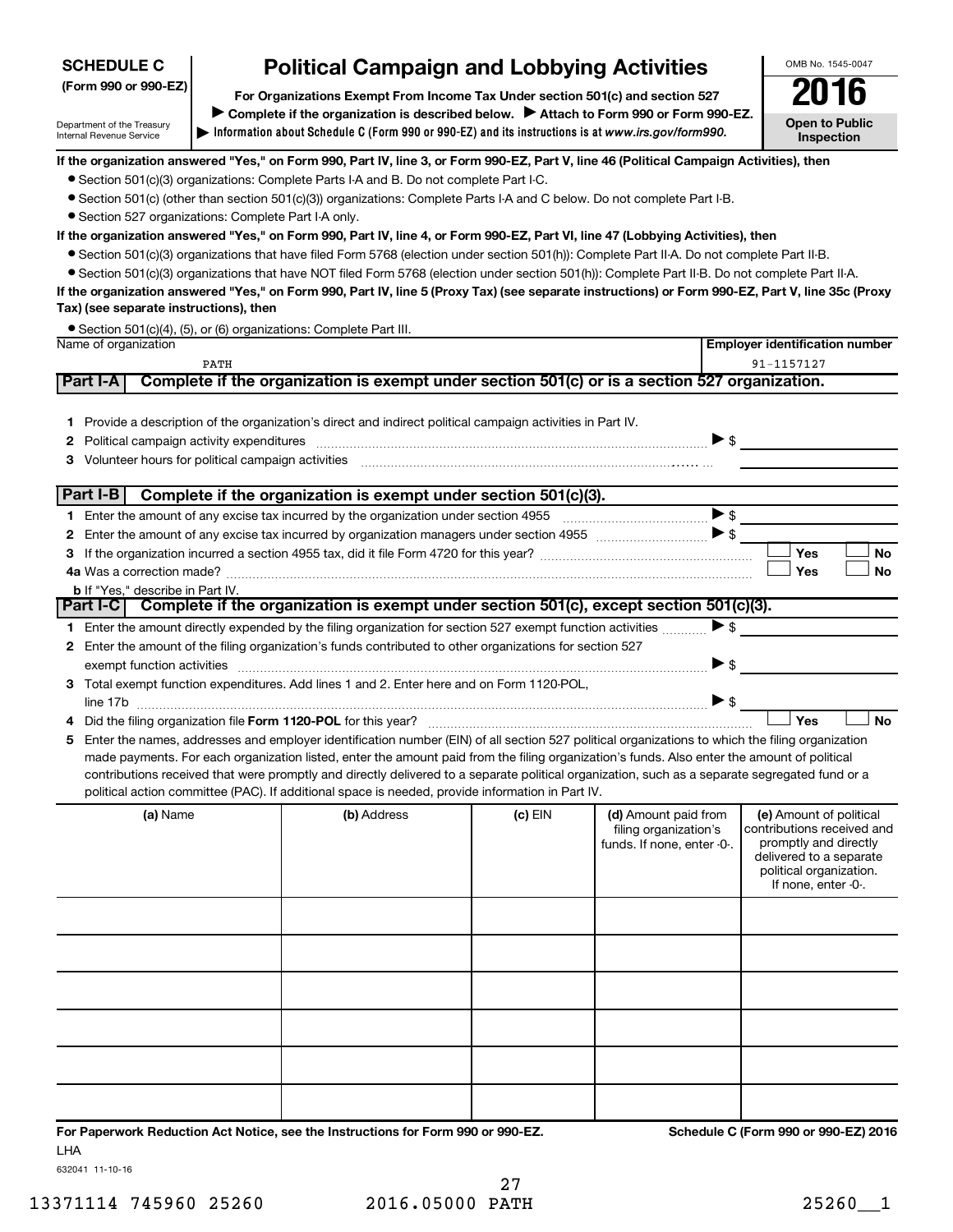| Schedule C (Form 990 or 990-EZ) 2016 PATH                                                                       |                                        |              |                                                                                  |                                                                                                                                   | 91-1157127                             | Page 2                         |
|-----------------------------------------------------------------------------------------------------------------|----------------------------------------|--------------|----------------------------------------------------------------------------------|-----------------------------------------------------------------------------------------------------------------------------------|----------------------------------------|--------------------------------|
| Complete if the organization is exempt under section 501(c)(3) and filed Form 5768 (election under<br>Part II-A |                                        |              |                                                                                  |                                                                                                                                   |                                        |                                |
| section 501(h)).                                                                                                |                                        |              |                                                                                  |                                                                                                                                   |                                        |                                |
| A Check $\blacktriangleright$                                                                                   |                                        |              |                                                                                  | if the filing organization belongs to an affiliated group (and list in Part IV each affiliated group member's name, address, EIN, |                                        |                                |
| expenses, and share of excess lobbying expenditures).                                                           |                                        |              |                                                                                  |                                                                                                                                   |                                        |                                |
| <b>B</b> Check D                                                                                                |                                        |              | if the filing organization checked box A and "limited control" provisions apply. |                                                                                                                                   |                                        |                                |
|                                                                                                                 | <b>Limits on Lobbying Expenditures</b> |              | (The term "expenditures" means amounts paid or incurred.)                        |                                                                                                                                   | (a) Filing<br>organization's<br>totals | (b) Affiliated group<br>totals |
|                                                                                                                 |                                        |              |                                                                                  |                                                                                                                                   | 470.                                   |                                |
| <b>b</b> Total lobbying expenditures to influence a legislative body (direct lobbying) <i>manumumumum</i>       |                                        |              |                                                                                  |                                                                                                                                   | 168,521.                               |                                |
|                                                                                                                 |                                        |              |                                                                                  |                                                                                                                                   | 168,991.                               |                                |
| d Other exempt purpose expenditures                                                                             |                                        |              |                                                                                  |                                                                                                                                   | 305, 851, 179.                         |                                |
|                                                                                                                 |                                        |              |                                                                                  |                                                                                                                                   | 306,020,170.                           |                                |
| f Lobbying nontaxable amount. Enter the amount from the following table in both columns.                        |                                        |              |                                                                                  |                                                                                                                                   | 1,000,000.                             |                                |
| If the amount on line $1e$ , column (a) or (b) is:                                                              |                                        |              | The lobbying nontaxable amount is:                                               |                                                                                                                                   |                                        |                                |
| Not over \$500,000                                                                                              |                                        |              | 20% of the amount on line 1e.                                                    |                                                                                                                                   |                                        |                                |
| Over \$500,000 but not over \$1,000,000                                                                         |                                        |              | \$100,000 plus 15% of the excess over \$500,000.                                 |                                                                                                                                   |                                        |                                |
| Over \$1,000,000 but not over \$1,500,000                                                                       |                                        |              | \$175,000 plus 10% of the excess over \$1,000,000                                |                                                                                                                                   |                                        |                                |
| Over \$1,500,000 but not over \$17,000,000                                                                      |                                        |              | \$225,000 plus 5% of the excess over \$1,500,000.                                |                                                                                                                                   |                                        |                                |
| Over \$17,000,000                                                                                               |                                        | \$1,000,000. |                                                                                  |                                                                                                                                   |                                        |                                |
|                                                                                                                 |                                        |              |                                                                                  |                                                                                                                                   |                                        |                                |
| g Grassroots nontaxable amount (enter 25% of line 1f)                                                           |                                        |              |                                                                                  |                                                                                                                                   | 250,000.                               |                                |
| h Subtract line 1g from line 1a. If zero or less, enter -0-                                                     |                                        |              |                                                                                  |                                                                                                                                   | 0.                                     |                                |
|                                                                                                                 |                                        |              |                                                                                  |                                                                                                                                   | 0.                                     |                                |
| If there is an amount other than zero on either line 1h or line 1i, did the organization file Form 4720         |                                        |              |                                                                                  |                                                                                                                                   |                                        |                                |
| reporting section 4911 tax for this year?                                                                       |                                        |              |                                                                                  |                                                                                                                                   |                                        | Yes<br>No                      |
|                                                                                                                 |                                        |              | 4-Year Averaging Period Under section 501(h)                                     |                                                                                                                                   |                                        |                                |
| (Some organizations that made a section 501(h) election do not have to complete all of the five columns below.  |                                        |              | See the separate instructions for lines 2a through 2f.)                          |                                                                                                                                   |                                        |                                |
|                                                                                                                 |                                        |              | Lobbying Expenditures During 4-Year Averaging Period                             |                                                                                                                                   |                                        |                                |
|                                                                                                                 |                                        |              |                                                                                  |                                                                                                                                   |                                        |                                |
| Calendar year<br>(or fiscal year beginning in)                                                                  | (a) 2013                               |              | $(b)$ 2014                                                                       | $(c)$ 2015                                                                                                                        | $(d)$ 2016                             | (e) Total                      |
| 2a Lobbying nontaxable amount                                                                                   |                                        | 1,000,000.   | 1,000,000.                                                                       | 1,000,000.                                                                                                                        | 1,000,000.                             | 4,000,000.                     |
| <b>b</b> Lobbying ceiling amount<br>(150% of line 2a, column(e))                                                |                                        |              |                                                                                  |                                                                                                                                   |                                        | 6,000,000.                     |
| c Total lobbying expenditures                                                                                   |                                        | 106,680      | 222,686.                                                                         | 156,961.                                                                                                                          | 168,991                                | 655, 318.                      |
| d Grassroots nontaxable amount                                                                                  |                                        | 250,000      | 250,000.                                                                         | 250,000.                                                                                                                          | 250,000.                               | 1,000,000.                     |
| e Grassroots ceiling amount                                                                                     |                                        |              |                                                                                  |                                                                                                                                   |                                        |                                |
| (150% of line 2d, column (e))                                                                                   |                                        |              |                                                                                  |                                                                                                                                   |                                        | 1,500,000.                     |
| f Grassroots lobbying expenditures                                                                              |                                        | 3,098.       | 1,207.                                                                           | 14,461.                                                                                                                           | 470.                                   | 19,236.                        |
|                                                                                                                 |                                        |              |                                                                                  |                                                                                                                                   |                                        |                                |

**Schedule C (Form 990 or 990-EZ) 2016**

632042 11-10-16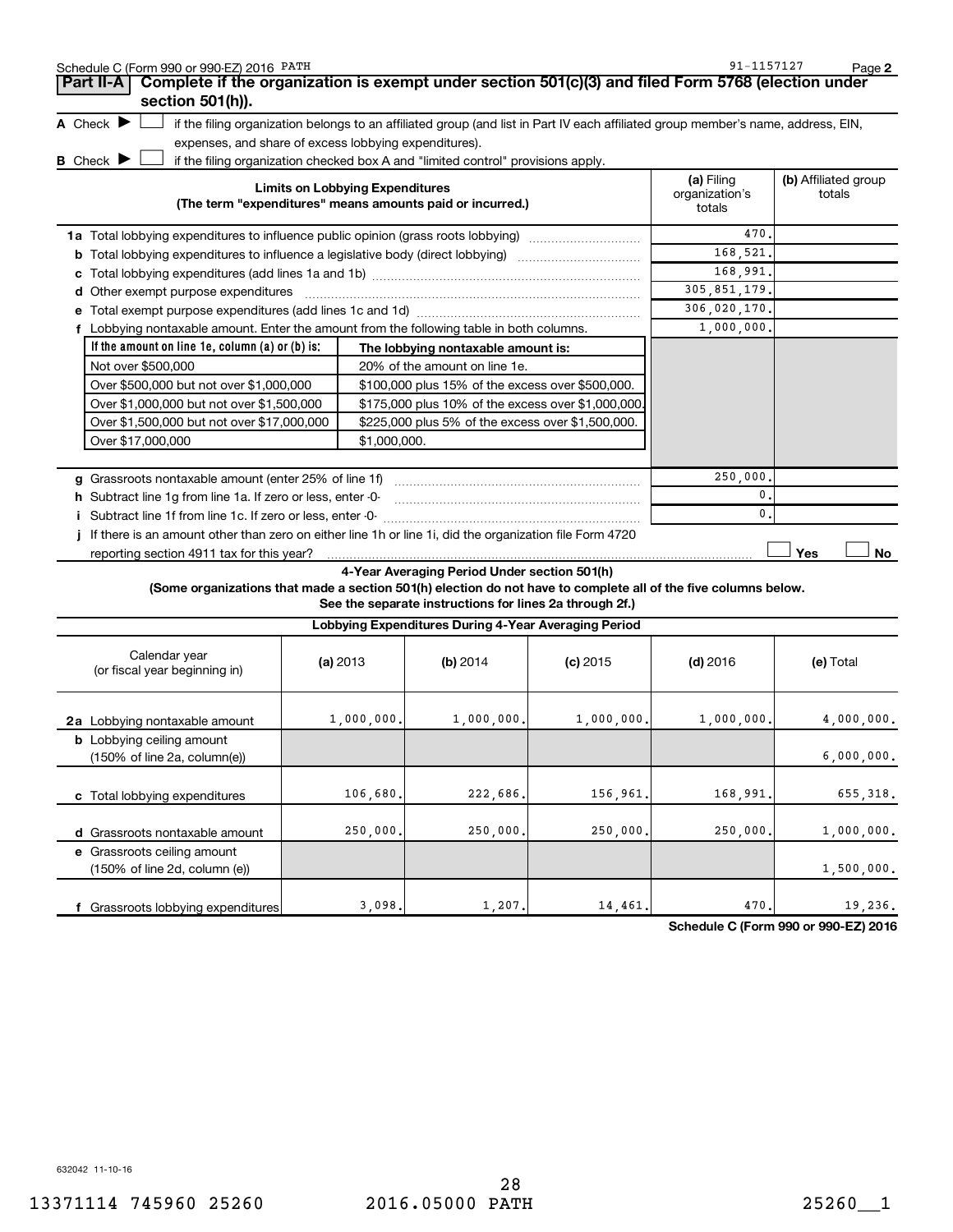|  | Schedule C (Form 990 or 990-EZ) 2016 PATH |  | $1157107$<br>$91 - i$<br>17777 | Page |  |
|--|-------------------------------------------|--|--------------------------------|------|--|
|--|-------------------------------------------|--|--------------------------------|------|--|

## **Part II-B Complete if the organization is exempt under section 501(c)(3) and has NOT filed Form 5768 (election under section 501(h)).**

|              | For each "Yes," response on lines 1a through 1i below, provide in Part IV a detailed description                                                                                                                                                  | (a) |                | (b) |        |
|--------------|---------------------------------------------------------------------------------------------------------------------------------------------------------------------------------------------------------------------------------------------------|-----|----------------|-----|--------|
|              | of the lobbying activity.                                                                                                                                                                                                                         | Yes | No             |     | Amount |
| 1.           | During the year, did the filing organization attempt to influence foreign, national, state or<br>local legislation, including any attempt to influence public opinion on a legislative matter<br>or referendum, through the use of:               |     |                |     |        |
|              | <b>b</b> Paid staff or management (include compensation in expenses reported on lines 1c through 1i)?                                                                                                                                             |     |                |     |        |
|              |                                                                                                                                                                                                                                                   |     |                |     |        |
|              |                                                                                                                                                                                                                                                   |     |                |     |        |
|              |                                                                                                                                                                                                                                                   |     |                |     |        |
|              |                                                                                                                                                                                                                                                   |     |                |     |        |
|              | g Direct contact with legislators, their staffs, government officials, or a legislative body?                                                                                                                                                     |     |                |     |        |
|              | h Rallies, demonstrations, seminars, conventions, speeches, lectures, or any similar means?                                                                                                                                                       |     |                |     |        |
|              | <i>i</i> Other activities?                                                                                                                                                                                                                        |     |                |     |        |
|              |                                                                                                                                                                                                                                                   |     |                |     |        |
|              | 2a Did the activities in line 1 cause the organization to be not described in section 501(c)(3)?                                                                                                                                                  |     |                |     |        |
|              |                                                                                                                                                                                                                                                   |     |                |     |        |
|              | c If "Yes," enter the amount of any tax incurred by organization managers under section 4912                                                                                                                                                      |     |                |     |        |
|              | d If the filing organization incurred a section 4912 tax, did it file Form 4720 for this year?                                                                                                                                                    |     |                |     |        |
|              | Part III-A Complete if the organization is exempt under section 501(c)(4), section 501(c)(5), or section                                                                                                                                          |     |                |     |        |
|              | $501(c)(6)$ .                                                                                                                                                                                                                                     |     |                |     |        |
|              |                                                                                                                                                                                                                                                   |     |                | Yes | No     |
| 1            |                                                                                                                                                                                                                                                   |     | 1              |     |        |
| 2            |                                                                                                                                                                                                                                                   |     | $\overline{2}$ |     |        |
| З            | Did the organization agree to carry over lobbying and political campaign activity expenditures from the prior year?                                                                                                                               |     | 3              |     |        |
|              | Part III-B Complete if the organization is exempt under section $501(c)(4)$ , section $501(c)(5)$ , or section<br>501(c)(6) and if either (a) BOTH Part III-A, lines 1 and 2, are answered "No," OR (b) Part III-A, line 3, is<br>answered "Yes." |     |                |     |        |
| 1.           | Dues, assessments and similar amounts from members [111] www.communicallynews.communicallyness.communicallyness.com                                                                                                                               |     | 1              |     |        |
| $\mathbf{2}$ | Section 162(e) nondeductible lobbying and political expenditures (do not include amounts of political                                                                                                                                             |     |                |     |        |
|              | expenses for which the section 527(f) tax was paid).                                                                                                                                                                                              |     |                |     |        |
|              |                                                                                                                                                                                                                                                   |     | 2a             |     |        |
|              | <b>b</b> Carryover from last year manufactured contains and contained a contained and contained a contained and contained a contained a contained and contained a contained a contained and contained a contained a contained and c               |     | 2 <sub>b</sub> |     |        |
|              |                                                                                                                                                                                                                                                   |     | 2c             |     |        |
| З            |                                                                                                                                                                                                                                                   |     | 3              |     |        |
| 4            | If notices were sent and the amount on line 2c exceeds the amount on line 3, what portion of the excess                                                                                                                                           |     |                |     |        |
|              | does the organization agree to carryover to the reasonable estimate of nondeductible lobbying and political                                                                                                                                       |     |                |     |        |
|              |                                                                                                                                                                                                                                                   |     | 4              |     |        |
| 5.           |                                                                                                                                                                                                                                                   |     | 5              |     |        |
|              | <b>Part IV   Supplemental Information</b>                                                                                                                                                                                                         |     |                |     |        |
|              | Provide the descriptions required for Part I.A. line 1: Part I.R. line 4: Part I.C. line 5: Part II.A (affiliated group list): Part II.A. lines 1 and 2 (see                                                                                      |     |                |     |        |

criptions required for Part I-A, line 1; Part I-B, line 4; Part I-C, line 5; Part II-A (affiliated group list); Part II-A, lines 1 and 2 (see instructions); and Part II-B, line 1. Also, complete this part for any additional information.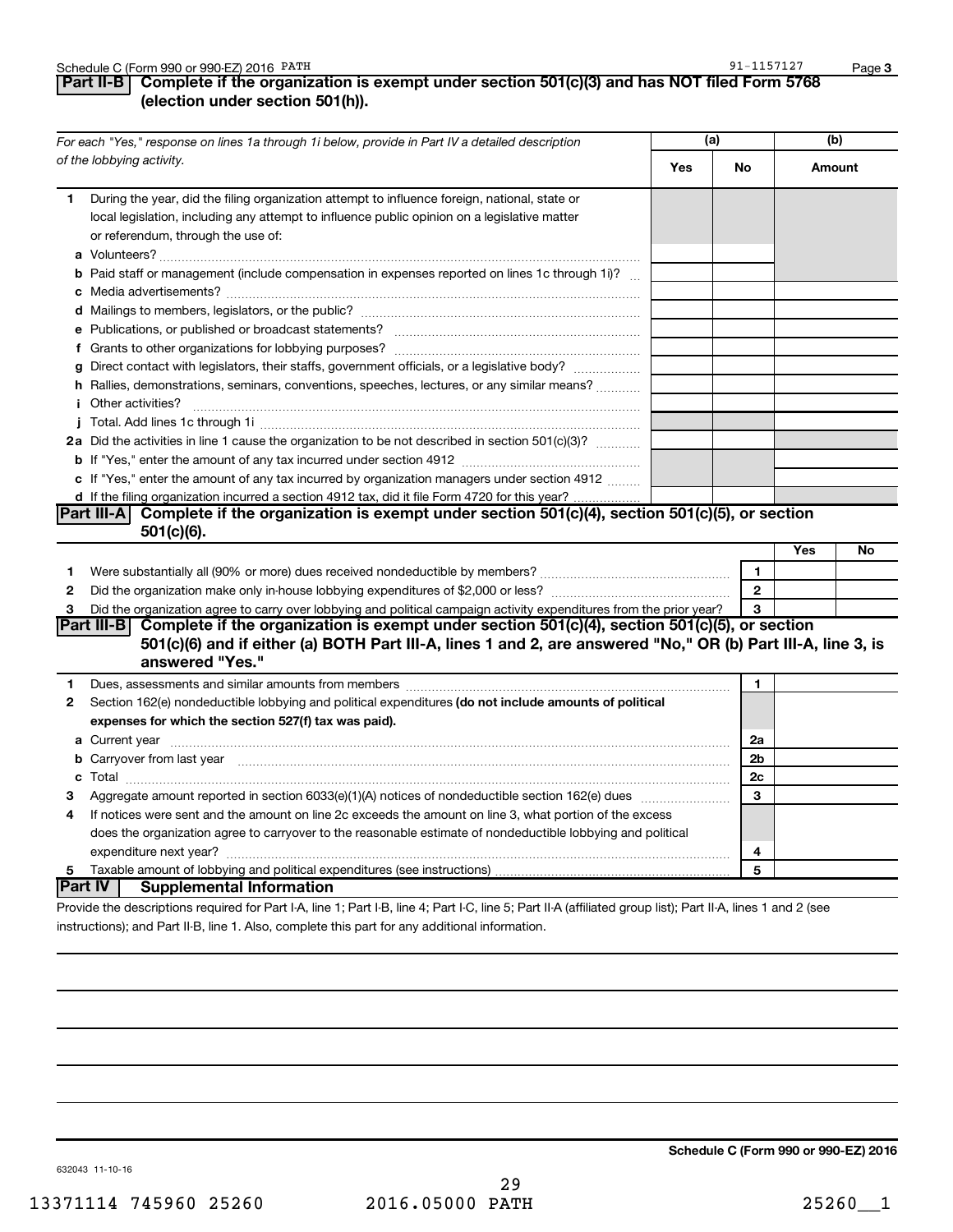| <b>SCHEDULE D</b> |  |  |
|-------------------|--|--|
|                   |  |  |

Department of the Treasury Internal Revenue Service

| (Form 990) |  |
|------------|--|
|            |  |

**(Form 990) | Complete if the organization answered "Yes" on Form 990, Part IV, line 6, 7, 8, 9, 10, 11a, 11b, 11c, 11d, 11e, 11f, 12a, or 12b. SCHEDULE D Supplemental Financial Statements**<br> **Form 990 2016**<br> **Part IV** line 6.7.8.9.10, 11a, 11b, 11d, 11d, 11d, 11d, 11d, 12a, 0r, 12b

**| Attach to Form 990. | Information about Schedule D (Form 990) and its instructions is at**  *www.irs.gov/form990.*

| OMB No. 1545-0047                   |
|-------------------------------------|
| 2016                                |
| <b>Open to Public</b><br>Inspection |

**Name of the organization** 

|  |  |  |  |  | ployer identification nur |  |
|--|--|--|--|--|---------------------------|--|
|  |  |  |  |  |                           |  |

|              | PATH                                                                                                                                                      |                                                    |                         | 91-1157127                      |
|--------------|-----------------------------------------------------------------------------------------------------------------------------------------------------------|----------------------------------------------------|-------------------------|---------------------------------|
| Part I       | Organizations Maintaining Donor Advised Funds or Other Similar Funds or Accounts. Complete if the                                                         |                                                    |                         |                                 |
|              | organization answered "Yes" on Form 990, Part IV, line 6.                                                                                                 |                                                    |                         |                                 |
|              |                                                                                                                                                           | (a) Donor advised funds                            |                         | (b) Funds and other accounts    |
| 1            |                                                                                                                                                           |                                                    |                         |                                 |
| 2            | Aggregate value of contributions to (during year)                                                                                                         |                                                    |                         |                                 |
| з            | Aggregate value of grants from (during year)                                                                                                              |                                                    |                         |                                 |
| 4            |                                                                                                                                                           |                                                    |                         |                                 |
| 5            | Did the organization inform all donors and donor advisors in writing that the assets held in donor advised funds                                          |                                                    |                         |                                 |
|              |                                                                                                                                                           |                                                    |                         | <b>No</b><br>Yes                |
| 6            | Did the organization inform all grantees, donors, and donor advisors in writing that grant funds can be used only                                         |                                                    |                         |                                 |
|              | for charitable purposes and not for the benefit of the donor or donor advisor, or for any other purpose conferring                                        |                                                    |                         |                                 |
|              |                                                                                                                                                           |                                                    |                         | Yes<br>No                       |
| Part II      | Conservation Easements. Complete if the organization answered "Yes" on Form 990, Part IV, line 7.                                                         |                                                    |                         |                                 |
| 1.           | Purpose(s) of conservation easements held by the organization (check all that apply).                                                                     |                                                    |                         |                                 |
|              | Preservation of land for public use (e.g., recreation or education)                                                                                       | Preservation of a historically important land area |                         |                                 |
|              | Protection of natural habitat                                                                                                                             | Preservation of a certified historic structure     |                         |                                 |
|              | Preservation of open space                                                                                                                                |                                                    |                         |                                 |
| 2            | Complete lines 2a through 2d if the organization held a qualified conservation contribution in the form of a conservation easement on the last            |                                                    |                         |                                 |
|              |                                                                                                                                                           |                                                    |                         | Held at the End of the Tax Year |
|              | day of the tax year.                                                                                                                                      |                                                    |                         |                                 |
| а            |                                                                                                                                                           |                                                    | 2a                      |                                 |
| b            |                                                                                                                                                           |                                                    | 2b                      |                                 |
| с            |                                                                                                                                                           |                                                    | 2c                      |                                 |
|              | d Number of conservation easements included in (c) acquired after 8/17/06, and not on a historic structure                                                |                                                    |                         |                                 |
|              | listed in the National Register [1111] is a substitution of the National Property of the National Register [11                                            |                                                    | 2d                      |                                 |
| 3            | Number of conservation easements modified, transferred, released, extinguished, or terminated by the organization during the tax                          |                                                    |                         |                                 |
|              | $year \triangleright$                                                                                                                                     |                                                    |                         |                                 |
| 4            | Number of states where property subject to conservation easement is located $\blacktriangleright$                                                         |                                                    |                         |                                 |
| 5            | Does the organization have a written policy regarding the periodic monitoring, inspection, handling of                                                    |                                                    |                         |                                 |
|              | violations, and enforcement of the conservation easements it holds?                                                                                       |                                                    |                         | Yes<br>No                       |
| 6            | Staff and volunteer hours devoted to monitoring, inspecting, handling of violations, and enforcing conservation easements during the year                 |                                                    |                         |                                 |
|              | Amount of expenses incurred in monitoring, inspecting, handling of violations, and enforcing conservation easements during the year                       |                                                    |                         |                                 |
| 7            |                                                                                                                                                           |                                                    |                         |                                 |
|              | ► \$<br>Does each conservation easement reported on line 2(d) above satisfy the requirements of section 170(h)(4)(B)(i)                                   |                                                    |                         |                                 |
| 8            |                                                                                                                                                           |                                                    |                         | Yes<br>No                       |
|              |                                                                                                                                                           |                                                    |                         |                                 |
| 9            | In Part XIII, describe how the organization reports conservation easements in its revenue and expense statement, and balance sheet, and                   |                                                    |                         |                                 |
|              | include, if applicable, the text of the footnote to the organization's financial statements that describes the organization's accounting for              |                                                    |                         |                                 |
|              | conservation easements.<br>Organizations Maintaining Collections of Art, Historical Treasures, or Other Similar Assets.<br>Part III                       |                                                    |                         |                                 |
|              | Complete if the organization answered "Yes" on Form 990, Part IV, line 8.                                                                                 |                                                    |                         |                                 |
|              | 1a If the organization elected, as permitted under SFAS 116 (ASC 958), not to report in its revenue statement and balance sheet works of art,             |                                                    |                         |                                 |
|              | historical treasures, or other similar assets held for public exhibition, education, or research in furtherance of public service, provide, in Part XIII, |                                                    |                         |                                 |
|              | the text of the footnote to its financial statements that describes these items.                                                                          |                                                    |                         |                                 |
|              | b If the organization elected, as permitted under SFAS 116 (ASC 958), to report in its revenue statement and balance sheet works of art, historical       |                                                    |                         |                                 |
|              |                                                                                                                                                           |                                                    |                         |                                 |
|              | treasures, or other similar assets held for public exhibition, education, or research in furtherance of public service, provide the following amounts     |                                                    |                         |                                 |
|              | relating to these items:                                                                                                                                  |                                                    |                         |                                 |
|              |                                                                                                                                                           |                                                    |                         | $\frac{1}{2}$                   |
|              | (ii) Assets included in Form 990, Part X                                                                                                                  |                                                    |                         | $\triangleright$ \$             |
| $\mathbf{2}$ | If the organization received or held works of art, historical treasures, or other similar assets for financial gain, provide                              |                                                    |                         |                                 |
|              | the following amounts required to be reported under SFAS 116 (ASC 958) relating to these items:                                                           |                                                    |                         |                                 |
| а            |                                                                                                                                                           |                                                    | ▶                       | \$                              |
|              |                                                                                                                                                           |                                                    | $\blacktriangleright$ s |                                 |
|              | LHA For Paperwork Reduction Act Notice, see the Instructions for Form 990.                                                                                |                                                    |                         | Schedule D (Form 990) 2016      |

632051 08-29-16

|                | 30 |
|----------------|----|
| 016.05000 PATH |    |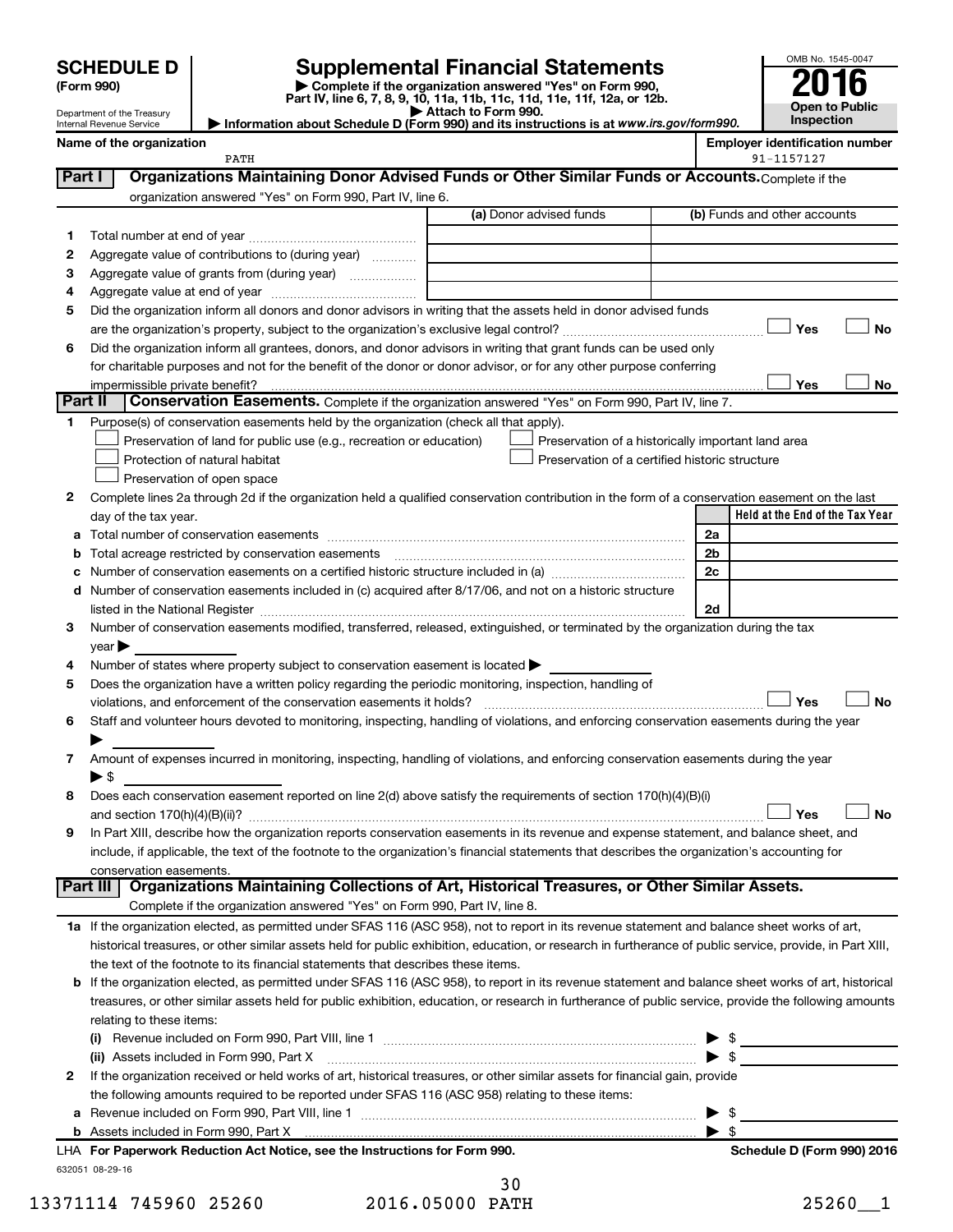|        | PATH<br>Schedule D (Form 990) 2016                                                                                                                                                                                             |                    |                |                           |                 | 91-1157127                           |                     |               | Page 2   |
|--------|--------------------------------------------------------------------------------------------------------------------------------------------------------------------------------------------------------------------------------|--------------------|----------------|---------------------------|-----------------|--------------------------------------|---------------------|---------------|----------|
|        | Part III<br>Organizations Maintaining Collections of Art, Historical Treasures, or Other Similar Assets(continued)                                                                                                             |                    |                |                           |                 |                                      |                     |               |          |
| 3      | Using the organization's acquisition, accession, and other records, check any of the following that are a significant use of its collection items                                                                              |                    |                |                           |                 |                                      |                     |               |          |
|        | (check all that apply):                                                                                                                                                                                                        |                    |                |                           |                 |                                      |                     |               |          |
| a      | Public exhibition                                                                                                                                                                                                              | d                  |                | Loan or exchange programs |                 |                                      |                     |               |          |
| b      | Scholarly research                                                                                                                                                                                                             | e                  | Other          |                           |                 |                                      |                     |               |          |
| c      | Preservation for future generations                                                                                                                                                                                            |                    |                |                           |                 |                                      |                     |               |          |
| 4      | Provide a description of the organization's collections and explain how they further the organization's exempt purpose in Part XIII.                                                                                           |                    |                |                           |                 |                                      |                     |               |          |
| 5      | During the year, did the organization solicit or receive donations of art, historical treasures, or other similar assets                                                                                                       |                    |                |                           |                 |                                      |                     |               |          |
|        |                                                                                                                                                                                                                                |                    |                |                           |                 |                                      | Yes                 |               | No       |
|        | Part IV<br><b>Escrow and Custodial Arrangements.</b> Complete if the organization answered "Yes" on Form 990, Part IV, line 9, or                                                                                              |                    |                |                           |                 |                                      |                     |               |          |
|        | reported an amount on Form 990, Part X, line 21.                                                                                                                                                                               |                    |                |                           |                 |                                      |                     |               |          |
|        | 1a Is the organization an agent, trustee, custodian or other intermediary for contributions or other assets not included                                                                                                       |                    |                |                           |                 |                                      |                     |               |          |
|        | on Form 990, Part X? [11] matter continuum matter contract to the state of the state of the state of the state of the state of the state of the state of the state of the state of the state of the state of the state of the  |                    |                |                           |                 |                                      | Yes                 |               | No       |
|        | b If "Yes," explain the arrangement in Part XIII and complete the following table:                                                                                                                                             |                    |                |                           |                 |                                      |                     |               |          |
|        |                                                                                                                                                                                                                                |                    |                |                           |                 |                                      | Amount              |               |          |
|        | c Beginning balance measurements and the contract of the contract of the contract of the contract of the contract of the contract of the contract of the contract of the contract of the contract of the contract of the contr |                    |                |                           | 1c              |                                      |                     |               |          |
|        |                                                                                                                                                                                                                                |                    |                |                           |                 |                                      |                     |               |          |
| е      | Distributions during the year manufactured and an account of the year manufactured and the year manufactured and the year manufactured and the year manufactured and the year manufactured and the year manufactured and the y |                    |                |                           | 1e              |                                      |                     |               |          |
| f.     |                                                                                                                                                                                                                                |                    |                |                           | 1f              |                                      |                     |               |          |
|        | 2a Did the organization include an amount on Form 990, Part X, line 21, for escrow or custodial account liability?                                                                                                             |                    |                |                           |                 |                                      | Yes                 |               | No       |
|        | <b>b</b> If "Yes," explain the arrangement in Part XIII. Check here if the explanation has been provided on Part XIII                                                                                                          |                    |                |                           |                 |                                      |                     |               |          |
| Part V | <b>Endowment Funds.</b> Complete if the organization answered "Yes" on Form 990, Part IV, line 10.                                                                                                                             |                    |                |                           |                 |                                      |                     |               |          |
|        |                                                                                                                                                                                                                                | (a) Current year   | (b) Prior year | (c) Two years back        |                 | $\vert$ (d) Three years back $\vert$ | (e) Four years back |               |          |
| 1a     | Beginning of year balance <i>manumman</i>                                                                                                                                                                                      | 8,897,224.         | 9,404,188.     | 9,016,994                 |                 | 7,806,786.                           |                     | 6,868,767.    |          |
| b      |                                                                                                                                                                                                                                | 4,256.             | 2,665.         | 9,350.                    |                 | 2,550.                               |                     |               | 5,392.   |
|        | Net investment earnings, gains, and losses                                                                                                                                                                                     | 907,978.           | $-58, 783.$    | 768,184.                  |                 | 1,503,301.                           |                     |               | 932,627. |
| d      |                                                                                                                                                                                                                                |                    |                |                           |                 |                                      |                     |               |          |
|        | e Other expenditures for facilities                                                                                                                                                                                            |                    |                |                           |                 |                                      |                     |               |          |
|        | and programs                                                                                                                                                                                                                   | 470,209.           | 450,846.       | 390,340.                  |                 | 295,643.                             |                     |               |          |
|        | f Administrative expenses                                                                                                                                                                                                      |                    |                |                           |                 |                                      |                     |               |          |
| g      | End of year balance                                                                                                                                                                                                            | 9,339,249.         | 8,897,224.     | 9,404,188.                |                 | 9,016,994.                           |                     | 7,806,786.    |          |
| 2      | Provide the estimated percentage of the current year end balance (line 1g, column (a)) held as:                                                                                                                                |                    |                |                           |                 |                                      |                     |               |          |
| а      | Board designated or quasi-endowment                                                                                                                                                                                            | 36.00              | %              |                           |                 |                                      |                     |               |          |
|        | Permanent endowment<br>36.00                                                                                                                                                                                                   | %                  |                |                           |                 |                                      |                     |               |          |
|        | c Temporarily restricted endowment $\blacktriangleright$                                                                                                                                                                       | 28,00<br>%         |                |                           |                 |                                      |                     |               |          |
|        | The percentages on lines 2a, 2b, and 2c should equal 100%.                                                                                                                                                                     |                    |                |                           |                 |                                      |                     |               |          |
|        | 3a Are there endowment funds not in the possession of the organization that are held and administered for the organization                                                                                                     |                    |                |                           |                 |                                      |                     |               |          |
|        | by:                                                                                                                                                                                                                            |                    |                |                           |                 |                                      |                     | Yes           | No       |
|        | (i)                                                                                                                                                                                                                            |                    |                |                           |                 |                                      | 3a(i)               |               | X        |
|        |                                                                                                                                                                                                                                |                    |                |                           |                 |                                      | 3a(ii)              |               | X        |
|        |                                                                                                                                                                                                                                |                    |                |                           |                 |                                      | 3b                  |               |          |
| 4      | Describe in Part XIII the intended uses of the organization's endowment funds.                                                                                                                                                 |                    |                |                           |                 |                                      |                     |               |          |
|        | <b>Part VI</b><br>Land, Buildings, and Equipment.                                                                                                                                                                              |                    |                |                           |                 |                                      |                     |               |          |
|        | Complete if the organization answered "Yes" on Form 990, Part IV, line 11a. See Form 990, Part X, line 10.                                                                                                                     |                    |                |                           |                 |                                      |                     |               |          |
|        | Description of property                                                                                                                                                                                                        | (a) Cost or other  |                | (b) Cost or other         | (c) Accumulated |                                      | (d) Book value      |               |          |
|        |                                                                                                                                                                                                                                | basis (investment) |                | basis (other)             | depreciation    |                                      |                     |               |          |
|        |                                                                                                                                                                                                                                |                    |                |                           |                 |                                      |                     |               |          |
|        |                                                                                                                                                                                                                                |                    |                |                           |                 |                                      |                     |               |          |
|        |                                                                                                                                                                                                                                |                    |                | 20, 335, 505.             | 10,320,252.     |                                      |                     | 10,015,253.   |          |
|        |                                                                                                                                                                                                                                |                    |                | 10,972,612.               |                 | 8,927,999.                           |                     | 2,044,613.    |          |
|        |                                                                                                                                                                                                                                |                    |                | 3,589,216.                |                 | 2,421,855.                           |                     | 1,167,361.    |          |
|        | Total. Add lines 1a through 1e. (Column (d) must equal Form 990, Part X, column (B), line 10c.)                                                                                                                                |                    |                |                           |                 |                                      |                     | 13, 227, 227. |          |
|        |                                                                                                                                                                                                                                |                    |                |                           |                 | Schedule D (Form 990) 2016           |                     |               |          |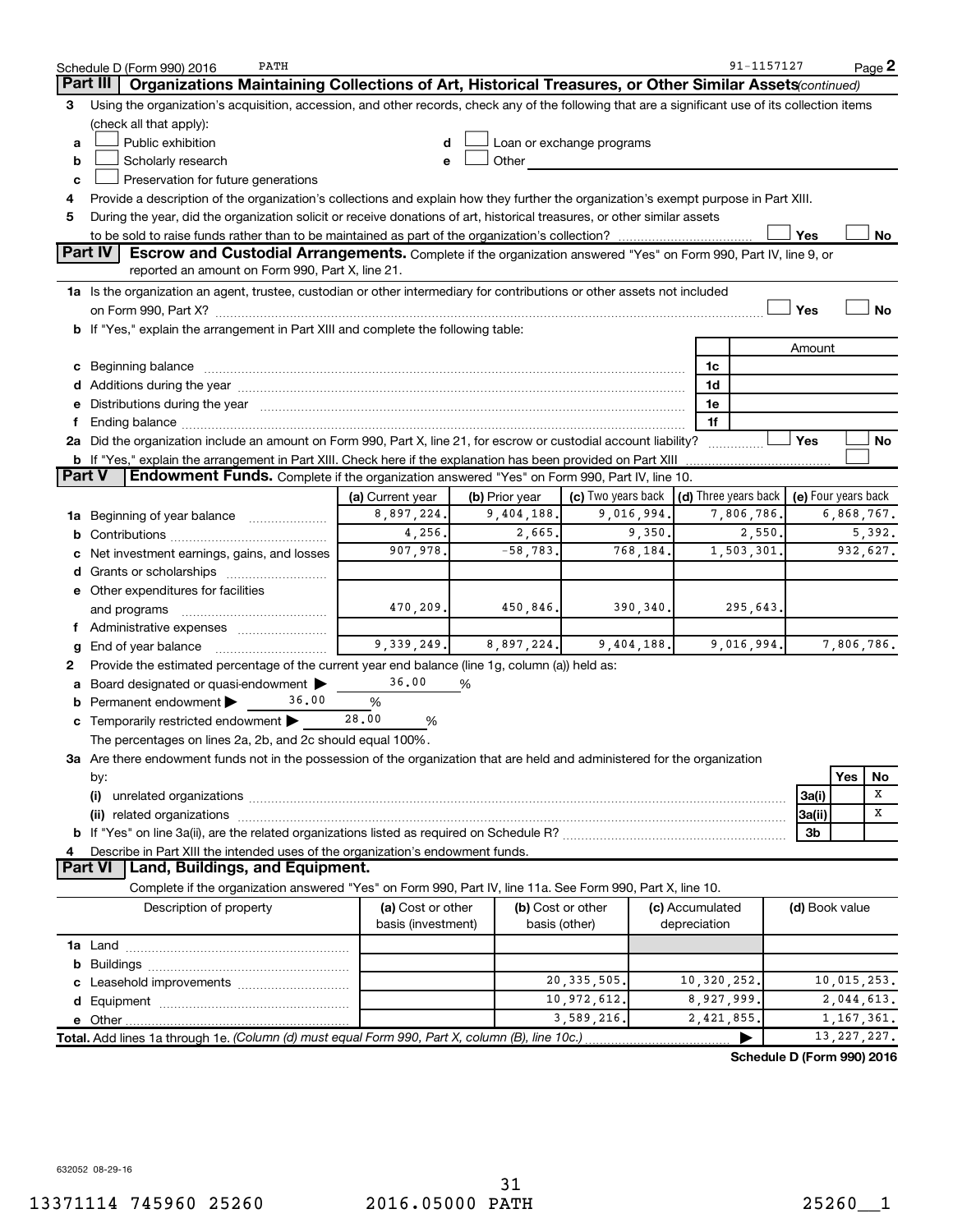| Part VII Investments - Other Securities.                                                                          |                 |                |                                                           |
|-------------------------------------------------------------------------------------------------------------------|-----------------|----------------|-----------------------------------------------------------|
| Complete if the organization answered "Yes" on Form 990, Part IV, line 11b. See Form 990, Part X, line 12.        |                 |                |                                                           |
| (a) Description of security or category (including name of security)                                              | (b) Book value  |                | (c) Method of valuation: Cost or end-of-year market value |
|                                                                                                                   |                 |                |                                                           |
|                                                                                                                   |                 |                |                                                           |
| (3) Other                                                                                                         |                 |                |                                                           |
| (A)                                                                                                               |                 |                |                                                           |
| (B)                                                                                                               |                 |                |                                                           |
| (C)                                                                                                               |                 |                |                                                           |
| (D)                                                                                                               |                 |                |                                                           |
| (E)                                                                                                               |                 |                |                                                           |
| (F)                                                                                                               |                 |                |                                                           |
| (G)                                                                                                               |                 |                |                                                           |
| (H)                                                                                                               |                 |                |                                                           |
| <b>Total.</b> (Col. (b) must equal Form 990, Part X, col. (B) line 12.)                                           |                 |                |                                                           |
| Part VIII Investments - Program Related.                                                                          |                 |                |                                                           |
| Complete if the organization answered "Yes" on Form 990, Part IV, line 11c. See Form 990, Part X, line 13.        |                 |                |                                                           |
| (a) Description of investment                                                                                     | (b) Book value  |                | (c) Method of valuation: Cost or end-of-year market value |
| (1)                                                                                                               |                 |                |                                                           |
| (2)                                                                                                               |                 |                |                                                           |
| (3)                                                                                                               |                 |                |                                                           |
| (4)                                                                                                               |                 |                |                                                           |
| (5)                                                                                                               |                 |                |                                                           |
| (6)                                                                                                               |                 |                |                                                           |
| (7)                                                                                                               |                 |                |                                                           |
| (8)                                                                                                               |                 |                |                                                           |
| (9)                                                                                                               |                 |                |                                                           |
| <b>Total.</b> (Col. (b) must equal Form 990, Part X, col. (B) line 13.)                                           |                 |                |                                                           |
| Part IX<br><b>Other Assets.</b>                                                                                   |                 |                |                                                           |
| Complete if the organization answered "Yes" on Form 990, Part IV, line 11d. See Form 990, Part X, line 15.        |                 |                |                                                           |
|                                                                                                                   | (a) Description |                | (b) Book value                                            |
| (1)                                                                                                               |                 |                |                                                           |
| (2)                                                                                                               |                 |                |                                                           |
| (3)                                                                                                               |                 |                |                                                           |
| (4)                                                                                                               |                 |                |                                                           |
| (5)                                                                                                               |                 |                |                                                           |
| (6)                                                                                                               |                 |                |                                                           |
| (7)                                                                                                               |                 |                |                                                           |
| (8)                                                                                                               |                 |                |                                                           |
| (9)                                                                                                               |                 |                |                                                           |
| Total. (Column (b) must equal Form 990, Part X, col. (B) line 15.)                                                |                 |                |                                                           |
| <b>Other Liabilities.</b><br>Part X                                                                               |                 |                |                                                           |
| Complete if the organization answered "Yes" on Form 990, Part IV, line 11e or 11f. See Form 990, Part X, line 25. |                 |                |                                                           |
| (a) Description of liability<br>1.                                                                                |                 | (b) Book value |                                                           |
| Federal income taxes<br>(1)                                                                                       |                 |                |                                                           |
| (2)                                                                                                               |                 |                |                                                           |
| (3)                                                                                                               |                 |                |                                                           |
| (4)                                                                                                               |                 |                |                                                           |
| (5)                                                                                                               |                 |                |                                                           |
| (6)                                                                                                               |                 |                |                                                           |
| (7)                                                                                                               |                 |                |                                                           |
| (8)                                                                                                               |                 |                |                                                           |
| (9)                                                                                                               |                 |                |                                                           |
| Total. (Column (b) must equal Form 990, Part X, col. (B) line 25.)                                                |                 |                |                                                           |
|                                                                                                                   |                 |                |                                                           |

**2.** Liability for uncertain tax positions. In Part XIII, provide the text of the footnote to the organization's financial statements that reports the organization's liability for uncertain tax positions under FIN 48 (ASC 740). Check here if the text of the footnote has been provided in Part XIII

## **Schedule D (Form 990) 2016**

Schedule D (Form 990) 2016 PATH

**3**

91-1157127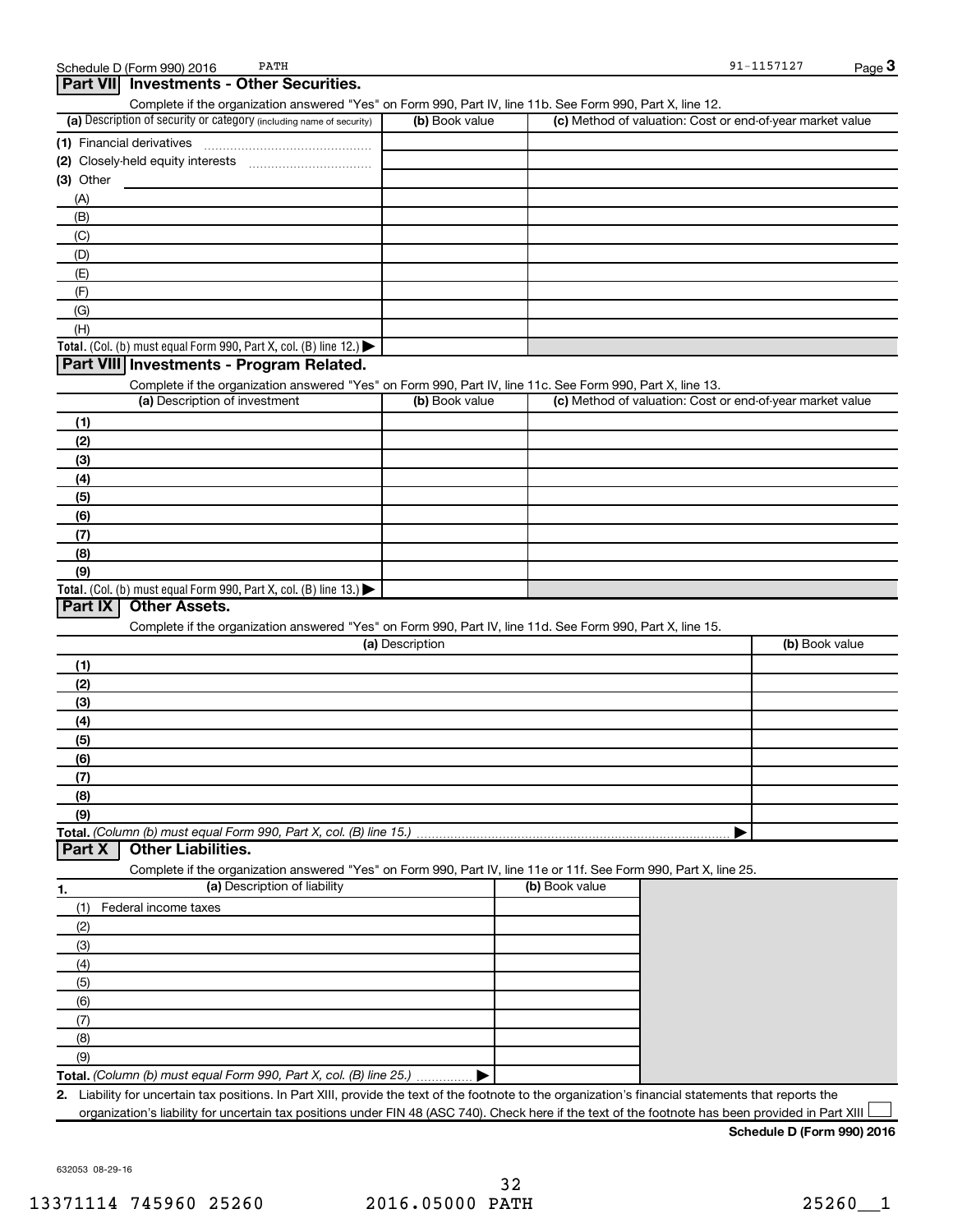|    | PATH<br>Schedule D (Form 990) 2016                                                                                                                                                                                                  |                | 91-1157127<br>Page 4 |
|----|-------------------------------------------------------------------------------------------------------------------------------------------------------------------------------------------------------------------------------------|----------------|----------------------|
|    | Reconciliation of Revenue per Audited Financial Statements With Revenue per Return.<br>Part XI                                                                                                                                      |                |                      |
|    | Complete if the organization answered "Yes" on Form 990, Part IV, line 12a.                                                                                                                                                         |                |                      |
| 1  | Total revenue, gains, and other support per audited financial statements [111] [11] Total revenue, gains, and other support per audited financial statements                                                                        |                | $\mathbf{1}$         |
| 2  | Amounts included on line 1 but not on Form 990, Part VIII, line 12:                                                                                                                                                                 |                |                      |
| a  |                                                                                                                                                                                                                                     | 2a             |                      |
|    |                                                                                                                                                                                                                                     | 2 <sub>b</sub> |                      |
| с  |                                                                                                                                                                                                                                     | 2 <sub>c</sub> |                      |
| d  |                                                                                                                                                                                                                                     | 2d             |                      |
| е  | Add lines 2a through 2d <b>manufactures</b> and the contract of the contract of the contract of the contract of the contract of the contract of the contract of the contract of the contract of the contract of the contract of the |                | 2е                   |
| 3  |                                                                                                                                                                                                                                     |                | 3                    |
| 4  | Amounts included on Form 990, Part VIII, line 12, but not on line 1:                                                                                                                                                                |                |                      |
|    |                                                                                                                                                                                                                                     | 4a             |                      |
| b  |                                                                                                                                                                                                                                     | 4 <sub>b</sub> |                      |
| c. | Add lines 4a and 4b                                                                                                                                                                                                                 |                | 4с                   |
| 5. |                                                                                                                                                                                                                                     |                | 5                    |
|    | Part XII   Reconciliation of Expenses per Audited Financial Statements With Expenses per Return.                                                                                                                                    |                |                      |
|    | Complete if the organization answered "Yes" on Form 990, Part IV, line 12a.                                                                                                                                                         |                |                      |
| 1  |                                                                                                                                                                                                                                     |                | $\mathbf 1$          |
| 2  | Amounts included on line 1 but not on Form 990, Part IX, line 25:                                                                                                                                                                   |                |                      |
| a  |                                                                                                                                                                                                                                     | 2a             |                      |
| b  |                                                                                                                                                                                                                                     | 2 <sub>b</sub> |                      |
| c  |                                                                                                                                                                                                                                     | 2 <sub>c</sub> |                      |
| d  |                                                                                                                                                                                                                                     | 2d             |                      |
| е  | Add lines 2a through 2d                                                                                                                                                                                                             |                | 2e                   |
| 3  |                                                                                                                                                                                                                                     |                | 3                    |
| 4  | Amounts included on Form 990, Part IX, line 25, but not on line 1:                                                                                                                                                                  |                |                      |
| a  | Investment expenses not included on Form 990, Part VIII, line 7b [                                                                                                                                                                  | 4a             |                      |
| b  |                                                                                                                                                                                                                                     | 4 <sub>h</sub> |                      |
| c  | Add lines 4a and 4b                                                                                                                                                                                                                 |                | 4c                   |
|    |                                                                                                                                                                                                                                     |                | 5                    |
|    | Part XIII Supplemental Information.                                                                                                                                                                                                 |                |                      |

Provide the descriptions required for Part II, lines 3, 5, and 9; Part III, lines 1a and 4; Part IV, lines 1b and 2b; Part V, line 4; Part X, line 2; Part XI, lines 2d and 4b; and Part XII, lines 2d and 4b. Also complete this part to provide any additional information.

PART V, LINE 4:

PATH UTILIZES THE INCOME EARNED ON THE ENDOWMENT FUNDS AS AN IMPORTANT

FUNDING SOURCE TO FUND NEW OPPORTUNITIES TO EXPAND ITS REACH AND IMPACT AS

AN ORGANIZATION IN THE FIELD OF GLOBAL HEALTH, IN ACCORDANCE WITH PATH'S

ENDOWMENT SPENDING POLICY.

632054 08-29-16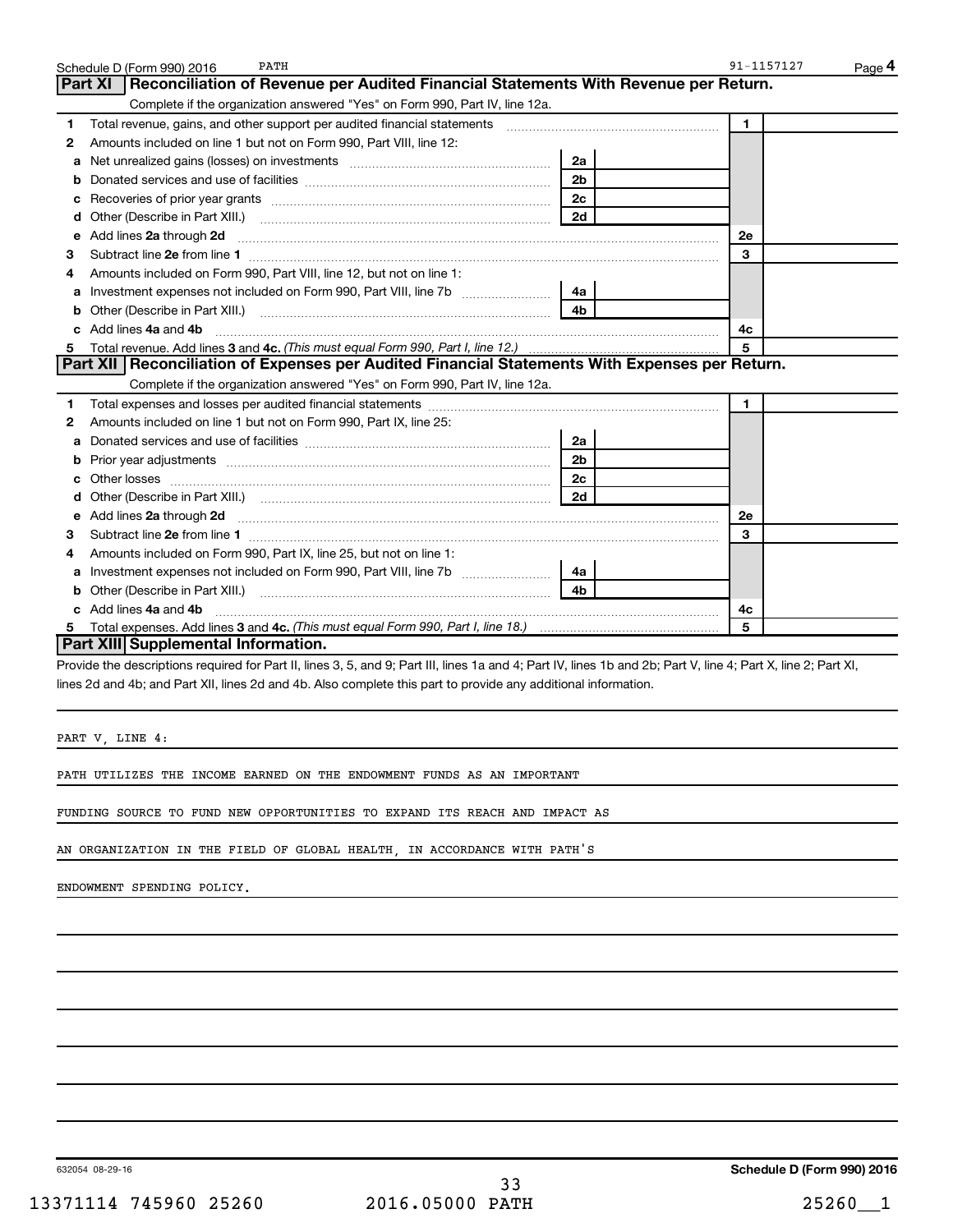| <b>SCHEDULE F</b> |  |
|-------------------|--|
| (Form 990)        |  |

**| Complete if the organization answered "Yes" on Form 990, Part IV, line 14b, 15, or 16. | Attach to Form 990.** Statement of Activities Outside the United States<br> **EXECUTE:** Complete if the organization answered "Yes" on Form 990, Part IV, line 14b, 15, or 16.<br>
Attach to Form 990.

Department of the Treasury Internal Revenue Service Name of the organization

| Allach lo Form 990.                                                                     | Open to Public |
|-----------------------------------------------------------------------------------------|----------------|
| Information about Schedule F (Form 990) and its instructions is at www.irs.gov/form990. | Inspection     |



**Employer identification number**

| PATH                                                 |                                           |                                                                                           |                                                                                                                                                               | 91-1157127                                                                                                      |                                                                      |
|------------------------------------------------------|-------------------------------------------|-------------------------------------------------------------------------------------------|---------------------------------------------------------------------------------------------------------------------------------------------------------------|-----------------------------------------------------------------------------------------------------------------|----------------------------------------------------------------------|
| Part I                                               |                                           |                                                                                           | General Information on Activities Outside the United States. Complete if the organization answered "Yes" on                                                   |                                                                                                                 |                                                                      |
| Form 990, Part IV, line 14b.                         |                                           |                                                                                           |                                                                                                                                                               |                                                                                                                 |                                                                      |
| 1.                                                   |                                           |                                                                                           | For grantmakers. Does the organization maintain records to substantiate the amount of its grants and other assistance,                                        |                                                                                                                 |                                                                      |
|                                                      |                                           |                                                                                           | the grantees' eligibility for the grants or assistance, and the selection criteria used to award the grants or assistance?                                    |                                                                                                                 | $\lfloor x \rfloor$ Yes<br><b>No</b>                                 |
| 2<br>United States.                                  |                                           |                                                                                           | For grantmakers. Describe in Part V the organization's procedures for monitoring the use of its grants and other assistance outside the                       |                                                                                                                 |                                                                      |
| З                                                    |                                           |                                                                                           | Activities per Region. (The following Part I, line 3 table can be duplicated if additional space is needed.)                                                  |                                                                                                                 |                                                                      |
| (a) Region                                           | (b) Number of<br>offices<br>in the region | (c) Number of<br>employees,<br>agents, and<br>independent<br>contractors<br>in the region | (d) Activities conducted in the region<br>(by type) (such as, fundraising, pro-<br>gram services, investments, grants to<br>recipients located in the region) | (e) If activity listed in (d)<br>is a program service,<br>describe specific type<br>of service(s) in the region | (f) Total<br>expenditures<br>for and<br>investments<br>in the region |
| CENTRAL AMERICA AND                                  |                                           |                                                                                           |                                                                                                                                                               |                                                                                                                 |                                                                      |
| THE CARIBBEAN                                        | 0                                         | 0                                                                                         | MANAGEMENT & GENERAL                                                                                                                                          |                                                                                                                 | 382.                                                                 |
| CENTRAL AMERICA AND<br>THE CARIBBEAN                 | 0                                         | 0                                                                                         | PROGRAM SERVICES                                                                                                                                              | ESSENTIAL MEDICINE                                                                                              | 21, 212.                                                             |
|                                                      |                                           |                                                                                           |                                                                                                                                                               |                                                                                                                 |                                                                      |
| CENTRAL AMERICA AND<br>THE CARIBBEAN                 | 0                                         | 0                                                                                         | PROGRAM SERVICES                                                                                                                                              | PUBLIC HEALTH                                                                                                   | 34,953.                                                              |
| CENTRAL AMERICA AND<br>THE CARIBBEAN                 | 0                                         | 0                                                                                         | PROGRAM SERVICES                                                                                                                                              | TECHNOLOGY, DEVELOPMENT<br>& INTRODUCTION                                                                       | 784.                                                                 |
| CENTRAL AMERICA AND<br>THE CARIBBEAN                 | 0                                         | 0                                                                                         | PROGRAM SERVICES                                                                                                                                              | OTHER                                                                                                           | 978.                                                                 |
| CENTRAL AMERICA AND<br>THE CARIBBEAN                 | 01                                        | 0                                                                                         | GRANTMAKING                                                                                                                                                   |                                                                                                                 | 677,302.                                                             |
| EAST ASIA AND THE<br>PACIFIC                         |                                           | 76                                                                                        | MANAGEMENT & GENERAL                                                                                                                                          |                                                                                                                 | 1,949,652.                                                           |
|                                                      |                                           |                                                                                           |                                                                                                                                                               |                                                                                                                 |                                                                      |
| EAST ASIA AND THE<br>PACIFIC                         | 0                                         | 0                                                                                         | PROGRAM SERVICES                                                                                                                                              | ESSENTIAL MEDICINE                                                                                              | 847,207.                                                             |
| 3 a Sub-total                                        | 41                                        | 76                                                                                        |                                                                                                                                                               |                                                                                                                 | 3,532,470.                                                           |
| <b>b</b> Total from continuation<br>sheets to Part I | 32                                        | 763                                                                                       |                                                                                                                                                               |                                                                                                                 | 119,792,782.                                                         |
| c Totals (add lines 3a<br>and 3b)                    | 36                                        | 839                                                                                       |                                                                                                                                                               |                                                                                                                 | 123,325,252.                                                         |

**For Paperwork Reduction Act Notice, see the Instructions for Form 990. Schedule F (Form 990) 2016** LHA

632071 09-21-16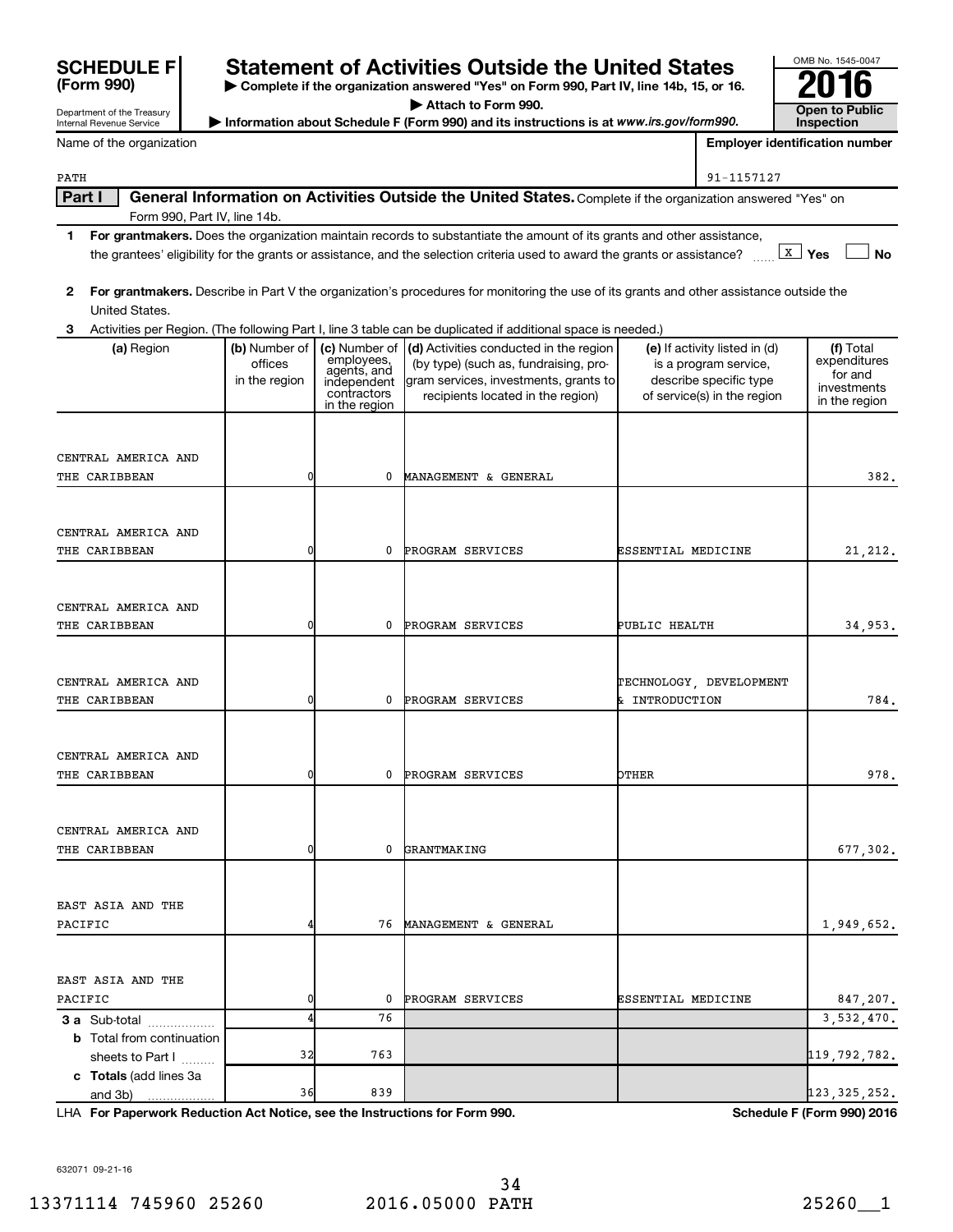| Schedule F (Form 990)        | PATH                                      |                                                      |                                                                                                                                         | 91-1157127                                                                                                  | Page 1                                  |
|------------------------------|-------------------------------------------|------------------------------------------------------|-----------------------------------------------------------------------------------------------------------------------------------------|-------------------------------------------------------------------------------------------------------------|-----------------------------------------|
| <b>Part I</b>                |                                           |                                                      | Continuation of Activities per Region. (Schedule F (Form 990), Part I, line 3)                                                          |                                                                                                             |                                         |
| (a) Region                   | (b) Number of<br>offices<br>in the region | (c) Number of<br>employees or<br>agents in<br>region | (d) Activities conducted in region<br>(by type) (i.e., fundraising,<br>program services, grants to<br>recipients located in the region) | (e) If activity listed in (d)<br>is a program service,<br>describe specific type<br>of service(s) in region | (f) Total<br>expenditures<br>for region |
| EAST ASIA AND THE<br>PACIFIC | 0                                         | 0                                                    | PROGRAM SERVICES                                                                                                                        | INTERNATIONAL<br><b>DEVELOPMENT</b>                                                                         | 2,972,452.                              |
| EAST ASIA AND THE<br>PACIFIC | 0                                         | 0                                                    | PROGRAM SERVICES                                                                                                                        | PUBLIC HEALTH                                                                                               | 311,712.                                |
| EAST ASIA AND THE<br>PACIFIC | 0                                         | 0                                                    | PROGRAM SERVICES                                                                                                                        | TECHNOLOGY, DEVELOPMENT<br>& INTRODUCTION                                                                   | 20,720.                                 |
| EAST ASIA AND THE<br>PACIFIC | 0                                         | 0                                                    | PROGRAM SERVICES                                                                                                                        | OTHER                                                                                                       | 15,708.                                 |
| EAST ASIA AND THE<br>PACIFIC | 0                                         | 0                                                    | FUNDRAISING                                                                                                                             |                                                                                                             | 3,094.                                  |
| EAST ASIA AND THE<br>PACIFIC | 0                                         | 0                                                    | GRANTMAKING                                                                                                                             |                                                                                                             | 2,948,493.                              |
| <b>EUROPE</b>                |                                           | 24                                                   | MANAGEMENT & GENERAL                                                                                                                    |                                                                                                             | 291,161.                                |
| <b>EUROPE</b>                |                                           |                                                      | 0 PROGRAM SERVICES                                                                                                                      | ESSENTIAL MEDICINE                                                                                          | 3, 158, 742.                            |
| <b>EUROPE</b>                | 0                                         | 0                                                    | PROGRAM SERVICES                                                                                                                        | INTERNATIONAL<br>DEVELOPMENT                                                                                | 64,074.                                 |
| <b>EUROPE</b>                | 0                                         | 0                                                    | PROGRAM SERVICES                                                                                                                        | PUBLIC HEALTH                                                                                               | 3,913,766.                              |
|                              |                                           |                                                      |                                                                                                                                         |                                                                                                             |                                         |

632181 04-01-16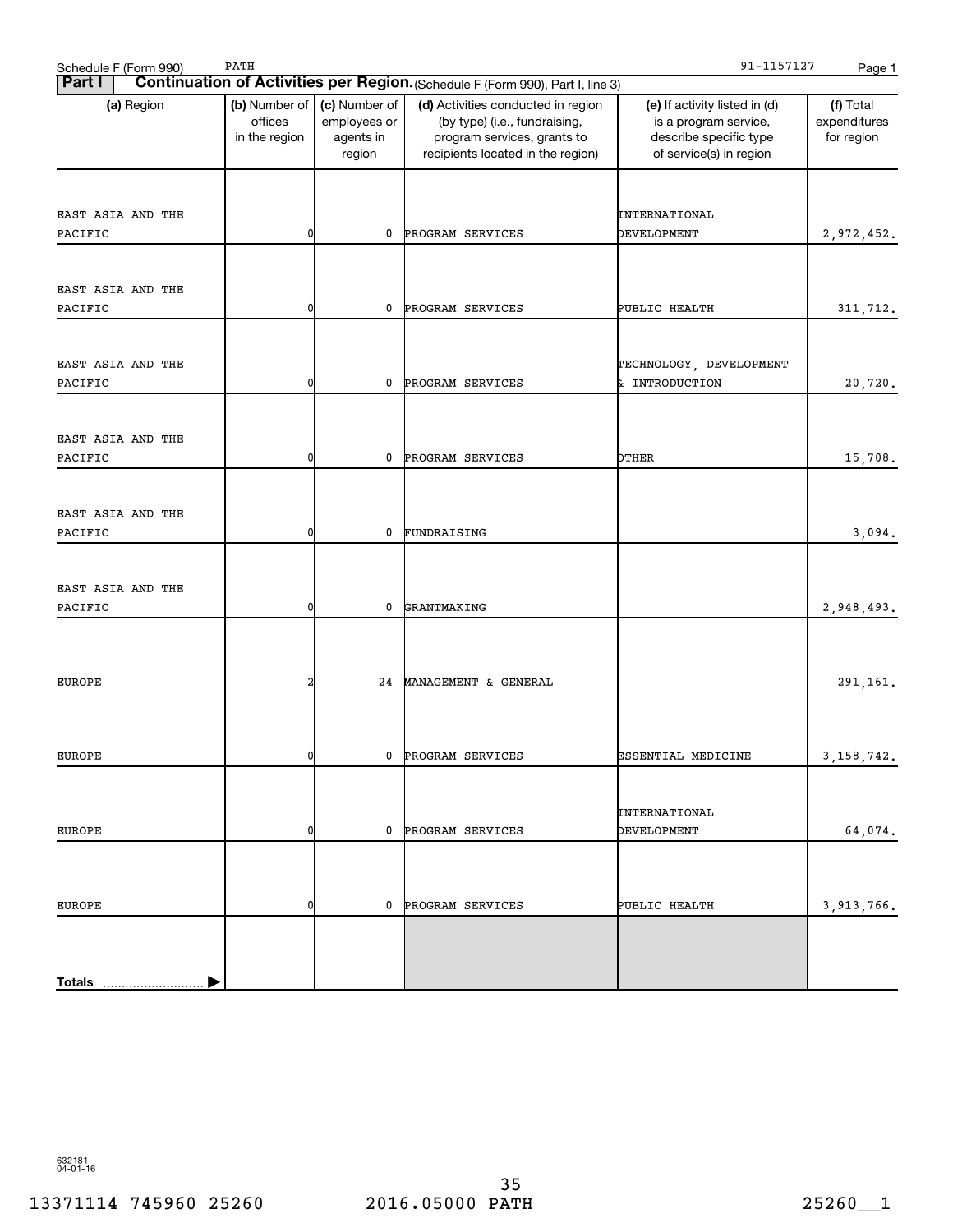| Schedule F (Form 990)           | PATH                                      |                                                      |                                                                                                                                         | 91-1157127                                                                                                  | Page 1                                  |
|---------------------------------|-------------------------------------------|------------------------------------------------------|-----------------------------------------------------------------------------------------------------------------------------------------|-------------------------------------------------------------------------------------------------------------|-----------------------------------------|
| <b>Part I</b>                   |                                           |                                                      | Continuation of Activities per Region. (Schedule F (Form 990), Part I, line 3)                                                          |                                                                                                             |                                         |
| (a) Region                      | (b) Number of<br>offices<br>in the region | (c) Number of<br>employees or<br>agents in<br>region | (d) Activities conducted in region<br>(by type) (i.e., fundraising,<br>program services, grants to<br>recipients located in the region) | (e) If activity listed in (d)<br>is a program service,<br>describe specific type<br>of service(s) in region | (f) Total<br>expenditures<br>for region |
|                                 |                                           |                                                      |                                                                                                                                         |                                                                                                             |                                         |
| <b>EUROPE</b>                   | C                                         | 0                                                    | PROGRAM SERVICES                                                                                                                        | OTHER                                                                                                       | 46,794.                                 |
|                                 |                                           |                                                      |                                                                                                                                         |                                                                                                             |                                         |
| <b>EUROPE</b>                   | 0                                         | 0                                                    | FUNDRAISING                                                                                                                             |                                                                                                             | 250,755.                                |
|                                 |                                           |                                                      |                                                                                                                                         |                                                                                                             |                                         |
| <b>EUROPE</b>                   | 0                                         | 0                                                    | GRANTMAKING                                                                                                                             |                                                                                                             | 17,747,800.                             |
|                                 |                                           |                                                      |                                                                                                                                         |                                                                                                             |                                         |
| MIDDLE EAST AND<br>NORTH AFRICA | C                                         | 0                                                    | PROGRAM SERVICES                                                                                                                        | ESSENTIAL MEDICINE                                                                                          | 4,530.                                  |
|                                 |                                           |                                                      |                                                                                                                                         |                                                                                                             |                                         |
| MIDDLE EAST AND<br>NORTH AFRICA | C                                         | 0                                                    | PROGRAM SERVICES                                                                                                                        | TECHNOLOGY, DEVELOPMENT<br>& INTRODUCTION                                                                   | 8,297.                                  |
|                                 |                                           |                                                      |                                                                                                                                         |                                                                                                             |                                         |
|                                 |                                           |                                                      |                                                                                                                                         |                                                                                                             |                                         |
| NORTH AMERICA                   | C                                         | 0                                                    | MANAGEMENT & GENERAL                                                                                                                    |                                                                                                             | 3,049.                                  |
|                                 |                                           |                                                      |                                                                                                                                         |                                                                                                             |                                         |
| NORTH AMERICA                   | ŋ                                         | 0                                                    | PROGRAM SERVICES                                                                                                                        | ESSENTIAL MEDICINE                                                                                          | 18,888.                                 |
|                                 |                                           |                                                      |                                                                                                                                         |                                                                                                             |                                         |
|                                 |                                           |                                                      |                                                                                                                                         |                                                                                                             |                                         |
| NORTH AMERICA                   |                                           | $\mathbf{0}$                                         | PROGRAM SERVICES                                                                                                                        | PUBLIC HEALTH                                                                                               | 74, 273.                                |
|                                 |                                           |                                                      |                                                                                                                                         |                                                                                                             |                                         |
|                                 |                                           |                                                      |                                                                                                                                         |                                                                                                             |                                         |
| NORTH AMERICA                   | 0                                         | $\mathbf{0}$                                         | PROGRAM SERVICES                                                                                                                        | OTHER                                                                                                       | 650.                                    |
|                                 |                                           |                                                      |                                                                                                                                         |                                                                                                             |                                         |
| NORTH AMERICA                   | 0                                         | 0                                                    | FUNDRAISING                                                                                                                             |                                                                                                             | 6,571.                                  |
|                                 |                                           |                                                      |                                                                                                                                         |                                                                                                             |                                         |
|                                 |                                           |                                                      |                                                                                                                                         |                                                                                                             |                                         |
| <b>Totals</b>                   |                                           |                                                      |                                                                                                                                         |                                                                                                             |                                         |
|                                 |                                           |                                                      |                                                                                                                                         |                                                                                                             |                                         |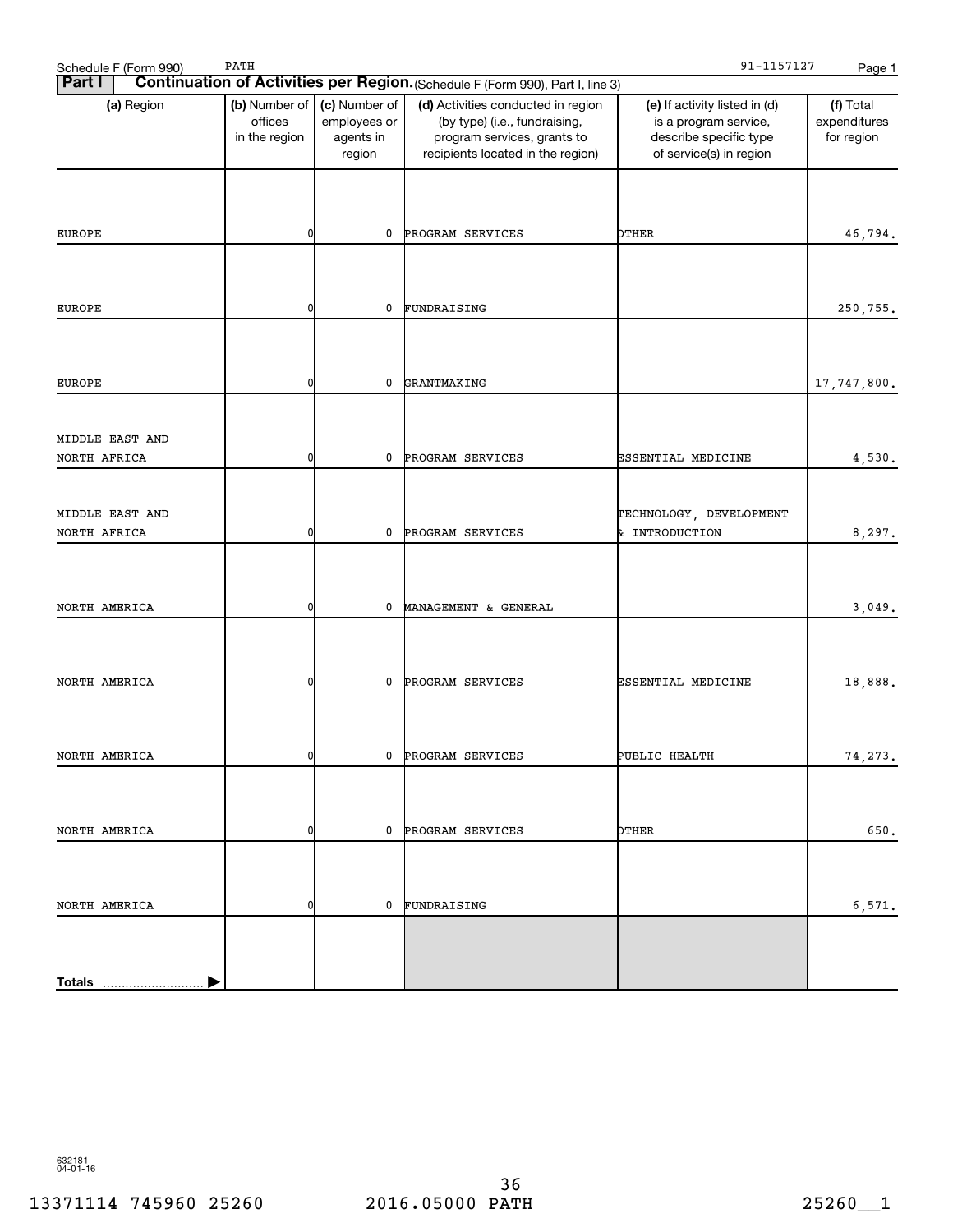| Schedule F (Form 990)            | PATH                                      |                                                      |                                                                                                                                         | 91-1157127                                                                                                  | Page 1                                  |
|----------------------------------|-------------------------------------------|------------------------------------------------------|-----------------------------------------------------------------------------------------------------------------------------------------|-------------------------------------------------------------------------------------------------------------|-----------------------------------------|
| <b>Part I</b>                    |                                           |                                                      | Continuation of Activities per Region. (Schedule F (Form 990), Part I, line 3)                                                          |                                                                                                             |                                         |
| (a) Region                       | (b) Number of<br>offices<br>in the region | (c) Number of<br>employees or<br>agents in<br>region | (d) Activities conducted in region<br>(by type) (i.e., fundraising,<br>program services, grants to<br>recipients located in the region) | (e) If activity listed in (d)<br>is a program service,<br>describe specific type<br>of service(s) in region | (f) Total<br>expenditures<br>for region |
| NORTH AMERICA                    | 0                                         | 0                                                    | GRANTMAKING                                                                                                                             |                                                                                                             | 479,798.                                |
| RUSSIA AND<br>NEIGHBORING STATES | 1                                         | 15                                                   | MANAGEMENT & GENERAL                                                                                                                    |                                                                                                             | 590,046.                                |
| RUSSIA AND<br>NEIGHBORING STATES | 0                                         | 0                                                    | PROGRAM SERVICES                                                                                                                        | INTERNATIONAL<br>DEVELOPMENT                                                                                | 520,576.                                |
| RUSSIA AND<br>NEIGHBORING STATES | 0                                         | 0                                                    | PROGRAM SERVICES                                                                                                                        | PUBLIC HEALTH                                                                                               | 562,153.                                |
| RUSSIA AND<br>NEIGHBORING STATES | 0                                         | 0                                                    | PROGRAM SERVICES                                                                                                                        | OTHER                                                                                                       | 32,984.                                 |
| RUSSIA AND<br>NEIGHBORING STATES | 0                                         | 0                                                    | GRANTMAKING                                                                                                                             |                                                                                                             | 106,455.                                |
| SOUTH AMERICA                    | 1                                         | 3                                                    | MANAGEMENT & GENERAL                                                                                                                    |                                                                                                             | 105,003.                                |
| SOUTH AMERICA                    |                                           | $\mathbf{0}$                                         | PROGRAM SERVICES                                                                                                                        | ESSENTIAL MEDICINE                                                                                          | 1,070.                                  |
| SOUTH AMERICA                    | 0                                         | $\mathbf{0}$                                         | PROGRAM SERVICES                                                                                                                        | PUBLIC HEALTH                                                                                               | 207,048.                                |
| SOUTH AMERICA                    | 0                                         |                                                      | 0 GRANTMAKING                                                                                                                           |                                                                                                             | 74,559.                                 |
| <b>Totals</b>                    |                                           |                                                      |                                                                                                                                         |                                                                                                             |                                         |

632181 04-01-16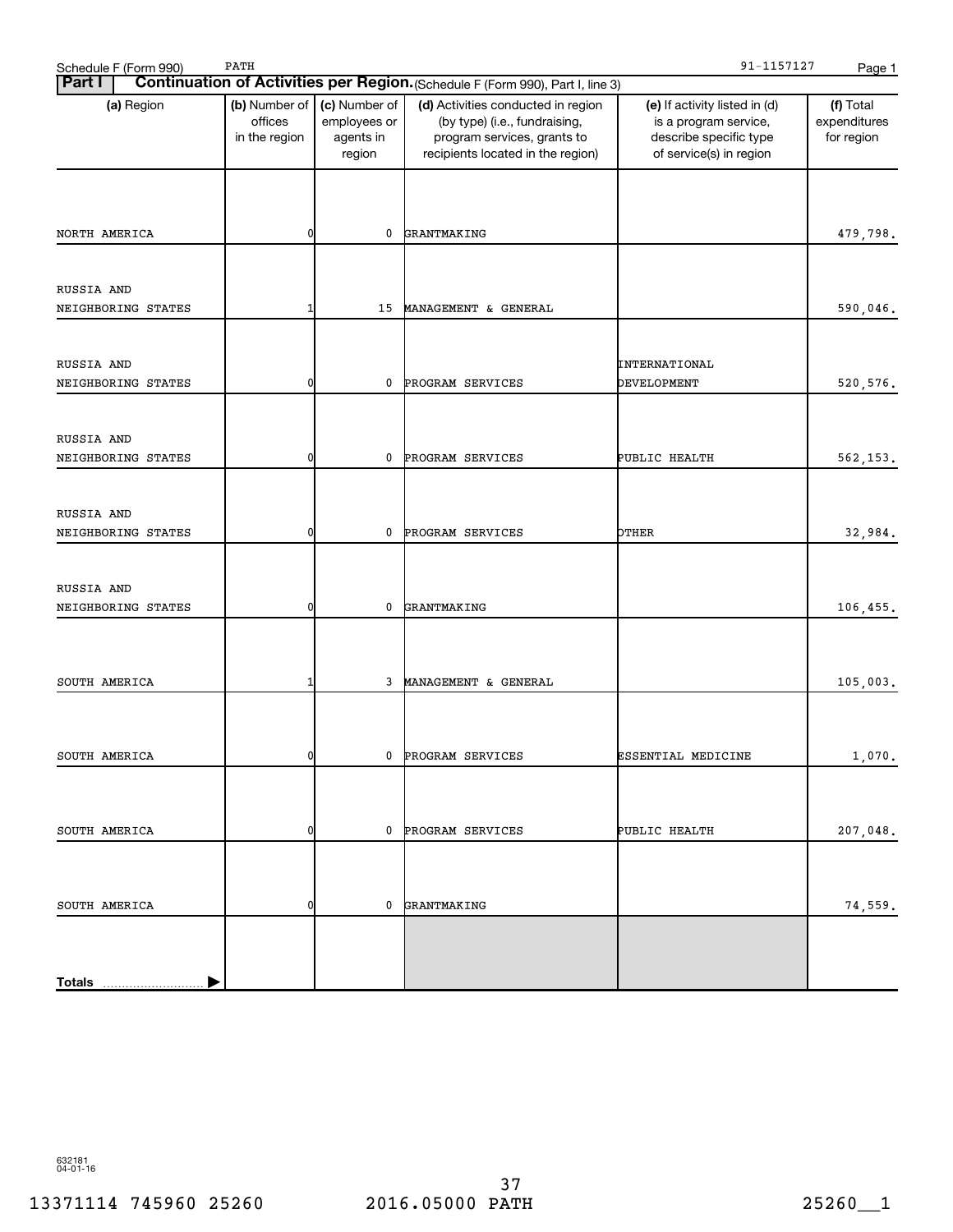| Schedule F (Form 990) | PATH                                      |                                                      |                                                                                                                                         | $91 - 1157127$                                                                                              | Page 1                                  |
|-----------------------|-------------------------------------------|------------------------------------------------------|-----------------------------------------------------------------------------------------------------------------------------------------|-------------------------------------------------------------------------------------------------------------|-----------------------------------------|
| <b>Part I</b>         |                                           |                                                      | Continuation of Activities per Region. (Schedule F (Form 990), Part I, line 3)                                                          |                                                                                                             |                                         |
| (a) Region            | (b) Number of<br>offices<br>in the region | (c) Number of<br>employees or<br>agents in<br>region | (d) Activities conducted in region<br>(by type) (i.e., fundraising,<br>program services, grants to<br>recipients located in the region) | (e) If activity listed in (d)<br>is a program service,<br>describe specific type<br>of service(s) in region | (f) Total<br>expenditures<br>for region |
| SOUTH ASIA            |                                           | 59                                                   | MANAGEMENT & GENERAL                                                                                                                    |                                                                                                             | 2,020,370.                              |
| SOUTH ASIA            | 0                                         | 0                                                    | PROGRAM SERVICES                                                                                                                        | ESSENTIAL MEDICINE                                                                                          | 467,233.                                |
| SOUTH ASIA            | 0                                         | 0                                                    | PROGRAM SERVICES                                                                                                                        | <b>INTERNATIONAL</b><br>DEVELOPMENT                                                                         | 1,449,874.                              |
| SOUTH ASIA            | 0                                         | 0                                                    | PROGRAM SERVICES                                                                                                                        | PUBLIC HEALTH                                                                                               | 1,011,072.                              |
| SOUTH ASIA            | 0                                         | 0                                                    | PROGRAM SERVICES                                                                                                                        | TECHNOLOGY, DEVELOPMENT<br>& INTRODUCTION                                                                   | 74,755.                                 |
| SOUTH ASIA            | 0                                         | 0                                                    | PROGRAM SERVICES                                                                                                                        | OTHER                                                                                                       | 48,420.                                 |
| SOUTH ASIA            | 0                                         | 0                                                    | GRANTMAKING                                                                                                                             |                                                                                                             | 4, 474, 672.                            |
| SUB-SAHARAN AFRICA    | 25                                        |                                                      | 662 MANAGEMENT & GENERAL                                                                                                                |                                                                                                             | 13,942,909.                             |
| SUB-SAHARAN AFRICA    | 0                                         | 0                                                    | PROGRAM SERVICES                                                                                                                        | ESSENTIAL MEDICINE                                                                                          | 1,612,848.                              |
| SUB-SAHARAN AFRICA    | 0                                         | 0                                                    | PROGRAM SERVICES                                                                                                                        | INTERNATIONAL<br>DEVELOPMENT                                                                                | 20,607,949.                             |
| <b>Totals</b>         |                                           |                                                      |                                                                                                                                         |                                                                                                             |                                         |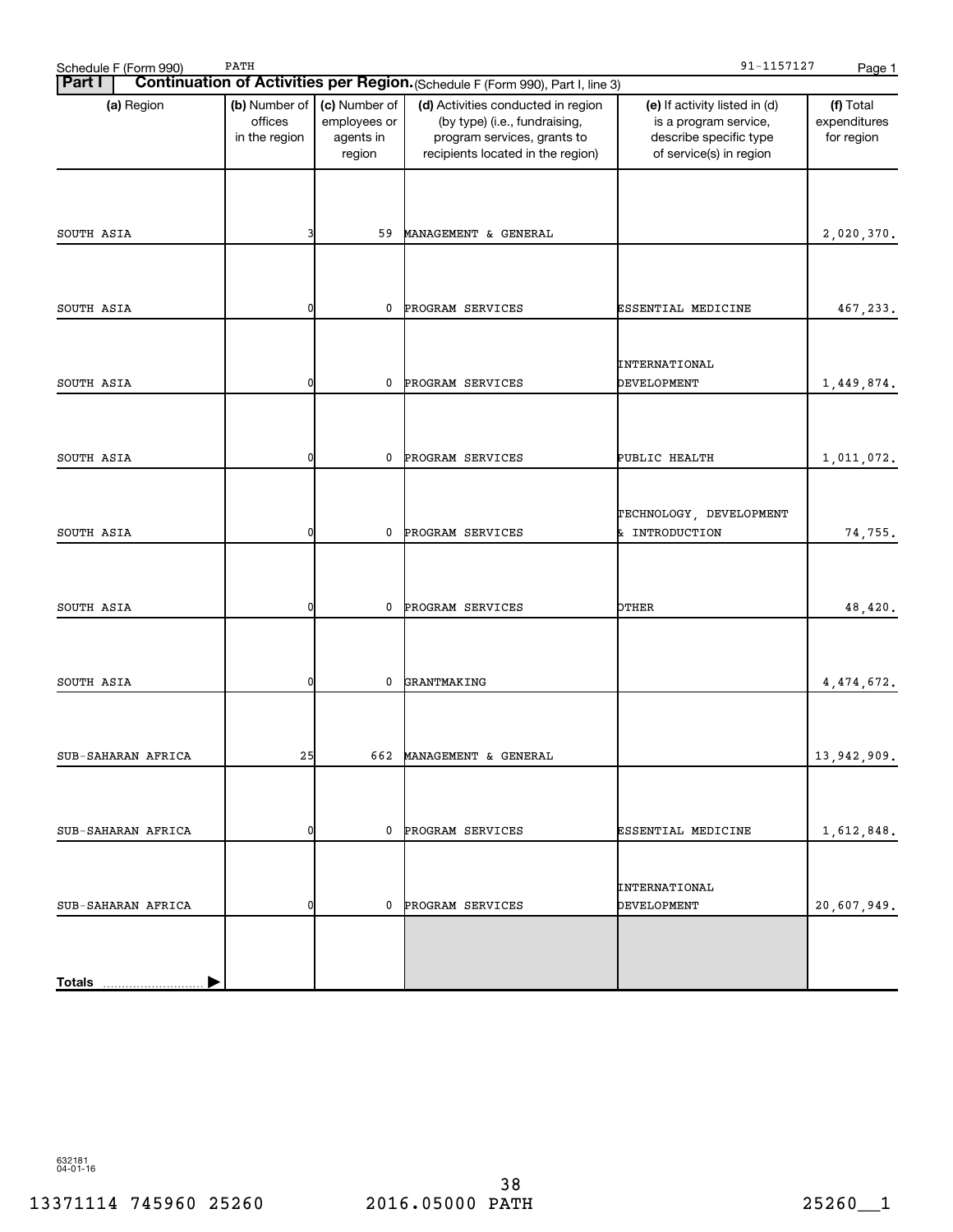| PATH<br>91-1157127<br>Schedule F (Form 990)<br>Page 1 |                                           |                                                      |                                                                                                                                         |                                                                                                             |                                         |  |  |  |  |  |
|-------------------------------------------------------|-------------------------------------------|------------------------------------------------------|-----------------------------------------------------------------------------------------------------------------------------------------|-------------------------------------------------------------------------------------------------------------|-----------------------------------------|--|--|--|--|--|
| <b>Part I</b>                                         |                                           |                                                      | Continuation of Activities per Region. (Schedule F (Form 990), Part I, line 3)                                                          |                                                                                                             |                                         |  |  |  |  |  |
| (a) Region                                            | (b) Number of<br>offices<br>in the region | (c) Number of<br>employees or<br>agents in<br>region | (d) Activities conducted in region<br>(by type) (i.e., fundraising,<br>program services, grants to<br>recipients located in the region) | (e) If activity listed in (d)<br>is a program service,<br>describe specific type<br>of service(s) in region | (f) Total<br>expenditures<br>for region |  |  |  |  |  |
|                                                       |                                           |                                                      |                                                                                                                                         |                                                                                                             |                                         |  |  |  |  |  |
| SUB-SAHARAN AFRICA                                    | $\Omega$                                  | 0                                                    | PROGRAM SERVICES                                                                                                                        | PUBLIC HEALTH                                                                                               | 27,884,386.                             |  |  |  |  |  |
| SUB-SAHARAN AFRICA                                    | $\Omega$                                  | 0                                                    | PROGRAM SERVICES                                                                                                                        | TECHNOLOGY, DEVELOPMENT<br>& INTRODUCTION                                                                   | 87,031.                                 |  |  |  |  |  |
|                                                       |                                           |                                                      |                                                                                                                                         |                                                                                                             |                                         |  |  |  |  |  |
| SUB-SAHARAN AFRICA                                    | $\Omega$                                  | 0                                                    | PROGRAM SERVICES                                                                                                                        | <b>OTHER</b>                                                                                                | 1,500,972.                              |  |  |  |  |  |
| SUB-SAHARAN AFRICA                                    | $\Omega$                                  | 0                                                    | FUNDRAISING                                                                                                                             |                                                                                                             | 6,011.                                  |  |  |  |  |  |
|                                                       |                                           |                                                      |                                                                                                                                         |                                                                                                             |                                         |  |  |  |  |  |
| SUB-SAHARAN AFRICA                                    | $\Omega$                                  | 0                                                    | GRANTMAKING                                                                                                                             |                                                                                                             | 10,063,059.                             |  |  |  |  |  |
|                                                       |                                           |                                                      |                                                                                                                                         |                                                                                                             |                                         |  |  |  |  |  |
|                                                       |                                           |                                                      |                                                                                                                                         |                                                                                                             |                                         |  |  |  |  |  |
|                                                       |                                           |                                                      |                                                                                                                                         |                                                                                                             |                                         |  |  |  |  |  |
|                                                       |                                           |                                                      |                                                                                                                                         |                                                                                                             |                                         |  |  |  |  |  |
|                                                       |                                           |                                                      |                                                                                                                                         |                                                                                                             |                                         |  |  |  |  |  |
|                                                       |                                           |                                                      |                                                                                                                                         |                                                                                                             |                                         |  |  |  |  |  |
|                                                       |                                           |                                                      |                                                                                                                                         |                                                                                                             |                                         |  |  |  |  |  |
| <b>Totals</b>                                         | 32                                        | 763                                                  |                                                                                                                                         |                                                                                                             | 119,792,782.                            |  |  |  |  |  |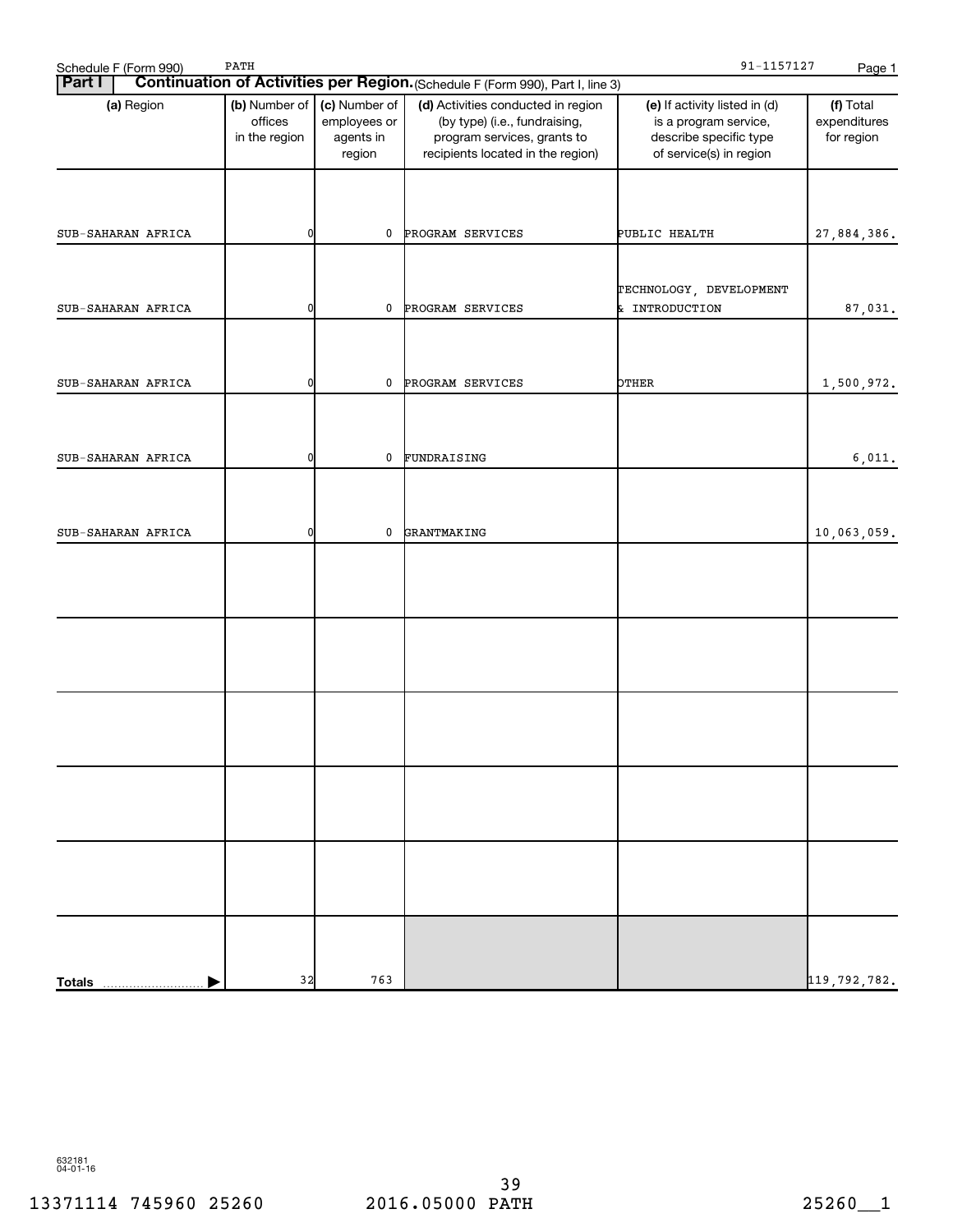**2**

Part II | Grants and Other Assistance to Organizations or Entities Outside the United States. Complete if the organization answered "Yes" on Form 990, Part IV, line 15, for any recipient who received more than \$5,000. Part II can be duplicated if additional space is needed.

| $\mathbf{1}$<br>(a) Name of organization                      | (b) IRS code section<br>and EIN (if applicable) | (c) Region                           | (d) Purpose of<br>grant                                                                                                                                               | (e) Amount<br>of cash grant | (f) Manner of<br>cash disbursement | (g) Amount of<br>noncash<br>assistance | (h) Description<br>of noncash<br>assistance | (i) Method of<br>valuation (book, FMV,<br>appraisal, other) |  |
|---------------------------------------------------------------|-------------------------------------------------|--------------------------------------|-----------------------------------------------------------------------------------------------------------------------------------------------------------------------|-----------------------------|------------------------------------|----------------------------------------|---------------------------------------------|-------------------------------------------------------------|--|
|                                                               |                                                 |                                      |                                                                                                                                                                       |                             |                                    |                                        |                                             |                                                             |  |
|                                                               |                                                 | CENTRAL AMERICA                      |                                                                                                                                                                       |                             |                                    |                                        |                                             |                                                             |  |
|                                                               |                                                 | AND THE CARIBBEAN                    | PUBLIC HEALTH                                                                                                                                                         |                             | 234,907. CHECK/WIRE                | 0                                      |                                             |                                                             |  |
|                                                               |                                                 |                                      |                                                                                                                                                                       |                             |                                    |                                        |                                             |                                                             |  |
|                                                               |                                                 | CENTRAL AMERICA                      |                                                                                                                                                                       |                             |                                    |                                        |                                             |                                                             |  |
|                                                               |                                                 | AND THE CARIBBEAN PUBLIC HEALTH      |                                                                                                                                                                       |                             | 212, 545. CHECK/WIRE               | 0.                                     |                                             |                                                             |  |
|                                                               |                                                 |                                      |                                                                                                                                                                       |                             |                                    |                                        |                                             |                                                             |  |
|                                                               |                                                 |                                      |                                                                                                                                                                       |                             |                                    |                                        |                                             |                                                             |  |
|                                                               |                                                 | CENTRAL AMERICA<br>AND THE CARIBBEAN | PUBLIC HEALTH                                                                                                                                                         |                             | 229,850. CHECK/WIRE                | 0.                                     |                                             |                                                             |  |
|                                                               |                                                 |                                      |                                                                                                                                                                       |                             |                                    |                                        |                                             |                                                             |  |
|                                                               |                                                 |                                      |                                                                                                                                                                       |                             |                                    |                                        |                                             |                                                             |  |
|                                                               |                                                 | EAST ASIA AND THE                    |                                                                                                                                                                       |                             |                                    |                                        |                                             |                                                             |  |
|                                                               |                                                 | PACIFIC                              | ESSENTIAL MEDICINE                                                                                                                                                    |                             | 285,600. CHECK/WIRE                | 0                                      |                                             |                                                             |  |
|                                                               |                                                 |                                      |                                                                                                                                                                       |                             |                                    |                                        |                                             |                                                             |  |
|                                                               |                                                 | EAST ASIA AND THE                    |                                                                                                                                                                       |                             |                                    |                                        |                                             |                                                             |  |
|                                                               |                                                 | PACIFIC                              | ESSENTIAL MEDICINE                                                                                                                                                    |                             | 1, 183, 474. CHECK/WIRE            | 0                                      |                                             |                                                             |  |
|                                                               |                                                 |                                      |                                                                                                                                                                       |                             |                                    |                                        |                                             |                                                             |  |
|                                                               |                                                 | EAST ASIA AND THE                    |                                                                                                                                                                       |                             |                                    |                                        |                                             |                                                             |  |
|                                                               |                                                 | PACIFIC                              | ESSENTIAL MEDICINE                                                                                                                                                    |                             | 61,707. CHECK/WIRE                 | $\mathbf{0}$                           |                                             |                                                             |  |
|                                                               |                                                 |                                      |                                                                                                                                                                       |                             |                                    |                                        |                                             |                                                             |  |
|                                                               |                                                 | EAST ASIA AND THE                    |                                                                                                                                                                       |                             |                                    |                                        |                                             |                                                             |  |
|                                                               |                                                 | PACIFIC                              | ESSENTIAL MEDICINE                                                                                                                                                    |                             | 137, 138. CHECK/WIRE               | 0                                      |                                             |                                                             |  |
|                                                               |                                                 |                                      |                                                                                                                                                                       |                             |                                    |                                        |                                             |                                                             |  |
|                                                               |                                                 |                                      |                                                                                                                                                                       |                             |                                    |                                        |                                             |                                                             |  |
|                                                               |                                                 | EAST ASIA AND THE                    |                                                                                                                                                                       |                             |                                    |                                        |                                             |                                                             |  |
| 2                                                             |                                                 | PACIFIC                              | ESSENTIAL MEDICINE<br>Enter total number of recipient organizations listed above that are recognized as charities by the foreign country, recognized as tax-exempt by |                             | 39,960. CHECK/WIRE                 | $\mathbf 0$ .                          |                                             |                                                             |  |
|                                                               |                                                 |                                      | the IRS, or for which the grantee or counsel has provided a section 501(c)(3) equivalency letter                                                                      |                             |                                    |                                        |                                             | 224                                                         |  |
| 34<br>3 Enter total number of other organizations or entities |                                                 |                                      |                                                                                                                                                                       |                             |                                    |                                        |                                             |                                                             |  |

**Schedule F (Form 990) 2016**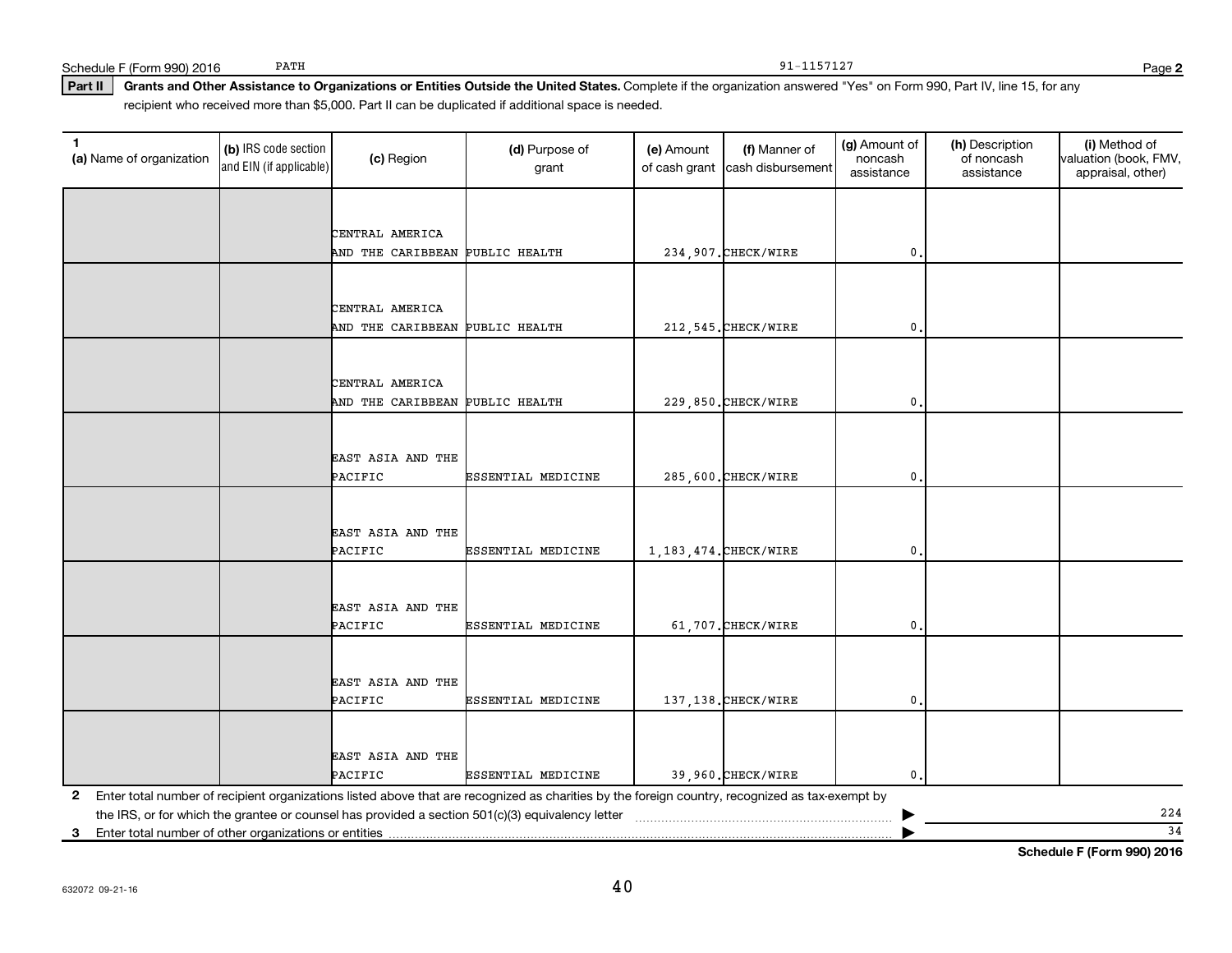|              | Schedule F (Form 990)    | PATH                                            |                                            |                                                                                                                                              | 91-1157127<br>Page 2 |                                                  |                                         |                                              |                                                             |  |  |
|--------------|--------------------------|-------------------------------------------------|--------------------------------------------|----------------------------------------------------------------------------------------------------------------------------------------------|----------------------|--------------------------------------------------|-----------------------------------------|----------------------------------------------|-------------------------------------------------------------|--|--|
| Part II      |                          |                                                 |                                            | Continuation of Grants and Other Assistance to Organizations or Entities Outside the United States. (Schedule F (Form 990), Part II, line 1) |                      |                                                  |                                         |                                              |                                                             |  |  |
| $\mathbf{1}$ | (a) Name of organization | (b) IRS code section<br>and EIN (if applicable) | (c) Region                                 | (d) Purpose of<br>grant                                                                                                                      | (e) Amount           | (f) Manner of<br>of cash grant cash disbursement | (g) Amount of<br>non-cash<br>assistance | (h) Description<br>of non-cash<br>assistance | (i) Method of<br>valuation (book, FMV,<br>appraisal, other) |  |  |
|              |                          |                                                 | EAST ASIA AND THE<br>PACIFIC               | ESSENTIAL MEDICINE                                                                                                                           |                      | 9,403. CHECK/WIRE                                | 0.                                      |                                              |                                                             |  |  |
|              |                          |                                                 | EAST ASIA AND THE<br>PACIFIC               | <b>ESSENTIAL MEDICINE</b>                                                                                                                    |                      | 11,351. CHECK/WIRE                               | $\mathbf{0}$ .                          |                                              |                                                             |  |  |
|              |                          |                                                 | EAST ASIA AND THE<br>PACIFIC               | ESSENTIAL MEDICINE                                                                                                                           |                      | 28,791. CHECK/WIRE                               | 0,                                      |                                              |                                                             |  |  |
|              |                          |                                                 | EAST ASIA AND THE<br>PACIFIC               | <b>ESSENTIAL MEDICINE</b>                                                                                                                    |                      | 43,003. CHECK/WIRE                               | $\mathbf{0}$ .                          |                                              |                                                             |  |  |
|              |                          |                                                 | EAST ASIA AND THE INTERNATIONAL<br>PACIFIC | DEVELOPMENT                                                                                                                                  |                      | 234, 582. CHECK/WIRE                             | $\mathbf{0}$ .                          |                                              |                                                             |  |  |
|              |                          |                                                 | EAST ASIA AND THE INTERNATIONAL<br>PACIFIC | DEVELOPMENT                                                                                                                                  |                      | 270,607. CHECK/WIRE                              | $\mathbf{0}$ .                          |                                              |                                                             |  |  |
|              |                          |                                                 | EAST ASIA AND THE INTERNATIONAL<br>PACIFIC | <b>DEVELOPMENT</b>                                                                                                                           |                      | 55,692. CHECK/WIRE                               | $\mathbf{0}$                            |                                              |                                                             |  |  |
|              |                          |                                                 | EAST ASIA AND THE INTERNATIONAL<br>PACIFIC | <b>DEVELOPMENT</b>                                                                                                                           |                      | 23, 515. CHECK/WIRE                              | $\mathbf{0}$ .                          |                                              |                                                             |  |  |
|              |                          |                                                 | EAST ASIA AND THE INTERNATIONAL<br>PACIFIC | <b>DEVELOPMENT</b>                                                                                                                           |                      | 120,872. CHECK/WIRE                              | 0.                                      |                                              |                                                             |  |  |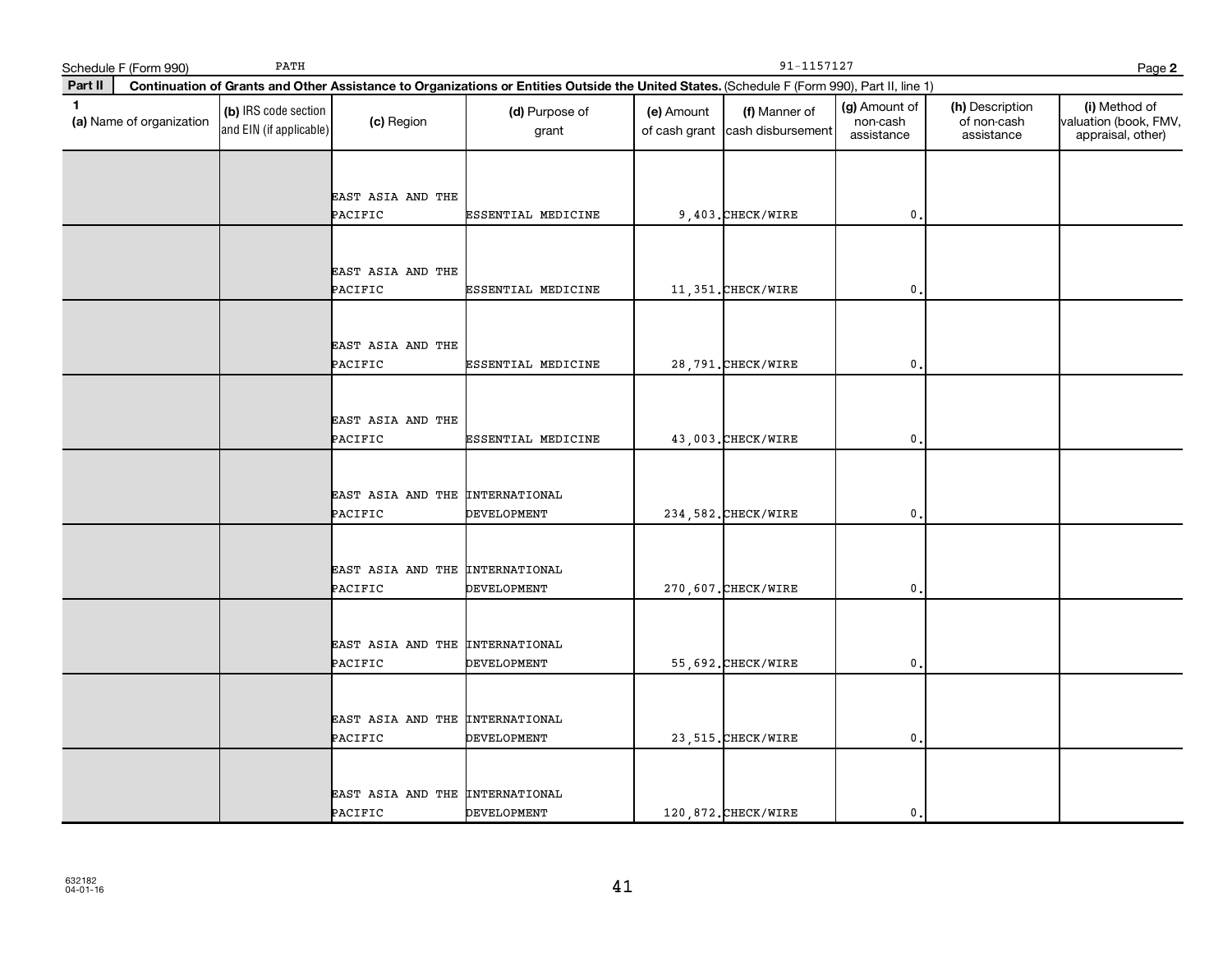|              | Schedule F (Form 990)    | PATH                                            |                                            |                                                                                                                                              | 91-1157127<br>Page 2 |                                                  |                                         |                                              |                                                             |  |  |
|--------------|--------------------------|-------------------------------------------------|--------------------------------------------|----------------------------------------------------------------------------------------------------------------------------------------------|----------------------|--------------------------------------------------|-----------------------------------------|----------------------------------------------|-------------------------------------------------------------|--|--|
| Part II      |                          |                                                 |                                            | Continuation of Grants and Other Assistance to Organizations or Entities Outside the United States. (Schedule F (Form 990), Part II, line 1) |                      |                                                  |                                         |                                              |                                                             |  |  |
| $\mathbf{1}$ | (a) Name of organization | (b) IRS code section<br>and EIN (if applicable) | (c) Region                                 | (d) Purpose of<br>grant                                                                                                                      | (e) Amount           | (f) Manner of<br>of cash grant cash disbursement | (g) Amount of<br>non-cash<br>assistance | (h) Description<br>of non-cash<br>assistance | (i) Method of<br>valuation (book, FMV,<br>appraisal, other) |  |  |
|              |                          |                                                 | EAST ASIA AND THE INTERNATIONAL<br>PACIFIC | <b>DEVELOPMENT</b>                                                                                                                           |                      | 6,516. CHECK/WIRE                                | $\mathfrak o$ .                         |                                              |                                                             |  |  |
|              |                          |                                                 | EAST ASIA AND THE INTERNATIONAL<br>PACIFIC | <b>DEVELOPMENT</b>                                                                                                                           |                      | 70,766. CHECK/WIRE                               | $\mathbf{0}$ .                          |                                              |                                                             |  |  |
|              |                          |                                                 | EAST ASIA AND THE<br>PACIFIC               | OTHER                                                                                                                                        |                      | 11,616. CHECK/WIRE                               | $\mathbf 0$ .                           |                                              |                                                             |  |  |
|              |                          |                                                 | EAST ASIA AND THE<br>PACIFIC               | OTHER                                                                                                                                        |                      | 33,622. CHECK/WIRE                               | $\mathbf 0$ .                           |                                              |                                                             |  |  |
|              |                          |                                                 | EAST ASIA AND THE<br>PACIFIC               | PUBLIC HEALTH                                                                                                                                |                      | 40,000. CHECK/WIRE                               | $\mathbf 0$ .                           |                                              |                                                             |  |  |
|              |                          |                                                 | EAST ASIA AND THE<br>PACIFIC               | PUBLIC HEALTH                                                                                                                                |                      | 168, 331. CHECK/WIRE                             | 0.                                      |                                              |                                                             |  |  |
|              |                          |                                                 | EAST ASIA AND THE<br>PACIFIC               | PUBLIC HEALTH                                                                                                                                |                      | 25, 411. CHECK/WIRE                              | $\mathbf{0}$ .                          |                                              |                                                             |  |  |
|              |                          |                                                 | EAST ASIA AND THE<br>PACIFIC               | PUBLIC HEALTH                                                                                                                                |                      | 23, 251. CHECK/WIRE                              | $\mathbf{0}$                            |                                              |                                                             |  |  |
|              |                          |                                                 | EAST ASIA AND THE DEVELOPMENT &<br>PACIFIC | TECHNOLOGY,<br>INTRODUCTION                                                                                                                  |                      | 5.164. CHECK/WIRE                                | $\mathbf{0}$ .                          |                                              |                                                             |  |  |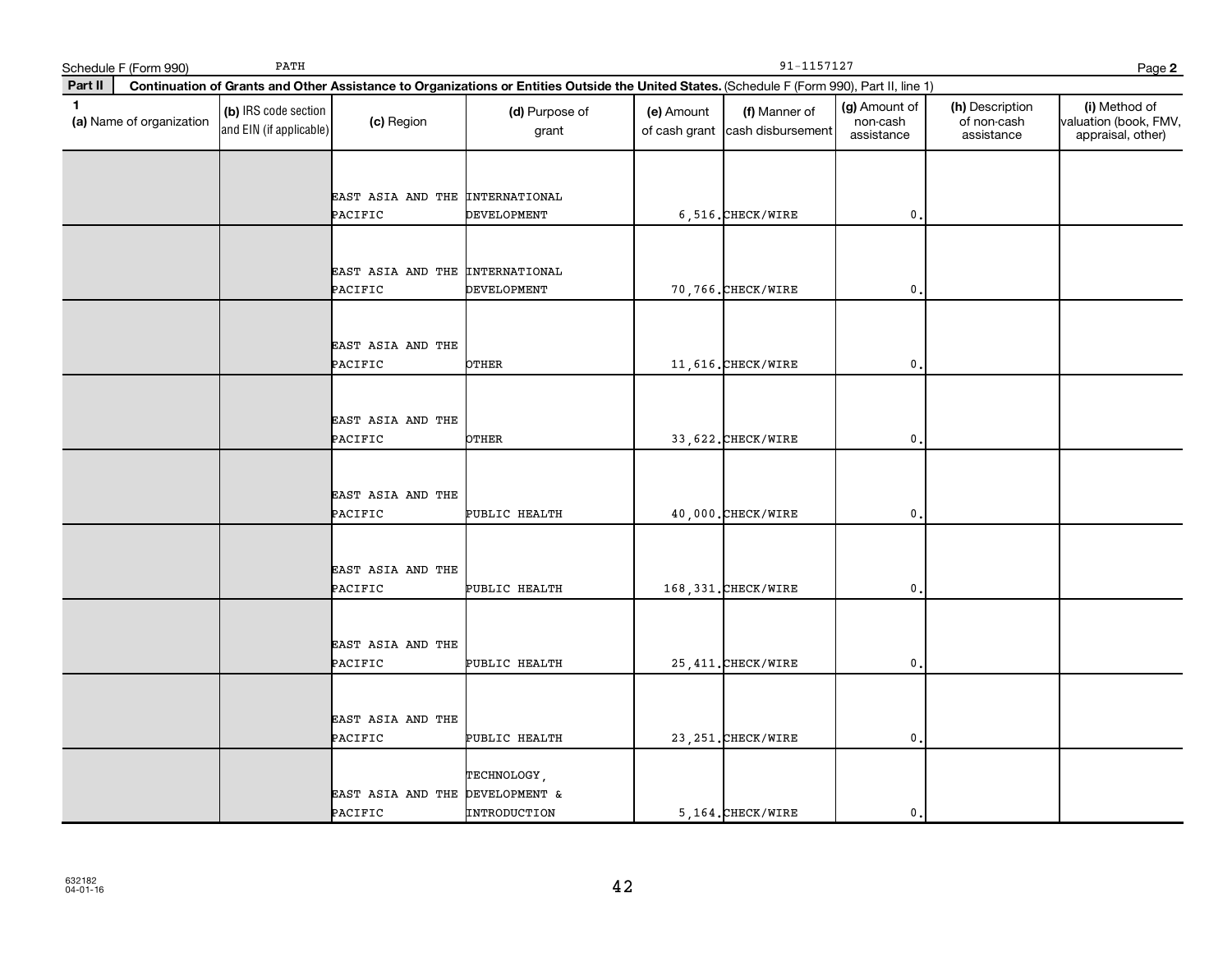|              | Schedule F (Form 990)    | PATH                                            |                                            |                                                                                                                                              | 91-1157127<br>Page 2        |                                    |                                         |                                              |                                                             |  |  |
|--------------|--------------------------|-------------------------------------------------|--------------------------------------------|----------------------------------------------------------------------------------------------------------------------------------------------|-----------------------------|------------------------------------|-----------------------------------------|----------------------------------------------|-------------------------------------------------------------|--|--|
| Part II      |                          |                                                 |                                            | Continuation of Grants and Other Assistance to Organizations or Entities Outside the United States. (Schedule F (Form 990), Part II, line 1) |                             |                                    |                                         |                                              |                                                             |  |  |
| $\mathbf{1}$ | (a) Name of organization | (b) IRS code section<br>and EIN (if applicable) | (c) Region                                 | (d) Purpose of<br>grant                                                                                                                      | (e) Amount<br>of cash grant | (f) Manner of<br>cash disbursement | (g) Amount of<br>non-cash<br>assistance | (h) Description<br>of non-cash<br>assistance | (i) Method of<br>valuation (book, FMV,<br>appraisal, other) |  |  |
|              |                          |                                                 | EAST ASIA AND THE DEVELOPMENT &<br>PACIFIC | TECHNOLOGY,<br>INTRODUCTION                                                                                                                  |                             | 33,981. CHECK/WIRE                 | 0,                                      |                                              |                                                             |  |  |
|              |                          |                                                 | EAST ASIA AND THE DEVELOPMENT &<br>PACIFIC | TECHNOLOGY,<br>INTRODUCTION                                                                                                                  |                             | 14,890. CHECK/WIRE                 | $\mathbf{0}$                            |                                              |                                                             |  |  |
|              |                          |                                                 | <b>EUROPE</b>                              | ESSENTIAL MEDICINE                                                                                                                           |                             | 228, 281. CHECK/WIRE               | $\mathbf{0}$                            |                                              |                                                             |  |  |
|              |                          |                                                 | <b>EUROPE</b>                              | ESSENTIAL MEDICINE                                                                                                                           |                             | $6,805,468$ . CHECK/WIRE           | $\mathbf{0}$                            |                                              |                                                             |  |  |
|              |                          |                                                 | <b>EUROPE</b>                              | ESSENTIAL MEDICINE                                                                                                                           |                             | 685,438. CHECK/WIRE                | $\mathbf 0$ .                           |                                              |                                                             |  |  |
|              |                          |                                                 | <b>EUROPE</b>                              | ESSENTIAL MEDICINE                                                                                                                           |                             | 625, 328. CHECK/WIRE               | 0,                                      |                                              |                                                             |  |  |
|              |                          |                                                 | <b>EUROPE</b>                              | ESSENTIAL MEDICINE                                                                                                                           |                             | 100,000. CHECK/WIRE                | $\mathbf{0}$                            |                                              |                                                             |  |  |
|              |                          |                                                 | <b>EUROPE</b>                              | ESSENTIAL MEDICINE                                                                                                                           |                             | 110,095. CHECK/WIRE                | $\mathfrak{o}$ .                        |                                              |                                                             |  |  |
|              |                          |                                                 | <b>EUROPE</b>                              | ESSENTIAL MEDICINE                                                                                                                           |                             | 200,000. CHECK/WIRE                | $\mathbf 0$ .                           |                                              |                                                             |  |  |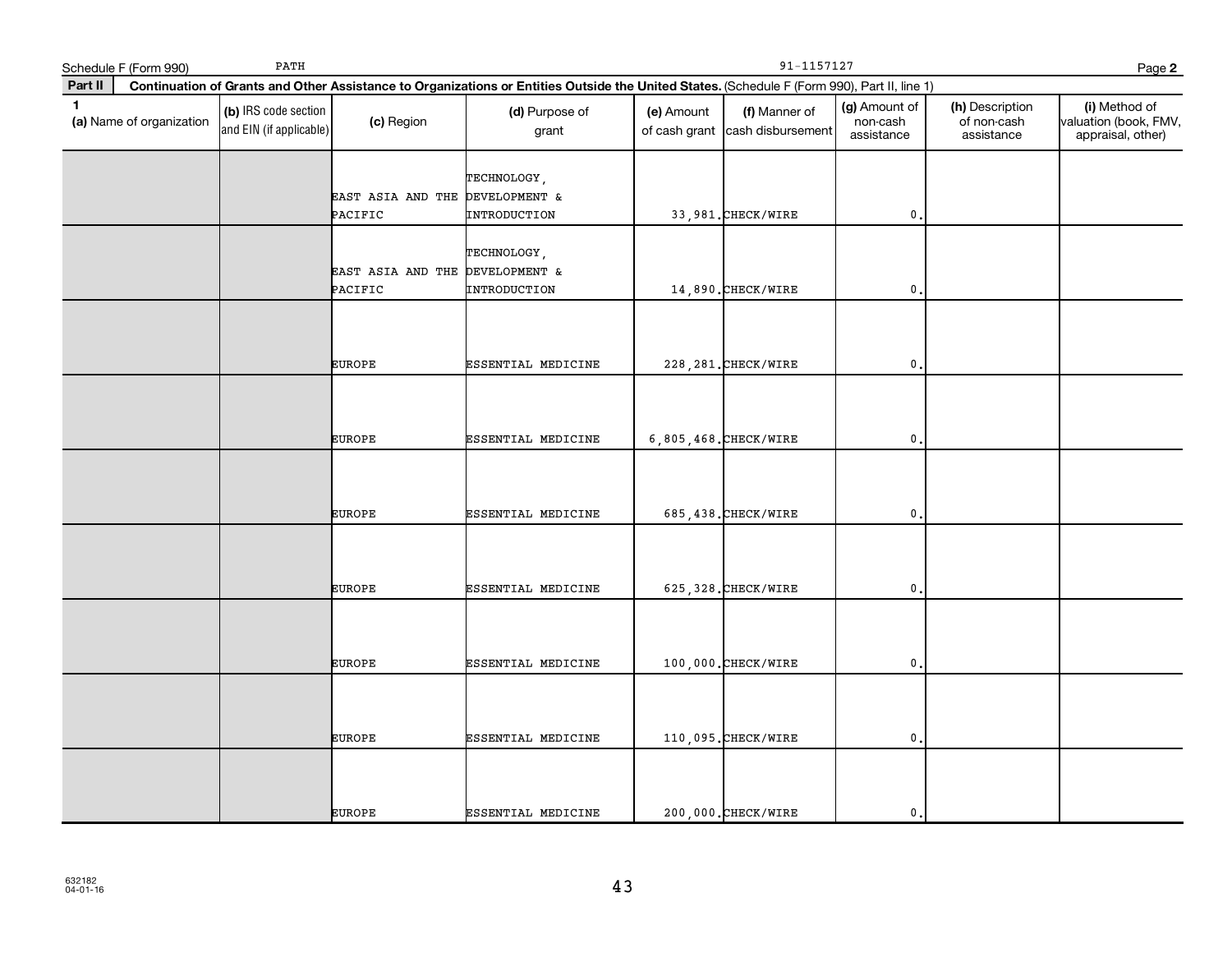|              | Schedule F (Form 990)    | PATH                                            |               | 91-1157127<br>Page 2                                                                                                                         |            |                                                  |                                         |                                              |                                                             |  |
|--------------|--------------------------|-------------------------------------------------|---------------|----------------------------------------------------------------------------------------------------------------------------------------------|------------|--------------------------------------------------|-----------------------------------------|----------------------------------------------|-------------------------------------------------------------|--|
| Part II      |                          |                                                 |               | Continuation of Grants and Other Assistance to Organizations or Entities Outside the United States. (Schedule F (Form 990), Part II, line 1) |            |                                                  |                                         |                                              |                                                             |  |
| $\mathbf{1}$ | (a) Name of organization | (b) IRS code section<br>and EIN (if applicable) | (c) Region    | (d) Purpose of<br>grant                                                                                                                      | (e) Amount | (f) Manner of<br>of cash grant cash disbursement | (g) Amount of<br>non-cash<br>assistance | (h) Description<br>of non-cash<br>assistance | (i) Method of<br>valuation (book, FMV,<br>appraisal, other) |  |
|              |                          |                                                 |               |                                                                                                                                              |            |                                                  |                                         |                                              |                                                             |  |
|              |                          |                                                 | <b>EUROPE</b> | ESSENTIAL MEDICINE                                                                                                                           |            | 43, 192. CHECK/WIRE                              | $\mathbf{0}$                            |                                              |                                                             |  |
|              |                          |                                                 | <b>EUROPE</b> | ESSENTIAL MEDICINE                                                                                                                           |            | $67,045.$ CHECK/WIRE                             | $\mathbf{0}$                            |                                              |                                                             |  |
|              |                          |                                                 | <b>EUROPE</b> | ESSENTIAL MEDICINE                                                                                                                           |            | 38,902. CHECK/WIRE                               | $\mathbf 0$ .                           |                                              |                                                             |  |
|              |                          |                                                 |               |                                                                                                                                              |            |                                                  |                                         |                                              |                                                             |  |
|              |                          |                                                 | <b>EUROPE</b> | ESSENTIAL MEDICINE                                                                                                                           |            | $1,304,428$ . CHECK/WIRE                         | $\mathfrak{o}$ .                        |                                              |                                                             |  |
|              |                          |                                                 | <b>EUROPE</b> | ESSENTIAL MEDICINE                                                                                                                           |            | 275,000. CHECK/WIRE                              | 0                                       |                                              |                                                             |  |
|              |                          |                                                 |               |                                                                                                                                              |            |                                                  |                                         |                                              |                                                             |  |
|              |                          |                                                 | <b>EUROPE</b> | ESSENTIAL MEDICINE                                                                                                                           |            | 92,596. CHECK/WIRE                               | $\mathbf{0}$                            |                                              |                                                             |  |
|              |                          |                                                 | EUROPE        | ESSENTIAL MEDICINE                                                                                                                           |            | 416,000. CHECK/WIRE                              | $\mathbf 0$ .                           |                                              |                                                             |  |
|              |                          |                                                 | <b>EUROPE</b> | ESSENTIAL MEDICINE                                                                                                                           |            | 248,005. CHECK/WIRE                              | $\mathfrak{o}$ .                        |                                              |                                                             |  |
|              |                          |                                                 |               |                                                                                                                                              |            |                                                  |                                         |                                              |                                                             |  |
|              |                          |                                                 | <b>EUROPE</b> | <b>INTERNATIONAL</b><br>DEVELOPMENT                                                                                                          |            | 12,000. CHECK/WIRE                               | $\mathbf{0}$ .                          |                                              |                                                             |  |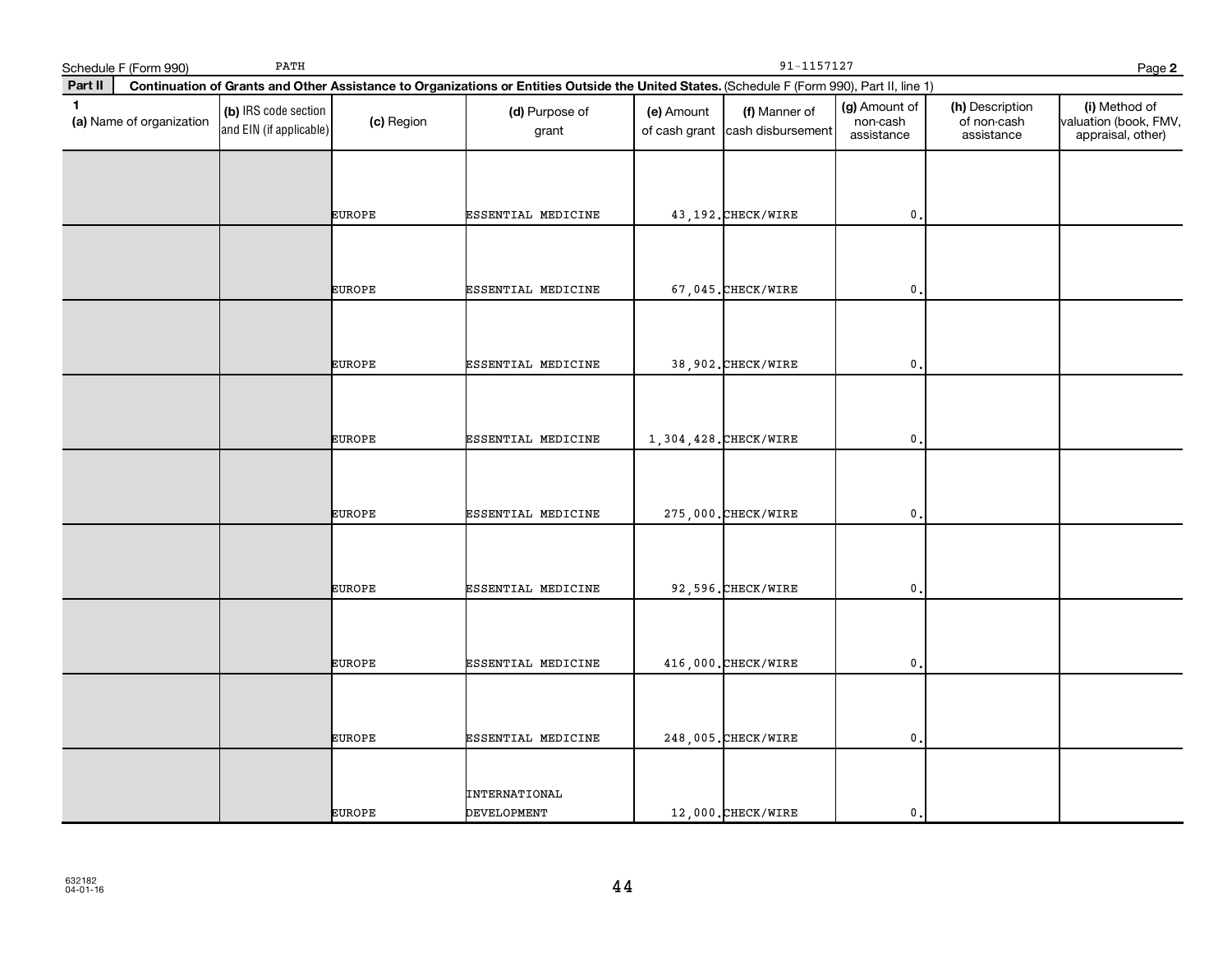|         | Schedule F (Form 990)    | PATH                                            |               | 91-1157127<br>Page 2                                                                                                                         |            |                                                  |                                         |                                              |                                                             |  |
|---------|--------------------------|-------------------------------------------------|---------------|----------------------------------------------------------------------------------------------------------------------------------------------|------------|--------------------------------------------------|-----------------------------------------|----------------------------------------------|-------------------------------------------------------------|--|
| Part II |                          |                                                 |               | Continuation of Grants and Other Assistance to Organizations or Entities Outside the United States. (Schedule F (Form 990), Part II, line 1) |            |                                                  |                                         |                                              |                                                             |  |
| 1       | (a) Name of organization | (b) IRS code section<br>and EIN (if applicable) | (c) Region    | (d) Purpose of<br>grant                                                                                                                      | (e) Amount | (f) Manner of<br>of cash grant cash disbursement | (g) Amount of<br>non-cash<br>assistance | (h) Description<br>of non-cash<br>assistance | (i) Method of<br>valuation (book, FMV,<br>appraisal, other) |  |
|         |                          |                                                 |               |                                                                                                                                              |            |                                                  |                                         |                                              |                                                             |  |
|         |                          |                                                 | <b>EUROPE</b> | <b>OTHER</b>                                                                                                                                 |            | 14,951. CHECK/WIRE                               | $\mathbf 0$ .                           |                                              |                                                             |  |
|         |                          |                                                 | <b>EUROPE</b> | PUBLIC HEALTH                                                                                                                                |            | 72, 248. CHECK/WIRE                              | $\mathbf{0}$ .                          |                                              |                                                             |  |
|         |                          |                                                 | <b>EUROPE</b> | PUBLIC HEALTH                                                                                                                                |            | 61,782. CHECK/WIRE                               | $\mathbf{0}$                            |                                              |                                                             |  |
|         |                          |                                                 |               |                                                                                                                                              |            |                                                  |                                         |                                              |                                                             |  |
|         |                          |                                                 | <b>EUROPE</b> | PUBLIC HEALTH                                                                                                                                |            | 15,423. CHECK/WIRE                               | $\mathfrak o$ .                         |                                              |                                                             |  |
|         |                          |                                                 | <b>EUROPE</b> | PUBLIC HEALTH                                                                                                                                |            | 88,017. CHECK/WIRE                               | $\mathsf{0}$ .                          |                                              |                                                             |  |
|         |                          |                                                 |               |                                                                                                                                              |            |                                                  |                                         |                                              |                                                             |  |
|         |                          |                                                 | <b>EUROPE</b> | PUBLIC HEALTH                                                                                                                                |            | 119, 765. CHECK/WIRE                             | $\mathfrak{o}$ .                        |                                              |                                                             |  |
|         |                          |                                                 | <b>EUROPE</b> | PUBLIC HEALTH                                                                                                                                |            | 51, 512. CHECK/WIRE                              | $\mathbf{0}$ .                          |                                              |                                                             |  |
|         |                          |                                                 |               |                                                                                                                                              |            |                                                  |                                         |                                              |                                                             |  |
|         |                          |                                                 | <b>EUROPE</b> | PUBLIC HEALTH                                                                                                                                |            | 604,784. CHECK/WIRE                              | $\mathbf{0}$ .                          |                                              |                                                             |  |
|         |                          |                                                 | EUROPE        | PUBLIC HEALTH                                                                                                                                |            | 67,196. CHECK/WIRE                               | $\mathfrak{o}$ .                        |                                              |                                                             |  |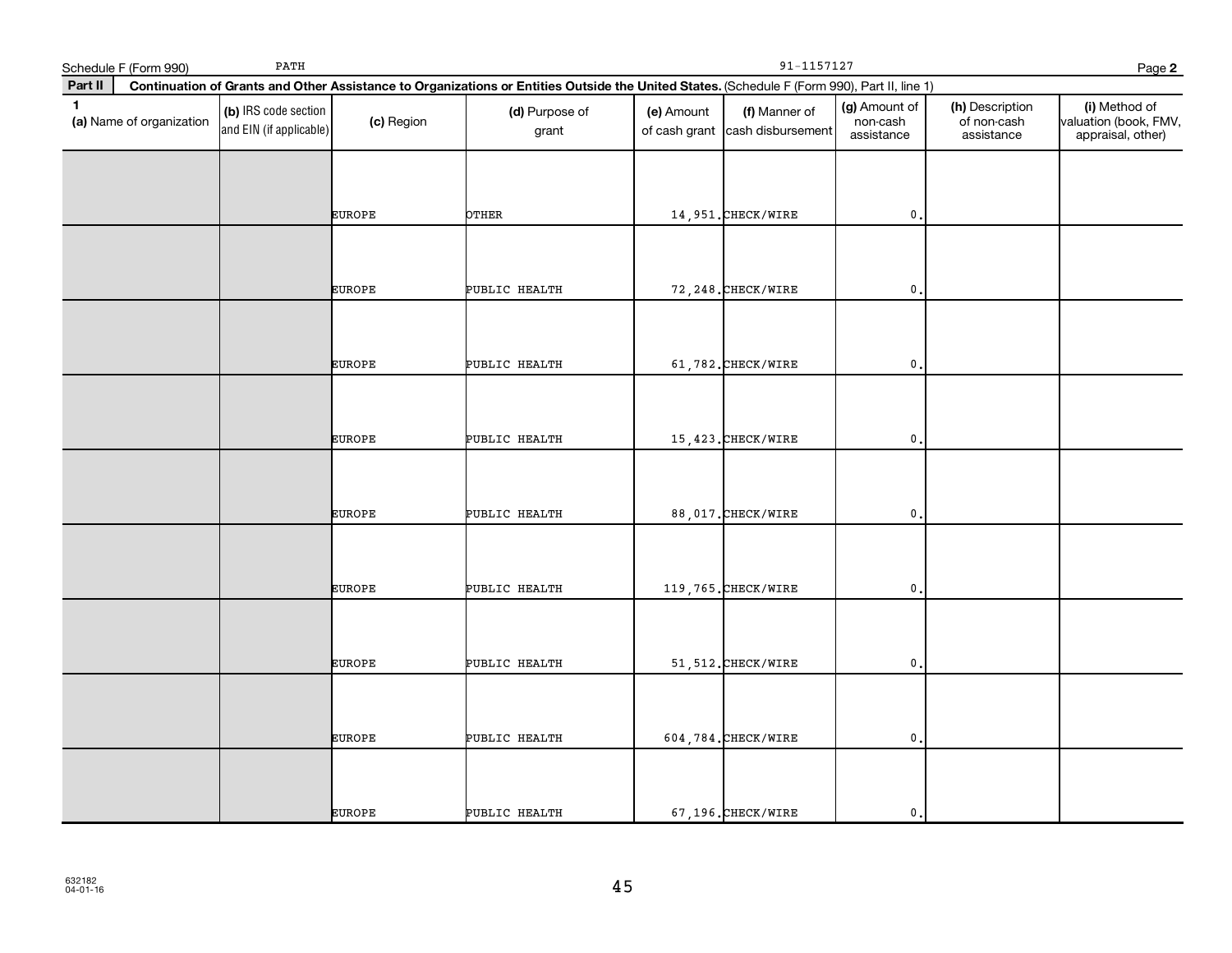|              | Schedule F (Form 990)    | PATH                                            |               |                                                                                                                                              | 91-1157127 |                                                  |                                         |                                              |                                                             |  |  |
|--------------|--------------------------|-------------------------------------------------|---------------|----------------------------------------------------------------------------------------------------------------------------------------------|------------|--------------------------------------------------|-----------------------------------------|----------------------------------------------|-------------------------------------------------------------|--|--|
| Part II      |                          |                                                 |               | Continuation of Grants and Other Assistance to Organizations or Entities Outside the United States. (Schedule F (Form 990), Part II, line 1) |            |                                                  |                                         |                                              | Page 2                                                      |  |  |
| $\mathbf{1}$ | (a) Name of organization | (b) IRS code section<br>and EIN (if applicable) | (c) Region    | (d) Purpose of<br>grant                                                                                                                      | (e) Amount | (f) Manner of<br>of cash grant cash disbursement | (g) Amount of<br>non-cash<br>assistance | (h) Description<br>of non-cash<br>assistance | (i) Method of<br>valuation (book, FMV,<br>appraisal, other) |  |  |
|              |                          |                                                 |               |                                                                                                                                              |            |                                                  |                                         |                                              |                                                             |  |  |
|              |                          |                                                 | <b>EUROPE</b> | PUBLIC HEALTH                                                                                                                                |            | 110,666. CHECK/WIRE                              | $\mathbf 0$ .                           |                                              |                                                             |  |  |
|              |                          |                                                 | <b>EUROPE</b> | PUBLIC HEALTH                                                                                                                                |            | 69,176. CHECK/WIRE                               | $\mathfrak o$ .                         |                                              |                                                             |  |  |
|              |                          |                                                 |               |                                                                                                                                              |            |                                                  |                                         |                                              |                                                             |  |  |
|              |                          |                                                 |               |                                                                                                                                              |            |                                                  |                                         |                                              |                                                             |  |  |
|              |                          |                                                 | EUROPE        | PUBLIC HEALTH                                                                                                                                |            | 22,325. CHECK/WIRE                               | $\mathbf{0}$                            |                                              |                                                             |  |  |
|              |                          |                                                 |               | TECHNOLOGY,<br>DEVELOPMENT &                                                                                                                 |            |                                                  |                                         |                                              |                                                             |  |  |
|              |                          |                                                 | <b>EUROPE</b> | INTRODUCTION                                                                                                                                 |            | 88,761. CHECK/WIRE                               | $\mathfrak{o}$ .                        |                                              |                                                             |  |  |
|              |                          |                                                 | <b>EUROPE</b> | TECHNOLOGY,<br>DEVELOPMENT &<br>INTRODUCTION                                                                                                 |            | 74,098. CHECK/WIRE                               | $\mathfrak o$ .                         |                                              |                                                             |  |  |
|              |                          |                                                 |               | TECHNOLOGY,<br>DEVELOPMENT &                                                                                                                 |            |                                                  |                                         |                                              |                                                             |  |  |
|              |                          |                                                 | EUROPE        | INTRODUCTION                                                                                                                                 |            | 363,493. CHECK/WIRE                              | $\mathbf{0}$ .                          |                                              |                                                             |  |  |
|              |                          |                                                 |               | TECHNOLOGY,<br>DEVELOPMENT &                                                                                                                 |            |                                                  |                                         |                                              |                                                             |  |  |
|              |                          |                                                 | <b>EUROPE</b> | INTRODUCTION                                                                                                                                 |            | 272, 979. CHECK/WIRE                             | $\mathfrak{o}$ .                        |                                              |                                                             |  |  |
|              |                          |                                                 | <b>EUROPE</b> | TECHNOLOGY,<br>DEVELOPMENT &<br>INTRODUCTION                                                                                                 |            | 23,042. CHECK/WIRE                               | $\mathfrak{o}$ .                        |                                              |                                                             |  |  |
|              |                          |                                                 |               | TECHNOLOGY,<br>DEVELOPMENT &                                                                                                                 |            |                                                  |                                         |                                              |                                                             |  |  |
|              |                          |                                                 | EUROPE        | INTRODUCTION                                                                                                                                 |            | 83, 327. CHECK/WIRE                              | $\mathbf{0}$ .                          |                                              |                                                             |  |  |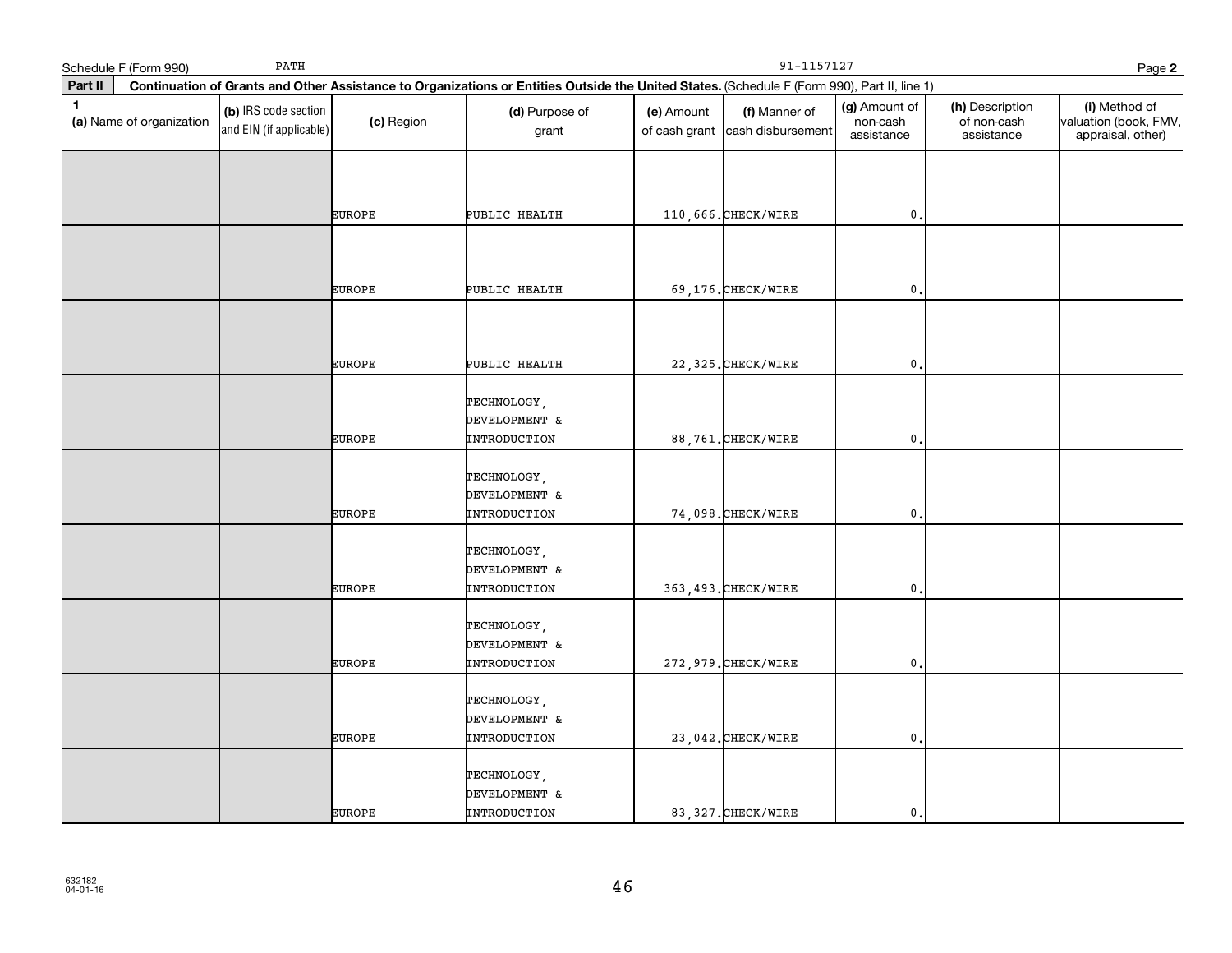|              | Schedule F (Form 990)    | PATH                                            |                                            | 91-1157127<br>Page 2                                                                                                                         |                             |                                    |                                         |                                              |                                                             |  |
|--------------|--------------------------|-------------------------------------------------|--------------------------------------------|----------------------------------------------------------------------------------------------------------------------------------------------|-----------------------------|------------------------------------|-----------------------------------------|----------------------------------------------|-------------------------------------------------------------|--|
| Part II      |                          |                                                 |                                            | Continuation of Grants and Other Assistance to Organizations or Entities Outside the United States. (Schedule F (Form 990), Part II, line 1) |                             |                                    |                                         |                                              |                                                             |  |
| $\mathbf{1}$ | (a) Name of organization | (b) IRS code section<br>and EIN (if applicable) | (c) Region                                 | (d) Purpose of<br>grant                                                                                                                      | (e) Amount<br>of cash grant | (f) Manner of<br>cash disbursement | (g) Amount of<br>non-cash<br>assistance | (h) Description<br>of non-cash<br>assistance | (i) Method of<br>valuation (book, FMV,<br>appraisal, other) |  |
|              |                          |                                                 | NORTH AMERICA                              | ESSENTIAL MEDICINE                                                                                                                           |                             | 407, 985. CHECK/WIRE               | $\mathbf{0}$                            |                                              |                                                             |  |
|              |                          |                                                 | NORTH AMERICA                              | <b>OTHER</b>                                                                                                                                 |                             | 15,000. CHECK/WIRE                 | $\mathbf{0}$                            |                                              |                                                             |  |
|              |                          |                                                 | NORTH AMERICA                              | OTHER                                                                                                                                        |                             | 36,813. CHECK/WIRE                 | 0.                                      |                                              |                                                             |  |
|              |                          |                                                 | NORTH AMERICA                              | PUBLIC HEALTH                                                                                                                                |                             | 20,000. CHECK/WIRE                 | $\mathbf{0}$                            |                                              |                                                             |  |
|              |                          |                                                 | RUSSIA AND<br>NEIGHBORING<br><b>STATES</b> | PUBLIC HEALTH                                                                                                                                |                             | 14, 262. CHECK/WIRE                | $\mathbf{0}$                            |                                              |                                                             |  |
|              |                          |                                                 | RUSSIA AND<br>NEIGHBORING<br><b>STATES</b> | PUBLIC HEALTH                                                                                                                                |                             | 12,765. CHECK/WIRE                 | $\mathbf{0}$                            |                                              |                                                             |  |
|              |                          |                                                 | RUSSIA AND<br>NEIGHBORING<br><b>STATES</b> | PUBLIC HEALTH                                                                                                                                |                             | 27, 229. CHECK/WIRE                | 0.                                      |                                              |                                                             |  |
|              |                          |                                                 | RUSSIA AND<br>NEIGHBORING<br>STATES        | PUBLIC HEALTH                                                                                                                                |                             | 22,072. CHECK/WIRE                 | $\mathbf 0$ .                           |                                              |                                                             |  |
|              |                          |                                                 | RUSSIA AND<br>NEIGHBORING<br><b>STATES</b> | PUBLIC HEALTH                                                                                                                                |                             | 20, 104. CHECK/WIRE                | 0.                                      |                                              |                                                             |  |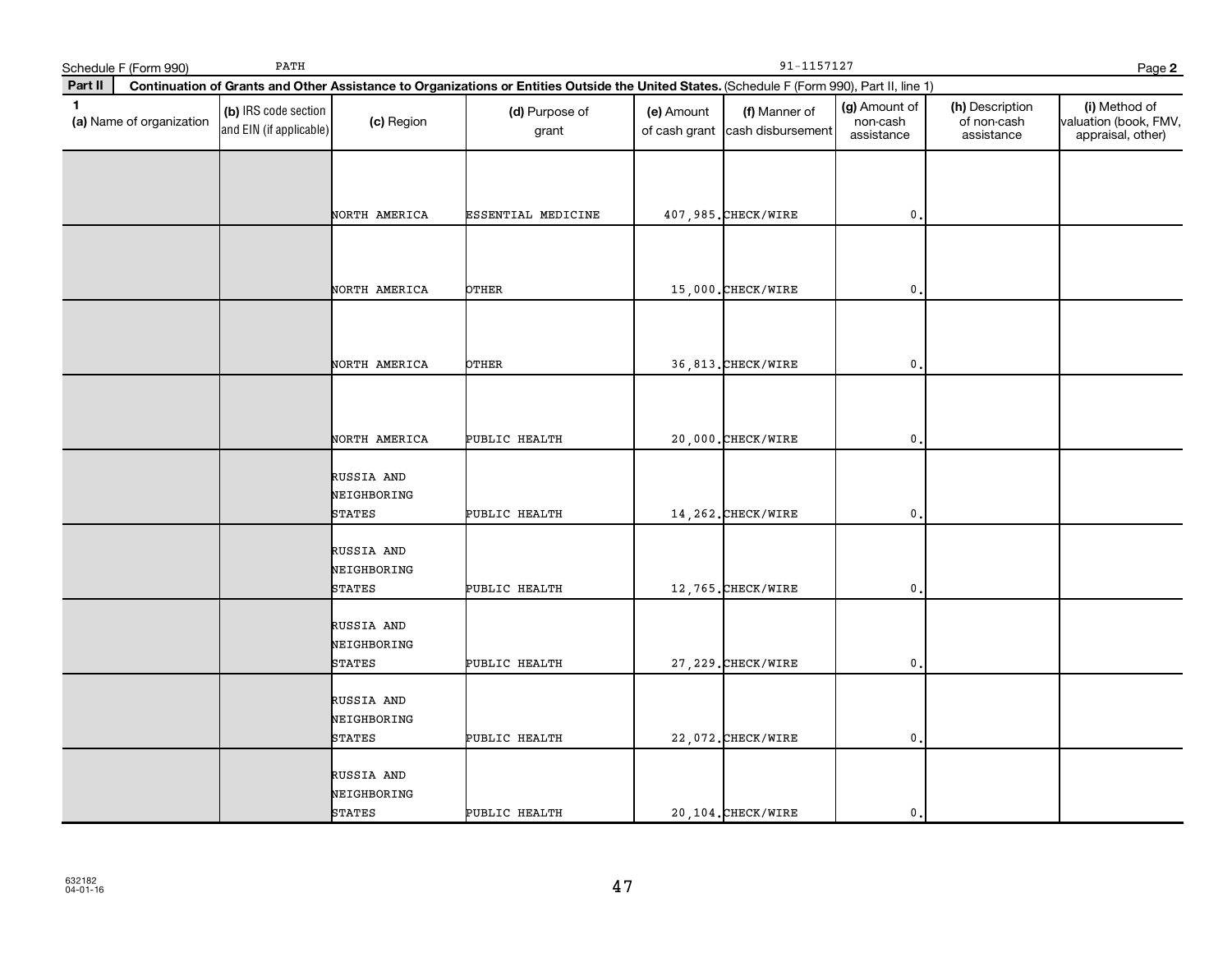|              | Schedule F (Form 990)    | PATH                                            |               | 91-1157127<br>Page 2                                                                                                                         |            |                                                  |                                         |                                              |                                                             |  |
|--------------|--------------------------|-------------------------------------------------|---------------|----------------------------------------------------------------------------------------------------------------------------------------------|------------|--------------------------------------------------|-----------------------------------------|----------------------------------------------|-------------------------------------------------------------|--|
| Part II      |                          |                                                 |               | Continuation of Grants and Other Assistance to Organizations or Entities Outside the United States. (Schedule F (Form 990), Part II, line 1) |            |                                                  |                                         |                                              |                                                             |  |
| $\mathbf{1}$ | (a) Name of organization | (b) IRS code section<br>and EIN (if applicable) | (c) Region    | (d) Purpose of<br>grant                                                                                                                      | (e) Amount | (f) Manner of<br>of cash grant cash disbursement | (g) Amount of<br>non-cash<br>assistance | (h) Description<br>of non-cash<br>assistance | (i) Method of<br>valuation (book, FMV,<br>appraisal, other) |  |
|              |                          |                                                 | SOUTH AMERICA | PUBLIC HEALTH                                                                                                                                |            | 9,975. CHECK/WIRE                                | $\mathfrak o$ .                         |                                              |                                                             |  |
|              |                          |                                                 | SOUTH AMERICA | PUBLIC HEALTH                                                                                                                                |            | 33, 220. CHECK/WIRE                              | $\mathbf{0}$ .                          |                                              |                                                             |  |
|              |                          |                                                 | SOUTH AMERICA | PUBLIC HEALTH                                                                                                                                |            | 31, 364. CHECK/WIRE                              | $\mathbf{0}$                            |                                              |                                                             |  |
|              |                          |                                                 | SOUTH ASIA    | ESSENTIAL MEDICINE                                                                                                                           |            | 1, 272, 450. CHECK/WIRE                          | $\mathfrak o$ .                         |                                              |                                                             |  |
|              |                          |                                                 | SOUTH ASIA    | ESSENTIAL MEDICINE                                                                                                                           |            | 50,000. CHECK/WIRE                               | $\mathbf{0}$                            |                                              |                                                             |  |
|              |                          |                                                 | SOUTH ASIA    | ESSENTIAL MEDICINE                                                                                                                           |            | 197, 798. CHECK/WIRE                             | $\mathfrak{o}$ .                        |                                              |                                                             |  |
|              |                          |                                                 | SOUTH ASIA    | <b>INTERNATIONAL</b><br><b>DEVELOPMENT</b>                                                                                                   |            | 1, 226, 892. CHECK/WIRE                          | $\mathbf{0}$ .                          |                                              |                                                             |  |
|              |                          |                                                 | SOUTH ASIA    | INTERNATIONAL<br><b>DEVELOPMENT</b>                                                                                                          |            | 1,349,900. CHECK/WIRE                            | $\mathbf 0$ .                           |                                              |                                                             |  |
|              |                          |                                                 | SOUTH ASIA    | <b>OTHER</b>                                                                                                                                 |            | 15,000. CHECK/WIRE                               | $\mathbf{0}$ .                          |                                              |                                                             |  |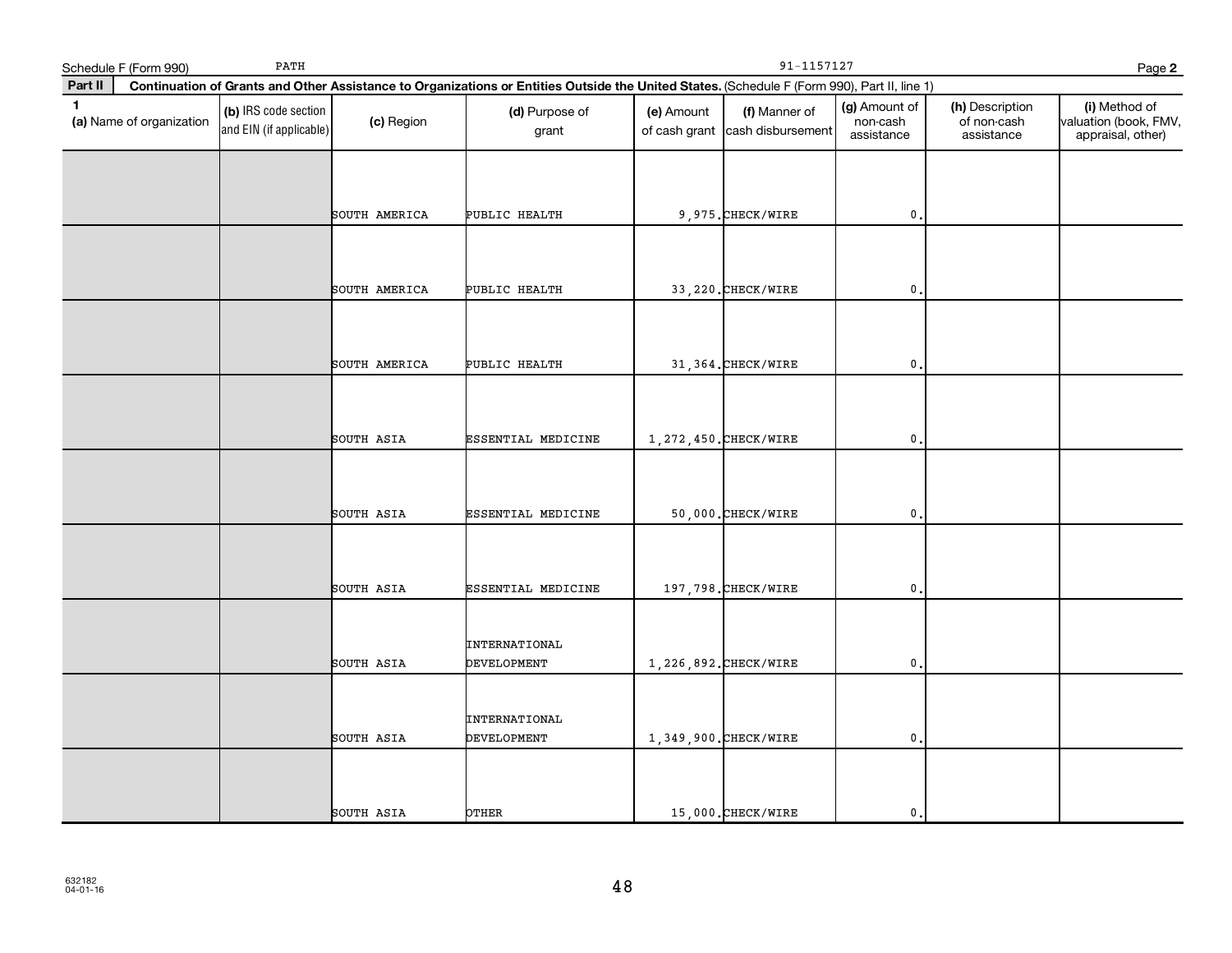|              | Schedule F (Form 990)    | $\mathtt{PATH}$                                 |                          |                                                                                                                                              | 91-1157127<br>Page 2 |                                                  |                                         |                                              |                                                             |  |  |
|--------------|--------------------------|-------------------------------------------------|--------------------------|----------------------------------------------------------------------------------------------------------------------------------------------|----------------------|--------------------------------------------------|-----------------------------------------|----------------------------------------------|-------------------------------------------------------------|--|--|
| Part II      |                          |                                                 |                          | Continuation of Grants and Other Assistance to Organizations or Entities Outside the United States. (Schedule F (Form 990), Part II, line 1) |                      |                                                  |                                         |                                              |                                                             |  |  |
| $\mathbf{1}$ | (a) Name of organization | (b) IRS code section<br>and EIN (if applicable) | (c) Region               | (d) Purpose of<br>grant                                                                                                                      | (e) Amount           | (f) Manner of<br>of cash grant cash disbursement | (g) Amount of<br>non-cash<br>assistance | (h) Description<br>of non-cash<br>assistance | (i) Method of<br>valuation (book, FMV,<br>appraisal, other) |  |  |
|              |                          |                                                 | SOUTH ASIA               | PUBLIC HEALTH                                                                                                                                |                      | 34, 410. CHECK/WIRE                              | $\mathbf 0$ .                           |                                              |                                                             |  |  |
|              |                          |                                                 | SOUTH ASIA               | PUBLIC HEALTH                                                                                                                                |                      | 54,644. CHECK/WIRE                               | $\mathbf{0}$ .                          |                                              |                                                             |  |  |
|              |                          |                                                 |                          |                                                                                                                                              |                      |                                                  |                                         |                                              |                                                             |  |  |
|              |                          |                                                 | SOUTH ASIA               | PUBLIC HEALTH                                                                                                                                |                      | 16, 297. CHECK/WIRE                              | $\mathbf{0}$                            |                                              |                                                             |  |  |
|              |                          |                                                 | SOUTH ASIA<br>SOUTH ASIA | PUBLIC HEALTH<br>PUBLIC HEALTH                                                                                                               |                      | 5, 278. CHECK/WIRE<br>11,348. CHECK/WIRE         | $\mathfrak o$ .<br>$\mathbf{0}$         |                                              |                                                             |  |  |
|              |                          |                                                 | SOUTH ASIA               | PUBLIC HEALTH                                                                                                                                |                      | 46,813. CHECK/WIRE                               | $\mathfrak{o}$ .                        |                                              |                                                             |  |  |
|              |                          |                                                 | SOUTH ASIA               | PUBLIC HEALTH                                                                                                                                |                      | 8,875. CHECK/WIRE                                | 0.                                      |                                              |                                                             |  |  |
|              |                          |                                                 | SOUTH ASIA               | TECHNOLOGY,<br>DEVELOPMENT &<br>INTRODUCTION                                                                                                 |                      | 57,691. CHECK/WIRE                               | $\mathbf 0$ .                           |                                              |                                                             |  |  |
|              |                          |                                                 | SOUTH ASIA               | TECHNOLOGY,<br>DEVELOPMENT &<br>INTRODUCTION                                                                                                 |                      | 127, 275. CHECK/WIRE                             | $\mathbf{0}$ .                          |                                              |                                                             |  |  |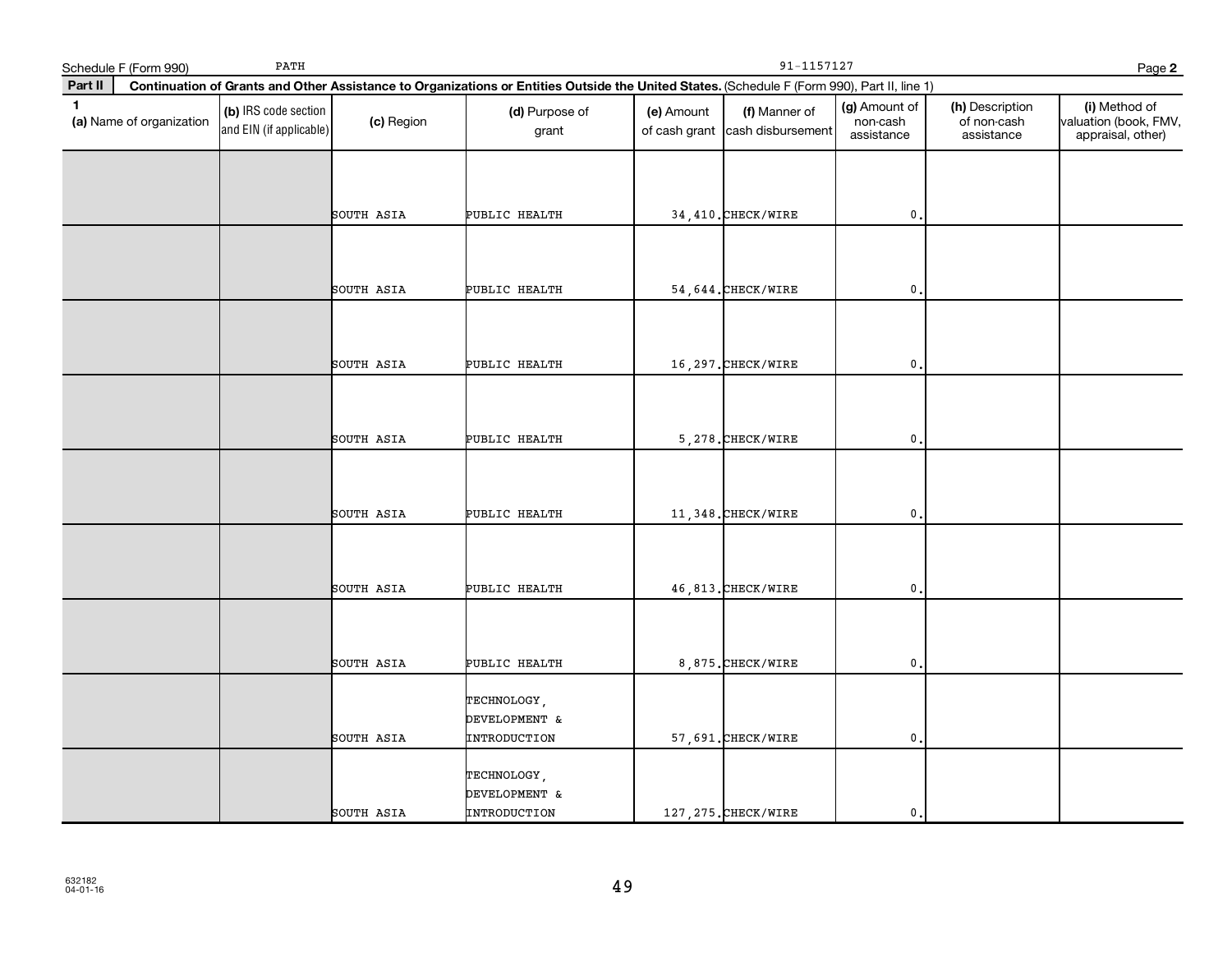|              | Schedule F (Form 990)    | PATH                                            |                       | 91-1157127<br>Page 2                                                                                                                         |            |                                                  |                                         |                                              |                                                             |  |
|--------------|--------------------------|-------------------------------------------------|-----------------------|----------------------------------------------------------------------------------------------------------------------------------------------|------------|--------------------------------------------------|-----------------------------------------|----------------------------------------------|-------------------------------------------------------------|--|
| Part II      |                          |                                                 |                       | Continuation of Grants and Other Assistance to Organizations or Entities Outside the United States. (Schedule F (Form 990), Part II, line 1) |            |                                                  |                                         |                                              |                                                             |  |
| $\mathbf{1}$ | (a) Name of organization | (b) IRS code section<br>and EIN (if applicable) | (c) Region            | (d) Purpose of<br>grant                                                                                                                      | (e) Amount | (f) Manner of<br>of cash grant cash disbursement | (g) Amount of<br>non-cash<br>assistance | (h) Description<br>of non-cash<br>assistance | (i) Method of<br>valuation (book, FMV,<br>appraisal, other) |  |
|              |                          |                                                 |                       |                                                                                                                                              |            |                                                  |                                         |                                              |                                                             |  |
|              |                          |                                                 | SUB-SAHARAN           |                                                                                                                                              |            |                                                  |                                         |                                              |                                                             |  |
|              |                          |                                                 | AFRICA                | ESSENTIAL MEDICINE                                                                                                                           |            | 79, 913. CHECK/WIRE                              | $\mathbf{0}$                            |                                              |                                                             |  |
|              |                          |                                                 | SUB-SAHARAN           |                                                                                                                                              |            |                                                  |                                         |                                              |                                                             |  |
|              |                          |                                                 | AFRICA                | ESSENTIAL MEDICINE                                                                                                                           |            | 174, 751. CHECK/WIRE                             | $\mathbf{0}$ .                          |                                              |                                                             |  |
|              |                          |                                                 |                       |                                                                                                                                              |            |                                                  |                                         |                                              |                                                             |  |
|              |                          |                                                 | SUB-SAHARAN           |                                                                                                                                              |            |                                                  |                                         |                                              |                                                             |  |
|              |                          |                                                 | AFRICA                | ESSENTIAL MEDICINE                                                                                                                           |            | 175,428. CHECK/WIRE                              | $\mathbf{0}$                            |                                              |                                                             |  |
|              |                          |                                                 |                       |                                                                                                                                              |            |                                                  |                                         |                                              |                                                             |  |
|              |                          |                                                 | SUB-SAHARAN<br>AFRICA | <b>INTERNATIONAL</b><br><b>DEVELOPMENT</b>                                                                                                   |            | 25, 777. CHECK/WIRE                              | $\mathbf{0}$ .                          |                                              |                                                             |  |
|              |                          |                                                 |                       |                                                                                                                                              |            |                                                  |                                         |                                              |                                                             |  |
|              |                          |                                                 | SUB-SAHARAN           | INTERNATIONAL                                                                                                                                |            |                                                  |                                         |                                              |                                                             |  |
|              |                          |                                                 | AFRICA                | <b>DEVELOPMENT</b>                                                                                                                           |            | 19,496. CHECK/WIRE                               | $\mathbf{0}$                            |                                              |                                                             |  |
|              |                          |                                                 |                       |                                                                                                                                              |            |                                                  |                                         |                                              |                                                             |  |
|              |                          |                                                 | SUB-SAHARAN           | <b>INTERNATIONAL</b>                                                                                                                         |            |                                                  |                                         |                                              |                                                             |  |
|              |                          |                                                 | AFRICA                | DEVELOPMENT                                                                                                                                  |            | 236, 307. CHECK/WIRE                             | $\mathfrak{o}$ .                        |                                              |                                                             |  |
|              |                          |                                                 |                       |                                                                                                                                              |            |                                                  |                                         |                                              |                                                             |  |
|              |                          |                                                 | SUB-SAHARAN<br>AFRICA | <b>INTERNATIONAL</b><br>DEVELOPMENT                                                                                                          |            | 82,391. CHECK/WIRE                               | 0.                                      |                                              |                                                             |  |
|              |                          |                                                 |                       |                                                                                                                                              |            |                                                  |                                         |                                              |                                                             |  |
|              |                          |                                                 | SUB-SAHARAN           | <b>INTERNATIONAL</b>                                                                                                                         |            |                                                  |                                         |                                              |                                                             |  |
|              |                          |                                                 | AFRICA                | <b>DEVELOPMENT</b>                                                                                                                           |            | 22,339. CHECK/WIRE                               | $\mathbf{0}$ .                          |                                              |                                                             |  |
|              |                          |                                                 |                       |                                                                                                                                              |            |                                                  |                                         |                                              |                                                             |  |
|              |                          |                                                 | SUB-SAHARAN           | <b>INTERNATIONAL</b>                                                                                                                         |            |                                                  |                                         |                                              |                                                             |  |
|              |                          |                                                 | AFRICA                | <b>DEVELOPMENT</b>                                                                                                                           |            | 21,777. CHECK/WIRE                               | $\mathbf{0}$ .                          |                                              |                                                             |  |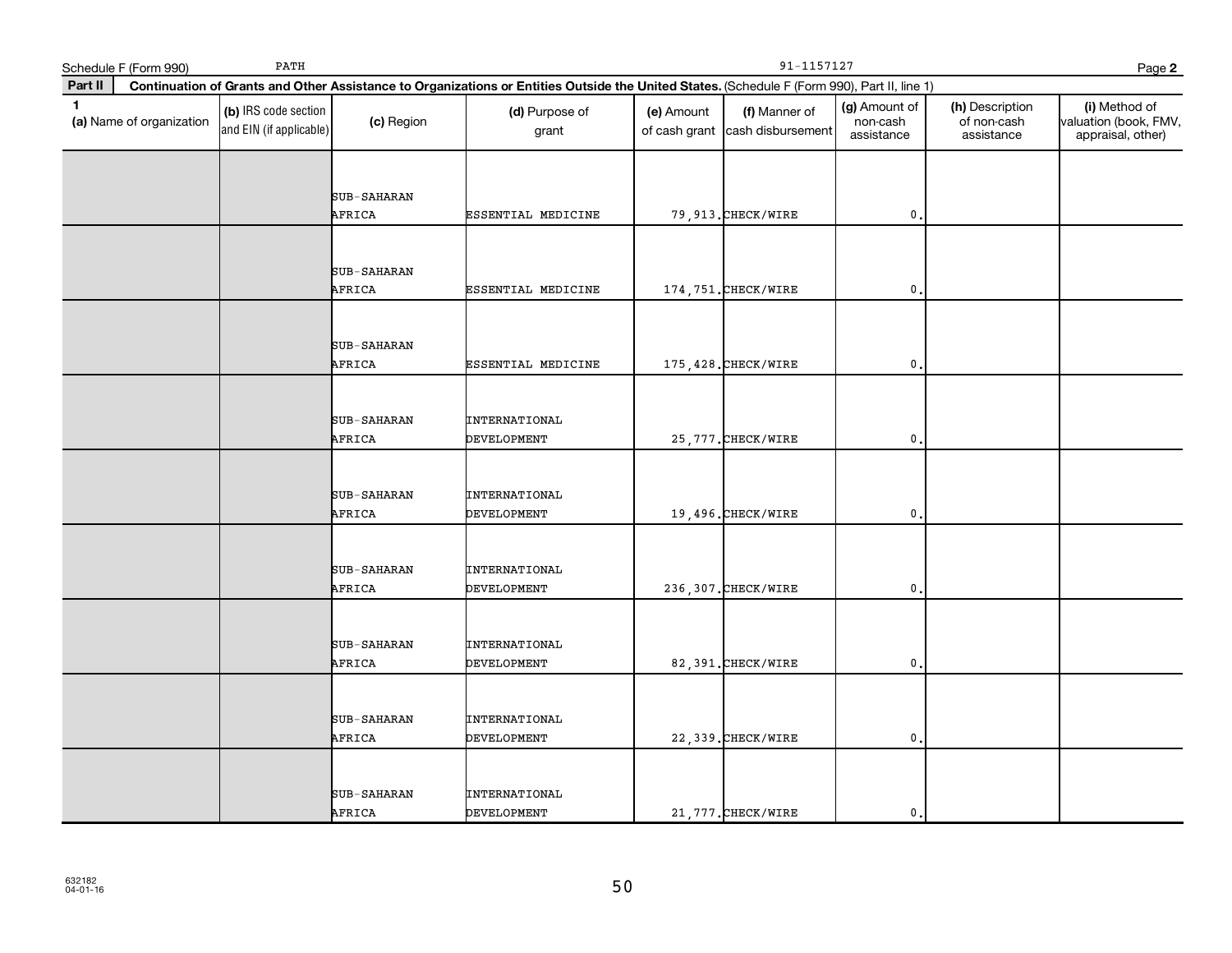|              | Schedule F (Form 990)    | PATH                                            |                       |                                                                                                                                              | 91-1157127<br>Page 2 |                                                  |                                         |                                              |                                                             |  |
|--------------|--------------------------|-------------------------------------------------|-----------------------|----------------------------------------------------------------------------------------------------------------------------------------------|----------------------|--------------------------------------------------|-----------------------------------------|----------------------------------------------|-------------------------------------------------------------|--|
| Part II      |                          |                                                 |                       | Continuation of Grants and Other Assistance to Organizations or Entities Outside the United States. (Schedule F (Form 990), Part II, line 1) |                      |                                                  |                                         |                                              |                                                             |  |
| $\mathbf{1}$ | (a) Name of organization | (b) IRS code section<br>and EIN (if applicable) | (c) Region            | (d) Purpose of<br>grant                                                                                                                      | (e) Amount           | (f) Manner of<br>of cash grant cash disbursement | (g) Amount of<br>non-cash<br>assistance | (h) Description<br>of non-cash<br>assistance | (i) Method of<br>valuation (book, FMV,<br>appraisal, other) |  |
|              |                          |                                                 | SUB-SAHARAN<br>AFRICA | INTERNATIONAL<br><b>DEVELOPMENT</b>                                                                                                          |                      | 21, 148. CHECK/WIRE                              | $\mathbf 0$ .                           |                                              |                                                             |  |
|              |                          |                                                 | SUB-SAHARAN<br>AFRICA | <b>INTERNATIONAL</b><br><b>DEVELOPMENT</b>                                                                                                   |                      | 19, 245. CHECK/WIRE                              | $\mathbf{0}$ .                          |                                              |                                                             |  |
|              |                          |                                                 | SUB-SAHARAN<br>AFRICA | INTERNATIONAL<br>DEVELOPMENT                                                                                                                 |                      | 16,386. CHECK/WIRE                               | $\mathbf 0$ .                           |                                              |                                                             |  |
|              |                          |                                                 | SUB-SAHARAN<br>AFRICA | <b>INTERNATIONAL</b><br><b>DEVELOPMENT</b>                                                                                                   |                      | 92,299. CHECK/WIRE                               | $\mathfrak{o}$ .                        |                                              |                                                             |  |
|              |                          |                                                 | SUB-SAHARAN<br>AFRICA | INTERNATIONAL<br><b>DEVELOPMENT</b>                                                                                                          |                      | 21,683. CHECK/WIRE                               | $\mathbf{0}$                            |                                              |                                                             |  |
|              |                          |                                                 | SUB-SAHARAN<br>AFRICA | <b>INTERNATIONAL</b><br><b>DEVELOPMENT</b>                                                                                                   |                      | 47, 293. CHECK/WIRE                              | $\mathbf{0}$ .                          |                                              |                                                             |  |
|              |                          |                                                 | SUB-SAHARAN<br>AFRICA | <b>INTERNATIONAL</b><br>DEVELOPMENT                                                                                                          |                      | 29,468. CHECK/WIRE                               | $\mathbf{0}$                            |                                              |                                                             |  |
|              |                          |                                                 | SUB-SAHARAN<br>AFRICA | <b>INTERNATIONAL</b><br><b>DEVELOPMENT</b>                                                                                                   |                      | 36,760. CHECK/WIRE                               | $\mathfrak{o}$ .                        |                                              |                                                             |  |
|              |                          |                                                 | SUB-SAHARAN<br>AFRICA | <b>INTERNATIONAL</b><br><b>DEVELOPMENT</b>                                                                                                   |                      | 18,672. CHECK/WIRE                               | $\mathbf{0}$ .                          |                                              |                                                             |  |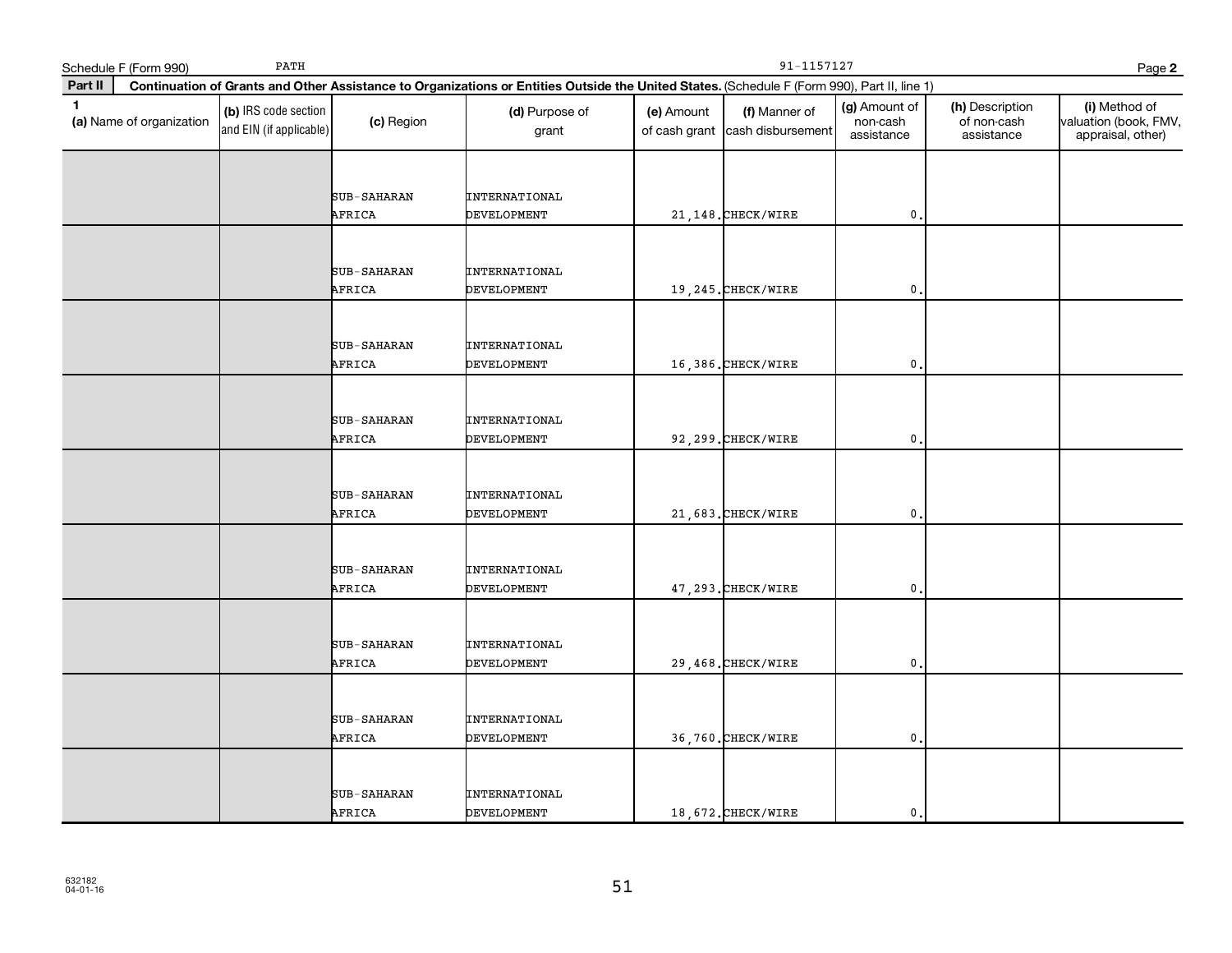|              | Schedule F (Form 990)    | PATH                                            |                       |                                                                                                                                              | 91-1157127<br>Page 2 |                                                  |                                         |                                              |                                                             |  |
|--------------|--------------------------|-------------------------------------------------|-----------------------|----------------------------------------------------------------------------------------------------------------------------------------------|----------------------|--------------------------------------------------|-----------------------------------------|----------------------------------------------|-------------------------------------------------------------|--|
| Part II      |                          |                                                 |                       | Continuation of Grants and Other Assistance to Organizations or Entities Outside the United States. (Schedule F (Form 990), Part II, line 1) |                      |                                                  |                                         |                                              |                                                             |  |
| $\mathbf{1}$ | (a) Name of organization | (b) IRS code section<br>and EIN (if applicable) | (c) Region            | (d) Purpose of<br>grant                                                                                                                      | (e) Amount           | (f) Manner of<br>of cash grant cash disbursement | (g) Amount of<br>non-cash<br>assistance | (h) Description<br>of non-cash<br>assistance | (i) Method of<br>valuation (book, FMV,<br>appraisal, other) |  |
|              |                          |                                                 | SUB-SAHARAN<br>AFRICA | INTERNATIONAL<br><b>DEVELOPMENT</b>                                                                                                          |                      | 20, 228. CHECK/WIRE                              | $\mathbf{0}$                            |                                              |                                                             |  |
|              |                          |                                                 | SUB-SAHARAN<br>AFRICA | <b>INTERNATIONAL</b><br><b>DEVELOPMENT</b>                                                                                                   |                      | 21,529. CHECK/WIRE                               | $\mathbf{0}$ .                          |                                              |                                                             |  |
|              |                          |                                                 | SUB-SAHARAN<br>AFRICA | INTERNATIONAL<br>DEVELOPMENT                                                                                                                 |                      | 18,751. CHECK/WIRE                               | $\mathbf 0$ .                           |                                              |                                                             |  |
|              |                          |                                                 | SUB-SAHARAN<br>AFRICA | <b>INTERNATIONAL</b><br><b>DEVELOPMENT</b>                                                                                                   |                      | 21,554. CHECK/WIRE                               | $\mathfrak{o}$ .                        |                                              |                                                             |  |
|              |                          |                                                 | SUB-SAHARAN<br>AFRICA | INTERNATIONAL<br><b>DEVELOPMENT</b>                                                                                                          |                      | 61,315. CHECK/WIRE                               | $\mathbf{0}$                            |                                              |                                                             |  |
|              |                          |                                                 | SUB-SAHARAN<br>AFRICA | <b>INTERNATIONAL</b><br><b>DEVELOPMENT</b>                                                                                                   |                      | 27, 573. CHECK/WIRE                              | $\mathbf{0}$ .                          |                                              |                                                             |  |
|              |                          |                                                 | SUB-SAHARAN<br>AFRICA | <b>INTERNATIONAL</b><br>DEVELOPMENT                                                                                                          |                      | 45,848. CHECK/WIRE                               | $\mathbf{0}$                            |                                              |                                                             |  |
|              |                          |                                                 | SUB-SAHARAN<br>AFRICA | <b>INTERNATIONAL</b><br><b>DEVELOPMENT</b>                                                                                                   |                      | 150,668. CHECK/WIRE                              | $\mathfrak{o}$ .                        |                                              |                                                             |  |
|              |                          |                                                 | SUB-SAHARAN<br>AFRICA | <b>INTERNATIONAL</b><br><b>DEVELOPMENT</b>                                                                                                   |                      | 44,200. CHECK/WIRE                               | $\mathbf{0}$ .                          |                                              |                                                             |  |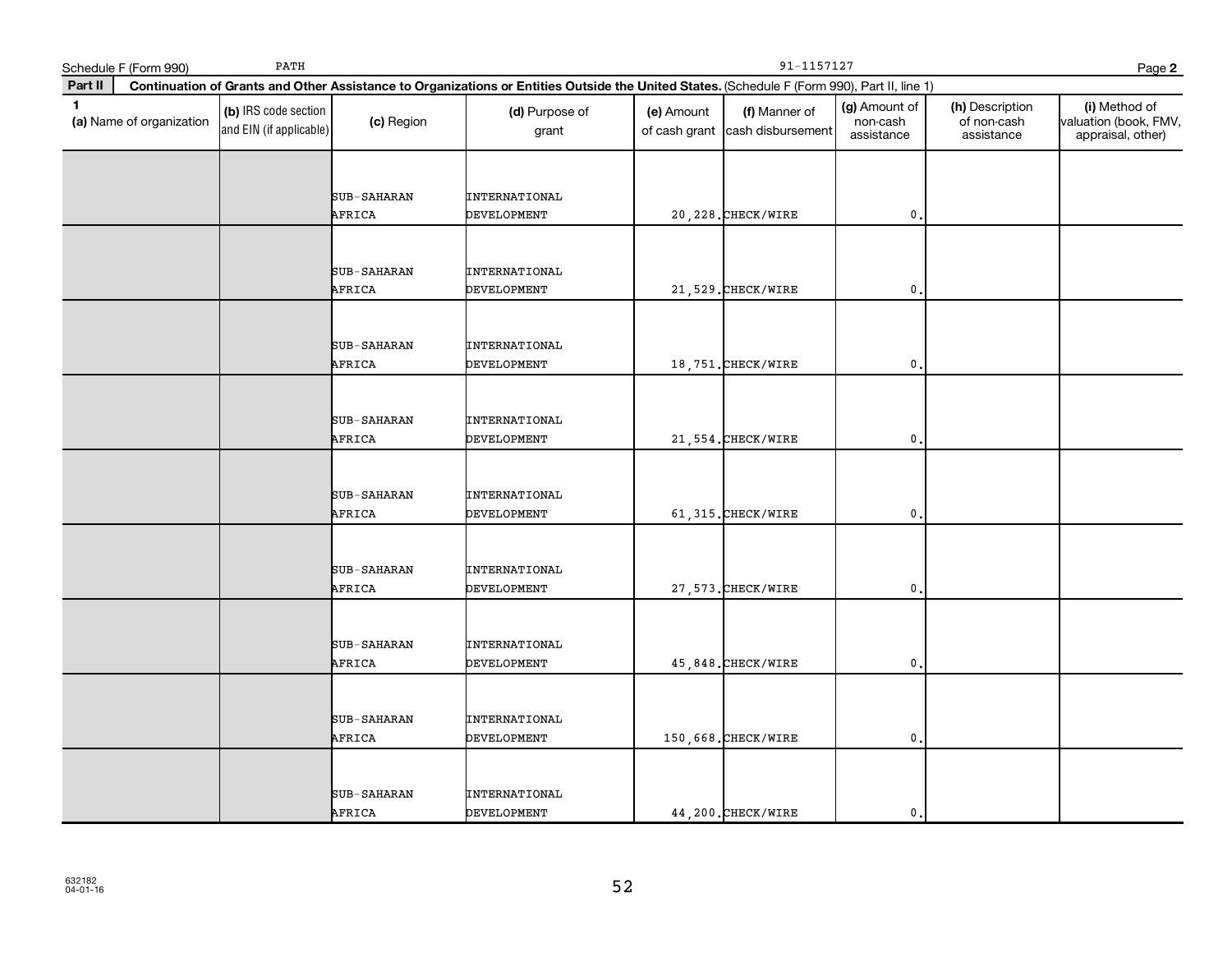|              | Schedule F (Form 990)    | PATH                                            |                       |                                                                                                                                              | 91-1157127<br>Page 2 |                                                  |                                         |                                              |                                                             |  |  |
|--------------|--------------------------|-------------------------------------------------|-----------------------|----------------------------------------------------------------------------------------------------------------------------------------------|----------------------|--------------------------------------------------|-----------------------------------------|----------------------------------------------|-------------------------------------------------------------|--|--|
| Part II      |                          |                                                 |                       | Continuation of Grants and Other Assistance to Organizations or Entities Outside the United States. (Schedule F (Form 990), Part II, line 1) |                      |                                                  |                                         |                                              |                                                             |  |  |
| $\mathbf{1}$ | (a) Name of organization | (b) IRS code section<br>and EIN (if applicable) | (c) Region            | (d) Purpose of<br>grant                                                                                                                      | (e) Amount           | (f) Manner of<br>of cash grant cash disbursement | (g) Amount of<br>non-cash<br>assistance | (h) Description<br>of non-cash<br>assistance | (i) Method of<br>valuation (book, FMV,<br>appraisal, other) |  |  |
|              |                          |                                                 | SUB-SAHARAN<br>AFRICA | INTERNATIONAL<br><b>DEVELOPMENT</b>                                                                                                          |                      | 125,190. CHECK/WIRE                              | $\mathbf 0$ .                           |                                              |                                                             |  |  |
|              |                          |                                                 | SUB-SAHARAN<br>AFRICA | <b>INTERNATIONAL</b><br><b>DEVELOPMENT</b>                                                                                                   |                      | 29,958. CHECK/WIRE                               | $\mathbf{0}$ .                          |                                              |                                                             |  |  |
|              |                          |                                                 | SUB-SAHARAN<br>AFRICA | INTERNATIONAL<br>DEVELOPMENT                                                                                                                 |                      | 25, 145. CHECK/WIRE                              | $\mathbf 0$ .                           |                                              |                                                             |  |  |
|              |                          |                                                 | SUB-SAHARAN<br>AFRICA | <b>INTERNATIONAL</b><br><b>DEVELOPMENT</b>                                                                                                   |                      | 23,609. CHECK/WIRE                               | $\mathfrak{o}$ .                        |                                              |                                                             |  |  |
|              |                          |                                                 | SUB-SAHARAN<br>AFRICA | INTERNATIONAL<br><b>DEVELOPMENT</b>                                                                                                          |                      | 34,200. CHECK/WIRE                               | $\mathbf{0}$                            |                                              |                                                             |  |  |
|              |                          |                                                 | SUB-SAHARAN<br>AFRICA | <b>INTERNATIONAL</b><br><b>DEVELOPMENT</b>                                                                                                   |                      | 46, 316. CHECK/WIRE                              | $\mathbf{0}$ .                          |                                              |                                                             |  |  |
|              |                          |                                                 | SUB-SAHARAN<br>AFRICA | <b>INTERNATIONAL</b><br>DEVELOPMENT                                                                                                          |                      | 26,102. CHECK/WIRE                               | $\mathbf{0}$                            |                                              |                                                             |  |  |
|              |                          |                                                 | SUB-SAHARAN<br>AFRICA | <b>INTERNATIONAL</b><br><b>DEVELOPMENT</b>                                                                                                   |                      | 40,000. CHECK/WIRE                               | $\mathfrak{o}$ .                        |                                              |                                                             |  |  |
|              |                          |                                                 | SUB-SAHARAN<br>AFRICA | <b>INTERNATIONAL</b><br><b>DEVELOPMENT</b>                                                                                                   |                      | 15,654. CHECK/WIRE                               | $\mathbf{0}$ .                          |                                              |                                                             |  |  |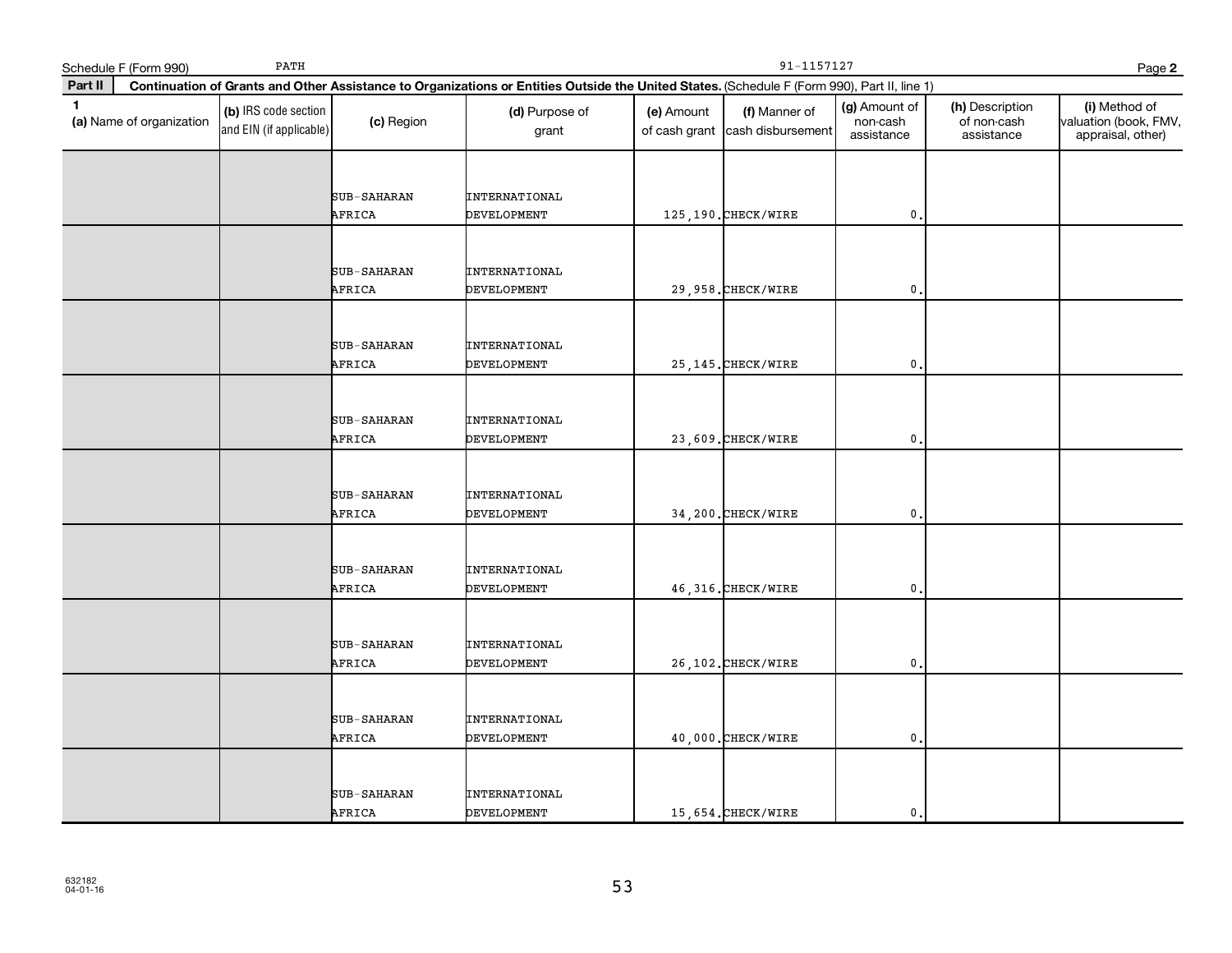|              | Schedule F (Form 990)    | PATH                                            |                              |                                                                                                                                              | 91-1157127<br>Page 2 |                                                  |                                         |                                              |                                                             |  |  |
|--------------|--------------------------|-------------------------------------------------|------------------------------|----------------------------------------------------------------------------------------------------------------------------------------------|----------------------|--------------------------------------------------|-----------------------------------------|----------------------------------------------|-------------------------------------------------------------|--|--|
| Part II      |                          |                                                 |                              | Continuation of Grants and Other Assistance to Organizations or Entities Outside the United States. (Schedule F (Form 990), Part II, line 1) |                      |                                                  |                                         |                                              |                                                             |  |  |
| $\mathbf{1}$ | (a) Name of organization | (b) IRS code section<br>and EIN (if applicable) | (c) Region                   | (d) Purpose of<br>grant                                                                                                                      | (e) Amount           | (f) Manner of<br>of cash grant cash disbursement | (g) Amount of<br>non-cash<br>assistance | (h) Description<br>of non-cash<br>assistance | (i) Method of<br>valuation (book, FMV,<br>appraisal, other) |  |  |
|              |                          |                                                 | SUB-SAHARAN<br>AFRICA        | INTERNATIONAL<br><b>DEVELOPMENT</b>                                                                                                          |                      | 23, 174. CHECK/WIRE                              | $\mathbf 0$ .                           |                                              |                                                             |  |  |
|              |                          |                                                 | <b>SUB-SAHARAN</b><br>AFRICA | <b>INTERNATIONAL</b><br>DEVELOPMENT                                                                                                          |                      | 212,760. CHECK/WIRE                              | $\mathbf{0}$ .                          |                                              |                                                             |  |  |
|              |                          |                                                 | <b>SUB-SAHARAN</b><br>AFRICA | INTERNATIONAL<br>DEVELOPMENT                                                                                                                 |                      | 41,036. CHECK/WIRE                               | $\mathbf 0$ .                           |                                              |                                                             |  |  |
|              |                          |                                                 | SUB-SAHARAN<br>AFRICA        | <b>INTERNATIONAL</b><br><b>DEVELOPMENT</b>                                                                                                   |                      | 198, 169. CHECK/WIRE                             | $\mathfrak{o}$ .                        |                                              |                                                             |  |  |
|              |                          |                                                 | SUB-SAHARAN<br>AFRICA        | INTERNATIONAL<br><b>DEVELOPMENT</b>                                                                                                          |                      | 21,320. CHECK/WIRE                               | $\mathbf{0}$                            |                                              |                                                             |  |  |
|              |                          |                                                 | SUB-SAHARAN<br>AFRICA        | <b>INTERNATIONAL</b><br><b>DEVELOPMENT</b>                                                                                                   |                      | 67,561. CHECK/WIRE                               | $\mathbf{0}$ .                          |                                              |                                                             |  |  |
|              |                          |                                                 | SUB-SAHARAN<br>AFRICA        | <b>INTERNATIONAL</b><br>DEVELOPMENT                                                                                                          |                      | 26,089. CHECK/WIRE                               | $\mathbf{0}$                            |                                              |                                                             |  |  |
|              |                          |                                                 | SUB-SAHARAN<br>AFRICA        | <b>INTERNATIONAL</b><br><b>DEVELOPMENT</b>                                                                                                   |                      | 53, 951. CHECK/WIRE                              | $\mathfrak{o}$ .                        |                                              |                                                             |  |  |
|              |                          |                                                 | SUB-SAHARAN<br>AFRICA        | <b>INTERNATIONAL</b><br><b>DEVELOPMENT</b>                                                                                                   |                      | 79,625. CHECK/WIRE                               | $\mathbf{0}$ .                          |                                              |                                                             |  |  |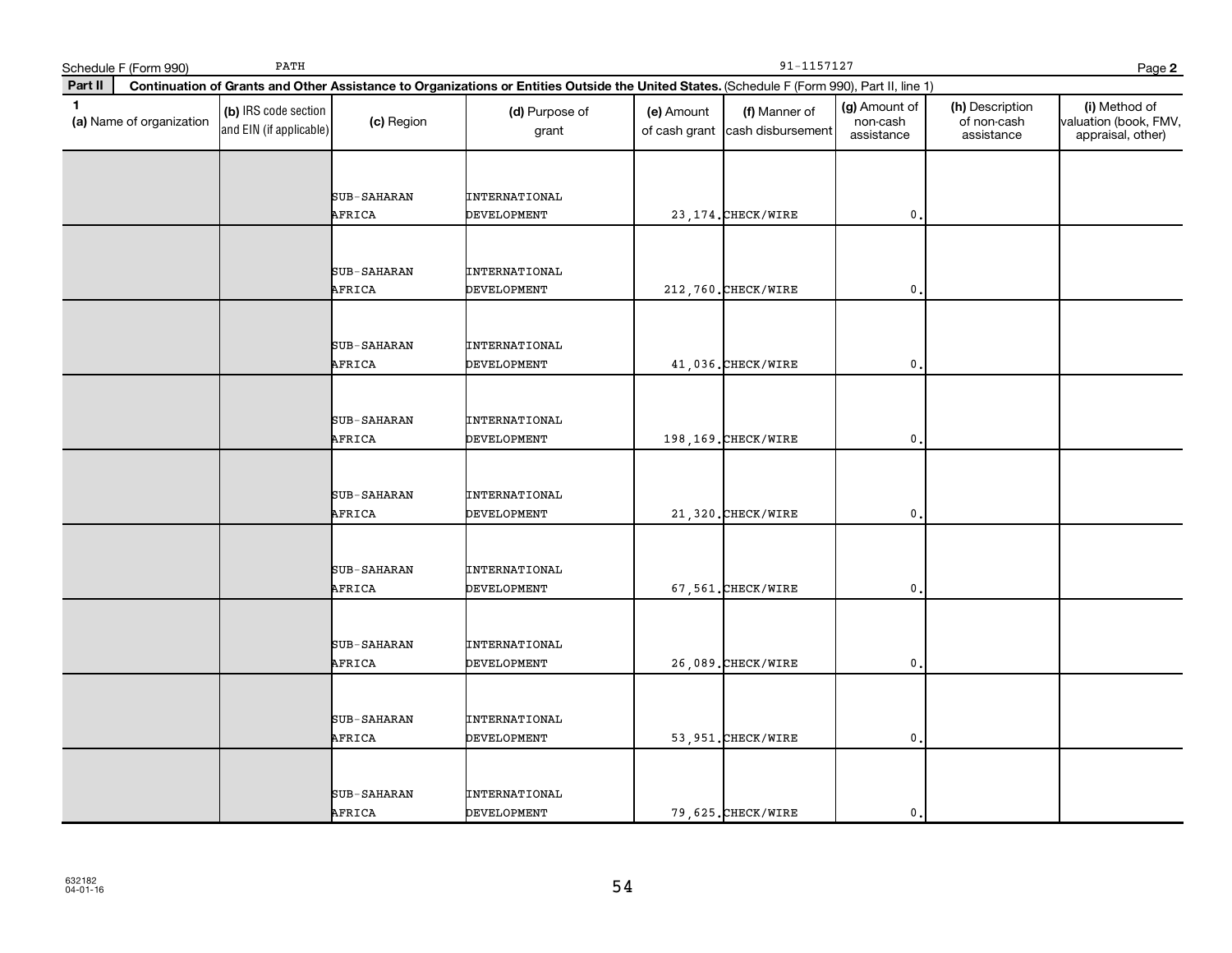|              | Schedule F (Form 990)    | PATH                                            |                              |                                                                                                                                              | 91-1157127<br>Page 2 |                                                  |                                         |                                              |                                                             |  |  |
|--------------|--------------------------|-------------------------------------------------|------------------------------|----------------------------------------------------------------------------------------------------------------------------------------------|----------------------|--------------------------------------------------|-----------------------------------------|----------------------------------------------|-------------------------------------------------------------|--|--|
| Part II      |                          |                                                 |                              | Continuation of Grants and Other Assistance to Organizations or Entities Outside the United States. (Schedule F (Form 990), Part II, line 1) |                      |                                                  |                                         |                                              |                                                             |  |  |
| $\mathbf{1}$ | (a) Name of organization | (b) IRS code section<br>and EIN (if applicable) | (c) Region                   | (d) Purpose of<br>grant                                                                                                                      | (e) Amount           | (f) Manner of<br>of cash grant cash disbursement | (g) Amount of<br>non-cash<br>assistance | (h) Description<br>of non-cash<br>assistance | (i) Method of<br>valuation (book, FMV,<br>appraisal, other) |  |  |
|              |                          |                                                 | SUB-SAHARAN<br>AFRICA        | INTERNATIONAL<br><b>DEVELOPMENT</b>                                                                                                          |                      | 37,870. CHECK/WIRE                               | $\mathbf 0$ .                           |                                              |                                                             |  |  |
|              |                          |                                                 | <b>SUB-SAHARAN</b><br>AFRICA | <b>INTERNATIONAL</b><br>DEVELOPMENT                                                                                                          |                      | 19,549. CHECK/WIRE                               | $\mathbf{0}$ .                          |                                              |                                                             |  |  |
|              |                          |                                                 | <b>SUB-SAHARAN</b><br>AFRICA | INTERNATIONAL<br>DEVELOPMENT                                                                                                                 |                      | 21, 379. CHECK/WIRE                              | $\mathbf 0$ .                           |                                              |                                                             |  |  |
|              |                          |                                                 | SUB-SAHARAN<br>AFRICA        | <b>INTERNATIONAL</b><br><b>DEVELOPMENT</b>                                                                                                   |                      | 42,009. CHECK/WIRE                               | $\mathfrak{o}$ .                        |                                              |                                                             |  |  |
|              |                          |                                                 | SUB-SAHARAN<br>AFRICA        | INTERNATIONAL<br><b>DEVELOPMENT</b>                                                                                                          |                      | 34, 679. CHECK/WIRE                              | $\mathbf{0}$                            |                                              |                                                             |  |  |
|              |                          |                                                 | SUB-SAHARAN<br>AFRICA        | <b>INTERNATIONAL</b><br><b>DEVELOPMENT</b>                                                                                                   |                      | 24, 653. CHECK/WIRE                              | $\mathbf{0}$ .                          |                                              |                                                             |  |  |
|              |                          |                                                 | SUB-SAHARAN<br>AFRICA        | <b>INTERNATIONAL</b><br>DEVELOPMENT                                                                                                          |                      | 33,694. CHECK/WIRE                               | $\mathbf{0}$                            |                                              |                                                             |  |  |
|              |                          |                                                 | SUB-SAHARAN<br>AFRICA        | <b>INTERNATIONAL</b><br><b>DEVELOPMENT</b>                                                                                                   |                      | 27,922. CHECK/WIRE                               | $\mathfrak{o}$ .                        |                                              |                                                             |  |  |
|              |                          |                                                 | SUB-SAHARAN<br>AFRICA        | <b>INTERNATIONAL</b><br><b>DEVELOPMENT</b>                                                                                                   |                      | 36, 213. CHECK/WIRE                              | $\mathbf{0}$ .                          |                                              |                                                             |  |  |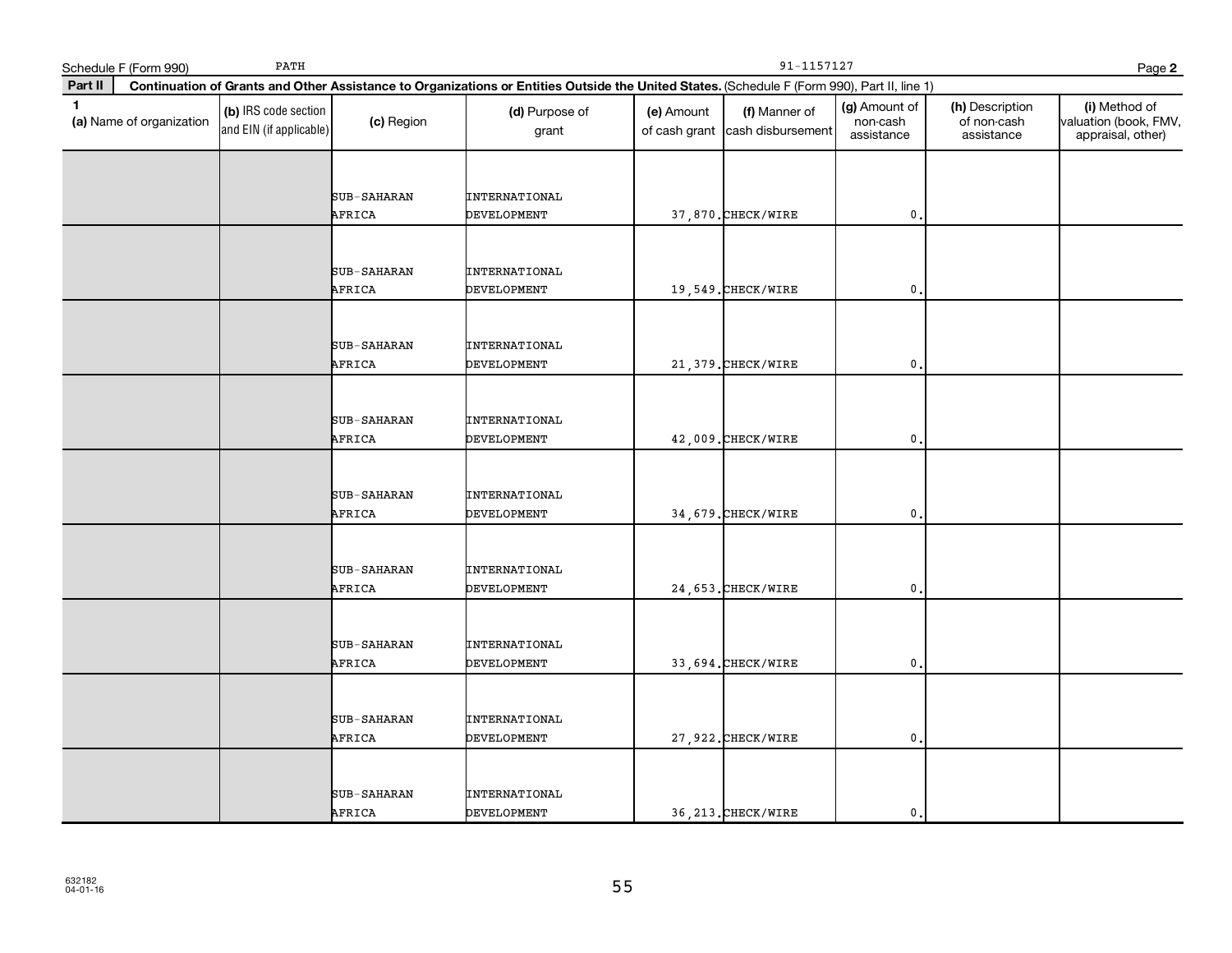|              | Schedule F (Form 990)    | PATH                                            |                              |                                                                                                                                              | 91-1157127<br>Page 2 |                                                  |                                         |                                              |                                                             |  |  |
|--------------|--------------------------|-------------------------------------------------|------------------------------|----------------------------------------------------------------------------------------------------------------------------------------------|----------------------|--------------------------------------------------|-----------------------------------------|----------------------------------------------|-------------------------------------------------------------|--|--|
| Part II      |                          |                                                 |                              | Continuation of Grants and Other Assistance to Organizations or Entities Outside the United States. (Schedule F (Form 990), Part II, line 1) |                      |                                                  |                                         |                                              |                                                             |  |  |
| $\mathbf{1}$ | (a) Name of organization | (b) IRS code section<br>and EIN (if applicable) | (c) Region                   | (d) Purpose of<br>grant                                                                                                                      | (e) Amount           | (f) Manner of<br>of cash grant cash disbursement | (g) Amount of<br>non-cash<br>assistance | (h) Description<br>of non-cash<br>assistance | (i) Method of<br>valuation (book, FMV,<br>appraisal, other) |  |  |
|              |                          |                                                 | <b>SUB-SAHARAN</b><br>AFRICA | INTERNATIONAL<br><b>DEVELOPMENT</b>                                                                                                          |                      | 14,649. CHECK/WIRE                               | $\mathbf 0$ .                           |                                              |                                                             |  |  |
|              |                          |                                                 | <b>SUB-SAHARAN</b><br>AFRICA | <b>INTERNATIONAL</b><br>DEVELOPMENT                                                                                                          |                      | 78, 226. CHECK/WIRE                              | $\mathbf{0}$ .                          |                                              |                                                             |  |  |
|              |                          |                                                 | <b>SUB-SAHARAN</b><br>AFRICA | INTERNATIONAL<br>DEVELOPMENT                                                                                                                 |                      | 289, 936. CHECK/WIRE                             | $\mathbf 0$ .                           |                                              |                                                             |  |  |
|              |                          |                                                 | SUB-SAHARAN<br>AFRICA        | <b>INTERNATIONAL</b><br><b>DEVELOPMENT</b>                                                                                                   |                      | 22,138. CHECK/WIRE                               | $\mathfrak{o}$ .                        |                                              |                                                             |  |  |
|              |                          |                                                 | SUB-SAHARAN<br>AFRICA        | INTERNATIONAL<br><b>DEVELOPMENT</b>                                                                                                          |                      | 66,004. CHECK/WIRE                               | $\mathbf{0}$                            |                                              |                                                             |  |  |
|              |                          |                                                 | SUB-SAHARAN<br>AFRICA        | <b>INTERNATIONAL</b><br><b>DEVELOPMENT</b>                                                                                                   |                      | 25,766. CHECK/WIRE                               | $\mathbf{0}$ .                          |                                              |                                                             |  |  |
|              |                          |                                                 | SUB-SAHARAN<br>AFRICA        | <b>INTERNATIONAL</b><br>DEVELOPMENT                                                                                                          |                      | 22,806. CHECK/WIRE                               | $\mathbf{0}$                            |                                              |                                                             |  |  |
|              |                          |                                                 | SUB-SAHARAN<br>AFRICA        | <b>INTERNATIONAL</b><br><b>DEVELOPMENT</b>                                                                                                   |                      | 31, 332. CHECK/WIRE                              | $\mathfrak{o}$ .                        |                                              |                                                             |  |  |
|              |                          |                                                 | SUB-SAHARAN<br>AFRICA        | <b>INTERNATIONAL</b><br><b>DEVELOPMENT</b>                                                                                                   |                      | 14,639. CHECK/WIRE                               | $\mathbf{0}$ .                          |                                              |                                                             |  |  |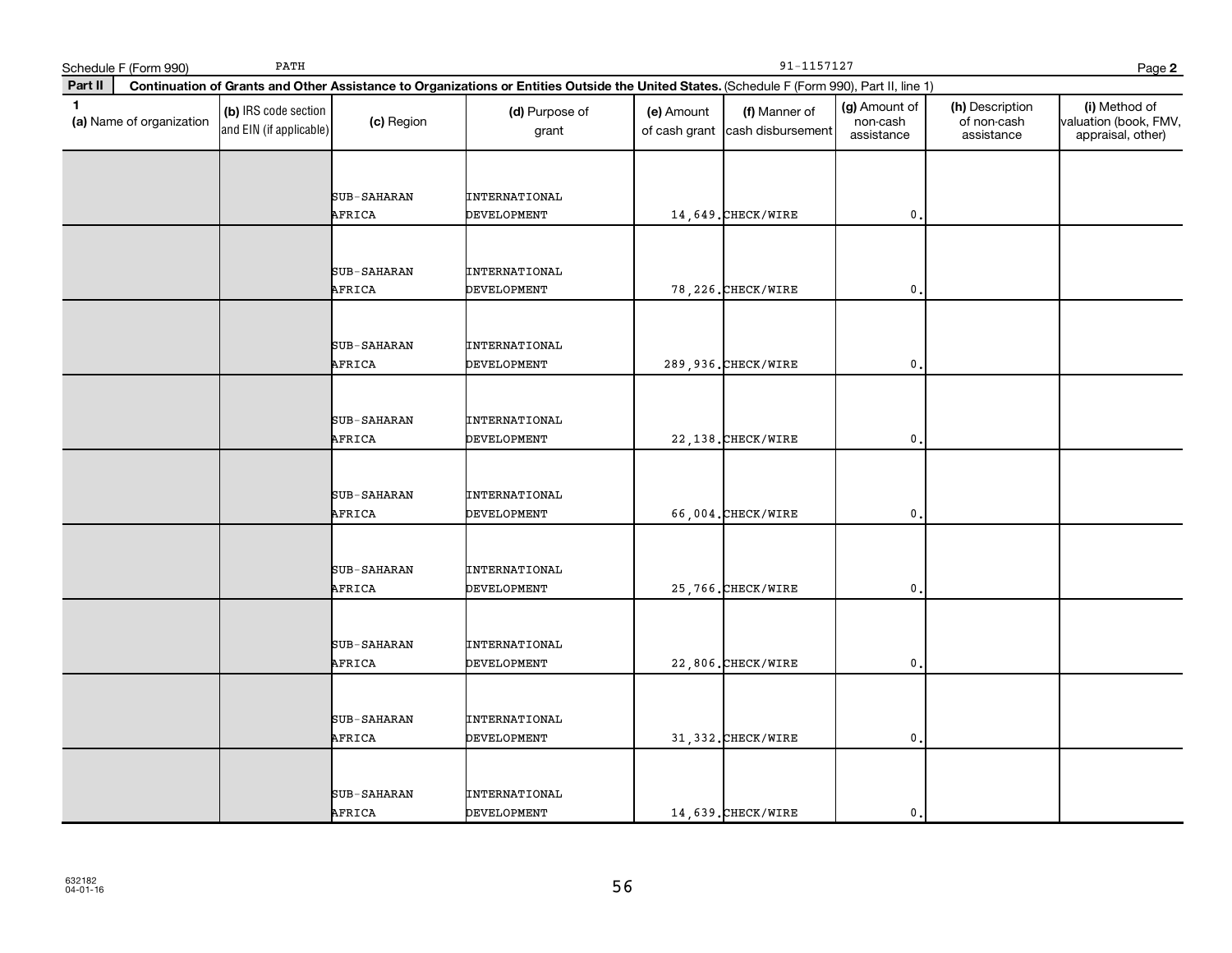|              | Schedule F (Form 990)    | PATH                                            |                              |                                                                                                                                              | 91-1157127<br>Page 2 |                                                  |                                         |                                              |                                                             |  |  |
|--------------|--------------------------|-------------------------------------------------|------------------------------|----------------------------------------------------------------------------------------------------------------------------------------------|----------------------|--------------------------------------------------|-----------------------------------------|----------------------------------------------|-------------------------------------------------------------|--|--|
| Part II      |                          |                                                 |                              | Continuation of Grants and Other Assistance to Organizations or Entities Outside the United States. (Schedule F (Form 990), Part II, line 1) |                      |                                                  |                                         |                                              |                                                             |  |  |
| $\mathbf{1}$ | (a) Name of organization | (b) IRS code section<br>and EIN (if applicable) | (c) Region                   | (d) Purpose of<br>grant                                                                                                                      | (e) Amount           | (f) Manner of<br>of cash grant cash disbursement | (g) Amount of<br>non-cash<br>assistance | (h) Description<br>of non-cash<br>assistance | (i) Method of<br>valuation (book, FMV,<br>appraisal, other) |  |  |
|              |                          |                                                 | SUB-SAHARAN<br>AFRICA        | INTERNATIONAL<br><b>DEVELOPMENT</b>                                                                                                          |                      | 22,694. CHECK/WIRE                               | $\mathbf 0$ .                           |                                              |                                                             |  |  |
|              |                          |                                                 | <b>SUB-SAHARAN</b><br>AFRICA | <b>INTERNATIONAL</b><br>DEVELOPMENT                                                                                                          |                      | 20, 267. CHECK/WIRE                              | $\mathbf{0}$ .                          |                                              |                                                             |  |  |
|              |                          |                                                 | <b>SUB-SAHARAN</b><br>AFRICA | INTERNATIONAL<br>DEVELOPMENT                                                                                                                 |                      | 16,627. CHECK/WIRE                               | $\mathbf 0$ .                           |                                              |                                                             |  |  |
|              |                          |                                                 | SUB-SAHARAN<br>AFRICA        | <b>INTERNATIONAL</b><br><b>DEVELOPMENT</b>                                                                                                   |                      | 72,837. CHECK/WIRE                               | $\mathfrak{o}$ .                        |                                              |                                                             |  |  |
|              |                          |                                                 | SUB-SAHARAN<br>AFRICA        | INTERNATIONAL<br><b>DEVELOPMENT</b>                                                                                                          |                      | 21,764. CHECK/WIRE                               | $\mathbf{0}$                            |                                              |                                                             |  |  |
|              |                          |                                                 | SUB-SAHARAN<br>AFRICA        | <b>INTERNATIONAL</b><br><b>DEVELOPMENT</b>                                                                                                   |                      | 16,707. CHECK/WIRE                               | $\mathbf{0}$ .                          |                                              |                                                             |  |  |
|              |                          |                                                 | SUB-SAHARAN<br>AFRICA        | <b>INTERNATIONAL</b><br>DEVELOPMENT                                                                                                          |                      | 27,680. CHECK/WIRE                               | $\mathbf{0}$                            |                                              |                                                             |  |  |
|              |                          |                                                 | SUB-SAHARAN<br>AFRICA        | <b>INTERNATIONAL</b><br><b>DEVELOPMENT</b>                                                                                                   |                      | 53, 135. CHECK/WIRE                              | $\mathfrak{o}$ .                        |                                              |                                                             |  |  |
|              |                          |                                                 | SUB-SAHARAN<br>AFRICA        | <b>INTERNATIONAL</b><br><b>DEVELOPMENT</b>                                                                                                   |                      | 27,542. CHECK/WIRE                               | $\mathbf{0}$ .                          |                                              |                                                             |  |  |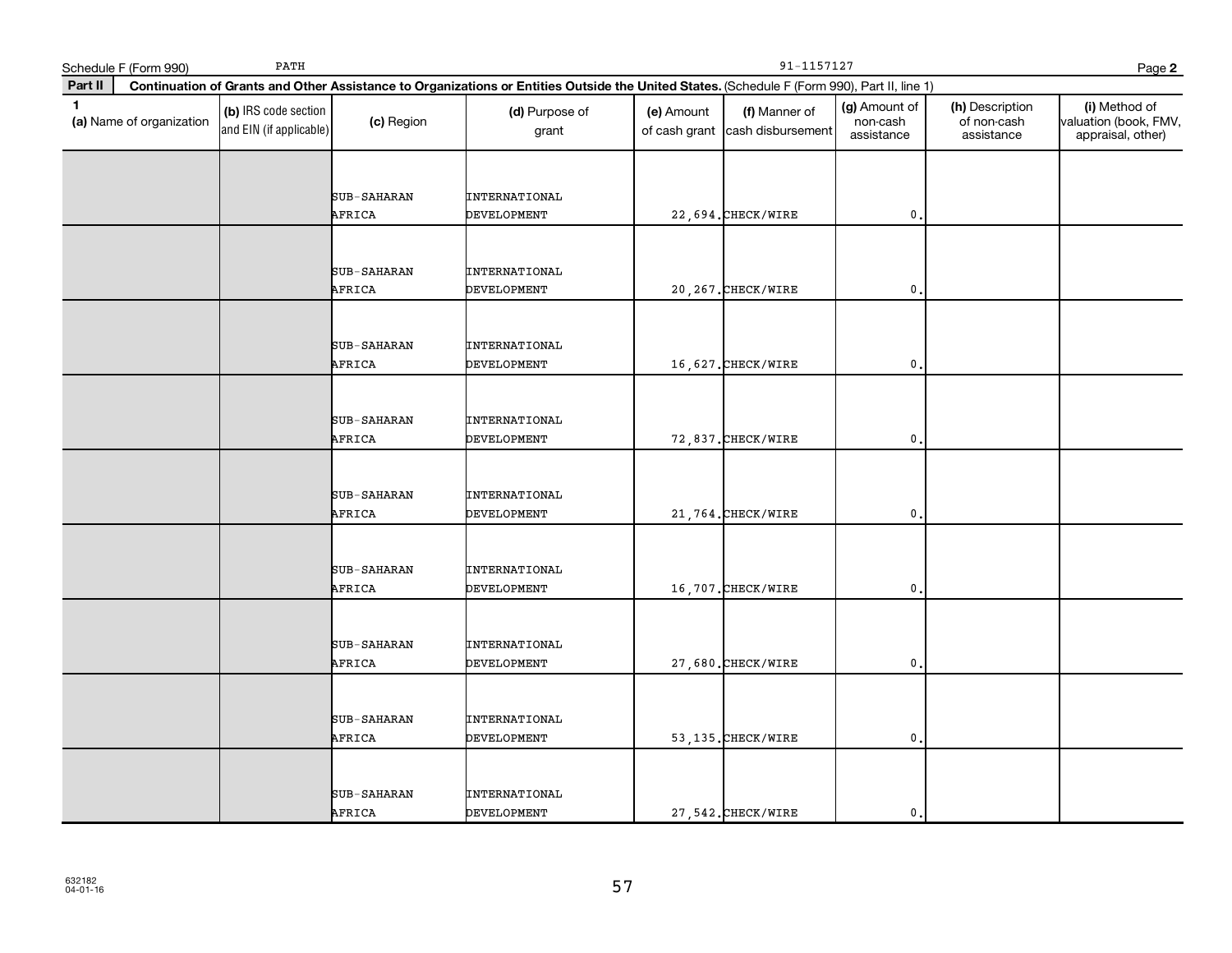|              | Schedule F (Form 990)    | PATH                                            |                              |                                                                                                                                              | 91-1157127<br>Page 2 |                                                  |                                         |                                              |                                                             |  |  |
|--------------|--------------------------|-------------------------------------------------|------------------------------|----------------------------------------------------------------------------------------------------------------------------------------------|----------------------|--------------------------------------------------|-----------------------------------------|----------------------------------------------|-------------------------------------------------------------|--|--|
| Part II      |                          |                                                 |                              | Continuation of Grants and Other Assistance to Organizations or Entities Outside the United States. (Schedule F (Form 990), Part II, line 1) |                      |                                                  |                                         |                                              |                                                             |  |  |
| $\mathbf{1}$ | (a) Name of organization | (b) IRS code section<br>and EIN (if applicable) | (c) Region                   | (d) Purpose of<br>grant                                                                                                                      | (e) Amount           | (f) Manner of<br>of cash grant cash disbursement | (g) Amount of<br>non-cash<br>assistance | (h) Description<br>of non-cash<br>assistance | (i) Method of<br>valuation (book, FMV,<br>appraisal, other) |  |  |
|              |                          |                                                 | SUB-SAHARAN<br>AFRICA        | INTERNATIONAL<br><b>DEVELOPMENT</b>                                                                                                          |                      | 21,807. CHECK/WIRE                               | $\mathbf{0}$                            |                                              |                                                             |  |  |
|              |                          |                                                 | <b>SUB-SAHARAN</b><br>AFRICA | <b>INTERNATIONAL</b><br>DEVELOPMENT                                                                                                          |                      | 35,207. CHECK/WIRE                               | $\mathbf{0}$ .                          |                                              |                                                             |  |  |
|              |                          |                                                 | <b>SUB-SAHARAN</b><br>AFRICA | INTERNATIONAL<br>DEVELOPMENT                                                                                                                 |                      | 27, 358. CHECK/WIRE                              | $\mathbf 0$ .                           |                                              |                                                             |  |  |
|              |                          |                                                 | SUB-SAHARAN<br>AFRICA        | <b>INTERNATIONAL</b><br><b>DEVELOPMENT</b>                                                                                                   |                      | 13,754. CHECK/WIRE                               | $\mathfrak{o}$ .                        |                                              |                                                             |  |  |
|              |                          |                                                 | SUB-SAHARAN<br>AFRICA        | INTERNATIONAL<br><b>DEVELOPMENT</b>                                                                                                          |                      | 48,188. CHECK/WIRE                               | $\mathbf{0}$                            |                                              |                                                             |  |  |
|              |                          |                                                 | SUB-SAHARAN<br>AFRICA        | <b>INTERNATIONAL</b><br><b>DEVELOPMENT</b>                                                                                                   |                      | 209, 401. CHECK/WIRE                             | $\mathbf{0}$ .                          |                                              |                                                             |  |  |
|              |                          |                                                 | SUB-SAHARAN<br>AFRICA        | <b>INTERNATIONAL</b><br>DEVELOPMENT                                                                                                          |                      | 30,186. CHECK/WIRE                               | $\mathbf{0}$                            |                                              |                                                             |  |  |
|              |                          |                                                 | SUB-SAHARAN<br>AFRICA        | <b>INTERNATIONAL</b><br><b>DEVELOPMENT</b>                                                                                                   |                      | 42,738. CHECK/WIRE                               | $\mathfrak{o}$ .                        |                                              |                                                             |  |  |
|              |                          |                                                 | SUB-SAHARAN<br>AFRICA        | <b>INTERNATIONAL</b><br><b>DEVELOPMENT</b>                                                                                                   |                      | 20, 143. CHECK/WIRE                              | $\mathbf{0}$ .                          |                                              |                                                             |  |  |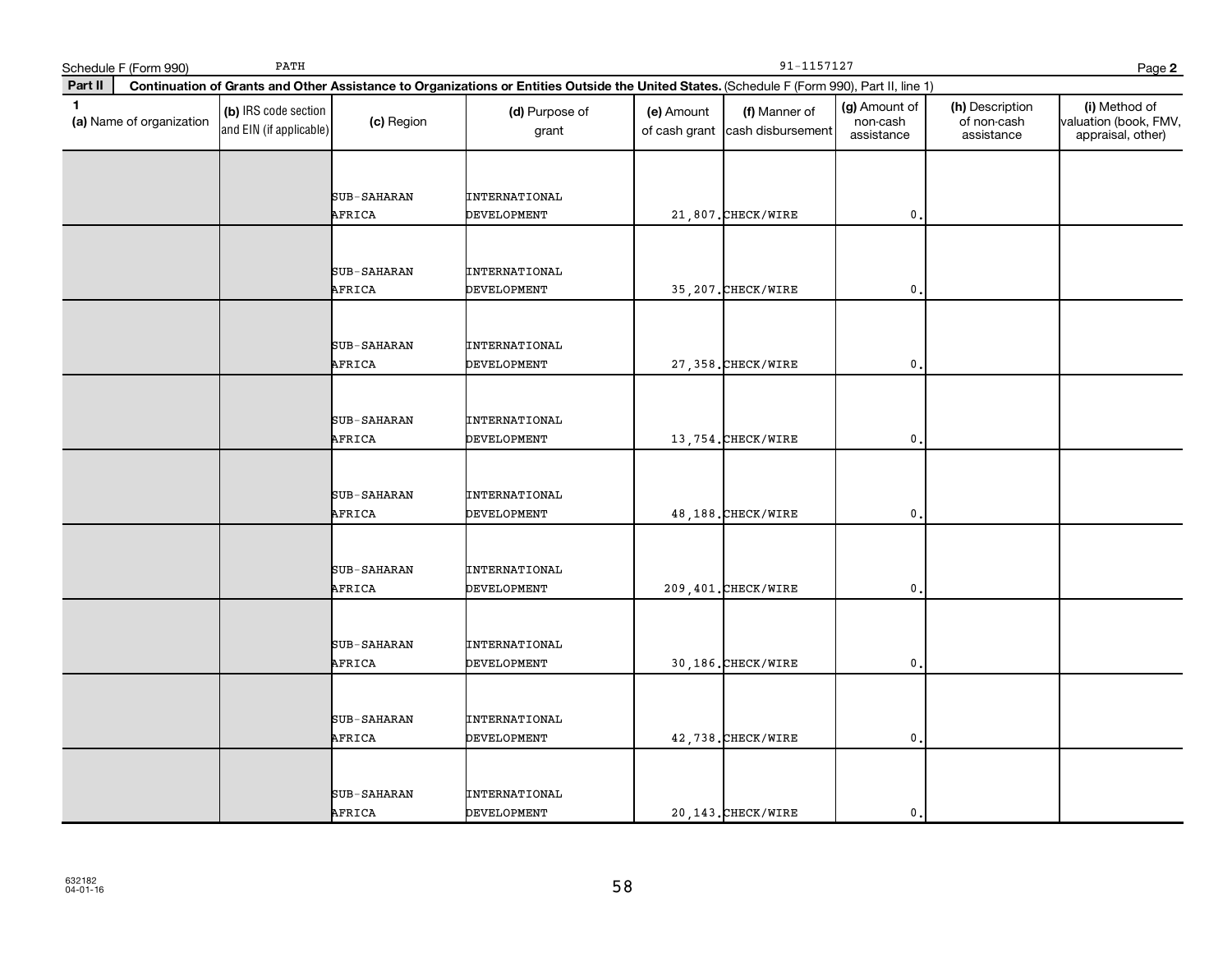|              | Schedule F (Form 990)    | PATH                                            |                              |                                                                                                                                              | 91-1157127<br>Page 2 |                                                  |                                         |                                              |                                                             |  |  |
|--------------|--------------------------|-------------------------------------------------|------------------------------|----------------------------------------------------------------------------------------------------------------------------------------------|----------------------|--------------------------------------------------|-----------------------------------------|----------------------------------------------|-------------------------------------------------------------|--|--|
| Part II      |                          |                                                 |                              | Continuation of Grants and Other Assistance to Organizations or Entities Outside the United States. (Schedule F (Form 990), Part II, line 1) |                      |                                                  |                                         |                                              |                                                             |  |  |
| $\mathbf{1}$ | (a) Name of organization | (b) IRS code section<br>and EIN (if applicable) | (c) Region                   | (d) Purpose of<br>grant                                                                                                                      | (e) Amount           | (f) Manner of<br>of cash grant cash disbursement | (g) Amount of<br>non-cash<br>assistance | (h) Description<br>of non-cash<br>assistance | (i) Method of<br>valuation (book, FMV,<br>appraisal, other) |  |  |
|              |                          |                                                 | SUB-SAHARAN<br>AFRICA        | INTERNATIONAL<br><b>DEVELOPMENT</b>                                                                                                          |                      | 34,781. CHECK/WIRE                               | $\mathbf 0$ .                           |                                              |                                                             |  |  |
|              |                          |                                                 | <b>SUB-SAHARAN</b><br>AFRICA | <b>INTERNATIONAL</b><br>DEVELOPMENT                                                                                                          |                      | 28,847. CHECK/WIRE                               | $\mathbf{0}$ .                          |                                              |                                                             |  |  |
|              |                          |                                                 | <b>SUB-SAHARAN</b><br>AFRICA | INTERNATIONAL<br>DEVELOPMENT                                                                                                                 |                      | 30,077. CHECK/WIRE                               | $\mathbf 0$ .                           |                                              |                                                             |  |  |
|              |                          |                                                 | SUB-SAHARAN<br>AFRICA        | <b>INTERNATIONAL</b><br><b>DEVELOPMENT</b>                                                                                                   |                      | 41,399. CHECK/WIRE                               | $\mathfrak{o}$ .                        |                                              |                                                             |  |  |
|              |                          |                                                 | SUB-SAHARAN<br>AFRICA        | INTERNATIONAL<br><b>DEVELOPMENT</b>                                                                                                          |                      | 14, 217. CHECK/WIRE                              | $\mathbf{0}$                            |                                              |                                                             |  |  |
|              |                          |                                                 | SUB-SAHARAN<br>AFRICA        | <b>INTERNATIONAL</b><br><b>DEVELOPMENT</b>                                                                                                   |                      | 24, 963. CHECK/WIRE                              | $\mathbf{0}$ .                          |                                              |                                                             |  |  |
|              |                          |                                                 | SUB-SAHARAN<br>AFRICA        | <b>INTERNATIONAL</b><br>DEVELOPMENT                                                                                                          |                      | 51, 117. CHECK/WIRE                              | $\mathbf{0}$                            |                                              |                                                             |  |  |
|              |                          |                                                 | SUB-SAHARAN<br>AFRICA        | <b>INTERNATIONAL</b><br><b>DEVELOPMENT</b>                                                                                                   |                      | 15,327. CHECK/WIRE                               | $\mathfrak{o}$ .                        |                                              |                                                             |  |  |
|              |                          |                                                 | SUB-SAHARAN<br>AFRICA        | <b>INTERNATIONAL</b><br><b>DEVELOPMENT</b>                                                                                                   |                      | 20,623. CHECK/WIRE                               | $\mathbf{0}$ .                          |                                              |                                                             |  |  |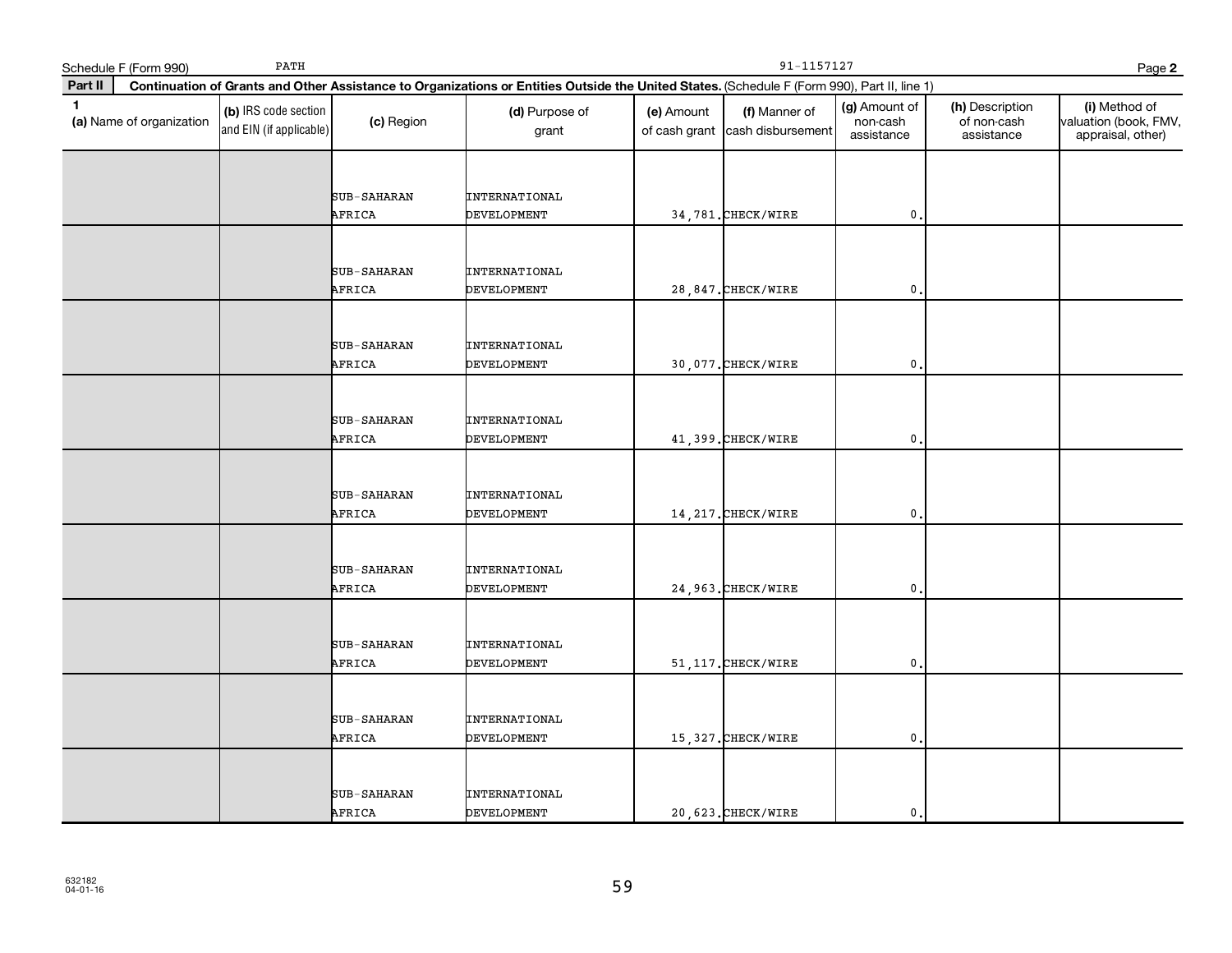|              | Schedule F (Form 990)    | PATH                                            |                              |                                                                                                                                              | 91-1157127<br>Page 2 |                                                  |                                         |                                              |                                                             |  |  |
|--------------|--------------------------|-------------------------------------------------|------------------------------|----------------------------------------------------------------------------------------------------------------------------------------------|----------------------|--------------------------------------------------|-----------------------------------------|----------------------------------------------|-------------------------------------------------------------|--|--|
| Part II      |                          |                                                 |                              | Continuation of Grants and Other Assistance to Organizations or Entities Outside the United States. (Schedule F (Form 990), Part II, line 1) |                      |                                                  |                                         |                                              |                                                             |  |  |
| $\mathbf{1}$ | (a) Name of organization | (b) IRS code section<br>and EIN (if applicable) | (c) Region                   | (d) Purpose of<br>grant                                                                                                                      | (e) Amount           | (f) Manner of<br>of cash grant cash disbursement | (g) Amount of<br>non-cash<br>assistance | (h) Description<br>of non-cash<br>assistance | (i) Method of<br>valuation (book, FMV,<br>appraisal, other) |  |  |
|              |                          |                                                 | <b>SUB-SAHARAN</b><br>AFRICA | INTERNATIONAL<br><b>DEVELOPMENT</b>                                                                                                          |                      | 22,951. CHECK/WIRE                               | $\mathbf{0}$                            |                                              |                                                             |  |  |
|              |                          |                                                 | <b>SUB-SAHARAN</b><br>AFRICA | <b>INTERNATIONAL</b><br>DEVELOPMENT                                                                                                          |                      | 21,866. CHECK/WIRE                               | $\mathbf{0}$ .                          |                                              |                                                             |  |  |
|              |                          |                                                 | <b>SUB-SAHARAN</b><br>AFRICA | INTERNATIONAL<br>DEVELOPMENT                                                                                                                 |                      | 25, 912. CHECK/WIRE                              | $\mathbf 0$ .                           |                                              |                                                             |  |  |
|              |                          |                                                 | SUB-SAHARAN<br>AFRICA        | <b>INTERNATIONAL</b><br><b>DEVELOPMENT</b>                                                                                                   |                      | 21,985. CHECK/WIRE                               | $\mathfrak{o}$ .                        |                                              |                                                             |  |  |
|              |                          |                                                 | SUB-SAHARAN<br>AFRICA        | INTERNATIONAL<br><b>DEVELOPMENT</b>                                                                                                          |                      | 38, 927. CHECK/WIRE                              | $\mathbf{0}$                            |                                              |                                                             |  |  |
|              |                          |                                                 | SUB-SAHARAN<br>AFRICA        | <b>INTERNATIONAL</b><br><b>DEVELOPMENT</b>                                                                                                   |                      | 35,670. CHECK/WIRE                               | $\mathbf{0}$ .                          |                                              |                                                             |  |  |
|              |                          |                                                 | SUB-SAHARAN<br>AFRICA        | <b>INTERNATIONAL</b><br>DEVELOPMENT                                                                                                          |                      | 34,034. CHECK/WIRE                               | $\mathbf{0}$                            |                                              |                                                             |  |  |
|              |                          |                                                 | SUB-SAHARAN<br>AFRICA        | <b>INTERNATIONAL</b><br><b>DEVELOPMENT</b>                                                                                                   |                      | 27, 220. CHECK/WIRE                              | $\mathfrak{o}$ .                        |                                              |                                                             |  |  |
|              |                          |                                                 | SUB-SAHARAN<br>AFRICA        | <b>INTERNATIONAL</b><br><b>DEVELOPMENT</b>                                                                                                   |                      | 14, 445. CHECK/WIRE                              | $\mathbf{0}$ .                          |                                              |                                                             |  |  |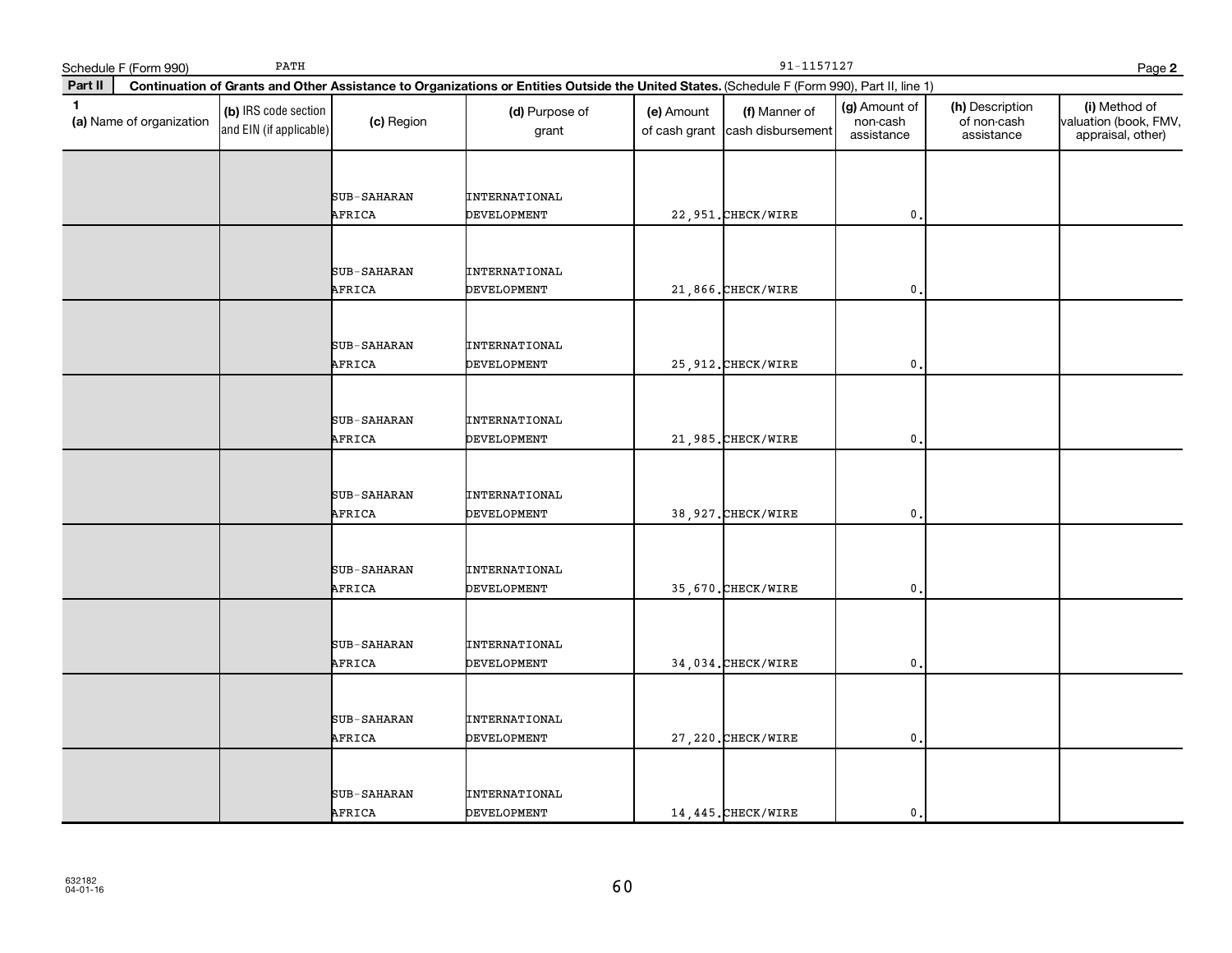|              | Schedule F (Form 990)    | PATH                                            |                              |                                                                                                                                              | 91-1157127 |                                                  |                                         |                                              |                                                             |  |
|--------------|--------------------------|-------------------------------------------------|------------------------------|----------------------------------------------------------------------------------------------------------------------------------------------|------------|--------------------------------------------------|-----------------------------------------|----------------------------------------------|-------------------------------------------------------------|--|
| Part II      |                          |                                                 |                              | Continuation of Grants and Other Assistance to Organizations or Entities Outside the United States. (Schedule F (Form 990), Part II, line 1) |            |                                                  |                                         |                                              | Page 2                                                      |  |
| $\mathbf{1}$ | (a) Name of organization | (b) IRS code section<br>and EIN (if applicable) | (c) Region                   | (d) Purpose of<br>grant                                                                                                                      | (e) Amount | (f) Manner of<br>of cash grant cash disbursement | (g) Amount of<br>non-cash<br>assistance | (h) Description<br>of non-cash<br>assistance | (i) Method of<br>valuation (book, FMV,<br>appraisal, other) |  |
|              |                          |                                                 | SUB-SAHARAN<br>AFRICA        | INTERNATIONAL<br><b>DEVELOPMENT</b>                                                                                                          |            | 5,772. CHECK/WIRE                                | $\mathbf 0$ .                           |                                              |                                                             |  |
|              |                          |                                                 | <b>SUB-SAHARAN</b><br>AFRICA | <b>INTERNATIONAL</b><br>DEVELOPMENT                                                                                                          |            | 25,368. CHECK/WIRE                               | $\mathbf{0}$ .                          |                                              |                                                             |  |
|              |                          |                                                 | <b>SUB-SAHARAN</b><br>AFRICA | INTERNATIONAL<br>DEVELOPMENT                                                                                                                 |            | 25,869. CHECK/WIRE                               | $\mathbf 0$ .                           |                                              |                                                             |  |
|              |                          |                                                 | SUB-SAHARAN<br>AFRICA        | <b>INTERNATIONAL</b><br><b>DEVELOPMENT</b>                                                                                                   |            | 16,738. CHECK/WIRE                               | $\mathfrak{o}$ .                        |                                              |                                                             |  |
|              |                          |                                                 | SUB-SAHARAN<br>AFRICA        | INTERNATIONAL<br><b>DEVELOPMENT</b>                                                                                                          |            | 31, 244. CHECK/WIRE                              | $\mathbf{0}$                            |                                              |                                                             |  |
|              |                          |                                                 | SUB-SAHARAN<br>AFRICA        | <b>INTERNATIONAL</b><br><b>DEVELOPMENT</b>                                                                                                   |            | 33, 382. CHECK/WIRE                              | $\mathbf{0}$ .                          |                                              |                                                             |  |
|              |                          |                                                 | SUB-SAHARAN<br>AFRICA        | <b>INTERNATIONAL</b><br>DEVELOPMENT                                                                                                          |            | 29, 473. CHECK/WIRE                              | $\mathbf{0}$                            |                                              |                                                             |  |
|              |                          |                                                 | SUB-SAHARAN<br>AFRICA        | <b>INTERNATIONAL</b><br><b>DEVELOPMENT</b>                                                                                                   |            | 21,658. CHECK/WIRE                               | $\mathfrak{o}$ .                        |                                              |                                                             |  |
|              |                          |                                                 | SUB-SAHARAN<br>AFRICA        | <b>INTERNATIONAL</b><br><b>DEVELOPMENT</b>                                                                                                   |            | 17,866.CHECK/WIRE                                | $\mathbf{0}$ .                          |                                              |                                                             |  |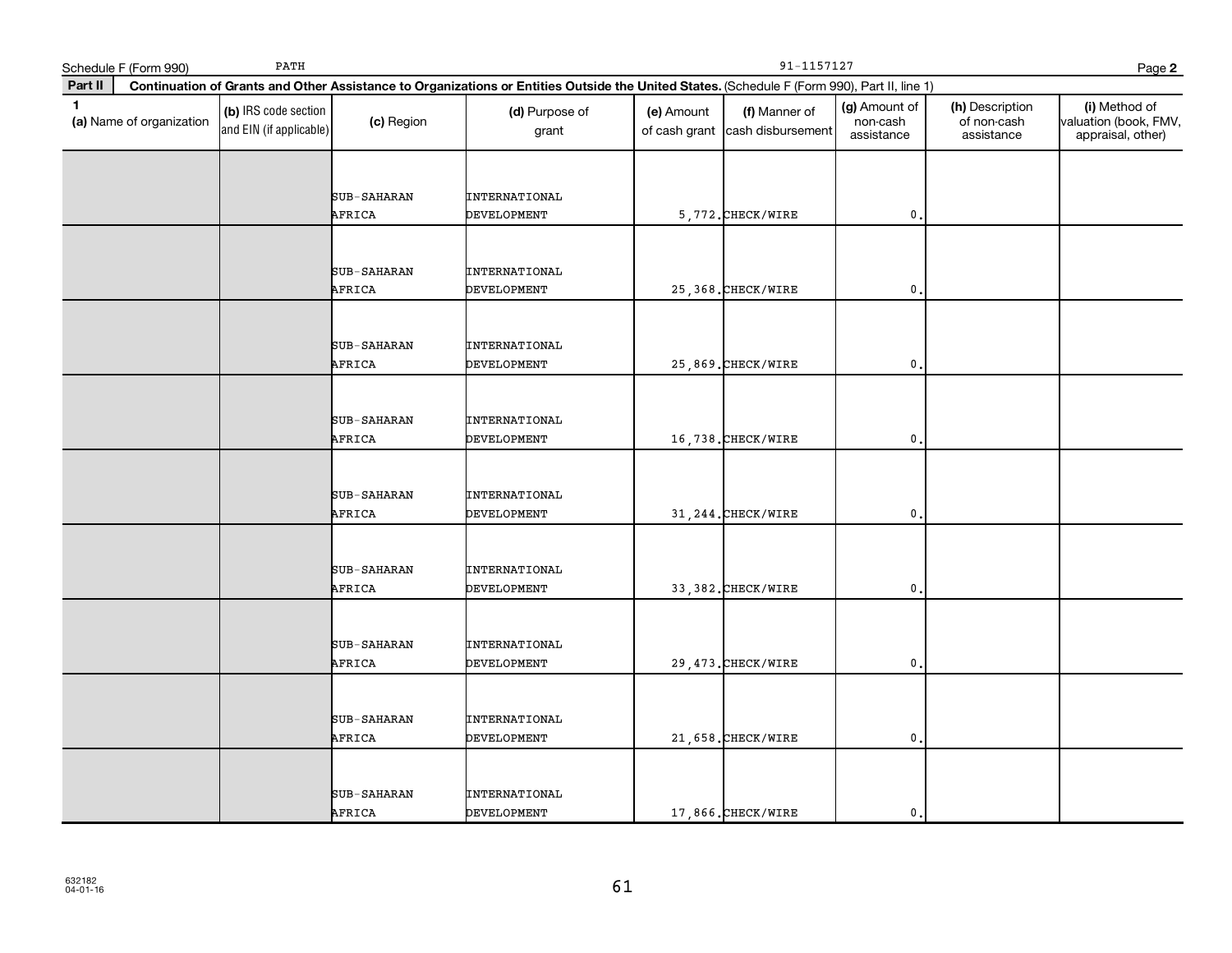|              | Schedule F (Form 990)    | PATH                                            |                              | 91-1157127<br>Page 2                                                                                                                         |            |                                                  |                                         |                                              |                                                             |  |
|--------------|--------------------------|-------------------------------------------------|------------------------------|----------------------------------------------------------------------------------------------------------------------------------------------|------------|--------------------------------------------------|-----------------------------------------|----------------------------------------------|-------------------------------------------------------------|--|
| Part II      |                          |                                                 |                              | Continuation of Grants and Other Assistance to Organizations or Entities Outside the United States. (Schedule F (Form 990), Part II, line 1) |            |                                                  |                                         |                                              |                                                             |  |
| $\mathbf{1}$ | (a) Name of organization | (b) IRS code section<br>and EIN (if applicable) | (c) Region                   | (d) Purpose of<br>grant                                                                                                                      | (e) Amount | (f) Manner of<br>of cash grant cash disbursement | (g) Amount of<br>non-cash<br>assistance | (h) Description<br>of non-cash<br>assistance | (i) Method of<br>valuation (book, FMV,<br>appraisal, other) |  |
|              |                          |                                                 | SUB-SAHARAN<br>AFRICA        | <b>OTHER</b>                                                                                                                                 |            | 10, 121. CHECK/WIRE                              | $\mathbf 0$ .                           |                                              |                                                             |  |
|              |                          |                                                 | SUB-SAHARAN<br>AFRICA        | <b>OTHER</b>                                                                                                                                 |            | 15,000. CHECK/WIRE                               | $\mathbf{0}$ .                          |                                              |                                                             |  |
|              |                          |                                                 | <b>SUB-SAHARAN</b><br>AFRICA | <b>OTHER</b>                                                                                                                                 |            | 14,910. CHECK/WIRE                               | $\mathfrak{o}$ .                        |                                              |                                                             |  |
|              |                          |                                                 | <b>SUB-SAHARAN</b><br>AFRICA | <b>OTHER</b>                                                                                                                                 |            | 14,993. CHECK/WIRE                               | $\mathfrak o$ .                         |                                              |                                                             |  |
|              |                          |                                                 | SUB-SAHARAN<br>AFRICA        | <b>PTHER</b>                                                                                                                                 |            | 15,000. CHECK/WIRE                               | $\mathbf 0$ .                           |                                              |                                                             |  |
|              |                          |                                                 | <b>SUB-SAHARAN</b><br>AFRICA | PUBLIC HEALTH                                                                                                                                |            | 10,554. CHECK/WIRE                               | $\mathbf{0}$ .                          |                                              |                                                             |  |
|              |                          |                                                 | <b>SUB-SAHARAN</b><br>AFRICA | PUBLIC HEALTH                                                                                                                                |            | 129, 152. CHECK/WIRE                             | $\mathfrak{o}$ .                        |                                              |                                                             |  |
|              |                          |                                                 | <b>SUB-SAHARAN</b><br>AFRICA | PUBLIC HEALTH                                                                                                                                |            | 39,983. CHECK/WIRE                               | $\mathbf{0}$ .                          |                                              |                                                             |  |
|              |                          |                                                 | SUB-SAHARAN<br>AFRICA        | PUBLIC HEALTH                                                                                                                                |            | 5,155. CHECK/WIRE                                | $\mathbf{0}$ .                          |                                              |                                                             |  |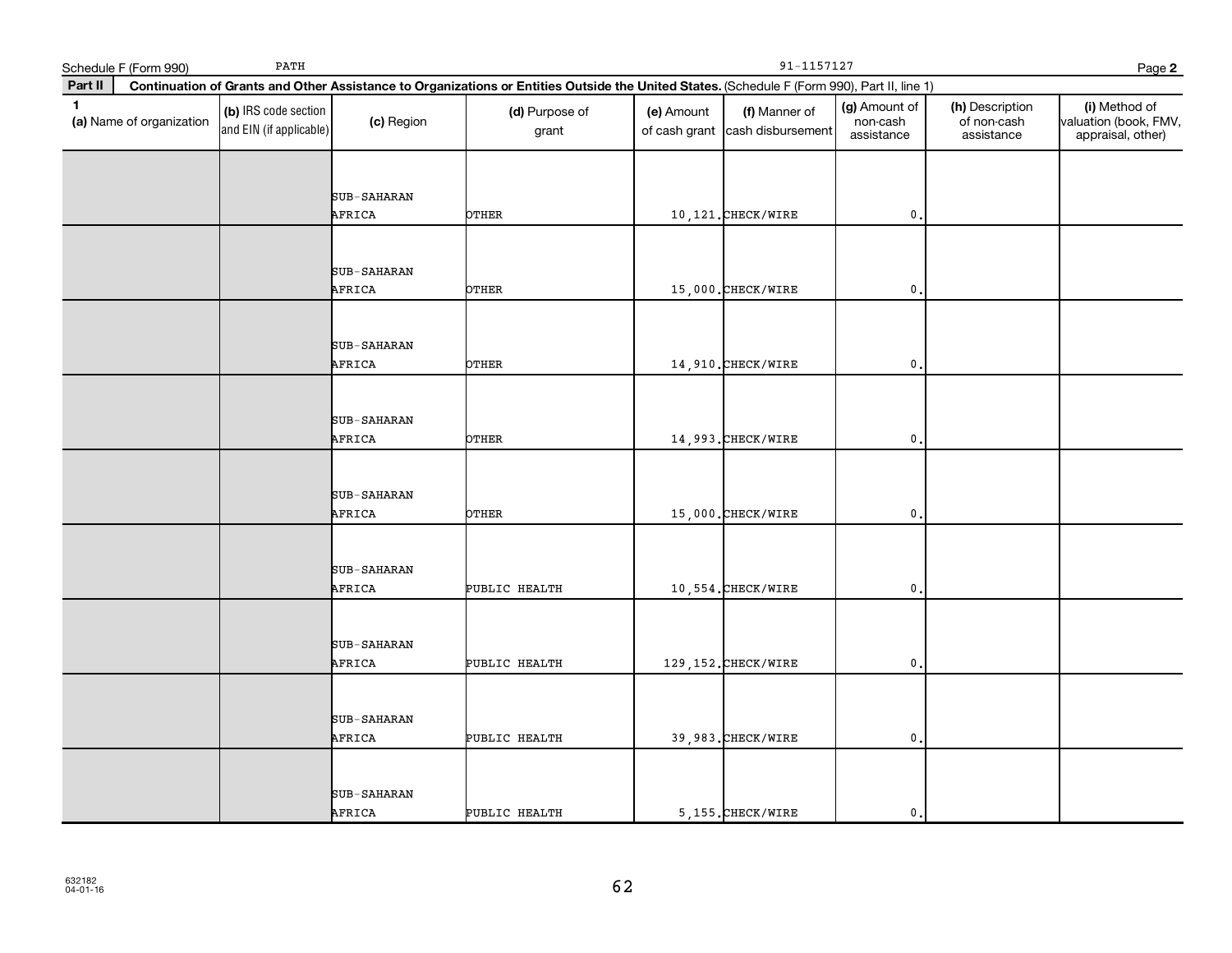|              | Schedule F (Form 990)    | PATH                                            |                    |                                                                                                                                              | Page 2     |                                                  |                                         |                                              |                                                             |
|--------------|--------------------------|-------------------------------------------------|--------------------|----------------------------------------------------------------------------------------------------------------------------------------------|------------|--------------------------------------------------|-----------------------------------------|----------------------------------------------|-------------------------------------------------------------|
| Part II      |                          |                                                 |                    | Continuation of Grants and Other Assistance to Organizations or Entities Outside the United States. (Schedule F (Form 990), Part II, line 1) |            |                                                  |                                         |                                              |                                                             |
| $\mathbf{1}$ | (a) Name of organization | (b) IRS code section<br>and EIN (if applicable) | (c) Region         | (d) Purpose of<br>grant                                                                                                                      | (e) Amount | (f) Manner of<br>of cash grant cash disbursement | (g) Amount of<br>non-cash<br>assistance | (h) Description<br>of non-cash<br>assistance | (i) Method of<br>valuation (book, FMV,<br>appraisal, other) |
|              |                          |                                                 |                    |                                                                                                                                              |            |                                                  |                                         |                                              |                                                             |
|              |                          |                                                 | SUB-SAHARAN        |                                                                                                                                              |            |                                                  |                                         |                                              |                                                             |
|              |                          |                                                 | AFRICA             | PUBLIC HEALTH                                                                                                                                |            | 649, 519. CHECK/WIRE                             | $\mathbf 0$ .                           |                                              |                                                             |
|              |                          |                                                 |                    |                                                                                                                                              |            |                                                  |                                         |                                              |                                                             |
|              |                          |                                                 | SUB-SAHARAN        |                                                                                                                                              |            |                                                  |                                         |                                              |                                                             |
|              |                          |                                                 | AFRICA             | PUBLIC HEALTH                                                                                                                                |            | 26,005. CHECK/WIRE                               | $\mathfrak{o}$ .                        |                                              |                                                             |
|              |                          |                                                 |                    |                                                                                                                                              |            |                                                  |                                         |                                              |                                                             |
|              |                          |                                                 | SUB-SAHARAN        |                                                                                                                                              |            |                                                  |                                         |                                              |                                                             |
|              |                          |                                                 | AFRICA             | PUBLIC HEALTH                                                                                                                                |            | 24, 949. CHECK/WIRE                              | $\mathbf 0$ .                           |                                              |                                                             |
|              |                          |                                                 |                    |                                                                                                                                              |            |                                                  |                                         |                                              |                                                             |
|              |                          |                                                 | <b>SUB-SAHARAN</b> |                                                                                                                                              |            |                                                  |                                         |                                              |                                                             |
|              |                          |                                                 | AFRICA             | PUBLIC HEALTH                                                                                                                                |            | 108,390. CHECK/WIRE                              | $\mathbf{0}$ .                          |                                              |                                                             |
|              |                          |                                                 |                    |                                                                                                                                              |            |                                                  |                                         |                                              |                                                             |
|              |                          |                                                 | SUB-SAHARAN        |                                                                                                                                              |            |                                                  |                                         |                                              |                                                             |
|              |                          |                                                 | AFRICA             | PUBLIC HEALTH                                                                                                                                |            | 47,538. CHECK/WIRE                               | $\mathbf{0}$                            |                                              |                                                             |
|              |                          |                                                 |                    |                                                                                                                                              |            |                                                  |                                         |                                              |                                                             |
|              |                          |                                                 | SUB-SAHARAN        |                                                                                                                                              |            |                                                  |                                         |                                              |                                                             |
|              |                          |                                                 | AFRICA             | PUBLIC HEALTH                                                                                                                                |            | 20, 339. CHECK/WIRE                              | $\mathbf{0}$ .                          |                                              |                                                             |
|              |                          |                                                 |                    |                                                                                                                                              |            |                                                  |                                         |                                              |                                                             |
|              |                          |                                                 | SUB-SAHARAN        |                                                                                                                                              |            |                                                  |                                         |                                              |                                                             |
|              |                          |                                                 | AFRICA             | PUBLIC HEALTH                                                                                                                                |            | 12,491. CHECK/WIRE                               | 0.                                      |                                              |                                                             |
|              |                          |                                                 |                    |                                                                                                                                              |            |                                                  |                                         |                                              |                                                             |
|              |                          |                                                 | SUB-SAHARAN        |                                                                                                                                              |            |                                                  |                                         |                                              |                                                             |
|              |                          |                                                 | AFRICA             | PUBLIC HEALTH                                                                                                                                |            | 667, 124. CHECK/WIRE                             | $\mathbf{0}$ .                          |                                              |                                                             |
|              |                          |                                                 |                    |                                                                                                                                              |            |                                                  |                                         |                                              |                                                             |
|              |                          |                                                 | SUB-SAHARAN        |                                                                                                                                              |            |                                                  |                                         |                                              |                                                             |
|              |                          |                                                 | AFRICA             | PUBLIC HEALTH                                                                                                                                |            | 14,700. CHECK/WIRE                               | $\mathbf{0}$ .                          |                                              |                                                             |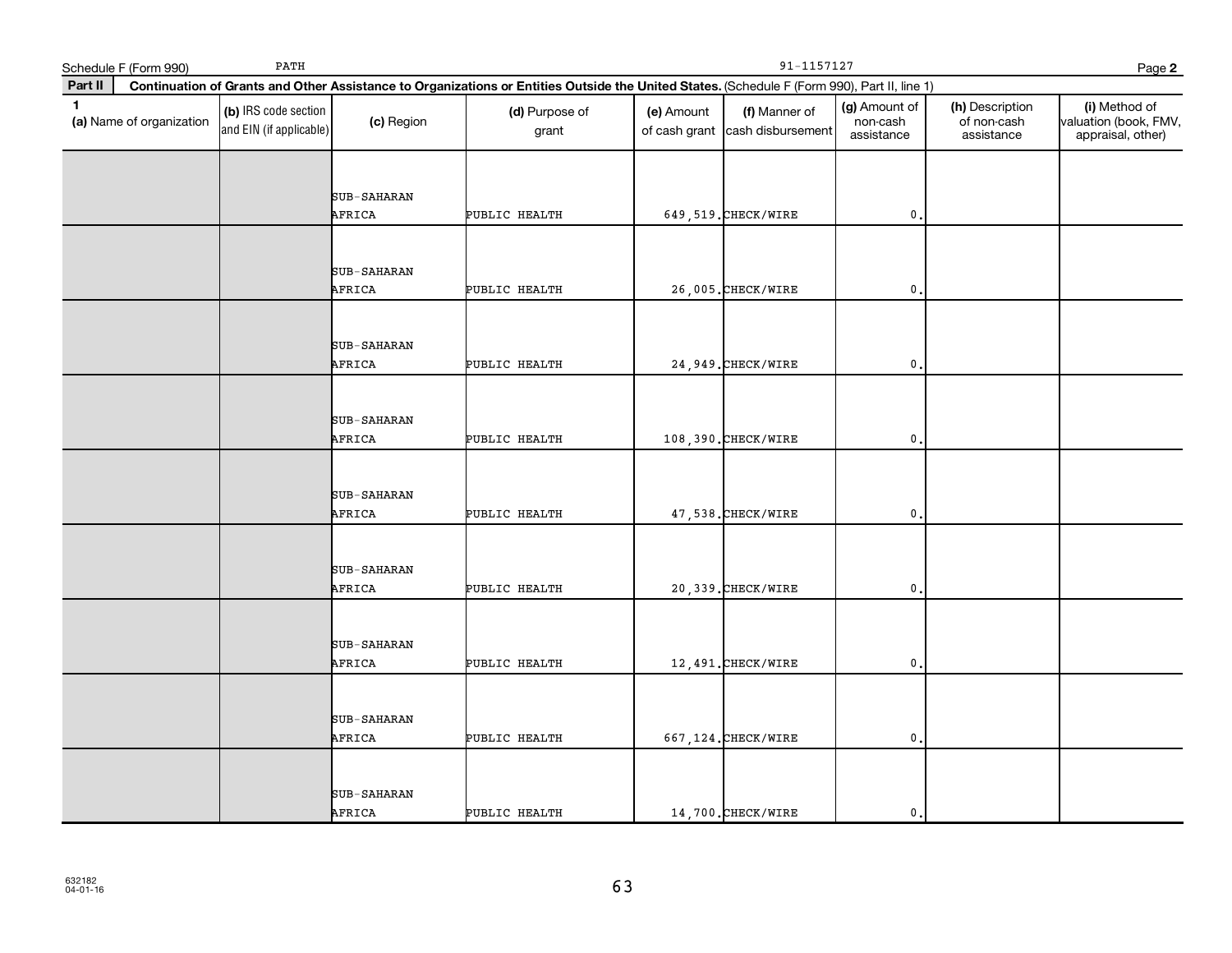|              | Schedule F (Form 990)    | PATH                                            |                    |                                                                                                                                              | 91-1157127 |                                                  |                                         |                                              |                                                             |  |
|--------------|--------------------------|-------------------------------------------------|--------------------|----------------------------------------------------------------------------------------------------------------------------------------------|------------|--------------------------------------------------|-----------------------------------------|----------------------------------------------|-------------------------------------------------------------|--|
| Part II      |                          |                                                 |                    | Continuation of Grants and Other Assistance to Organizations or Entities Outside the United States. (Schedule F (Form 990), Part II, line 1) |            |                                                  |                                         |                                              | Page 2                                                      |  |
| $\mathbf{1}$ | (a) Name of organization | (b) IRS code section<br>and EIN (if applicable) | (c) Region         | (d) Purpose of<br>grant                                                                                                                      | (e) Amount | (f) Manner of<br>of cash grant cash disbursement | (g) Amount of<br>non-cash<br>assistance | (h) Description<br>of non-cash<br>assistance | (i) Method of<br>valuation (book, FMV,<br>appraisal, other) |  |
|              |                          |                                                 |                    |                                                                                                                                              |            |                                                  |                                         |                                              |                                                             |  |
|              |                          |                                                 | SUB-SAHARAN        |                                                                                                                                              |            |                                                  |                                         |                                              |                                                             |  |
|              |                          |                                                 | AFRICA             | PUBLIC HEALTH                                                                                                                                |            | 13,530. CHECK/WIRE                               | $\mathbf 0$ .                           |                                              |                                                             |  |
|              |                          |                                                 |                    |                                                                                                                                              |            |                                                  |                                         |                                              |                                                             |  |
|              |                          |                                                 | SUB-SAHARAN        |                                                                                                                                              |            |                                                  |                                         |                                              |                                                             |  |
|              |                          |                                                 | AFRICA             | PUBLIC HEALTH                                                                                                                                |            | 16,298. CHECK/WIRE                               | $\mathfrak{o}$ .                        |                                              |                                                             |  |
|              |                          |                                                 |                    |                                                                                                                                              |            |                                                  |                                         |                                              |                                                             |  |
|              |                          |                                                 | <b>SUB-SAHARAN</b> |                                                                                                                                              |            |                                                  |                                         |                                              |                                                             |  |
|              |                          |                                                 | AFRICA             | PUBLIC HEALTH                                                                                                                                |            | 27, 202. CHECK/WIRE                              | $\mathbf 0$ .                           |                                              |                                                             |  |
|              |                          |                                                 |                    |                                                                                                                                              |            |                                                  |                                         |                                              |                                                             |  |
|              |                          |                                                 | <b>SUB-SAHARAN</b> |                                                                                                                                              |            |                                                  |                                         |                                              |                                                             |  |
|              |                          |                                                 | AFRICA             | PUBLIC HEALTH                                                                                                                                |            | 23,108. CHECK/WIRE                               | $\mathbf{0}$ .                          |                                              |                                                             |  |
|              |                          |                                                 |                    |                                                                                                                                              |            |                                                  |                                         |                                              |                                                             |  |
|              |                          |                                                 | SUB-SAHARAN        |                                                                                                                                              |            |                                                  |                                         |                                              |                                                             |  |
|              |                          |                                                 | AFRICA             | PUBLIC HEALTH                                                                                                                                |            | 348,050. CHECK/WIRE                              | $\mathbf{0}$                            |                                              |                                                             |  |
|              |                          |                                                 |                    |                                                                                                                                              |            |                                                  |                                         |                                              |                                                             |  |
|              |                          |                                                 | <b>SUB-SAHARAN</b> |                                                                                                                                              |            |                                                  |                                         |                                              |                                                             |  |
|              |                          |                                                 | AFRICA             | PUBLIC HEALTH                                                                                                                                |            | 67,394. CHECK/WIRE                               | $\mathbf{0}$ .                          |                                              |                                                             |  |
|              |                          |                                                 |                    |                                                                                                                                              |            |                                                  |                                         |                                              |                                                             |  |
|              |                          |                                                 | SUB-SAHARAN        |                                                                                                                                              |            |                                                  |                                         |                                              |                                                             |  |
|              |                          |                                                 | AFRICA             | PUBLIC HEALTH                                                                                                                                |            | 869,863. CHECK/WIRE                              | 0.                                      |                                              |                                                             |  |
|              |                          |                                                 |                    |                                                                                                                                              |            |                                                  |                                         |                                              |                                                             |  |
|              |                          |                                                 | <b>SUB-SAHARAN</b> |                                                                                                                                              |            |                                                  |                                         |                                              |                                                             |  |
|              |                          |                                                 | AFRICA             | PUBLIC HEALTH                                                                                                                                |            | 7,843. CHECK/WIRE                                | $\mathbf{0}$ .                          |                                              |                                                             |  |
|              |                          |                                                 |                    |                                                                                                                                              |            |                                                  |                                         |                                              |                                                             |  |
|              |                          |                                                 | SUB-SAHARAN        |                                                                                                                                              |            |                                                  |                                         |                                              |                                                             |  |
|              |                          |                                                 | AFRICA             | PUBLIC HEALTH                                                                                                                                |            | 10,862. CHECK/WIRE                               | $\mathbf{0}$ .                          |                                              |                                                             |  |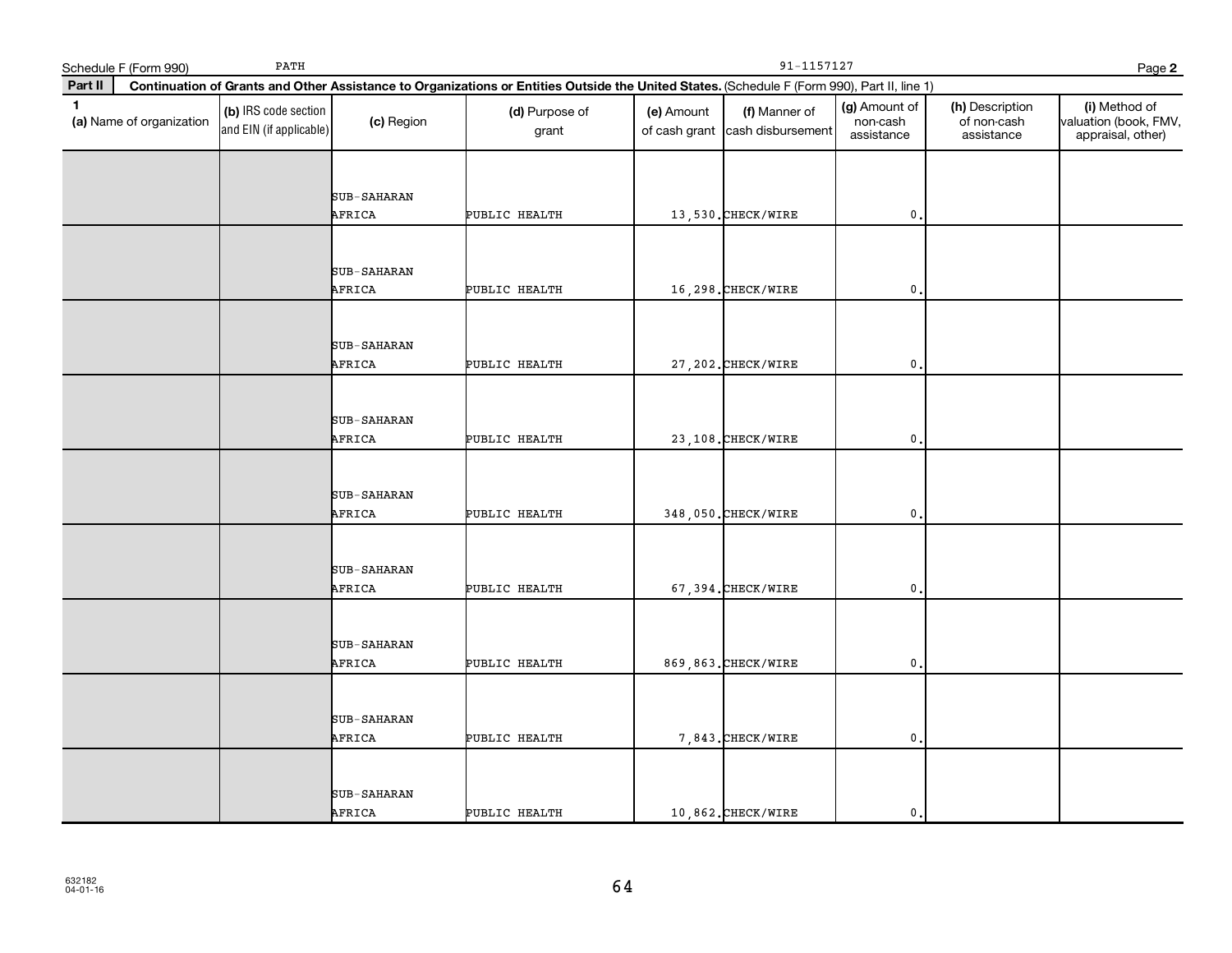|              | Schedule F (Form 990)    | PATH                                            |             | 91-1157127<br>Page 2                                                                                                                         |            |                                                  |                                         |                                              |                                                             |  |
|--------------|--------------------------|-------------------------------------------------|-------------|----------------------------------------------------------------------------------------------------------------------------------------------|------------|--------------------------------------------------|-----------------------------------------|----------------------------------------------|-------------------------------------------------------------|--|
| Part II      |                          |                                                 |             | Continuation of Grants and Other Assistance to Organizations or Entities Outside the United States. (Schedule F (Form 990), Part II, line 1) |            |                                                  |                                         |                                              |                                                             |  |
| $\mathbf{1}$ | (a) Name of organization | (b) IRS code section<br>and EIN (if applicable) | (c) Region  | (d) Purpose of<br>grant                                                                                                                      | (e) Amount | (f) Manner of<br>of cash grant cash disbursement | (g) Amount of<br>non-cash<br>assistance | (h) Description<br>of non-cash<br>assistance | (i) Method of<br>valuation (book, FMV,<br>appraisal, other) |  |
|              |                          |                                                 |             |                                                                                                                                              |            |                                                  |                                         |                                              |                                                             |  |
|              |                          |                                                 | SUB-SAHARAN |                                                                                                                                              |            |                                                  |                                         |                                              |                                                             |  |
|              |                          |                                                 | AFRICA      | PUBLIC HEALTH                                                                                                                                |            | 143, 315. CHECK/WIRE                             | $\mathfrak o$ .                         |                                              |                                                             |  |
|              |                          |                                                 |             |                                                                                                                                              |            |                                                  |                                         |                                              |                                                             |  |
|              |                          |                                                 | SUB-SAHARAN |                                                                                                                                              |            |                                                  |                                         |                                              |                                                             |  |
|              |                          |                                                 | AFRICA      | PUBLIC HEALTH                                                                                                                                |            | 13,706. CHECK/WIRE                               | $\mathfrak o$ .                         |                                              |                                                             |  |
|              |                          |                                                 |             |                                                                                                                                              |            |                                                  |                                         |                                              |                                                             |  |
|              |                          |                                                 | SUB-SAHARAN |                                                                                                                                              |            |                                                  |                                         |                                              |                                                             |  |
|              |                          |                                                 | AFRICA      | PUBLIC HEALTH                                                                                                                                |            | 9,420. CHECK/WIRE                                | $\mathbf{0}$                            |                                              |                                                             |  |
|              |                          |                                                 |             |                                                                                                                                              |            |                                                  |                                         |                                              |                                                             |  |
|              |                          |                                                 | SUB-SAHARAN |                                                                                                                                              |            |                                                  |                                         |                                              |                                                             |  |
|              |                          |                                                 | AFRICA      | PUBLIC HEALTH                                                                                                                                |            | 13,569. CHECK/WIRE                               | $\mathbf{0}$ .                          |                                              |                                                             |  |
|              |                          |                                                 |             |                                                                                                                                              |            |                                                  |                                         |                                              |                                                             |  |
|              |                          |                                                 | SUB-SAHARAN |                                                                                                                                              |            |                                                  |                                         |                                              |                                                             |  |
|              |                          |                                                 | AFRICA      | PUBLIC HEALTH                                                                                                                                |            | 12,525. CHECK/WIRE                               | $\mathbf{0}$                            |                                              |                                                             |  |
|              |                          |                                                 |             |                                                                                                                                              |            |                                                  |                                         |                                              |                                                             |  |
|              |                          |                                                 | SUB-SAHARAN |                                                                                                                                              |            |                                                  |                                         |                                              |                                                             |  |
|              |                          |                                                 | AFRICA      | PUBLIC HEALTH                                                                                                                                |            | 6,092. CHECK/WIRE                                | $\mathfrak{o}$ .                        |                                              |                                                             |  |
|              |                          |                                                 |             |                                                                                                                                              |            |                                                  |                                         |                                              |                                                             |  |
|              |                          |                                                 | SUB-SAHARAN |                                                                                                                                              |            |                                                  |                                         |                                              |                                                             |  |
|              |                          |                                                 | AFRICA      | PUBLIC HEALTH                                                                                                                                |            | 215,669. CHECK/WIRE                              | $\mathfrak o$ .                         |                                              |                                                             |  |
|              |                          |                                                 |             |                                                                                                                                              |            |                                                  |                                         |                                              |                                                             |  |
|              |                          |                                                 | SUB-SAHARAN |                                                                                                                                              |            |                                                  |                                         |                                              |                                                             |  |
|              |                          |                                                 | AFRICA      | PUBLIC HEALTH                                                                                                                                |            | 14,796. CHECK/WIRE                               | $\mathbf{0}$ .                          |                                              |                                                             |  |
|              |                          |                                                 |             |                                                                                                                                              |            |                                                  |                                         |                                              |                                                             |  |
|              |                          |                                                 | SUB-SAHARAN |                                                                                                                                              |            |                                                  |                                         |                                              |                                                             |  |
|              |                          |                                                 | AFRICA      | PUBLIC HEALTH                                                                                                                                |            | 85,190. CHECK/WIRE                               | $\mathbf{0}$ .                          |                                              |                                                             |  |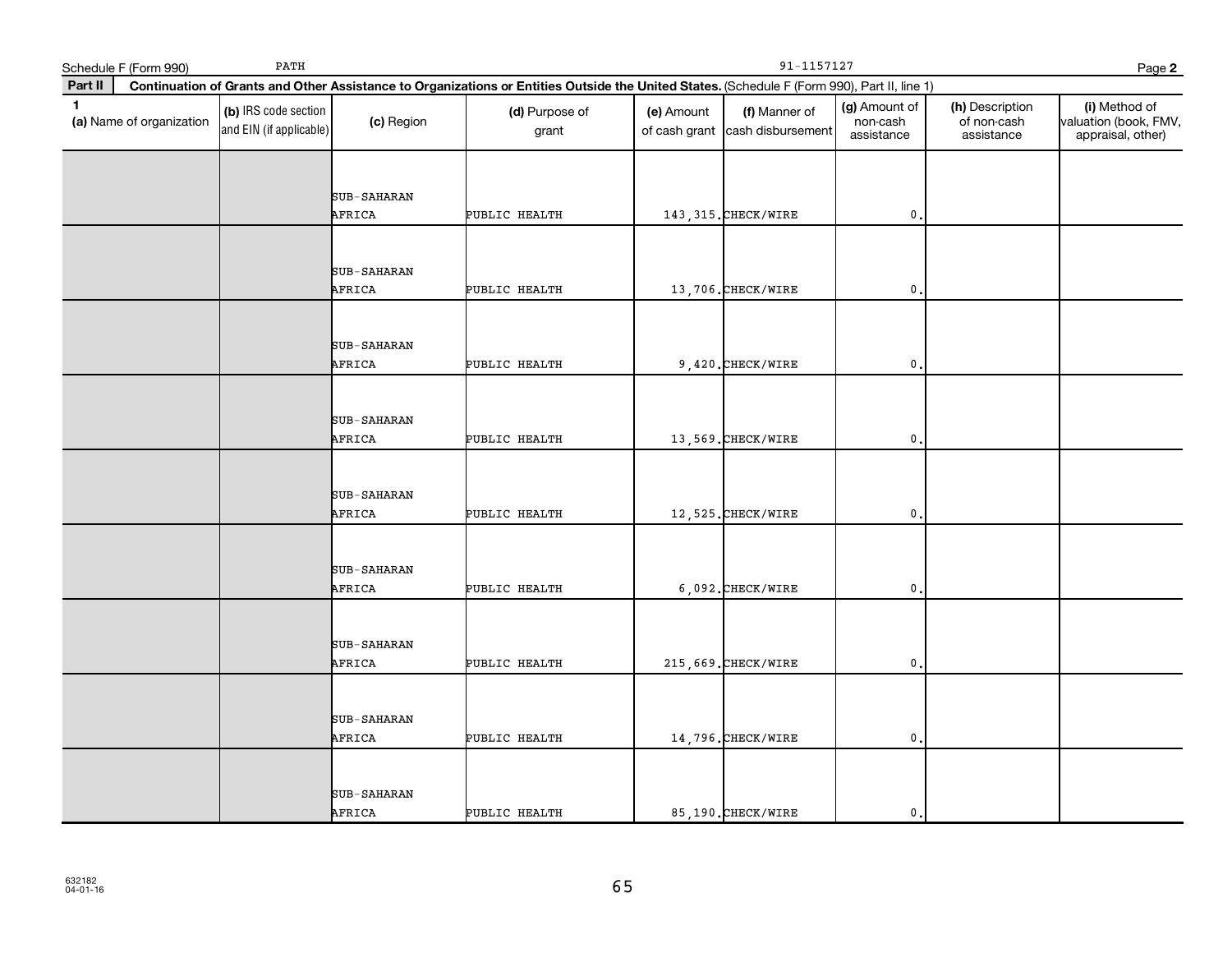|              | Schedule F (Form 990)    | PATH                                            |                    | 91-1157127                                                                                                                                   |            |                                                  |                                         |                                              |                                                             |
|--------------|--------------------------|-------------------------------------------------|--------------------|----------------------------------------------------------------------------------------------------------------------------------------------|------------|--------------------------------------------------|-----------------------------------------|----------------------------------------------|-------------------------------------------------------------|
| Part II      |                          |                                                 |                    | Continuation of Grants and Other Assistance to Organizations or Entities Outside the United States. (Schedule F (Form 990), Part II, line 1) |            |                                                  |                                         |                                              | Page 2                                                      |
| $\mathbf{1}$ | (a) Name of organization | (b) IRS code section<br>and EIN (if applicable) | (c) Region         | (d) Purpose of<br>grant                                                                                                                      | (e) Amount | (f) Manner of<br>of cash grant cash disbursement | (g) Amount of<br>non-cash<br>assistance | (h) Description<br>of non-cash<br>assistance | (i) Method of<br>valuation (book, FMV,<br>appraisal, other) |
|              |                          |                                                 |                    |                                                                                                                                              |            |                                                  |                                         |                                              |                                                             |
|              |                          |                                                 | <b>SUB-SAHARAN</b> |                                                                                                                                              |            |                                                  |                                         |                                              |                                                             |
|              |                          |                                                 | AFRICA             | PUBLIC HEALTH                                                                                                                                |            | 188, 757. CHECK/WIRE                             | $\mathbf 0$ .                           |                                              |                                                             |
|              |                          |                                                 |                    |                                                                                                                                              |            |                                                  |                                         |                                              |                                                             |
|              |                          |                                                 | SUB-SAHARAN        |                                                                                                                                              |            |                                                  |                                         |                                              |                                                             |
|              |                          |                                                 | AFRICA             | PUBLIC HEALTH                                                                                                                                |            | 6,200. CHECK/WIRE                                | $\mathfrak{o}$ .                        |                                              |                                                             |
|              |                          |                                                 |                    |                                                                                                                                              |            |                                                  |                                         |                                              |                                                             |
|              |                          |                                                 | <b>SUB-SAHARAN</b> |                                                                                                                                              |            |                                                  |                                         |                                              |                                                             |
|              |                          |                                                 | AFRICA             | PUBLIC HEALTH                                                                                                                                |            | 29, 964. CHECK/WIRE                              | $\mathbf 0$ .                           |                                              |                                                             |
|              |                          |                                                 |                    |                                                                                                                                              |            |                                                  |                                         |                                              |                                                             |
|              |                          |                                                 | <b>SUB-SAHARAN</b> |                                                                                                                                              |            |                                                  |                                         |                                              |                                                             |
|              |                          |                                                 | AFRICA             | PUBLIC HEALTH                                                                                                                                |            | 5,473. CHECK/WIRE                                | $\mathbf{0}$ .                          |                                              |                                                             |
|              |                          |                                                 |                    |                                                                                                                                              |            |                                                  |                                         |                                              |                                                             |
|              |                          |                                                 | SUB-SAHARAN        |                                                                                                                                              |            |                                                  |                                         |                                              |                                                             |
|              |                          |                                                 | AFRICA             | PUBLIC HEALTH                                                                                                                                |            | 6,817. CHECK/WIRE                                | $\mathbf{0}$                            |                                              |                                                             |
|              |                          |                                                 |                    |                                                                                                                                              |            |                                                  |                                         |                                              |                                                             |
|              |                          |                                                 | <b>SUB-SAHARAN</b> |                                                                                                                                              |            |                                                  |                                         |                                              |                                                             |
|              |                          |                                                 | AFRICA             | PUBLIC HEALTH                                                                                                                                |            | 22,064. CHECK/WIRE                               | $\mathbf{0}$ .                          |                                              |                                                             |
|              |                          |                                                 |                    |                                                                                                                                              |            |                                                  |                                         |                                              |                                                             |
|              |                          |                                                 | SUB-SAHARAN        |                                                                                                                                              |            |                                                  |                                         |                                              |                                                             |
|              |                          |                                                 | AFRICA             | PUBLIC HEALTH                                                                                                                                |            | 16,130. CHECK/WIRE                               | 0.                                      |                                              |                                                             |
|              |                          |                                                 |                    |                                                                                                                                              |            |                                                  |                                         |                                              |                                                             |
|              |                          |                                                 | <b>SUB-SAHARAN</b> |                                                                                                                                              |            |                                                  |                                         |                                              |                                                             |
|              |                          |                                                 | AFRICA             | PUBLIC HEALTH                                                                                                                                |            | 111,833. CHECK/WIRE                              | $\mathbf{0}$ .                          |                                              |                                                             |
|              |                          |                                                 |                    |                                                                                                                                              |            |                                                  |                                         |                                              |                                                             |
|              |                          |                                                 | SUB-SAHARAN        |                                                                                                                                              |            |                                                  |                                         |                                              |                                                             |
|              |                          |                                                 | AFRICA             | PUBLIC HEALTH                                                                                                                                |            | 7,800. CHECK/WIRE                                | $\mathbf{0}$ .                          |                                              |                                                             |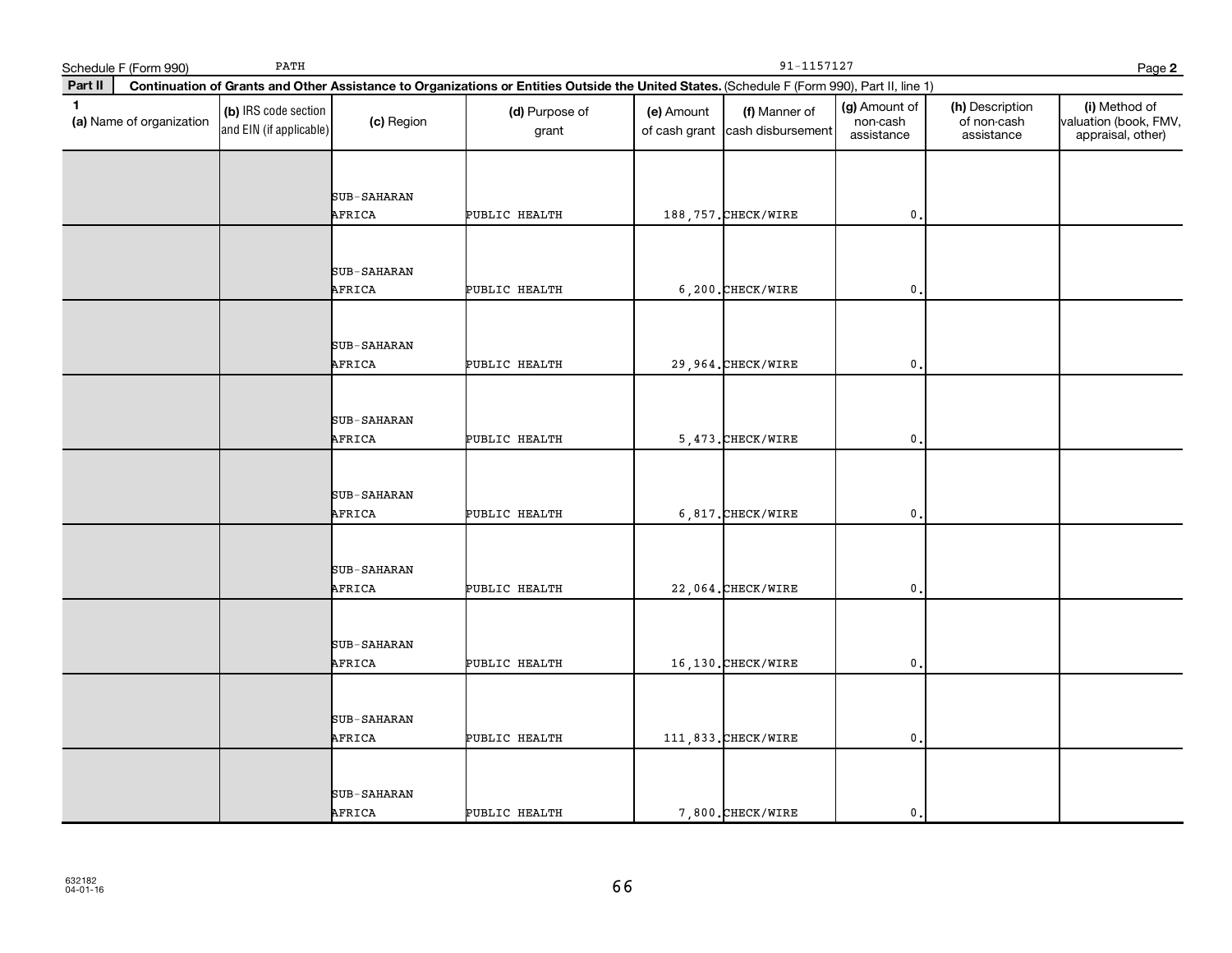| Part II<br>Continuation of Grants and Other Assistance to Organizations or Entities Outside the United States. (Schedule F (Form 990), Part II, line 1)<br>$\mathbf{1}$<br>(h) Description<br>(i) Method of<br>(g) Amount of<br>(b) IRS code section<br>(e) Amount<br>(f) Manner of<br>(d) Purpose of<br>(a) Name of organization<br>(c) Region<br>of non-cash<br>valuation (book, FMV,<br>non-cash<br>and EIN (if applicable)<br>of cash grant cash disbursement<br>grant<br>assistance<br>assistance<br>appraisal, other)<br>SUB-SAHARAN<br>AFRICA<br>117,000. CHECK/WIRE<br>$\mathfrak o$ .<br>PUBLIC HEALTH<br>SUB-SAHARAN<br>AFRICA<br>17,795. CHECK/WIRE<br>$\mathbf{0}$ .<br>PUBLIC HEALTH<br>SUB-SAHARAN<br>142, 511. CHECK/WIRE<br>AFRICA<br>$\mathbf 0$ .<br>PUBLIC HEALTH<br>SUB-SAHARAN<br>AFRICA<br>27,934. CHECK/WIRE<br>$\mathfrak{o}$ .<br>PUBLIC HEALTH<br>SUB-SAHARAN<br>AFRICA<br>458, 478. CHECK/WIRE<br>$\mathbf 0$ .<br>PUBLIC HEALTH<br>SUB-SAHARAN<br>AFRICA<br>60,427. CHECK/WIRE<br>$\mathbf{0}$ .<br>PUBLIC HEALTH<br>SUB-SAHARAN<br>AFRICA<br>9,560. CHECK/WIRE<br>$\mathbf 0$ .<br>PUBLIC HEALTH<br>SUB-SAHARAN<br>AFRICA<br>PUBLIC HEALTH<br>12,633. CHECK/WIRE<br>$\mathbf{0}$ .<br>TECHNOLOGY,<br>SUB-SAHARAN<br>DEVELOPMENT &<br>AFRICA<br>24,930. CHECK/WIRE<br>$\mathbf 0$ .<br>INTRODUCTION | Schedule F (Form 990) | PATH | 91-1157127<br>Page 2 |  |  |  |  |  |  |
|---------------------------------------------------------------------------------------------------------------------------------------------------------------------------------------------------------------------------------------------------------------------------------------------------------------------------------------------------------------------------------------------------------------------------------------------------------------------------------------------------------------------------------------------------------------------------------------------------------------------------------------------------------------------------------------------------------------------------------------------------------------------------------------------------------------------------------------------------------------------------------------------------------------------------------------------------------------------------------------------------------------------------------------------------------------------------------------------------------------------------------------------------------------------------------------------------------------------------------------------------------------------------------------------------------------------------------|-----------------------|------|----------------------|--|--|--|--|--|--|
|                                                                                                                                                                                                                                                                                                                                                                                                                                                                                                                                                                                                                                                                                                                                                                                                                                                                                                                                                                                                                                                                                                                                                                                                                                                                                                                                 |                       |      |                      |  |  |  |  |  |  |
|                                                                                                                                                                                                                                                                                                                                                                                                                                                                                                                                                                                                                                                                                                                                                                                                                                                                                                                                                                                                                                                                                                                                                                                                                                                                                                                                 |                       |      |                      |  |  |  |  |  |  |
|                                                                                                                                                                                                                                                                                                                                                                                                                                                                                                                                                                                                                                                                                                                                                                                                                                                                                                                                                                                                                                                                                                                                                                                                                                                                                                                                 |                       |      |                      |  |  |  |  |  |  |
|                                                                                                                                                                                                                                                                                                                                                                                                                                                                                                                                                                                                                                                                                                                                                                                                                                                                                                                                                                                                                                                                                                                                                                                                                                                                                                                                 |                       |      |                      |  |  |  |  |  |  |
|                                                                                                                                                                                                                                                                                                                                                                                                                                                                                                                                                                                                                                                                                                                                                                                                                                                                                                                                                                                                                                                                                                                                                                                                                                                                                                                                 |                       |      |                      |  |  |  |  |  |  |
|                                                                                                                                                                                                                                                                                                                                                                                                                                                                                                                                                                                                                                                                                                                                                                                                                                                                                                                                                                                                                                                                                                                                                                                                                                                                                                                                 |                       |      |                      |  |  |  |  |  |  |
|                                                                                                                                                                                                                                                                                                                                                                                                                                                                                                                                                                                                                                                                                                                                                                                                                                                                                                                                                                                                                                                                                                                                                                                                                                                                                                                                 |                       |      |                      |  |  |  |  |  |  |
|                                                                                                                                                                                                                                                                                                                                                                                                                                                                                                                                                                                                                                                                                                                                                                                                                                                                                                                                                                                                                                                                                                                                                                                                                                                                                                                                 |                       |      |                      |  |  |  |  |  |  |
|                                                                                                                                                                                                                                                                                                                                                                                                                                                                                                                                                                                                                                                                                                                                                                                                                                                                                                                                                                                                                                                                                                                                                                                                                                                                                                                                 |                       |      |                      |  |  |  |  |  |  |
|                                                                                                                                                                                                                                                                                                                                                                                                                                                                                                                                                                                                                                                                                                                                                                                                                                                                                                                                                                                                                                                                                                                                                                                                                                                                                                                                 |                       |      |                      |  |  |  |  |  |  |
|                                                                                                                                                                                                                                                                                                                                                                                                                                                                                                                                                                                                                                                                                                                                                                                                                                                                                                                                                                                                                                                                                                                                                                                                                                                                                                                                 |                       |      |                      |  |  |  |  |  |  |
|                                                                                                                                                                                                                                                                                                                                                                                                                                                                                                                                                                                                                                                                                                                                                                                                                                                                                                                                                                                                                                                                                                                                                                                                                                                                                                                                 |                       |      |                      |  |  |  |  |  |  |
|                                                                                                                                                                                                                                                                                                                                                                                                                                                                                                                                                                                                                                                                                                                                                                                                                                                                                                                                                                                                                                                                                                                                                                                                                                                                                                                                 |                       |      |                      |  |  |  |  |  |  |
|                                                                                                                                                                                                                                                                                                                                                                                                                                                                                                                                                                                                                                                                                                                                                                                                                                                                                                                                                                                                                                                                                                                                                                                                                                                                                                                                 |                       |      |                      |  |  |  |  |  |  |
|                                                                                                                                                                                                                                                                                                                                                                                                                                                                                                                                                                                                                                                                                                                                                                                                                                                                                                                                                                                                                                                                                                                                                                                                                                                                                                                                 |                       |      |                      |  |  |  |  |  |  |
|                                                                                                                                                                                                                                                                                                                                                                                                                                                                                                                                                                                                                                                                                                                                                                                                                                                                                                                                                                                                                                                                                                                                                                                                                                                                                                                                 |                       |      |                      |  |  |  |  |  |  |
|                                                                                                                                                                                                                                                                                                                                                                                                                                                                                                                                                                                                                                                                                                                                                                                                                                                                                                                                                                                                                                                                                                                                                                                                                                                                                                                                 |                       |      |                      |  |  |  |  |  |  |
|                                                                                                                                                                                                                                                                                                                                                                                                                                                                                                                                                                                                                                                                                                                                                                                                                                                                                                                                                                                                                                                                                                                                                                                                                                                                                                                                 |                       |      |                      |  |  |  |  |  |  |
|                                                                                                                                                                                                                                                                                                                                                                                                                                                                                                                                                                                                                                                                                                                                                                                                                                                                                                                                                                                                                                                                                                                                                                                                                                                                                                                                 |                       |      |                      |  |  |  |  |  |  |
|                                                                                                                                                                                                                                                                                                                                                                                                                                                                                                                                                                                                                                                                                                                                                                                                                                                                                                                                                                                                                                                                                                                                                                                                                                                                                                                                 |                       |      |                      |  |  |  |  |  |  |
|                                                                                                                                                                                                                                                                                                                                                                                                                                                                                                                                                                                                                                                                                                                                                                                                                                                                                                                                                                                                                                                                                                                                                                                                                                                                                                                                 |                       |      |                      |  |  |  |  |  |  |
|                                                                                                                                                                                                                                                                                                                                                                                                                                                                                                                                                                                                                                                                                                                                                                                                                                                                                                                                                                                                                                                                                                                                                                                                                                                                                                                                 |                       |      |                      |  |  |  |  |  |  |
|                                                                                                                                                                                                                                                                                                                                                                                                                                                                                                                                                                                                                                                                                                                                                                                                                                                                                                                                                                                                                                                                                                                                                                                                                                                                                                                                 |                       |      |                      |  |  |  |  |  |  |
|                                                                                                                                                                                                                                                                                                                                                                                                                                                                                                                                                                                                                                                                                                                                                                                                                                                                                                                                                                                                                                                                                                                                                                                                                                                                                                                                 |                       |      |                      |  |  |  |  |  |  |
|                                                                                                                                                                                                                                                                                                                                                                                                                                                                                                                                                                                                                                                                                                                                                                                                                                                                                                                                                                                                                                                                                                                                                                                                                                                                                                                                 |                       |      |                      |  |  |  |  |  |  |
|                                                                                                                                                                                                                                                                                                                                                                                                                                                                                                                                                                                                                                                                                                                                                                                                                                                                                                                                                                                                                                                                                                                                                                                                                                                                                                                                 |                       |      |                      |  |  |  |  |  |  |
|                                                                                                                                                                                                                                                                                                                                                                                                                                                                                                                                                                                                                                                                                                                                                                                                                                                                                                                                                                                                                                                                                                                                                                                                                                                                                                                                 |                       |      |                      |  |  |  |  |  |  |
|                                                                                                                                                                                                                                                                                                                                                                                                                                                                                                                                                                                                                                                                                                                                                                                                                                                                                                                                                                                                                                                                                                                                                                                                                                                                                                                                 |                       |      |                      |  |  |  |  |  |  |
|                                                                                                                                                                                                                                                                                                                                                                                                                                                                                                                                                                                                                                                                                                                                                                                                                                                                                                                                                                                                                                                                                                                                                                                                                                                                                                                                 |                       |      |                      |  |  |  |  |  |  |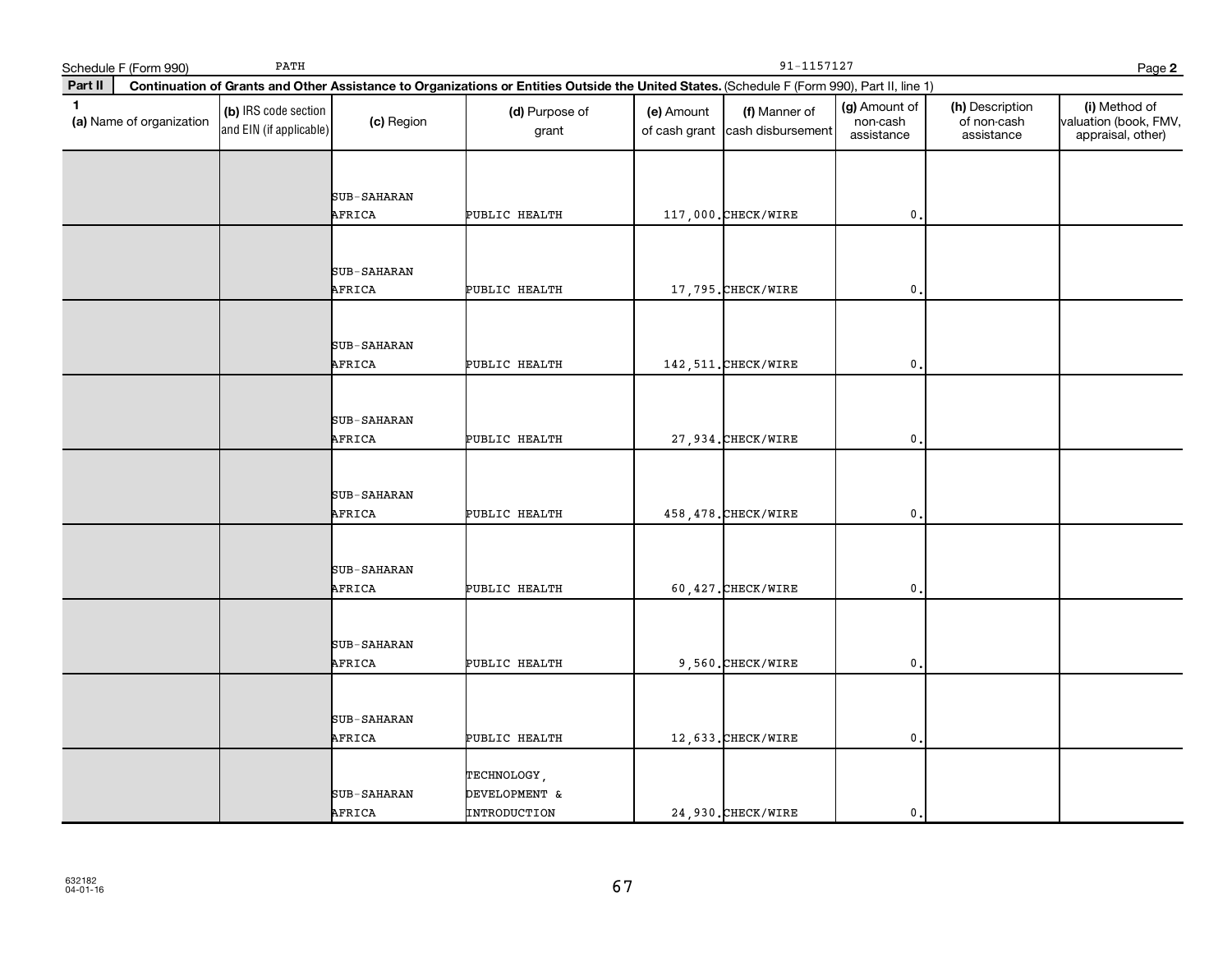|             | Schedule F (Form 990)    | PATH                                            |                       | 91-1157127<br>Page 2                                                                                                                         |            |                                                  |                                         |                                              |                                                             |  |
|-------------|--------------------------|-------------------------------------------------|-----------------------|----------------------------------------------------------------------------------------------------------------------------------------------|------------|--------------------------------------------------|-----------------------------------------|----------------------------------------------|-------------------------------------------------------------|--|
| Part II     |                          |                                                 |                       | Continuation of Grants and Other Assistance to Organizations or Entities Outside the United States. (Schedule F (Form 990), Part II, line 1) |            |                                                  |                                         |                                              |                                                             |  |
| $\mathbf 1$ | (a) Name of organization | (b) IRS code section<br>and EIN (if applicable) | (c) Region            | (d) Purpose of<br>grant                                                                                                                      | (e) Amount | (f) Manner of<br>of cash grant cash disbursement | (g) Amount of<br>non-cash<br>assistance | (h) Description<br>of non-cash<br>assistance | (i) Method of<br>valuation (book, FMV,<br>appraisal, other) |  |
|             |                          |                                                 | SUB-SAHARAN<br>AFRICA | TECHNOLOGY,<br>DEVELOPMENT &<br>INTRODUCTION                                                                                                 |            | 23,500. CHECK/WIRE                               | $\mathbf 0$ .                           |                                              |                                                             |  |
|             |                          |                                                 | SUB-SAHARAN<br>AFRICA | TECHNOLOGY,<br>DEVELOPMENT &<br>INTRODUCTION                                                                                                 |            | 7,023. CHECK/WIRE                                | $\mathbf{0}$ .                          |                                              |                                                             |  |
|             |                          |                                                 | SUB-SAHARAN<br>AFRICA | TECHNOLOGY,<br>DEVELOPMENT &<br>INTRODUCTION                                                                                                 |            | 37, 414. CHECK/WIRE                              | 0,                                      |                                              |                                                             |  |
|             |                          |                                                 | SUB-SAHARAN<br>AFRICA | TECHNOLOGY,<br>DEVELOPMENT &<br>INTRODUCTION                                                                                                 |            | 25, 298. CHECK/WIRE                              | $\mathbf{0}$ .                          |                                              |                                                             |  |
|             |                          |                                                 | SUB-SAHARAN<br>AFRICA | TECHNOLOGY,<br>DEVELOPMENT &<br>INTRODUCTION                                                                                                 |            | 21,754. CHECK/WIRE                               | $\mathbf{0}$                            |                                              |                                                             |  |
|             |                          |                                                 | SUB-SAHARAN<br>AFRICA | TECHNOLOGY,<br>DEVELOPMENT &<br>INTRODUCTION                                                                                                 |            | 8,842. CHECK/WIRE                                | $\mathbf{0}$ .                          |                                              |                                                             |  |
|             |                          |                                                 | EUROPE                | ESSENTIAL MEDICINE                                                                                                                           |            | 1,964,380. CHECK/WIRE                            | $\mathbf{0}$ .                          |                                              |                                                             |  |
|             |                          |                                                 | <b>EUROPE</b>         | INTERNATIONAL<br><b>DEVELOPMENT</b>                                                                                                          |            | 29,605. CHECK/WIRE                               | $\mathfrak o$ .                         |                                              |                                                             |  |
|             |                          |                                                 | EUROPE                | PUBLIC HEALTH                                                                                                                                |            | 346,683. CHECK/WIRE                              | 0.                                      |                                              |                                                             |  |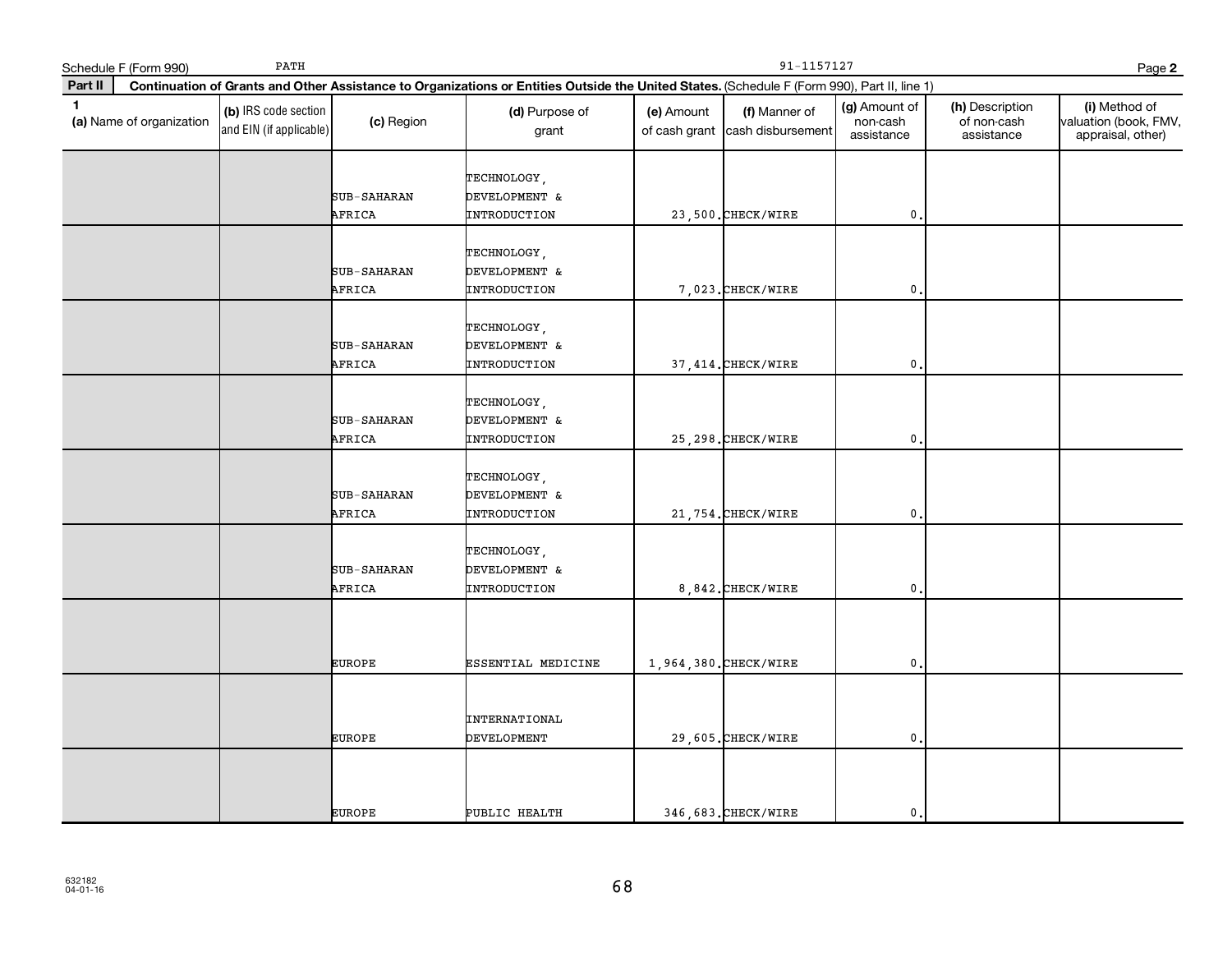|              | $91 - 1157127$<br>PATH<br>Schedule F (Form 990) |                                                 |               |                                                                                                                                              |            |                                                  |                                         |                                              | Page 2                                                      |
|--------------|-------------------------------------------------|-------------------------------------------------|---------------|----------------------------------------------------------------------------------------------------------------------------------------------|------------|--------------------------------------------------|-----------------------------------------|----------------------------------------------|-------------------------------------------------------------|
| Part II      |                                                 |                                                 |               | Continuation of Grants and Other Assistance to Organizations or Entities Outside the United States. (Schedule F (Form 990), Part II, line 1) |            |                                                  |                                         |                                              |                                                             |
| $\mathbf{1}$ | (a) Name of organization                        | (b) IRS code section<br>and EIN (if applicable) | (c) Region    | (d) Purpose of<br>grant                                                                                                                      | (e) Amount | (f) Manner of<br>of cash grant cash disbursement | (g) Amount of<br>non-cash<br>assistance | (h) Description<br>of non-cash<br>assistance | (i) Method of<br>valuation (book, FMV,<br>appraisal, other) |
|              |                                                 |                                                 |               |                                                                                                                                              |            |                                                  |                                         |                                              |                                                             |
|              |                                                 |                                                 | <b>EUROPE</b> | OTHER                                                                                                                                        |            | 1,943,592. CHECK/WIRE                            | $\mathfrak o$ .                         |                                              |                                                             |
|              |                                                 |                                                 | <b>EUROPE</b> | TECHNOLOGY,<br>DEVELOPMENT &<br>INTRODUCTION                                                                                                 |            | 7, 419. CHECK/WIRE                               | $\mathfrak o$ .                         |                                              |                                                             |
|              |                                                 |                                                 |               |                                                                                                                                              |            |                                                  |                                         |                                              |                                                             |
|              |                                                 |                                                 |               |                                                                                                                                              |            |                                                  |                                         |                                              |                                                             |
|              |                                                 |                                                 |               |                                                                                                                                              |            |                                                  |                                         |                                              |                                                             |
|              |                                                 |                                                 |               |                                                                                                                                              |            |                                                  |                                         |                                              |                                                             |
|              |                                                 |                                                 |               |                                                                                                                                              |            |                                                  |                                         |                                              |                                                             |
|              |                                                 |                                                 |               |                                                                                                                                              |            |                                                  |                                         |                                              |                                                             |
|              |                                                 |                                                 |               |                                                                                                                                              |            |                                                  |                                         |                                              |                                                             |
|              |                                                 |                                                 |               |                                                                                                                                              |            |                                                  |                                         |                                              |                                                             |
|              |                                                 |                                                 |               |                                                                                                                                              |            |                                                  |                                         |                                              |                                                             |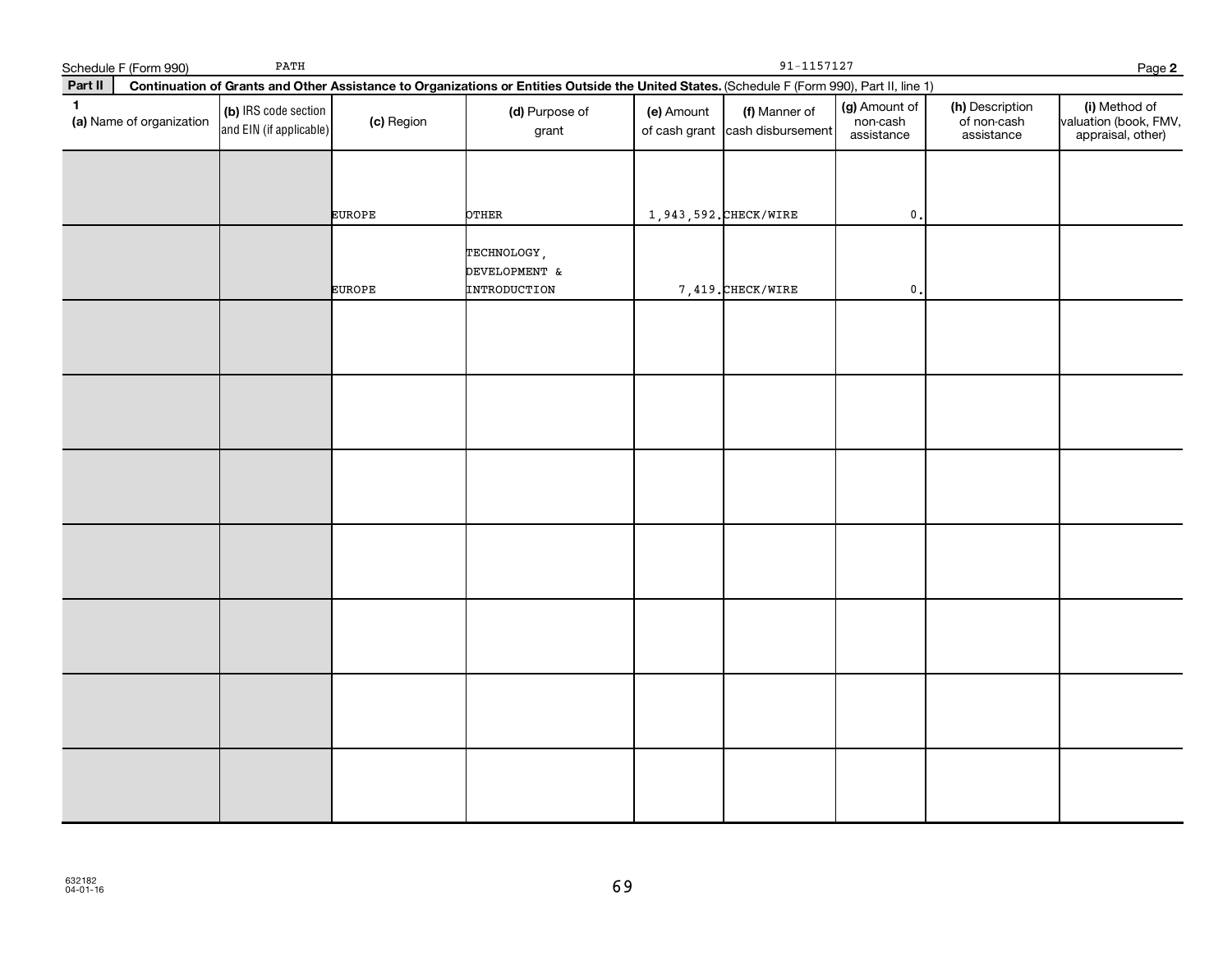## Part III Grants and Other Assistance to Individuals Outside the United States. Complete if the organization answered "Yes" on Form 990, Part IV, line 16. (a) Type of grant or assistance (b) Region (b) Region (c) Number of (d) Amount of (e) Manner of (f) Amount of (f)<br>Region (cash grant cash dishursement popcash noncash ssistance v Schedule F (Form 990) 2016 PATH Part III can be duplicated if additional space is needed. (c) Number of recipients (d) Amount of cash grant (e) Manner of cash disbursement (f) Amount of noncash assistance (g) Description of noncash assistance **(h)** Method of<br>valuation<br>(book, FMV,<br>appraisal, other) 91-1157127

**Schedule F (Form 990) 2016**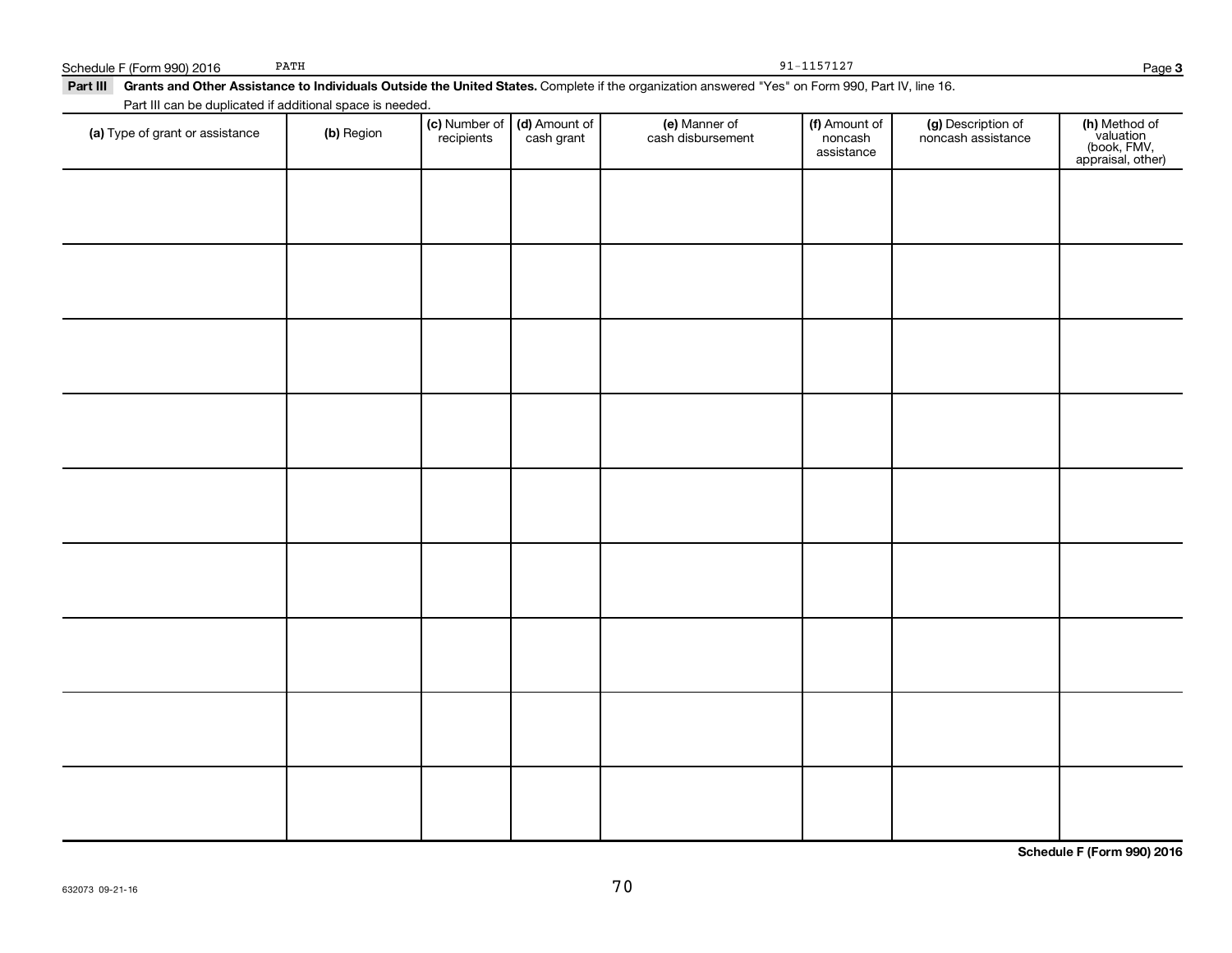|           | Schedule F (Form 990) 2016<br>PATH                                                                                                                                                                                                                                                                                                                                                                                                   | 91-1157127 | Page 4           |
|-----------|--------------------------------------------------------------------------------------------------------------------------------------------------------------------------------------------------------------------------------------------------------------------------------------------------------------------------------------------------------------------------------------------------------------------------------------|------------|------------------|
| l Part IV | <b>Foreign Forms</b>                                                                                                                                                                                                                                                                                                                                                                                                                 |            |                  |
| 1         | Was the organization a U.S. transferor of property to a foreign corporation during the tax year? If "Yes," the<br>organization may be required to file Form 926, Return by a U.S. Transferor of Property to a Foreign                                                                                                                                                                                                                | x  <br>Yes | No               |
| 2         | Did the organization have an interest in a foreign trust during the tax year? If "Yes," the organization<br>may be required to separately file Form 3520, Annual Return To Report Transactions With Foreign<br>Trusts and Receipt of Certain Foreign Gifts, and/or Form 3520-A, Annual Information Return of Foreign<br>Trust With a U.S. Owner (see Instructions for Forms 3520 and 3520-A; do not file with Form 990) manufactions | Yes        | $X \mid N_0$     |
| 3         | Did the organization have an ownership interest in a foreign corporation during the tax year? If "Yes,"<br>the organization may be required to file Form 5471, Information Return of U.S. Persons With Respect To                                                                                                                                                                                                                    | Yes        | x  <br><b>No</b> |
|           | Was the organization a direct or indirect shareholder of a passive foreign investment company or a<br>qualified electing fund during the tax year? If "Yes," the organization may be required to file Form 8621,<br>Information Return by a Shareholder of a Passive Foreign Investment Company or Qualified Electing Fund<br>(see Instructions for Form 8621)                                                                       | Yes        | X<br>No.         |
| 5         | Did the organization have an ownership interest in a foreign partnership during the tax year? If "Yes,"<br>the organization may be required to file Form 8865, Return of U.S. Persons With Respect to Certain<br>Foreign Partnerships (see Instructions for Form 8865)                                                                                                                                                               | Yes        | $X \mid N_O$     |
| 6         | Did the organization have any operations in or related to any boycotting countries during the tax year? If<br>"Yes," the organization may be required to separately file Form 5713, International Boycott Report (see<br>Instructions for Form 5713; do not file with Form 990)                                                                                                                                                      | Yes        | x<br>No          |

**Schedule F (Form 990) 2016**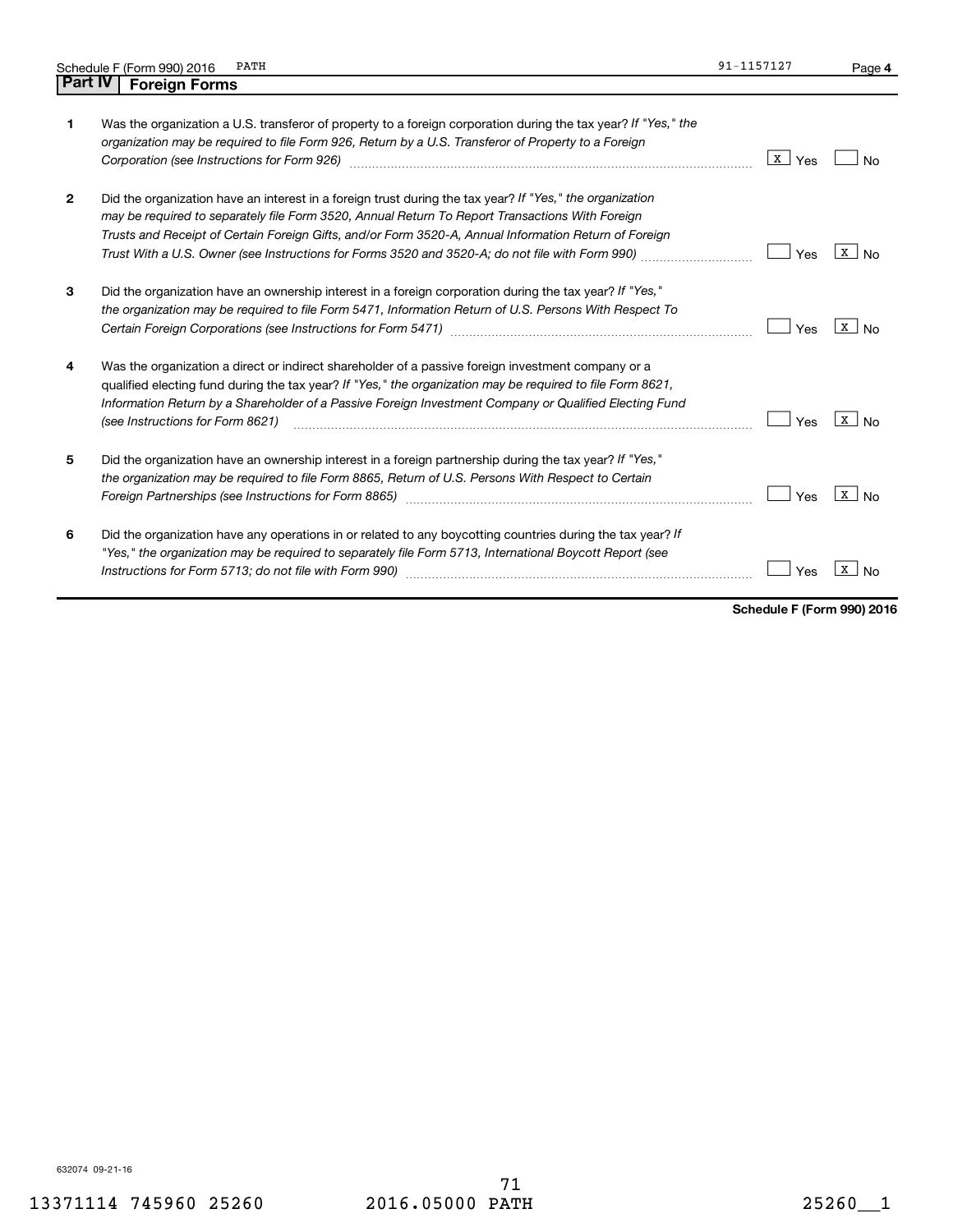## **Part V Supplemental Information**

Provide the information required by Part I, line 2 (monitoring of funds); Part I, line 3, column (f) (accounting method; amounts of investments vs. expenditures per region); Part II, line 1 (accounting method); Part III (accounting method); and Part III, column (c) (estimated number of recipients), as applicable. Also complete this part to provide any additional information. See instructions.

PART I, LINE 2:

PATH HAS A SUBRECIPIENT POLICY AND PROCEDURES IN PLACE THAT GUIDE THE WAY

OUR PROJECT TEAMS MONITOR SUBRECIPIENTS. THIS INCLUDES BOTH FINANCIAL AND

TECHNICAL MONITORING.

PATH USES RISK ASSESSMENTS, REPORTING, SITE VISITS, REGULAR CONTACT, AND

OTHER MEANS TO PROVIDE THE MONITORING REQUIRED BY FUNDERS, AND TO ENSURE

GOOD PROJECT STEWARDSHIP. THESE ACTIVITIES ALSO PROVIDE REASONABLE

ASSURANCE THAT THE SUBRECIPIENT ADMINISTERS FUNDS IN COMPLIANCE WITH

LAWS, REGULATIONS, AND PRIME AWARD TERMS AND ACHIEVES PERFORMANCE GOALS.

PATH'S ESTABLISHED POLICIES AND PROCEDURES PROMOTE BEST BUSINESS

PRACTICES AND ENSURE EFFICIENT AND EFFECTIVE INTERNAL CONTROL. THESE ARE

COMBINED WITH AN INTERNAL AUDIT FUNCTION THROUGH WHICH PATH CONDUCTS

AUDITS ON GRANT-FUNDED PROGRAMS TO ENSURE COMPLIANCE WITH REGULATORY

REQUIREMENTS.

632075 09-21-16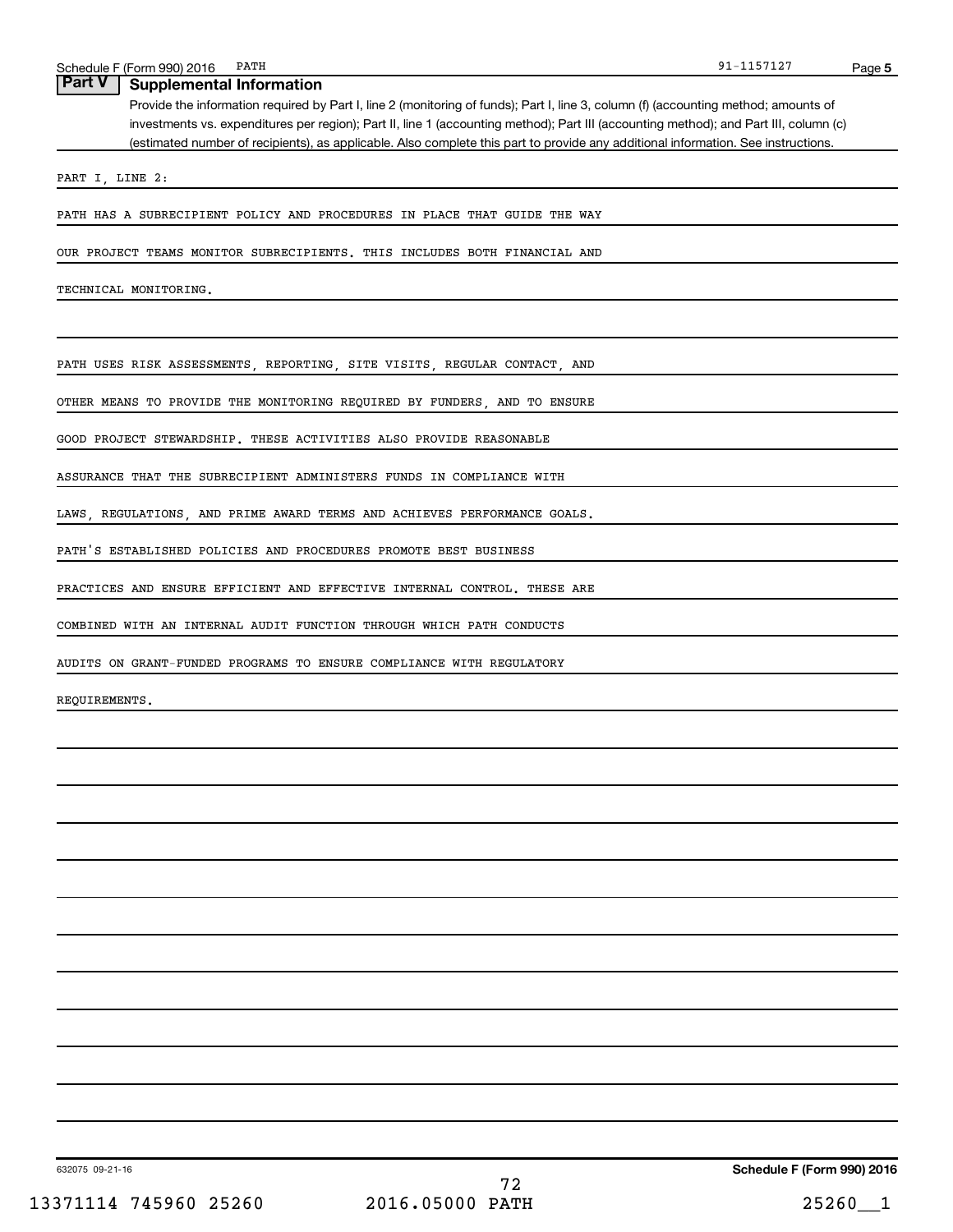| <b>SCHEDULE I</b><br>(Form 990)<br>Department of the Treasury                                                                                                                                                                                                                                                            | <b>Grants and Other Assistance to Organizations,</b><br>Governments, and Individuals in the United States<br>Complete if the organization answered "Yes" on Form 990, Part IV, line 21 or 22. |                                                                                         | OMB No. 1545-0047<br>16<br><b>Open to Public</b> |                                         |                                                                |                                          |                                                     |
|--------------------------------------------------------------------------------------------------------------------------------------------------------------------------------------------------------------------------------------------------------------------------------------------------------------------------|-----------------------------------------------------------------------------------------------------------------------------------------------------------------------------------------------|-----------------------------------------------------------------------------------------|--------------------------------------------------|-----------------------------------------|----------------------------------------------------------------|------------------------------------------|-----------------------------------------------------|
| Internal Revenue Service                                                                                                                                                                                                                                                                                                 |                                                                                                                                                                                               | Information about Schedule I (Form 990) and its instructions is at www.irs.gov/form990. |                                                  |                                         |                                                                |                                          | Inspection                                          |
| Name of the organization<br>PATH                                                                                                                                                                                                                                                                                         |                                                                                                                                                                                               |                                                                                         |                                                  |                                         |                                                                |                                          | <b>Employer identification number</b><br>91-1157127 |
| Part I<br><b>General Information on Grants and Assistance</b>                                                                                                                                                                                                                                                            |                                                                                                                                                                                               |                                                                                         |                                                  |                                         |                                                                |                                          |                                                     |
| Does the organization maintain records to substantiate the amount of the grants or assistance, the grantees' eligibility for the grants or assistance, and the selection<br>$\mathbf 1$<br>Describe in Part IV the organization's procedures for monitoring the use of grant funds in the United States.<br>$\mathbf{2}$ |                                                                                                                                                                                               |                                                                                         |                                                  |                                         |                                                                |                                          | $\boxed{\text{X}}$ Yes<br>  No                      |
| Part II<br>Grants and Other Assistance to Domestic Organizations and Domestic Governments. Complete if the organization answered "Yes" on Form 990, Part IV, line 21, for any                                                                                                                                            |                                                                                                                                                                                               |                                                                                         |                                                  |                                         |                                                                |                                          |                                                     |
| recipient that received more than \$5,000. Part II can be duplicated if additional space is needed.<br>1 (a) Name and address of organization<br>or government                                                                                                                                                           | (b) EIN                                                                                                                                                                                       | (c) IRC section<br>(if applicable)                                                      | (d) Amount of<br>cash grant                      | (e) Amount of<br>non-cash<br>assistance | (f) Method of<br>valuation (book,<br>FMV, appraisal,<br>other) | (g) Description of<br>noncash assistance | (h) Purpose of grant<br>or assistance               |
| ADVANCED BIOSCIENCE LABORATORIES.<br>INC. - 9800 MEDICAL CENTER DRIVE.<br>BUILDING D - ROCKVILLE, MD 20850                                                                                                                                                                                                               | 62-1242262                                                                                                                                                                                    | N/A                                                                                     | 360,270.                                         | 0                                       |                                                                |                                          | ESSENTIAL MEDICINE                                  |
| CHARLES RIVER LABORATORIES<br>ASHLAND, LLC - 1407 GEORGE ROAD -<br>ASHLAND, OH 44805                                                                                                                                                                                                                                     | 76-0509980                                                                                                                                                                                    | N/A                                                                                     | 215,800                                          | 0                                       |                                                                |                                          | ESSENTIAL MEDICINE                                  |
| EMORY UNIVERSITY<br>201 DOWMAN DRIVE<br>ATLANTA, GA 30322                                                                                                                                                                                                                                                                | 58-0566256                                                                                                                                                                                    | 501(C)(3)                                                                               | 49,135                                           | 0                                       |                                                                |                                          | ESSENTIAL MEDICINE                                  |
| FINA BIOSOLUTIONS LLC<br>9430 KEY WEST AVE SUITE 200<br>ROCKVILLE, MD 20850                                                                                                                                                                                                                                              | 20-5448275                                                                                                                                                                                    | N/A                                                                                     | 121,196,                                         | 0                                       |                                                                |                                          | ESSENTIAL MEDICINE                                  |
| FRAUNHOFER USA CENTER FOR<br>MOLECULAR BIOTECHNOLOGY - 9<br>INNOVATION WAY SUITE 200 - NEWARK<br>DE 19711                                                                                                                                                                                                                | 38-3203030                                                                                                                                                                                    | 501(C)(3)                                                                               | 800,527.                                         | 0                                       |                                                                |                                          | ESSENTIAL MEDICINE                                  |
| GEORGE WASHINGTON UNIVERSITY<br>2121 EYE STREET, NW<br>WASHINGTON, DC 20052                                                                                                                                                                                                                                              | 53-0196584                                                                                                                                                                                    | 501(C)(3)                                                                               | 9,549.                                           | 0                                       |                                                                |                                          | ESSENTIAL MEDICINE                                  |
| $\mathbf{2}$                                                                                                                                                                                                                                                                                                             |                                                                                                                                                                                               |                                                                                         |                                                  |                                         |                                                                |                                          | 59.                                                 |
| 3                                                                                                                                                                                                                                                                                                                        |                                                                                                                                                                                               |                                                                                         |                                                  |                                         |                                                                |                                          | 14.                                                 |

**For Paperwork Reduction Act Notice, see the Instructions for Form 990. Schedule I (Form 990) (2016)** LHA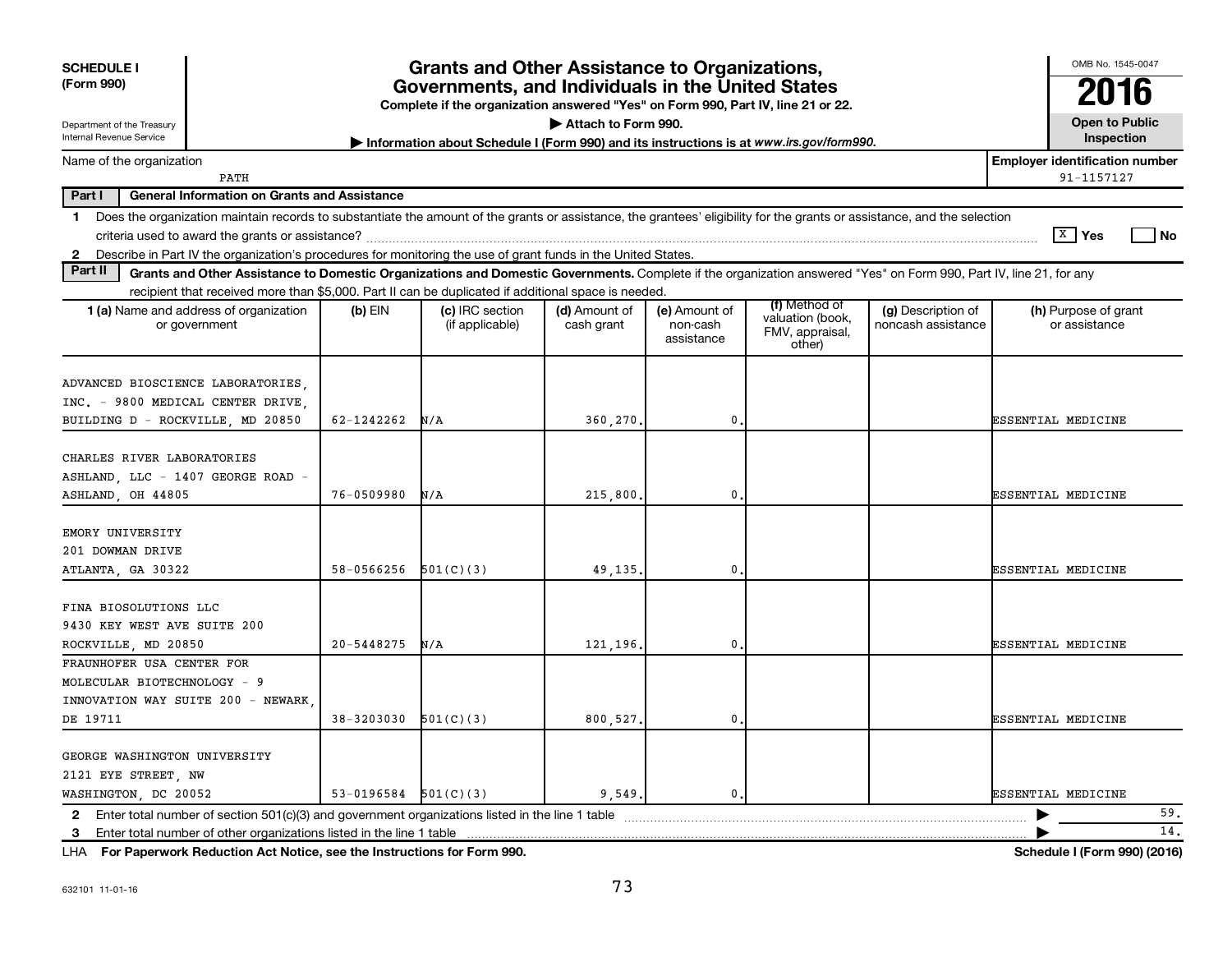| Part II<br>Continuation of Grants and Other Assistance to Governments and Organizations in the United States (Schedule I (Form 990), Part II.) |                          |                                  |                             |                                         |                                                                |                                           |                                       |
|------------------------------------------------------------------------------------------------------------------------------------------------|--------------------------|----------------------------------|-----------------------------|-----------------------------------------|----------------------------------------------------------------|-------------------------------------------|---------------------------------------|
| (a) Name and address of<br>organization or government                                                                                          | (b) EIN                  | (c) IRC section<br>if applicable | (d) Amount of<br>cash grant | (e) Amount of<br>non-cash<br>assistance | (f) Method of<br>valuation<br>(book, FMV,<br>appraisal, other) | (g) Description of<br>non-cash assistance | (h) Purpose of grant<br>or assistance |
| INTERNATIONAL AIDS VACCINE                                                                                                                     |                          |                                  |                             |                                         |                                                                |                                           |                                       |
| INITIATIVE - 110 WILLIAM ST., 27TH                                                                                                             |                          |                                  |                             |                                         |                                                                |                                           |                                       |
| FLOOR - NEW YORK, NY 10038                                                                                                                     | $13-3870223$ $501(C)(3)$ |                                  | 79,148.                     | $\mathbf 0$ .                           |                                                                |                                           | ESSENTIAL MEDICINE                    |
| JOHNS HOPKINS UNIVERSITY                                                                                                                       |                          |                                  |                             |                                         |                                                                |                                           |                                       |
| OFFICE OF RESEARCH ADMIN. 615 N                                                                                                                |                          |                                  |                             |                                         |                                                                |                                           |                                       |
| WOLFE STREET, W1100 - BALTIMORE,                                                                                                               |                          |                                  |                             |                                         |                                                                |                                           |                                       |
| MD 21205                                                                                                                                       | $13-1687001$ $501(C)(3)$ |                                  | 385,461.                    | $\mathbf{0}$                            |                                                                |                                           | ESSENTIAL MEDICINE                    |
| NIH, NATIONAL INSTITUTE OF ALLERGY                                                                                                             |                          |                                  |                             |                                         |                                                                |                                           |                                       |
| AND INFECTIOUS DISEASES - 6610                                                                                                                 |                          |                                  |                             |                                         |                                                                |                                           |                                       |
| ROCKLEDGE DRIVE, MSC 6612 -                                                                                                                    |                          |                                  |                             |                                         |                                                                |                                           |                                       |
| BETHESDA, MD 20892                                                                                                                             | 52-0858115               | GOV                              | 971,208.                    | $\mathbf{0}$                            |                                                                |                                           | ESSENTIAL MEDICINE                    |
| PAN AMERICAN HEALTH ORGANIZATION<br>525 TWENTY-THIRD STREET, N.W.<br>WASHINGTON, DC 20037                                                      | $23-7072046$ 501(C)(3)   |                                  | 10,000                      | $\mathbf{0}$                            |                                                                |                                           | ESSENTIAL MEDICINE                    |
|                                                                                                                                                |                          |                                  |                             |                                         |                                                                |                                           |                                       |
| PPD DEVELOPMENT LP                                                                                                                             |                          |                                  |                             |                                         |                                                                |                                           |                                       |
| 8551 RESEARCH WAY, SUITE 90                                                                                                                    |                          |                                  |                             |                                         |                                                                |                                           |                                       |
| MIDDLETON, WI 53562                                                                                                                            | 56-1640186               | N/A                              | 348,684.                    | $\mathbf{0}$                            |                                                                |                                           | ESSENTIAL MEDICINE                    |
| SAINT LOUIS UNIVERSITY<br>3700 WEST PINE MALL, FUSZ HALL, SU<br>ST. LOUIS, MO 63108                                                            | $43-0654872$ $501(C)(3)$ |                                  | 41,932.                     | $\mathbf 0$ .                           |                                                                |                                           | ESSENTIAL MEDICINE                    |
| SANARIA, INC.<br>9800 MEDICAL CENTER DRIVE SUITE A2                                                                                            |                          |                                  |                             |                                         |                                                                |                                           |                                       |
| ROCKVILLE, MD 20850                                                                                                                            | 56-2354362               | N/A                              | 81,624.                     | $\mathbf{0}$                            |                                                                |                                           | ESSENTIAL MEDICINE                    |
| SCRIPPS RESEARCH INSTITUTE<br>10550 NORTH TORRY PINES ROAD<br>LA JOLLA, CA 92037                                                               | 33-0435954 $501(C)(3)$   |                                  | 749,862.                    | 0.                                      |                                                                |                                           | ESSENTIAL MEDICINE                    |
|                                                                                                                                                |                          |                                  |                             |                                         |                                                                |                                           |                                       |
| SEATTLE BIOMEDICAL RESEARCH                                                                                                                    |                          |                                  |                             |                                         |                                                                |                                           |                                       |
| INSTITUTE - 307 WESTLAKE AVE. N.                                                                                                               |                          |                                  |                             |                                         |                                                                |                                           |                                       |
| SUITE 500 - SEATTLE, WA 98109                                                                                                                  | $91-0961784$ $501(C)(3)$ |                                  | 1,724,906.                  | 0.                                      |                                                                |                                           | ESSENTIAL MEDICINE                    |

Schedule I (Form 990) PATH Page 1

PATH 91-1157127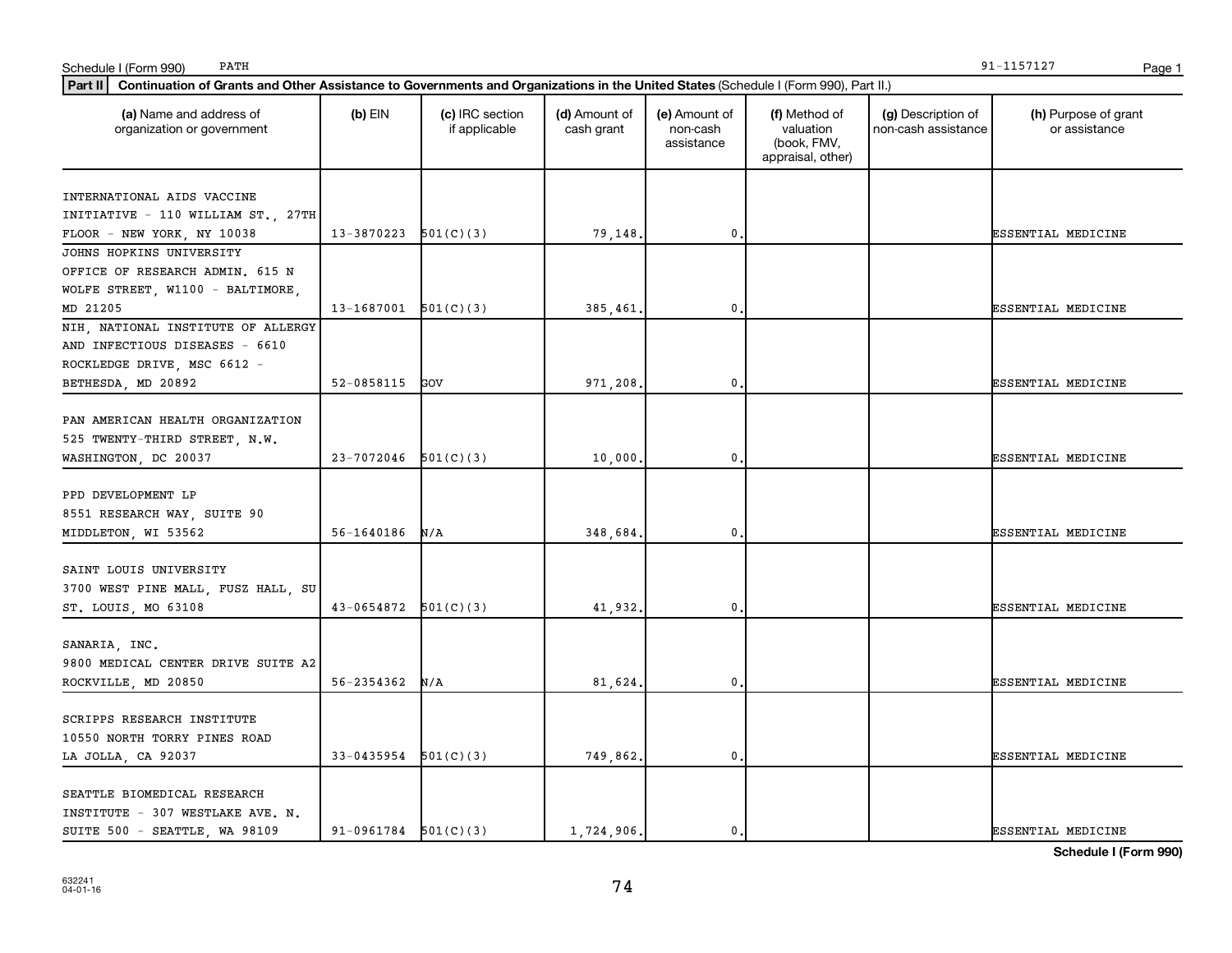| Continuation of Grants and Other Assistance to Governments and Organizations in the United States (Schedule I (Form 990), Part II.)<br>Part II |                            |                                  |                             |                                         |                                                                |                                           |                                       |
|------------------------------------------------------------------------------------------------------------------------------------------------|----------------------------|----------------------------------|-----------------------------|-----------------------------------------|----------------------------------------------------------------|-------------------------------------------|---------------------------------------|
| (a) Name and address of<br>organization or government                                                                                          | $(b)$ EIN                  | (c) IRC section<br>if applicable | (d) Amount of<br>cash grant | (e) Amount of<br>non-cash<br>assistance | (f) Method of<br>valuation<br>(book, FMV,<br>appraisal, other) | (g) Description of<br>non-cash assistance | (h) Purpose of grant<br>or assistance |
|                                                                                                                                                |                            |                                  |                             |                                         |                                                                |                                           |                                       |
| STATE UNIVERSITY OF NEW YORK AT                                                                                                                |                            |                                  |                             |                                         |                                                                |                                           |                                       |
| BUFFALO - 1300 ELWOOD AVENUE -                                                                                                                 |                            |                                  |                             |                                         |                                                                |                                           |                                       |
| BUFFALO, NY 14222                                                                                                                              | $16-0865182$ $501(C)(3)$   |                                  | 86,441                      | 0.                                      |                                                                |                                           | ESSENTIAL MEDICINE                    |
| UNITED STATES NAVAL MEDICAL<br>RESEARCH CENTER - 503 ROBERT GRANT                                                                              |                            |                                  |                             |                                         |                                                                |                                           |                                       |
| AVE - SILVER SPRING, MD 20910-7500                                                                                                             | $47 - 0100048$             | GOV                              | 564,544                     | 0                                       |                                                                |                                           | ESSENTIAL MEDICINE                    |
| UNIVERSITY OF MARYLAND BALTIMORE<br>P.O. BOX 41428                                                                                             |                            |                                  |                             |                                         |                                                                |                                           |                                       |
| BALTIMORE, MD 21203-6428                                                                                                                       | 52-6002033                 | 501(C)(3)                        | 217,780                     | $\mathbf 0$ .                           |                                                                |                                           | ESSENTIAL MEDICINE                    |
| UNIVERSITY OF MARYLAND, SCHOOL OF<br>MEDICINE, CENTER FOR VACCINE<br>DEVELOPMENT - 685 WEST BALTIMORE                                          |                            |                                  |                             |                                         |                                                                |                                           |                                       |
| STREET, ROOM 480 - BALTIMORE, MD                                                                                                               | $52 - 6002033$ $501(C)(3)$ |                                  | 115,122                     | 0.                                      |                                                                |                                           | ESSENTIAL MEDICINE                    |
| UNIVERSITY OF MIAMI                                                                                                                            |                            |                                  |                             |                                         |                                                                |                                           |                                       |
| 1320 SOUTH DIXIE HIGHWAY GABLES 1                                                                                                              |                            |                                  |                             |                                         |                                                                |                                           |                                       |
| TOWER, SUITE 650 - CORAL GABLES,                                                                                                               |                            |                                  |                             |                                         |                                                                |                                           |                                       |
| FL 33146                                                                                                                                       | 59-0624458                 | 501(C)(3)                        | 20,000                      | 0                                       |                                                                |                                           | ESSENTIAL MEDICINE                    |
| UNIVERSITY OF VERMONT AND STATE                                                                                                                |                            |                                  |                             |                                         |                                                                |                                           |                                       |
| AGRICULTURAL COLLEGE - 85 SOUTH                                                                                                                |                            |                                  |                             |                                         |                                                                |                                           |                                       |
| PROSPECT STREET WATERMAN 217 -                                                                                                                 |                            |                                  |                             |                                         |                                                                |                                           |                                       |
| BURLINGTON, VT 05405                                                                                                                           | $03 - 0179440$             | 501(C)(3)                        | 90,247                      | $\mathbf 0$ .                           |                                                                |                                           | ESSENTIAL MEDICINE                    |
| UNIVERSITY OF WASHINGTON                                                                                                                       |                            |                                  |                             |                                         |                                                                |                                           |                                       |
| (MEDICINE) - 750 REPUBLICAN STREET                                                                                                             |                            |                                  |                             |                                         |                                                                |                                           |                                       |
| BOX 358061 - SEATTLE, WA                                                                                                                       |                            |                                  |                             |                                         |                                                                |                                           |                                       |
| 98109-4725                                                                                                                                     | $91 - 6001537$ $501(C)(3)$ |                                  | 33,605                      | 0.                                      |                                                                |                                           | ESSENTIAL MEDICINE                    |
| WALTER REED ARMY INSTITUTE OF<br>RESEARCH - 503 ROBERT GRANT DRIVE                                                                             |                            |                                  |                             |                                         |                                                                |                                           |                                       |
| - SILVER SPRING, MD 20910-7500                                                                                                                 | 52-0664528                 | GOV                              | 1, 312, 578,                | 0                                       |                                                                |                                           | ESSENTIAL MEDICINE                    |
| YALE UNIVERSITY                                                                                                                                |                            |                                  |                             |                                         |                                                                |                                           |                                       |
| GRANTS AND CONTRACT FINANCIAL                                                                                                                  |                            |                                  |                             |                                         |                                                                |                                           |                                       |
| ADMIN. PO BOX 1873 - NEW HAVEN, CT                                                                                                             |                            |                                  |                             |                                         |                                                                |                                           |                                       |
| 06508                                                                                                                                          | $06 - 0646973$ $501(C)(3)$ |                                  | 78.563.                     | $\mathbf{0}$ .                          |                                                                |                                           | ESSENTIAL MEDICINE                    |

Schedule I (Form 990) PATH Page 1

PATH 91-1157127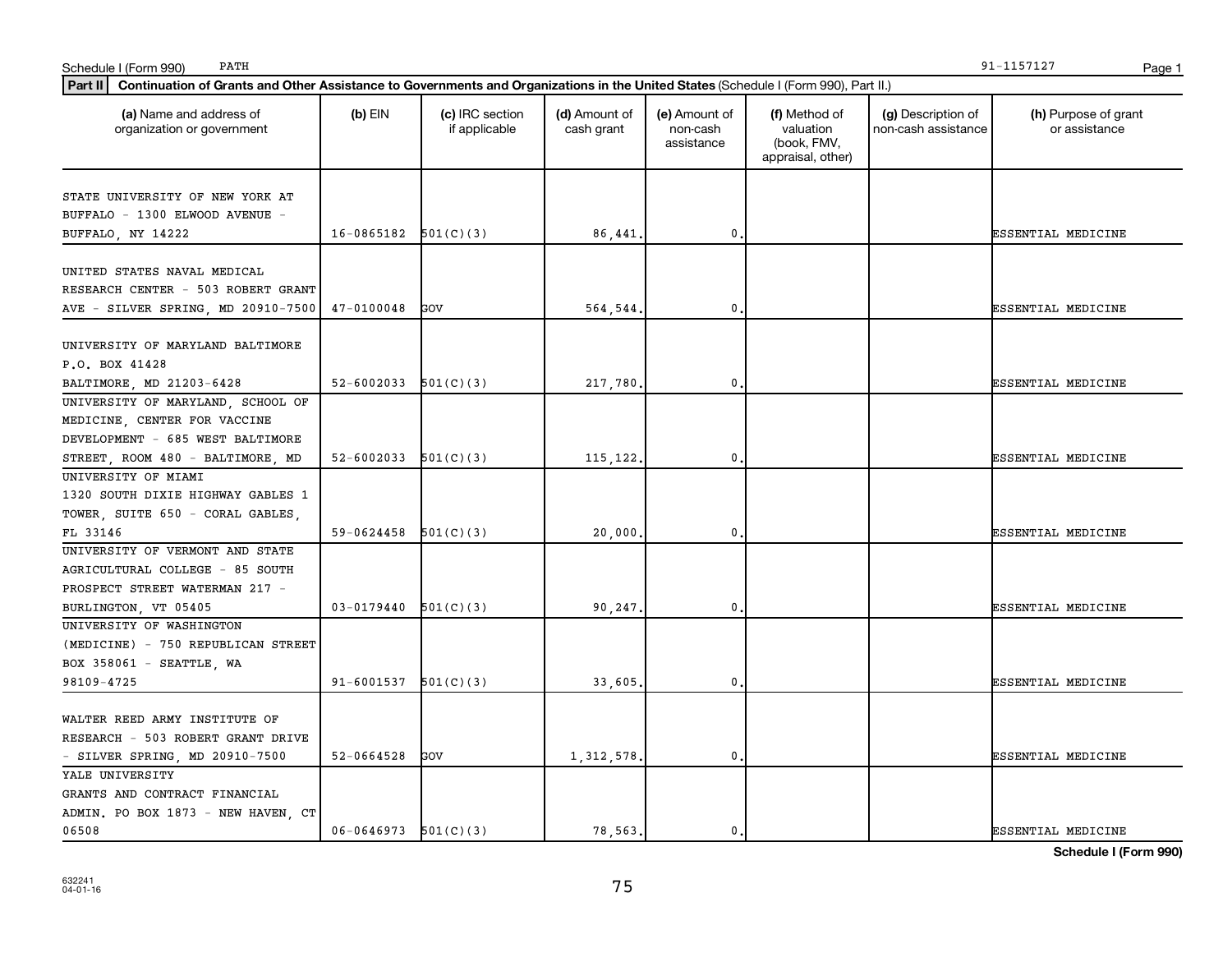| Part II<br>Continuation of Grants and Other Assistance to Governments and Organizations in the United States (Schedule I (Form 990), Part II.) |                            |                                  |                             |                                         |                                                                |                                           |                                       |
|------------------------------------------------------------------------------------------------------------------------------------------------|----------------------------|----------------------------------|-----------------------------|-----------------------------------------|----------------------------------------------------------------|-------------------------------------------|---------------------------------------|
| (a) Name and address of<br>organization or government                                                                                          | $(b)$ EIN                  | (c) IRC section<br>if applicable | (d) Amount of<br>cash grant | (e) Amount of<br>non-cash<br>assistance | (f) Method of<br>valuation<br>(book, FMV,<br>appraisal, other) | (g) Description of<br>non-cash assistance | (h) Purpose of grant<br>or assistance |
| FRED HUTCHINSON CANCER RESEARCH<br>CENTER - PO BOX 19024 - SEATTLE,<br>WA 98109                                                                | $23-7156071$ $501(C)(3)$   |                                  | 28, 311.                    | $\mathbf 0$                             |                                                                |                                           | ESSENTIAL MEDICINE                    |
| ELIZABETH GLASER PEDIATRIC AIDS<br>FOUNDATION - 1140 CONNECTICUT<br>AVENUE NW - WASHINGTON, DC 20036                                           | 95-4191698                 | 501(C)(3)                        | 5,796,442.                  | $\mathbf 0$                             |                                                                |                                           | <b>INTERNATIONAL DEVELOPMENT</b>      |
| INITIATIVES INC.<br>264 BEACON STREET<br>BOSTON, MA 02116                                                                                      | $04 - 2961350$             | N/A                              | 219,800                     | 0                                       |                                                                |                                           | INTERNATIONAL DEVELOPMENT             |
| JHPIEGO<br>1615 THAMES STREET<br>BALTIMORE, MD 21231                                                                                           | $23 - 7424444$ $501(C)(3)$ |                                  | 394,031                     | 0,                                      |                                                                |                                           | <b>INTERNATIONAL DEVELOPMENT</b>      |
| WORLD VISION, DC<br>300 I ST., NE<br>WASHINGTON DC, DC 20002                                                                                   | 95-1922279                 | 501(C)(3)                        | 4, 262, 214.                | $\mathbf 0$                             |                                                                |                                           | <b>INTERNATIONAL DEVELOPMENT</b>      |
| AMERICAN ACADEMY OF PEDIATRICS<br>141 NORTHWEST POINT BLVD.<br>ELK GROVE VILLAGE, IL 60007-1098                                                | 36-2275597                 | 501(C)(3)                        | 31,916                      | $\mathbf 0$                             |                                                                |                                           | OTHER                                 |
| GLOBAL HEALTH COUNCIL<br>1875 K STREET, NW 4TH FLOOR<br>WASHINGTON, DC 20006                                                                   | $52-1048393$ $501(C)(3)$   |                                  | 8,829                       | 0.                                      |                                                                |                                           | OTHER                                 |
| GLOBAL HEALTH VISIONS<br>138 BROADWAY, SUITE 1 G<br>BROOKLYN, NY 11211                                                                         | 26-1903904                 | N/A                              | 62,628.                     | 0.                                      |                                                                |                                           | OTHER                                 |
| JSI RESEARCH & TRAINING INSTITUTE<br>INC. - 1616 NORTH FORT MYER DRIVE<br>11TH FLOOR - ARLINGTON, VA 22209                                     | $04 - 2578579$             | N/A                              | 83.704.                     | 0.                                      |                                                                |                                           | OTHER                                 |

**Schedule I (Form 990)**

Schedule I (Form 990) Page 1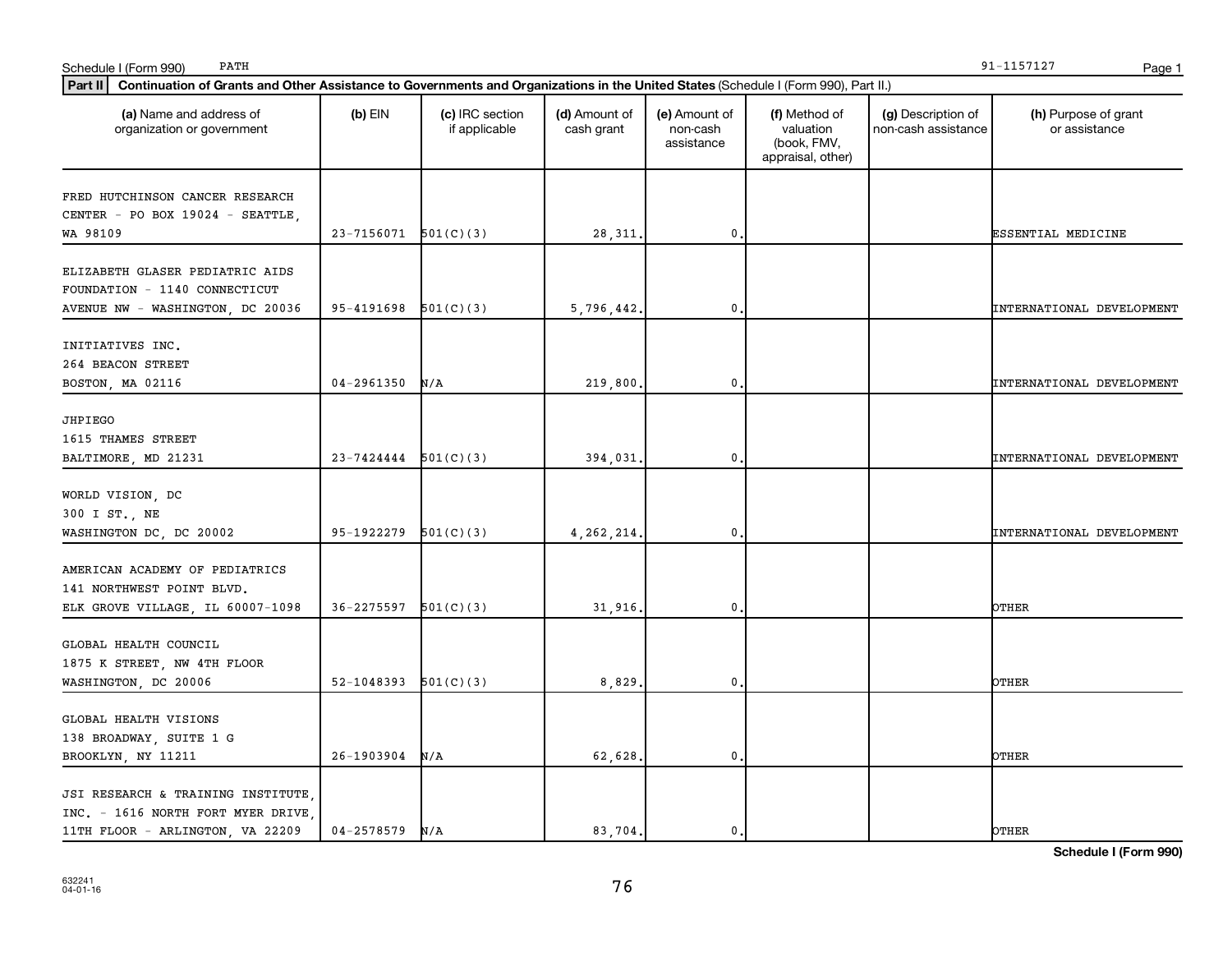| Schedule I (Form 990)<br>PATH                                                                                                                  |                              |                                  |                             |                                         |                                                                |                                           | 91-1157127<br>Page 1                  |
|------------------------------------------------------------------------------------------------------------------------------------------------|------------------------------|----------------------------------|-----------------------------|-----------------------------------------|----------------------------------------------------------------|-------------------------------------------|---------------------------------------|
| Part II<br>Continuation of Grants and Other Assistance to Governments and Organizations in the United States (Schedule I (Form 990), Part II.) |                              |                                  |                             |                                         |                                                                |                                           |                                       |
| (a) Name and address of<br>organization or government                                                                                          | $(b)$ EIN                    | (c) IRC section<br>if applicable | (d) Amount of<br>cash grant | (e) Amount of<br>non-cash<br>assistance | (f) Method of<br>valuation<br>(book, FMV,<br>appraisal, other) | (g) Description of<br>non-cash assistance | (h) Purpose of grant<br>or assistance |
| BASIC HEALTH INTERNATIONAL<br>ONE GUSTAV, L. LEVY PLACE, P.O. BO                                                                               |                              |                                  |                             |                                         |                                                                |                                           |                                       |
| NEW YORK, NY 10029-6574                                                                                                                        | $20-3408717$ $501(C)(3)$     |                                  | 185,551.                    | $\mathbf 0$ .                           |                                                                |                                           | PUBLIC HEALTH                         |
| BOSTON UNIVERSITY<br>ONE SILBER WAY                                                                                                            |                              |                                  |                             |                                         |                                                                |                                           |                                       |
| BOSTON, MA 02215                                                                                                                               | $04 - 2103547$               | 501(C)(3)                        | 17,991.                     | $\mathbf{0}$                            |                                                                |                                           | PUBLIC HEALTH                         |
| BRAC USA<br>110 WILLIAM STREET, 29TH FLOOR                                                                                                     |                              |                                  |                             |                                         |                                                                |                                           |                                       |
| NEW YORK, NY 10038                                                                                                                             | $20 - 8456741$ $501(C)(3)$   |                                  | 90,277                      | $\mathbf{0}$                            |                                                                |                                           | PUBLIC HEALTH                         |
| CHILDFUND INTERNATIONAL<br>2821 EMERYWOOD PARKWAY<br>RICHMOND, VA 23294                                                                        | 54-0536100                   | 501(C)(3)                        | 5,170                       | $\mathbf{0}$                            |                                                                |                                           | PUBLIC HEALTH                         |
| CHRISTIAN CONNECTIONS FOR<br>INTERNATIONAL HEALTH - 1329<br>SHEPARD DRIVE SUITE 6 - STERLING,                                                  |                              |                                  |                             |                                         |                                                                |                                           |                                       |
| VA 20164                                                                                                                                       | $54-1932761$ $501(C)(3)$     |                                  | 91,940.                     | $\mathbf{0}$                            |                                                                |                                           | PUBLIC HEALTH                         |
| ELIZABETH GLASER PEDIATRIC AIDS<br>FOUNDATION - 1140 CONNECTICUT<br>AVENUE NW - WASHINGTON, DC 20036                                           | 95-4191698                   | 501(C)(3)                        | 679,014                     | $\mathbf{0}$                            |                                                                |                                           | PUBLIC HEALTH                         |
|                                                                                                                                                |                              |                                  |                             |                                         |                                                                |                                           |                                       |
| EVIDENCE ACTION<br>641 S ST. NW, 3RD FL, WEWORK                                                                                                |                              |                                  |                             |                                         |                                                                |                                           |                                       |
| WASHINGTON, DC 20001                                                                                                                           | $90-0874591$ $501(C)(3)$     |                                  | 49,523.                     | $\mathbf 0$ .                           |                                                                |                                           | PUBLIC HEALTH                         |
| FAMILY HEALTH INTERNATIONAL 360<br>359 BLACKWELL ST., SUITE 200                                                                                |                              |                                  |                             |                                         |                                                                |                                           | PUBLIC HEALTH                         |
| DURHAM, NC 27701<br>GEORGETOWN UNIVERSITY INSTITUTE                                                                                            | $23 - 7413005$ $501(C)(3)$   |                                  | 55,981.                     | $\mathbf{0}$                            |                                                                |                                           |                                       |
| FOR REPRODUCTIVE HEALTH - 4301                                                                                                                 |                              |                                  |                             |                                         |                                                                |                                           |                                       |
| CONNECTICUT AVENUE NW, SUITE 310 -                                                                                                             |                              |                                  |                             |                                         |                                                                |                                           |                                       |
| WASHINGTON, DC 20008                                                                                                                           | 53-0196603 $\vert$ 501(C)(3) |                                  | 42,561.                     | 0.                                      |                                                                |                                           | PUBLIC HEALTH                         |

PATH 91-1157127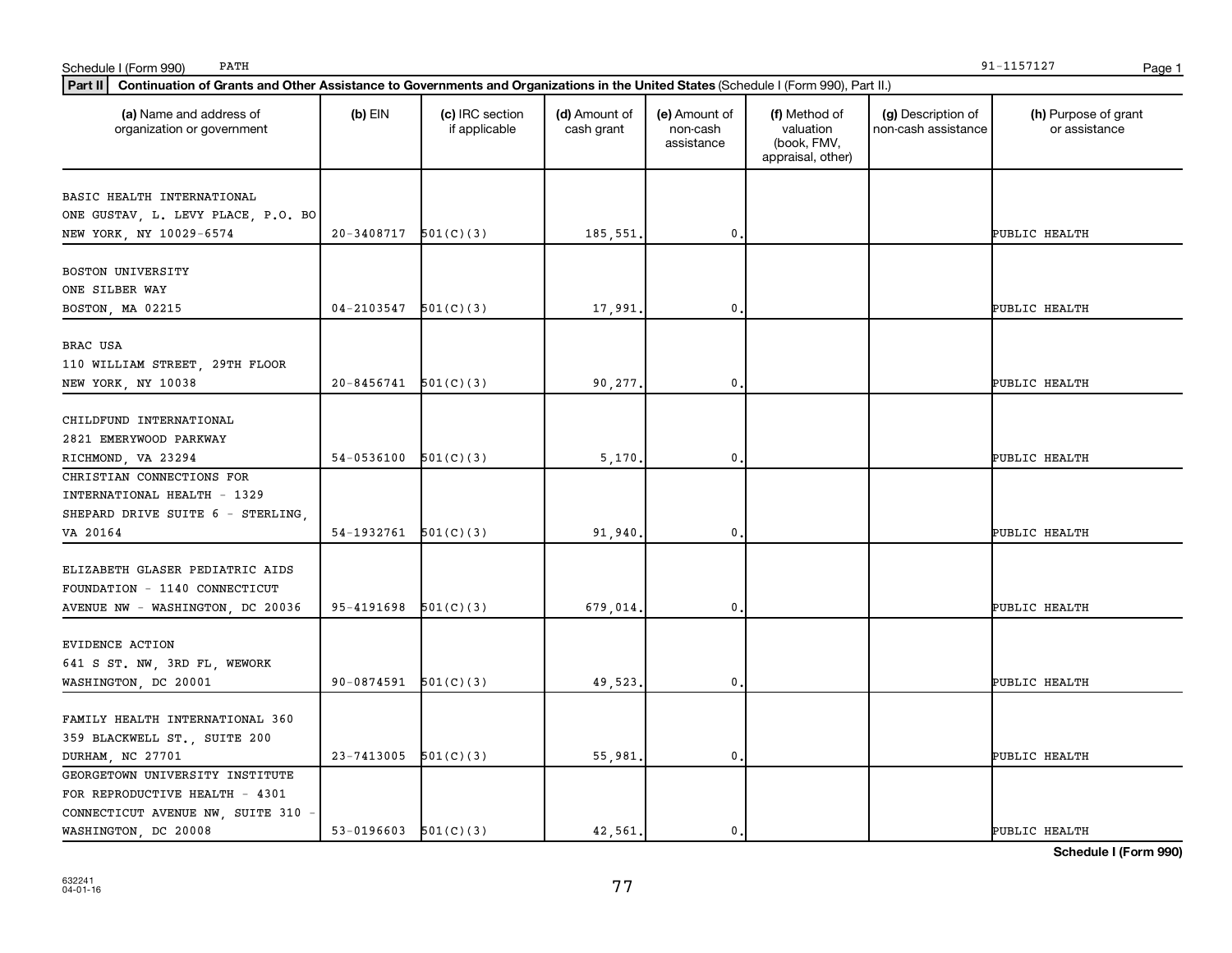| Part II<br>Continuation of Grants and Other Assistance to Governments and Organizations in the United States (Schedule I (Form 990), Part II.) |                            |                                  |                             |                                         |                                                                |                                           |                                       |
|------------------------------------------------------------------------------------------------------------------------------------------------|----------------------------|----------------------------------|-----------------------------|-----------------------------------------|----------------------------------------------------------------|-------------------------------------------|---------------------------------------|
| (a) Name and address of<br>organization or government                                                                                          | $(b)$ EIN                  | (c) IRC section<br>if applicable | (d) Amount of<br>cash grant | (e) Amount of<br>non-cash<br>assistance | (f) Method of<br>valuation<br>(book, FMV,<br>appraisal, other) | (g) Description of<br>non-cash assistance | (h) Purpose of grant<br>or assistance |
| GMMB INC.                                                                                                                                      |                            |                                  |                             |                                         |                                                                |                                           |                                       |
| 1200 WESTLAKE AVENUE N. SUITE 1005                                                                                                             |                            |                                  |                             |                                         |                                                                |                                           |                                       |
| SEATTLE, WA 98109                                                                                                                              | 52-1305983                 | N/A                              | 51,072.                     | $\mathbf{0}$ .                          |                                                                |                                           | PUBLIC HEALTH                         |
|                                                                                                                                                |                            |                                  |                             |                                         |                                                                |                                           |                                       |
| GYNUITY HEALTH PROJECTS, LLC                                                                                                                   |                            |                                  |                             |                                         |                                                                |                                           |                                       |
| 15 EAST 26TH STREET, SUITE 801                                                                                                                 |                            |                                  |                             |                                         |                                                                |                                           |                                       |
| NEW YORK, NY 10010                                                                                                                             | $06 - 1652595$             | N/A                              | 18,208                      | 0                                       |                                                                |                                           | PUBLIC HEALTH                         |
| HARVARD UNIVERSITY, SCHOOL OF                                                                                                                  |                            |                                  |                             |                                         |                                                                |                                           |                                       |
| PUBLIC HEALTH - INTERNATIONAL                                                                                                                  |                            |                                  |                             |                                         |                                                                |                                           |                                       |
| HEALTH 677 HUNTINGTON AVENUE -                                                                                                                 |                            |                                  |                             |                                         |                                                                |                                           |                                       |
| BOSTON, MA 02115                                                                                                                               | $04 - 2103580$             | 501(C)(3)                        | 14,926.                     | $\mathbf{0}$ .                          |                                                                |                                           | PUBLIC HEALTH                         |
|                                                                                                                                                |                            |                                  |                             |                                         |                                                                |                                           |                                       |
| HELEN KELLER INTERNATIONAL                                                                                                                     |                            |                                  |                             |                                         |                                                                |                                           |                                       |
| 352 PARK AVENUE SOUTH, 12TH FLOOR                                                                                                              | $13 - 5562162$ $501(C)(3)$ |                                  |                             | $\mathfrak{o}$ .                        |                                                                |                                           | PUBLIC HEALTH                         |
| NEW YORK, NY 10010                                                                                                                             |                            |                                  | 115,357.                    |                                         |                                                                |                                           |                                       |
| INTRAHEALTH INTERNATIONAL                                                                                                                      |                            |                                  |                             |                                         |                                                                |                                           |                                       |
| 6340 QUADRANGLE DRIVE SUITE 200                                                                                                                |                            |                                  |                             |                                         |                                                                |                                           |                                       |
| CHAPEL HILL, NC 27514                                                                                                                          | 55-0825466                 | 501(C)(3)                        | 86,301                      | 0                                       |                                                                |                                           | PUBLIC HEALTH                         |
|                                                                                                                                                |                            |                                  |                             |                                         |                                                                |                                           |                                       |
| IPAS                                                                                                                                           |                            |                                  |                             |                                         |                                                                |                                           |                                       |
| PO BOX 9990                                                                                                                                    |                            |                                  |                             |                                         |                                                                |                                           |                                       |
| CHAPEL HILL, NC 27515                                                                                                                          | 56-1071085                 | 501(C)(3)                        | 15,256.                     | $\mathfrak{o}$ .                        |                                                                |                                           | PUBLIC HEALTH                         |
|                                                                                                                                                |                            |                                  |                             |                                         |                                                                |                                           |                                       |
| JSI RESEARCH & TRAINING INSTITUTE                                                                                                              |                            |                                  |                             |                                         |                                                                |                                           |                                       |
| INC. - 1616 NORTH FORT MYER DRIVE                                                                                                              |                            |                                  |                             |                                         |                                                                |                                           |                                       |
| 11TH FLOOR - ARLINGTON, VA 22209                                                                                                               | 04-2578579                 | N/A                              | 7,788.                      | $\mathfrak o$ .                         |                                                                |                                           | PUBLIC HEALTH                         |
|                                                                                                                                                |                            |                                  |                             |                                         |                                                                |                                           |                                       |
| KYBELE INC.                                                                                                                                    |                            |                                  |                             |                                         |                                                                |                                           |                                       |
| 3524 YADKINVILLE ROAD #124                                                                                                                     |                            |                                  |                             |                                         |                                                                |                                           |                                       |
| WINSTON SALEM, NC 27106                                                                                                                        | 90-0759003                 | 501(C)(3)                        | 654,140                     | $\mathbf 0$ .                           |                                                                |                                           | PUBLIC HEALTH                         |
| LIGER MEDICAL                                                                                                                                  |                            |                                  |                             |                                         |                                                                |                                           |                                       |
| 1316 E. UTAH HIGHLANDS DRIVE                                                                                                                   |                            |                                  |                             |                                         |                                                                |                                           |                                       |
| LEHI, UT 84043                                                                                                                                 | 32-0361779                 | N/A                              | 36,050.                     | $\mathbf{0}$ .                          |                                                                |                                           | PUBLIC HEALTH                         |

Schedule I (Form 990) PATH Page 1

PATH 91-1157127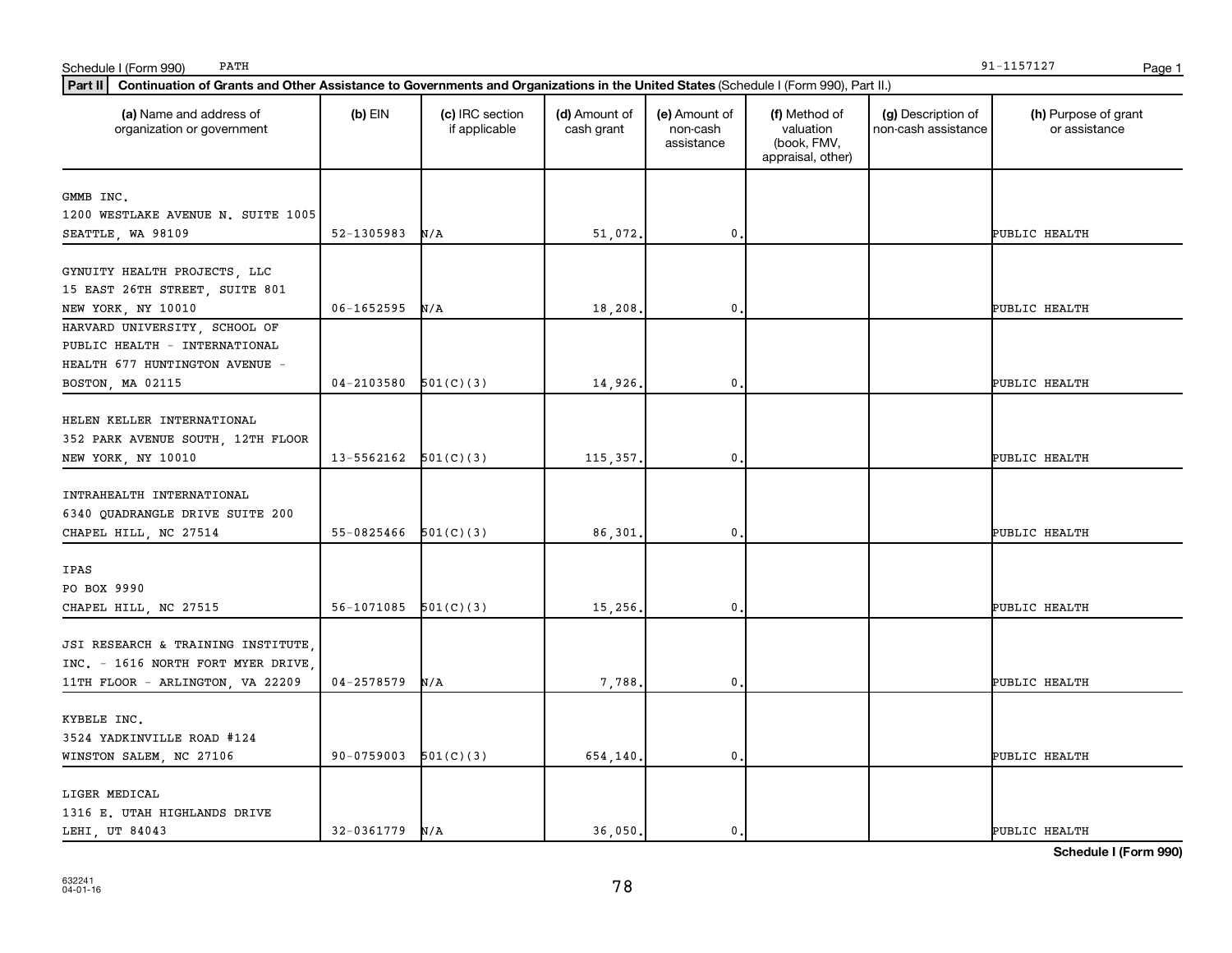| Part II<br>Continuation of Grants and Other Assistance to Governments and Organizations in the United States (Schedule I (Form 990), Part II.) |                            |                                  |                             |                                         |                                                                |                                           |                                       |
|------------------------------------------------------------------------------------------------------------------------------------------------|----------------------------|----------------------------------|-----------------------------|-----------------------------------------|----------------------------------------------------------------|-------------------------------------------|---------------------------------------|
| (a) Name and address of<br>organization or government                                                                                          | $(b)$ EIN                  | (c) IRC section<br>if applicable | (d) Amount of<br>cash grant | (e) Amount of<br>non-cash<br>assistance | (f) Method of<br>valuation<br>(book, FMV,<br>appraisal, other) | (g) Description of<br>non-cash assistance | (h) Purpose of grant<br>or assistance |
| MANAGEMENT SCIENCES FOR HEALTH<br>200 RIVERS EDGE DRIVE SUITE 320<br>MEDFORD, MA 02155                                                         | $04 - 2482188$ $501(C)(3)$ |                                  | 23,938.                     | $\mathbf 0$ .                           |                                                                |                                           | PUBLIC HEALTH                         |
| MEDICAL CARE DEVELOPMENT INC.<br>8401 COLESVILLE ROAD, SUITE 425<br>SILVER SPRING, MD 20910                                                    | $01-6022787$ 501(C)(3)     |                                  | 2, 172, 823.                | $\mathbf{0}$                            |                                                                |                                           | PUBLIC HEALTH                         |
| PATHFINDER INTERNATIONAL<br>NINE GALEN STREET, SUITE 217<br>WATERTOWN, MA 02472                                                                | 53-0235320                 | 501(C)(3)                        | 238,337.                    | $\mathbf{0}$                            |                                                                |                                           | PUBLIC HEALTH                         |
| POPULATION COUNCIL<br>4301 CONNECTICUT AVENUE NW, SUITE<br>WASHINGTON, DC 20008                                                                | $13-1687001$ $501(C)(3)$   |                                  | 88.846.                     | $\mathbf 0$ .                           |                                                                |                                           | PUBLIC HEALTH                         |
| POPULATION SERVICES INTERNATIONAL<br>1120 19TH STREET, NW SUITE 600<br>WASHINGTON, DC 20036                                                    | $56-0942853$ $501(C)(3)$   |                                  | 1,868,489.                  | $\mathbf{0}$                            |                                                                |                                           | PUBLIC HEALTH                         |
| SAVE THE CHILDREN FEDERATION, INC.<br>501 KINGS HIGHWAY E. SUITE 400<br>FAIRFIELD, CT 06825                                                    | $06 - 0726487$             | 501(C)(3)                        | 368,137.                    | $\mathbf{0}$                            |                                                                |                                           | PUBLIC HEALTH                         |
| TULANE UNIVERSITY SCHOOL OF PUBLIC<br>HEALTH AND TROPICAL MEDICINE -<br>1440 CANAL ST - NEW ORLEANS, LA<br>70112                               | 72-0423889                 | 501(C)(3)                        | 264,880.                    | $\mathbf 0$ .                           |                                                                |                                           | PUBLIC HEALTH                         |
| UNITED NATIONS FUND FOR POPULATION<br>ACTIVITIES - 220 EAST 42ND STREET<br>- NEW YORK, NY 10017                                                |                            | GOV                              | 12,339.                     | $\mathbf 0$ .                           |                                                                |                                           | PUBLIC HEALTH                         |
| VILLAGEREACH<br>2900 EASTLAKE AVE. E., SUITE 230<br>SEATTLE, WA 98102                                                                          | $91 - 2083484$ $501(C)(3)$ |                                  | 15,450.                     | 0.                                      |                                                                |                                           | PUBLIC HEALTH                         |

Schedule I (Form 990) PATH Page 1

PATH 91-1157127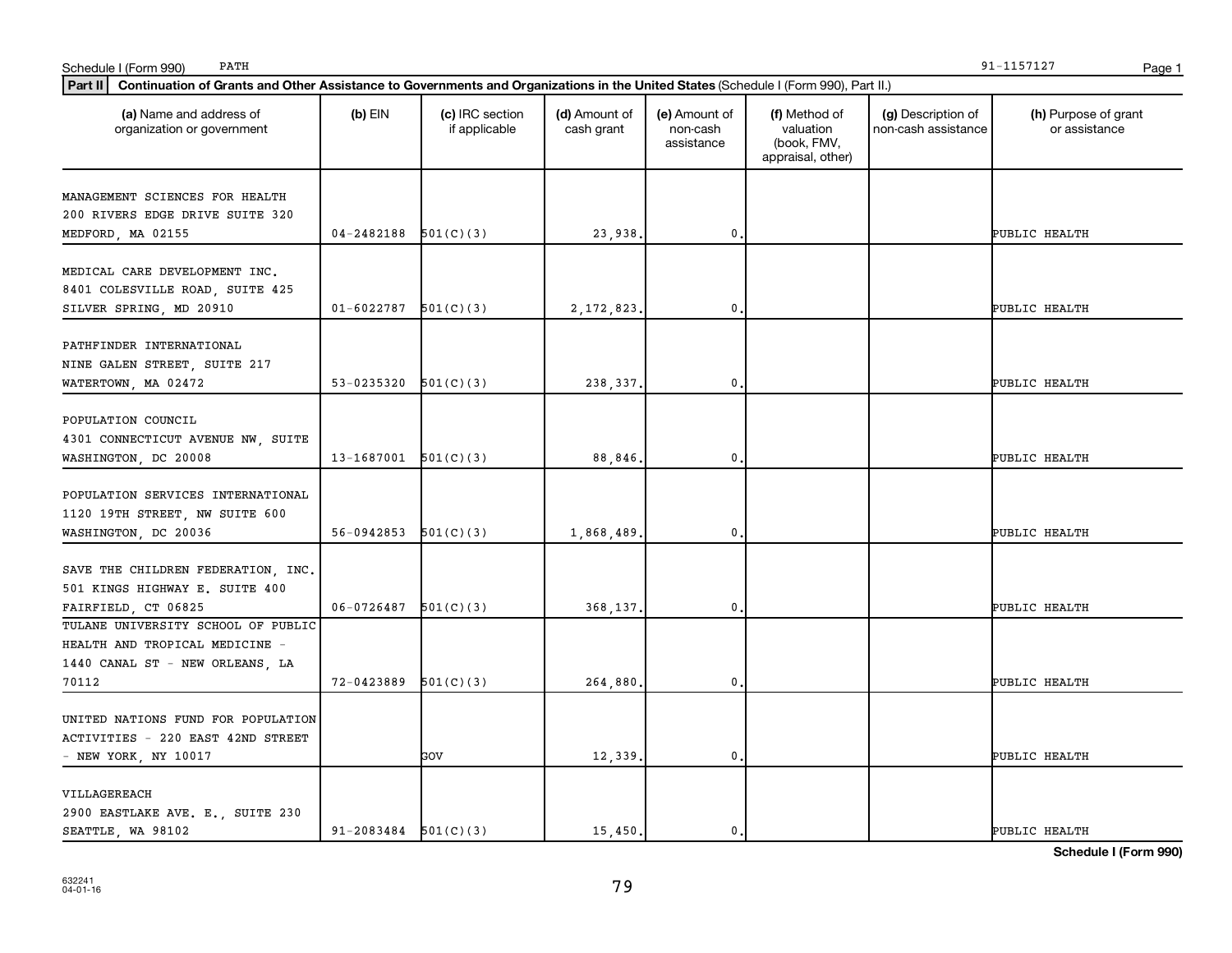| PATH<br>Schedule I (Form 990)                                                                                                                  |                            |                                  |                             |                                         |                                                                |                                           | 91-1157127<br>Page 1                      |
|------------------------------------------------------------------------------------------------------------------------------------------------|----------------------------|----------------------------------|-----------------------------|-----------------------------------------|----------------------------------------------------------------|-------------------------------------------|-------------------------------------------|
| Part II<br>Continuation of Grants and Other Assistance to Governments and Organizations in the United States (Schedule I (Form 990), Part II.) |                            |                                  |                             |                                         |                                                                |                                           |                                           |
| (a) Name and address of<br>organization or government                                                                                          | $(b)$ EIN                  | (c) IRC section<br>if applicable | (d) Amount of<br>cash grant | (e) Amount of<br>non-cash<br>assistance | (f) Method of<br>valuation<br>(book, FMV,<br>appraisal, other) | (g) Description of<br>non-cash assistance | (h) Purpose of grant<br>or assistance     |
| BECTON DICKINSON<br>ONE BECTON DRIVE<br>FRANKLIN LAKES, NJ 07417                                                                               | 22-0761201 N/A             |                                  | 450,800.                    | $\mathbf{0}$                            |                                                                |                                           | TECHNOLOGY, DEVELOPMENT &<br>INTRODUCTION |
| <b>BOSTON UNIVERSITY</b><br>ONE SILBER WAY<br>BOSTON, MA 02215                                                                                 | $04 - 2103547$             | 501(C)(3)                        | 37,263.                     | $\mathbf{0}$                            |                                                                |                                           | TECHNOLOGY, DEVELOPMENT &<br>INTRODUCTION |
| CASCADE DESIGNS, INC.<br>4000 FIRST AVENUE SOUTH<br>SEATTLE, WA 98134                                                                          | 91-0969695                 | N/A                              | 154,782.                    | $\mathbf{0}$                            |                                                                |                                           | TECHNOLOGY, DEVELOPMENT &<br>INTRODUCTION |
| CONRAD<br>1911 NORTH FORT MYER DRIVE<br>ARLINGTON, VA 22209                                                                                    | 23-7053028                 | 501(C)(3)                        | 280,649.                    | 0                                       |                                                                |                                           | TECHNOLOGY, DEVELOPMENT &<br>INTRODUCTION |
| FRED HUTCHINSON CANCER RESEARCH<br>CENTER - PO BOX 19024 - SEATTLE,<br>WA 98109                                                                | $23 - 7156071$ $501(C)(3)$ |                                  | 6,000.                      | $\mathbf 0$ .                           |                                                                |                                           | TECHNOLOGY, DEVELOPMENT &<br>INTRODUCTION |
| JOHN SNOW, INC.<br><b>44 FARNSWORTH STREET</b><br>BOSTON, MA 02210                                                                             | $04 - 2578580$             | N/A                              | 25,434.                     | $\mathbf{0}$                            |                                                                |                                           | TECHNOLOGY, DEVELOPMENT &<br>INTRODUCTION |
| KARL WEYRAUCH DBA PYGMY SURVIVAL<br>ALLIANCE - 4545 49TH AVE NE -<br>SEATTLE, WA 98105                                                         | $27-0438932$ $501(C)(3)$   |                                  | 6,000                       | $\mathbf{0}$                            |                                                                |                                           | TECHNOLOGY, DEVELOPMENT &<br>INTRODUCTION |
| OVERLAKE HOSPITAL MEDICAL CENTER<br>1035 116TH AVE NE<br>BELLEVUE, WA 98004                                                                    | $91-0652651$ $501(C)(3)$   |                                  | 42,449.                     | 0.                                      |                                                                |                                           | TECHNOLOGY, DEVELOPMENT &<br>INTRODUCTION |
| PUBLIC HEALTH INSTITUTE<br>555 12TH STREET 10TH FLOOR<br>OAKLAND, CA 94607-4046                                                                | $94-1646278$ $501(C)(3)$   |                                  | 651,856.                    | 0.                                      |                                                                |                                           | TECHNOLOGY, DEVELOPMENT &<br>INTRODUCTION |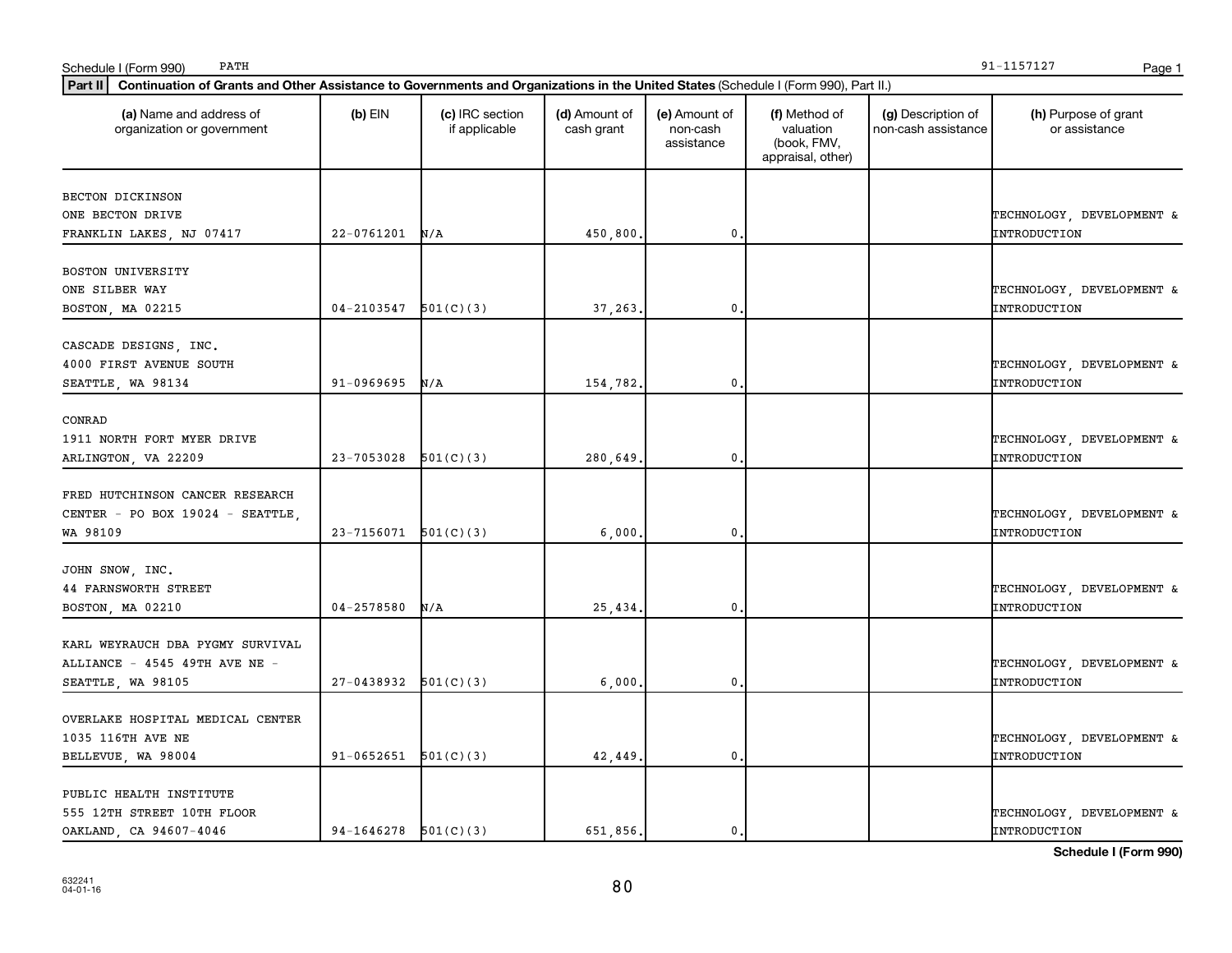| Continuation of Grants and Other Assistance to Governments and Organizations in the United States (Schedule I (Form 990), Part II.)<br>Part II |                              |                                  |                             |                                         |                                                                |                                           |                                           |
|------------------------------------------------------------------------------------------------------------------------------------------------|------------------------------|----------------------------------|-----------------------------|-----------------------------------------|----------------------------------------------------------------|-------------------------------------------|-------------------------------------------|
| (a) Name and address of<br>organization or government                                                                                          | $(b)$ EIN                    | (c) IRC section<br>if applicable | (d) Amount of<br>cash grant | (e) Amount of<br>non-cash<br>assistance | (f) Method of<br>valuation<br>(book, FMV,<br>appraisal, other) | (g) Description of<br>non-cash assistance | (h) Purpose of grant<br>or assistance     |
| SCRIPPS RESEARCH INSTITUTE<br>10550 NORTH TORRY PINES ROAD<br>LA JOLLA, CA 92037                                                               | 33-0435954 $ 501(C)(3) $     |                                  | 305,191.                    | $\mathbf 0$                             |                                                                |                                           | TECHNOLOGY, DEVELOPMENT &<br>INTRODUCTION |
| SEATTLE CHILDREN'S HOSPITAL<br>4800 SAND POINT WAY NE<br>SEATTLE, WA 98105                                                                     | 91-0564748                   | 501(C)(3)                        | 6,945.                      | $\mathsf{0}$ .                          |                                                                |                                           | TECHNOLOGY, DEVELOPMENT &<br>INTRODUCTION |
| SOLAR ELECTRIC LIGHT FUND<br>1612 K STREET NW SUITE 300<br>WASHINGTON, DC 20006                                                                | 52-1701564                   | 501(C)(3)                        | 210,000.                    | $\mathbf 0$                             |                                                                |                                           | TECHNOLOGY, DEVELOPMENT &<br>INTRODUCTION |
| TUFTS UNIVERSITY<br>136 HARRISON AVENUE<br>BOSTON, MA 02111                                                                                    | 04-2103634                   | 501(C)(3)                        | 94,636.                     | $\mathbf{0}$                            |                                                                |                                           | TECHNOLOGY, DEVELOPMENT &<br>INTRODUCTION |
| UNIVERSITY OF CALIFORNIA, SAN<br>FRANCISCO - 505 PARNASSUS AVENUE<br>SAN FRANCISCO, CA 94143                                                   | $94-6036493$ $501(C)(3)$     |                                  | 55,999.                     | $\mathsf{0}$ .                          |                                                                |                                           | TECHNOLOGY, DEVELOPMENT &<br>INTRODUCTION |
| UNIVERSITY OF WASHINGTON<br>4333 BROOKLYN AVE, NE, BOX 359472<br>SEATTLE, WA 98195                                                             | 91-6001537                   | 501(C)(3)                        | 1, 215, 722.                | $\mathbf{0}$                            |                                                                |                                           | TECHNOLOGY, DEVELOPMENT &<br>INTRODUCTION |
| UNIVERSITY OF WISCONSIN<br>21 N. PARK STREET, SUITE 6401<br>MADISON, WI 53705                                                                  | 39-6006492                   | 501(C)(3)                        | 30, 139.                    | $\mathbf{0}$                            |                                                                |                                           | TECHNOLOGY, DEVELOPMENT &<br>INTRODUCTION |
| PATH VACCINE SOLUTIONS<br>2201 WESTLAKE AVE., SUITE 200<br>SEATTLE, WA 98121                                                                   | 83-0431851 $\vert$ 501(C)(3) |                                  | 282,029.                    | $\mathfrak o$ .                         |                                                                |                                           | OTHER                                     |
| PATH DRUG SOLUTIONS<br>2201 WESTLAKE AVE., SUITE 200<br>SEATTLE, WA 98121                                                                      | $94-3384500$ $501(C)(3)$     |                                  | 163.077.                    | 0.                                      |                                                                |                                           | <b>OTHER</b>                              |

Schedule I (Form 990) PATH Page 1

PATH 91-1157127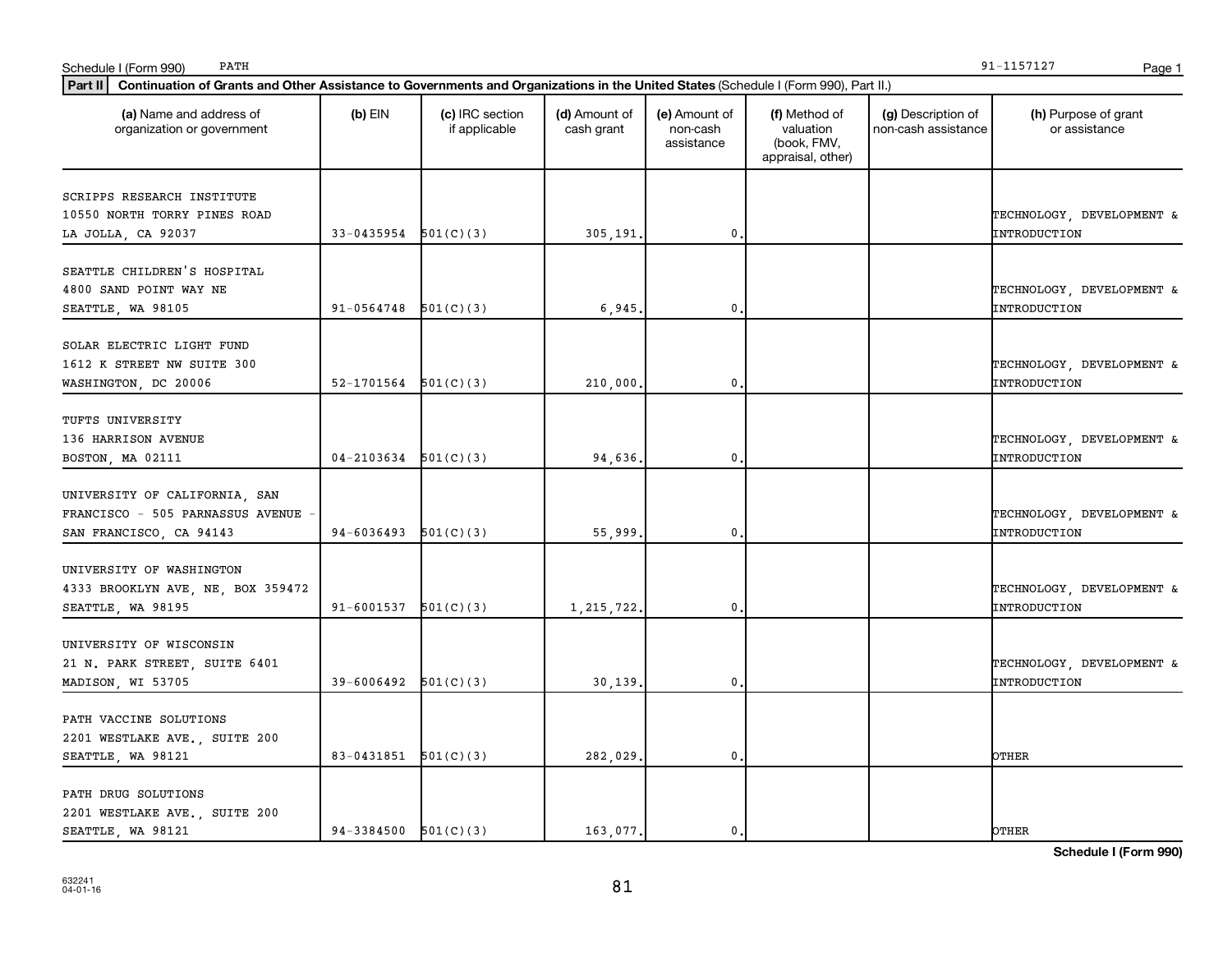| Schedule I (Form 990)<br>PATH                                                                                                                  |                |                                  |                             |                                         |                                                                |                                           | $91 - 1157127$                        | Page 1 |
|------------------------------------------------------------------------------------------------------------------------------------------------|----------------|----------------------------------|-----------------------------|-----------------------------------------|----------------------------------------------------------------|-------------------------------------------|---------------------------------------|--------|
| Part II<br>Continuation of Grants and Other Assistance to Governments and Organizations in the United States (Schedule I (Form 990), Part II.) |                |                                  |                             |                                         |                                                                |                                           |                                       |        |
| (a) Name and address of<br>organization or government                                                                                          | $(b)$ EIN      | (c) IRC section<br>if applicable | (d) Amount of<br>cash grant | (e) Amount of<br>non-cash<br>assistance | (f) Method of<br>valuation<br>(book, FMV,<br>appraisal, other) | (g) Description of<br>non-cash assistance | (h) Purpose of grant<br>or assistance |        |
| LOYOLA UNIVERSITY CHICAGO<br>6339 N. SHERIDAN ROAD<br>CHICAGO, IL 60660                                                                        | $36 - 1408475$ | 501(C)(3)                        | $-70,493$                   | $\mathfrak{o}$ .                        |                                                                |                                           | ESSENTIAL MEDICINE                    |        |
| FAMILY CARE INTERNATIONAL, INC.<br>45 BROADWAY, SUITE 320<br>NEW YORK, NY 10006                                                                | $23 - 7413005$ | 501(C)(3)                        | $-47,708.$                  | $\mathfrak o$ .                         |                                                                |                                           | PUBLIC HEALTH                         |        |
|                                                                                                                                                |                |                                  |                             |                                         |                                                                |                                           |                                       |        |
|                                                                                                                                                |                |                                  |                             |                                         |                                                                |                                           |                                       |        |
|                                                                                                                                                |                |                                  |                             |                                         |                                                                |                                           |                                       |        |
|                                                                                                                                                |                |                                  |                             |                                         |                                                                |                                           |                                       |        |
|                                                                                                                                                |                |                                  |                             |                                         |                                                                |                                           |                                       |        |
|                                                                                                                                                |                |                                  |                             |                                         |                                                                |                                           |                                       |        |
|                                                                                                                                                |                |                                  |                             |                                         |                                                                |                                           |                                       |        |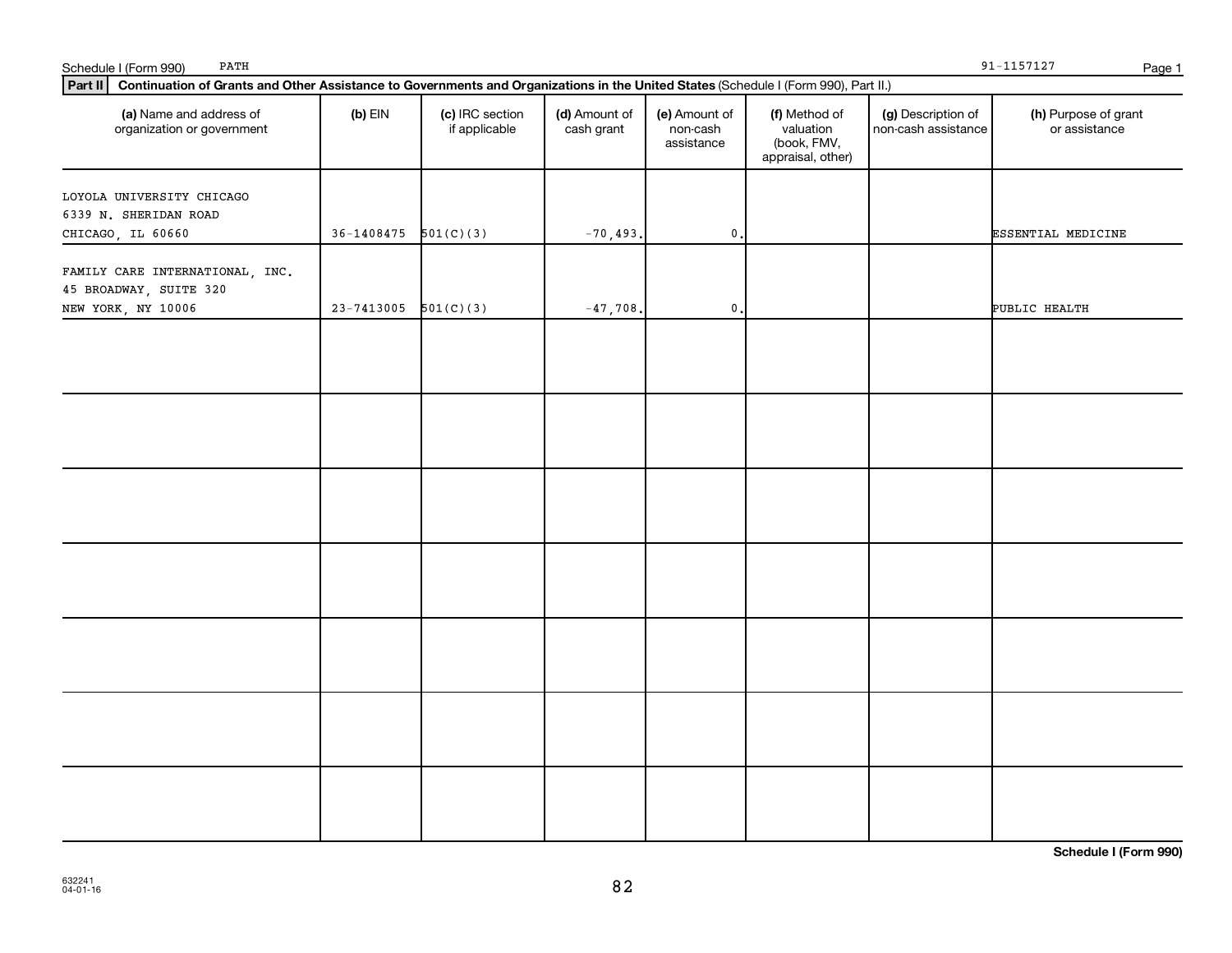Schedule I (Form 990) (2016) PATH 27 (2018) PARTH 21-1157127

PATH 91-1157127

**2**

Part III | Grants and Other Assistance to Domestic Individuals. Complete if the organization answered "Yes" on Form 990, Part IV, line 22. Part III can be duplicated if additional space is needed.

| (a) Type of grant or assistance        | (b) Number of<br>recipients | (c) Amount of<br>cash grant | (d) Amount of non-<br>cash assistance | (e) Method of valuation<br>(book, FMV, appraisal, other) | (f) Description of noncash assistance |
|----------------------------------------|-----------------------------|-----------------------------|---------------------------------------|----------------------------------------------------------|---------------------------------------|
|                                        |                             |                             |                                       |                                                          |                                       |
| TECHNOLOGY, DEVELOPMENT & INTRODUCTION |                             | 16,300.                     | $\mathbf{0}$ .                        |                                                          |                                       |
|                                        |                             |                             |                                       |                                                          |                                       |
| OTHER                                  |                             | 12,700.                     | $\mathbf{0}$ .                        |                                                          |                                       |
|                                        |                             |                             |                                       |                                                          |                                       |
|                                        |                             |                             |                                       |                                                          |                                       |
|                                        |                             |                             |                                       |                                                          |                                       |
|                                        |                             |                             |                                       |                                                          |                                       |
|                                        |                             |                             |                                       |                                                          |                                       |
|                                        |                             |                             |                                       |                                                          |                                       |

Part IV | Supplemental Information. Provide the information required in Part I, line 2; Part III, column (b); and any other additional information.

PART I, LINE 2:

PATH HAS A SUBRECIPIENT POLICY AND PROCEDURES IN PLACE THAT GUIDE THE WAY

OUR PROJECT TEAMS MONITOR SUBRECIPIENTS. THIS INCLUDES BOTH FINANCIAL AND

TECHNICAL MONITORING.

PATH USES RISK ASSESSMENTS, REPORTING, SITE VISITS, REGULAR CONTACT, AND

OTHER MEANS TO PROVIDE THE MONITORING REQUIRED BY FUNDERS AND TO ENSURE

GOOD PROJECT STEWARDSHIP. THESE ACTIVITIES ALSO PROVIDE REASONABLE

ASSURANCE THAT THE SUBRECIPIENT ADMINISTERS FUNDS IN COMPLIANCE WITH LAWS,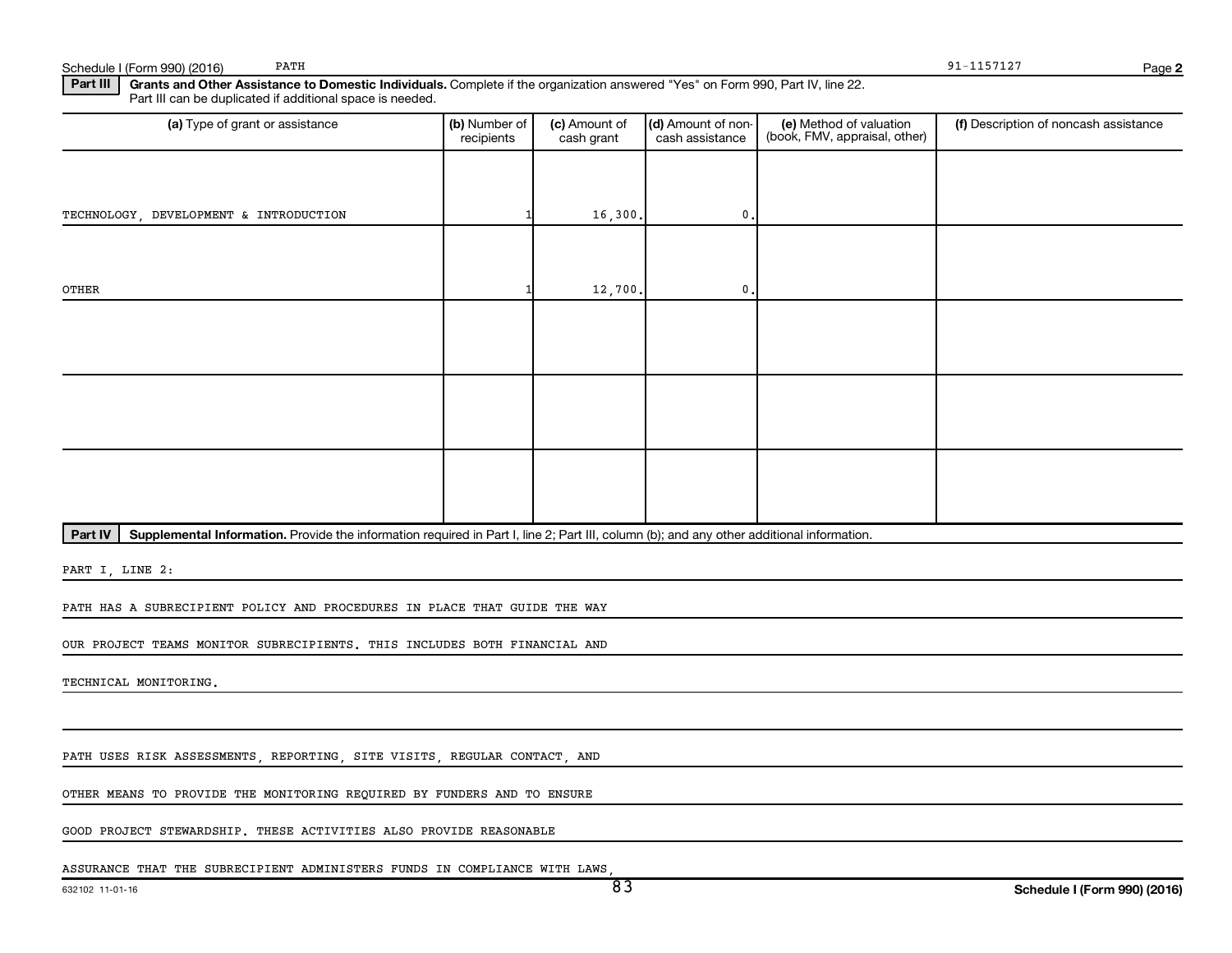**Part IV Supplemental Information**

REGULATIONS, AND PRIME AWARD TERMS, AND ACHIEVES PERFORMANCE GOALS. PATH

HAS ESTABLISHED COMPREHENSIVE POLICIES AND PROCEDURES TO PROMOTE BEST

BUSINESS PRACTICES AND ENSURE EFFICIENT AND EFFECTIVE INTERNAL CONTROL.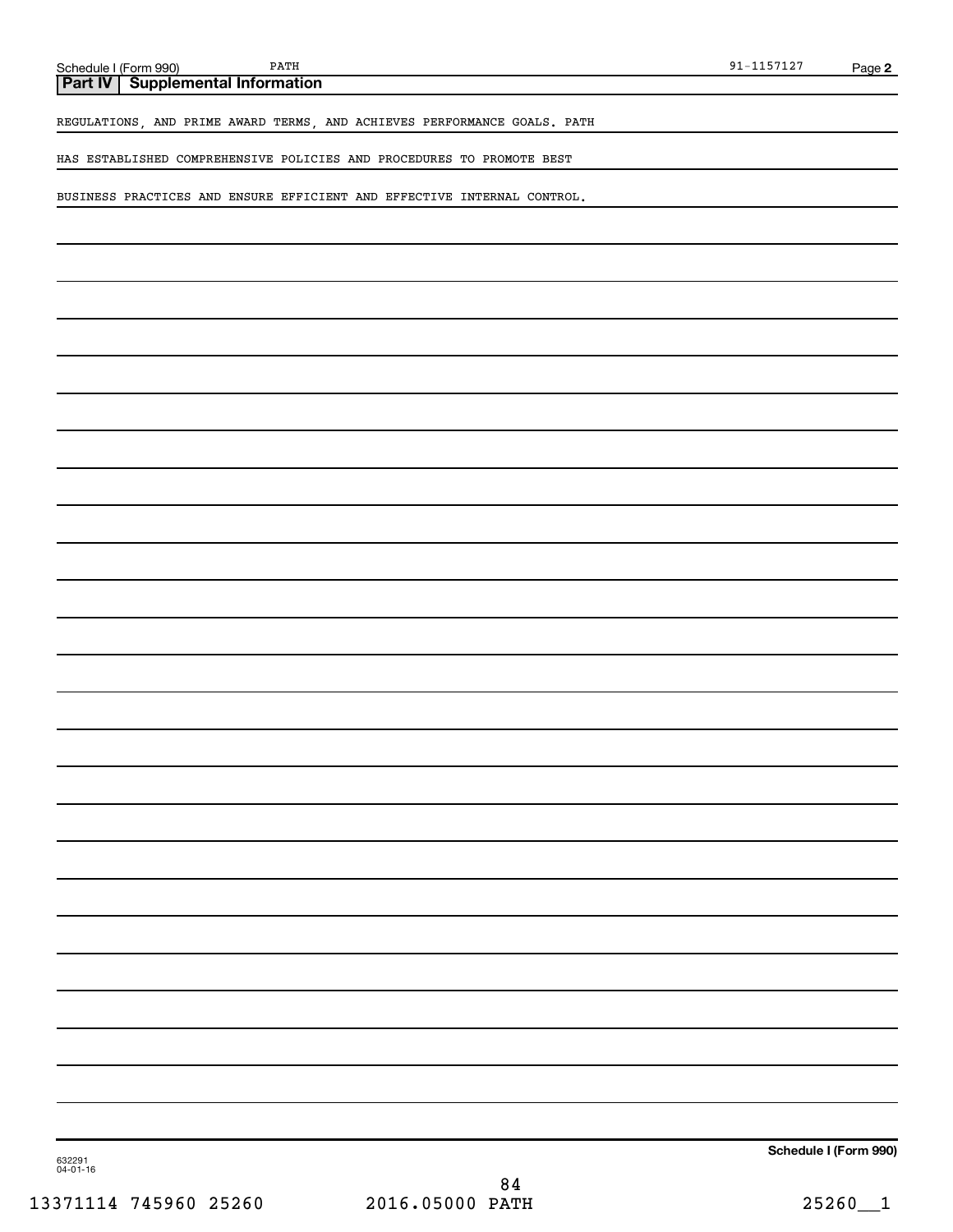|   | <b>SCHEDULE J</b>                       | <b>Compensation Information</b>                                                                                           |                                       | OMB No. 1545-0047          |     |    |
|---|-----------------------------------------|---------------------------------------------------------------------------------------------------------------------------|---------------------------------------|----------------------------|-----|----|
|   | (Form 990)                              | For certain Officers, Directors, Trustees, Key Employees, and Highest                                                     |                                       | 2016                       |     |    |
|   |                                         | <b>Compensated Employees</b>                                                                                              |                                       |                            |     |    |
|   | Department of the Treasury              | Complete if the organization answered "Yes" on Form 990, Part IV, line 23.<br>Attach to Form 990.                         |                                       | <b>Open to Public</b>      |     |    |
|   | Internal Revenue Service                | Information about Schedule J (Form 990) and its instructions is at www.irs.gov/form990.                                   |                                       | Inspection                 |     |    |
|   | Name of the organization                |                                                                                                                           | <b>Employer identification number</b> |                            |     |    |
|   |                                         | PATH                                                                                                                      | 91-1157127                            |                            |     |    |
|   | Part I                                  | <b>Questions Regarding Compensation</b>                                                                                   |                                       |                            |     |    |
|   |                                         |                                                                                                                           |                                       |                            | Yes | No |
|   |                                         | 1a Check the appropriate box(es) if the organization provided any of the following to or for a person listed on Form 990, |                                       |                            |     |    |
|   |                                         | Part VII, Section A, line 1a. Complete Part III to provide any relevant information regarding these items.                |                                       |                            |     |    |
|   | First-class or charter travel           | $\mathbf{X}$<br>Housing allowance or residence for personal use                                                           |                                       |                            |     |    |
|   | Travel for companions                   | Payments for business use of personal residence                                                                           |                                       |                            |     |    |
|   |                                         | $X$ Tax indemnification and gross-up payments<br>Health or social club dues or initiation fees                            |                                       |                            |     |    |
|   |                                         | Discretionary spending account<br>Personal services (such as, maid, chauffeur, chef)                                      |                                       |                            |     |    |
|   |                                         |                                                                                                                           |                                       |                            |     |    |
|   |                                         | <b>b</b> If any of the boxes on line 1a are checked, did the organization follow a written policy regarding payment or    |                                       |                            |     |    |
|   |                                         | reimbursement or provision of all of the expenses described above? If "No," complete Part III to explain                  |                                       | 1b                         | х   |    |
| 2 |                                         | Did the organization require substantiation prior to reimbursing or allowing expenses incurred by all directors,          |                                       |                            |     |    |
|   |                                         |                                                                                                                           |                                       | $\mathbf{2}$               | х   |    |
|   |                                         |                                                                                                                           |                                       |                            |     |    |
| з |                                         | Indicate which, if any, of the following the filing organization used to establish the compensation of the organization's |                                       |                            |     |    |
|   |                                         | CEO/Executive Director. Check all that apply. Do not check any boxes for methods used by a related organization to        |                                       |                            |     |    |
|   |                                         | establish compensation of the CEO/Executive Director, but explain in Part III.                                            |                                       |                            |     |    |
|   | X Compensation committee                | Written employment contract<br>x                                                                                          |                                       |                            |     |    |
|   |                                         | $X$ Independent compensation consultant<br>Compensation survey or study<br>X                                              |                                       |                            |     |    |
|   |                                         | Approval by the board or compensation committee<br>Form 990 of other organizations                                        |                                       |                            |     |    |
| 4 |                                         | During the year, did any person listed on Form 990, Part VII, Section A, line 1a, with respect to the filing              |                                       |                            |     |    |
|   | organization or a related organization: |                                                                                                                           |                                       |                            |     |    |
| а |                                         | Receive a severance payment or change-of-control payment?                                                                 |                                       | 4a                         |     | X  |
| b |                                         |                                                                                                                           |                                       | 4b                         |     | X  |
| c |                                         |                                                                                                                           |                                       | 4c                         |     | x  |
|   |                                         | If "Yes" to any of lines 4a-c, list the persons and provide the applicable amounts for each item in Part III.             |                                       |                            |     |    |
|   |                                         |                                                                                                                           |                                       |                            |     |    |
|   |                                         | Only section 501(c)(3), 501(c)(4), and 501(c)(29) organizations must complete lines 5-9.                                  |                                       |                            |     |    |
|   |                                         | For persons listed on Form 990, Part VII, Section A, line 1a, did the organization pay or accrue any compensation         |                                       |                            |     |    |
|   | contingent on the revenues of:          |                                                                                                                           |                                       |                            |     |    |
|   |                                         |                                                                                                                           |                                       | 5а                         |     | х  |
|   |                                         |                                                                                                                           |                                       | 5b                         |     | x  |
|   |                                         | If "Yes" on line 5a or 5b, describe in Part III.                                                                          |                                       |                            |     |    |
| 6 |                                         | For persons listed on Form 990, Part VII, Section A, line 1a, did the organization pay or accrue any compensation         |                                       |                            |     |    |
|   | contingent on the net earnings of:      |                                                                                                                           |                                       |                            |     |    |
|   |                                         |                                                                                                                           |                                       | 6a                         |     | X  |
|   |                                         |                                                                                                                           |                                       | 6b                         |     | x  |
|   |                                         | If "Yes" on line 6a or 6b, describe in Part III.                                                                          |                                       |                            |     |    |
|   |                                         | 7 For persons listed on Form 990, Part VII, Section A, line 1a, did the organization provide any nonfixed payments        |                                       |                            |     |    |
|   |                                         |                                                                                                                           |                                       | 7                          | х   |    |
| 8 |                                         | Were any amounts reported on Form 990, Part VII, paid or accrued pursuant to a contract that was subject to the           |                                       |                            |     |    |
|   |                                         |                                                                                                                           |                                       | 8                          |     | х  |
| 9 |                                         | If "Yes" on line 8, did the organization also follow the rebuttable presumption procedure described in                    |                                       |                            |     |    |
|   |                                         |                                                                                                                           |                                       | 9                          |     |    |
|   |                                         | LHA For Paperwork Reduction Act Notice, see the Instructions for Form 990.                                                |                                       | Schedule J (Form 990) 2016 |     |    |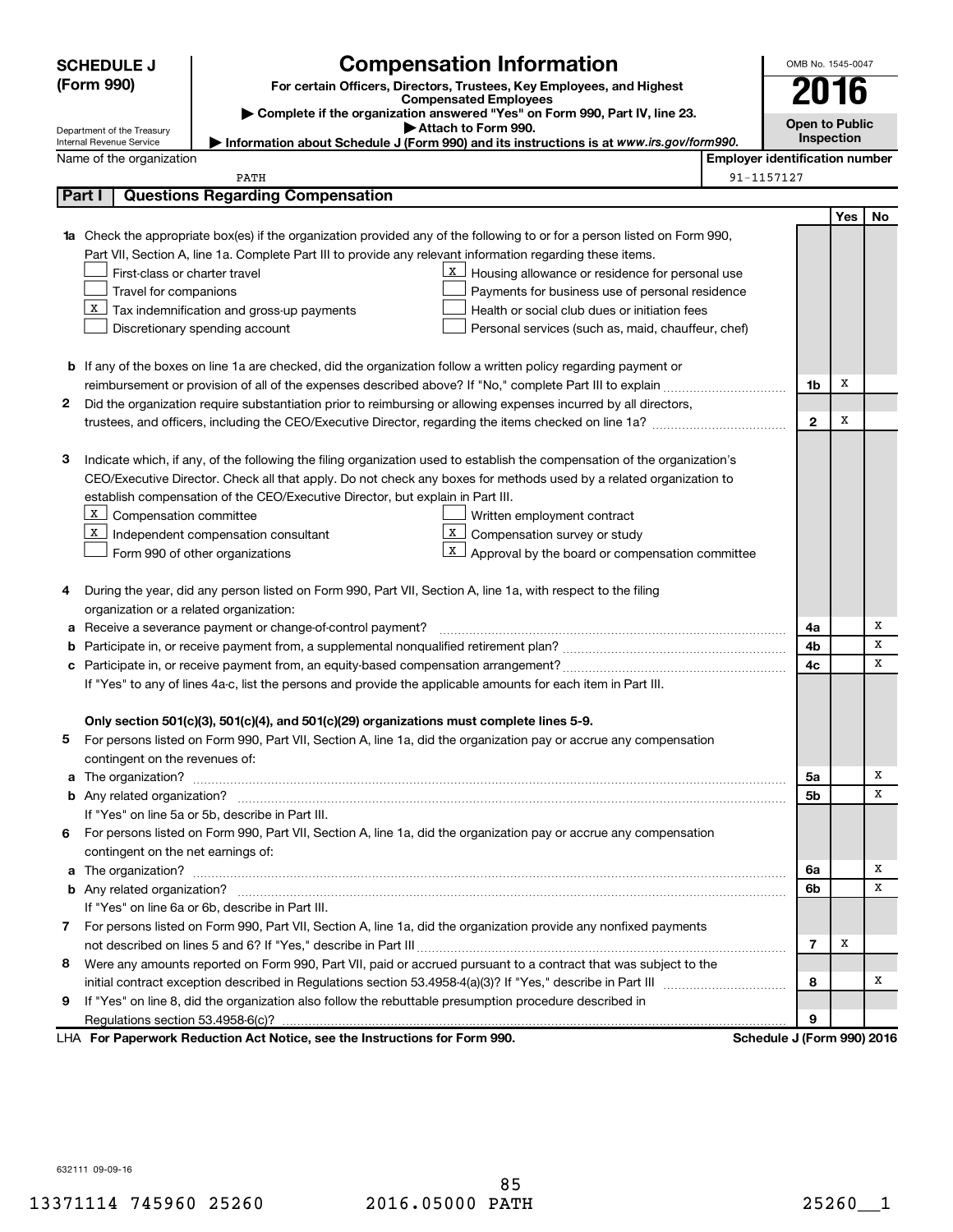## 91-1157127

**2**

#### Part II | Officers, Directors, Trustees, Key Employees, and Highest Compensated Employees. Use duplicate copies if additional space is needed.

For each individual whose compensation must be reported on Schedule J, report compensation from the organization on row (i) and from related organizations, described in the instructions, on row (ii). Do not list any individuals that aren't listed on Form 990, Part VII.

Note: The sum of columns (B)(i)-(iii) for each listed individual must equal the total amount of Form 990, Part VII, Section A, line 1a, applicable column (D) and (E) amounts for that individual.

|                                     |       |                          | (B) Breakdown of W-2 and/or 1099-MISC compensation |                                           | (C) Retirement and             | (D) Nontaxable | (E) Total of columns | (F) Compensation                                           |
|-------------------------------------|-------|--------------------------|----------------------------------------------------|-------------------------------------------|--------------------------------|----------------|----------------------|------------------------------------------------------------|
| (A) Name and Title                  |       | (i) Base<br>compensation | (ii) Bonus &<br>incentive<br>compensation          | (iii) Other<br>reportable<br>compensation | other deferred<br>compensation | benefits       | $(B)(i)-(D)$         | in column (B)<br>reported as deferred<br>on prior Form 990 |
| STEPHEN B. DAVIS<br>(1)             | (i)   | 475.514                  | 143,338                                            | 4,421                                     | 31,800                         | 30,241         | 685.314              | $\mathbf{0}$ .                                             |
| PRESIDENT AND CEO                   | (ii)  | $\Omega$                 |                                                    | $\mathbf 0$ .                             | $\Omega$                       | $\Omega$       |                      | $\mathfrak o$ .                                            |
| OLIVIA D. POLIUS<br>(2)             | (i)   | 301,435                  | $\mathbf{0}$                                       | 1,950                                     | 31,541                         | 17,264         | 352,190              | $\mathfrak o$ .                                            |
| CHIEF FINANCIAL OFFICER             | (ii)  | 0                        | $\mathbf{0}$                                       | 0.                                        | $\Omega$                       | 0              |                      | $\mathfrak o$ .                                            |
| DANIEL LASTER<br>(3)                | (i)   | 302,682                  | $\mathbf{0}$                                       | 1,900                                     | 31,800                         | 11,094         | 347,476              | $\mathbf 0$ .                                              |
| COO AND GENERAL COUNSEL             | (ii)  | 0                        | $^{\circ}$                                         | $\mathbf{0}$                              | <sup>0</sup>                   | <sup>n</sup>   |                      | 0.                                                         |
| DAVID C. KASLOW<br>(4)              | (i)   | 350,433                  | $\mathbf{0}$                                       | 4,421                                     | 31,800                         | 31,692         | 418,346              | $\mathfrak o$ .                                            |
| PRODUCT DEVELOPMENT<br>$VP -$       | (ii)  | $\mathbf{0}$             | $\mathbf{0}$                                       | $\mathbf{0}$                              | $\Omega$                       | 0              |                      | $\mathfrak o$ .                                            |
| AMIE E. BATSON<br>(5)               | (i)   | 292,301                  | $\mathbf{0}$                                       | 1,265                                     | 26,034                         | 816            | 320,416              | $\mathfrak o$ .                                            |
| CHIEF STRATEGY OFFICER              | (ii)  | 0                        | 0                                                  | $\mathbf 0$                               | $\Omega$                       | $\Omega$       |                      | $\mathfrak o$ .                                            |
| KATHY CAHILL<br>(6)                 | (i)   | 272.175                  | $\mathbf{0}$                                       | $\mathbf{0}$                              | 31,800                         | 4,805          | 308,780              | $\mathbf{0}$ .                                             |
| INTERNATIONAL DEVELOPMENT<br>$VP -$ | (ii)  | $\mathbf{0}$             | $\mathbf{0}$                                       | $\mathbf{0}$                              | $\Omega$                       | 0              |                      | $\mathfrak o$ .                                            |
| DAVID W. FLEMING<br>(7)             | (i)   | 267,868                  | $\mathbf 0$                                        | $\mathbf{0}$                              | 31,800                         | 16,192         | 315,860              | $\mathfrak o$ .                                            |
| VP - PUBLIC HEALTH                  | (ii)  | $\mathbf{0}$             | $\mathbf{0}$                                       | $\mathbf{0}$                              | $\Omega$                       | $\Omega$       |                      | $\mathbf 0$ .                                              |
| KATHRYN A. O'DRISCOLL<br>(8)        | (i)   | 235,469                  | $\mathbf{0}$                                       | 1,800                                     | 27,151                         | 16,408         | 280,828              | $\mathbf 0$ .                                              |
| CHIEF HUMAN RESOURCES OFFICER       | (iii) | 0                        | 0                                                  | $\mathbf{0}$                              | 0                              | 0              |                      | $\mathfrak o$ .                                            |
| MARK D. MURRAY<br>(9)               | (i)   | 251,681                  | $\mathbf{0}$                                       | 1,650                                     | 31,442                         | 24,155         | 308,928              | $\mathfrak o$ .                                            |
| <b>GLOBAL ENGAGEMENT</b><br>$VP -$  | (ii)  | 0                        | $\mathbf{0}$                                       | $\mathbf 0$ .                             | 0                              | $\Omega$       |                      | $\mathfrak o$ .                                            |
| (10) JOHN SKIBIAK                   | (i)   | 157,809                  | $\mathbf{0}$                                       | 291,861                                   | 25,078                         | 46,449         | 521,197              | $\mathfrak o$ .                                            |
| ASSOCIATE DIRECTOR                  | (ii)  | 0                        | 0                                                  | $\mathbf 0$ .                             | 0                              | $\Omega$       |                      | $\mathfrak o$ .                                            |
| (11) JAMES B. MCKENNA               | (i)   | 142,288                  | 0                                                  | 233,468                                   | 20,324                         | 39,484         | 435,564              | $\mathfrak o$ .                                            |
| ASSOCIATE DIRECTOR                  | (ii)  | 0                        | 0                                                  | $\mathbf 0$ .                             | 0                              | $\Omega$       |                      | $\mathbf{0}$ .                                             |
| (12) TRAD M. HATTON                 | (i)   | 124,213                  | 0                                                  | 190,032                                   | 16,188                         | 23,023         | 353,456              | $\mathbf{0}$ .                                             |
| CHIEF OF PARTY                      | (ii)  | $\mathbf{0}$             | 0                                                  | 0.                                        | 0                              | $\mathbf{0}$ . | 0                    | $\mathfrak o$ .                                            |
| (13) RIKKA E. TRANGSRUD             | (i)   | 184,450                  | $\mathbf{0}$                                       | 108,422                                   | 20,581                         | 15,137         | 328,590              | $\mathfrak o$ .                                            |
| COUNTRY PROGRAM LEADER              | (iii) | $\mathbf{0}$             | $\mathbf{0}$                                       | 0.                                        | 0                              | $\mathbf{0}$ . |                      | $\mathfrak o$ .                                            |
| (14) DAVID A. SHOULTZ               | (i)   | 255,418                  | 0                                                  | 28,010                                    | 31,647                         | 25.126.        | 340.201              | $\mathbf{0}$ .                                             |
| GLOBAL PROGRAM LEADER               | (iii) | $\mathbf{0}$             | $\mathbf{0}$                                       | 0.                                        | 0                              | 0.             | $\mathbf 0$          | $\mathfrak o$ .                                            |
|                                     | (i)   |                          |                                                    |                                           |                                |                |                      |                                                            |
|                                     | (ii)  |                          |                                                    |                                           |                                |                |                      |                                                            |
|                                     | (i)   |                          |                                                    |                                           |                                |                |                      |                                                            |
|                                     | (ii)  |                          |                                                    |                                           |                                |                |                      |                                                            |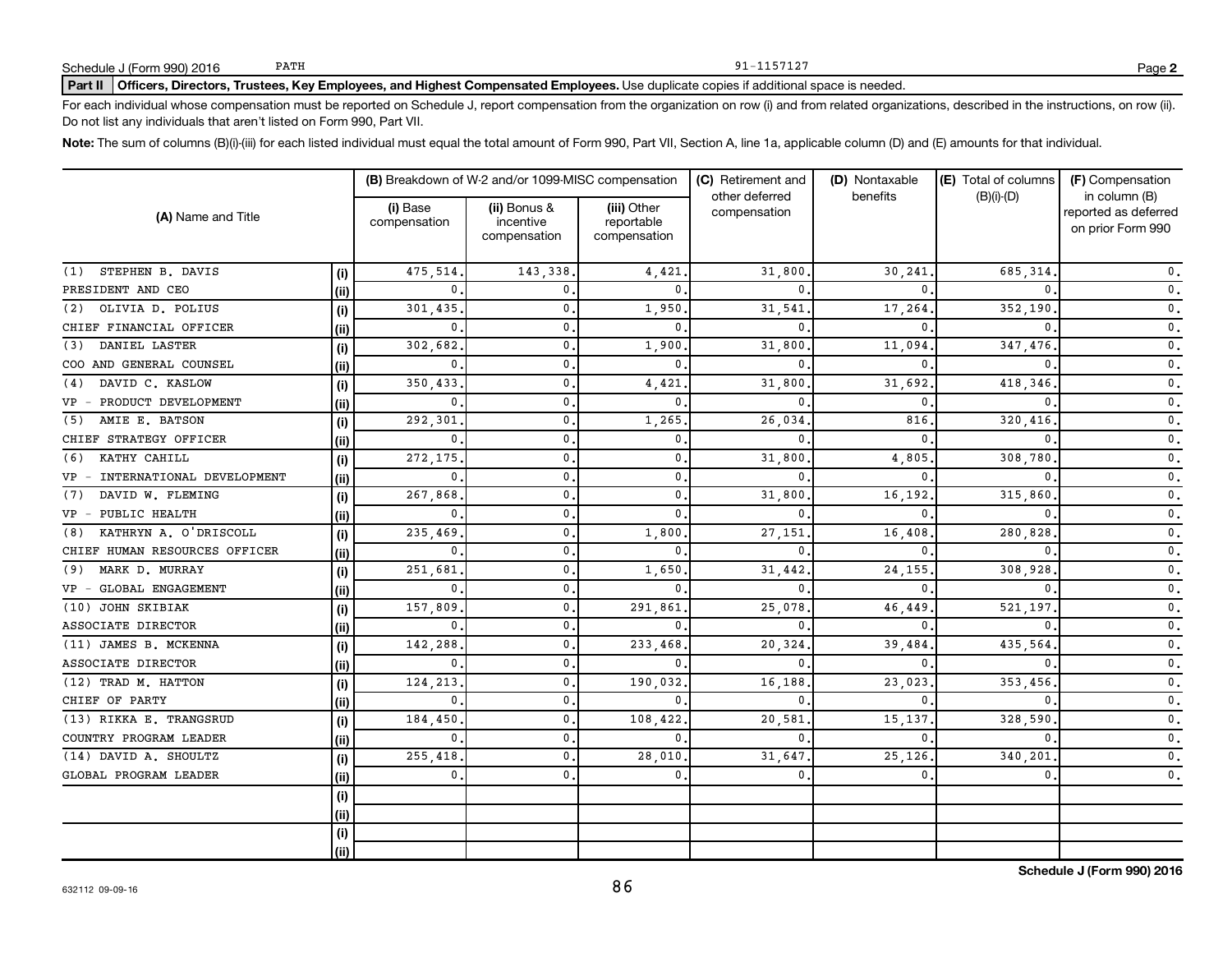### **Part III Supplemental Information**

Provide the information, explanation, or descriptions required for Part I, lines 1a, 1b, 3, 4a, 4b, 4c, 5a, 5b, 6a, 6b, 7, and 8, and for Part II. Also complete this part for any additional information.

PART I, LINE 1A:

HOUSING ALLOWANCE & TAX INDEMNIFICATION ARE ONLY PROVIDED TO THOSE

INDIVIDUALS WHO ARE EXPATRIATE EMPLOYEES. ALL BENEFIT PAYMENTS ARE MADE

ACCORDING TO OUR EXPATRIATE POLICY.

PART I, LINE 3: PATH ENGAGES WITH A CONSULTING FIRM TO REVIEW THE

COMPENSATION FOR EACH OF THE SENIOR MANAGEMENT POSITIONS. PATH PROVIDES AN

ANNUAL SALARY ADJUSTMENT EACH JANUARY BASED ON THE OVERALL LABOR MARKET

MOVEMENT.

PART I, LINE 7:

BONUS COMPENSATION HAS BEEN REFLECTED IN PART II, COLUMN (B)(II).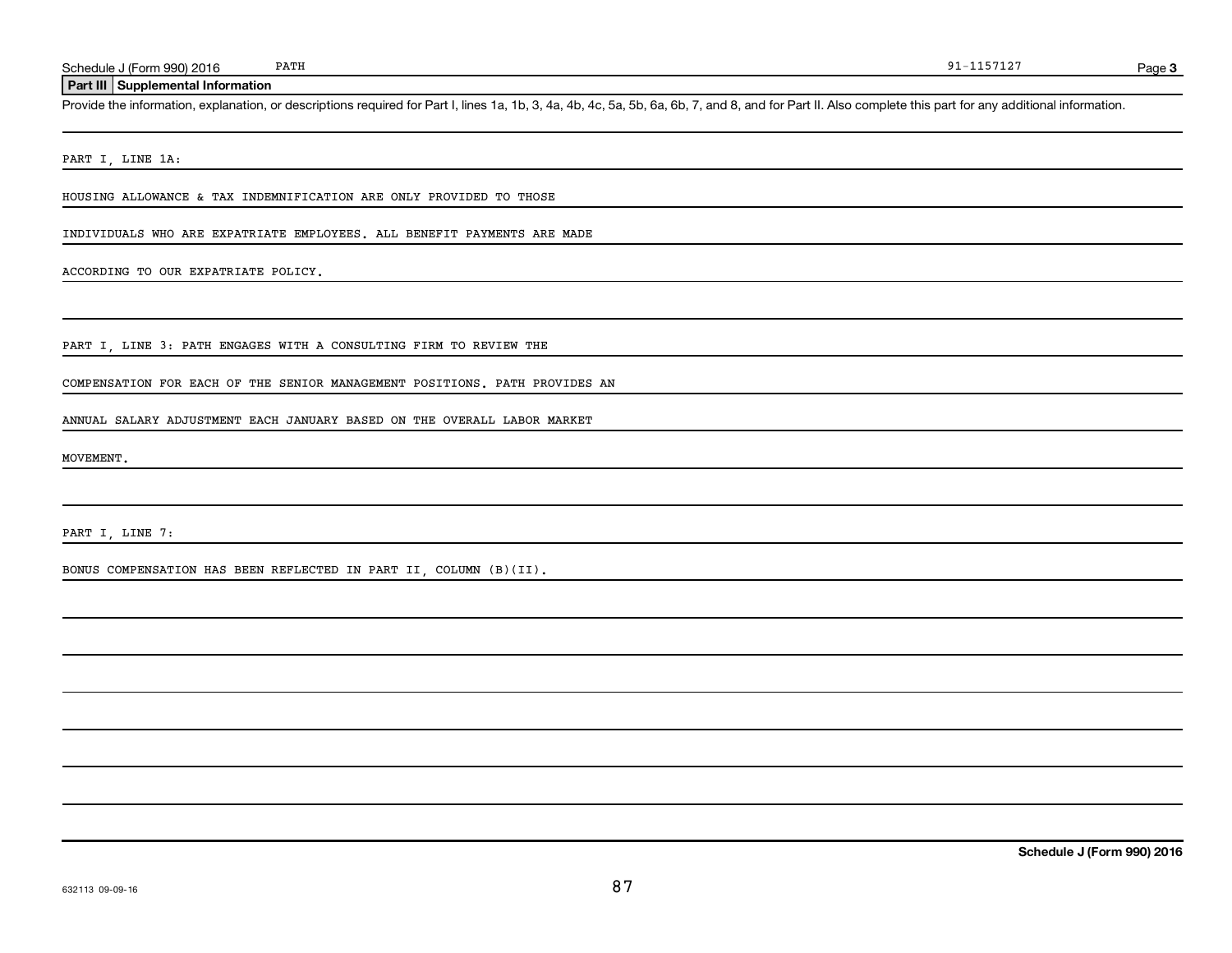| <b>SCHEDULE L</b>                                                                                             | <b>Transactions With Interested Persons</b>                                                                                        |  |                                                                                                                                                                                                                     |    |                           |  |                                                          |  | OMB No. 1545-0047                                                                                 |                              |                                                 |                                       |            |     |                      |
|---------------------------------------------------------------------------------------------------------------|------------------------------------------------------------------------------------------------------------------------------------|--|---------------------------------------------------------------------------------------------------------------------------------------------------------------------------------------------------------------------|----|---------------------------|--|----------------------------------------------------------|--|---------------------------------------------------------------------------------------------------|------------------------------|-------------------------------------------------|---------------------------------------|------------|-----|----------------------|
|                                                                                                               |                                                                                                                                    |  | (Form 990 or 990-EZ) ▶ Complete if the organization answered "Yes" on Form 990, Part IV, line 25a, 25b, 26, 27, 28a,<br>28b, or 28c, or Form 990-EZ, Part V, line 38a or 40b.<br>Attach to Form 990 or Form 990-EZ. |    |                           |  |                                                          |  |                                                                                                   | 2016                         |                                                 |                                       |            |     |                      |
| Department of the Treasury<br>Internal Revenue Service                                                        |                                                                                                                                    |  |                                                                                                                                                                                                                     |    |                           |  |                                                          |  | Information about Schedule L (Form 990 or 990-EZ) and its instructions is at www.irs.gov/form990. |                              |                                                 | Open To Public<br>Inspection          |            |     |                      |
| Name of the organization                                                                                      |                                                                                                                                    |  |                                                                                                                                                                                                                     |    |                           |  |                                                          |  |                                                                                                   |                              |                                                 | <b>Employer identification number</b> |            |     |                      |
|                                                                                                               | PATH                                                                                                                               |  |                                                                                                                                                                                                                     |    |                           |  |                                                          |  |                                                                                                   |                              | 91-1157127                                      |                                       |            |     |                      |
| Part I                                                                                                        | <b>Excess Benefit Transactions</b> (section 501(c)(3), section 501(c)(4), and 501(c)(29) organizations only).                      |  |                                                                                                                                                                                                                     |    |                           |  |                                                          |  |                                                                                                   |                              |                                                 |                                       |            |     |                      |
|                                                                                                               | Complete if the organization answered "Yes" on Form 990, Part IV, line 25a or 25b, or Form 990-EZ, Part V, line 40b.               |  |                                                                                                                                                                                                                     |    |                           |  |                                                          |  |                                                                                                   |                              |                                                 |                                       |            |     |                      |
| 1<br>(a) Name of disqualified person                                                                          |                                                                                                                                    |  | (b) Relationship between disqualified<br>person and organization                                                                                                                                                    |    |                           |  |                                                          |  | (c) Description of transaction                                                                    |                              |                                                 |                                       |            | Yes | (d) Corrected?<br>No |
|                                                                                                               |                                                                                                                                    |  |                                                                                                                                                                                                                     |    |                           |  |                                                          |  |                                                                                                   |                              |                                                 |                                       |            |     |                      |
|                                                                                                               |                                                                                                                                    |  |                                                                                                                                                                                                                     |    |                           |  |                                                          |  |                                                                                                   |                              |                                                 |                                       |            |     |                      |
|                                                                                                               |                                                                                                                                    |  |                                                                                                                                                                                                                     |    |                           |  |                                                          |  |                                                                                                   |                              |                                                 |                                       |            |     |                      |
|                                                                                                               |                                                                                                                                    |  |                                                                                                                                                                                                                     |    |                           |  |                                                          |  |                                                                                                   |                              |                                                 |                                       |            |     |                      |
|                                                                                                               |                                                                                                                                    |  |                                                                                                                                                                                                                     |    |                           |  |                                                          |  |                                                                                                   |                              |                                                 |                                       |            |     |                      |
| 2 Enter the amount of tax incurred by the organization managers or disqualified persons during the year under |                                                                                                                                    |  |                                                                                                                                                                                                                     |    |                           |  |                                                          |  |                                                                                                   |                              |                                                 |                                       |            |     |                      |
| section 4958                                                                                                  |                                                                                                                                    |  |                                                                                                                                                                                                                     |    |                           |  |                                                          |  |                                                                                                   |                              |                                                 | $\frac{1}{2}$                         |            |     |                      |
|                                                                                                               |                                                                                                                                    |  |                                                                                                                                                                                                                     |    |                           |  |                                                          |  |                                                                                                   |                              | $\blacktriangleright$ \$                        |                                       |            |     |                      |
|                                                                                                               |                                                                                                                                    |  |                                                                                                                                                                                                                     |    |                           |  |                                                          |  |                                                                                                   |                              |                                                 |                                       |            |     |                      |
| Part II                                                                                                       | Loans to and/or From Interested Persons.                                                                                           |  |                                                                                                                                                                                                                     |    |                           |  |                                                          |  |                                                                                                   |                              |                                                 |                                       |            |     |                      |
|                                                                                                               | Complete if the organization answered "Yes" on Form 990-EZ, Part V, line 38a or Form 990, Part IV, line 26; or if the organization |  |                                                                                                                                                                                                                     |    |                           |  |                                                          |  |                                                                                                   |                              |                                                 |                                       |            |     |                      |
| (a) Name of                                                                                                   | reported an amount on Form 990, Part X, line 5, 6, or 22.<br>(b) Relationship                                                      |  | (c) Purpose                                                                                                                                                                                                         |    | (d) Loan to or            |  | (e) Original                                             |  | (f) Balance due                                                                                   |                              |                                                 | <b>(h)</b> Approved                   |            |     | (i) Written          |
| interested person                                                                                             | with organization                                                                                                                  |  | of loan                                                                                                                                                                                                             |    | from the<br>organization? |  | principal amount                                         |  |                                                                                                   |                              | (g) In<br>by board or<br>default?<br>committee? |                                       | agreement? |     |                      |
|                                                                                                               |                                                                                                                                    |  |                                                                                                                                                                                                                     | To | From                      |  |                                                          |  |                                                                                                   |                              | No                                              | Yes                                   | No.        | Yes | <b>No</b>            |
|                                                                                                               |                                                                                                                                    |  |                                                                                                                                                                                                                     |    |                           |  |                                                          |  |                                                                                                   |                              |                                                 |                                       |            |     |                      |
|                                                                                                               |                                                                                                                                    |  |                                                                                                                                                                                                                     |    |                           |  |                                                          |  |                                                                                                   |                              |                                                 |                                       |            |     |                      |
|                                                                                                               |                                                                                                                                    |  |                                                                                                                                                                                                                     |    |                           |  |                                                          |  |                                                                                                   |                              |                                                 |                                       |            |     |                      |
|                                                                                                               |                                                                                                                                    |  |                                                                                                                                                                                                                     |    |                           |  |                                                          |  |                                                                                                   |                              |                                                 |                                       |            |     |                      |
|                                                                                                               |                                                                                                                                    |  |                                                                                                                                                                                                                     |    |                           |  |                                                          |  |                                                                                                   |                              |                                                 |                                       |            |     |                      |
|                                                                                                               |                                                                                                                                    |  |                                                                                                                                                                                                                     |    |                           |  |                                                          |  |                                                                                                   |                              |                                                 |                                       |            |     |                      |
|                                                                                                               |                                                                                                                                    |  |                                                                                                                                                                                                                     |    |                           |  |                                                          |  |                                                                                                   |                              |                                                 |                                       |            |     |                      |
|                                                                                                               |                                                                                                                                    |  |                                                                                                                                                                                                                     |    |                           |  |                                                          |  |                                                                                                   |                              |                                                 |                                       |            |     |                      |
|                                                                                                               |                                                                                                                                    |  |                                                                                                                                                                                                                     |    |                           |  |                                                          |  |                                                                                                   |                              |                                                 |                                       |            |     |                      |
| Total<br>Part III                                                                                             | <b>Grants or Assistance Benefiting Interested Persons.</b>                                                                         |  |                                                                                                                                                                                                                     |    |                           |  | -\$                                                      |  |                                                                                                   |                              |                                                 |                                       |            |     |                      |
|                                                                                                               | Complete if the organization answered "Yes" on Form 990, Part IV, line 27.                                                         |  |                                                                                                                                                                                                                     |    |                           |  |                                                          |  |                                                                                                   |                              |                                                 |                                       |            |     |                      |
| (a) Name of interested person                                                                                 |                                                                                                                                    |  | (b) Relationship between<br>interested person and<br>the organization                                                                                                                                               |    |                           |  | (c) Amount of<br>(d) Type of<br>assistance<br>assistance |  |                                                                                                   | (e) Purpose of<br>assistance |                                                 |                                       |            |     |                      |
|                                                                                                               |                                                                                                                                    |  |                                                                                                                                                                                                                     |    |                           |  |                                                          |  |                                                                                                   |                              |                                                 |                                       |            |     |                      |
|                                                                                                               |                                                                                                                                    |  |                                                                                                                                                                                                                     |    |                           |  |                                                          |  |                                                                                                   |                              |                                                 |                                       |            |     |                      |
|                                                                                                               |                                                                                                                                    |  |                                                                                                                                                                                                                     |    |                           |  |                                                          |  |                                                                                                   |                              |                                                 |                                       |            |     |                      |
|                                                                                                               |                                                                                                                                    |  |                                                                                                                                                                                                                     |    |                           |  |                                                          |  |                                                                                                   |                              |                                                 |                                       |            |     |                      |
|                                                                                                               |                                                                                                                                    |  |                                                                                                                                                                                                                     |    |                           |  |                                                          |  |                                                                                                   |                              |                                                 |                                       |            |     |                      |
|                                                                                                               |                                                                                                                                    |  |                                                                                                                                                                                                                     |    |                           |  |                                                          |  |                                                                                                   |                              |                                                 |                                       |            |     |                      |
|                                                                                                               |                                                                                                                                    |  |                                                                                                                                                                                                                     |    |                           |  |                                                          |  |                                                                                                   |                              |                                                 |                                       |            |     |                      |
|                                                                                                               |                                                                                                                                    |  |                                                                                                                                                                                                                     |    |                           |  |                                                          |  |                                                                                                   |                              |                                                 |                                       |            |     |                      |
|                                                                                                               |                                                                                                                                    |  |                                                                                                                                                                                                                     |    |                           |  |                                                          |  |                                                                                                   |                              |                                                 |                                       |            |     |                      |

LHA For Paperwork Reduction Act Notice, see the Instructions for Form 990 or 990-EZ. Schedule L (Form 990 or 990-EZ) 2016

632131 10-24-16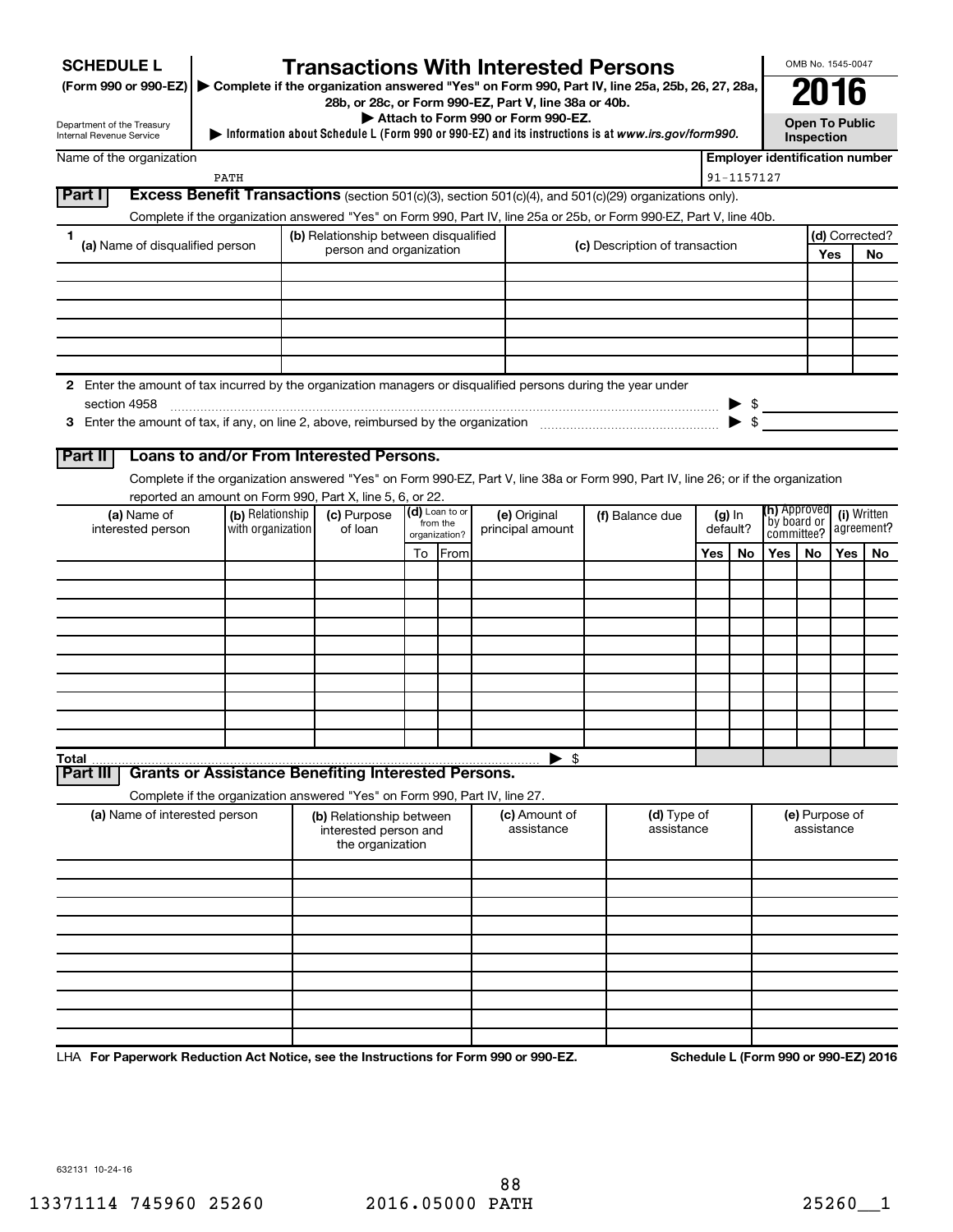| (a) Name of interested person                                           | Complete if the organization answered "Yes" on Form 990, Part IV, line 28a, 28b, or 28c.<br>(b) Relationship between interested<br>person and the organization | (c) Amount of<br>transaction | (d) Description of<br>transaction    |     | (e) Sharing of<br>organization's<br>revenues? |
|-------------------------------------------------------------------------|----------------------------------------------------------------------------------------------------------------------------------------------------------------|------------------------------|--------------------------------------|-----|-----------------------------------------------|
|                                                                         |                                                                                                                                                                |                              |                                      | Yes | No                                            |
| ALTIMETRIK CORPORATION                                                  | ALTIMETRIK IS CONTR                                                                                                                                            |                              | 210,080. PATH PURCHA                 |     | $\mathbf X$                                   |
|                                                                         |                                                                                                                                                                |                              |                                      |     |                                               |
|                                                                         |                                                                                                                                                                |                              |                                      |     |                                               |
|                                                                         |                                                                                                                                                                |                              |                                      |     |                                               |
|                                                                         |                                                                                                                                                                |                              |                                      |     |                                               |
|                                                                         |                                                                                                                                                                |                              |                                      |     |                                               |
|                                                                         |                                                                                                                                                                |                              |                                      |     |                                               |
|                                                                         |                                                                                                                                                                |                              |                                      |     |                                               |
|                                                                         |                                                                                                                                                                |                              |                                      |     |                                               |
| <b>Part V</b><br><b>Supplemental Information</b>                        |                                                                                                                                                                |                              |                                      |     |                                               |
|                                                                         | Provide additional information for responses to questions on Schedule L (see instructions).                                                                    |                              |                                      |     |                                               |
|                                                                         |                                                                                                                                                                |                              |                                      |     |                                               |
| SCH L, PART IV, BUSINESS TRANSACTIONS INVOLVING INTERESTED PERSONS:     |                                                                                                                                                                |                              |                                      |     |                                               |
|                                                                         |                                                                                                                                                                |                              |                                      |     |                                               |
| (A) NAME OF PERSON: ALTIMETRIK CORPORATION                              |                                                                                                                                                                |                              |                                      |     |                                               |
|                                                                         |                                                                                                                                                                |                              |                                      |     |                                               |
| (B) RELATIONSHIP BETWEEN INTERESTED PERSON AND ORGANIZATION:            |                                                                                                                                                                |                              |                                      |     |                                               |
| ALTIMETRIK IS CONTROLLED BY RAJENDRA VATTIKUTI, PATH BOARD MEMBER       |                                                                                                                                                                |                              |                                      |     |                                               |
|                                                                         |                                                                                                                                                                |                              |                                      |     |                                               |
| (D) DESCRIPTION OF TRANSACTION: PATH PURCHASED SERVICES FROM ALTIMETRIK |                                                                                                                                                                |                              |                                      |     |                                               |
|                                                                         |                                                                                                                                                                |                              |                                      |     |                                               |
| DURING THE YEAR                                                         |                                                                                                                                                                |                              |                                      |     |                                               |
|                                                                         |                                                                                                                                                                |                              |                                      |     |                                               |
|                                                                         |                                                                                                                                                                |                              |                                      |     |                                               |
|                                                                         |                                                                                                                                                                |                              |                                      |     |                                               |
|                                                                         |                                                                                                                                                                |                              |                                      |     |                                               |
|                                                                         |                                                                                                                                                                |                              |                                      |     |                                               |
|                                                                         |                                                                                                                                                                |                              |                                      |     |                                               |
|                                                                         |                                                                                                                                                                |                              |                                      |     |                                               |
|                                                                         |                                                                                                                                                                |                              |                                      |     |                                               |
|                                                                         |                                                                                                                                                                |                              |                                      |     |                                               |
|                                                                         |                                                                                                                                                                |                              |                                      |     |                                               |
|                                                                         |                                                                                                                                                                |                              |                                      |     |                                               |
|                                                                         |                                                                                                                                                                |                              |                                      |     |                                               |
|                                                                         |                                                                                                                                                                |                              |                                      |     |                                               |
|                                                                         |                                                                                                                                                                |                              |                                      |     |                                               |
|                                                                         |                                                                                                                                                                |                              |                                      |     |                                               |
|                                                                         |                                                                                                                                                                |                              |                                      |     |                                               |
|                                                                         |                                                                                                                                                                |                              |                                      |     |                                               |
|                                                                         |                                                                                                                                                                |                              |                                      |     |                                               |
|                                                                         |                                                                                                                                                                |                              |                                      |     |                                               |
|                                                                         |                                                                                                                                                                |                              |                                      |     |                                               |
|                                                                         |                                                                                                                                                                |                              |                                      |     |                                               |
|                                                                         |                                                                                                                                                                |                              |                                      |     |                                               |
|                                                                         |                                                                                                                                                                |                              |                                      |     |                                               |
|                                                                         |                                                                                                                                                                |                              |                                      |     |                                               |
|                                                                         |                                                                                                                                                                |                              |                                      |     |                                               |
|                                                                         |                                                                                                                                                                |                              |                                      |     |                                               |
|                                                                         |                                                                                                                                                                |                              |                                      |     |                                               |
|                                                                         |                                                                                                                                                                |                              | Schedule L (Form 990 or 990-EZ) 2016 |     |                                               |
| 632132 10-24-16                                                         |                                                                                                                                                                |                              |                                      |     |                                               |

Schedule L (Form 990 or 990-EZ) 2016 Page

PATH 91-1157127

**Part IV** | Business Transactions Involving Interested Persons.

13371114 745960 25260 2016.05000 PATH 25260\_\_1

**2**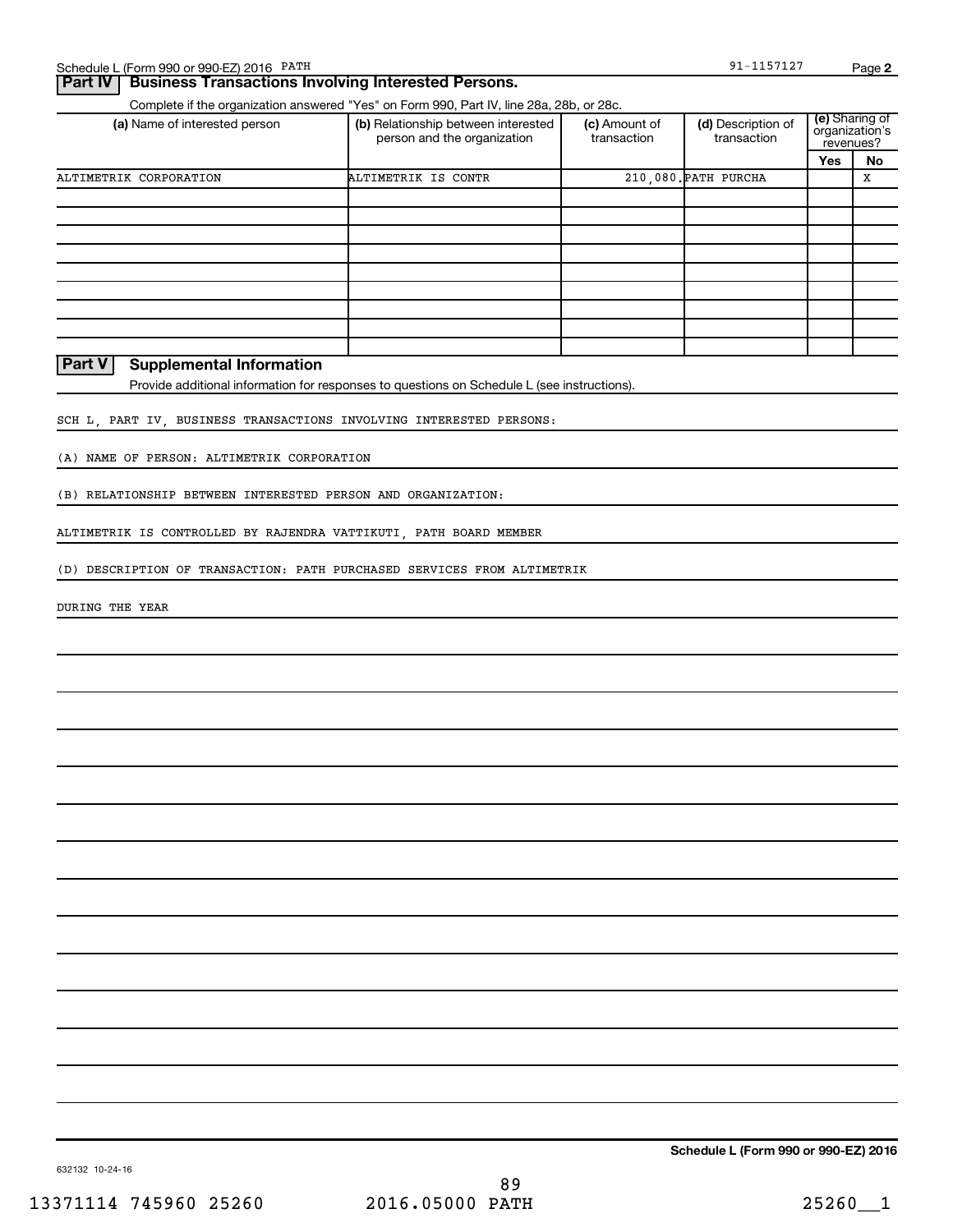## **SCHEDULE M (Form 990)**

# **Noncash Contributions**

OMB No. 1545-0047

Department of the Treasury Internal Revenue Service

◆ Complete if the organizations answered "Yes" on Form 990, Part IV, lines 29 or 30.<br>● **2016 Attach to Form 990.** J

**Open To Public Inspection**

|  | Name of the organization |
|--|--------------------------|
|--|--------------------------|

| Information about Schedule M (Form 990) and its instructions is at www.irs.gov/form990. | Inspection                            |
|-----------------------------------------------------------------------------------------|---------------------------------------|
|                                                                                         | <b>Employer identification number</b> |

PATH 91-1157127

| Part I | <b>Types of Property</b>                                                                                                       |                               |                                      |                                                                                                      |                                                              |            |         |    |
|--------|--------------------------------------------------------------------------------------------------------------------------------|-------------------------------|--------------------------------------|------------------------------------------------------------------------------------------------------|--------------------------------------------------------------|------------|---------|----|
|        |                                                                                                                                | (a)<br>Check if<br>applicable | (b)<br>Number of<br>contributions or | (c)<br>Noncash contribution<br>amounts reported on<br>items contributed Form 990, Part VIII, line 1g | (d)<br>Method of determining<br>noncash contribution amounts |            |         |    |
| 1      |                                                                                                                                |                               |                                      |                                                                                                      |                                                              |            |         |    |
| 2      |                                                                                                                                |                               |                                      |                                                                                                      |                                                              |            |         |    |
| З      | Art - Fractional interests                                                                                                     |                               |                                      |                                                                                                      |                                                              |            |         |    |
| 4      | Books and publications                                                                                                         | X                             |                                      | 3,925.FMV                                                                                            |                                                              |            |         |    |
| 5      | Clothing and household goods                                                                                                   |                               |                                      |                                                                                                      |                                                              |            |         |    |
| 6      | Cars and other vehicles                                                                                                        | X                             | 1                                    | 5,324.FMV                                                                                            |                                                              |            |         |    |
| 7      |                                                                                                                                |                               |                                      |                                                                                                      |                                                              |            |         |    |
| 8      |                                                                                                                                |                               |                                      |                                                                                                      |                                                              |            |         |    |
| 9      | Securities - Publicly traded                                                                                                   | $\mathbf x$                   | 27                                   | 1, 147, 189. FMV                                                                                     |                                                              |            |         |    |
| 10     | Securities - Closely held stock                                                                                                |                               |                                      |                                                                                                      |                                                              |            |         |    |
| 11     | Securities - Partnership, LLC, or                                                                                              |                               |                                      |                                                                                                      |                                                              |            |         |    |
|        | trust interests                                                                                                                |                               |                                      |                                                                                                      |                                                              |            |         |    |
| 12     | Securities - Miscellaneous                                                                                                     |                               |                                      |                                                                                                      |                                                              |            |         |    |
| 13     | Qualified conservation contribution -                                                                                          |                               |                                      |                                                                                                      |                                                              |            |         |    |
|        |                                                                                                                                |                               |                                      |                                                                                                      |                                                              |            |         |    |
| 14     | Qualified conservation contribution - Other                                                                                    |                               |                                      |                                                                                                      |                                                              |            |         |    |
| 15     | Real estate - Residential                                                                                                      |                               |                                      |                                                                                                      |                                                              |            |         |    |
| 16     | Real estate - Commercial                                                                                                       |                               |                                      |                                                                                                      |                                                              |            |         |    |
| 17     |                                                                                                                                |                               |                                      |                                                                                                      |                                                              |            |         |    |
| 18     |                                                                                                                                |                               |                                      |                                                                                                      |                                                              |            |         |    |
| 19     |                                                                                                                                |                               |                                      |                                                                                                      |                                                              |            |         |    |
|        |                                                                                                                                |                               |                                      |                                                                                                      |                                                              |            |         |    |
| 20     | Drugs and medical supplies                                                                                                     |                               |                                      |                                                                                                      |                                                              |            |         |    |
| 21     |                                                                                                                                |                               |                                      |                                                                                                      |                                                              |            |         |    |
| 22     |                                                                                                                                |                               |                                      |                                                                                                      |                                                              |            |         |    |
| 23     |                                                                                                                                |                               |                                      |                                                                                                      |                                                              |            |         |    |
| 24     |                                                                                                                                | X                             | 3                                    |                                                                                                      |                                                              |            |         |    |
| 25     | Other $\blacktriangleright$<br>( SUPPLIES                                                                                      |                               |                                      |                                                                                                      | 1,835. COST OR SALES PRICE                                   |            |         |    |
| 26     | Other $\blacktriangleright$                                                                                                    |                               |                                      |                                                                                                      |                                                              |            |         |    |
| 27     | Other $\blacktriangleright$                                                                                                    |                               |                                      |                                                                                                      |                                                              |            |         |    |
| 28     | Other $\blacktriangleright$                                                                                                    |                               |                                      |                                                                                                      |                                                              |            |         |    |
| 29     | Number of Forms 8283 received by the organization during the tax year for contributions                                        |                               |                                      |                                                                                                      |                                                              |            | 0       |    |
|        | for which the organization completed Form 8283, Part IV, Donee Acknowledgement                                                 |                               |                                      | 29                                                                                                   |                                                              |            |         |    |
|        | 30a During the year, did the organization receive by contribution any property reported in Part I, lines 1 through 28, that it |                               |                                      |                                                                                                      |                                                              |            | Yes $ $ | No |
|        |                                                                                                                                |                               |                                      |                                                                                                      |                                                              |            |         |    |
|        | must hold for at least three years from the date of the initial contribution, and which isn't required to be used for          |                               |                                      |                                                                                                      |                                                              |            |         | х  |
|        |                                                                                                                                |                               |                                      |                                                                                                      |                                                              | <b>30a</b> |         |    |
|        | <b>b</b> If "Yes," describe the arrangement in Part II.                                                                        |                               |                                      |                                                                                                      |                                                              | 31         |         |    |
| 31     | Does the organization have a gift acceptance policy that requires the review of any nonstandard contributions?                 |                               |                                      |                                                                                                      |                                                              |            | х       |    |
|        | 32a Does the organization hire or use third parties or related organizations to solicit, process, or sell noncash              |                               |                                      |                                                                                                      |                                                              |            |         |    |
|        | contributions?                                                                                                                 |                               |                                      |                                                                                                      |                                                              | <b>32a</b> |         | х  |
|        | <b>b</b> If "Yes," describe in Part II.                                                                                        |                               |                                      |                                                                                                      |                                                              |            |         |    |
| 33     | If the organization didn't report an amount in column (c) for a type of property for which column (a) is checked,              |                               |                                      |                                                                                                      |                                                              |            |         |    |
|        | describe in Part II.                                                                                                           |                               |                                      |                                                                                                      |                                                              |            |         |    |
| LHA    | For Paperwork Reduction Act Notice, see the Instructions for Form 990.                                                         |                               |                                      |                                                                                                      | <b>Schedule M (Form 990) (2016)</b>                          |            |         |    |

632141 08-23-16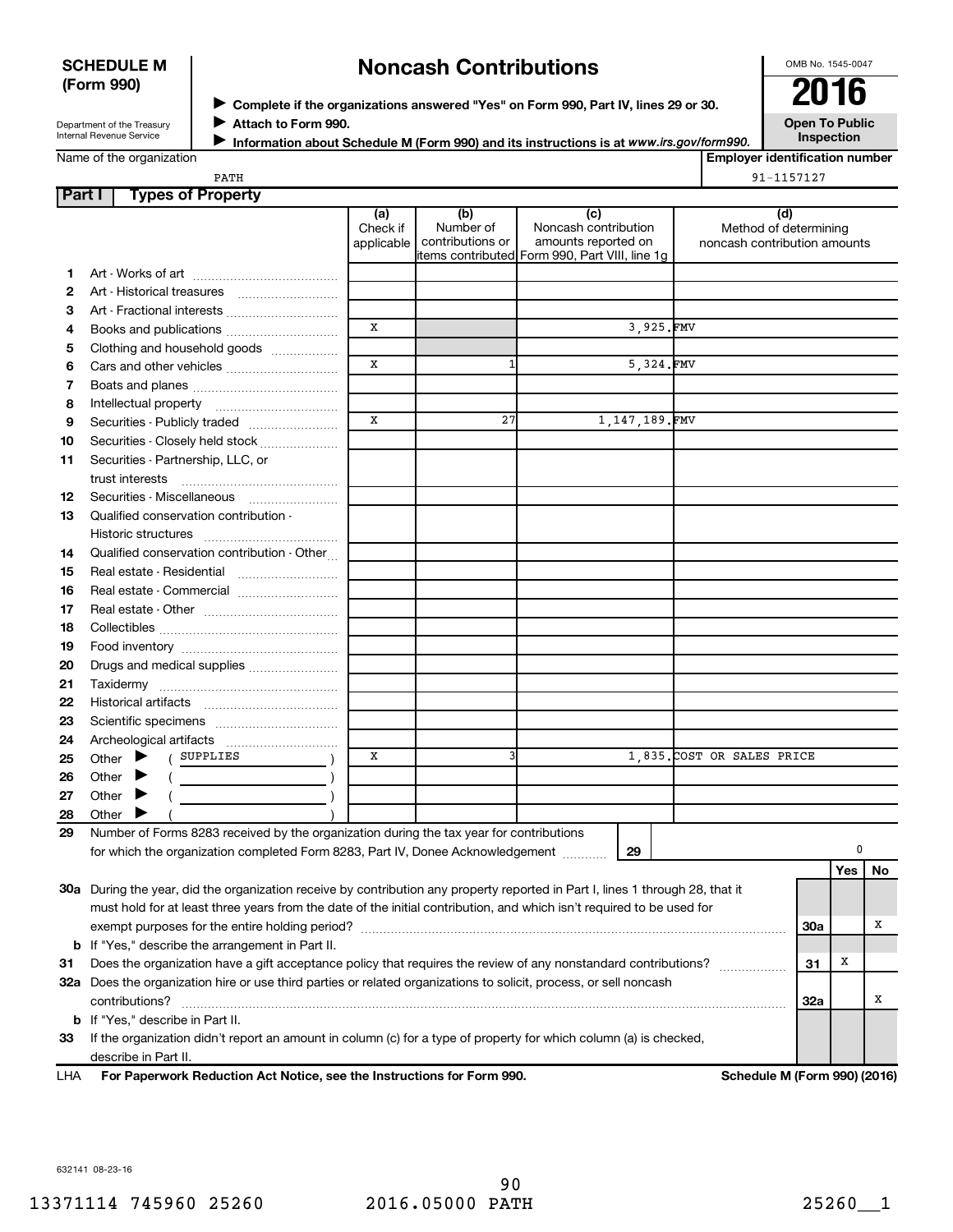| Schedule M (Form 990) (2016) PATH                                                                                                                                                                                                                                                                                                   | $91 - 1157127$               | Page 2 |
|-------------------------------------------------------------------------------------------------------------------------------------------------------------------------------------------------------------------------------------------------------------------------------------------------------------------------------------|------------------------------|--------|
| <b>Part II</b><br>Supplemental Information. Provide the information required by Part I, lines 30b, 32b, and 33, and whether the organization<br>is reporting in Part I, column (b), the number of contributions, the number of items received, or a combination of both. Also complete<br>this part for any additional information. |                              |        |
| SCHEDULE M, PART I, COLUMN (B):                                                                                                                                                                                                                                                                                                     |                              |        |
| THIS COLUMN REFLECTS THE NUMBER OF CONTRIBUTIONS.                                                                                                                                                                                                                                                                                   |                              |        |
|                                                                                                                                                                                                                                                                                                                                     |                              |        |
|                                                                                                                                                                                                                                                                                                                                     |                              |        |
|                                                                                                                                                                                                                                                                                                                                     |                              |        |
|                                                                                                                                                                                                                                                                                                                                     |                              |        |
|                                                                                                                                                                                                                                                                                                                                     |                              |        |
|                                                                                                                                                                                                                                                                                                                                     |                              |        |
|                                                                                                                                                                                                                                                                                                                                     |                              |        |
|                                                                                                                                                                                                                                                                                                                                     |                              |        |
|                                                                                                                                                                                                                                                                                                                                     |                              |        |
|                                                                                                                                                                                                                                                                                                                                     |                              |        |
|                                                                                                                                                                                                                                                                                                                                     |                              |        |
|                                                                                                                                                                                                                                                                                                                                     |                              |        |
|                                                                                                                                                                                                                                                                                                                                     |                              |        |
|                                                                                                                                                                                                                                                                                                                                     |                              |        |
|                                                                                                                                                                                                                                                                                                                                     |                              |        |
|                                                                                                                                                                                                                                                                                                                                     |                              |        |
|                                                                                                                                                                                                                                                                                                                                     |                              |        |
|                                                                                                                                                                                                                                                                                                                                     |                              |        |
|                                                                                                                                                                                                                                                                                                                                     |                              |        |
|                                                                                                                                                                                                                                                                                                                                     |                              |        |
|                                                                                                                                                                                                                                                                                                                                     |                              |        |
|                                                                                                                                                                                                                                                                                                                                     |                              |        |
|                                                                                                                                                                                                                                                                                                                                     |                              |        |
|                                                                                                                                                                                                                                                                                                                                     |                              |        |
|                                                                                                                                                                                                                                                                                                                                     |                              |        |
| 632142 08-23-16                                                                                                                                                                                                                                                                                                                     | Schedule M (Form 990) (2016) |        |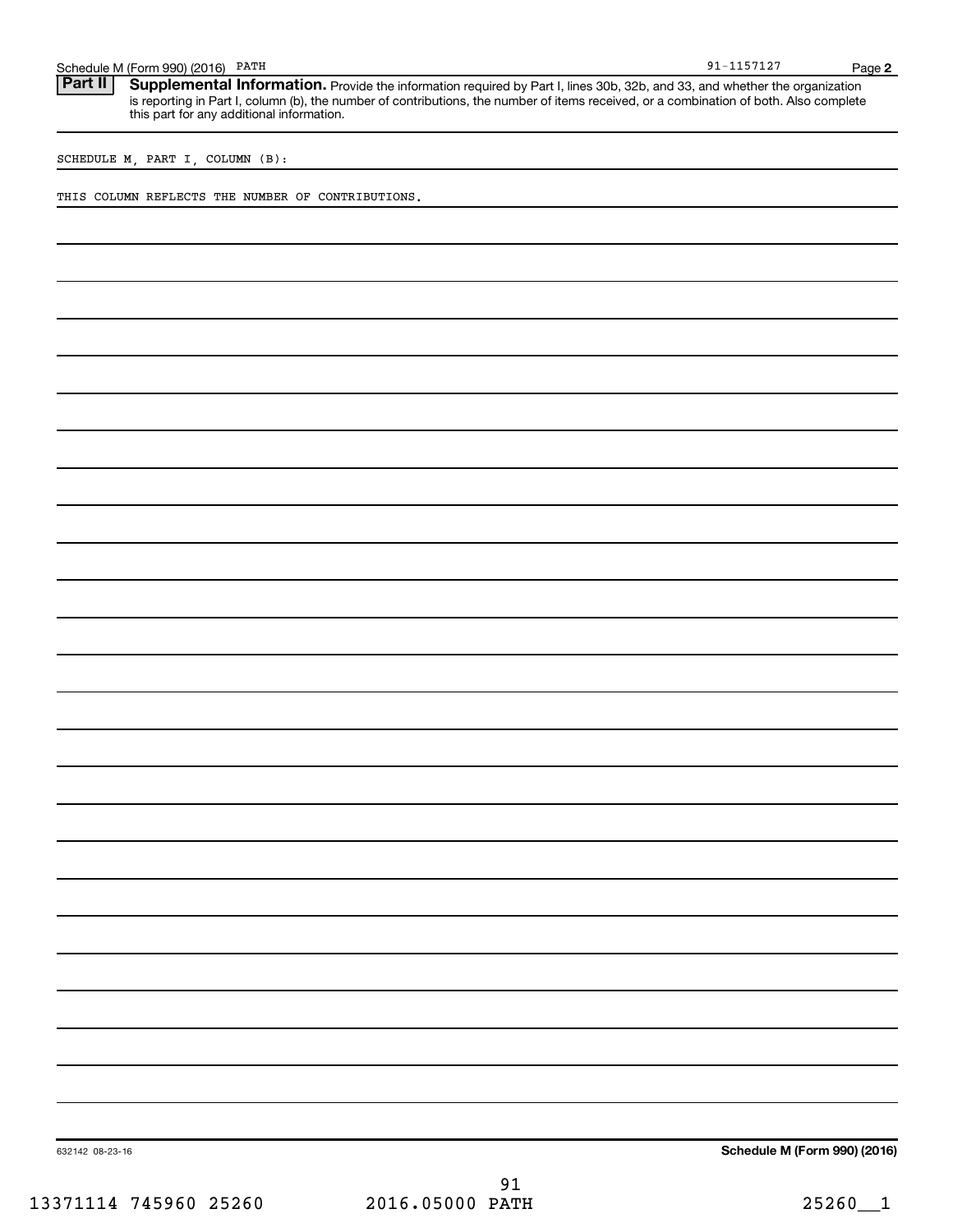| <b>SCHEDULE O</b><br>(Form 990 or 990-EZ)<br>Department of the Treasury | Supplemental Information to Form 990 or 990-EZ<br>Complete to provide information for responses to specific questions on<br>Form 990 or 990-EZ or to provide any additional information.<br>Attach to Form 990 or 990-EZ. |            | OMB No. 1545-0047<br><b>Open to Public</b> |
|-------------------------------------------------------------------------|---------------------------------------------------------------------------------------------------------------------------------------------------------------------------------------------------------------------------|------------|--------------------------------------------|
| Internal Revenue Service                                                | Information about Schedule O (Form 990 or 990-EZ) and its instructions is at WWW.irs.gov/form990.                                                                                                                         |            | Inspection                                 |
| Name of the organization                                                | PATH                                                                                                                                                                                                                      | 91-1157127 | <b>Employer identification number</b>      |
|                                                                         | FORM 990, PART I, LINE 1, DESCRIPTION OF ORGANIZATION MISSION:                                                                                                                                                            |            |                                            |
|                                                                         | AN INTERNATIONAL NONPROFIT ORGANIZATION, WE SAVE LIVES AND IMPROVE                                                                                                                                                        |            |                                            |
|                                                                         | HEALTH ESPECIALLY AMONG WOMEN AND CHILDREN. WE ACCELERATE INNOVATION                                                                                                                                                      |            |                                            |
|                                                                         | ACROSS FIVE PLATFORMS-VACCINES, DRUGS, DIAGNOSTICS, DEVICES, AND SYSTEM                                                                                                                                                   |            |                                            |
|                                                                         | AND SERVICE INNOVATIONS-THAT HARNESS OUR ENTREPRENEURIAL INSIGHT,                                                                                                                                                         |            |                                            |
|                                                                         | SCIENTIFIC AND PUBLIC HEALTH EXPERTISE, AND PASSION FOR HEALTH EQUITY.                                                                                                                                                    |            |                                            |
|                                                                         | BY MOBILIZING PARTNERS AROUND THE WORLD, WE TAKE INNOVATION TO SCALE,                                                                                                                                                     |            |                                            |
|                                                                         | WORKING ALONGSIDE COUNTRIES PRIMARILY IN AFRICA AND ASIA TO TACKLE                                                                                                                                                        |            |                                            |
|                                                                         | THEIR GREATEST HEALTH NEEDS. TOGETHER, WE DELIVER MEASURABLE RESULTS                                                                                                                                                      |            |                                            |
| THAT DISRUPT THE CYCLE OF POOR HEALTH.                                  |                                                                                                                                                                                                                           |            |                                            |
|                                                                         |                                                                                                                                                                                                                           |            |                                            |
|                                                                         | SINCE 2011 PATH AND OUR PARTNERS AND SUPPORTERS HAVE REACHED AN                                                                                                                                                           |            |                                            |
|                                                                         | AVERAGE OF 150 MILLION PEOPLE PER YEAR WITH LIFESAVING HEALTH                                                                                                                                                             |            |                                            |
| SOLUTIONS.                                                              |                                                                                                                                                                                                                           |            |                                            |
|                                                                         | OUR FUNDERS AND COLLABORATORS SPAN THE PUBLIC, PRIVATE, AND NONPROFIT                                                                                                                                                     |            |                                            |
|                                                                         | SECTORS AND ARE PIVOTAL TO OUR SUCCESS. THEIR CONTRIBUTIONS SUPPORT OUR                                                                                                                                                   |            |                                            |
|                                                                         | WIDE-REACHING WORK TO ACCELERATE INNOVATION FROM IDEA TO IMPACT.                                                                                                                                                          |            |                                            |
|                                                                         |                                                                                                                                                                                                                           |            |                                            |
|                                                                         | FORM 990, PART III, LINE 4A, PROGRAM SERVICE ACCOMPLISHMENTS:                                                                                                                                                             |            |                                            |
|                                                                         | COUNTRIES. THEY PARTNER WITH GOVERNMENTS, THE PRIVATE SECTOR, AND                                                                                                                                                         |            |                                            |
|                                                                         | FUNDERS WORLDWIDE TO BRING THE WORLD CLOSER TO MALARIA ERADICATION. OUR                                                                                                                                                   |            |                                            |
|                                                                         | STRATEGY INCLUDES OPTIMIZING THE DELIVERY OF CURRENT TOOLS AND                                                                                                                                                            |            |                                            |
|                                                                         | APPROACHES TO ENSURE THEY REACH THE PEOPLE WHO NEED THEM, DEVELOPING                                                                                                                                                      |            |                                            |
|                                                                         | NEW STRATEGIES FOR ELIMINATION, DEVELOPING NEXT-GENERATION TOOLS TO                                                                                                                                                       |            |                                            |
|                                                                         | LHA For Paperwork Reduction Act Notice, see the Instructions for Form 990 or 990-EZ.                                                                                                                                      |            | Schedule O (Form 990 or 990-EZ) (2016)     |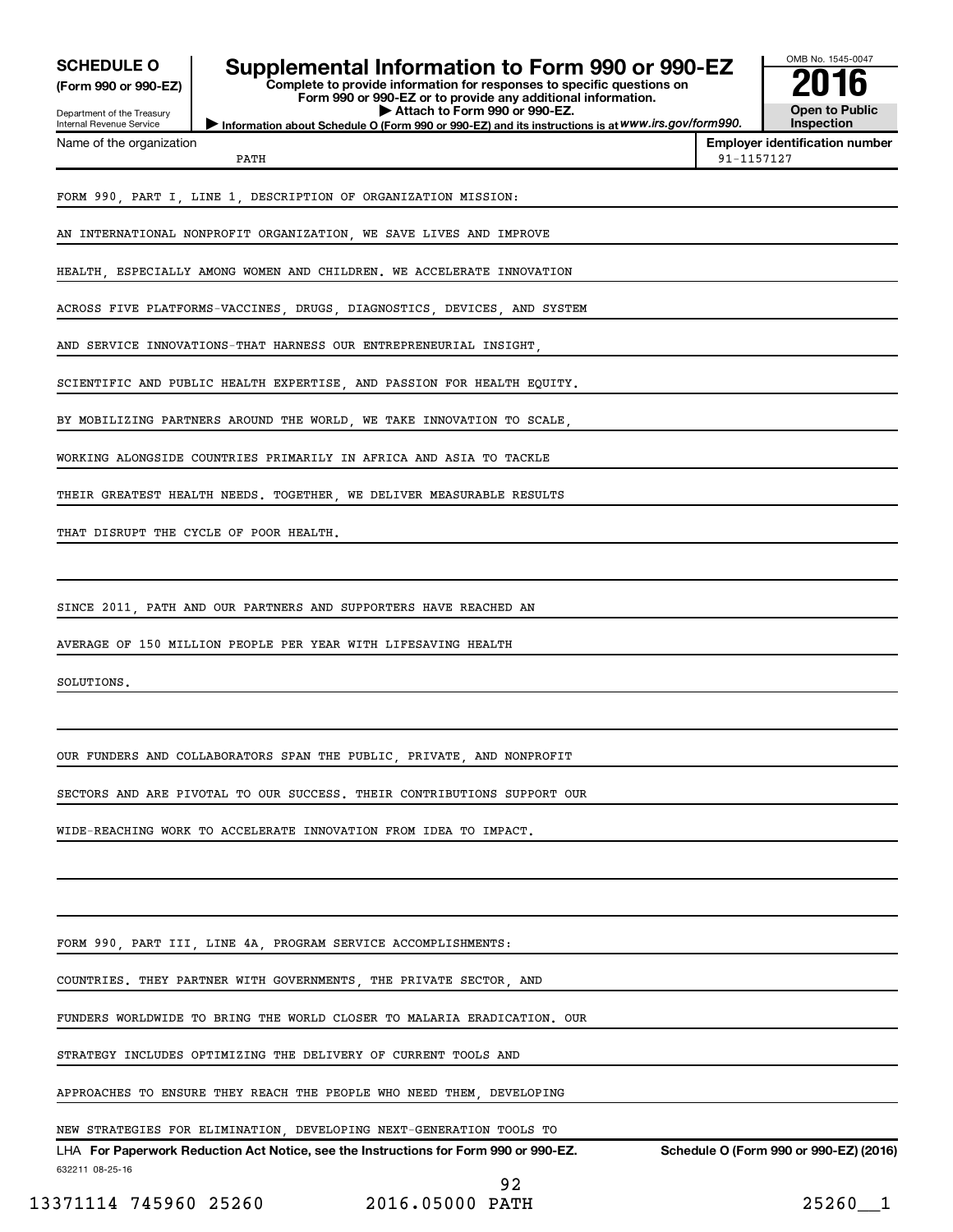| EFFICACIOUS. PATH-PIONEERED APPROACHES HAVE CONTRIBUTED TO REMARKABLE<br>PROGRESS TOWARD CONTROLLING AND ELIMINATING MALARIA, WITH NEARLY 7<br>MILLION LIVES SAVED SINCE 2000.<br>IN 2016, THE MALARIACARE PARTNERSHIP, WHICH PATH LEADS, CONTINUED TO<br>STRENGTHEN HEALTH SYSTEMS AND IMPROVE THE QUALITY OF MALARIA CASE<br>MANAGEMENT IN 17 COUNTRIES IN AFRICA AND THE MEKONG REGION.<br>ADDITIONALLY, OUR MALARIA CONTROL AND ELIMINATION PARTNERSHIP IN AFRICA<br>(MACEPA) CONTINUED TO SUPPORT THE GOVERNMENTS OF ETHIOPIA, SENEGAL, AND<br>ZAMBIA IN THEIR MALARIA ELIMINATION GOALS BY SCALING UP PREVENTION AND<br>TREATMENT, ADVANCING SENSITIVE DIAGNOSTIC TOOLS, ESTABLISHING RAPID<br>REPORTING SYSTEMS, AND TESTING NEW APPROACHES (SUCH AS MASS DRUG<br>ADMINISTRATION).<br>PATH ALSO CONTINUED EFFORTS TO IMPROVE DATA FOR MALARIA CONTROL<br>DECISION-MAKING AND SURVEILLANCE. IN ZAMBIA, THE VISUALIZE NO MALARIA<br>PROJECT-A GROUNDBREAKING PARTNERSHIP WITH A SEATTLE-BASED SOFTWARE<br>COMPANY AND A COALITION OF OTHER TECHNOLOGY COMPANIES-CONTINUED TO<br>EXPAND. THIS PROJECT EQUIPS HEALTH WORKERS AND OFFICIALS WITH THE<br>REAL-TIME DATA VISUALIZATION TOOLS THEY NEED TO SEE AND UNDERSTAND<br>WHERE MALARIA IS APPEARING SO THAT THEY CAN APPROPRIATELY DEPLOY |                                        |
|--------------------------------------------------------------------------------------------------------------------------------------------------------------------------------------------------------------------------------------------------------------------------------------------------------------------------------------------------------------------------------------------------------------------------------------------------------------------------------------------------------------------------------------------------------------------------------------------------------------------------------------------------------------------------------------------------------------------------------------------------------------------------------------------------------------------------------------------------------------------------------------------------------------------------------------------------------------------------------------------------------------------------------------------------------------------------------------------------------------------------------------------------------------------------------------------------------------------------------------------------------------------------------------------------|----------------------------------------|
|                                                                                                                                                                                                                                                                                                                                                                                                                                                                                                                                                                                                                                                                                                                                                                                                                                                                                                                                                                                                                                                                                                                                                                                                                                                                                                  |                                        |
|                                                                                                                                                                                                                                                                                                                                                                                                                                                                                                                                                                                                                                                                                                                                                                                                                                                                                                                                                                                                                                                                                                                                                                                                                                                                                                  |                                        |
|                                                                                                                                                                                                                                                                                                                                                                                                                                                                                                                                                                                                                                                                                                                                                                                                                                                                                                                                                                                                                                                                                                                                                                                                                                                                                                  |                                        |
|                                                                                                                                                                                                                                                                                                                                                                                                                                                                                                                                                                                                                                                                                                                                                                                                                                                                                                                                                                                                                                                                                                                                                                                                                                                                                                  |                                        |
|                                                                                                                                                                                                                                                                                                                                                                                                                                                                                                                                                                                                                                                                                                                                                                                                                                                                                                                                                                                                                                                                                                                                                                                                                                                                                                  |                                        |
|                                                                                                                                                                                                                                                                                                                                                                                                                                                                                                                                                                                                                                                                                                                                                                                                                                                                                                                                                                                                                                                                                                                                                                                                                                                                                                  |                                        |
|                                                                                                                                                                                                                                                                                                                                                                                                                                                                                                                                                                                                                                                                                                                                                                                                                                                                                                                                                                                                                                                                                                                                                                                                                                                                                                  |                                        |
|                                                                                                                                                                                                                                                                                                                                                                                                                                                                                                                                                                                                                                                                                                                                                                                                                                                                                                                                                                                                                                                                                                                                                                                                                                                                                                  |                                        |
|                                                                                                                                                                                                                                                                                                                                                                                                                                                                                                                                                                                                                                                                                                                                                                                                                                                                                                                                                                                                                                                                                                                                                                                                                                                                                                  |                                        |
|                                                                                                                                                                                                                                                                                                                                                                                                                                                                                                                                                                                                                                                                                                                                                                                                                                                                                                                                                                                                                                                                                                                                                                                                                                                                                                  |                                        |
|                                                                                                                                                                                                                                                                                                                                                                                                                                                                                                                                                                                                                                                                                                                                                                                                                                                                                                                                                                                                                                                                                                                                                                                                                                                                                                  |                                        |
|                                                                                                                                                                                                                                                                                                                                                                                                                                                                                                                                                                                                                                                                                                                                                                                                                                                                                                                                                                                                                                                                                                                                                                                                                                                                                                  |                                        |
|                                                                                                                                                                                                                                                                                                                                                                                                                                                                                                                                                                                                                                                                                                                                                                                                                                                                                                                                                                                                                                                                                                                                                                                                                                                                                                  |                                        |
|                                                                                                                                                                                                                                                                                                                                                                                                                                                                                                                                                                                                                                                                                                                                                                                                                                                                                                                                                                                                                                                                                                                                                                                                                                                                                                  |                                        |
|                                                                                                                                                                                                                                                                                                                                                                                                                                                                                                                                                                                                                                                                                                                                                                                                                                                                                                                                                                                                                                                                                                                                                                                                                                                                                                  |                                        |
|                                                                                                                                                                                                                                                                                                                                                                                                                                                                                                                                                                                                                                                                                                                                                                                                                                                                                                                                                                                                                                                                                                                                                                                                                                                                                                  |                                        |
|                                                                                                                                                                                                                                                                                                                                                                                                                                                                                                                                                                                                                                                                                                                                                                                                                                                                                                                                                                                                                                                                                                                                                                                                                                                                                                  |                                        |
|                                                                                                                                                                                                                                                                                                                                                                                                                                                                                                                                                                                                                                                                                                                                                                                                                                                                                                                                                                                                                                                                                                                                                                                                                                                                                                  |                                        |
|                                                                                                                                                                                                                                                                                                                                                                                                                                                                                                                                                                                                                                                                                                                                                                                                                                                                                                                                                                                                                                                                                                                                                                                                                                                                                                  |                                        |
|                                                                                                                                                                                                                                                                                                                                                                                                                                                                                                                                                                                                                                                                                                                                                                                                                                                                                                                                                                                                                                                                                                                                                                                                                                                                                                  |                                        |
|                                                                                                                                                                                                                                                                                                                                                                                                                                                                                                                                                                                                                                                                                                                                                                                                                                                                                                                                                                                                                                                                                                                                                                                                                                                                                                  |                                        |
| RESOURCES TO HALT ITS SPREAD.                                                                                                                                                                                                                                                                                                                                                                                                                                                                                                                                                                                                                                                                                                                                                                                                                                                                                                                                                                                                                                                                                                                                                                                                                                                                    |                                        |
|                                                                                                                                                                                                                                                                                                                                                                                                                                                                                                                                                                                                                                                                                                                                                                                                                                                                                                                                                                                                                                                                                                                                                                                                                                                                                                  |                                        |
| THIS YEAR, PATH MADE STRIDES TOWARD THE NEXT GENERATION OF TOOLS TO                                                                                                                                                                                                                                                                                                                                                                                                                                                                                                                                                                                                                                                                                                                                                                                                                                                                                                                                                                                                                                                                                                                                                                                                                              |                                        |
| DETECT, PREVENT, AND TREAT MALARIA. AS NOTED ABOVE, AFTER DECADES OF                                                                                                                                                                                                                                                                                                                                                                                                                                                                                                                                                                                                                                                                                                                                                                                                                                                                                                                                                                                                                                                                                                                                                                                                                             |                                        |
| RESEARCH AND TESTING, IN 2016 THE WORLD'S FIRST MALARIA VACCINE                                                                                                                                                                                                                                                                                                                                                                                                                                                                                                                                                                                                                                                                                                                                                                                                                                                                                                                                                                                                                                                                                                                                                                                                                                  |                                        |
| 632212 08-25-16<br>93                                                                                                                                                                                                                                                                                                                                                                                                                                                                                                                                                                                                                                                                                                                                                                                                                                                                                                                                                                                                                                                                                                                                                                                                                                                                            |                                        |
| 13371114 745960 25260<br>2016.05000 PATH                                                                                                                                                                                                                                                                                                                                                                                                                                                                                                                                                                                                                                                                                                                                                                                                                                                                                                                                                                                                                                                                                                                                                                                                                                                         | Schedule O (Form 990 or 990-EZ) (2016) |

PATH 91-1157127

**2**

OVERCOME EMERGING CHALLENGES, AND CREATING INNOVATIVE PARTNERSHIPS AND

Schedule O (Form 990 or 990-EZ) (2016)

Name of the organization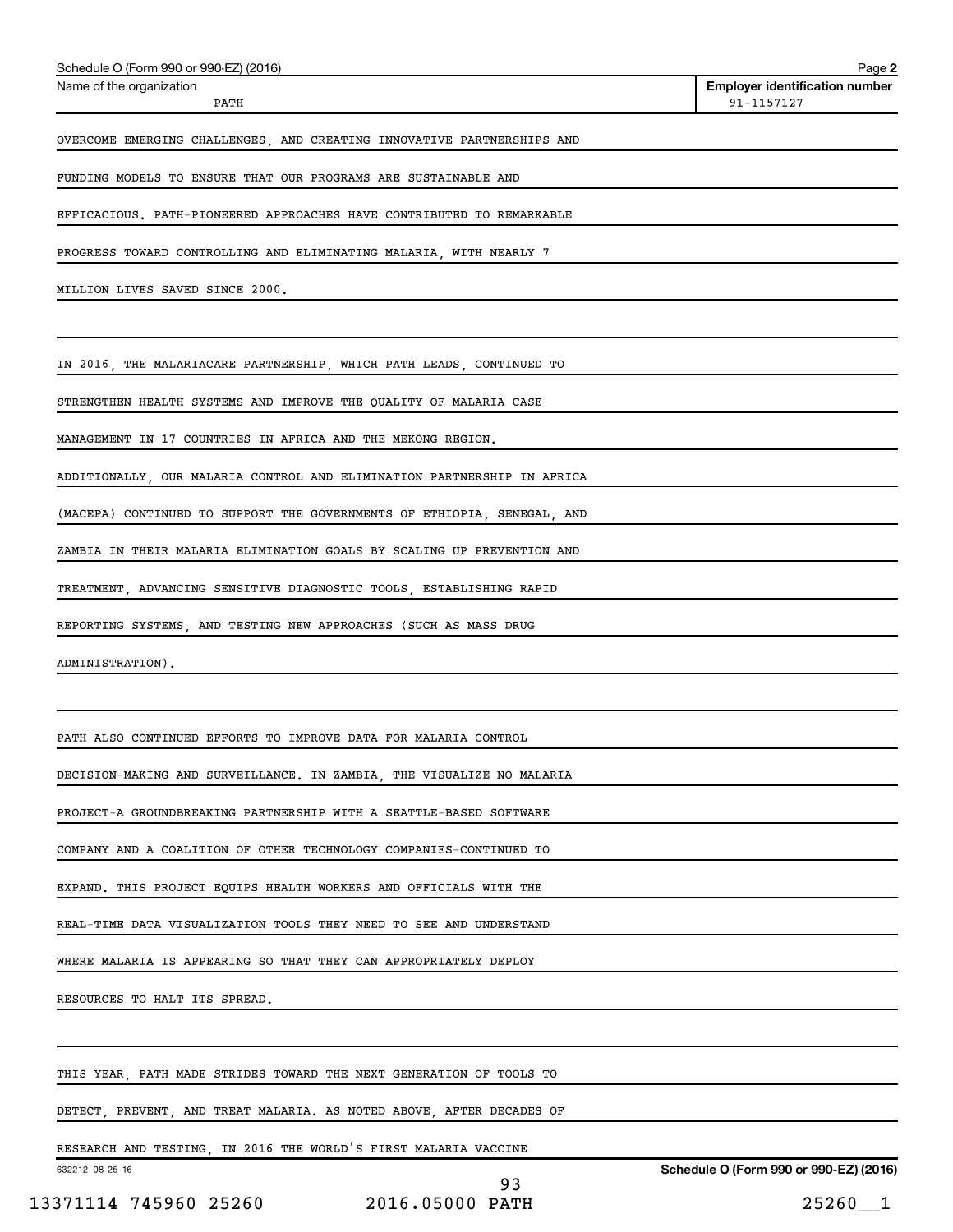| Schedule O (Form 990 or 990-EZ) (2016)                                  | Page 2                                              |
|-------------------------------------------------------------------------|-----------------------------------------------------|
| Name of the organization<br>PATH                                        | <b>Employer identification number</b><br>91-1157127 |
| CANDIDATE, RTS,S, WHICH PATH HELPED TO DEVELOP, RECEIVED APPROVAL FROM  |                                                     |
| EUROPEAN REGULATORS AND FROM WHO FOR PILOT INTRODUCTION IN AFRICA. PATH |                                                     |
| ALSO SUPPORTED THE DEVELOPMENT OF A NEW, HIGHLY SENSITIVE RAPID         |                                                     |
| DIAGNOSTIC TEST THAT OFFERS A GREATER THAN TENFOLD IMPROVEMENT IN       |                                                     |
| DETECTION OF THE MOST COMMON MALARIA PARASITE. WE ALSO ADVANCED WORK ON |                                                     |
| A POINT-OF-CARE DIAGNOSTIC TEST FOR GLUCOSE-6-PHOSPHATE DEHYDROGENASE   |                                                     |
| (G6PD) DEFICIENCY, A CONDITION THAT CAN COMPLICATE MALARIA TREATMENT.   |                                                     |
|                                                                         |                                                     |
| COMBATING HIV/AIDS:                                                     |                                                     |
| IN 2016, OUR EFFORTS TO REDUCE THE GLOBAL BURDEN OF HIV/AIDS CONTINUED  |                                                     |
| TO FOCUS ON THE UNIQUE NEEDS OF MARGINALIZED AND HARD-TO-REACH GROUPS,  |                                                     |
| INCLUDING ADOLESCENT GIRLS AND YOUNG WOMEN, ORPHANS AND VULNERABLE      |                                                     |
| CHILDREN, PEOPLE CO-INFECTED WITH HIV AND TB, SEX WORKERS AND THEIR     |                                                     |
| CLIENTS, MEN WHO HAVE SEX WITH MEN, AND PEOPLE WHO INJECT DRUGS.        |                                                     |
|                                                                         |                                                     |
| TO IMPROVE HIV DIAGNOSTICS, WE FOCUSED ON ADVANCING ACCESSIBLE AND      |                                                     |
| AFFORDABLE PRODUCTS TO FILL GAPS IN SELF-TESTING, EARLY INFANT          |                                                     |
| DIAGNOSIS AND TREATMENT, VIRAL LOAD DETECTION, AND MONITORING FOR DRUG  |                                                     |
| RESISTANCE. PATH ALSO ADVANCED ALTERNATIVE AND LOW-COST METHODS TO      |                                                     |
| DELIVER MICROBICIDES AND ANTIRETROVIRAL MEDICATIONS (ARVS) FOR HIV      |                                                     |
| PREVENTION AND TREATMENT, INCLUDING A PEDIATRIC-FRIENDLY ARV DOSAGE     |                                                     |
| FORMULATION.                                                            |                                                     |
|                                                                         |                                                     |
| THROUGH THE AIDS POPULATION AND HEALTH INTEGRATED ASSISTANCE PROGRAM    |                                                     |
| PLUS (APHIAPLUS) IN WESTERN KENYA, PATH HELPED TO INTEGRATE SERVICES    |                                                     |
| FOR HIV/AIDS, SRH, TB, NCDS, AND OTHER ILLNESSES TO HELP MORE PEOPLE    |                                                     |
| ACCESS A GREATER SPECTRUM OF SERVICES.                                  |                                                     |

**Schedule O (Form 990 or 990-EZ) (2016)**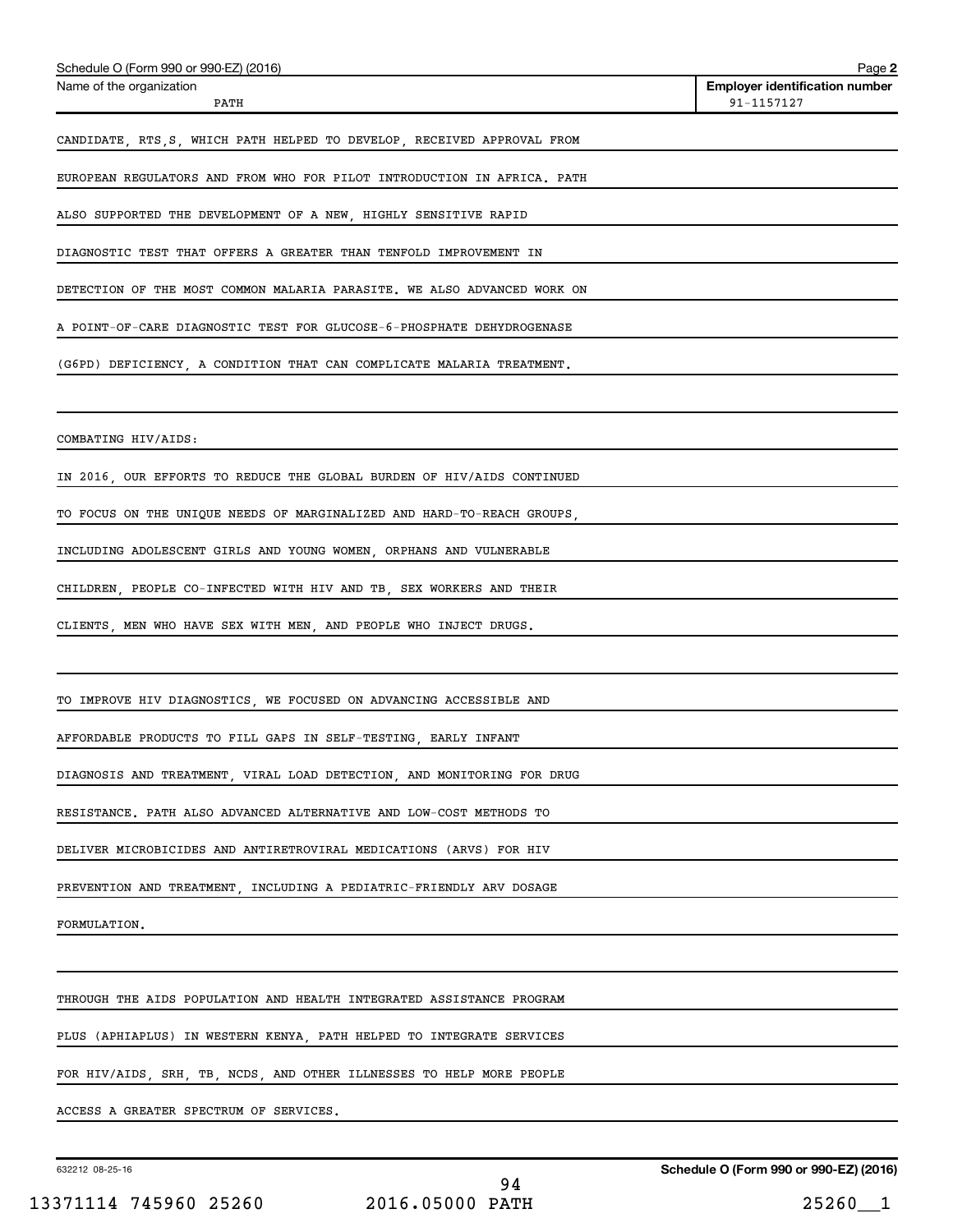| Schedule O (Form 990 or 990-EZ) (2016)                                  | Page 2                                              |
|-------------------------------------------------------------------------|-----------------------------------------------------|
| Name of the organization<br>PATH                                        | <b>Employer identification number</b><br>91-1157127 |
|                                                                         |                                                     |
| WITH SUPPORT FROM THE US PRESIDENT'S EMERGENCY PLAN FOR AIDS RELIEF     |                                                     |
| DREAMS INITIATIVE, APHIAPLUS INTENSIFIED EFFORTS TO REACH ADOLESCENT    |                                                     |
| GIRLS AND YOUNG WOMEN IN TWO COUNTIES WITH INTERVENTIONS TO REDUCE      |                                                     |
| THEIR VULNERABILITY TO HIV AND IMPROVE THEIR ACCESS TO SERVICES. PATH   |                                                     |
| WAS ALSO SELECTED TO IMPLEMENT A FIRST-OF-ITS-KIND PROGRAM TO INTEGRATE |                                                     |
| HYPERTENSION SCREENING AND CARE INTO THE HIV/AIDS SERVICE DELIVERY      |                                                     |
| PLATFORM IN KENYA. AS 2016 BEGAN, DATA SHOWED THE SUBSTANTIAL REACH OF  |                                                     |
| THIS AND OTHER EFFORTS. FOR EXAMPLE, THE NUMBER OF PEOPLE RETURNING TO  |                                                     |
| APHIAPLUS WESTERN HEALTH FACILITIES FOR HIV TREATMENT (ANTIRETROVIRAL   |                                                     |
| THERAPY)INCREASED FROM 55,752 TOTAL IN APRIL 2013 TO 95,763 TOTAL IN    |                                                     |
| AUGUST 2016.                                                            |                                                     |
|                                                                         |                                                     |
| IN THE DEMOCRATIC REPUBLIC OF THE CONGO (DRC), PATH LED A WIDE-REACHING |                                                     |
| HIV/AIDS PROJECT THAT SUPPORTED HEALTH FACILITIES AND HEALTH ZONES TO   |                                                     |
| PROVIDE AN INTEGRATED PACKAGE OF HIV SERVICES.                          |                                                     |
|                                                                         |                                                     |
| IN ADDITION, WE INTRODUCED INNOVATIONS TO REACH POPULATION GROUPS MOST  |                                                     |
| AT RISK OF HIV INFECTION. IN VIETNAM, WE CONTINUED WORK TO GENERATE     |                                                     |
| MARKETS FOR HIV PREVENTION PRODUCTS AND SERVICES, INCLUDING A LOCAL     |                                                     |
| COMMERCIAL CONDOM MARKET. WE EQUIPPED GROUPS OPERATED BY MEMBERS OF KEY |                                                     |
| POPULATIONS TO GENERATE DEMAND FOR SERVICES AMONG THEIR PEERS. WE       |                                                     |
| PILOTED NEW APPROACHES TO HELP CONTROL HIV, AND WE PREPARED FOR THE     |                                                     |
| INTRODUCTION OF HIV PRE-EXPOSURE PROPHYLAXIS. IN SOUTH AFRICA, PATH     |                                                     |
| WORKED WITH LESBIAN, GAY, BISEXUAL, TRANSGENDER (LGBT), AND INTERSEX    |                                                     |
| COMMUNITY-BASED GROUPS TO IMPROVE PROVISION OF HIV SERVICES TO MEN WHO  |                                                     |
| HAVE SEX WITH MEN.                                                      |                                                     |
|                                                                         |                                                     |

INNOVATIVE APPROACHES TO FIGHT TUBERCULOSIS:

632212 08-25-16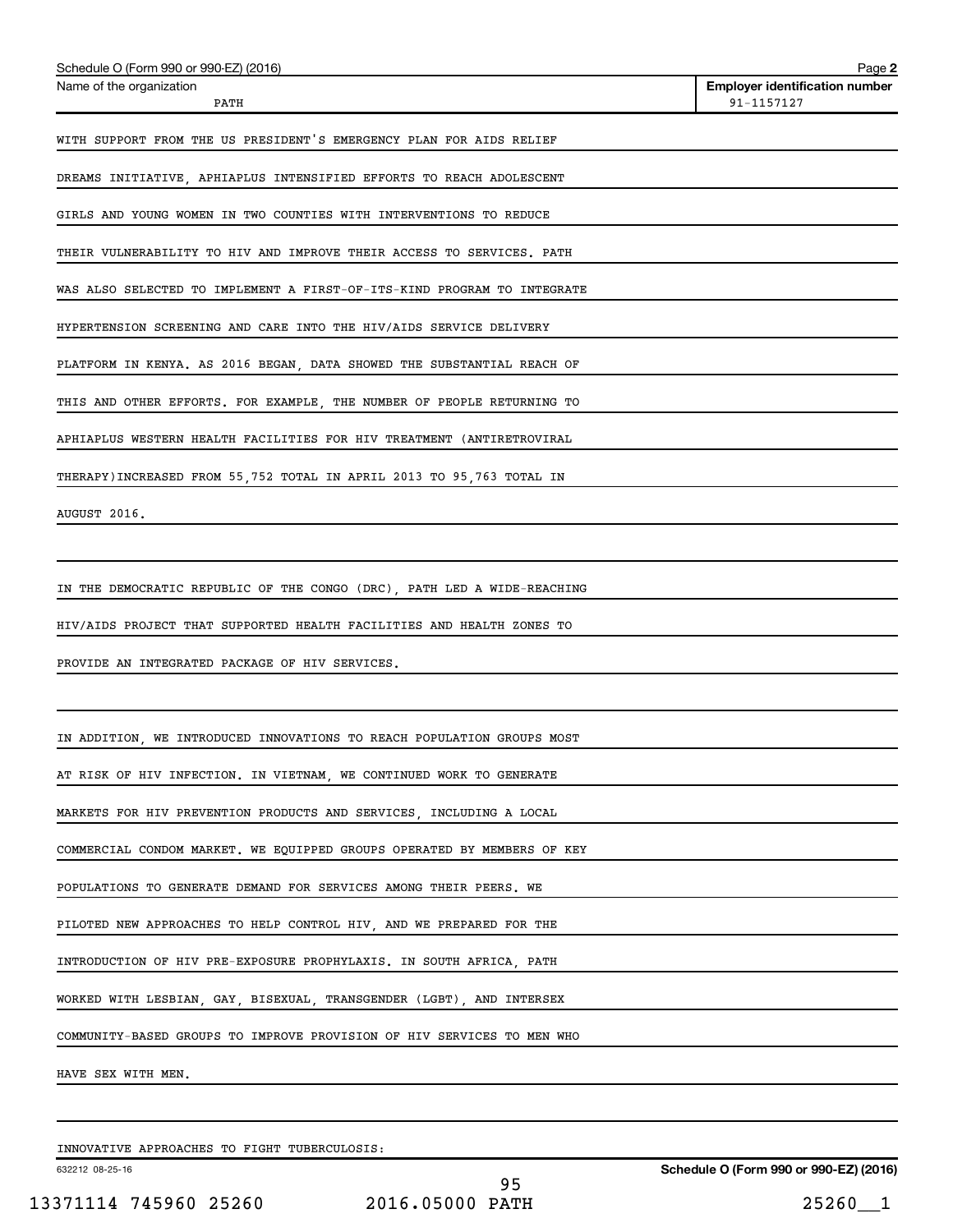| Schedule O (Form 990 or 990-EZ) (2016)                                  | Page 2                                              |
|-------------------------------------------------------------------------|-----------------------------------------------------|
| Name of the organization<br>PATH                                        | <b>Employer identification number</b><br>91-1157127 |
| PATH BRINGS GLOBAL HEALTH EXPERTISE AND INNOVATIVE APPROACHES TO THE    |                                                     |
| FIGHT AGAINST TB. IN INDIA, WE IMPLEMENTED THE PUBLIC PRIVATE INTERFACE |                                                     |
| AGENCY (PPIA) TO IMPROVE PRIVATE-SECTOR HEALTH CARE PROVIDERS'          |                                                     |
| CONTRIBUTIONS TO TB CONTROL IN MUMBAI'S SLUMS. PATH AND INDIAN PARTNERS |                                                     |
| RECOGNIZED THAT MANY OF THE MOST VULNERABLE PEOPLE IN INDIA SEEK CARE   |                                                     |
| FROM INFORMAL, OFTEN UNTRAINED PRIVATE HEALTH CARE PROVIDERS (SUCH AS   |                                                     |
| TRADITIONAL HEALERS), WHO OFTEN CANNOT ACCURATELY DIAGNOSE OR TREAT TB. |                                                     |
| THE PPIA PROJECT RESPONDS BY LINKING THESE PROVIDERS TO BETTER-TRAINED  |                                                     |
| PROVIDERS IN THE PRIVATE AND PUBLIC SECTORS. USING A VOUCHER MECHANISM, |                                                     |
| PPIA EMPOWERS INFORMAL PROVIDERS TO SEND THEIR PATIENTS, FREE OF CHARGE |                                                     |
| OR SUBSIDIZED, TO TB DIAGNOSTIC AND TREATMENT SERVICES. PPIA HAS        |                                                     |
| DRAMATICALLY IMPROVED ACCESS TO SERVICES AND IS INCREASING PRIVATE      |                                                     |
| PROVIDERS' CAPACITY TO ACCURATELY DIAGNOSE AND MANAGE TB.               |                                                     |
|                                                                         |                                                     |
| IN SOUTH AFRICA, PATH AND OUR PARTNERS DEVELOPED AND IMPLEMENTED A      |                                                     |
| BEHAVIOR CHANGE COMMUNICATION INTERVENTION TO TRAIN HEALTH CARE WORKERS |                                                     |
| ON TB INFECTION PREVENTION AND CONTROL PRACTICES. IN VIETNAM, WE        |                                                     |
| COLLABORATED WITH A PRIVATE-SECTOR PARTNER TO PILOT A MODEL TO          |                                                     |
| STRENGTHEN CHILDHOOD TB CASE DETECTION, EARLY TREATMENT, AND MORE. IN   |                                                     |
| TANZANIA, PATH TRAINED AND SUPPORTED TRADITIONAL HEALERS, PRIVATE DRUG  |                                                     |
| SELLERS, COMMUNITY-BASED ORGANIZATIONS, AND FORMER TB PATIENTS TO       |                                                     |
| DELIVER COMMUNITY-BASED TB INTERVENTIONS.                               |                                                     |
|                                                                         |                                                     |
| IN A PROJECT TO IMPROVE TB CARE IN ETHIOPIA, PATH AND CONSORTIUM        |                                                     |
| PARTNERS SUPPORTED HEALTH EXTENSION WORKERS AND COMMUNITY-BASED         |                                                     |
| ORGANIZATIONS TO BUILD BETTER REFERRAL SYSTEMS, IMPROVE CASE DETECTION, |                                                     |
| AND INCREASE ADHERENCE TO TREATMENT.                                    |                                                     |
|                                                                         |                                                     |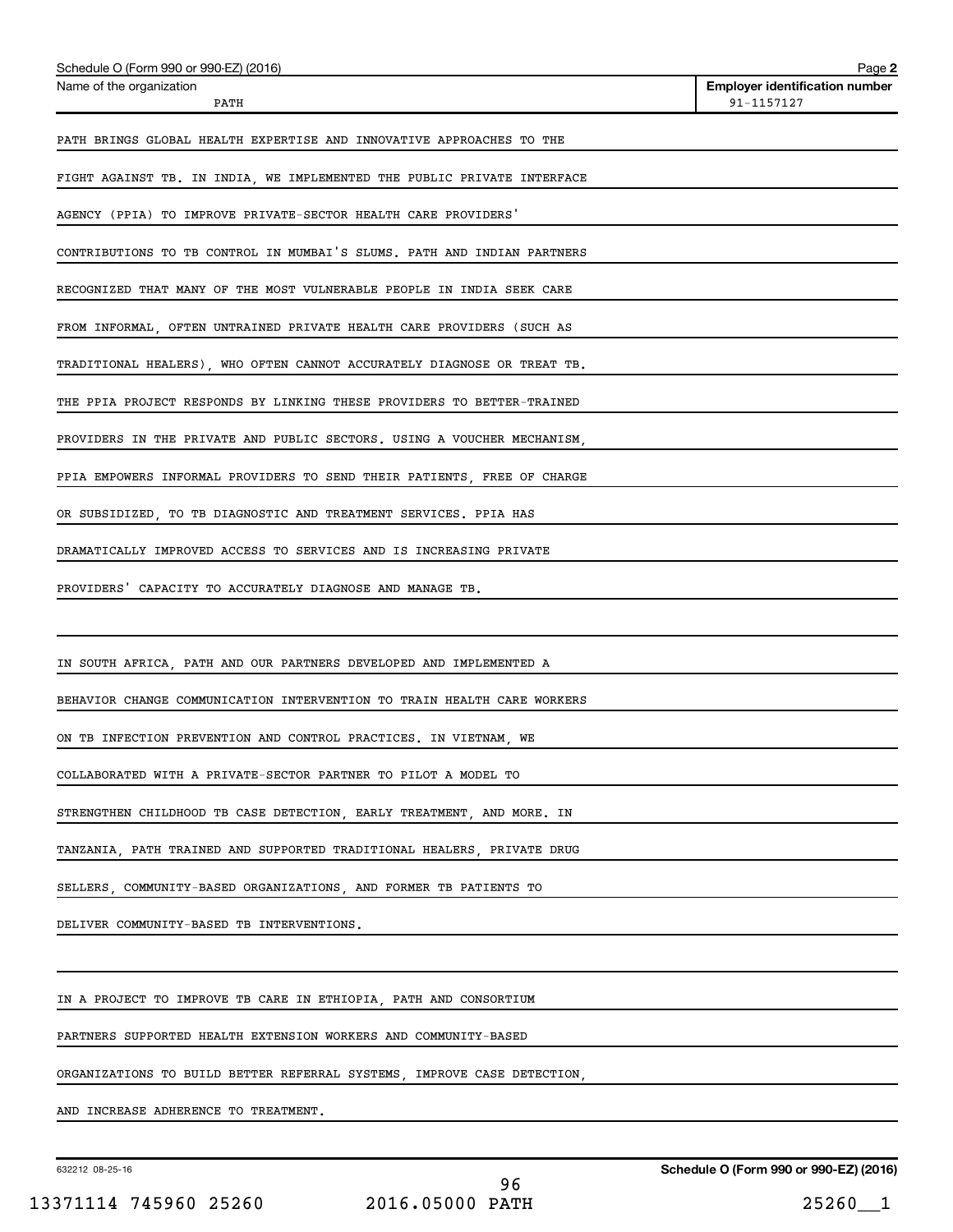| Schedule O (Form 990 or 990-EZ) (2016)                                  | Page 2                                              |
|-------------------------------------------------------------------------|-----------------------------------------------------|
| Name of the organization<br>PATH                                        | <b>Employer identification number</b><br>91-1157127 |
| OUR CONTRIBUTIONS TO THE GLOBAL RESPONSE TO COMBAT MULTIDRUG-RESISTANT  |                                                     |
| TUBERCULOSIS (MDR-TB) INCLUDED ESTABLISHING A "TEST AND REFER" MODEL IN |                                                     |
| THE PRIVATE SECTOR IN MUMBAI, INDIA, AND WORKING WITH LOCAL PARTNERS TO |                                                     |
| IMPLEMENT A PATIENT-CENTERED APPROACH TO MDR-TB CASE MANAGEMENT IN      |                                                     |
| UKRAINE.                                                                |                                                     |
|                                                                         |                                                     |
| MATERNAL, NEWBORN, AND CHILD HEALTH AND NUTRITION:                      |                                                     |
| PATH WORKS WITH PARTNERS TO IMPROVE MATERNAL, NEWBORN, AND CHILD HEALTH |                                                     |
| AND NUTRITION AROUND THE WORLD. TOGETHER, WE DEVELOP, ADAPT, AND SCALE  |                                                     |
| TECHNOLOGIES AND APPROACHES TO REDUCE ILLNESS AND DEATH AND GIVE        |                                                     |
| CHILDREN THE BEST POSSIBLE START IN LIFE. IN ALL OUR EFFORTS, WE WORK   |                                                     |
| TO PUT THE LOCAL GOVERNMENT IN THE DRIVER'S SEAT TO ENSURE BOTH SCALE   |                                                     |
| AND SUSTAINABILITY.                                                     |                                                     |
|                                                                         |                                                     |
| IN 2016, PATH CONTINUED TO EXPAND OUR LEADERSHIP IN EARLY CHILDHOOD     |                                                     |
| DEVELOPMENT (ECD). RESEARCH HAS SHOWN THAT WHEN PARENTS AND CAREGIVERS  |                                                     |
| PLAY AND TALK WITH CHILDREN IN THEIR EARLY YEARS, CHILDREN GROW UP TO   |                                                     |
| BE HEALTHIER, MORE EDUCATED, AND MORE PRODUCTIVE ADULTS. YET            |                                                     |
| TRADITIONAL CENTER-BASED ECD APPROACHES TEND TO TARGET OLDER CHILDREN.  |                                                     |
| THIS MISSES THE CRITICAL WINDOW OF OPPORTUNITY WHEN THE BRAIN DEVELOPS  |                                                     |
| MOST RAPIDLY AND DEVELOPMENTAL DELAYS MAY BE REVERSED. WITH PATH        |                                                     |
| SUPPORT, THE GOVERNMENTS OF KENYA AND MOZAMBIQUE ARE INCLUDING ECD      |                                                     |
| SERVICES IN BASIC HEALTH CARE FOR CAREGIVERS AND THEIR YOUNG CHILDREN.  |                                                     |
| PATH'S APPROACH TO INTEGRATING ECD INTO THE HEALTH SYSTEM FOCUSES ON    |                                                     |
| SUPPORTING AND BUILDING THE CAPACITY OF EXISTING HEALTH SERVICE         |                                                     |
| PROVIDERS AND THEIR SUPERVISORS.                                        |                                                     |
|                                                                         |                                                     |
| FORM 990, PART III, LINE 4A, DESCRIPTION OF PROGRAM SERVICE:            |                                                     |

97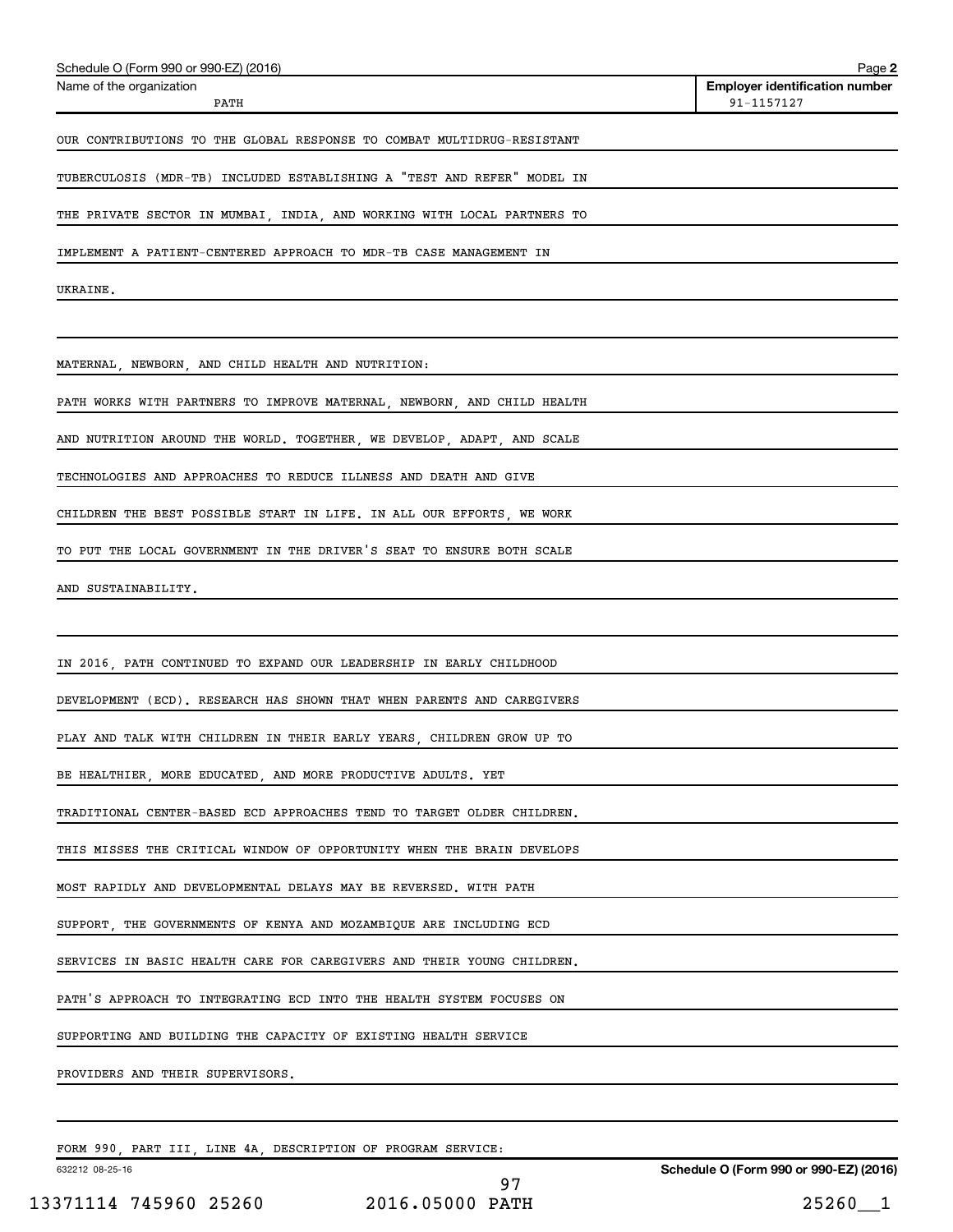| Schedule O (Form 990 or 990-EZ) (2016)                                  | Page 2                                              |
|-------------------------------------------------------------------------|-----------------------------------------------------|
| Name of the organization<br>PATH                                        | <b>Employer identification number</b><br>91-1157127 |
| IN 2016, PATH WON AN IMPORTANT RENEWAL FOR THE MAXIMISING THE QUALITY   |                                                     |
| OF SCALING UP NUTRITION (MOSUN) PROJECT, WHICH BUILDS UPON OUR PREVIOUS |                                                     |
| EFFORTS. THROUGH MOSUN, PATH LEADS A CONSORTIUM OF FIVE ORGANIZATIONS   |                                                     |
| TO EXPAND THE EVIDENCE BASE ON THE CAUSES OF UNDERNUTRITION, ENHANCE    |                                                     |
| THE SKILLS AND CAPACITY OF PARTICIPATING MQSUN GOVERNMENTS TO SCALE UP  |                                                     |
| NUTRITION-RELATED PROGRAMS, AND PROVIDE TECHNICAL GUIDANCE ON PROGRAM   |                                                     |
| DESIGN, IMPLEMENTATION, AND MONITORING AND EVALUATION.                  |                                                     |
|                                                                         |                                                     |
| PATH ALSO CONTINUED EFFORTS TO SCALE UP USE OF HUMAN MILK BANKS SO      |                                                     |
| NEWBORNS AND INFANTS BENEFIT FROM BREAST MILK EVEN WHEN THEIR MOTHERS   |                                                     |
| ARE UNABLE TO BREASTFEED. MILK BANKS USE DONATED EXTRA MILK FROM        |                                                     |
| LACTATING MOTHERS, PASTEURIZE IT TO MAKE IT SAFE, AND FREEZE IT UNTIL   |                                                     |
| IT IS NEEDED. IN 2016, A PRIVATE FAMILY FOUNDATION AWARDED PATH FUNDING |                                                     |
| FOR A TWO-YEAR PROJECT TO EXPAND ACCESS TO AND INTAKE OF HUMAN MILK.    |                                                     |
|                                                                         |                                                     |
| THE MAKING EVERY BABY COUNT INITIATIVE STRENGTHENS LEADERSHIP AND       |                                                     |
| CAPACITY AT THE NATIONAL AND LOCAL LEVELS TO MANAGE AND SUSTAIN BEST    |                                                     |
| PRACTICES IN NEWBORN CARE. IN 2016, PATH SUPPORTED GHANA'S CENTRAL      |                                                     |
| GOVERNMENT AND REGIONS TO REDUCE NEONATAL MORTALITY THROUGH SPECIFIC    |                                                     |
| ACTIVITIES THAT IMPROVED AND STANDARDIZED NEWBORN CARE.                 |                                                     |
|                                                                         |                                                     |
| SEXUAL AND REPRODUCTIVE HEALTH:                                         |                                                     |
| PATH'S WORK IN SRH IS GUIDED BY KEY PRINCIPLES OF CHOICE, EQUITY, AND   |                                                     |
| DIGNITY FOR ALL WOMEN. BECAUSE WE UNDERSTAND THE COMPLEX SOCIAL,        |                                                     |
| BEHAVIORAL, AND GENDER DIMENSIONS OF WOMEN'S REPRODUCTIVE HEALTH, WE    |                                                     |
| BUILD EVIDENCE AROUND TOOLS AND SERVICES THAT ARE BEST SUITED TO        |                                                     |
| ADDRESS WOMEN'S DIVERSE NEEDS AND CIRCUMSTANCES. WE SPECIALIZE IN       |                                                     |
| REDUCING BARRIERS TO ACCESS.                                            |                                                     |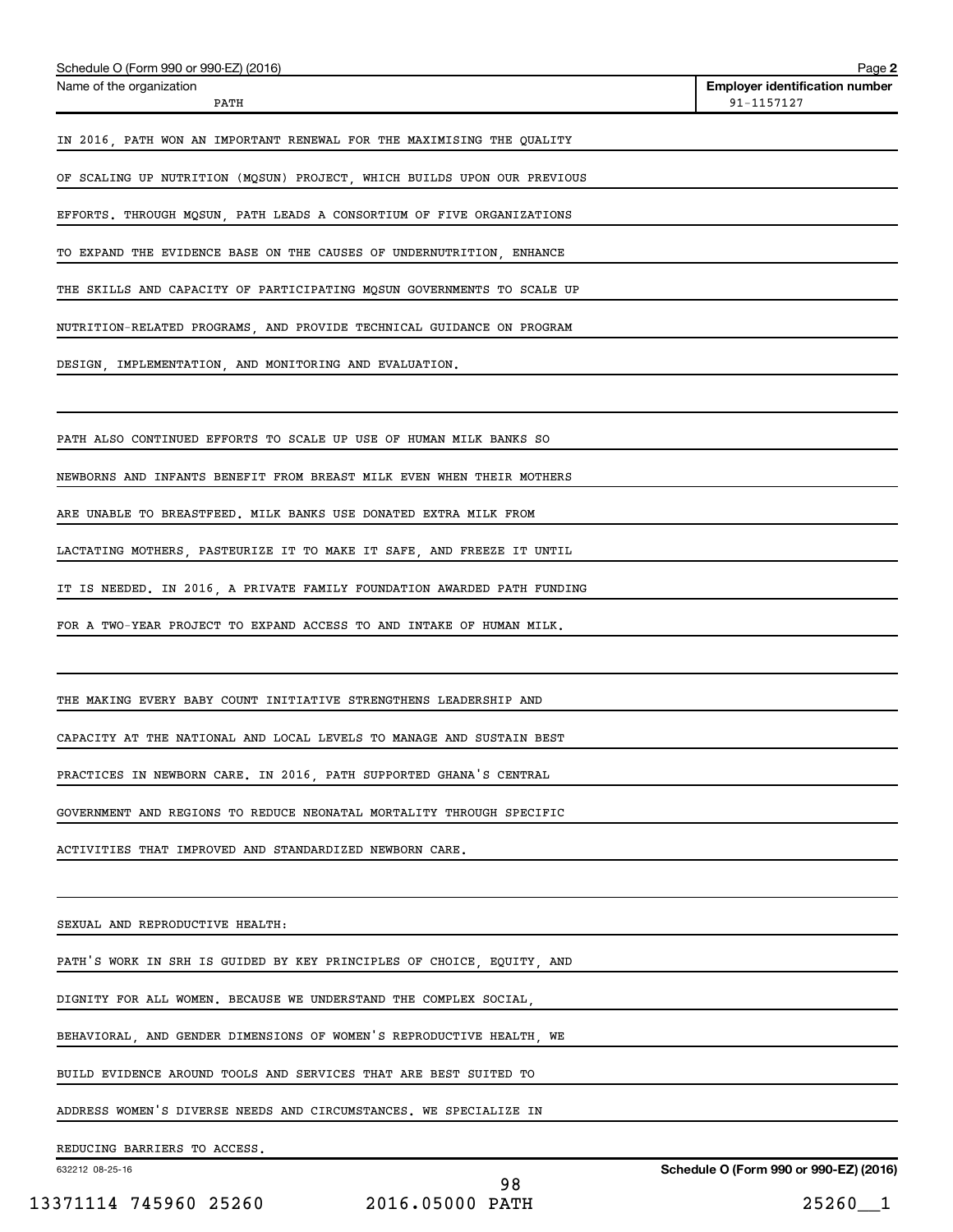**2 Employer identification number** PATH 91-1157127

|  | PATH HAS LONG APPRECIATED THE ROLE THAT COMMERCIAL PHARMACIES AND DRUG |  |  |  |  |
|--|------------------------------------------------------------------------|--|--|--|--|
|  |                                                                        |  |  |  |  |

SHOPS PLAY IN DELIVERING PRIMARY HEALTH CARE. IN 2016, WE CONDUCTED A

REVIEW OF PATH'S HISTORIC WORK IN THIS AREA AND CURRENT STRATEGY OF

ENGAGING DRUG SHOPS AND PHARMACIES IN THE PROVISION OF LOW-COST,

HIGH-QUALITY SRH PRODUCTS AND SERVICES. THIS EFFORT SPECIFICALLY

HIGHLIGHTED OPPORTUNITIES FOR PATH TO WORK MORE ACTIVELY, AND WITH KEY

PLAYERS, TO IMPROVE AND EXPAND SRH SERVICES, PARTICULARLY AMONG YOUNG

WOMEN IN THE DRC AND UGANDA.

WE ALSO CONCLUDED COUNTRY-LED PILOT INTRODUCTIONS OF A NEW FORM OF

INJECTABLE CONTRACEPTION, SUBCUTANEOUS DEPOT MEDROXYPROGESTERONE

ACETATE (DMPA-SC, SOLD BY PFIZER INC. AS SAYANA PRESS ). THIS PRODUCT

COMBINES A LOWER-DOSE FORMULATION OF THE WIDELY USED CONTRACEPTIVE

DEPO-PROVERA WITH THE PATH-DEVELOPED UNIJECT INJECTION SYSTEM. DURING

THE PILOT PERIOD (2014-2016), NEARLY HALF A MILLION UNITS WERE

ADMINISTERED IN BURKINA FASO, NIGER, SENEGAL, AND UGANDA. DMPA-SC WAS

ADMINISTERED TO APPROXIMATELY 135,000 WOMEN USING MODERN CONTRACEPTION

FOR THE FIRST TIME. THE SUCCESS OF THESE PILOTS MEANT THAT ALL FOUR

COUNTRIES BEGAN MOVING FORWARD WITH PRODUCT SCALE-UP OR EXPANSION IN

THEIR NATIONAL FAMILY PLANNING PROGRAMS. PATH ALSO COMPLETED RESEARCH

ON SELF-INJECTION OF DMPA-SC IN SENEGAL AND UGANDA. THESE STUDIES,

CO-LED BY THE SENEGAL AND UGANDA MINISTRIES OF HEALTH, LED TO

GOVERNMENT DECISIONS TO PILOT SELF-INJECTION OUTSIDE OF A RESEARCH

SETTING IN BOTH COUNTRIES. [SAYANA PRESS AND DEPO-PROVERA ARE

REGISTERED TRADEMARKS OF PFIZER INC. UNIJECT IS A TRADEMARK OF BD.]

PATH WORKED WITH PARTNERS WORLDWIDE AND IN SEVERAL COUNTRIES TO IMPROVE

632212 08-25-16

13371114 745960 25260 2016.05000 PATH 25260\_\_1 99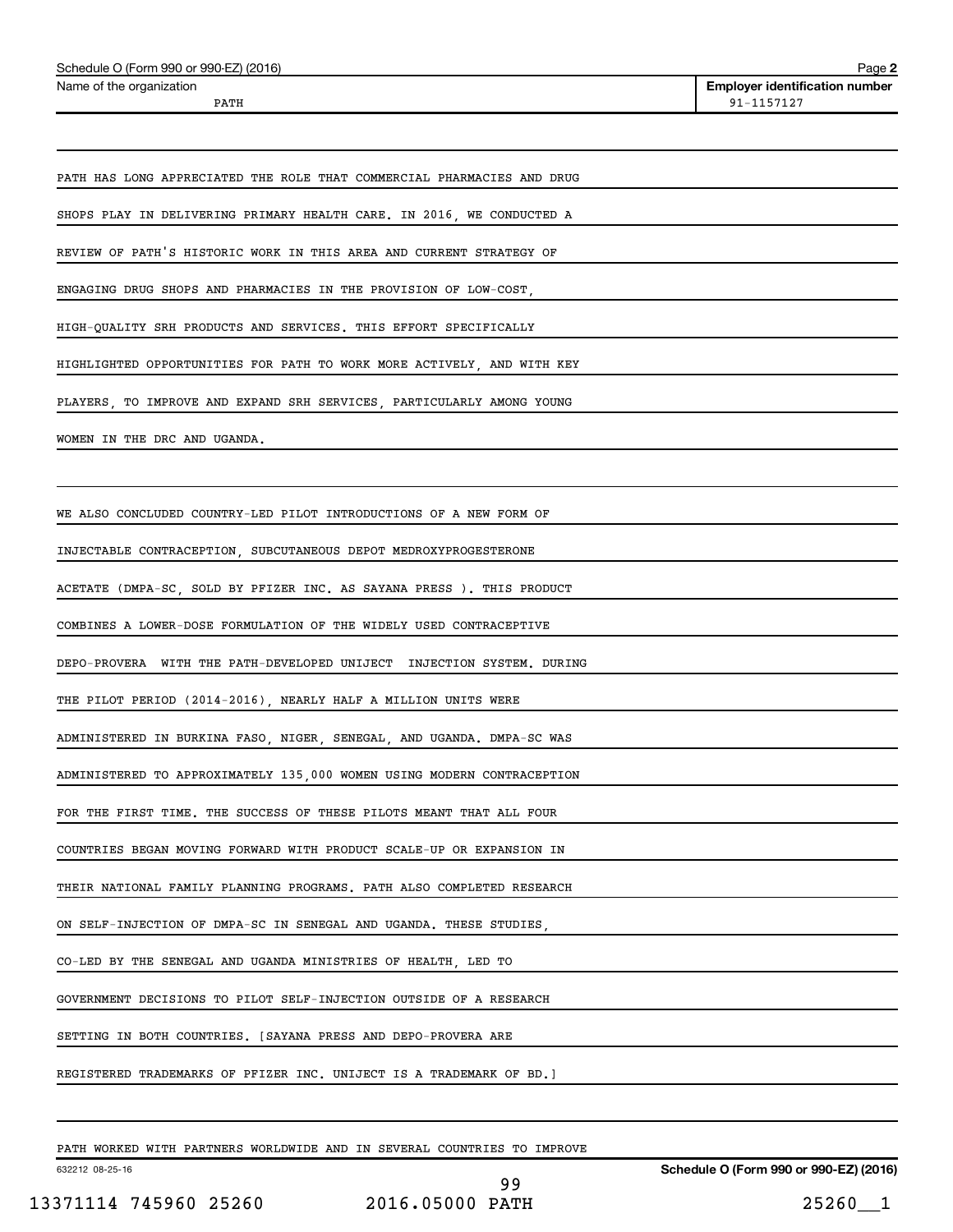| Schedule O (Form 990 or 990-EZ) (2016)                                  | Page 2                                              |
|-------------------------------------------------------------------------|-----------------------------------------------------|
| Name of the organization<br>PATH                                        | <b>Employer identification number</b><br>91-1157127 |
| THE PREVENTION, DETECTION, AND TREATMENT OF CERVICAL CANCER, WHICH IS   |                                                     |
| MOST OFTEN CAUSED BY INFECTION WITH HPV. WE PARTNERED WITH COMPANIES TO |                                                     |
| DEVELOP NEW DEVICES TO IMPROVE PRECANCER TREATMENT IN LMIC. WE          |                                                     |
| PARTNERED WITH THE MINISTRIES OF HEALTH IN GUATEMALA, HONDURAS, AND     |                                                     |
| NICARAGUA TO INTRODUCE AND QUICKLY SCALE UP HPV TESTING FOR PRIMARY     |                                                     |
| CERVICAL CANCER SCREENING. THIS METHOD ENABLES WOMEN TO COLLECT THEIR   |                                                     |
| OWN SAMPLES FOR SCREENING, REDUCING BOTTLENECKS IN THE HEALTH CARE      |                                                     |
| SYSTEM AND OVERCOMING CULTURAL BARRIERS TO INTIMATE EXAMS.              |                                                     |
|                                                                         |                                                     |
| TO COMBAT BREAST CANCER, WE WORKED WITH THE NATIONAL CANCER INSTITUTE   |                                                     |
| IN PERU TO DEVELOP MATERIALS FOR TRAINING NURSES AND VOLUNTEERS TO      |                                                     |
| SERVE AS PATIENT NAVIGATORS FOR WOMEN AND THEIR FAMILIES.               |                                                     |
|                                                                         |                                                     |
| IN 2016, PATH CONTINUED TO SERVE AS THE SECRETARIAT FOR THE             |                                                     |
| REPRODUCTIVE HEALTH SUPPLIES COALITION, A GLOBAL PARTNERSHIP OF MORE    |                                                     |
| THAN 400 PUBLIC, PRIVATE, AND NONGOVERNMENTAL ORGANIZATIONS WORKING TO  |                                                     |
| EXPAND ACCESS TO SUPPLIES, SERVICES, AND OPTIONS FOR PREVENTING         |                                                     |
| UNINTENDED PREGNANCY AND SEXUALLY TRANSMITTED INFECTIONS.               |                                                     |
|                                                                         |                                                     |
| DIGITAL HEALTH SOLUTIONS:                                               |                                                     |
| PATH USES INFORMATION AND COMMUNICATION TECHNOLOGIES TO IMPROVE HEALTH  |                                                     |
| AND SAVE LIVES. IN 2016, OUR GROWING DIGITAL HEALTH TEAM APPLIED ITS    |                                                     |
| EXPERTISE TO AN INCREASING NUMBER OF PROJECTS. KEY ACCOMPLISHMENTS      |                                                     |
| INCLUDED SUPPORTING THE GOVERNMENT OF TANZANIA TO IMPROVE COUNTRYWIDE   |                                                     |
| HEALTH SERVICES AND OUTCOMES.                                           |                                                     |
|                                                                         |                                                     |
| WE ALSO WORKED WITH THE US GOVERNMENT TO START A DIGITAL HEALTH         |                                                     |

INITIATIVE FOCUSED ON COORDINATING INVESTMENTS IN PROVEN TECHNOLOGIES

632212 08-25-16

**Schedule O (Form 990 or 990-EZ) (2016)**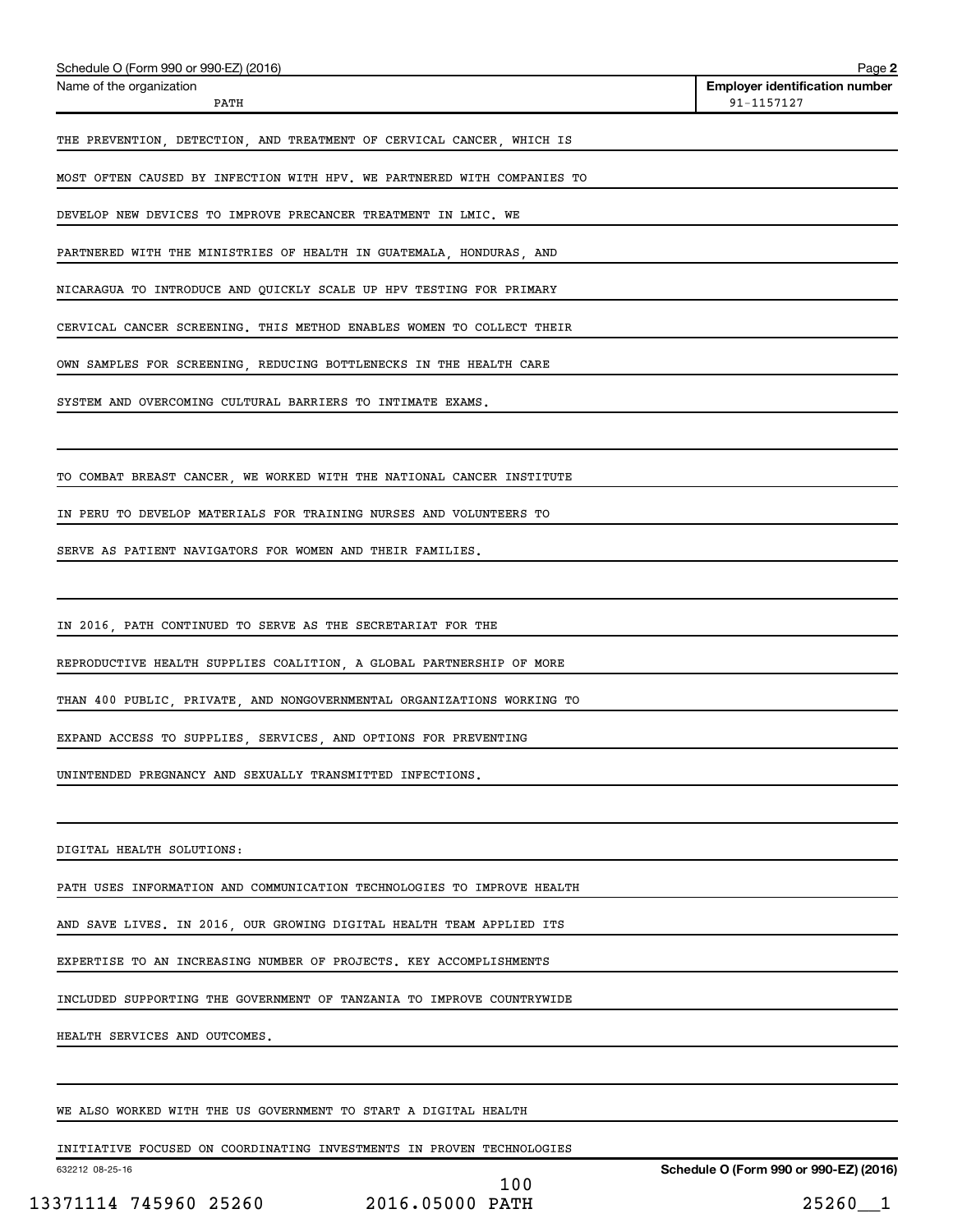Name of the organization

**2 Employer identification number** PATH 91-1157127

AND ON COMMUNITY STRENGTHENING.

WE ALSO COLLABORATED WITH THE JOINT LEARNING NETWORK FOR UNIVERSAL

HEALTH COVERAGE TO PUBLISH A TOOLKIT OFFERING STEP-BY-STEP GUIDANCE ON

USING DATA ANALYTICS TO MONITOR HEALTH PROVIDER PAYMENT SYSTEMS.

THE BID INITIATIVE, A COLLABORATION BETWEEN PATH AND THE GOVERNMENTS OF

TANZANIA AND ZAMBIA, EMPOWERS COUNTRY GOVERNMENTS TO ENHANCE

IMMUNIZATION THROUGH IMPROVED DATA COLLECTION, QUALITY, AND USE. IN

2016, WE CONTINUED TO IMPLEMENT DATA USE AND DATA QUALITY INTERVENTIONS

IN BOTH COUNTRIES. THESE INCLUDED ELECTRONIC IMMUNIZATION REGISTRIES,

SUPPLY CHAIN MANAGEMENT, DATA USE CAMPAIGNS, AND OTHER INTERVENTIONS

THAT PUT THE POWER OF DATA INTO THE HANDS OF HEALTH WORKERS. THESE

TOOLS AND PRACTICES WILL HELP HEALTH WORKERS TRACK AND IMPROVE

CHILDREN'S IMMUNIZATIONS AND OTHER SERVICES.

NONCOMMUNICABLE DISEASES:

PATH IS AT THE FOREFRONT OF THE FIGHT IN LMIC AGAINST NCDS, INCLUDING

DIABETES, CARDIOVASCULAR DISEASE, AND WOMEN'S CANCERS, WHICH ARE

RESPONSIBLE FOR AN ALARMING TWO-THIRDS OF DEATHS WORLDWIDE. ALMOST 75

PERCENT OF THESE DEATHS OCCUR IN LOWER-RESOURCE SETTINGS. IN 2016, WE

CONTINUED TO BUILD THE FOUNDATIONS OF OUR NEW AND EXPANDING NCD

PROGRAM.

YEARS OF ADVOCACY AND RELATIONSHIP-BUILDING PAID OFF IN 2016 WHEN PATH

WAS SELECTED TO IMPLEMENT A FIRST-OF-ITS-KIND PROGRAM THAT INTEGRATES

SCREENING AND CARE FOR HYPERTENSION INTO HIV/AIDS SERVICES IN KENYA.

632212 08-25-16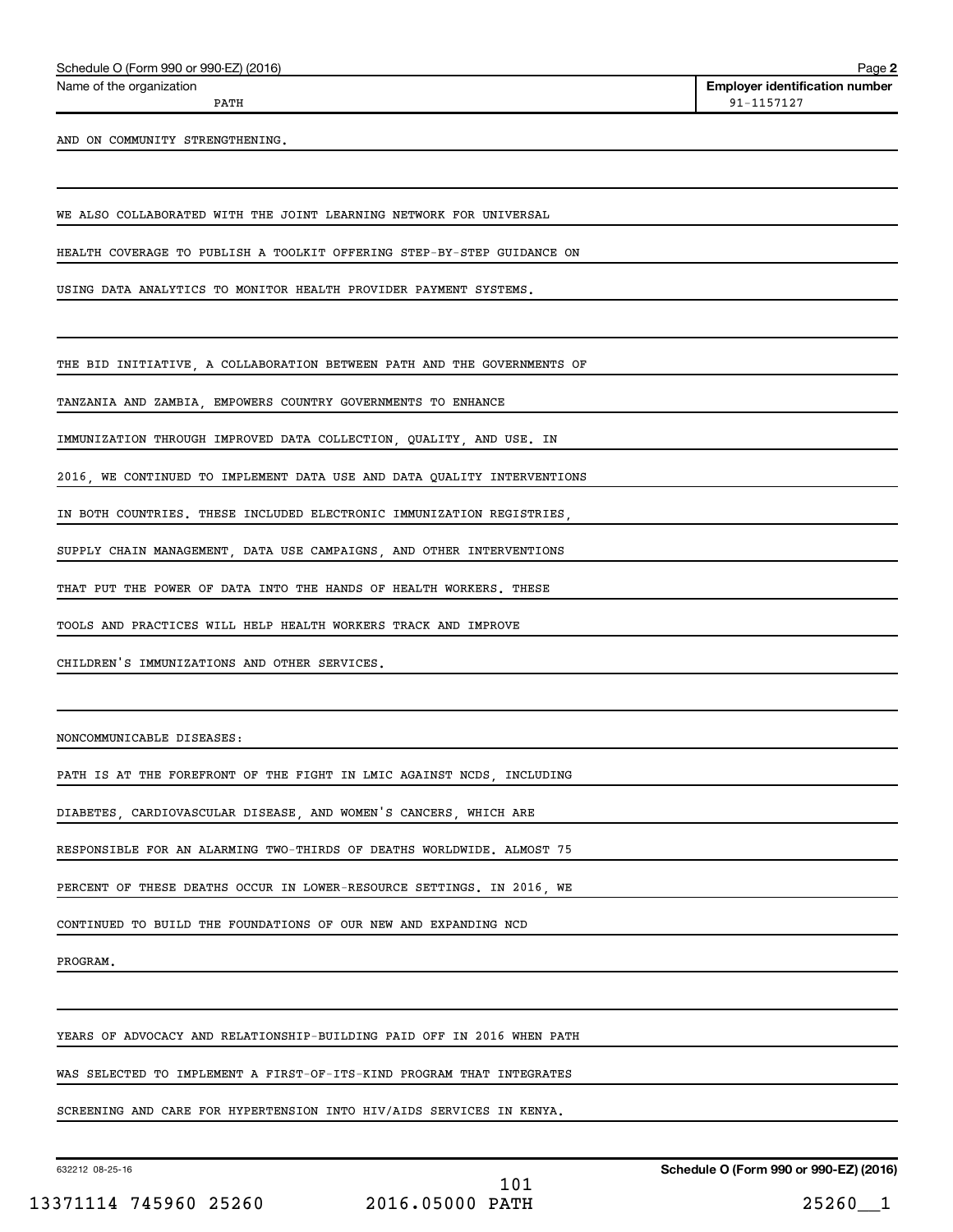| Schedule O (Form 990 or 990-EZ) (2016)                            | Page 2                                |
|-------------------------------------------------------------------|---------------------------------------|
| Name of the organization                                          | <b>Employer identification number</b> |
| PATH                                                              | 91-1157127                            |
|                                                                   |                                       |
| LEADERS IN KENYA AND SENEGAL AS PART OF PATH'S "NO EMPTY SHELVES: |                                       |

DIABETES SUPPLIES, THERE WHEN NEEDED" PROJECT, PARTICIPATED IN

COMPREHENSIVE SUPPLY CHAIN ASSESSMENTS, INCLUDING AN EVALUATION OF THE

PRICE AND AVAILABILITY OF DIABETES ESSENTIAL MEDICINES AND TECHNOLOGIES

IN PUBLIC AND PRIVATE FACILITIES.

WE ALSO OFFICIALLY LAUNCHED OUR COMMUNITIES FOR HEALTHY HEARTS PROGRAM

IN HO CHI MINH CITY, VIETNAM. BY THE END OF 2016, THE PROJECT HAD

DEVELOPED AND PILOTED A WEB-BASED SOFTWARE PROGRAM TO FACILITATE

SCREENING, FOLLOW-UP REFERRALS, AND CASE MANAGEMENT, AND HAD SCREENED

6,809 PEOPLE.

FINALLY, WE CONTINUED TO LEAD AND CONTRIBUTE TO CONVENINGS TO RAISE

AWARENESS OF AND ORCHESTRATE ACTION TO IMPROVE THE ACCESSIBILITY OF

PREVENTION AND CARE FOR PEOPLE AT RISK FOR OR LIVING WITH NCDS.

HEALTH SYSTEMS INNOVATION AND DELIVERY:

PATH'S HEALTH SYSTEMS ANALYTICS (HSA) UNIT PROMOTES SYSTEMS THINKING IN

THE DESIGN, IMPLEMENTATION, SCALE, AND EVALUATION OF HEALTH PROGRAMS

AND TECHNOLOGIES. WITHIN AND OUTSIDE OF PATH, THE UNIT PERFORMS

SYSTEMATIC, LANDSCAPE, ECONOMIC, AND POLICY ANALYSES; BUILDS NETWORKS

OF COLLABORATION AND KNOWLEDGE EXCHANGE; AND SERVES AS A TECHNICAL

RESOURCE. IN 2016, HSA WORKED WITH PARTNERS TO SYNTHESIZE A REVIEW OF

GLOBAL HEALTH STRATEGIES THAT COULD BE ADOPTED FOR LOW-RESOURCE

COMMUNITIES IN THE UNITED STATES. WITH THE ACCESS DELIVERY PARTNERSHIP,

WE CONTINUED TO LAY THE FOUNDATION NECESSARY FOR LMIC TO INTEGRATE NEW

HEALTH TECHNOLOGIES INTO THEIR HEALTH SYSTEMS.

632212 08-25-16

**Schedule O (Form 990 or 990-EZ) (2016)**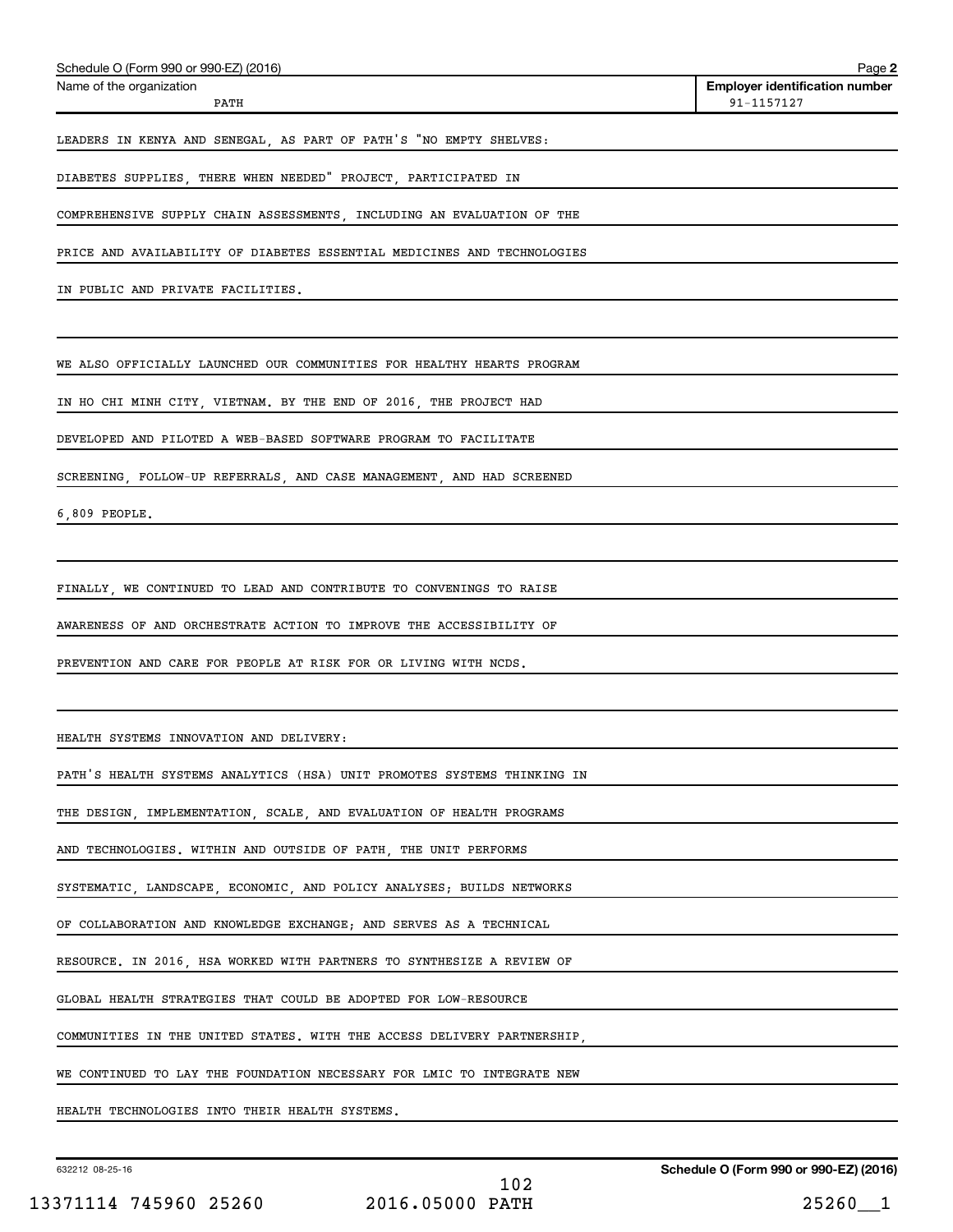| Schedule O (Form 990 or 990-EZ) (2016)                                  | Page 2                                              |
|-------------------------------------------------------------------------|-----------------------------------------------------|
| Name of the organization<br>PATH                                        | <b>Employer identification number</b><br>91-1157127 |
| PATH ALSO CONTINUED TO EXPAND OUR GLOBAL HEALTH SECURITY PORTFOLIO. THE |                                                     |
| EMERGENCE AND RE-EMERGENCE OF HUMAN AND ANIMAL DISEASES HAVE ATTRACTED  |                                                     |
| GROWING ATTENTION AND GENERATED NEW INVESTMENTS IN INNOVATIVE           |                                                     |
| APPROACHES TO IMPROVE THE WORLD'S CAPACITY TO PREVENT, DETECT, AND      |                                                     |
| RESPOND TO OUTBREAKS. IN 2016, WITH THE SUPPORT OF THE US CENTERS FOR   |                                                     |
| DISEASE CONTROL AND PREVENTION (CDC), PATH CONTINUED TO WORK WITH       |                                                     |
| NATIONAL LEADERS IN SENEGAL, TANZANIA, AND VIETNAM TO STRENGTHEN THEIR  |                                                     |
| PUBLIC HEALTH SYSTEMS AND BUILD THEIR CAPACITY, AND PREPARED FOR A NEW  |                                                     |
| PARTNERSHIP WITH THE DRC. WE ALSO PREPARED TO LAUNCH OUR NEW EPIDEMIC   |                                                     |
| PREPAREDNESS AND RESPONSE/GLOBAL HEALTH SECURITY INNOVATION HEALTH      |                                                     |
| INNOVATION TEAM. THE GOAL OF THIS NEW TEAM WILL BE TO CREATE A SET OF   |                                                     |
| STRATEGIES TO INCREASE PATH'S ABILITY TO PROTECT VULNERABLE POPULATIONS |                                                     |
| AGAINST PUBLIC HEALTH EMERGENCIES. PLANNED INITIATIVES INCLUDE          |                                                     |
| DEVELOPING AND INTRODUCING INNOVATIONS TO STRENGTHEN ELECTRONIC HEALTH  |                                                     |
| INFORMATION SYSTEMS, ADVANCING NOVEL VACCINE PLATFORMS, PREPARING       |                                                     |
| MEDICAL COUNTERMEASURES FOR PANDEMIC INFLUENZA, AND DEFINING PATH'S     |                                                     |
| ROLE IN COMBATTING ANTIMICROBIAL RESISTANCE.                            |                                                     |
| FORM 990, PART III, LINE 4A, DESCRIPTION OF PROGRAM SERVICE:            |                                                     |
| NUTRITION INNOVATION:                                                   |                                                     |
| RECOGNIZING THAT NUTRITION IS AFFECTED BY A VARIETY OF ECONOMIC AND     |                                                     |
| ENVIRONMENTAL FACTORS, OUR NUTRITION INNOVATION INITIATIVE CONTINUED TO |                                                     |
| DRIVE INNOVATIVE APPROACHES TO ADDRESS THE MASSIVE BURDEN OF STUNTING,  |                                                     |
| WASTING, AND VITAMIN AND MINERAL DEFICIENCIES IN COMMUNITIES AROUND THE |                                                     |
| WORLD BY BRINGING TOGETHER GLOBAL HEALTH, DEVELOPMENT, AND CONSERVATION |                                                     |
| ORGANIZATIONS. ACTING AS AN INCUBATOR FOR IDEAS, PATH PARTNERED IN 2016 |                                                     |
| WITH A SMALL FOR-PROFIT ENTERPRISE AND COMMUNITIES IN GHANA TO SCALE    |                                                     |
| FARMING OF AFRICAN PALM WEEVIL LARVAE, OR AKOKONO. THESE LARVAE ARE A   |                                                     |
| 632212 08-25-16<br>103                                                  | Schedule O (Form 990 or 990-EZ) (2016)              |
| 2016.05000 PATH<br>13371114 745960 25260                                | $25260 - 1$                                         |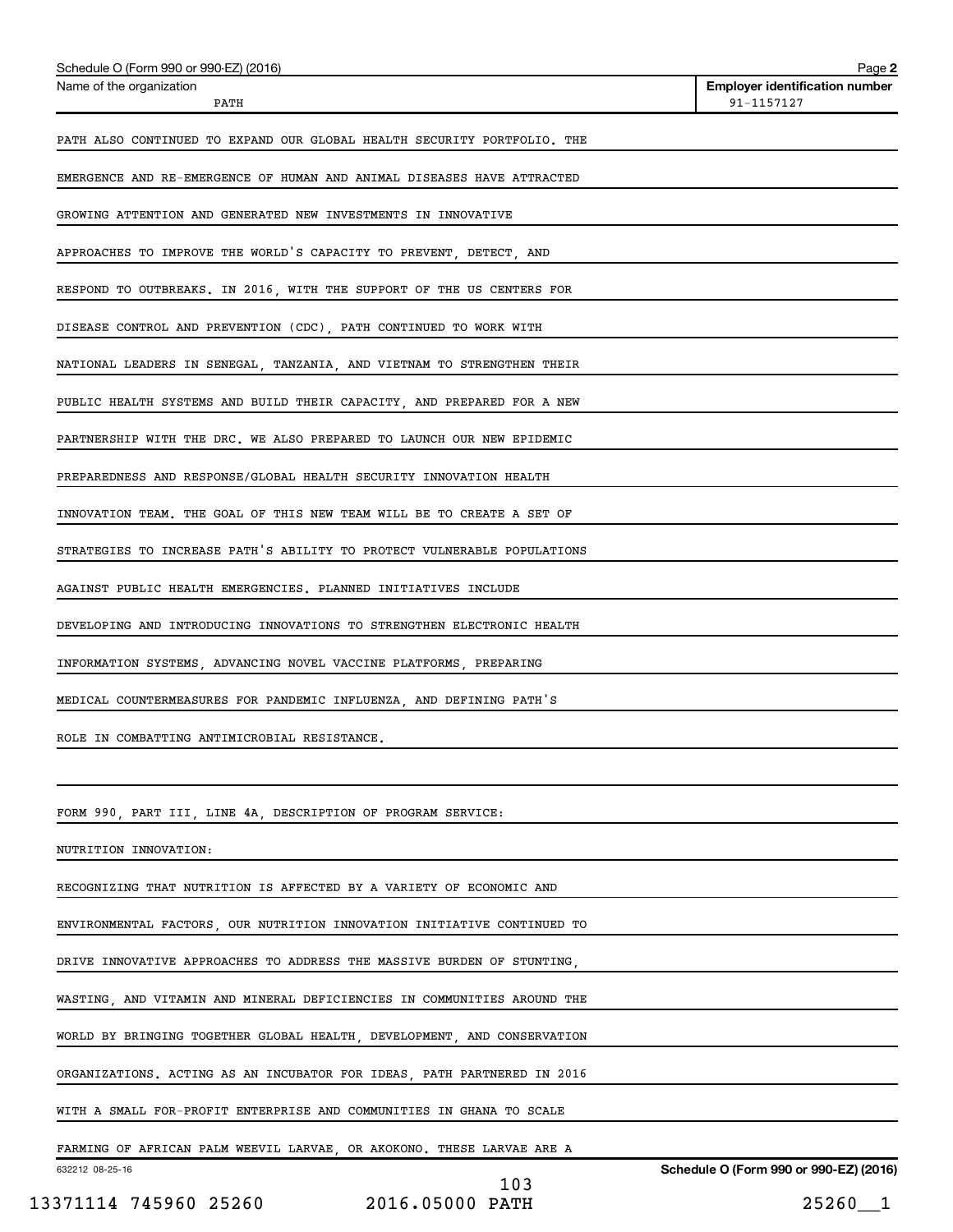| Schedule O (Form 990 or 990-EZ) (2016)                                  | Page 2                                              |
|-------------------------------------------------------------------------|-----------------------------------------------------|
| Name of the organization<br>PATH                                        | <b>Employer identification number</b><br>91-1157127 |
| LOW-COST SOURCE OF HIGH-QUALITY PROTEIN, FAT, AND NUTRIENTS THAT        |                                                     |
| CHILDREN NEED TO STAY HEALTHY, AND THIS TYPE OF FARMING HAS A LOW       |                                                     |
| ENVIRONMENTAL FOOTPRINT. IN NORTHERN SENEGAL, WE WORKED TO DESIGN       |                                                     |
| INFANT AND YOUNG CHILD NUTRITION INTERVENTIONS INFORMED BY CAREGIVERS   |                                                     |
| AND LOCAL PRACTICES AND EXPLORED HOW TO EXPAND THE ARRAY OF BENEFICIAL  |                                                     |
| MICROORGANISMS IN LOCALLY FERMENTED MILK PRODUCTS TO ENRICH THE DIETS   |                                                     |
| OF YOUNG CHILDREN AND REDUCE DIARRHEAL INCIDENCE.                       |                                                     |
| WE ALSO CONTINUED TO DRIVE MULTISECTOR COLLABORATION IN 2016 BY WORKING |                                                     |
| TO ESTABLISH THE BRIDGE COLLABORATIVE. THIS IS A TRAILBLAZING,          |                                                     |
| CROSS-DISCIPLINARY EFFORT TO ENGAGE MORE THAN 150 LEADING TECHNICAL     |                                                     |
| EXPERTS FROM THE HEALTH, DEVELOPMENT, AND ENVIRONMENTAL SECTORS IN      |                                                     |
| DEVELOPING A TOOLKIT TO GUIDE FUTURE MULTIDISCIPLINARY PROGRAMMING. IN  |                                                     |
| ADDITION, THE NUTRITION INNOVATION TEAM WAS PART OF A NUMBER OF         |                                                     |
| PRESENTATIONS AT INTERNATIONAL FORUMS AND PUBLISHED SEVERAL             |                                                     |
| GROUNDBREAKING STUDIES, ADVANCING INNOVATIVE THINKING ON BROAD,         |                                                     |
| EFFECTIVE SOLUTIONS.                                                    |                                                     |
|                                                                         |                                                     |
| FORM 990, PART III, LINE 4B, PROGRAM SERVICE ACCOMPLISHMENTS:           |                                                     |
| THAN TWO DOZEN VACCINE PRODUCTS IN DEVELOPMENT OR ALREADY IN USE. WITH  |                                                     |
| AN EMPHASIS ON THE LEADING INFECTIOUS CAUSES OF CHILDHOOD DEATHS        |                                                     |
| WORLDWIDE.                                                              |                                                     |
| FOR EXAMPLE, IN 2016 WE CONTINUED TO HELP COUNTRIES EXPAND COVERAGE OF  |                                                     |
| JAPANESE ENCEPHALITIS (JE) VACCINE, WHICH PATH HELPED DEVELOP AND       |                                                     |
| SHEPHERDED THROUGH THE GLOBAL REGULATORY PROCESS. WITH THE SUPPORT OF   |                                                     |
| PATH, THE GOVERNMENT OF CAMBODIA LAUNCHED A NEW SERIES OF JE            |                                                     |
| 632212 08-25-16<br>1 0 1                                                | Schedule O (Form 990 or 990-EZ) (2016)              |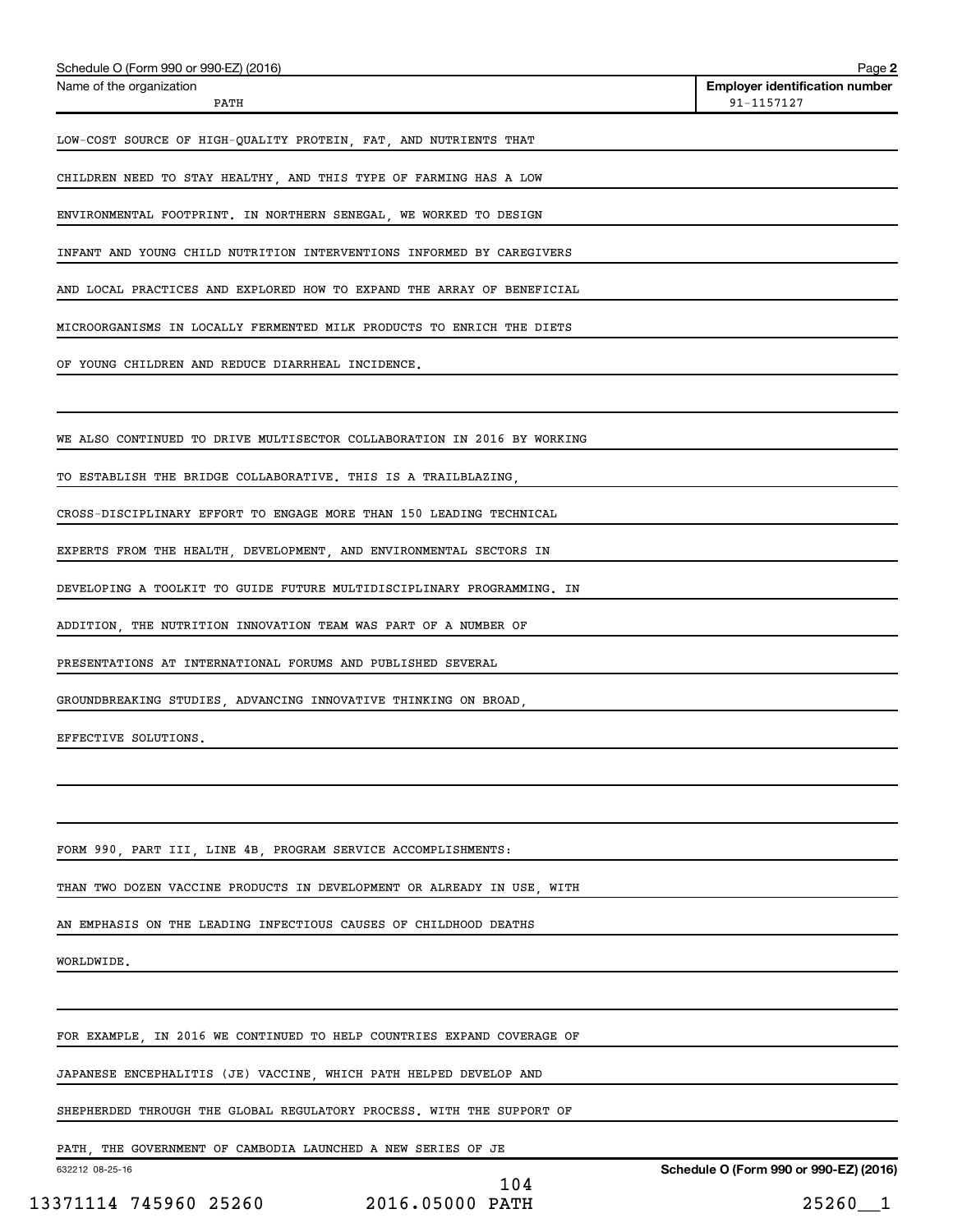| Schedule O (Form 990 or 990-EZ) (2016)                                   | Page 2                                              |
|--------------------------------------------------------------------------|-----------------------------------------------------|
| Name of the organization<br>PATH                                         | <b>Employer identification number</b><br>91-1157127 |
|                                                                          |                                                     |
| IMMUNIZATION CAMPAIGNS FOCUSED ON NEARLY 4.3 MILLION CHILDREN AGED 9     |                                                     |
| MONTHS TO 15 YEARS. NEPAL EXPANDED ITS JE PREVENTION AND CONTROL         |                                                     |
| PROGRAM NATIONWIDE. PATH ALSO PUBLISHED AND DISSEMINATED A GUIDE TO      |                                                     |
| HELP COUNTRY DECISION-MAKERS UNDERSTAND AND INTRODUCE THE VACCINE. AS    |                                                     |
| OF 2016, THE JE VACCINE HAS REACHED 26.8 MILLION PEOPLE IN 11 COUNTRIES  |                                                     |
| WORLDWIDE.                                                               |                                                     |
|                                                                          |                                                     |
| WE EVALUATED THE LONG-TERM IMMUNE RESPONSE TO MENAFRIVAC , A LOW-COST    |                                                     |
| VACCINE DEVELOPED BY PATH, THE WORLD HEALTH ORGANIZATION (WHO), AND      |                                                     |
| INDIAN VACCINE MANUFACTURER SERUM INSTITUTE OF INDIA. THIS VACCINE       |                                                     |
| PROTECTS CHILDREN AND YOUNG ADULTS FROM DEBILITATING AND OFTEN DEADLY    |                                                     |
| SEROGROUP A MENINGOCOCCAL MENINGITIS. AS OF 2016, THE VACCINE HAS BEEN   |                                                     |
| ADMINISTERED TO MORE THAN 270 MILLION PEOPLE IN 26 COUNTRIES, VIRTUALLY  |                                                     |
| ELIMINATING MENINGITIS A IN THOSE AREAS. WITH OUR PARTNERS, WE ALSO      |                                                     |
| INITIATED A PHASE 1 STUDY OF A VACCINE TO PROTECT AGAINST OTHER          |                                                     |
| SEROGROUPS OF MENINGOCOCCAL MENINGITIS. [MENAFRIVAC IS A REGISTERED      |                                                     |
| TRADEMARK OF SERUM INSTITUTE OF INDIA PVT. LTD.]                         |                                                     |
|                                                                          |                                                     |
| TO STOP MALARIA, PATH IS ACCELERATING THE DEVELOPMENT OF A WIDE VARIETY  |                                                     |
| OF MALARIA VACCINE CANDIDATES AND APPROACHES. IN 2016, FUNDING WAS       |                                                     |
| SECURED FOR THE FIRST PHASE OF THE WHO-LED MALARIA VACCINE               |                                                     |
| IMPLEMENTATION PROGRAM FOR THE RTS, S VACCINE CANDIDATE. PATH IS WORKING |                                                     |
| WITH WHO AND OTHER STAKEHOLDERS TO PREPARE FOR PILOT IMPLEMENTATION IN   |                                                     |
| SELECTED REAL-LIFE SETTINGS IN GHANA, KENYA, AND MALAWI BEGINNING IN     |                                                     |
| 2018. WITH PARTNERS, PATH IS ALSO ADVANCING RESEARCH INTO WHETHER, BY    |                                                     |
| REDUCING AND DELAYING THE ADMINISTRATION OF VACCINE DOSES, RTS, S HAS    |                                                     |
| THE POTENTIAL TO AID MALARIA ELIMINATION EFFORTS.                        |                                                     |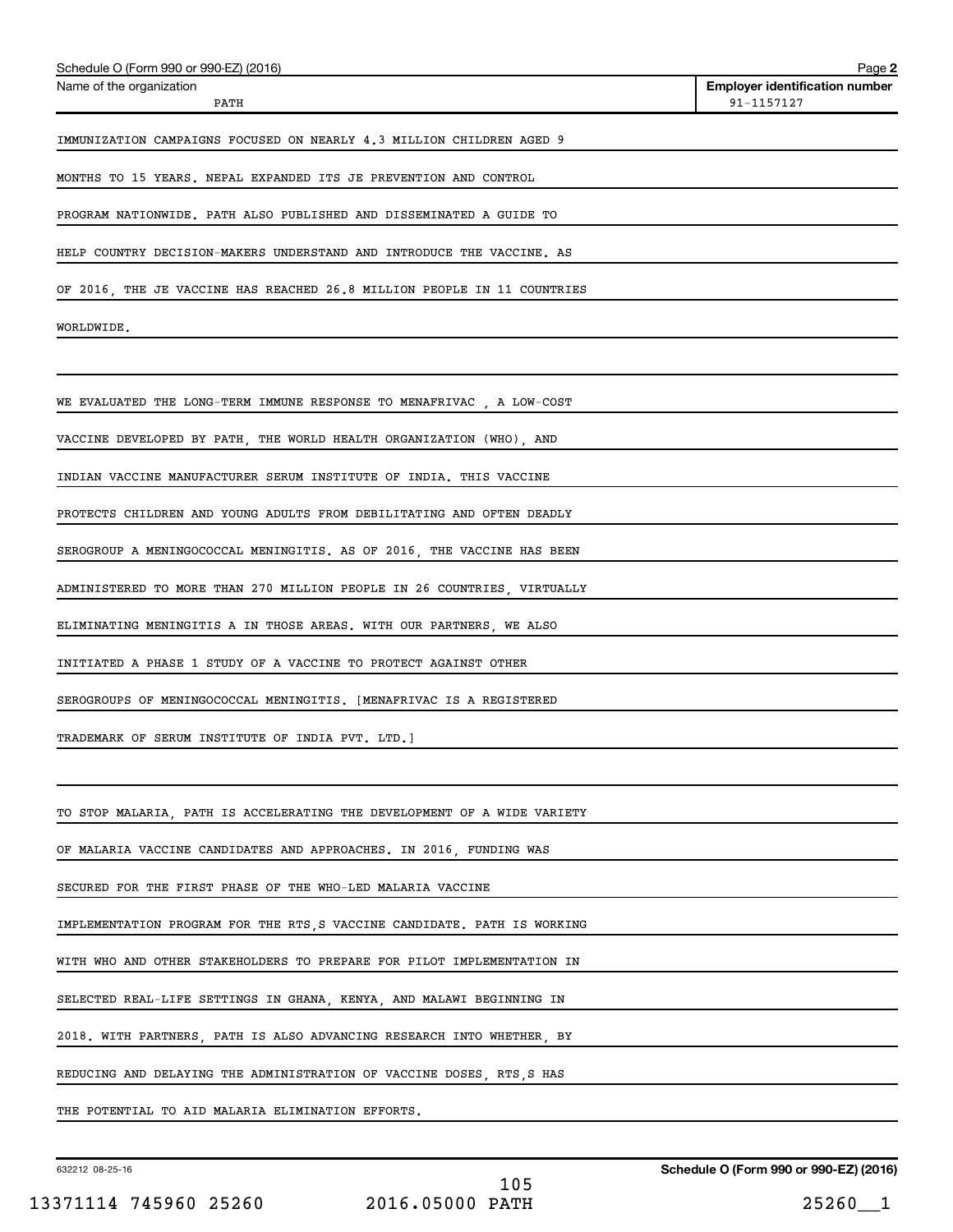| Schedule O (Form 990 or 990-EZ) (2016)                                  | Page 2                                              |
|-------------------------------------------------------------------------|-----------------------------------------------------|
| Name of the organization<br>PATH                                        | <b>Employer identification number</b><br>91-1157127 |
| OUR WORK TO COMBAT DIARRHEAL DISEASES, THE SECOND LEADING CAUSE OF      |                                                     |
| DEATH AMONG CHILDREN IN LMIC, CONTINUED THIS YEAR. FOR EXAMPLE, WE      |                                                     |
| PARTNERED WITH A PRIVATE INDIA-BASED COMPANY TO STUDY AND PROVIDE       |                                                     |
| EVIDENCE FOR A NEW VACCINE AGAINST ONE COMMON CAUSE OF DIARRHEAL        |                                                     |
| DISEASE, ROTAVIRUS. THE VACCINE COULD REMAIN STABLE AND POTENT EVEN     |                                                     |
| DURING EXTENDED PERIODS WITHOUT REFRIGERATION, GIVING IT WIDER REACH.   |                                                     |
| THE VACCINE ACHIEVED LICENSURE IN DECEMBER 2016. EARLIER IN THE YEAR,   |                                                     |
| ROTAVAC, ANOTHER INDIAN-MADE VACCINE DEVELOPED WITH PATH SUPPORT, BEGAN |                                                     |
| ROLLOUT IN INDIA. [ROTAVAC IS A REGISTERED TRADEMARK OF BHARAT          |                                                     |
| BIOTECH.]                                                               |                                                     |
|                                                                         |                                                     |
| IN ADDITION, PATH CONDUCTED EARLY-STAGE CLINICAL TRIALS OF VACCINE      |                                                     |
| CANDIDATES THAT MAY PROVIDE PROTECTION AGAINST ENTEROTOXIGENIC          |                                                     |
| ESCHERICHIA COLI (ETEC) AND SHIGELLA, LEADING CAUSES OF BACTERIAL       |                                                     |
| DIARRHEAL ILLNESS. WE ALSO CONVENED A GLOBAL CONFERENCE THAT WAS THE    |                                                     |
| FIRST TO BRING TOGETHER INTERNATIONAL LEADERS TO DISCUSS ETEC AND       |                                                     |
| SHIGELLA AND ACCELERATE PROGRESS AGAINST THESE DISEASES.                |                                                     |
|                                                                         |                                                     |
| PATH'S DEFEAT DIARRHEAL DISEASE INITIATIVE, HOUSED WITHIN CVIA,         |                                                     |
| CONTINUED ITS ONGOING WORK TO GENERATE INVESTMENTS IN ROTAVIRUS, ETEC,  |                                                     |
| AND SHIGELLA VACCINES. A DATA VISUALIZATION PIECE AND INFOGRAPHIC ON    |                                                     |
| LONG-TERM GUT DAMAGE ARE TWO EXAMPLES OF RESOURCES WE CREATED TO HELP   |                                                     |
| ADVOCATES COMMUNICATE ABOUT THE LIFELONG CONSEQUENCES OF REPEATED       |                                                     |
| INFECTIONS.                                                             |                                                     |
|                                                                         |                                                     |
| WE ALSO ADVANCED DEVELOPMENT OF LOW-COST VACCINE CANDIDATES TO PROTECT  |                                                     |
| CHILDREN AGAINST PNEUMOCOCCAL BACTERIA, THE TOP CAUSE OF SEVERE         |                                                     |
| CHILDHOOD PNEUMONIA. IN THE GAMBIA, FOR INSTANCE, WE EVALUATED A        |                                                     |

13371114 745960 25260 2016.05000 PATH 25260\_\_1 106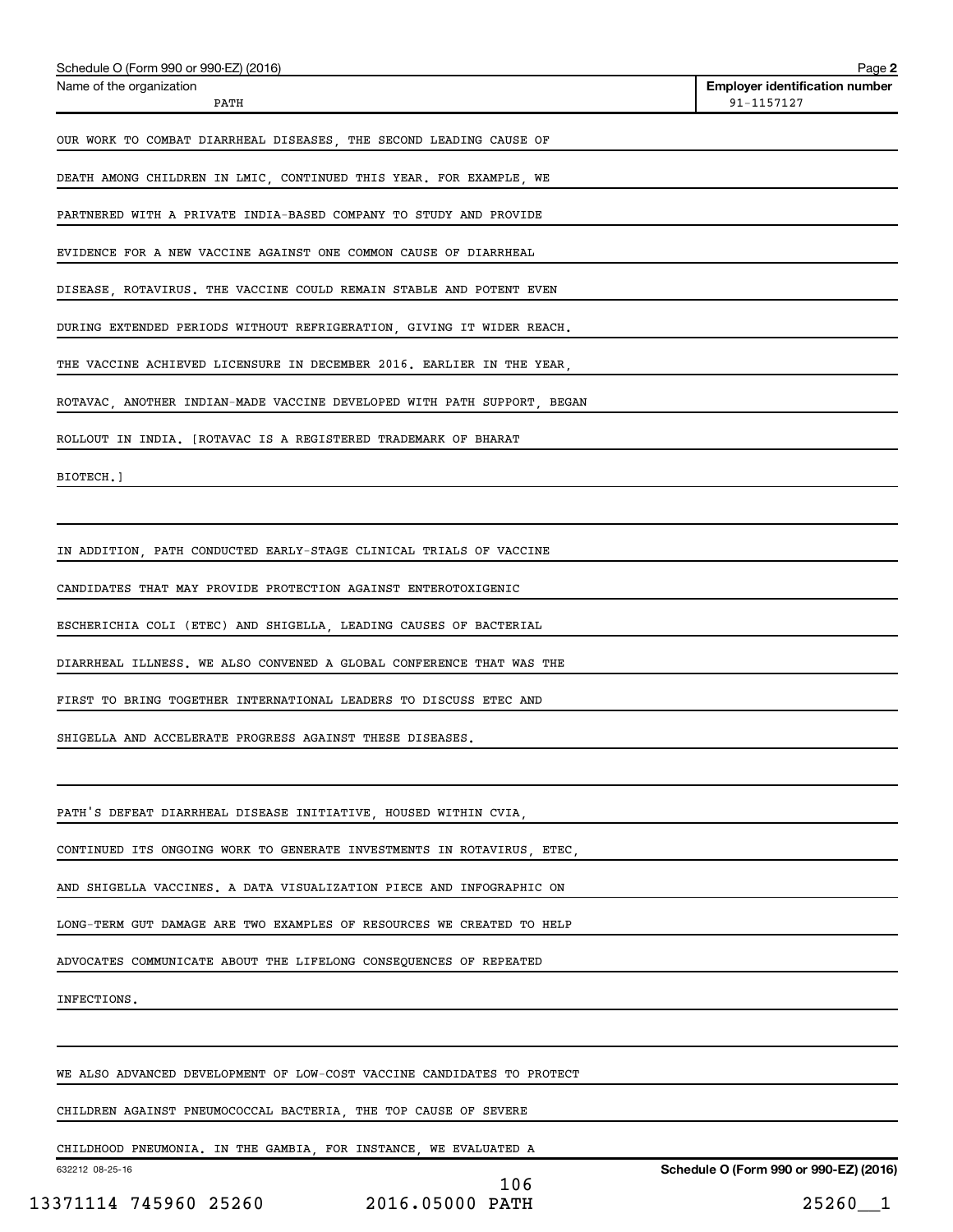| Schedule O (Form 990 or 990-EZ) (2016)                                  | Page 2                                              |
|-------------------------------------------------------------------------|-----------------------------------------------------|
| Name of the organization<br>PATH                                        | <b>Employer identification number</b><br>91-1157127 |
| PNEUMOCOCCAL CONJUGATE VACCINE CANDIDATE DESIGNED TO BE AFFORDABLE AND  |                                                     |
| TO PROVIDE PROTECTION AGAINST THE TEN BACTERIAL SEROTYPES CAUSING THE   |                                                     |
| MOST CASES OF INVASIVE PNEUMOCOCCAL DISEASE IN AFRICA AND ASIA. IN      |                                                     |
| KENYA, PATH AND OUR PARTNERS STUDIED A VACCINE CANDIDATE WITH THE       |                                                     |
| POTENTIAL TO PROVIDE LOW-COST, BROAD PROTECTION ACROSS MANY SEROTYPES.  |                                                     |
|                                                                         |                                                     |
| IN 2016, PATH BEGAN A PROJECT TO SUPPORT THE DEVELOPMENT OF A VACCINE   |                                                     |
| AGAINST GROUP B STREPTOCOCCUS, A LEADING CAUSE OF SEPSIS AND MENINGITIS |                                                     |
| IN YOUNG INFANTS WORLDWIDE. THE INTENDED VACCINE POPULATION IS PREGNANT |                                                     |
| WOMEN-PART OF A STRATEGY THAT BOOSTS IMMUNITY AGAINST THE BACTERIUM AND |                                                     |
| TRANSFERS PROTECTIVE ANTIBODIES TO THE DEVELOPING BABY.                 |                                                     |
|                                                                         |                                                     |
| WE ALSO ASSISTED THE GOVERNMENTS OF 16 LOW-RESOURCE COUNTRIES IN AFRICA |                                                     |
| AND ASIA TO PLAN, IMPLEMENT, AND EVALUATE THE USE OF A HUMAN            |                                                     |
| PAPILLOMAVIRUS (HPV) VACCINE TO PROTECT AGAINST CERVICAL CANCER.        |                                                     |
|                                                                         |                                                     |
| FINALLY, WE COMPLETED WORK ON AN IMMUNIZATION DEMAND GENERATION PROJECT |                                                     |
| IN AFAR, ETHIOPIA, WHERE 19 PERCENT OF CHILDREN YOUNGER THAN FIVE YEARS |                                                     |
| ARE NOT IMMUNIZED AND ONE IN 16 CHILDREN DIE BEFORE THEIR FIFTH         |                                                     |
| BIRTHDAY. WE COLLABORATED WITH GROUPS SUCH AS THE MINISTRY OF HEALTH    |                                                     |
| (MOH), AFAR REGIONAL HEALTH BUREAU, AND REGIONAL ISLAMIC AFFAIRS OFFICE |                                                     |
| TO GENERATE GREATER VACCINE DEMAND AND COVERAGE.                        |                                                     |
|                                                                         |                                                     |
| DRUG DEVELOPMENT:                                                       |                                                     |
| PATH AND OUR PARTNERS DEVELOP AND ADVANCE AFFORDABLE DRUGS TO PREVENT   |                                                     |
| AND TREAT DISEASES THAT DISPROPORTIONATELY AFFECT PEOPLE IN LOW-INCOME  |                                                     |
| COUNTRIES, INCLUDING ENTERIC AND DIARRHEAL DISEASES, NEGLECTED TROPICAL |                                                     |

DISEASES (NTDS), HIV/AIDS, AND MALARIA. DRAWING ON AN ENDURING

632212 08-25-16

**Schedule O (Form 990 or 990-EZ) (2016)**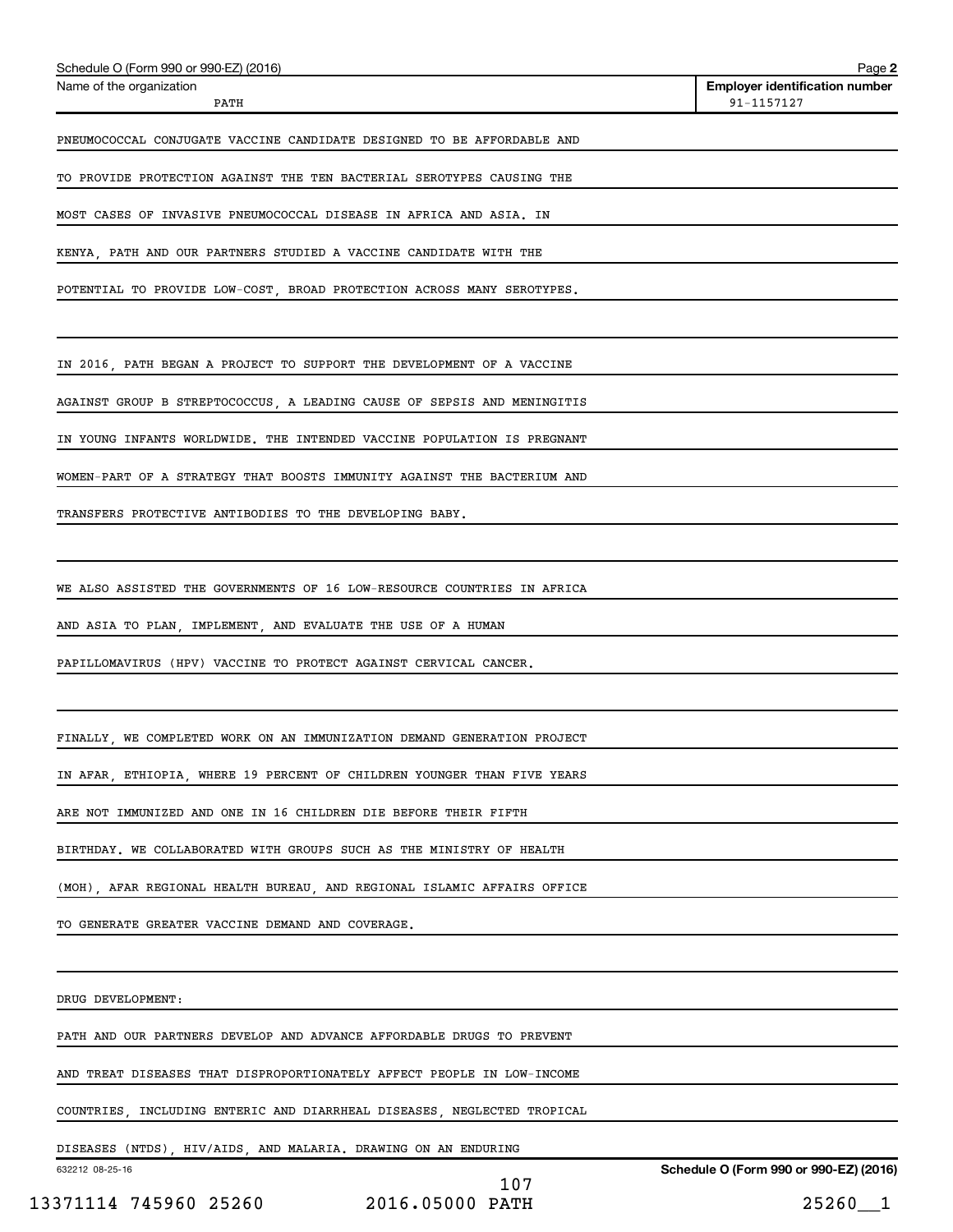| Schedule O (Form 990 or 990-EZ) (2016)                                  | Page 2                                              |
|-------------------------------------------------------------------------|-----------------------------------------------------|
| Name of the organization<br>PATH                                        | <b>Employer identification number</b><br>91-1157127 |
| COMMITMENT TO HEALTH EQUITY AND A UNIQUE PARTNERSHIP APPROACH THAT      |                                                     |
| SPANS THE ACADEMIC, PRIVATE, AND NONPROFIT SECTORS, THIS WORK           |                                                     |
| DEMONSTRATES THAT IT IS POSSIBLE TO REACH THE WORLD'S MOST VULNERABLE   |                                                     |
| PEOPLE WITH THE MEDICINES THEY NEED. THIS YEAR, OUR WORK CONTINUED TO   |                                                     |
| OVERTURN BARRIERS TO HEALTH AT EVERY STAGE OF DEVELOPMENT AND USE-FROM  |                                                     |
| EARLY RESEARCH TO BROAD SCALE-UP.                                       |                                                     |
|                                                                         |                                                     |
| WE CONTINUED OUR WORK TO BREAK THE CYCLE OF SOIL-TRANSMITTED HELMINTH   |                                                     |
| INFECTIONS. THESE INTESTINAL PARASITIC WORMS THRIVE IN AREAS WITH       |                                                     |
| LIMITED SANITATION AND HYGIENE, WHERE THEY ARE TRANSMITTED THROUGH      |                                                     |
| CONTACT WITH SOIL AND WATER CONTAMINATED BY THE PRACTICE OF OPEN        |                                                     |
| DEFECATION. GLOBALLY, THEY AFFECT MORE THAN A BILLION PEOPLE. THROUGH A |                                                     |
| MULTIPRONGED APPROACH THAT INCLUDES DRUGS AND DIAGNOSTICS AS WELL AS    |                                                     |
| IMPROVED SANITATION, PATH IS WORKING TO BREAK THE CYCLE OF CHRONIC      |                                                     |
| INFECTIONS AND REDUCE THE BURDEN OF ILLNESS WORLDWIDE, INCLUDING OUR    |                                                     |
| MOST RECENT COMMITMENT TO SEEK US FOOD AND DRUG ADMINISTRATION (FDA)    |                                                     |
| APPROVAL FOR THE DRUG TRIBENDIMIDINE (TRBD) AS A SIGNIFICANTLY IMPROVED |                                                     |
| TREATMENT FOR HOOKWORM INFECTIONS. FDA APPROVAL IS THE INITIAL STEP IN  |                                                     |
| A PLAN TO INCORPORATE TRBD INTO MASS DEWORMING CAMPAIGNS IN             |                                                     |
| LOW-RESOURCE SETTINGS WHERE SOIL-TRANSMITTED HELMINTH INFECTIONS CAUSE  |                                                     |
| SIGNIFICANT MORBIDITY. THE US\$25 MILLION FINANCING OF PATH'S TRBD      |                                                     |
| PROGRAM IS BEING LED BY A LEADING LIFE SCIENCES INVESTMENT FIRM, WITH   |                                                     |
| PARTICIPATION FROM AN IMPACT INVESTMENT FUND FOCUSED ON NEGLECTED       |                                                     |
| DISEASES AND MATERNAL AND CHILD HEALTH.                                 |                                                     |
|                                                                         |                                                     |
| OTHER PROJECTS INCLUDED WORKING WITH PARTNERS IN BANGLADESH TO CONVENE  |                                                     |
| A NEW DIARRHEA INNOVATIONS GROUP, WHICH ALIGNS EXPERTS TO SHARE         |                                                     |
| RESEARCH AND SPEED UP THE DEVELOPMENT AND ADOPTION OF NEW DIAGNOSTIC    |                                                     |
| 632212 08-25-16                                                         | Schedule O (Form 990 or 990-EZ) (2016)              |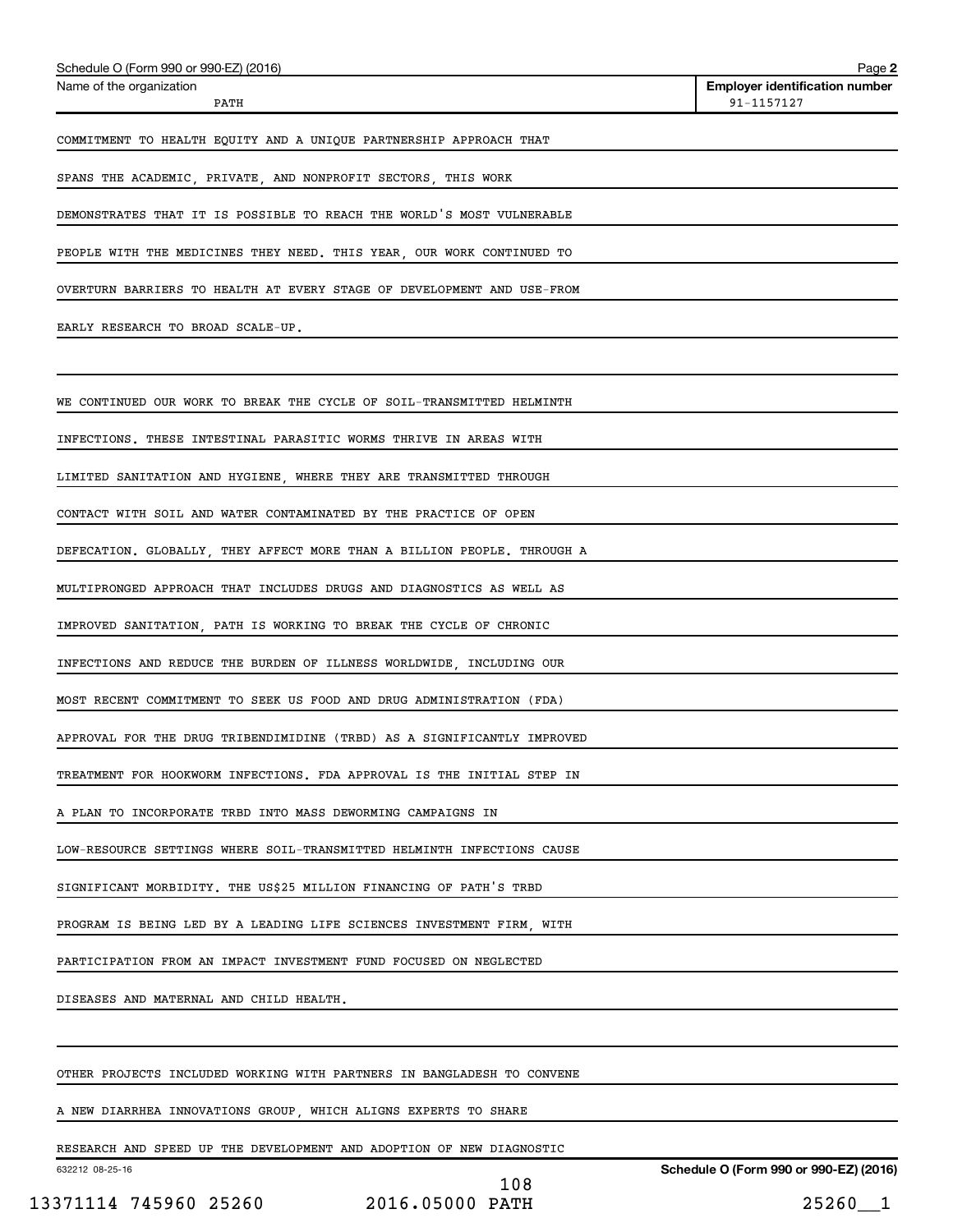| Schedule O (Form 990 or 990-EZ) (2016)<br>Name of the organization      | Page 2<br><b>Employer identification number</b> |
|-------------------------------------------------------------------------|-------------------------------------------------|
| PATH                                                                    | 91-1157127                                      |
| AND THERAPEUTIC TECHNOLOGIES FOR DIARRHEAL DISEASES. WE ALSO LED A      |                                                 |
| GLOBAL SYMPOSIUM THAT CONVENED EXPERTS FROM ACROSS THE PUBLIC AND       |                                                 |
| PRIVATE SECTORS TO ACCELERATE DEVELOPMENT OF NEW DRUGS TO TREAT         |                                                 |
| CRYPTOSPORIDIUM INFECTION-A LEADING CAUSE OF DIARRHEAL DISEASE AMONG    |                                                 |
| YOUNG CHILDREN.                                                         |                                                 |
|                                                                         |                                                 |
| FORM 990, PART III, LINE 4C, PROGRAM SERVICE ACCOMPLISHMENTS:           |                                                 |
| AUTHORITY OF INDIA TO LAUNCH COMPREHENSIVE REGULATIONS TO GUIDE THE     |                                                 |
| NUTRITIONAL FORTIFICATION OF FOOD. PATH PLAYED A PIVOTAL ROLE IN        |                                                 |
| INTEGRATING FORTIFIED RICE INTO THE MIDDAY MEAL OF 2,600 SCHOOLS IN     |                                                 |
| THREE DISTRICTS OF THE STATE OF KARNATAKA, AND WILL BEGIN WORK WITH     |                                                 |
| OTHER STATE GOVERNMENTS TO FURTHER EXPAND FOOD FORTIFICATION.           |                                                 |
|                                                                         |                                                 |
| WITH AN INDIAN MANUFACTURER WE SUCCESSFULLY COMPLETED ANALYSIS OF A     |                                                 |
| PHASE 3 EFFICACY STUDY OF A PENTAVALENT BOVINE-HUMAN REASSORTANT        |                                                 |
| ROTAVIRUS VACCINE (BRV-PV) AGAINST ROTAVIRUS, A LEADING CAUSE OF SEVERE |                                                 |
| DIARRHEAL DISEASE. IN ADDITION, THE BRV-PV ROTAVIRUS VACCINE "ROTASIIL" |                                                 |
| OBTAINED MARKETING AUTHORIZATION FROM THE DRUGS CONTROLLER GENERAL OF   |                                                 |
| INDIA. PATH WAS ALSO INVOLVED IN ADVANCING ANOTHER INDIAN-MADE ROTAVAC  |                                                 |

VACCINE (THE FIRST INDIAN ROTAVIRUS VACCINE). FIRST LICENSED IN 2014,

THE VACCINE WAS INTRODUCED IN FOUR STATES; IN 2016, THE GOVERNMENT

BEGAN TO EXPAND USE INTO FIVE MORE STATES.

TO FIGHT ACUTE ENCEPHALITIS SYNDROME (AES) IN THE STATES OF UTTAR

PRADESH AND BIHAR, PATH AND PARTNERS CONVENED TECHNICAL SUPPORT GROUPS

TO STRENGTHEN HEALTH FACILITIES SO THEY CAN SERVE AS TREATMENT CENTERS.

EARLY MANAGEMENT OF AES CAN PREVENT DEATH AND PERMANENT DISABILITY.

PATH ALSO BUILT MEDICAL AND PARAMEDICAL STAFF CAPACITY TO IDENTIFY,

632212 08-25-16

109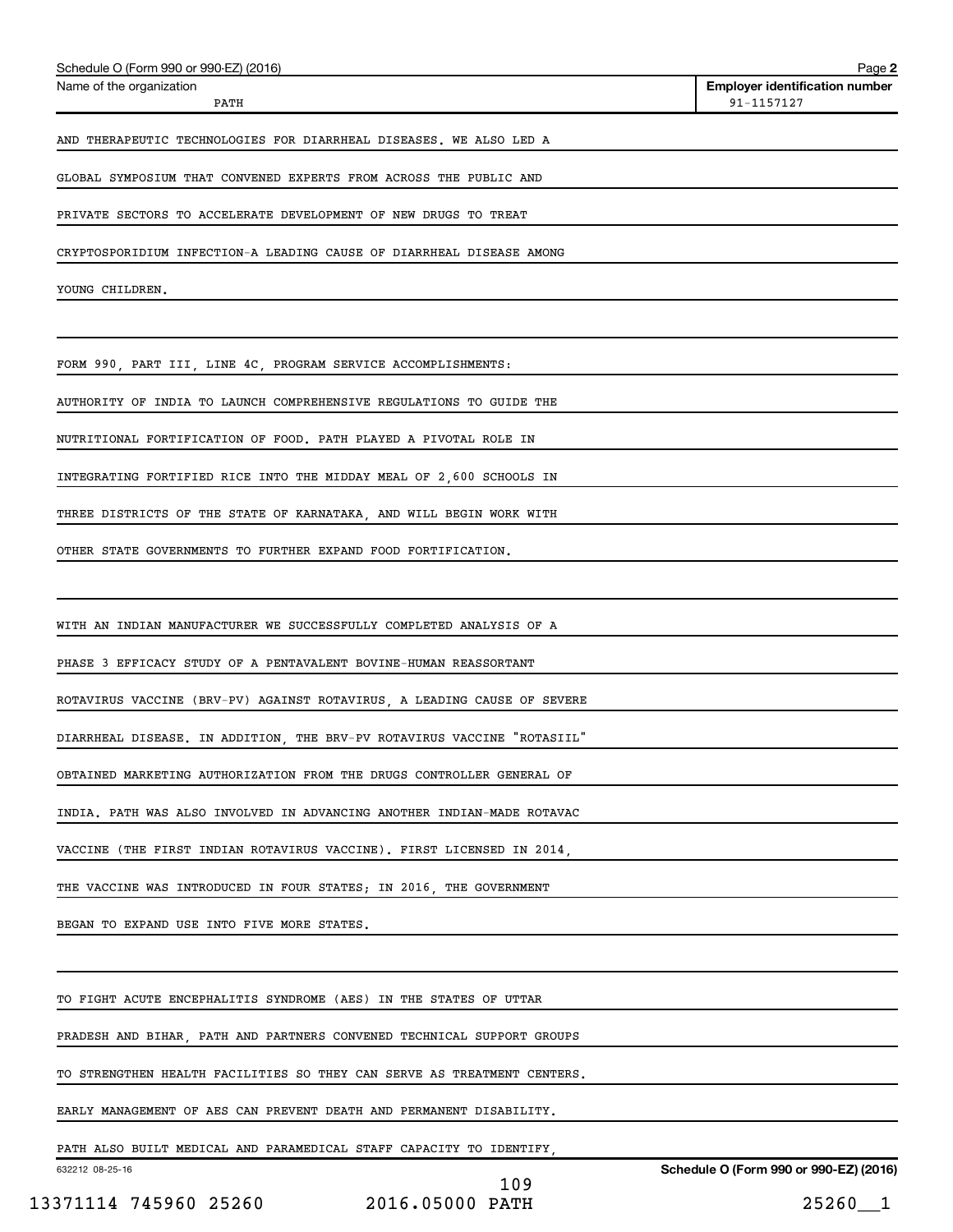| Schedule O (Form 990 or 990-EZ) (2016)<br>Name of the organization<br>PATH | Page 2<br><b>Employer identification number</b> |
|----------------------------------------------------------------------------|-------------------------------------------------|
|                                                                            | 91-1157127                                      |
| REFER DIAGNOSE AND MANAGE AES CASES AND HELPED TO GENERATE COMMUNITY       |                                                 |
| AWARENESS ON PREVENTION AND CONTROL. WE WORKED WITH THE GOVERNMENT TO      |                                                 |
| STRENGTHEN DATA COLLECTION TO SUPPORT EVIDENCE-BASED PLANNING AND          |                                                 |
| QUALITY IMPROVEMENT.                                                       |                                                 |
|                                                                            |                                                 |
| TO COMBAT TB, PATH'S INNOVATIVE PPIA WORKED WITH COMMUNITIES, MUNICIPAL    |                                                 |
| CORPORATIONS, AND PRIVATE PHYSICIANS TO SUCCESSFULLY INCREASE TB CASE      |                                                 |
| NOTIFICATION AND REFERRAL RATES IN MUMBAI. THE SUCCESS OF THE              |                                                 |
| INITIATIVE IN MUMBAI HAS LED TO ITS INCLUSION IN THE GOVERNMENT'S          |                                                 |
| NATIONAL STRATEGIC PLAN. PPIA WILL SOON BE REPLICATED IN OTHER PARTS OF    |                                                 |
| THE COUNTRY.                                                               |                                                 |
|                                                                            |                                                 |
| PATH CONTINUED TO RUN A CLINICAL TRIAL TRAINING AND MENTORSHIP PROGRAM     |                                                 |
| IN INDIA WITH THE AIM OF STRENGTHENING CLINICAL RESEARCH CAPACITY.         |                                                 |
|                                                                            |                                                 |
| IN 2016, PATH ALSO COLLABORATED WITH THE MOHFW TO LAUNCH PILOT TESTS OF    |                                                 |
| NEW COLD CHAIN EQUIPMENT IN FOUR STATES. THE GOAL WAS TO FIND NEW,         |                                                 |
| EFFICIENT METHODS TO KEEP HEAT-SENSITIVE VACCINES AND MEDICINES COLD AS    |                                                 |
| THEY MOVE THROUGH THE PUBLIC HEALTH SUPPLY CHAIN. PATH IS SUPPORTING       |                                                 |
| THE DESIGN OF AN INNOVATIVE, DURABLE LINER THAT CAN BE PLACED IN           |                                                 |
| TRANSPORTATION COOLERS TO PROTECT VACCINES FROM FREEZING WHEN WORKERS      |                                                 |
| USE FROZEN ICE PACKS. PATH HAS WORKED WITH THREE INDIAN MANUFACTURERS      |                                                 |
| TO ADVANCE THE FREEZE-FREE DESIGN AND IS SUPPORTING THEM IN TESTING AND    |                                                 |
| COMMERCIALIZING THE TECHNOLOGY.                                            |                                                 |
|                                                                            |                                                 |
| IN 2016, PATH'S INDIA-BASED STAFF SUPPORTED CRITICAL WORK IN               |                                                 |

NEIGHBORING COUNTRIES, INCLUDING BANGLADESH, MYANMAR, NEPAL, AND

VIETNAM. PATH'S RICE FORTIFICATION TEAM IN INDIA SUPPORTED MYANMAR TO

632212 08-25-16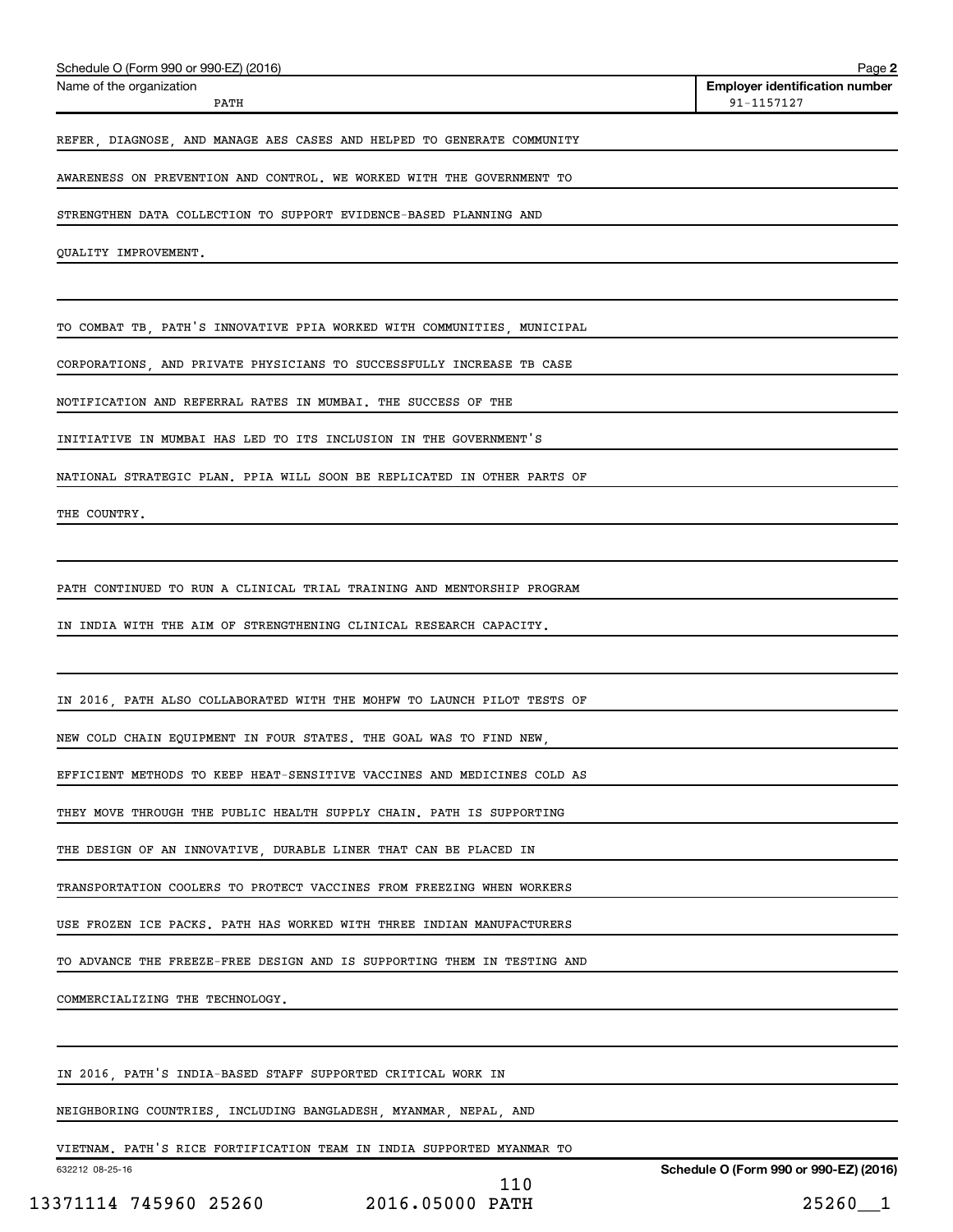PATH 91-1157127

LAUNCH ITS RICE FORTIFICATION PROGRAM THROUGH OPEN MARKET CHANNELS.

FINALLY, THE DEPARTMENT OF DRUG ADMINISTRATION OF NEPAL ENTRUSTED PATH

TO CONDUCT TRAINING FOR THE NATIONAL PHARMACOVIGILANCE PROGRAM.

IN VIETNAM, PATH PROVIDES TECHNICAL ASSISTANCE THAT ENABLES THIS

QUICKLY DEVELOPING COUNTRY TO ADAPT TO AND ADDRESS UNIQUE HEALTH

CHALLENGES ARISING FROM RAPID GROWTH. IN 2016, PATH CONTINUED TO

SUPPORT IMPROVEMENT OF PANDEMIC PREPAREDNESS BY HELPING THE COUNTRY TO

PRODUCE ITS OWN INFLUENZA VACCINE SUPPLY. WITH SUPPORT FROM PATH, THE

INSTITUTE OF VACCINES AND MEDICAL BIOLOGICALS SUCCESSFULLY COMPLETED A

PHASE 1 CLINICAL TRIAL OF A SEASONAL INFLUENZA VACCINE WHICH TARGETS

THREE STRAINS OF INFLUENZA. HAND IN HAND WITH THIS EFFORT, PATH'S

GLOBAL HEALTH SECURITY PARTNERSHIP WITH THE CDC PROVIDES TECHNICAL

ASSISTANCE TO THE MOH TO IMPROVE INFECTIOUS DISEASE SURVEILLANCE

SYSTEMS THROUGH BETTER DATA USE AND MANAGEMENT, REAL-TIME SURVEILLANCE,

REPORTING, AND DEVELOPMENT OF EMERGENCY OPERATIONS CENTERS. VIETNAMESE

LEADERS OPENED THE FIRST EMERGENCY OPERATION CENTER, IN HANOI, IN 2016.

PATH ALSO CONTINUES TO SUPPORT VIETNAM TO ELIMINATE PERSISTENT

INFECTIOUS DISEASES, INCLUDING HIV AND TB. THIS YEAR, THE US AGENCY FOR

INTERNATIONAL DEVELOPMENT (USAID)/PATH HEALTHY MARKETS PROJECT

CONTINUED TO LEAD INNOVATIVE EFFORTS TO SUPPORT VIETNAM TO REACH GLOBAL

HIV PREVENTION GOALS TOWARD ELIMINATING HIV BY 2030 (THE JOINT UNITED

NATIONS PROGRAMME ON HIV/AIDS "90-90-90" TARGETS). IN COLLABORATION

WITH THE MOH, HEALTHY MARKETS LAUNCHED HIV LAY-TESTING (IN LATE 2015)

AND SELF-TESTING (IN MAY 2016) AS A WAY TO INCREASE HIV TESTING OPTIONS

AND ACCESS FOR THOSE MOST AT RISK OF INFECTION. HIV SERVICES AND

111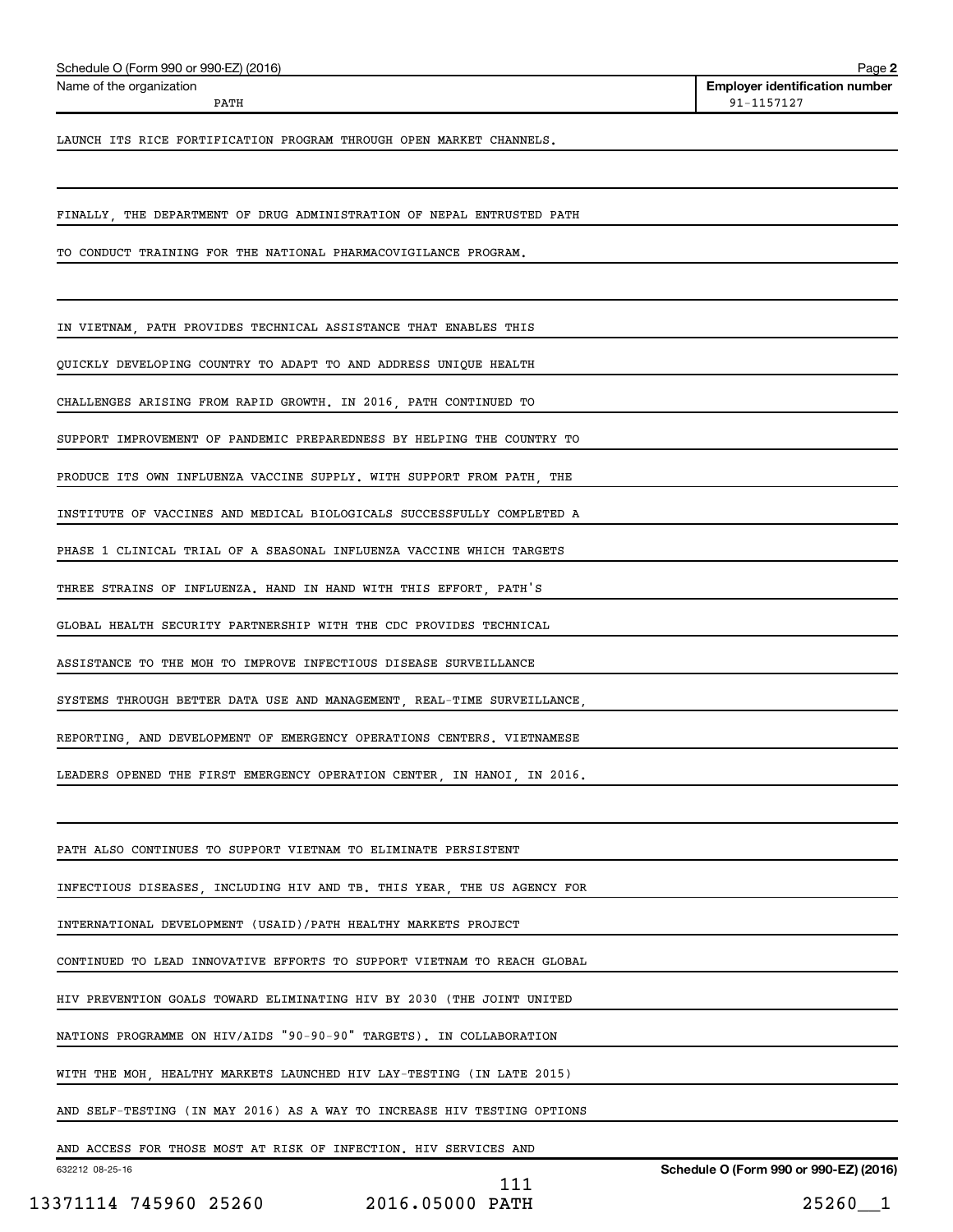| Schedule O (Form 990 or 990-EZ) (2016)                                  | Page 2                                              |
|-------------------------------------------------------------------------|-----------------------------------------------------|
| Name of the organization<br>PATH                                        | <b>Employer identification number</b><br>91-1157127 |
| PRODUCTS WERE WIDELY PROMOTED THROUGH HEALTHY MARKETS' TRAILBLAZING     |                                                     |
| LGBT FACEBOOK COMMUNITY, RAINBOW VILLAGE, WHICH HAD ALMOST 200,000      |                                                     |
| FOLLOWERS BY THE END OF 2016. NONTRADITIONAL STRATEGIC PARTNERSHIPS     |                                                     |
| INCLUDED MTV VIETNAM AND THE POPULAR GAY SOCIAL NETWORKING SITE GRINDR. |                                                     |
| BUILDING ON OUR LONGSTANDING EFFORTS TO TACKLE TB IN VIETNAM, IN 2016   |                                                     |
| PATH LAUNCHED THE BREATH FOR LIFE PROJECT TO ADDRESS PEDIATRIC TB. AN   |                                                     |
| ESTIMATED 90 PERCENT OF PEDIATRIC TB CASES GO UNDETECTED IN VIETNAM     |                                                     |
| EVERY YEAR.                                                             |                                                     |
| PATH ALSO LAUNCHED A FLAGSHIP NCD PROJECT IN VIETNAM. THE COMMUNITIES   |                                                     |
| FOR HEALTHY HEARTS PROJECT AIMS TO DEVELOP A MODEL THAT PROMOTES        |                                                     |
| AWARENESS OF, ACCESS TO, AND QUALITY OF HYPERTENSION SERVICES FOR       |                                                     |
| LOW-INCOME HOUSEHOLDS IN HO CHI MINH CITY.                              |                                                     |
| IN ZAMBIA, PATH CONTINUED TO PARTNER WITH THE GOVERNMENT, HEALTH        |                                                     |
| WORKERS, COMMUNITIES, AND OTHERS TO TACKLE KEY HEALTH PRIORITIES.       |                                                     |
| ZAMBIA HAS MADE A BOLD COMMITMENT TO ELIMINATE MALARIA BY 2021. IN      |                                                     |
| 2016, PATH SUPPORTED THE GOVERNMENT TO DEVELOP A NEW NATIONAL STRATEGIC |                                                     |
| PLAN FOR MALARIA ELIMINATION USING EXISTING AND NEW TOOLS AND           |                                                     |
| INTERVENTIONS.                                                          |                                                     |
|                                                                         |                                                     |
| THROUGH MACEPA, PATH SUPPORTED THE EXPANSION OF MALARIA SURVEILLANCE    |                                                     |
| AND TREATMENT SERVICES AT THE COMMUNITY LEVEL IN MANY AREAS OF THE      |                                                     |
| COUNTRY'S SOUTHERN AND WESTERN PROVINCES. THIS WORK WAS SUPPLEMENTED BY |                                                     |
| PRIVATE-SECTOR ENGAGEMENT IN DATA ANALYSIS, VISUALIZATION, AND          |                                                     |
| COMMUNICATION AT MANY LEVELS, FROM COMMUNITY TO NATIONAL.               |                                                     |

632212 08-25-16

112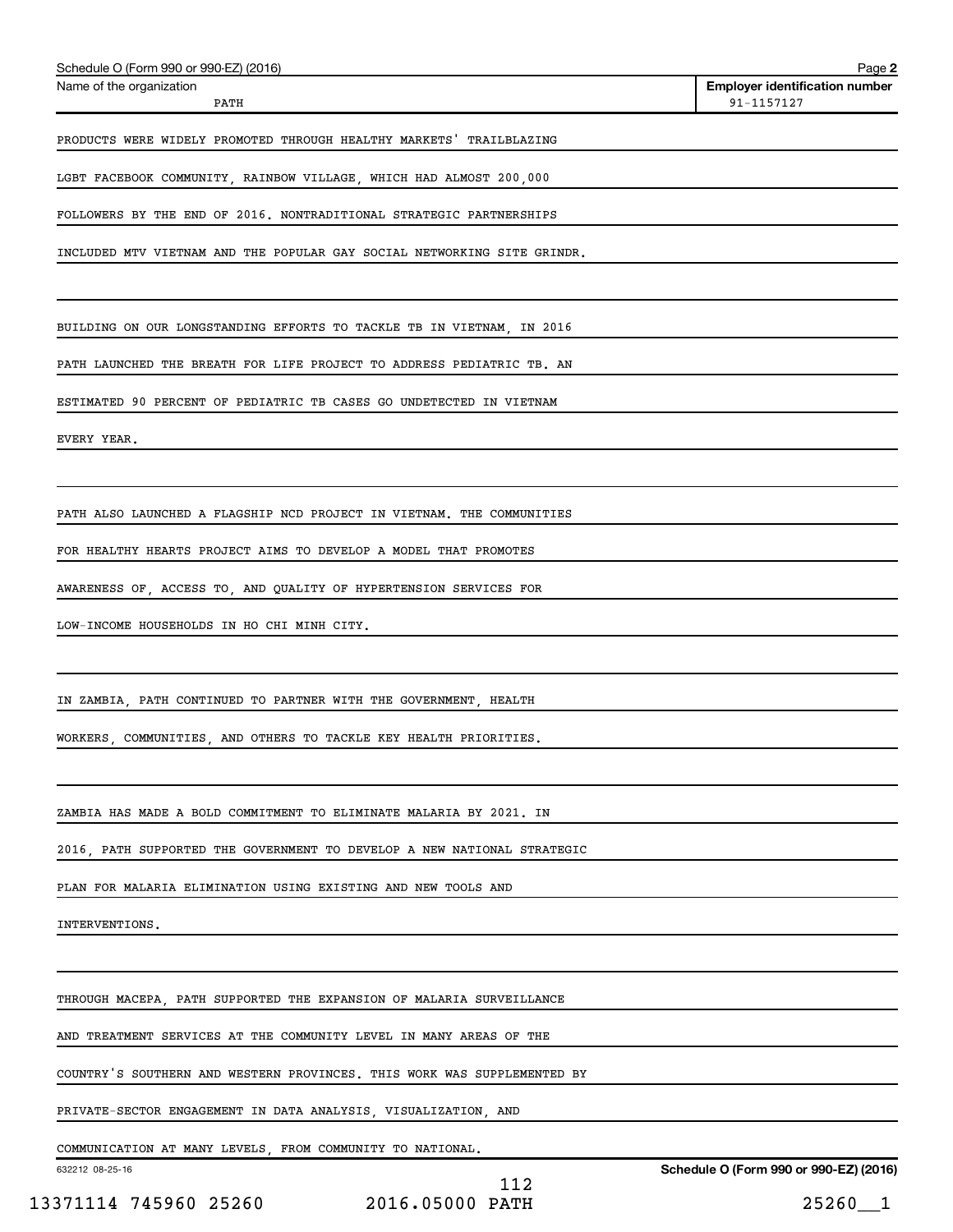**2 Employer identification number** PATH 91-1157127

TO HELP TAKE TRANSMISSION TO ZERO, PATH SUPPORTED THE DEVELOPMENT AND

FIELD-TESTING OF MORE SENSITIVE DIAGNOSTIC TOOLS THAT CAN DETECT

LOW-DENSITY MALARIA INFECTIONS THAT MAY SPREAD DISEASE EVEN THOUGH THEY

DO NOT CAUSE SYMPTOMS. PATH ALSO SUPPORTED THE APPLICATION OF RESEARCH

FINDINGS TO THE SUCCESSFUL IMPLEMENTATION OF MASS DRUG ADMINISTRATION;

THERE IS NOW ROUTINE PROGRAM USE OF MASS DRUG ADMINISTRATION BY

DISTRICT HEALTH TEAMS AT THE LOCAL LEVEL. LEADERS REVISED THE NEW

NATIONAL STRATEGY TO INCLUDE AN APPROACH TO MALARIA THAT COMBINES

EVIDENCE ON NEW TOOLS AND INTERVENTIONS WITH EXISTING STRATEGIES. THIS

HELPED REALIGN FUNDING PRIORITIES TO ACHIEVE ELIMINATION.

AS PART OF OUR LEADERSHIP OF THE MALARIACARE PARTNERSHIP, PATH TRAINED

AND SUPPORTED LABORATORY TECHNICIANS AND CLINICIANS IN ZAMBIA TO

ACCURATELY DIAGNOSE MALARIA AND WORK WITH PATIENTS TO MANAGE THE

DISEASE. THIS WILL HELP THE GOVERNMENT MOVE TOWARD ITS GOAL OF ENSURING

THAT EVERY PATIENT WITH MALARIA SYMPTOMS IS TESTED, THAT TESTING IS OF

HIGH QUALITY, AND THAT EVERY PATIENT RECEIVES PROPER TREATMENT.

IN PARTS OF ZAMBIA WHERE MALARIA RATES ARE STILL HIGH, WE ARE LEADING A

NEWER PROJECT CALLED THE PROGRAM FOR THE ADVANCEMENT OF MALARIA

OUTCOMES (PAMO). PAMO IS APPLYING LESSONS LEARNED DURING THE PAST

DECADE TO ACCELERATE MALARIA REDUCTION IN FOUR PROVINCES WITH HIGH

RATES OF DISEASE TRANSMISSION.

PATH HAS ALSO BEEN WORKING WITH THE MOH AND OTHER PARTNERS TO CREATE

AND DEPLOY A POWERFUL SYSTEM TO HELP HEALTH FACILITIES MONITOR THEIR

SUPPLY AND USE OF CRUCIAL HEALTH COMMODITIES (MEDICINES, INJECTION

632212 08-25-16

113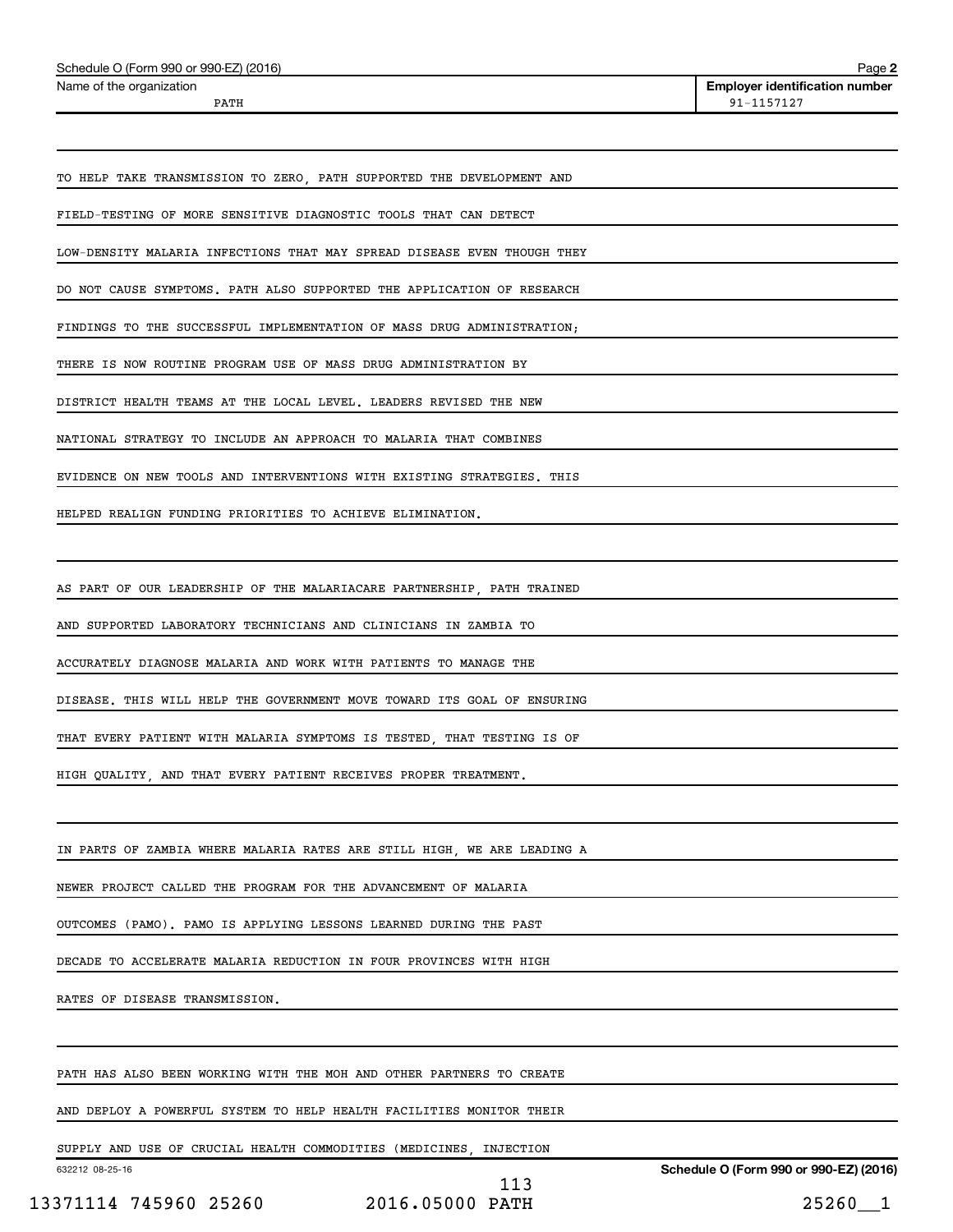| Schedule O (Form 990 or 990-EZ) (2016) | Page $\lambda$                        |
|----------------------------------------|---------------------------------------|
| Name of the organization               | <b>Employer identification number</b> |
| PATH                                   | 91-1157127                            |
|                                        |                                       |

DEVICES, AND VACCINES) TO ENSURE THEY ARE AVAILABLE WHEN AND WHERE

NEEDED.

THE THRIVE PROJECT CONTINUED TO WORK IN FOUR PROVINCES AND 50

FACILITIES TO IMPROVE NUTRITION, ESPECIALLY FOR PEOPLE LIVING WITH HIV,

PREGNANT WOMEN, AND ORPHANS AND VULNERABLE CHILDREN.

THROUGH THE FAMILY HEALTH PROJECT, PATH WORKS CLOSELY WITH GOVERNMENT

AND ADVOCACY PARTNERS IN ZAMBIA TO ENSURE THAT MATERNAL AND NEWBORN

HEALTH ARE HIGH PRIORITIES IN NATIONAL POLICY AND BUDGETING. IN 2016,

WE SUPPORTED THE GOVERNMENT TO ENACT A NATIONAL NEWBORN HEALTH

FRAMEWORK TO IDENTIFY HIGH-PRIORITY INTERVENTIONS AND ACTIVITIES FOR

SCALE-UP.

FORM 990, PART III, LINE 4C, DESCRIPTION OF PROGRAM SERVICE:

PATH HAS ALSO SUPPORTED POLICIES TO EXPAND ZAMBIAN WOMEN'S ACCESS TO

FAMILY PLANNING SERVICES BY ALLOWING COMMUNITY HEALTH WORKERS TO

ADMINISTER INJECTABLE CONTRACEPTIVES. PATH FIRST GATHERED EVIDENCE TO

SUPPORT THE CHANGE, THEN MET WITH MOH OFFICIALS TO PRESENT THIS

INFORMATION. THE MOH ANNOUNCED IN 2016 THAT IT WOULD ALLOW TRAINED

COMMUNITY-BASED HEALTH CARE WORKERS TO ADMINISTER INJECTABLES.

FORM 990, PART III, LINE 4D, OTHER PROGRAM SERVICES:

ADVOCACY AND PUBLIC POLICY:

PATH'S ADVOCACY AND PUBLIC POLICY TEAM WORKS IN THE UNITED STATES, WITH

MULTILATERAL HEALTH LEADERS ENGAGED IN GLOBAL POLICY AND PLANNING, AND

IN COUNTRIES AND COMMUNITIES AROUND THE WORLD. WE HELP POLICYMAKERS

632212 08-25-16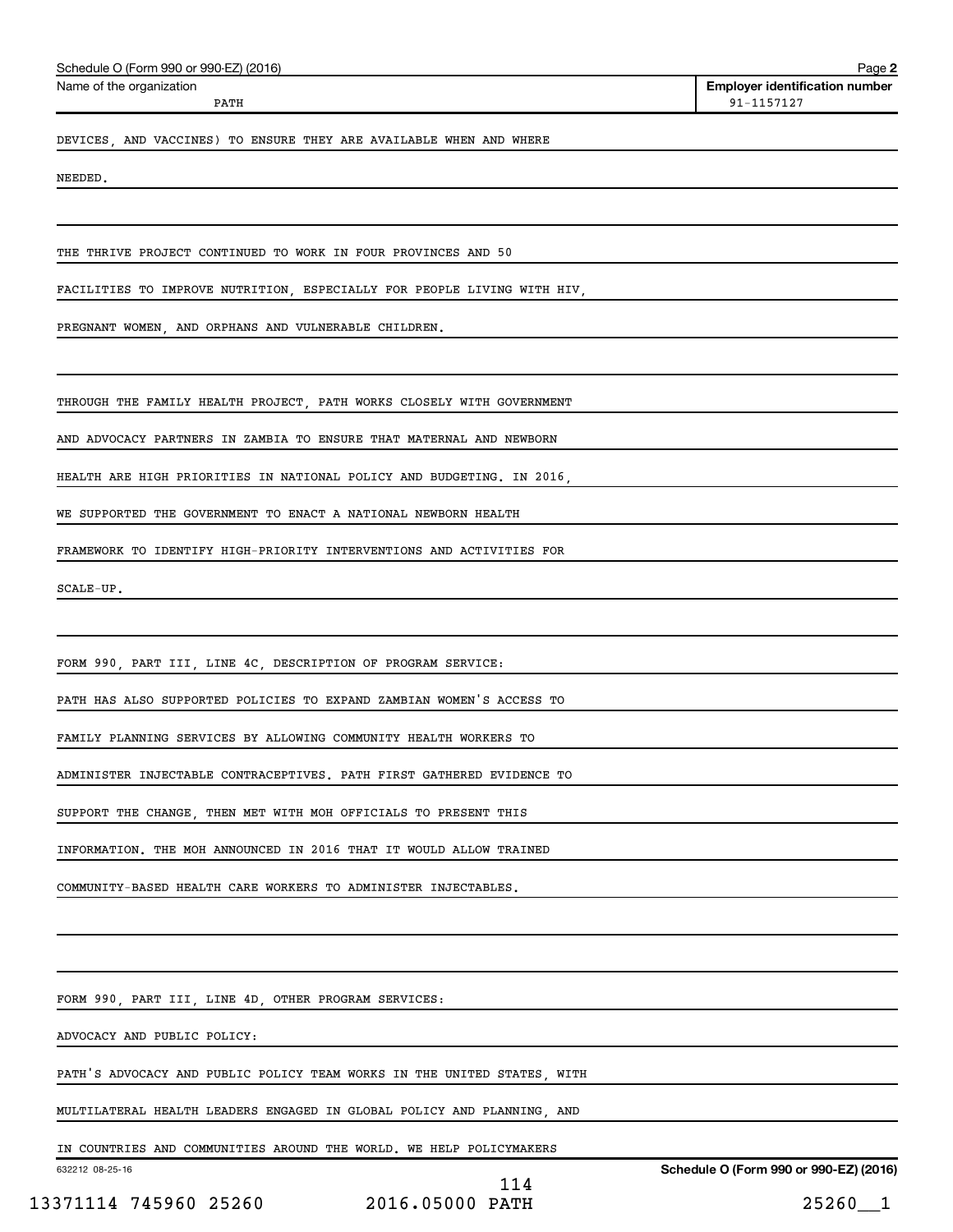| Schedule O (Form 990 or 990-EZ) (2016) |  | Page |
|----------------------------------------|--|------|
|                                        |  |      |

PATH 91-1157127

**2 Employer identification number**

UNDERSTAND ISSUES AND MOTIVATE THEM TO COMMIT FUNDING, CRAFT POLICIES,

AND SPONSOR INITIATIVES TO STRENGTHEN GLOBAL HEALTH EFFORTS.

IN 2016, PATH LED ADVOCACY EFFORTS TO ENSURE SUPPORT AMONG POLICYMAKERS

IN THE UNITED STATES AND EUROPE FOR RESEARCH AND DEVELOPMENT, MATERNAL

AND CHILD HEALTH, AND IMMUNIZATION. ONE EXAMPLE OF OUR SUCCESS WAS

WHO'S LISTING OF OXYGEN IN ITS GLOBAL MODEL LIST OF ESSENTIAL MEDICINES

(EML) AND EML FOR CHILDREN.

WORKING WITH PARTNERS IN AFRICAN COUNTRIES, WE HELPED ADVANCE POLICIES

TO IMPROVE THE HEALTH OF WOMEN AND CHILDREN. AMONG MANY ACHIEVEMENTS

THIS YEAR, THE GOVERNMENT IN THE DRC AGREED TO RELEASE VITAL

IMMUNIZATION FUNDS. THIS PREVENTED THE COUNTRY FROM DEFAULTING ON A

CO-FINANCING COMMITMENT IT HAD MADE TO GAVI, THE VACCINE ALLIANCE. IN

KENYA, THE GOVERNMENT REVISED ITS ESSENTIAL MEDICINES LIST TO INCLUDE A

NEW TYPE OF INJECTABLE CONTRACEPTIVE, A KEY STEP TO EXPANDING ACCESS TO

FAMILY PLANNING FOR WOMEN IN HARD-TO-REACH POPULATIONS.

MARKET DYNAMICS:

PATH'S MARKET DYNAMICS PROGRAM ENCOMPASSES EFFORTS TO CHARACTERIZE

MARKETS, ASSESS SHORTCOMINGS, AND DESIGN MARKET-BASED INTERVENTIONS TO

IMPROVE HEALTH OUTCOMES. THIS WORK COMPLEMENTS PATH'S OTHER EFFORTS,

SUCH AS PRODUCT DEVELOPMENT. IT BUILDS UPON OUR EXISTING STRENGTH IN

COMMERCIALIZATION, ALIGNS EXPERTISE ACROSS TEAMS, AND EXPANDS OUR

CAPACITY TO ADDRESS MARKET-BASED ISSUES. IN 2016, OUR WORK FOCUSED ON

ASSESSING MARKETS AND IMPROVING MARKET FUNCTIONING FOR MALARIA DRUGS

AND DRUG INTERMEDIATES, MALARIA DIAGNOSTICS, OXYGEN THERAPY DEVICES,

DEVICES FOR TREATMENT OF PRECANCEROUS CERVICAL LESIONS, AND DEVICES FOR

632212 08-25-16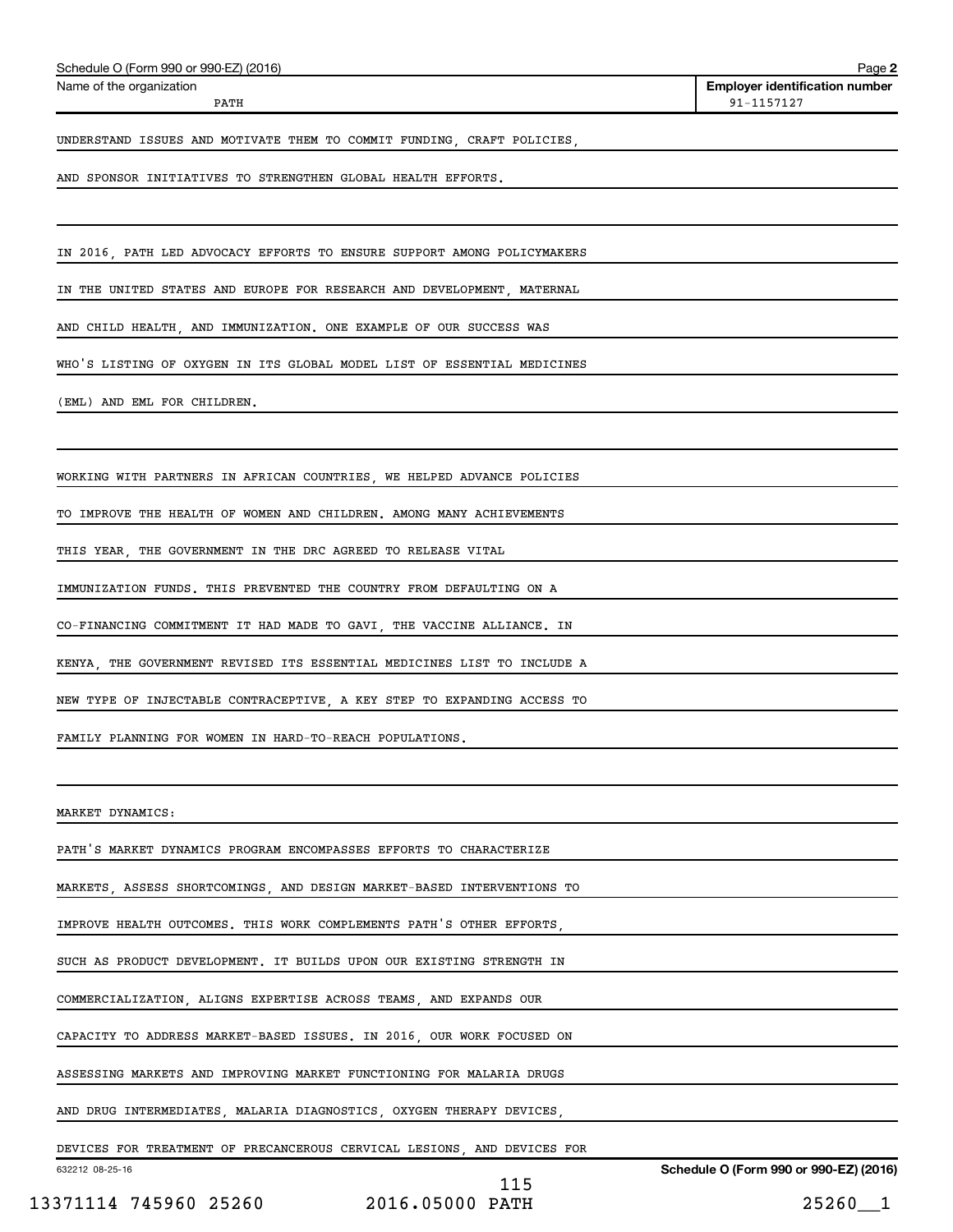| Schedule O (Form 990 or 990-EZ) (2016)                                  | Page 2                                              |
|-------------------------------------------------------------------------|-----------------------------------------------------|
| Name of the organization<br>PATH                                        | <b>Employer identification number</b><br>91-1157127 |
| WATER TREATMENT. THE MARKET DYNAMICS PROGRAM ALSO COLLABORATED WITH THE |                                                     |
| ADVOCACY AND PUBLIC POLICY DEPARTMENT TO STRENGTHEN MARKETS FOR         |                                                     |
| MATERNAL AND NEWBORN HEALTH PRODUCTS THROUGH POLICY ADVOCACY.           |                                                     |
|                                                                         |                                                     |
| TECHNOLOGY DEVELOPMENT AND INTRODUCTION:                                |                                                     |
| IN 2016, THE PRODUCT DEVELOPMENT DEPARTMENT AT PATH WAS RESTRUCTURED    |                                                     |
| INTO TWO DIVISIONS: PATH ESSENTIAL MEDICINES, COMPRISING OUR VACCINE    |                                                     |
| AND DRUG WORK, INCLUDING CVIA; AND PATH TECHNOLOGY DEVELOPMENT AND      |                                                     |
| INTRODUCTION (TDI), COMPRISING OUR DEVICES AND TOOLS AND DIAGNOSTICS    |                                                     |
| WORK AND STRONG ENGAGEMENT WITH KEY COUNTRY PROGRAMS TO SUPPORT LOCAL   |                                                     |
| INNOVATION.                                                             |                                                     |
|                                                                         |                                                     |
| TDI IS AN INTEGRATED GLOBAL PLATFORM FOR END-TO-END ADVANCEMENT OF      |                                                     |
| HIGH-IMPACT DIAGNOSTICS, DEVICES, AND TOOLS THAT ADDRESS GLOBAL,        |                                                     |
| REGIONAL, AND COUNTRY HEALTH NEEDS. IT IS ORGANIZED AS A NETWORK OF     |                                                     |
| PATH "IMPACT LABS" WITH FUNCTIONAL EXPERTISE AND RELATIONSHIPS WITH     |                                                     |
| DONORS, ENTREPRENEURS, HEALTH CARE PROVIDERS, ACADEMIA, RESEARCH        |                                                     |
| INSTITUTES, AND POLICYMAKERS IN CHINA, INDIA, SOUTH AFRICA, AND THE     |                                                     |
| UNITED STATES.                                                          |                                                     |
|                                                                         |                                                     |
| THE DEVICES AND TOOLS PROGRAM (UNDER THE NEW TDI) IS PATH'S INNOVATIVE  |                                                     |
| TECHNOLOGY ARM. THE GROUP WORKS WITH PARTNERS AND INNOVATORS AROUND THE |                                                     |
| WORLD TO DEVELOP, TEST, REFINE, INTRODUCE, AND SCALE AFFORDABLE         |                                                     |
| TECHNOLOGIES TO IMPROVE THE HEALTH AND LIVES OF FAMILIES LIVING IN      |                                                     |
| LMIC.                                                                   |                                                     |
|                                                                         |                                                     |
| IN 2016, THE DEVICES AND TOOLS PROGRAM COMPLETED THE TECHNOLOGIES FOR   |                                                     |
| HEALTH PROGRAM (HEALTHTECH) A FIVE-YEAR COLLABORATION WITH USAID TO     |                                                     |

632212 08-25-16

116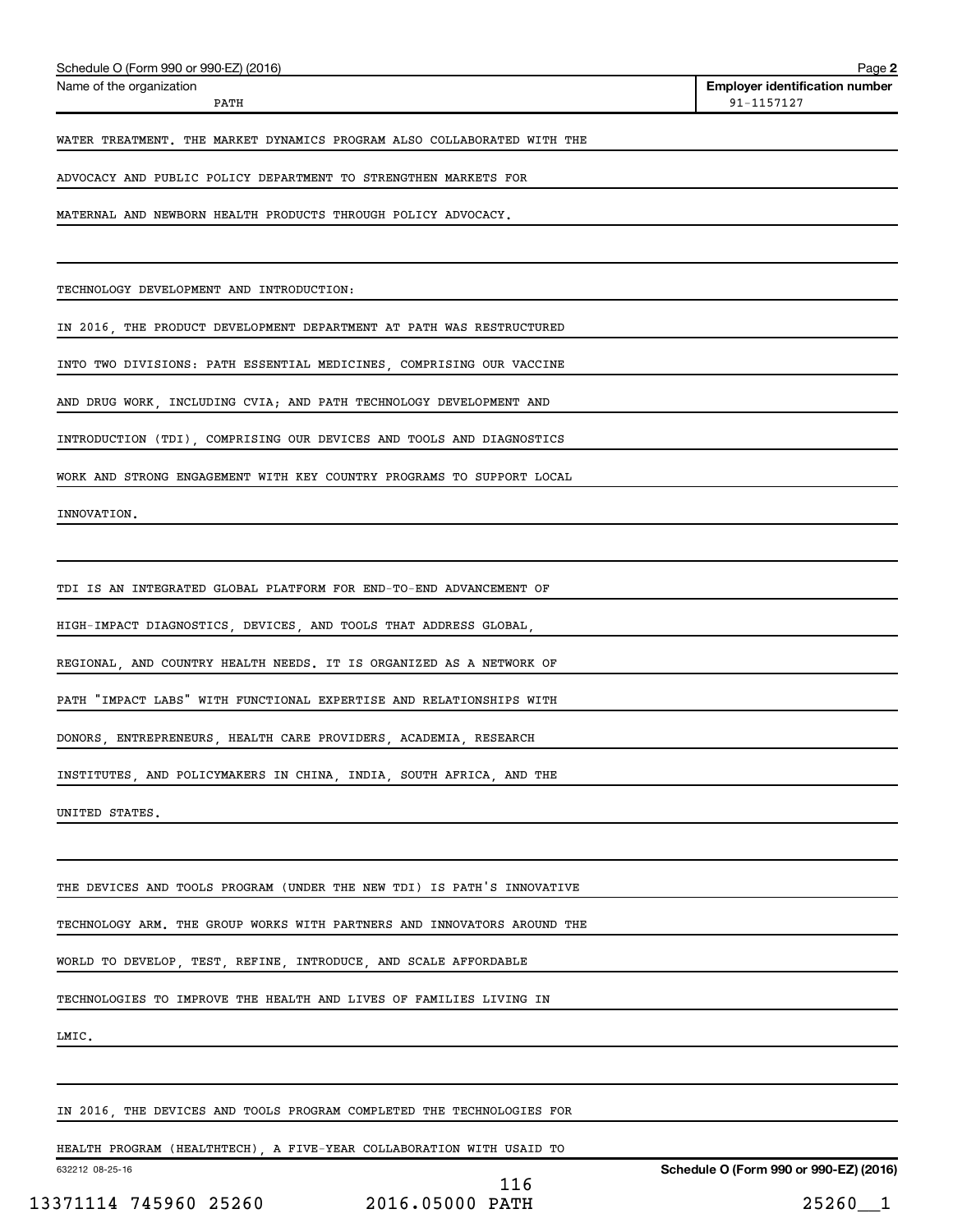| Schedule O (Form 990 or 990-EZ) (2016)                                  | Page 2                                              |
|-------------------------------------------------------------------------|-----------------------------------------------------|
| Name of the organization<br>PATH                                        | <b>Employer identification number</b><br>91-1157127 |
| DEVELOP AND INTRODUCE LOW-COST HEALTH TOOLS TO ACCELERATE REDUCTIONS IN |                                                     |
| INFECTIOUS DISEASES AS WELL AS MORTALITY AND MORBIDITY IN MATERNAL AND  |                                                     |
| CHILD HEALTH. A TOTAL OF 93 RESEARCH/DEVELOPMENT PARTNERSHIPS WERE      |                                                     |
| FORMALIZED DURING THE HEALTHTECH PROJECT; 25 HIGH-POTENTIAL             |                                                     |
| TECHNOLOGIES WERE IDENTIFIED; 9 TECHNOLOGIES WERE DESIGNED WITH         |                                                     |
| IN-COUNTRY USER INPUT; AND 7 TECHNOLOGIES WERE EVALUATED AND INTRODUCED |                                                     |
| IN THE FIELD-SUCH AS THE SILCS DIAPHRAGM, MARKETED IN MORE THAN 25      |                                                     |
| COUNTRIES.                                                              |                                                     |
|                                                                         |                                                     |
| THE DEVICES AND TOOLS PROGRAM ALSO DEVELOPED AND ADVANCED VACCINE       |                                                     |
| INNOVATIONS TO IMPROVE THE ADMINISTRATION OF VACCINES IN THREE AREAS:   |                                                     |
| DELIVERY, COLD CHAIN, AND FORMULATION. PROJECT MILESTONES INCLUDED THE  |                                                     |
| COMPLETION OF AN INACTIVATED POLIOVIRUS VACCINE FREEZE SENSITIVITY      |                                                     |
| STUDY. STAFF PRODUCED JOURNAL ARTICLES AND REPORTS ON OUR RESEARCH      |                                                     |
| FINDINGS RANGING FROM INTRADERMAL DELIVERY OF A FRACTIONAL DOSE OF      |                                                     |
| INACTIVATED POLIOVIRUS VACCINE, TO FAST-DISSOLVING TABLETS FOR          |                                                     |
| ANTIRETROVIRAL THERAPY FOR CHILDREN. TO ROOT CAUSES OF COLD CHAIN       |                                                     |
| EQUIPMENT FAILURE IN UGANDA.                                            |                                                     |
|                                                                         |                                                     |
| PATH'S WORK TO DEVELOP AND INTRODUCE FAST, ACCURATE DIAGNOSTIC          |                                                     |
| TECHNOLOGIES INCLUDES TOOLS TO DETECT AND MONITOR NTDS, MALARIA, POLIO, |                                                     |
| AND NCDS.                                                               |                                                     |
|                                                                         |                                                     |
| IN A KEY 2016 MILESTONE, PATH AND A PRIVATE-SECTOR PARTNER LAUNCHED TWO |                                                     |
| RAPID TESTS FOR NTDS. THE FIRST IS A DUAL-DETECTION (OR 'BIPLEX') TEST  |                                                     |
| THAT CAN QUICKLY DETECT PREVIOUS EXPOSURE TO THE ONCHOCERCIASIS         |                                                     |
| PARASITE, WHICH CAUSES RIVER BLINDNESS, AND LYMPHATIC FILARIASIS (LF),  |                                                     |
| A DISABLING AND DISFIGURING DISEASE. PATH AND OUR PARTNER ALSO LAUNCHED |                                                     |
| 632212 08-25-16                                                         | Schedule O (Form 990 or 990-EZ) (2016)              |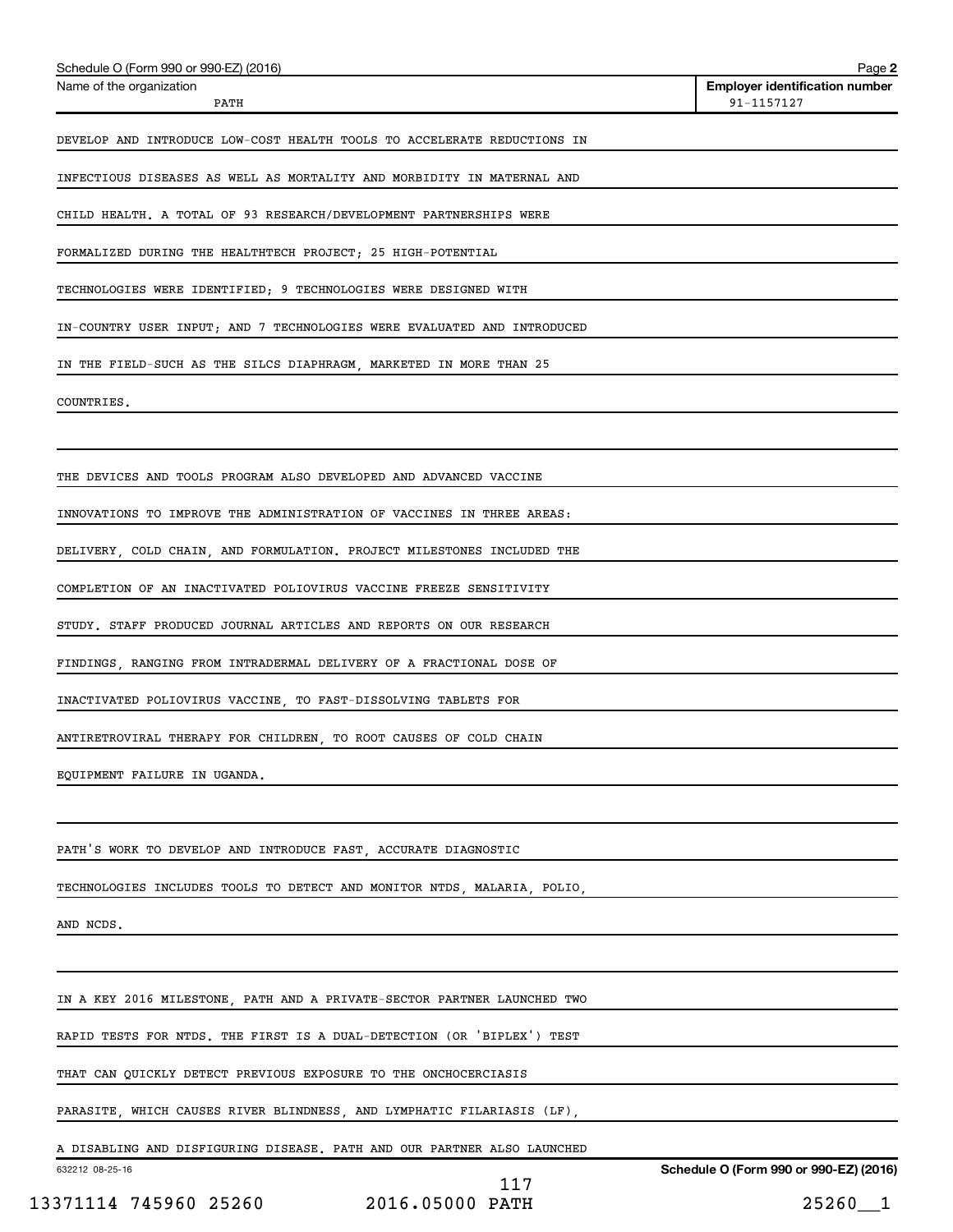| Schedule O (Form 990 or 990-EZ) (2016) | Page 2                                |
|----------------------------------------|---------------------------------------|
| Name of the organization               | <b>Employer identification number</b> |
| <b>PATH</b>                            | 91-1157127                            |
|                                        |                                       |

A MONOPLEX RAPID DETECTION TEST FOR LF. BOTH TESTS ARE AVAILABLE TO

SUPPORT SURVEILLANCE ACTIVITIES FOR ONCHOCERCIASIS AND LF ELIMINATION

PROGRAMS.

OUR PIONEERING WORK ON THE USE OF DIAGNOSTICS FOR MALARIA ELIMINATION

INCLUDED DEVELOPING NEW OPTIONS TO IMPROVE DETECTION OF THE MALARIA

PARASITE AND TESTS TO GUIDE CLINICAL CARE OF PATIENTS. WITH OUR

DEVELOPMENT PARTNERS, PATH ADVANCED SEVERAL NEW PROTOTYPES FOR RAPID

TESTS FOR G6PD DEFICIENCY, A CONDITION THAT CAN COMPLICATE TREATMENT OF

PLASMODIUM VIVAX MALARIA. WE ALSO WORKED WITH A PUBLIC-SECTOR PARTNER

TO ADVANCE A NEW, HIGHLY SENSITIVE TEST THAT CAN DETECT LOW LEVELS OF

MALARIA INFECTION THAT MIGHT OTHERWISE BE MISSED IN ASYMPTOMATIC

PATIENTS.

WITH ANOTHER PRIVATE-SECTOR PARTNER, PATH ADVANCED A TOOL FOR

POPULATION-BASED SURVEILLANCE OF MICRONUTRIENT DEFICIENCIES. THIS TEST,

WHICH DETECTS UP TO SEVEN NUTRITION- AND DISEASE-RELATED BIOMARKERS IN

A SINGLE SAMPLE OF HUMAN SERUM, ADDRESSES THE NEED FOR TOOLS THAT CAN

ACCURATELY AND RAPIDLY ASSESS NUTRITIONAL DEFICIENCIES AT A LARGE

SCALE.

FURTHER, AS PART OF THE GLOBAL EFFORT TO ERADICATE POLIO, PATH AND OUR

PARTNERS CONDUCTED STUDIES IN KENYA AND PAKISTAN TO VALIDATE A NEW TOOL

TO DETECT POLIOVIRUS IN WASTEWATER AND SEWAGE.

TO ACCELERATE THE MOST PROMISING HEALTH TECHNOLOGIES, PATH HAS

ESTABLISHED A NETWORK OF IMPACT LABS IN CHINA (BEIJING), INDIA (NEW

DELHI), SOUTH AFRICA (CAPE TOWN), AND THE UNITED STATES (SEATTLE).

632212 08-25-16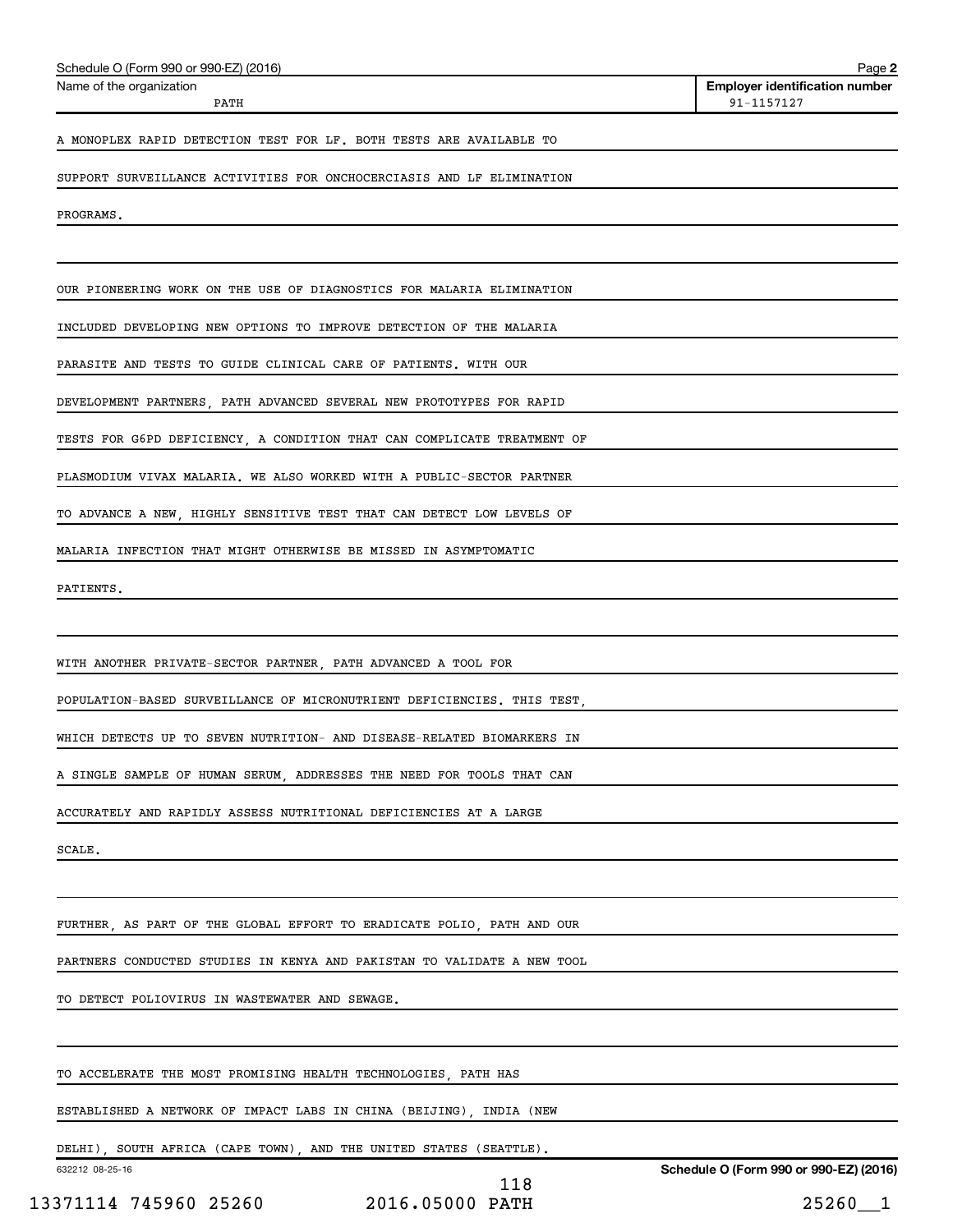| Schedule O (Form 990 or 990-EZ) (2016)                                                                                                                             | Page 2                                              |
|--------------------------------------------------------------------------------------------------------------------------------------------------------------------|-----------------------------------------------------|
| Name of the organization<br>PATH                                                                                                                                   | <b>Employer identification number</b><br>91-1157127 |
| THESE COUNTRIES HAVE RICH INNOVATION ECOSYSTEMS WITH UNIVERSITIES,                                                                                                 |                                                     |
| PRIVATE-SECTOR FIRMS, AND A GROWING NUMBER OF ENTREPRENEURS ALL FOCUSED                                                                                            |                                                     |
| ON INNOVATIVE PRODUCTS AND SERVICES THAT MAKE HEALTH CARE MORE                                                                                                     |                                                     |
| AFFORDABLE, ACCESSIBLE, AND EFFECTIVE. THROUGH THE NETWORK OF IMPACT                                                                                               |                                                     |
| LABS, PATH CAN LEVERAGE WORLD-CLASS GLOBAL AND COUNTRY EXPERTISE WHEN                                                                                              |                                                     |
| SUPPORTING PARTNERS TO ACCELERATE THE DEVELOPMENT AND INTRODUCTION OF                                                                                              |                                                     |
| SCALABLE DEVICES, TOOLS, AND DIAGNOSTICS FOR HEALTH.                                                                                                               |                                                     |
|                                                                                                                                                                    |                                                     |
| SPECIAL INITIATIVES:                                                                                                                                               |                                                     |
| PATH IS ENGAGED IN A VARIETY OF PROJECTS THAT GALVANIZE OUR EXPERTISE                                                                                              |                                                     |
| AND RESOURCES AND THOSE OF OUR GLOBAL PARTNERS TO SAVE MORE LIVES, MORE                                                                                            |                                                     |
| QUICKLY. PATH LAUNCHED ITS FIRST TWO HEALTH IMPACT TEAMS IN 2014,                                                                                                  |                                                     |
| FOCUSED ON MALARIA AND HIV/AIDS. AS OF 2016, WE HAVE ACTIVE OR PLANNED                                                                                             |                                                     |
| HEALTH IMPACT TEAMS IN FIVE ADDITIONAL HEALTH AREAS: MATERNAL AND                                                                                                  |                                                     |
| NEWBORN HEALTH, NUTRITION INNOVATION, SRH, GLOBAL HEALTH SECURITY, AND                                                                                             |                                                     |
| HEALTH SYSTEMS STRENGTHENING. EACH TEAM GOES THROUGH A STAGED PROCESS                                                                                              |                                                     |
| OF SCALE-UP AND GROWTH. ULTIMATELY, THESE TEAMS ARE CHARGED WITH                                                                                                   |                                                     |
| DEVELOPING AND EVOLVING STRATEGY, PURSUING NEW OPPORTUNITIES,                                                                                                      |                                                     |
| DELIVERING HIGH-QUALITY RESULTS, STRENGTHENING AND CONNECTING PATH                                                                                                 |                                                     |
| TALENT ACROSS GEOGRAPHIES AND PROGRAMS RELATED TO AN AREA, AND                                                                                                     |                                                     |
| POSITIONING PATH EXTERNALLY TO COLLABORATE AND ADVOCATE.                                                                                                           |                                                     |
| EXPENSES \$ 36,420,596. INCL GRANTS OF \$ 7,702,857. REVENUE \$ 24,100.                                                                                            |                                                     |
|                                                                                                                                                                    |                                                     |
| FORM 990, PART V, LINE 4B, LIST OF FOREIGN COUNTRIES:                                                                                                              |                                                     |
| BELGIUM, CHINA, CONGO, DEM REP, ETHIOPIA,<br><u> 1989 - Johann Stoff, deutscher Stoff, der Stoff, der Stoff, der Stoff, der Stoff, der Stoff, der Stoff, der S</u> |                                                     |
| GHANA, INDIA, KENYA, MALAWI,                                                                                                                                       |                                                     |
| MOZAMBIQUE, OTHER COUNTRY, PERU, SENEGAL,                                                                                                                          |                                                     |
| SOUTH AFRICA, SWITZERLAND, TANZANIA, UGANDA,<br>632212 08-25-16                                                                                                    | Schedule O (Form 990 or 990-EZ) (2016)              |
| 119                                                                                                                                                                |                                                     |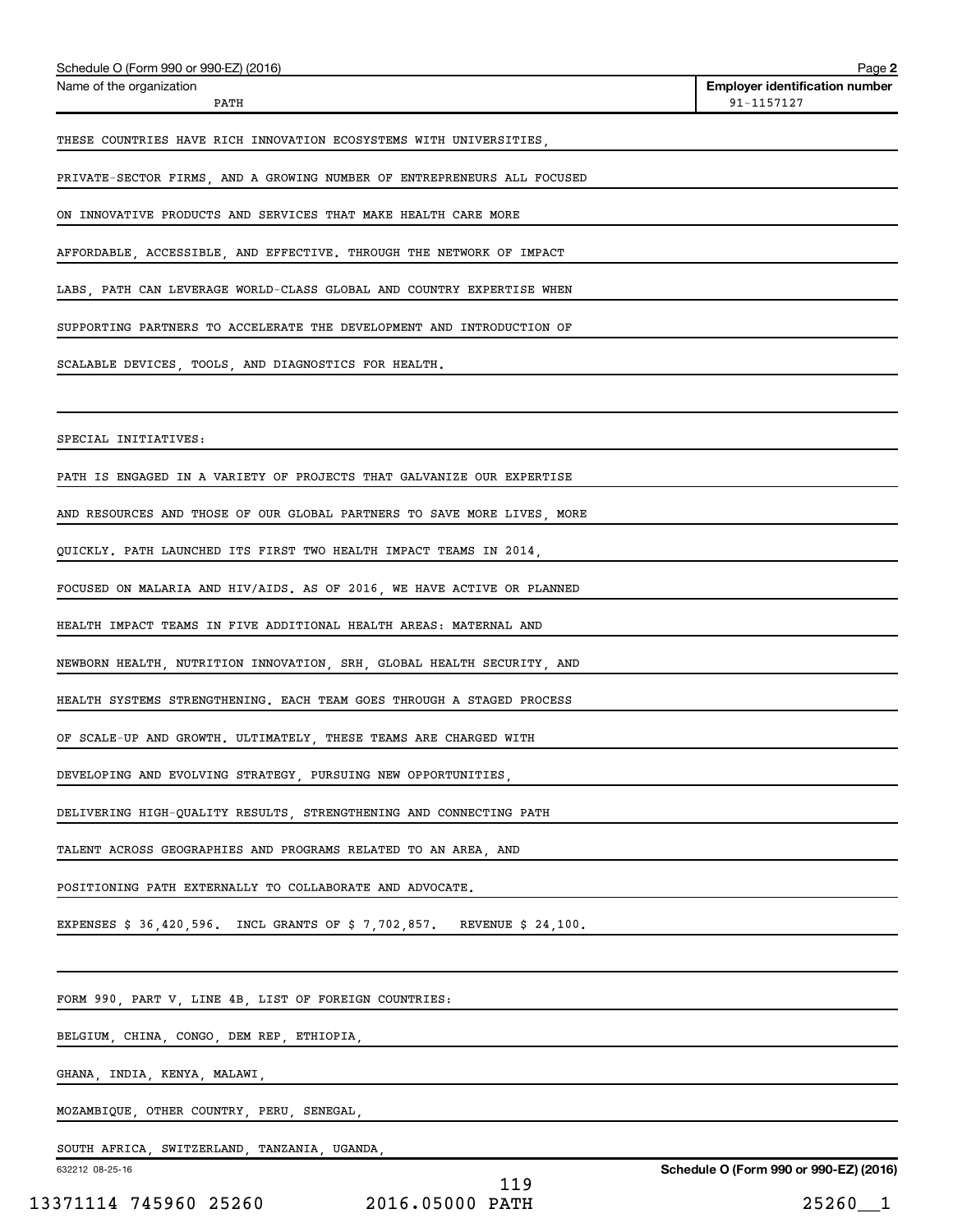| Schedule O (Form 990 or 990-EZ) (2016) |  | Page |
|----------------------------------------|--|------|
|                                        |  |      |

**2 Employer identification number** PATH 91-1157127

UNITED KINGDOM, UKRAINE, VIETNAM, ZAMBIA

FORM 990, PART VI, SECTION B, LINE 11B:

THE FORM 990 WAS PREPARED BY AN OUTSIDE ACCOUNTING FIRM USING INFORMATION

PROVIDED BY PATH ACCOUNTING SERVICES STAFF. PATH SENIOR MANAGEMENT REVIEWED

THE DRAFT FORM. A COPY OF THE DRAFT WAS SENT TO THE BOARD OF DIRECTORS FOR

COMMENT. AFTER THE COMMENT PERIOD, THE CHIEF FINANCIAL OFFICER SIGNED AND

FILED THE RETURN.

FORM 990, PART VI, SECTION B, LINE 12C:

PATH HAS POLICIES AND PROCEDURES TO ADDRESS CONFLICTS OF INTEREST. PATH

MANAGEMENT AND ALL STAFF AT A DESIGNATED LEVEL OR HIGHER WITHIN THE

ORGANIZATION MUST COMPLETE A CONFLICT OF INTEREST DISCLOSURE FORM EACH

YEAR. ALL FORMS ARE REVIEWED AND KEPT ON FILE. A CONFLICT MANAGEMENT PLAN

IS DEVELOPED FOR ANY EMPLOYEE WITH A SIGNIFICANT ACTUAL OR PERCEIVED

CONFLICT OF INTEREST.

PATH ALSO HAS A WELL-DEFINED PROCEDURE FOR IDENTIFYING AND REPORTING ACTUAL

AND POTENTIAL CONFLICTS OF INTEREST AMONG BOARD MEMBERS. NEW BOARD MEMBERS

ARE ASKED TO COMPLETE A CONFLICT OF INTEREST DISCLOSURE FORM WITHIN 30 DAYS

OF JOINING THE BOARD AND TO COMPLETE A NEW FORM ANNUALLY THEREAFTER. IN

ADDITION, MEMBERS ARE REMINDED TO REPORT ANY NEW ISSUES THAT ARISE OUTSIDE

OF THE ANNUAL DISCLOSURE PERIOD. THE DISCLOSURE FORMS ARE REVIEWED BY

PATH'S GENERAL COUNSEL, AND IF ANY ACTUAL OR POTENTIAL CONFLICTS ARE

IDENTIFIED, GENERAL COUNSEL MAKES A RECOMMENDATION TO THE CHAIR OF THE

GOVERNANCE COMMITTEE AND THE CHAIR OF THE BOARD FOR A MANAGEMENT PLAN TO

PROPERLY MANAGE ANY CONFLICTS. A FORMAL MANAGEMENT PLAN IS THEN AGREED UPON

WITH THE BOARD MEMBER, AND THE ENTIRE BOARD OF DIRECTORS IS INFORMED AT THE

632212 08-25-16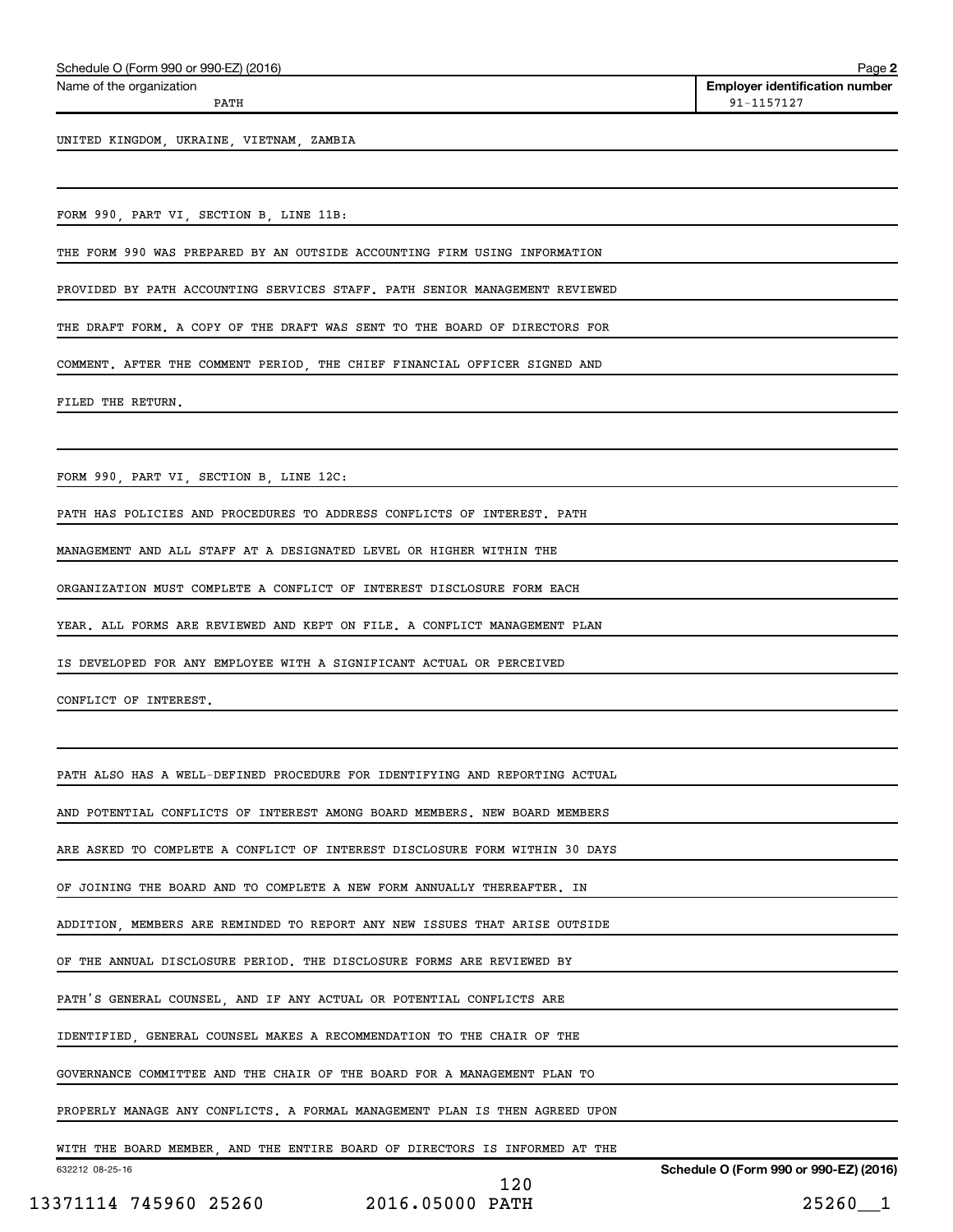**2 Employer identification number** PATH 91-1157127

NEXT REGULARLY SCHEDULED BOARD MEETING.

FORM 990, PART VI, SECTION B, LINE 15:

THE BOARD'S EXECUTIVE COMPENSATION COMMITTEE ANNUALLY REVIEWS SALARIES AND

BENEFITS FOR EXECUTIVE EMPLOYEE POSITIONS AND PROVIDES GUIDANCE TO THE

PRESIDENT/CHIEF EXECUTIVE OFFICER (CEO) ON COMPENSATION DECISIONS FOR

EXECUTIVE POSITIONS.

THE COMPENSATION AND BENEFITS FOR PATH'S PRESIDENT/CEO ARE REVIEWED AND

APPROVED BY THE ENTIRE BOARD OF DIRECTORS EACH YEAR.

PATH ROUTINELY USES THE SERVICES OF EXTERNAL FIRMS TO ASSESS AND BENCHMARK

EXECUTIVE COMPENSATION (PRESIDENT/CEO, VICE PRESIDENTS, AND EXECUTIVE TEAM

MEMBERS). THE LAST MAJOR REVIEW WAS COMPLETED IN 2014 WHEN PATH ENGAGED

MERCER (A COMPENSATION, BENEFITS, AND HUMAN RESOURCES CONSULTING FIRM) TO

REVIEW CURRENT AND PROPOSED BASE SALARIES OF PATH'S PRESIDENT/CEO, VICE

PRESIDENTS, AND EXECUTIVE TEAM MEMBERS. THE NEXT REVIEW WILL BE IN 2017.

MERCER USED DATA FROM MULTIPLE SOURCES TO EVALUATE CURRENT AND PROPOSED

BASE SALARIES FOR THESE POSITIONS. THE BOARD'S EXECUTIVE COMPENSATION

COMMITTEE REVIEWED THE MERCER REPORT AND APPROVED THE USE OF THE REPORT TO

ESTABLISH A FRAMEWORK WITHIN WHICH THE PRESIDENT/CEO IS DELEGATED AUTHORITY

TO ESTABLISH THE TOTAL COMPENSATION PACKAGES OF THE VICE PRESIDENTS AND

EXECUTIVE TEAM MEMBERS.

ADDITIONALLY, MERCER REVIEWED THE PROPOSED TOTAL COMPENSATION AND BENEFITS

PACKAGE FOR THE PRESIDENT/CEO POSITION AND OBTAINED A SIGNIFICANT NUMBER OF

DATA POINTS TO ASCERTAIN ITS REASONABLENESS AND APPROPRIATENESS. THE BOARD

632212 08-25-16

121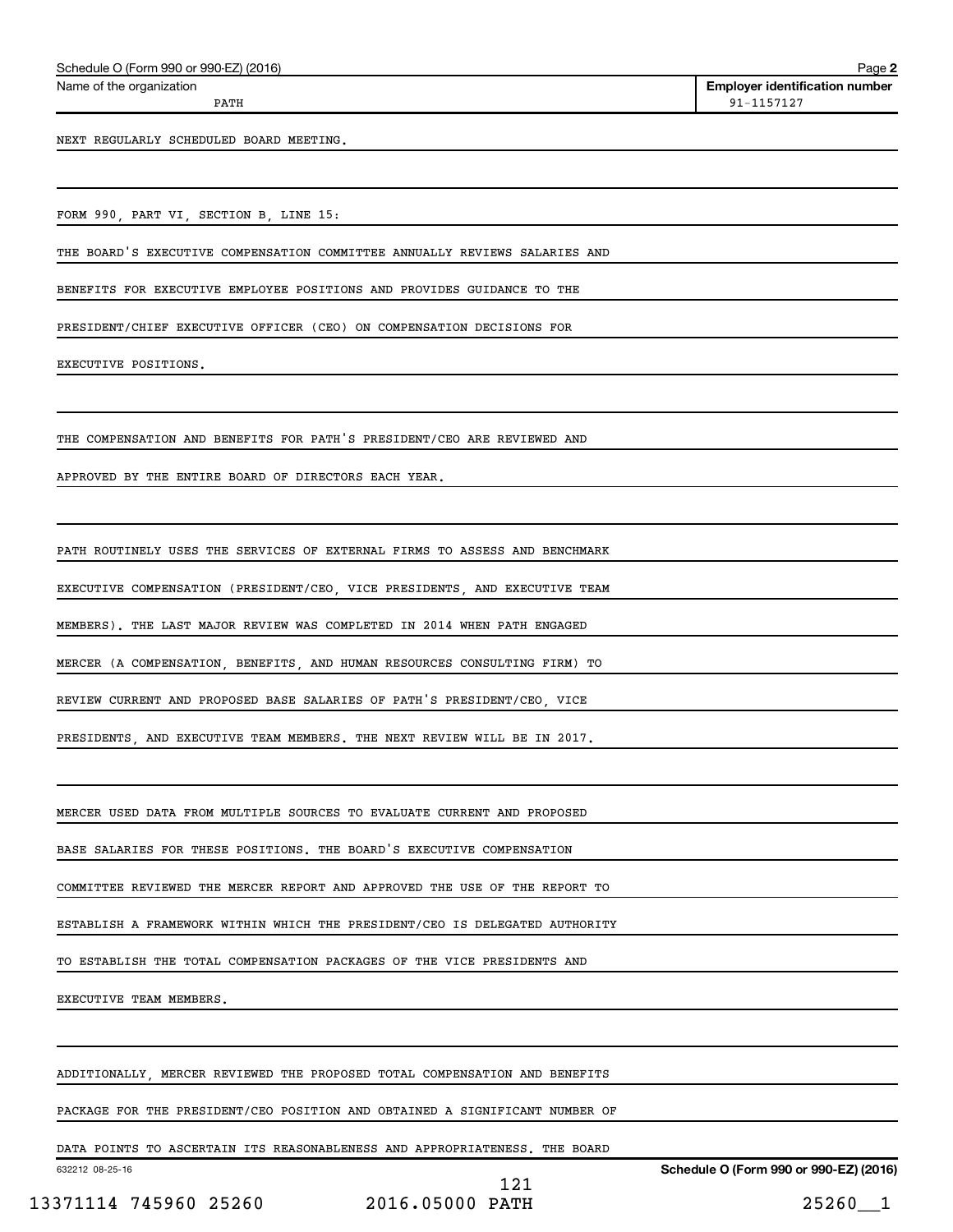| Name of the organization<br>PATH<br>APPROVED THE COMMITTEE'S RECOMMENDATION FOR THE PRESIDENT/CEO'S TOTAL<br>COMPENSATION PACKAGE. | <b>Employer identification number</b><br>91-1157127 |
|------------------------------------------------------------------------------------------------------------------------------------|-----------------------------------------------------|
|                                                                                                                                    |                                                     |
|                                                                                                                                    |                                                     |
|                                                                                                                                    |                                                     |
|                                                                                                                                    |                                                     |
|                                                                                                                                    |                                                     |
|                                                                                                                                    |                                                     |
| FORM 990, PART VI, LINE 17, LIST OF STATES RECEIVING COPY OF FORM 990:                                                             |                                                     |
| AL, AR, CA, CT, FL, IL, KS, KY, MA, MD, MI, MN, MS, NC, NH, NJ, NM, NY, OK, OR, PA, RI, SC, TN, UT                                 |                                                     |
| VA, WI, WV                                                                                                                         |                                                     |
|                                                                                                                                    |                                                     |
|                                                                                                                                    |                                                     |
| FORM 990, PART VI, SECTION C, LINE 19:                                                                                             |                                                     |
| PATH GOVERNING DOCUMENTS, CONFLICT OF INTEREST POLICY, AND FINANCIAL                                                               |                                                     |
|                                                                                                                                    |                                                     |
| STATEMENTS ARE AVAILABLE TO THE PUBLIC UPON REQUEST; MOST DOCUMENTS ARE                                                            |                                                     |
| ALSO AVAILABLE ONLINE.                                                                                                             |                                                     |
|                                                                                                                                    |                                                     |
| FORM 990, PART XI, LINE 9, CHANGES IN NET ASSETS:                                                                                  |                                                     |
|                                                                                                                                    |                                                     |
| FROM TIME TO TIME, UNSPENT AWARD FUNDS (OR UNUSED OBLIGATIONS) MAY BE                                                              |                                                     |
| RETURNED TO A FUNDER FOR A VARIETY OF REASONS INCLUDING, BUT NOT LIMITED                                                           |                                                     |
| TO, EARLY TERMINATION OF A PROJECT BY A FUNDER OR A REDUCTION IN FUNDS                                                             |                                                     |
|                                                                                                                                    |                                                     |
| REQUIRED TO ACCOMPLISH A PROJECT'S SCOPE OF WORK.<br>$-13, 751, 105.$                                                              |                                                     |
| $-13, 751, 105.$<br>TOTAL TO FORM 990, PART XI, LINE 9                                                                             |                                                     |
|                                                                                                                                    |                                                     |
|                                                                                                                                    |                                                     |
|                                                                                                                                    |                                                     |
|                                                                                                                                    |                                                     |
|                                                                                                                                    |                                                     |
|                                                                                                                                    |                                                     |
|                                                                                                                                    |                                                     |
|                                                                                                                                    |                                                     |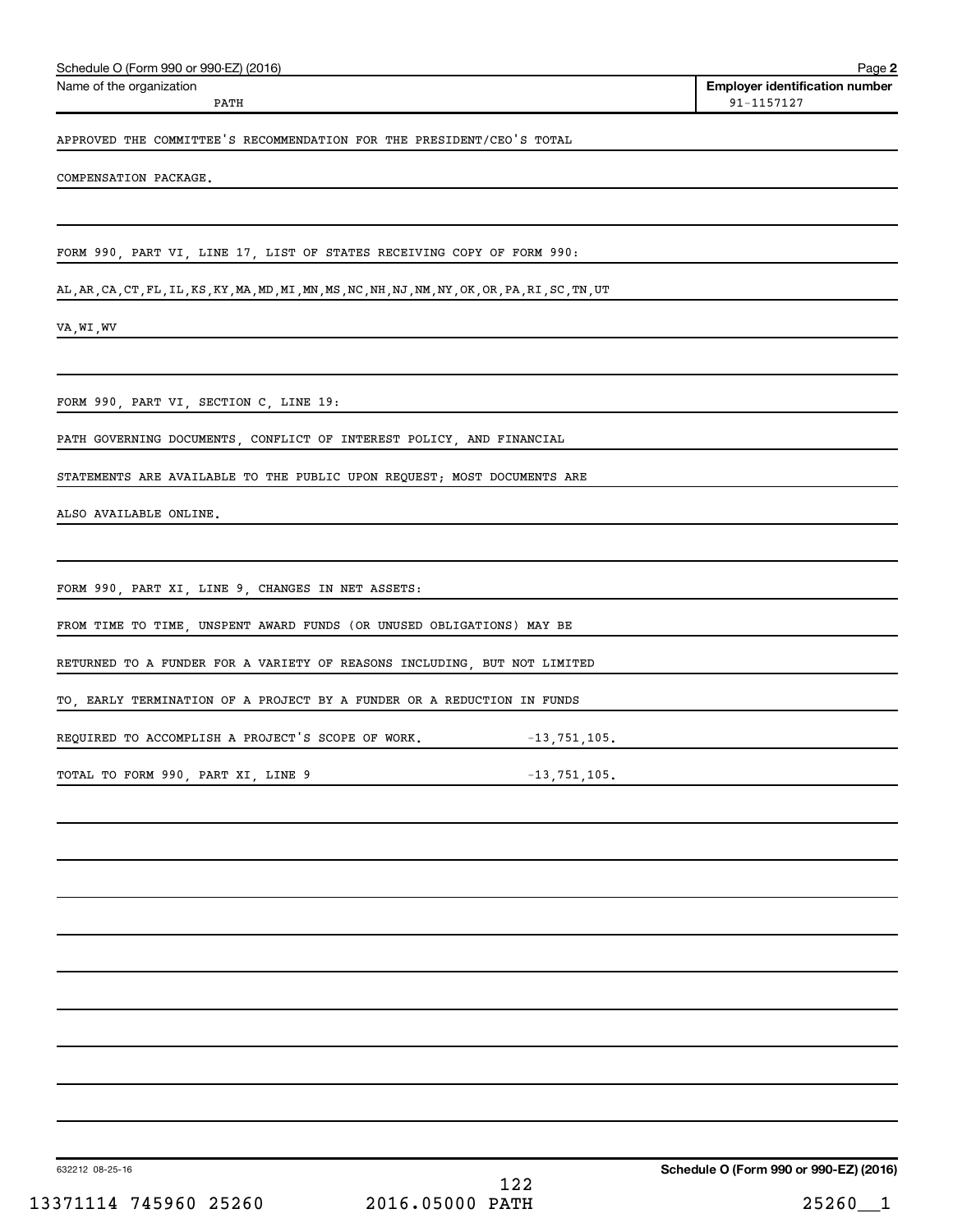| <b>SCHEDULE R</b><br>(Form 990)<br>Department of the Treasury<br>Internal Revenue Service | <b>Related Organizations and Unrelated Partnerships</b><br>► Complete if the organization answered "Yes" on Form 990, Part IV, line 33, 34, 35b, 36, or 37.<br>Attach to Form 990.<br>Information about Schedule R (Form 990) and its instructions is at www.irs.gov/form990. |                         |                                                     |                     |                           |            |                                       |  |
|-------------------------------------------------------------------------------------------|-------------------------------------------------------------------------------------------------------------------------------------------------------------------------------------------------------------------------------------------------------------------------------|-------------------------|-----------------------------------------------------|---------------------|---------------------------|------------|---------------------------------------|--|
| Name of the organization<br>Part I                                                        | PATH<br><b>Identification of Disregarded Entities.</b> Complete if the organization answered "Yes" on Form 990, Part IV, line 33.                                                                                                                                             |                         |                                                     |                     |                           | 91-1157127 | <b>Employer identification number</b> |  |
|                                                                                           | (a)<br>Name, address, and EIN (if applicable)<br>of disregarded entity                                                                                                                                                                                                        | (b)<br>Primary activity | (c)<br>Legal domicile (state or<br>foreign country) | (d)<br>Total income | (e)<br>End-of-year assets |            | (f)<br>Direct controlling<br>entity   |  |
|                                                                                           |                                                                                                                                                                                                                                                                               |                         |                                                     |                     |                           |            |                                       |  |

| ганн<br>organizations during the tax year.                       |                            |                                                     |                               |                                             |                                     |     |                                                      |
|------------------------------------------------------------------|----------------------------|-----------------------------------------------------|-------------------------------|---------------------------------------------|-------------------------------------|-----|------------------------------------------------------|
| (a)<br>Name, address, and EIN<br>of related organization         | (b)<br>Primary activity    | (c)<br>Legal domicile (state or<br>foreign country) | (d)<br>Exempt Code<br>section | (e)<br>Public charity<br>status (if section | (f)<br>Direct controlling<br>entity |     | $(g)$<br>Section 512(b)(13)<br>controlled<br>entity? |
|                                                                  |                            |                                                     |                               | 501(c)(3))                                  |                                     | Yes | No                                                   |
| 83-0431851<br>PATH VACCINE SOLUTIONS<br>$\overline{\phantom{a}}$ | ADVANCE DEVELOPMENT OF     |                                                     |                               |                                             |                                     |     |                                                      |
| 2201 WESTLAKE AVENUE                                             | VACCINES TO IMPROVE THE    |                                                     |                               |                                             |                                     |     |                                                      |
| SEATTLE, WA 98109                                                | HEALTH OF CHILDREN         | WASHINGTON                                          | 501(C)(3)                     | LINE 12A. I                                 | PATH                                | x   |                                                      |
| PATH DRUG SOLUTIONS - 94-3384500                                 | DEVELOPMENT & DISTRIBUTION |                                                     |                               |                                             |                                     |     |                                                      |
| 280 UTAH AVENUE, SUITE 250                                       | OF SAFE, EFFECTIVE, AND    |                                                     |                               |                                             |                                     |     |                                                      |
| SAN FRANCISCO, CA 94080                                          | AFFORDABLE MEDICINES       | CALIFORNIA                                          | 501(C)(3)                     | LINE 12A, I                                 | PATH                                | x   |                                                      |
| FOUNDATION FOR APPROPRIATE TECHNOLOGIES IN                       |                            |                                                     |                               |                                             |                                     |     |                                                      |
| SWITZERLAND, 207 ROUTE DE FERNEY<br>HEALTH -                     | EDUCATIONAL AND SCIENTIFIC |                                                     |                               |                                             |                                     |     |                                                      |
| 1218 LE GRAND-SACONNEX, GENEVA, SWITZERLAND                      | PROMOTION OF HEALTH        | SWITZERLAND                                         | 501(C)(3)                     |                                             | PATH                                | X   |                                                      |
|                                                                  |                            |                                                     |                               |                                             |                                     |     |                                                      |
|                                                                  |                            |                                                     |                               |                                             |                                     |     |                                                      |
|                                                                  |                            |                                                     |                               |                                             |                                     |     |                                                      |

**Part II** Identification of Related Tax-Exempt Organizations. Complete if the organization answered "Yes" on Form 990, Part IV, line 34 because it had one or more related tax-exempt<br>Complete it is a series of the two wears

**For Paperwork Reduction Act Notice, see the Instructions for Form 990. Schedule R (Form 990) 2016**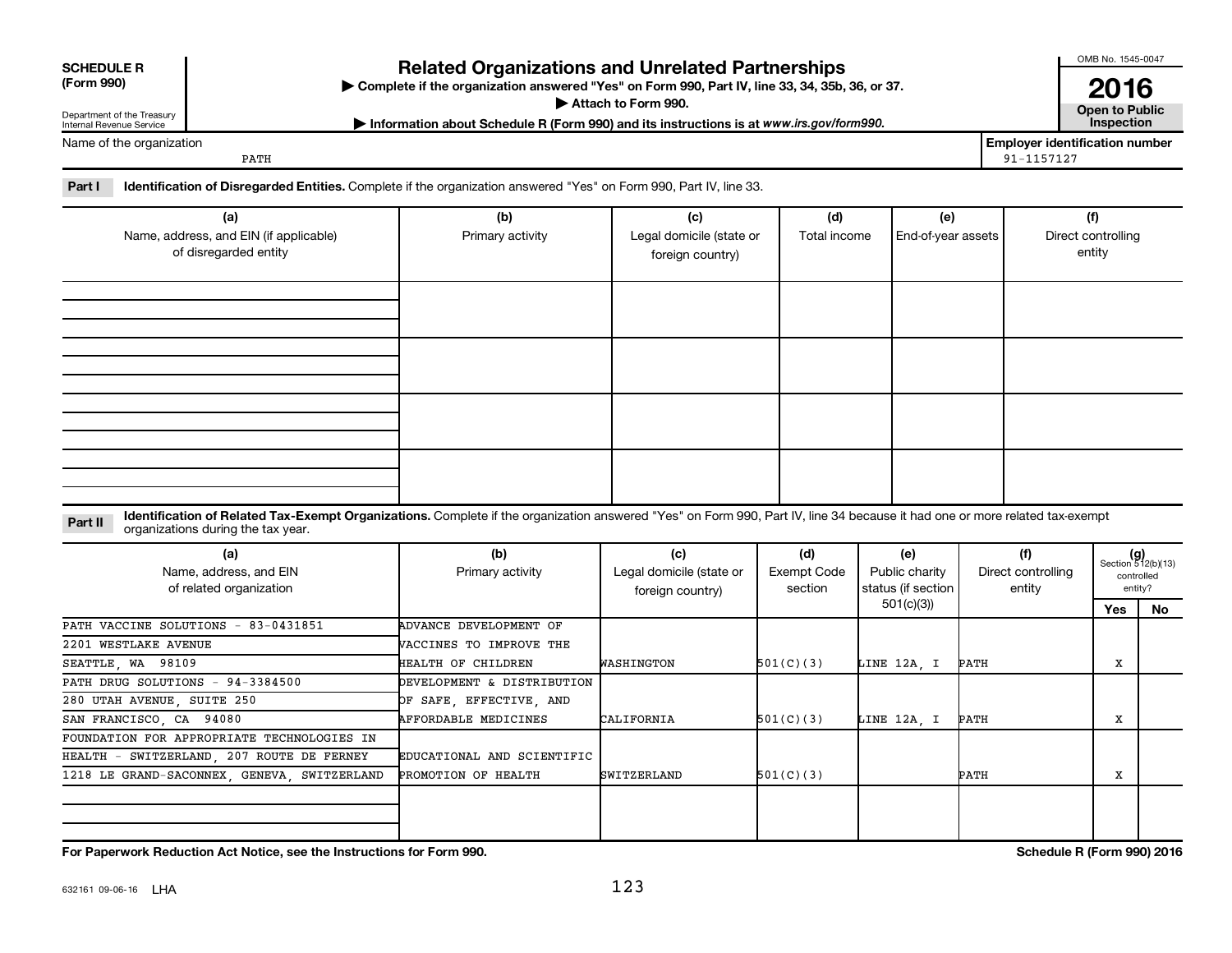| Identification of Related Organizations Taxable as a Partnership. Complete if the organization answered "Yes" on Form 990, Part IV, line 34 because it had one or more related<br>Part III<br>organizations treated as a partnership during the tax year. |                  |                                           |                              |                                                                        |                          |                                   |                                  |                                                  |          |                                               |
|-----------------------------------------------------------------------------------------------------------------------------------------------------------------------------------------------------------------------------------------------------------|------------------|-------------------------------------------|------------------------------|------------------------------------------------------------------------|--------------------------|-----------------------------------|----------------------------------|--------------------------------------------------|----------|-----------------------------------------------|
| (a)                                                                                                                                                                                                                                                       | (b)              | (c)                                       | (d)                          | (e)                                                                    | (f)                      | (g)                               | (h)                              |                                                  |          | (k)                                           |
| Name, address, and EIN<br>of related organization                                                                                                                                                                                                         | Primary activity | Legal<br>domicile<br>(state or<br>foreian | Direct controlling<br>entity | Predominant income<br>(related, unrelated,<br>lexcluded from tax under | Share of total<br>income | Share of<br>end-of-year<br>assets | Disproportionate<br>allocations? | Code V-UBI<br>amount in box<br>20 of Schedule    | partner? | General or Percentage<br>managing   ownership |
|                                                                                                                                                                                                                                                           |                  | country)                                  |                              | sections 512-514)                                                      |                          |                                   | Yes I                            | $No$ K-1 (Form 1065) $\textsf{Yes} \textsf{No} $ |          |                                               |
|                                                                                                                                                                                                                                                           |                  |                                           |                              |                                                                        |                          |                                   |                                  |                                                  |          |                                               |
|                                                                                                                                                                                                                                                           |                  |                                           |                              |                                                                        |                          |                                   |                                  |                                                  |          |                                               |
|                                                                                                                                                                                                                                                           |                  |                                           |                              |                                                                        |                          |                                   |                                  |                                                  |          |                                               |
|                                                                                                                                                                                                                                                           |                  |                                           |                              |                                                                        |                          |                                   |                                  |                                                  |          |                                               |
|                                                                                                                                                                                                                                                           |                  |                                           |                              |                                                                        |                          |                                   |                                  |                                                  |          |                                               |
|                                                                                                                                                                                                                                                           |                  |                                           |                              |                                                                        |                          |                                   |                                  |                                                  |          |                                               |
|                                                                                                                                                                                                                                                           |                  |                                           |                              |                                                                        |                          |                                   |                                  |                                                  |          |                                               |
|                                                                                                                                                                                                                                                           |                  |                                           |                              |                                                                        |                          |                                   |                                  |                                                  |          |                                               |

Part IV Identification of Related Organizations Taxable as a Corporation or Trust. Complete if the organization answered "Yes" on Form 990, Part IV, line 34 because it had one or more related<br>Complete intervals are accompa organizations treated as a corporation or trust during the tax year.

| (a)<br>Name, address, and EIN<br>of related organization | (b)<br>(c)<br>Primary activity<br>Legal domicile<br>(state or<br>foreign |          | (d)<br>Direct controlling<br>entity | (e)<br>Type of entity<br>(C corp, S corp,<br>or trust) | (f)<br>Share of total<br>income | (g)<br>Share of<br>end-of-year<br>assets | (h)<br>Percentage<br>  ownership | $\begin{array}{c} \textbf{(i)}\\ \text{Section}\\ 512 \text{(b)} \text{(13)}\\ \text{controlled}\\ \text{entity?} \end{array}$ |
|----------------------------------------------------------|--------------------------------------------------------------------------|----------|-------------------------------------|--------------------------------------------------------|---------------------------------|------------------------------------------|----------------------------------|--------------------------------------------------------------------------------------------------------------------------------|
|                                                          |                                                                          | country) |                                     |                                                        |                                 |                                          |                                  | Yes   No                                                                                                                       |
|                                                          |                                                                          |          |                                     |                                                        |                                 |                                          |                                  |                                                                                                                                |
|                                                          |                                                                          |          |                                     |                                                        |                                 |                                          |                                  |                                                                                                                                |
|                                                          |                                                                          |          |                                     |                                                        |                                 |                                          |                                  |                                                                                                                                |
|                                                          |                                                                          |          |                                     |                                                        |                                 |                                          |                                  |                                                                                                                                |
|                                                          |                                                                          |          |                                     |                                                        |                                 |                                          |                                  |                                                                                                                                |
|                                                          |                                                                          |          |                                     |                                                        |                                 |                                          |                                  |                                                                                                                                |
|                                                          |                                                                          |          |                                     |                                                        |                                 |                                          |                                  |                                                                                                                                |
|                                                          |                                                                          |          |                                     |                                                        |                                 |                                          |                                  |                                                                                                                                |
|                                                          |                                                                          |          |                                     |                                                        |                                 |                                          |                                  |                                                                                                                                |
|                                                          |                                                                          |          |                                     |                                                        |                                 |                                          |                                  |                                                                                                                                |
|                                                          |                                                                          |          |                                     |                                                        |                                 |                                          |                                  |                                                                                                                                |
|                                                          |                                                                          |          |                                     |                                                        |                                 |                                          |                                  |                                                                                                                                |
|                                                          |                                                                          |          |                                     |                                                        |                                 |                                          |                                  |                                                                                                                                |
|                                                          |                                                                          |          |                                     |                                                        |                                 |                                          |                                  |                                                                                                                                |
|                                                          |                                                                          |          |                                     |                                                        |                                 |                                          |                                  |                                                                                                                                |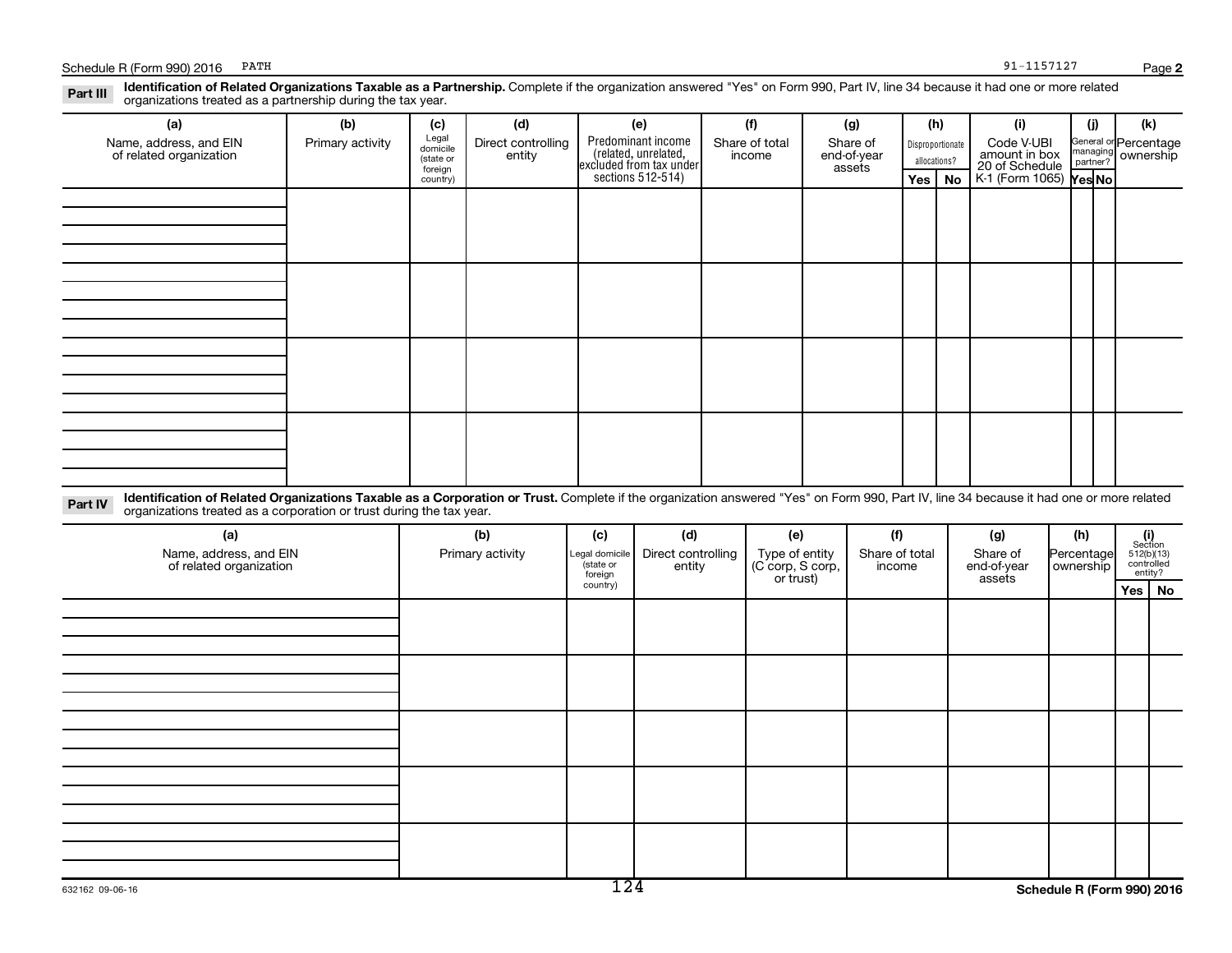Part V Transactions With Related Organizations. Complete if the organization answered "Yes" on Form 990, Part IV, line 34, 35b, or 36.

| Note: Complete line 1 if any entity is listed in Parts II, III, or IV of this schedule.                                                                                                                                        |                |   | Yes   No |
|--------------------------------------------------------------------------------------------------------------------------------------------------------------------------------------------------------------------------------|----------------|---|----------|
| During the tax year, did the organization engage in any of the following transactions with one or more related organizations listed in Parts II-IV?                                                                            |                |   |          |
|                                                                                                                                                                                                                                | 1a             |   | x        |
|                                                                                                                                                                                                                                | 1 <sub>b</sub> | X |          |
|                                                                                                                                                                                                                                | 1 <sub>c</sub> | X |          |
| d Loans or loan guarantees to or for related organization(s) www.communically.com/www.communically.com/www.communically.com/www.communically.com/www.communically.com/www.communically.com/www.communically.com/www.communical | 1 <sub>d</sub> |   | Х        |
|                                                                                                                                                                                                                                | 1e             |   | x        |
|                                                                                                                                                                                                                                |                |   |          |
| Dividends from related organization(s) [11] married and contract the contract of the contract of the contract of the contract of the contract of the contract of the contract of the contract of the contract of the contract  | 1f             |   | х        |
| $g$ Sale of assets to related organization(s) with the contraction control of the control of the control of the control of the control of the control of the control of the control of the control of the control of the cont  | 1g             |   | Х        |
| h Purchase of assets from related organization(s) manufactured content to the content of the content of the content of the content of the content of the content of the content of the content of the content of the content o | 1 <sub>h</sub> |   | X        |
|                                                                                                                                                                                                                                | 1i.            |   | X        |
|                                                                                                                                                                                                                                | 1j.            |   | x        |
|                                                                                                                                                                                                                                |                |   |          |
|                                                                                                                                                                                                                                | 1k             |   | x        |
|                                                                                                                                                                                                                                | 11             |   | Х        |
|                                                                                                                                                                                                                                | 1 <sub>m</sub> |   | Х        |
|                                                                                                                                                                                                                                | 1n             |   | X        |
| o Sharing of paid employees with related organization(s) manufactured and content to the content of the content of the content of the content of the content of the content of the content of the content of the content of th | 1 <sub>o</sub> |   | X        |
|                                                                                                                                                                                                                                |                |   |          |
|                                                                                                                                                                                                                                | 1p             |   | x        |
|                                                                                                                                                                                                                                | 1 <sub>q</sub> |   | X        |
|                                                                                                                                                                                                                                |                |   |          |
|                                                                                                                                                                                                                                | 1r             |   | х        |
|                                                                                                                                                                                                                                |                |   | X        |
| 2 If the answer to any of the above is "Yes," see the instructions for information on who must complete this line, including covered relationships and transaction thresholds.                                                 |                |   |          |

| (b)<br>Transaction<br>type (a-s)                                         | (c)<br>Amount involved | (d)<br>Method of determining amount involved |
|--------------------------------------------------------------------------|------------------------|----------------------------------------------|
| C                                                                        | 15,502,397.FMV         |                                              |
| в                                                                        | 282.029.FMV            |                                              |
| c                                                                        | 2,358,006.FMV          |                                              |
| в                                                                        | 163,077.FMV            |                                              |
| (5) FOUNDATION FOR APPROPRIATE TECHNOLOGIES IN HEALTH - SWITZERLAND<br>C | 1,503,451.FMV          |                                              |
| (6) FOUNDATION FOR APPROPRIATE TECHNOLOGIES IN HEALTH - SWITZERLAND<br>в | 4,291,680.FMV          |                                              |
|                                                                          | <b>1 つに</b>            |                                              |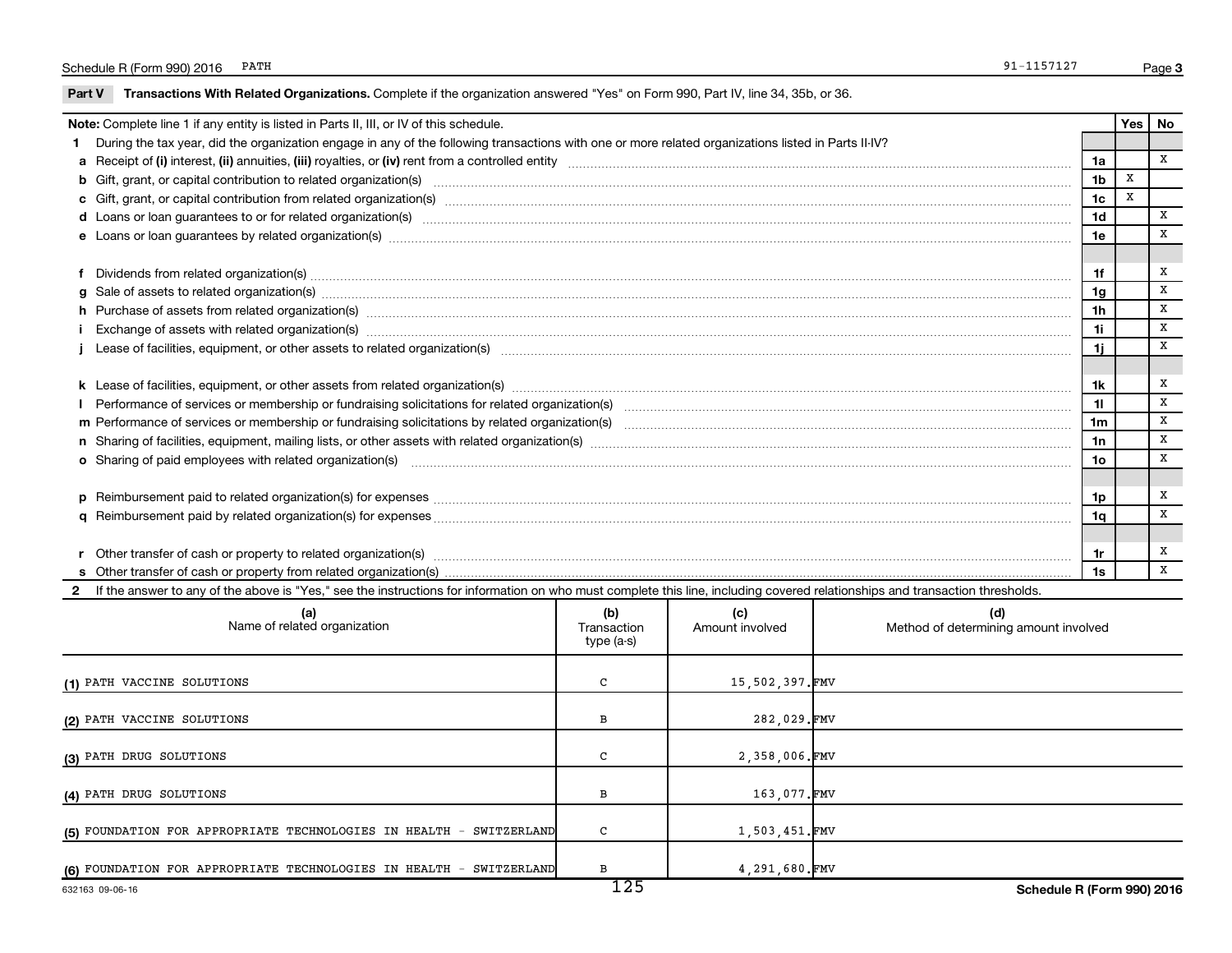## Schedule R (Form 990) 2016 PATH 91-1157127

Part VI Unrelated Organizations Taxable as a Partnership. Complete if the organization answered "Yes" on Form 990, Part IV, line 37.

Provide the following information for each entity taxed as a partnership through which the organization conducted more than five percent of its activities (measured by total assets or gross revenue) that was not a related organization. See instructions regarding exclusion for certain investment partnerships.

| that machieve include eigenmation. See motionene regarding exercision for contain invectment partneremper<br>(a) | (b)              | (c) | (d)                                                                                                                                                                                        |                                                            |  | (f)      | (g)         |                                  | (h) | (i)                                                                                                                                                           | (i)    | (k) |
|------------------------------------------------------------------------------------------------------------------|------------------|-----|--------------------------------------------------------------------------------------------------------------------------------------------------------------------------------------------|------------------------------------------------------------|--|----------|-------------|----------------------------------|-----|---------------------------------------------------------------------------------------------------------------------------------------------------------------|--------|-----|
| Name, address, and EIN                                                                                           | Primary activity |     |                                                                                                                                                                                            | $(e)$<br>Are all<br>partners sec.<br>$501(c)(3)$<br>orgs.? |  | Share of | Share of    |                                  |     |                                                                                                                                                               |        |     |
| of entity                                                                                                        |                  |     | Legal domicile<br>(state or foreign $\left\{\n \begin{array}{c}\n \text{Predicted, unrelated,} \\  \text{(related, unrelated, and the image)} \\  \text{country}\n \end{array}\n \right\}$ |                                                            |  | total    | end-of-year | Disproportionate<br>allocations? |     | Code V-UBI<br>amount in box 20 managing<br>2 of Schedule K-1 partner?<br>(Form 1065)<br>$\frac{1}{\sqrt{1-\frac{1}{2}}}\sqrt{\frac{1}{\sqrt{1-\frac{1}{2}}}}$ |        |     |
|                                                                                                                  |                  |     |                                                                                                                                                                                            | Yes No                                                     |  | income   | assets      | Yes No                           |     |                                                                                                                                                               | Yes NO |     |
|                                                                                                                  |                  |     |                                                                                                                                                                                            |                                                            |  |          |             |                                  |     |                                                                                                                                                               |        |     |
|                                                                                                                  |                  |     |                                                                                                                                                                                            |                                                            |  |          |             |                                  |     |                                                                                                                                                               |        |     |
|                                                                                                                  |                  |     |                                                                                                                                                                                            |                                                            |  |          |             |                                  |     |                                                                                                                                                               |        |     |
|                                                                                                                  |                  |     |                                                                                                                                                                                            |                                                            |  |          |             |                                  |     |                                                                                                                                                               |        |     |
|                                                                                                                  |                  |     |                                                                                                                                                                                            |                                                            |  |          |             |                                  |     |                                                                                                                                                               |        |     |
|                                                                                                                  |                  |     |                                                                                                                                                                                            |                                                            |  |          |             |                                  |     |                                                                                                                                                               |        |     |
|                                                                                                                  |                  |     |                                                                                                                                                                                            |                                                            |  |          |             |                                  |     |                                                                                                                                                               |        |     |
|                                                                                                                  |                  |     |                                                                                                                                                                                            |                                                            |  |          |             |                                  |     |                                                                                                                                                               |        |     |
|                                                                                                                  |                  |     |                                                                                                                                                                                            |                                                            |  |          |             |                                  |     |                                                                                                                                                               |        |     |
|                                                                                                                  |                  |     |                                                                                                                                                                                            |                                                            |  |          |             |                                  |     |                                                                                                                                                               |        |     |
|                                                                                                                  |                  |     |                                                                                                                                                                                            |                                                            |  |          |             |                                  |     |                                                                                                                                                               |        |     |
|                                                                                                                  |                  |     |                                                                                                                                                                                            |                                                            |  |          |             |                                  |     |                                                                                                                                                               |        |     |
|                                                                                                                  |                  |     |                                                                                                                                                                                            |                                                            |  |          |             |                                  |     |                                                                                                                                                               |        |     |
|                                                                                                                  |                  |     |                                                                                                                                                                                            |                                                            |  |          |             |                                  |     |                                                                                                                                                               |        |     |
|                                                                                                                  |                  |     |                                                                                                                                                                                            |                                                            |  |          |             |                                  |     |                                                                                                                                                               |        |     |
|                                                                                                                  |                  |     |                                                                                                                                                                                            |                                                            |  |          |             |                                  |     |                                                                                                                                                               |        |     |
|                                                                                                                  |                  |     |                                                                                                                                                                                            |                                                            |  |          |             |                                  |     |                                                                                                                                                               |        |     |
|                                                                                                                  |                  |     |                                                                                                                                                                                            |                                                            |  |          |             |                                  |     |                                                                                                                                                               |        |     |
|                                                                                                                  |                  |     |                                                                                                                                                                                            |                                                            |  |          |             |                                  |     |                                                                                                                                                               |        |     |
|                                                                                                                  |                  |     |                                                                                                                                                                                            |                                                            |  |          |             |                                  |     |                                                                                                                                                               |        |     |
|                                                                                                                  |                  |     |                                                                                                                                                                                            |                                                            |  |          |             |                                  |     |                                                                                                                                                               |        |     |
|                                                                                                                  |                  |     |                                                                                                                                                                                            |                                                            |  |          |             |                                  |     |                                                                                                                                                               |        |     |
|                                                                                                                  |                  |     |                                                                                                                                                                                            |                                                            |  |          |             |                                  |     |                                                                                                                                                               |        |     |
|                                                                                                                  |                  |     |                                                                                                                                                                                            |                                                            |  |          |             |                                  |     |                                                                                                                                                               |        |     |
|                                                                                                                  |                  |     |                                                                                                                                                                                            |                                                            |  |          |             |                                  |     |                                                                                                                                                               |        |     |
|                                                                                                                  |                  |     |                                                                                                                                                                                            |                                                            |  |          |             |                                  |     |                                                                                                                                                               |        |     |
|                                                                                                                  |                  |     |                                                                                                                                                                                            |                                                            |  |          |             |                                  |     |                                                                                                                                                               |        |     |
|                                                                                                                  |                  |     |                                                                                                                                                                                            |                                                            |  |          |             |                                  |     |                                                                                                                                                               |        |     |
|                                                                                                                  |                  |     |                                                                                                                                                                                            |                                                            |  |          |             |                                  |     |                                                                                                                                                               |        |     |
|                                                                                                                  |                  |     |                                                                                                                                                                                            |                                                            |  |          |             |                                  |     |                                                                                                                                                               |        |     |
|                                                                                                                  |                  |     |                                                                                                                                                                                            |                                                            |  |          |             |                                  |     |                                                                                                                                                               |        |     |
|                                                                                                                  |                  |     |                                                                                                                                                                                            |                                                            |  |          |             |                                  |     |                                                                                                                                                               |        |     |

**Schedule R (Form 990) 2016**